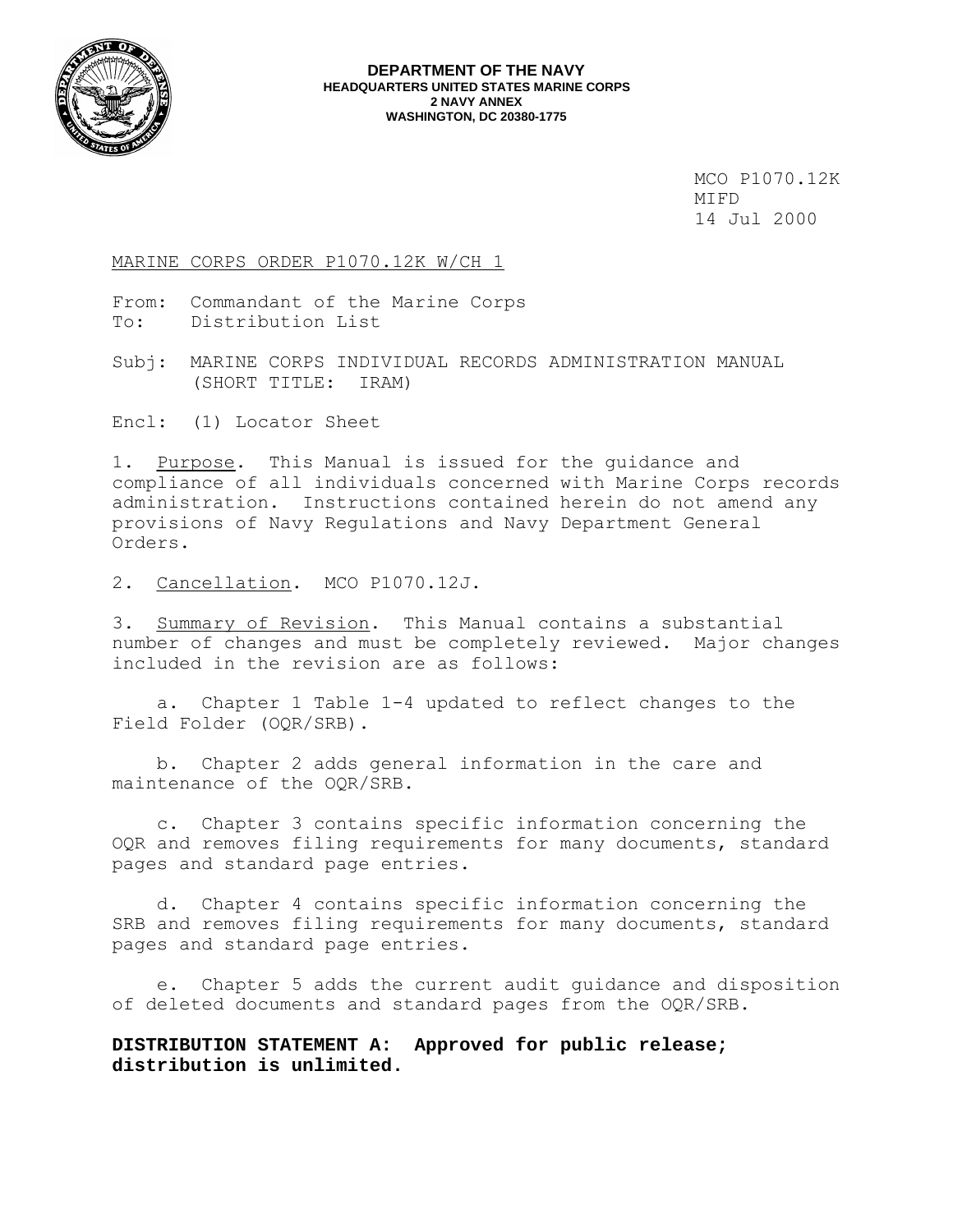MCO P1070.12K 14 Jul 2000

 f. Chapter 6 adds the current authorized awards and decorations that are contained in Table 70 as approved by CMC (MMMA).

4. Recommendations. Recommendations for changes to this Manual are invited and should be submitted to the CMC (MI) via the appropriate chain of command.

5. Reserve Applicability. This Manual is applicable to the Marine Corps Reserve.

6. Certification. Reviewed and approved this date.

direction

DISTRIBUTION: PCN 102000430500

| Copy to: 7000110 (75) |  |
|-----------------------|--|
| 7000023 (25)          |  |
| 7000099, 114/ (1)     |  |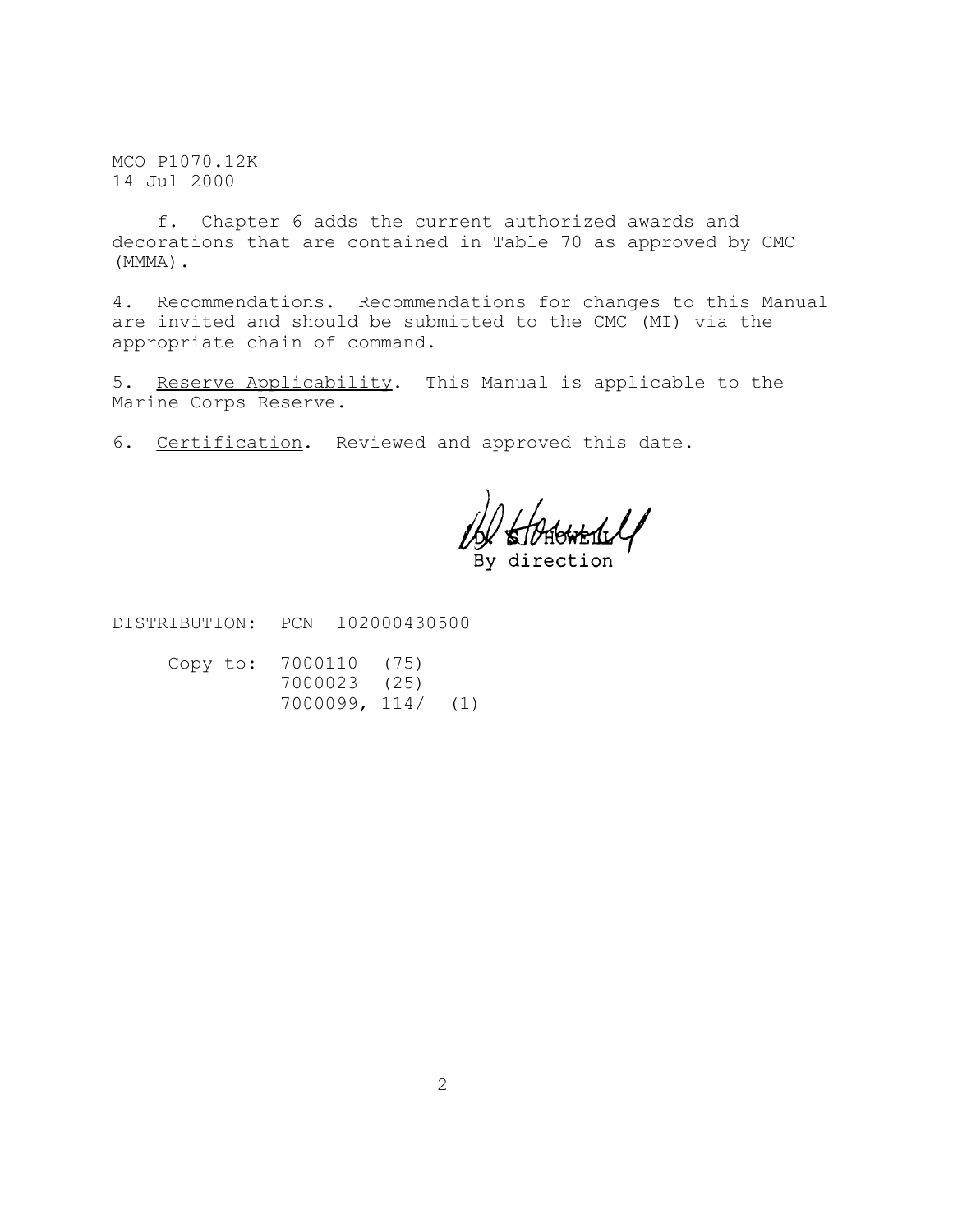««-----------------------------------------------------»» Date signed: 05/31/2002 MARADMIN Number: 301/02 R 311550Z MAY 02 ZYW FM CMC WASHINGTON DC//MIFD// TO MARADMIN BT UNCLAS //N01070// MARADMIN 301/02 MSGID/GENADMIN/CMC WASHINGTON DC/MIFD// SUBJ/MCO P1070.12K CH 1 MARINE CORPS INDIVIDUAL RECORDS /ADMINISTRATION MANUAL (SHORT TITLE: IRAM)// REF/A/MSG/CMC WASHDC MI/171511ZSEP98// REF/B/MSG/CMC WASHDC MI/231827ZAUG00// REF/C/DOC/CMC WASHDC MI/14JUL2000// NARR/REF A IS MARADMIN 023/98 THAT INITIALLY ANNOUNCED THE REDUCTION OF DOCUMENTS AND ENTRIES IN THE SRB/OQR. REF B IS MARADMIN 369/99, A SECOND MESSAGE IN THE SERIES THAT ANNOUNCED THE REDUCTION OF DOCUMENTS AND ENTRIES IN THE SRB/OQR. REF C IS THE IRAM. POC/MR. J WELCH/MGT ANALYST, MIFD/-/TEL: DSN 278-9049/TEL: COML (703) 784-9049/WELCHJR@MANPOWER.USMC.MIL/ RMKS/1. SITUATION. THIS MARADMIN DIRECTS REPLACEMENT OF THE NAVMC 118(12) (SRB PAGE 12) WITH NAVMC 10132 (UNIT PUNISHMENT BOOK) AND DIRECTS MINOR MODIFICATION TO THE NAVMC 10132. THIS MARADMIN ELIMINATES THE REQUIREMENT TO COMPLETE ANY FUTURE PAGE 12 (OFFENSES AND PUNISHMENTS (1070) NAVMC 118-12) ENTRIES IN THE SRB. THE TOTAL FORCE ADMINISTRATION (TFA) LEADERSHIP HAS IDENTIFIED THE CURRENT METHOD TO RECORD RESULTS OF LEGAL MATTERS DURING NJP AS REDUNDANT AND IN NEED OF REVISION. 2. MISSION. TO DIRECT THE FOLLOWING CHANGES TO REF C. A. ON TABLE 1-1, PAGE 1-13, ADD AS THE FIRST ENTRY, "NAVMC 10132 UNIT PUNISHMENT BOOK (5812) (FORM FLOW HQMC/ARDE, APR 2002) MCO P1070.12 MI,JA". B. CHANGE PARAGRAPH 2004.2B(3)(F) ON PAGE 2-11 TO READ "NAVMC 10132, UNIT PUNISHMENT BOOK (5812) IS PREPARED WHEN REQUIRED." C. ON TABLE 2-1, NOTE 5, PAGE 2-30, EIGHTH LINE, CHANGE " (12, 13 AND 13A, IF APPLICABLE)" TO READ "(NAVMC 10132, 13, AND 13A, IF APPLICABLE)". D. ON PAGE 4-1, CHANGE "OFFENSES AND PUNISHMENT (NAVMC 118(12))" TO READ "UNIT PUNISHMENT BOOK (5812), NAVMC 10132." E. IN PARAGRAPH 4001.1, PAGE 4-3, FIFTH LINE, DELETE "PAGE 12" AND ON THE SIXTH LINE, ADD "NAVMC 10132" BEFORE "PAGES 13". ON THE 11TH LINE, CHANGE "3, 11, AND 12," TO READ "3 AND 11,". F. IN TABLE 4-1, PAGE 4-15, COLUMN B FOR RULES 1 THROUGH 4, FIFTH LINE, CHANGE "12" TO READ "NAVMC 10132". G. IN PARAGRAPH 4007, PAGE 4-58, CHANGE THE TITLE TO READ: "UNIT PUNISHMENT BOOK (5812) (NAVMC 10132)." H. ON PAGE 4-58, CHANGE PARAGRAPH 4007.1 TO READ: "NAVMC 10132 IS DESIGNED FOR RECORDING OFFENSES AND PUNISHMENTS, FOR ESTABLISHING COMMAND JURISDICTION AT TIME OF OFFENSE, AND ACCOUNTING FOR UNAUTHORIZED ABSENCES (IN EXCESS OF 24 HOURS) AND MARKS OF DESERTION. UPON IMMEDIATE REENLISTMENT, REPRODUCE ANY NAVMC 10132 AND FORWARD THE COPY(IES) PER TABLE 4-1, COLUMN B. (SEE PARAGRAPH 4003.3.)." I. IN PARAGRAPH 4007.2, PAGE 4-58, DELETE THE FIRST SENTENCE; ON PAGE 4-59, SIXTH LINE, DELETE "ON PAGE 12."; AND CHANGE THE LAST SENTENCE TO READ: "ENTRIES REGARDING COURTS-MARTIAL ARE NOT AUTHORIZED." J. CHANGE PARAGRAPH 4007.2A, PAGE 4-59, TO READ: "SIGNATURES ON 3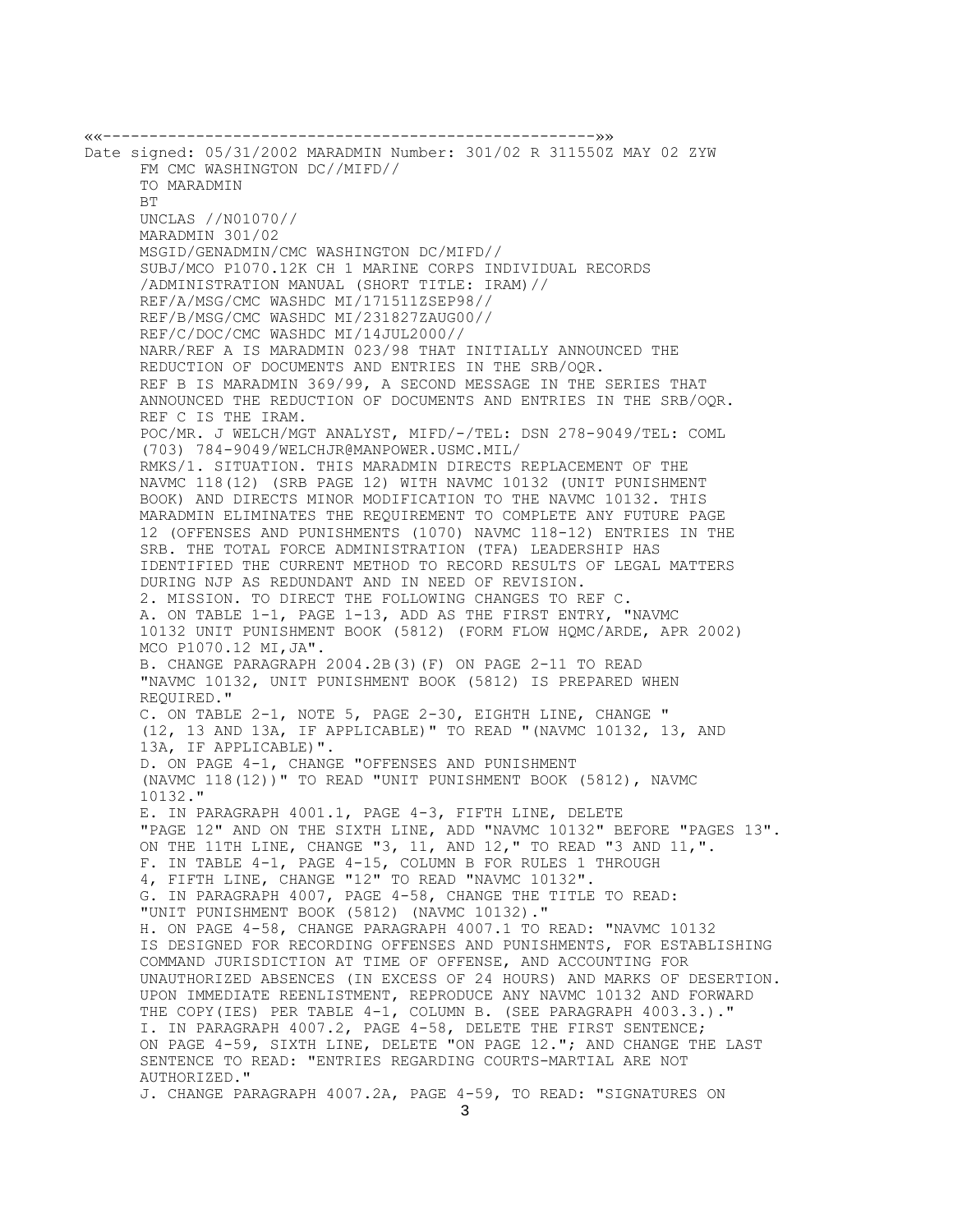THE UNIT PUNISHMENT BOOK WILL BE THAT OF THE COMMANDER OR AS AUTHORIZED BY PARAGRAPH 3006 OF MCO P5800.16 (LEGADMINMAN)." K. IN PARAGRAPH 4007.2B, PAGE 4-59, CHANGE TO READ: "ENTRIES ON THE UNIT PUNISHMENT BOOK ARE SELF EXPLANATORY. PARAGRAPH 3006 OF MCO P5800.16 (LEGADMINMAN) CONTAINS DETAILED PREPARATION INSTRUCTIONS. SAMPLE ENTRIES ARE PROVIDED IN PARAGRAPHS 3006.5E AND H." NOTE: A CHANGE TO THE LEGADMINMAN WILL REFLECT UP-TO-DATE DETAILED PREPARATION INSTRUCTIONS. L. DELETE PARAGRAPH 4007.2B(1), PAGE-59, AND THE EXAMPLES THAT IMMEDIATELY FOLLOW ON PAGES 4-59 AND 4-60. M. ON PAGE 4-60, CHANGE "NOTE" TO READ: "(1)" AND IN THE LAST SENTENCE, CHANGE TO READ: "IF, HOWEVER, THE OFFICER INTENDS THE ORAL REPRIMAND TO BE NONPUNITIVE, DO NOT RETAIN THE UNIT PUNISHMENT BOOK AS A MATTER OF RECORD." N. IN PARAGRAPH 4007.2B(2), PAGE 4-60, EIGHTH LINE, CHANGE TO READ: "COMPLIANCE IS ACCOMPLISHED BY COMPLETING THE ENTRY IN BLOCK 2 OF THE NAVMC 10132, SIGNED BY THE ACCUSED PRIOR TO IMPOSITION OF NJP.", DELETE THE LAST TWO SENTENCES OF THIS PARAGRAPH, AND THE EXAMPLE IMMEDIATELY FOLLOWING. O. IN PARAGRAPH 4007.2B(2)(a), PAGE 4-60, DELETE THE LAST TWO PARAGRAPHS IN ITS ENTIRETY. P. IN PARAGRAPH 4007.2B(2)(B), PAGE 4-61, CHANGE TO READ: "(A) IF A HEARING OF NJP RESULTS IN NO PUNISHMENT IMPOSED, DO NOT RETAIN THE UNIT PUNISHMENT BOOK (5812) AS A MATTER OF RECORD. SEE PARAGRAPH 3006.5H OF THE LEGADMINMAN." Q. IN PARAGRAPH 4007.2B(2)(C), PAGE 4-61, RELETTER PARAGRAPH TO READ "(B)" AND CHANGE TO READ: "RECORD AS A STANDARD ENTRY FROM THE SAMPLES PROVIDED IN PARAGRAPH 3006.5R(1)(C) OF THE LEGADMINMAN AND DELETE THE SAMPLE ENTRY THAT IMMEDIATELY FOLLOWS." R. IN PARAGRAPH 4007.2B(3), PAGE 4-61, SIXTH LINE, DELETE THE SENTENCE "INCLUDE ANY KNOWN AGGRAVATING CIRCUMSTANCES IN THE ENTRIES. " AND CHANGE THE REMAINDER OF THE PARAGRAPH TO READ: "IF ANY AGGRAVATING CIRCUMSTANCES ARE DECLARED BY THE MARINE AND BECOME KNOWN AFTER THE UA ENTRY, AND THE UA IS EXCUSED AS UNAVOIDABLE, DELETE THE UA ENTRY FROM THE MCTFS AND DO NOT RETAIN THE UNIT PUNISHMENT BOOK AS A MATTER OF RECORD." S. ON PAGES 4-61 THROUGH 4-64, DELETE PARAGRAPHS 4007.2B(3)(A) THROUGH 4007.2B(3)(F). T. IN FIGURE 5-1 ON PAGE 5-8, DELETE THE SECTION PERTAINING TO "PAGE 12." U. IN THE INDEX SECTION, PAGE INDEX-3, UNDER DESERTION, DELETE "ADMINISTRATIVE REQUIREMENTS", "ENTRY OF MARK OF DESERTION", AND "REMOVAL OF MARKS OF DESERTION." V. IN THE INDEX SECTION, PAGE INDEX-4, DELETE "OFFENSES AND PUNISHMENTS (NAVMC 118(12))" AND THE SIX "ENTRIES:" THAT IMMEDIATELY FOLLOW. W. IN THE INDEX SECTION, PAGE INDEX-5, UNDER "PERSONNEL FILES (HQMC), GENERAL", CHANGE "OFFENSES AND PUNISHMENTS (NAVMC 118(12))" TO READ "UNIT PUNISHMENT BOOK (5812) (NAVMC 10132)." X. IN THE INDEX SECTION, PAGE INDEX-6, UNDER "SERVICE RECORD BOOK (SRB):", CHANGE "OFFENSES AND PUNISHMENTS (NAVMC 118(12))" TO READ "UNIT PUNISHMENT BOOK (5812) (NAVMC 10132)." 3. EXECUTION A. COMMANDERS INTENT. THIS MARADMIN REVISES THE METHOD TO RECORD THE RESULTS OF LEGAL MATTERS RESOLVED DURING NON-JUDICIAL PUNISHMENT. B. CONCEPT OF OPERATIONS. THIS CHANGE WILL ASSIST THE ORIGINATOR IN THE PREPARATION OF THE UNIT PUNISHMENT BOOK AND REDUCE THE WORKLOAD.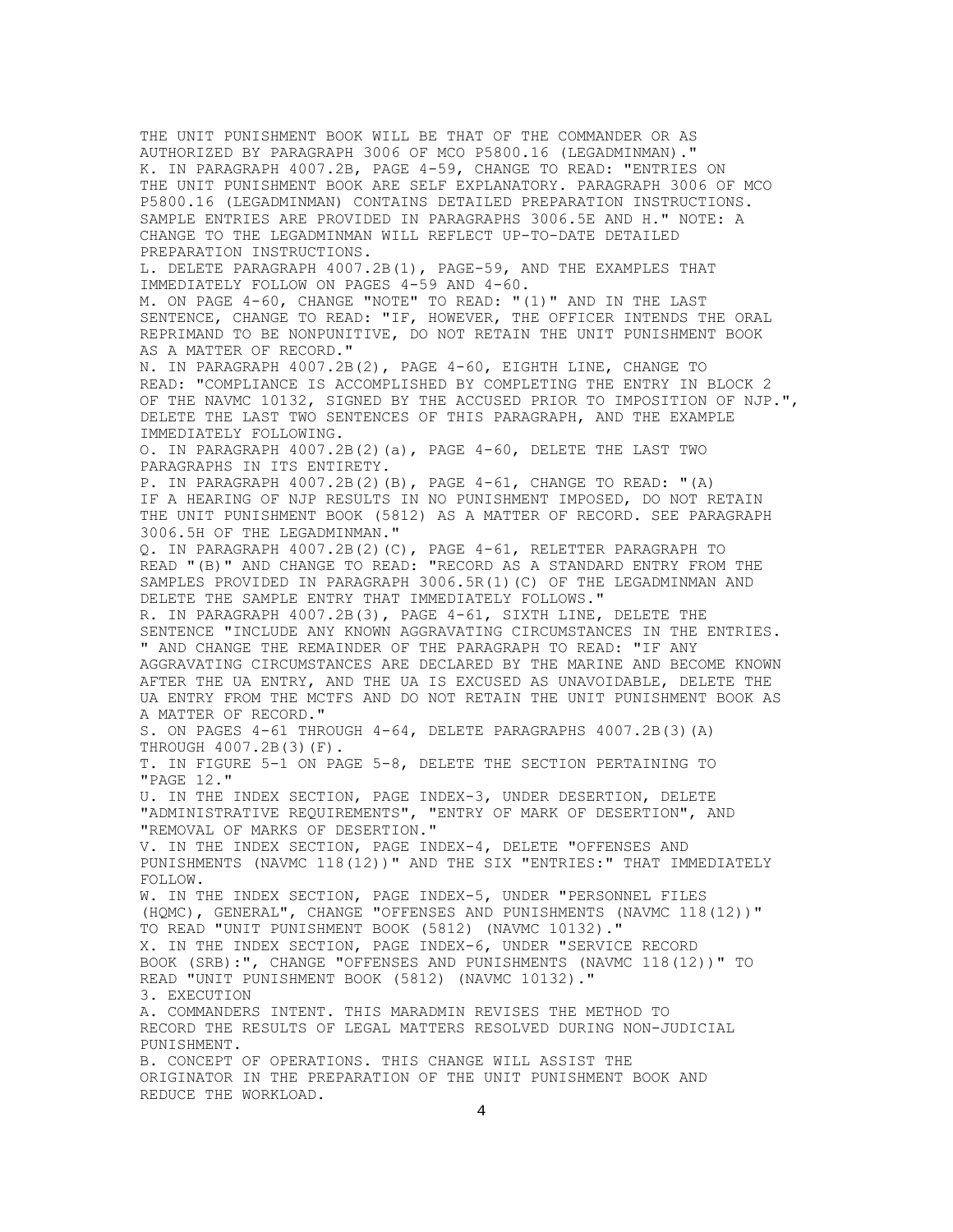4. ADMINISTRATION AND LOGISTICS A. PREPARE THE NAVMC 10132 WHEN UA IS REPORTED IN THE MCTFS AND RETAINED ON FILE IN THE SRB. IF A MARINE IS DROPPED AND DECLARED A DESERTER, RECORD THE INFORMATION ON THE NAVMC 10132 AND RETAIN ON FILE IN THE SRB. B. COMPLETE THE NAVMC 10132 AFTER THE NJP HAS CONCLUDED TO RECORD THE CHARGE(S) AND PUNISHMENT IMPOSED. C. DISPOSITION INSTRUCTIONS OF THE NAVMC 10132 IS ANNOTATED ON THE FORM AND WILL BE INCLUDED IN THE FUTURE CHANGE TO THE LEGADMINMAN. DISPOSITION IS AS FOLLOWS: (1) FILE THE ORIGINAL IN THE SRB. (2) COPY TO OFFICIAL MILITARY PERSONNEL FILE (OMPF). (3) COPY TO UNIT FILES. (4) COPY TO MEMBER. D. ALL PREVIOUS COMPLETED NAVMC 118(12) (PAGE 12'S) ON FILE WILL BE RETAINED IN THE SRB AND OMPF. E. FILE THIS CHANGE IMMEDIATELY FOLLOWING THE SIGNATURE PAGE OF THE BASIC MANUAL. F. THE NAVMC 10132 IS AVAILABLE VIA THE MCEFS WEBSITE AND AS A FILLABLE FORMFLOW FILE, THE END USER WILL BE ABLE TO DOWNLOAD (MC10132.FRL), FILL IN THE BLOCKS AND DESIGNATE UNDER "DATA" WHERE THEY WANT TO SAVE THE DATA. 5. COMMAND AND SIGNAL. A. SIGNAL. ENSURE WIDEST DISSEMINATION OF THE CONTENTS OF THIS MSG TO ALL MSC'S ADJUTANTS AND LEGAL OFFICES. B. COMMAND. THIS MARADMIN IS APPLICABLE TO THE MARINE CORPS TOTAL FORCE.// **BT**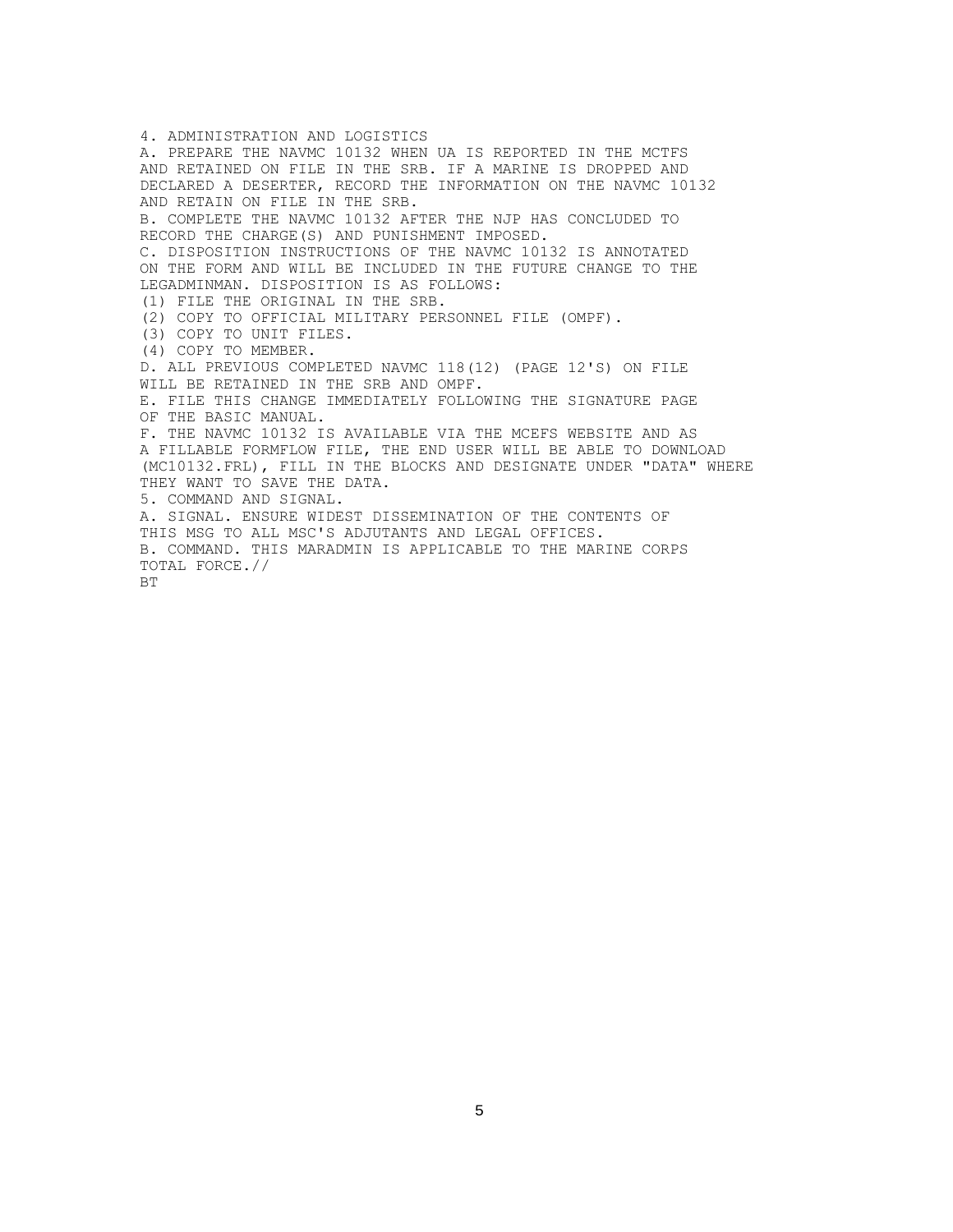MCO P1070.12K 14 JUL 2000

# LOCATOR SHEET

Subj: MARINE CORPS INDIVIDUAL RECORDS ADMINISTRATION MANUAL (SHORT TITLE: IRAM)

Location:\_\_\_\_\_\_\_\_\_\_\_\_\_\_\_\_\_\_\_\_\_\_\_\_\_\_\_\_\_\_\_\_\_\_\_\_\_\_\_\_\_\_\_\_\_\_\_

(Indicate the location(s) of the copy(ies) of this Manual.)

Enclosure (1)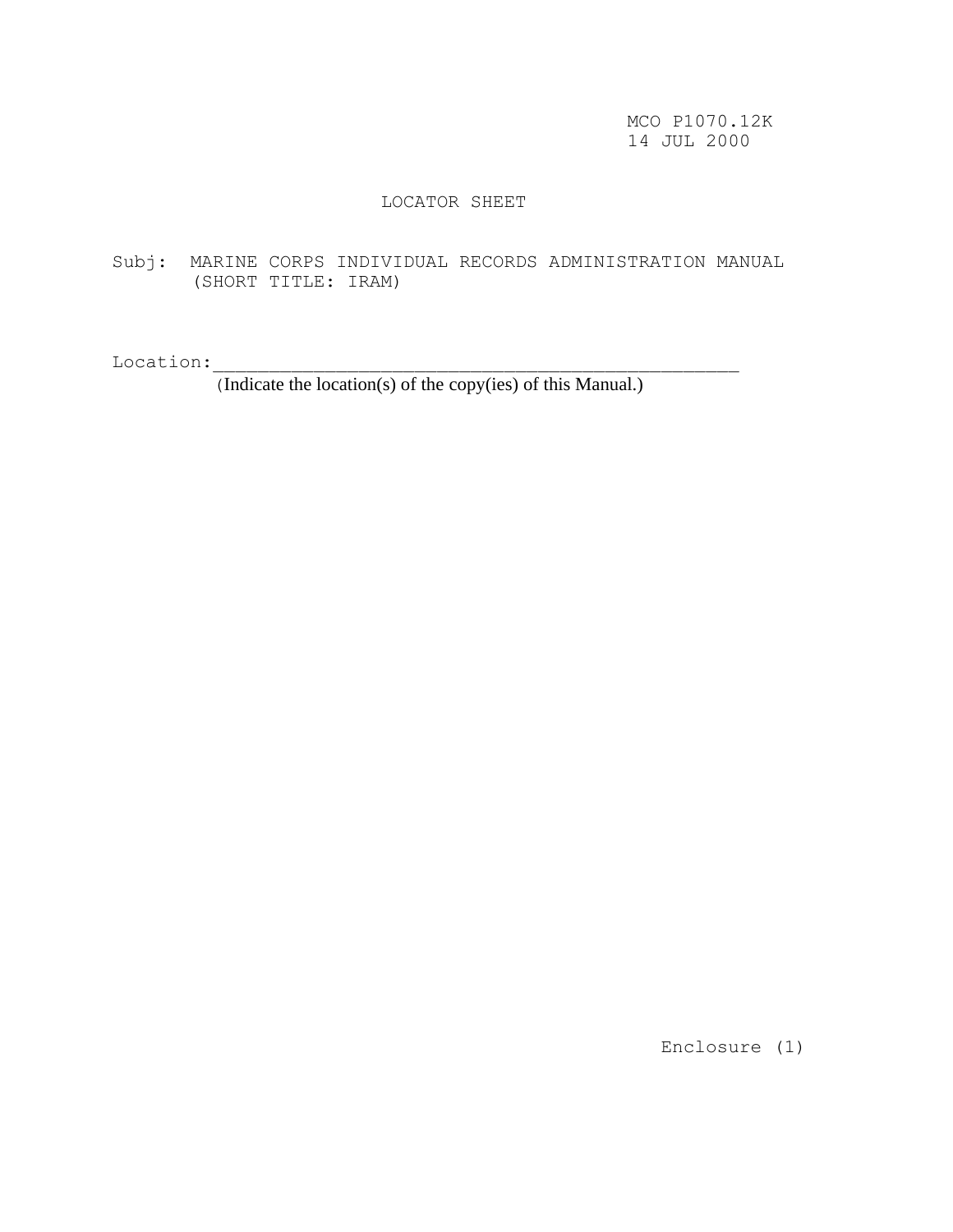# RECORD OF CHANGES

Log completed change action as indicated.

| Change<br>Number | Date of<br>Change | Date Entered | Signature of Person<br>Incorporating Change |
|------------------|-------------------|--------------|---------------------------------------------|
|                  |                   |              |                                             |
|                  |                   |              |                                             |
|                  |                   |              |                                             |
|                  |                   |              |                                             |
|                  |                   |              |                                             |
|                  |                   |              |                                             |
|                  |                   |              |                                             |
|                  |                   |              |                                             |
|                  |                   |              |                                             |
|                  |                   |              |                                             |
|                  |                   |              |                                             |
|                  |                   |              |                                             |
|                  |                   |              |                                             |
|                  |                   |              |                                             |
|                  |                   |              |                                             |
|                  |                   |              |                                             |
|                  |                   |              |                                             |
|                  |                   |              |                                             |
|                  |                   |              |                                             |
|                  |                   |              |                                             |
|                  |                   |              |                                             |
|                  |                   |              |                                             |
|                  |                   |              |                                             |
|                  |                   |              |                                             |
|                  |                   |              |                                             |
|                  |                   |              |                                             |
|                  |                   |              |                                             |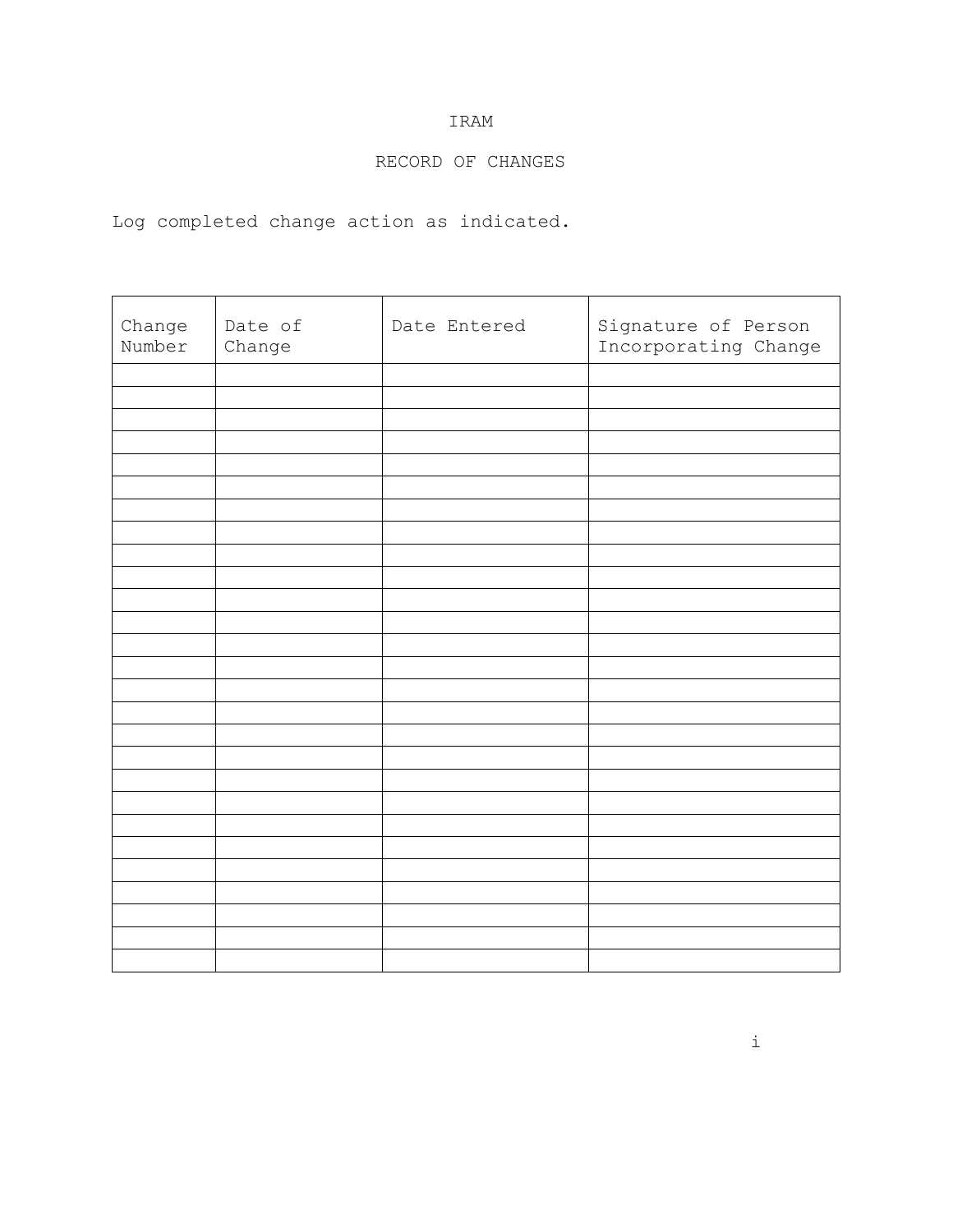# CHAPTER 1

# CONTENTS OF HEADQUARTERS FILES

|                                            | PARAGRAPH PAGE |  |
|--------------------------------------------|----------------|--|
|                                            |                |  |
| AUDIT AND CORRECTION OF THE OMPF 1001 1-8  |                |  |
| USE OF MICROFICHE IN LEGAL FORUMS 1002 1-9 |                |  |
|                                            |                |  |

# TABLE

| 1-1 SERVICE FOLDER                 | $1 - 11$  |
|------------------------------------|-----------|
| 1-2 COMMENDATORY/DEROGATORY FOLDER | $1 - 18$  |
| 1-3 PERFORMANCE FOLDER             | $1 - 20$  |
| 1-4 FIELD FOLDER OQR/SRB           | $1 - 21$  |
| 1-5 HEALTH FOLDER                  | $1 - 2.5$ |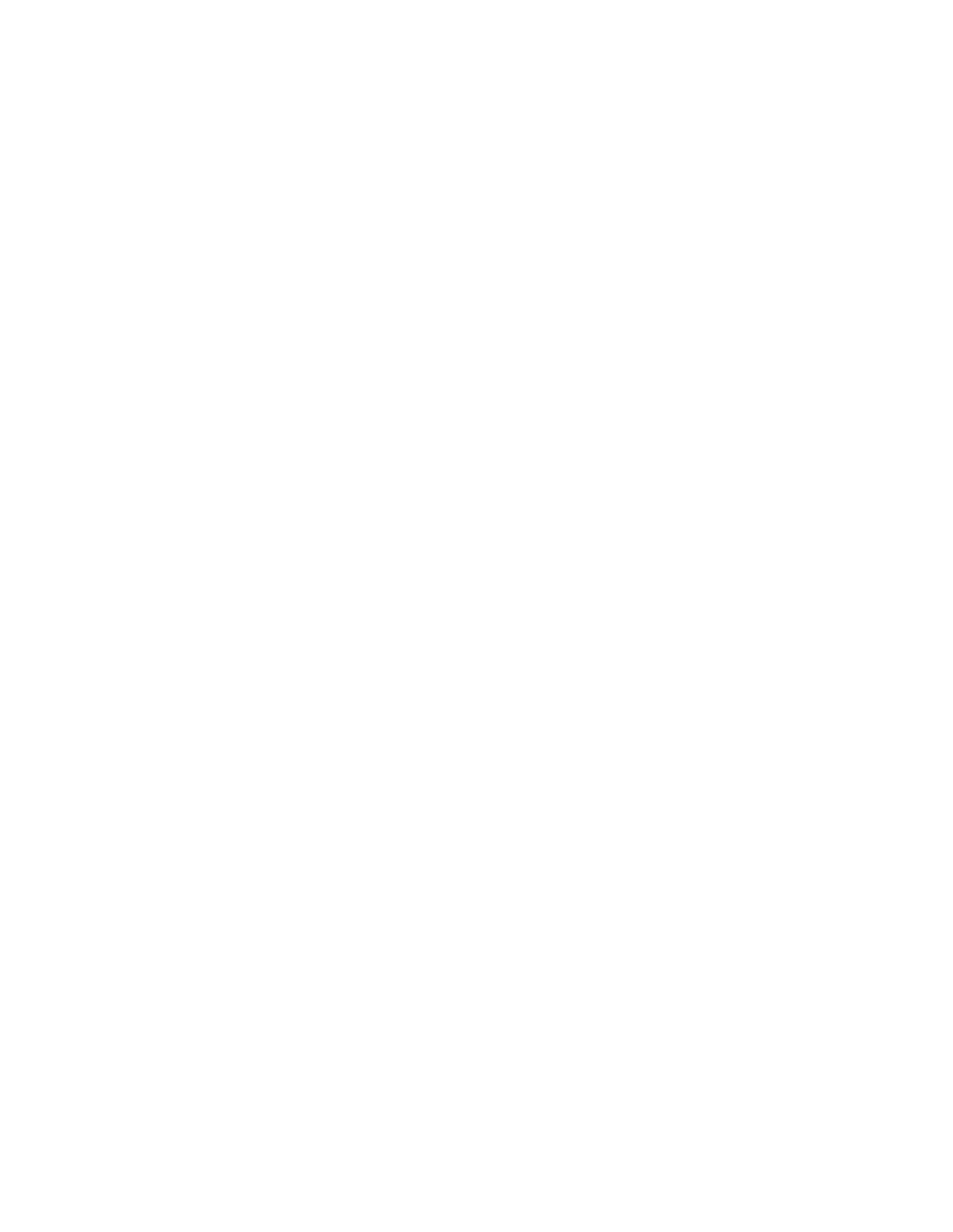#### CHAPTER 1

### CONTENTS OF HEADQUARTERS FILES

## 1000. GENERAL

1. Every Marine has an official military personnel file (OMPF) at HQMC which provides a history of the Marine's career from entrance into the Marine Corps or the Marine Corps Reserve, until severance from the Marine Corps or the Marine Corps Reserve by discharge, retirement, resignation, or death. Administrative materials or documents to support the chronology of events for the Marine's history is incorporated in the OMPF at HQMC, as well as field service records, as required. The authority for insertion of these materials into the respective records is provided by current Marine Corps directives. As needs and records management techniques change, certain forms may become obsolete and be replaced by new forms or automated recording procedures. When this occurs, documents filed as a result of the old requirement will not be removed from either the OMPF or the field service record.

2. All material forwarded to the CMC (MMSB-20) for inclusion in<br>the OMPF must contain the grade, full name, and SSN. The SSN the OMPF must contain the grade, full name, and SSN. format prescribed for official correspondence is appropriate; however, recruit computer-generated SRB pages are produced in a different format, 123 45 67 89 vice 123 45 6789. Either format is acceptable for use in the field service records and for identification of material for inclusion in the OMPF.

3. The OMPF is structured into the following areas:

a. Service Folder (TABLE 1-1). Consists of contract information, discharge documents, reserve documents, orders to active duty, and general administrative and service documents used to compute service time for benefits, programs, or retirement.

 b. Commendatory/Derogatory Folder (TABLE 1-2). This folder contains documents on civilian and military education, personal awards information, courts-martial/nonjudicial punishments, and other material reflecting significant personal achievement or adversity that is pertinent to making decisions for purposes of selection, assignment, and retention.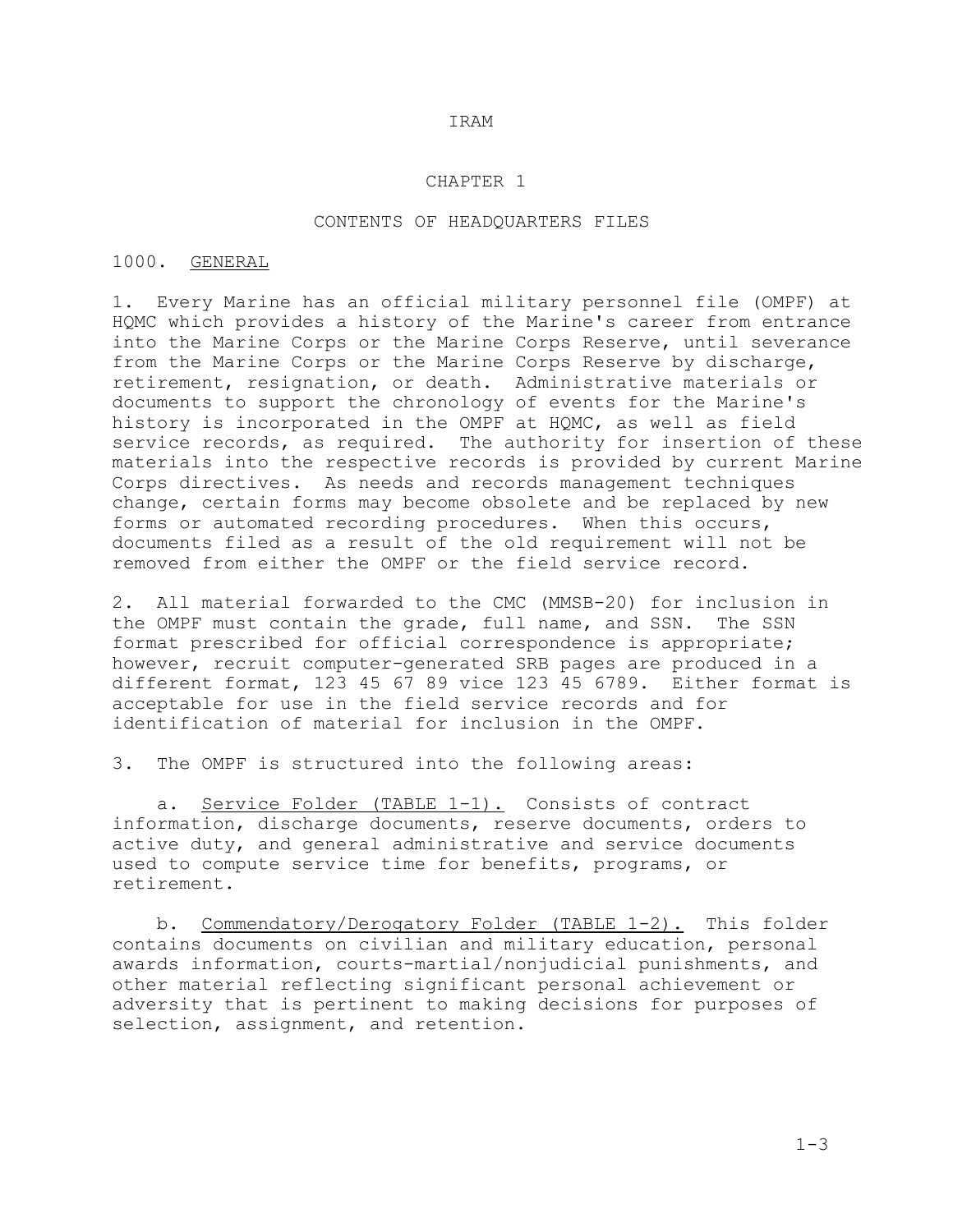c. Performance Folder (TABLE 1-3). Contains fitness reports and standard addendum pages for all sergeants and above. The Performance Folder may contain memoranda originated by the CMC (MMSB) as necessary to record historical or administrative information.

 d. Field Folder OQR/SRB (TABLE 1-4). Upon separation from the Marine Corps, documents contained in the Service Record Book/Officer Qualification Record (OQR/SRB) are filed in the Service Folder. If a Marine has periods of broken service, documents from previous OQR/SRBs will be contained in the Field Folder. This Table contains a partial listing of documents and standard pages suitable for inclusion in the OMPF.

 e. Health Folder (TABLE 1-5). Unless a Marine had broken service which ended prior to 1994, or is presently on the Temporary Disability Retired List (TDRL), no Health Folder is maintained. Since 1994, health and dental records are sent to the Department of Veterans Affairs, Service Medical Records Center (SMRC), P.O. Box 150950, St. Louis, MO 63115 upon discharge.

4. Certain limitations exist regarding the kinds of material authorized for inclusion in the OMPF and the specific locations (data areas) within the record. The following guidelines apply in determining whether or not certain documents are placed in the OMPF.

 a. Extraneous Material. The CMC (MMSB) will not file material which is not relevant to the documentation of the Marine's history of service.

 b. Duplicate Material. The CMC (MMSB) will destroy material identified as duplicate of documents already in the OMPF without notifying the forwarding command or individual.

 c. Adverse Matter. Any document that reflects unfavorably upon a Marine's mental, moral, or professional qualifications. Subject to the following rules, all relevant adverse material is filed in the OMPF.

 (1) Fitness Reports. Article 1122, U.S. Navy Regulations, 1990, provides that adverse material shall not be placed in officer or enlisted fitness reports, or appended as an addendum, unless the Marine being reported on has had an opportunity to make either a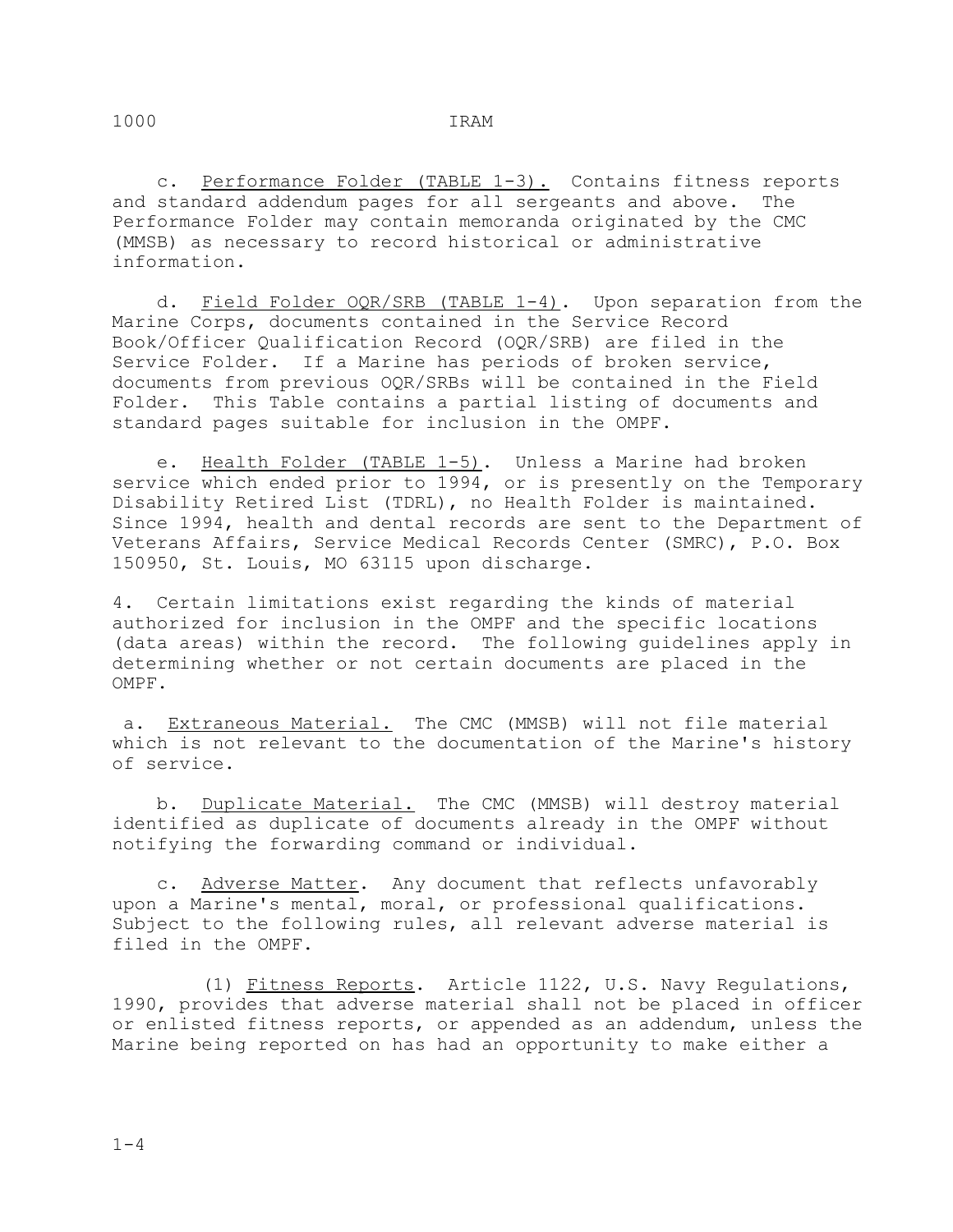statement regarding the adverse material or a statement that the Marine does not choose to make a statement. In either situation, the statement shall be typewritten on a standard addendum page and signed and dated by the Marine being reported on (see MCO P1610.7). Refer adverse fitness reports to the individual reported on for comment prior to the insertion of such reports into the OMPF. Refer to MCO P1610.7 for referral and submission procedures.

 (2) Other Reports, Statements, or Correspondence of a Military Nature

 (a) The CMC (MMSB) will file correspondence containing adverse material that the Marine reported on has had the opportunity to contest, explain, or rebut, whether at a personal hearing or by statement, without additional referral to the individual. (See paragraph 4006.3r(a) for statement quidance.) Examples include:

1 Punitive letters of censure.

 2 Medical surveys where hospitalization is due to the Marine's own misconduct.

 3 Reports and related correspondence reflecting final approved civilian convictions.

 4 Reports of nonjudicial punishment, courts-martial convictions, boards of inquiry, boards of review, etc.

 5 Relevant memoranda prepared at HQMC resulting from official correspondence sent to and received by the Marine reported on, the reporting senior, or the reviewing officer.

 6 Relevant correspondence documenting an officer's removal from a promotion selection board report or a promotion list, and other correspondence related to the promotion process.

7 Any other matter that bears or reflects on the character, performance, professional qualifications and fitness of the officer.

 (b) The CMC (MMSB) will file documents containing adverse material of an official military nature without referral to the individual concerned, if no purpose would be served by such referral. Examples include: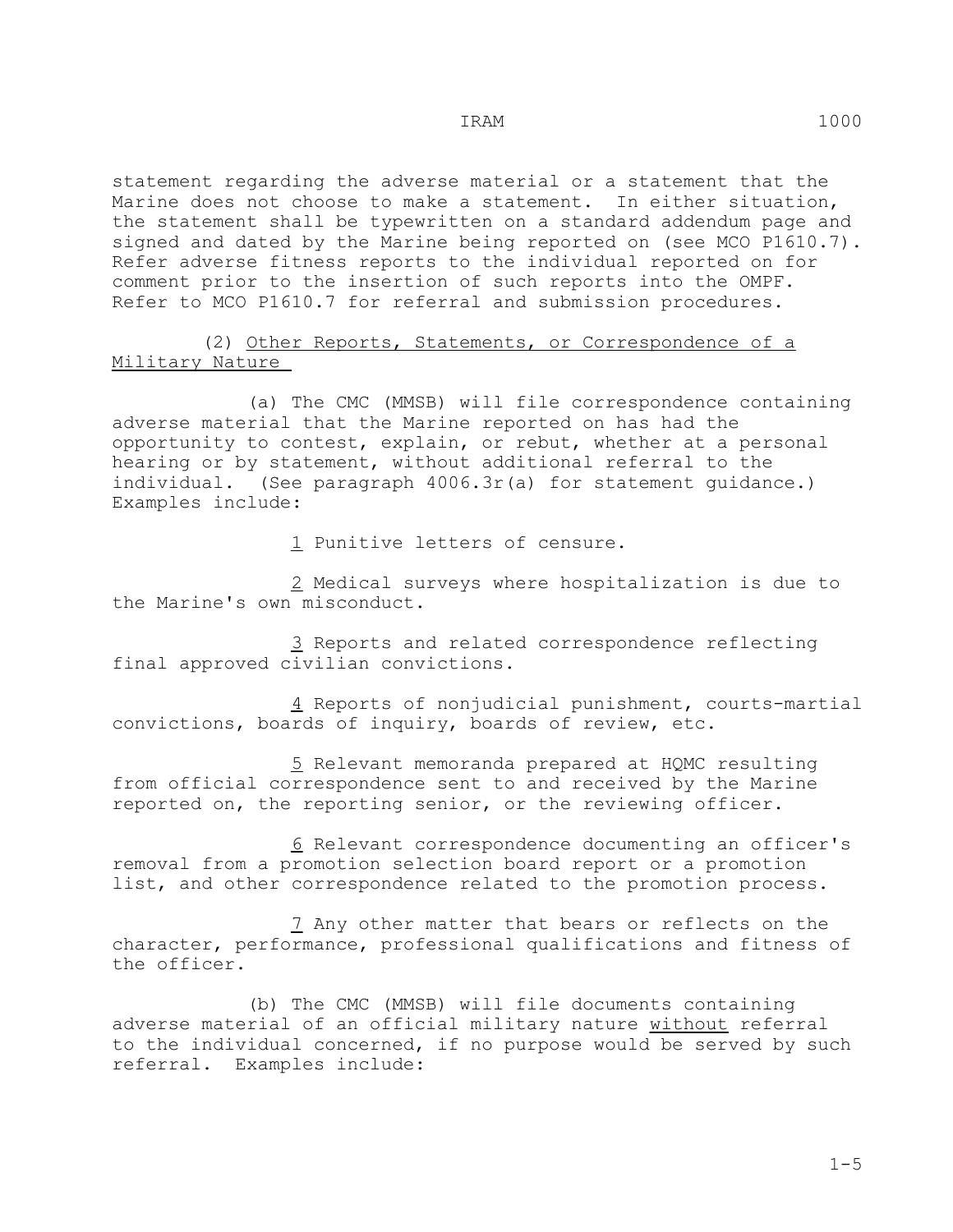1 Substandard conduct/duty proficiency marks.

 2 Counseling entries by a commander, or a designated representative, when such counseling is designated to assist a Marine to overcome military deficiencies.

 3 Forwarding endorsements on requests for special duty, special training, reassignment, transfer, discharge, etc., when such endorsements are derogatory or recommend disapproval.

 4 Denials of requests for special duty, special training, reassignment, transfer, discharge, etc.

 5 Requests by a commander for the reassignment of a Marine when such request reflects unfavorably on the individual concerned.

 (c) The CMC (MMSB) will file documents containing adverse material of an official military nature without referral to the individual concerned when the Marine is unavailable for comment because of misconduct. (See subparagraph 4d below for comment guidance.) Examples include:

 1 Reports of absentees and deserters, and related correspondence.

 2 Reports and correspondence relating to administrative discharge action where the Marine is in an unauthorized absentee status at the time or is otherwise unavailable for statement because of the Marine's own misconduct.

 (d) The CMC (MMSB) will file letters issued by the CMC (MMOA or MMEA) to an officer or enlisted member concerning failure(s) to meet Marine Corps standards of professional performance and/or conduct.

 (e) The CMC (MMSB) will not file documents related to law enforcement investigations conducted by the Naval Criminal Investigative Service (NCIS), Criminal Investigation Division (CID), or by any other military or civilian law enforcement agencies. However, the CMC (MMSB) may insert summaries of substantiated misconduct/adverse information extracted from law enforcement investigations prepared by the CMC (JA). Likewise,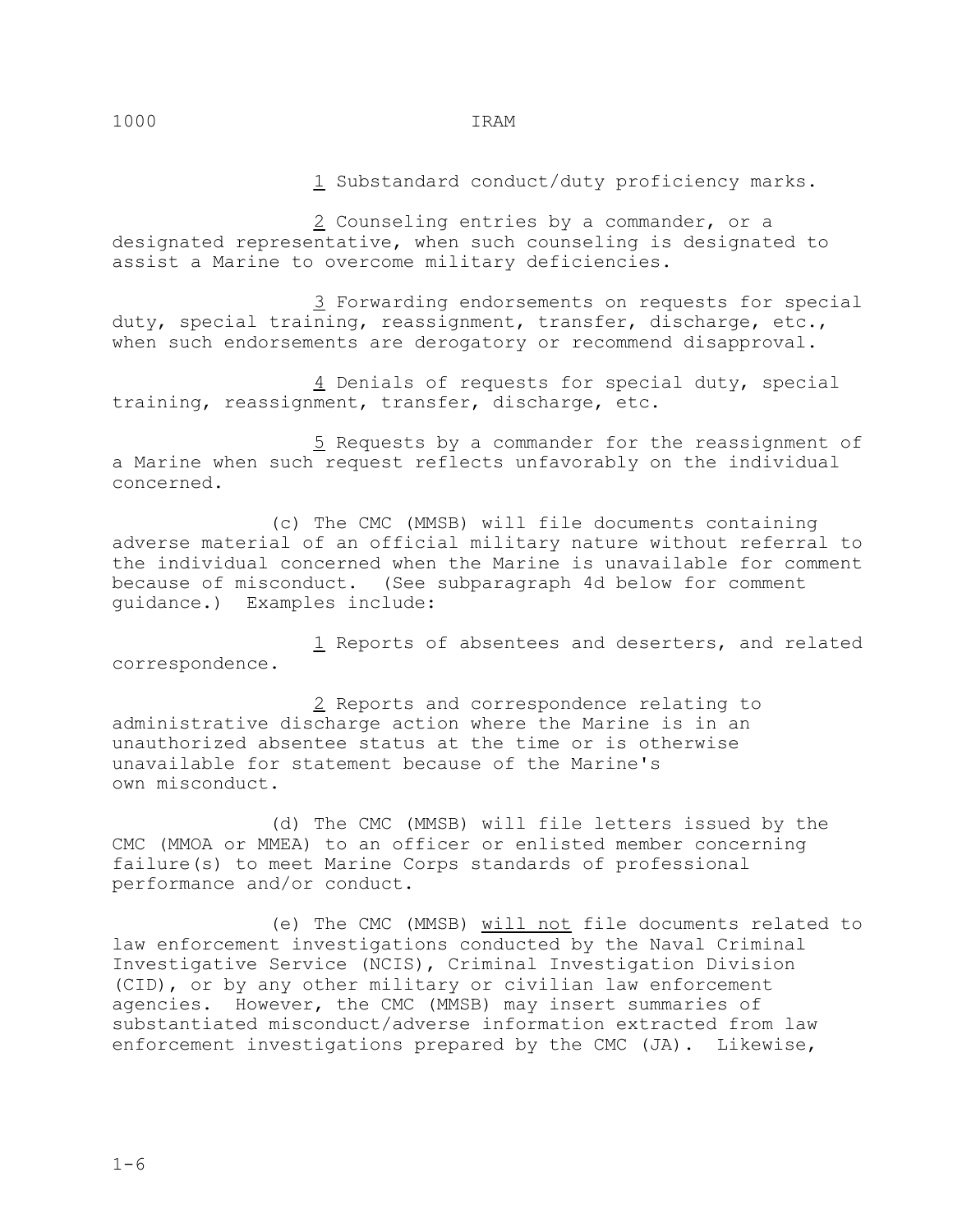summaries of substantiated misconduct/adverse information extracted from non-criminal investigations by the DNIGMC may be inserted in the OMPF. Such summarized material may be entered in the OMPF only after providing the Marine an opportunity for comment and/or rebuttal.

 (3) Documents Consisting of Adverse Material Matters of a Civilian Nature. As a general rule, the CMC (MMSB) will not place adverse matters of a civilian nature in the OMPF until referral of such matters to the Marine concerned for comment.

 $f_{\star}$ Commendatory Material. Commendatory material is any document which reflects favorably upon a Marine's mental, moral, or professional qualifications, and which impacts on the mission of HQMC staff agencies or the military career of the Marine. Examples include:

 (1) Copies of service award certificates (Good Conduct Medal, Selected Marine Corps Reserve Medal, etc.).

 (2) Certificates of commendation (when the certificate addresses the Marine by name).

(3) Meritorious Mast.

(4) Copies of personal award recommendations.

 $(5)$ Copies of personal award citations.

 (6) Aviation safety awards.

 (7) Certificates of scholastic achievement presented upon graduation from a formal military course of instruction. (Certificates of scholastic achievement should not be confused with formal school completion certificates. Completion of formal courses of instruction are documented in MCTFS. Copies of course completion certificates are not filed in the OMPF.)

5. The Manpower Management Information Systems Division (CMC (MI)) has the functional responsibility for policy relating to material authorized for retention in the OMPF. All material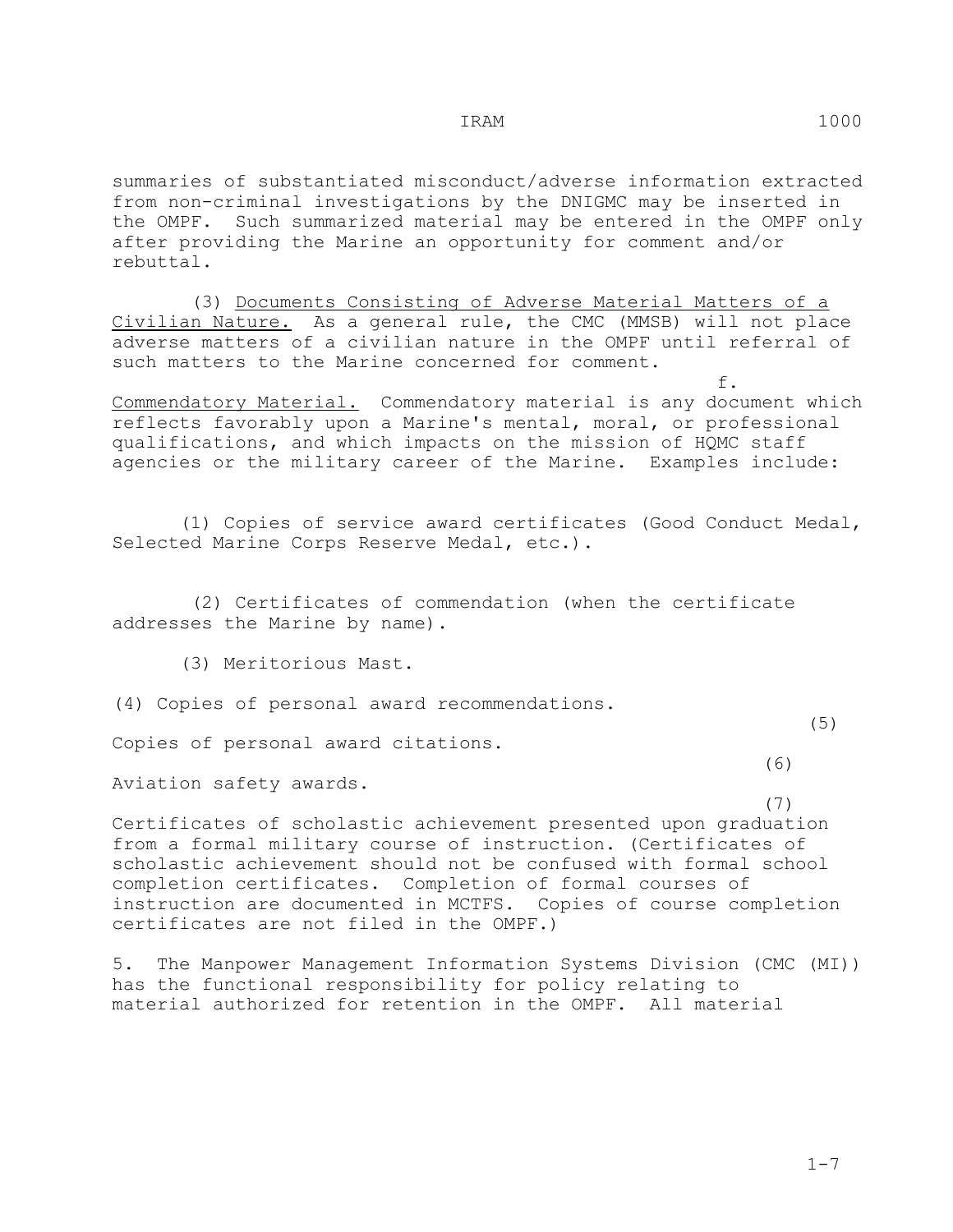forwarded to the **CMC (MMSB-20) 1008 Elliot Road, Quantico, VA 22134-5030** for inclusion in the OMPF must contain the grade, full name, and SSN. **Address inquiries concerning OMPF contents only** to CMC (MIFD), Headquarters, U.S. Marine Corps, 3280 Russell Road, Quantico, VA 22134-5103. Telephone inquiries may be made by calling CMC (MIFD) at: DSN 278-9049/9050 or coml (703) 784-9049/9050.

6. Commanders will use Tables 1-1 through 1-3 when determining whether documentation is appropriate for forwarding to the CMC (MMSB-20) for insertion in the OMPF.

7. Commanders are requested to ensure documents are properly prepared, only authorized documents are forwarded to CMC (MMSB-20); and documents are submitted under a cover letter which includes the Marine's identification information. Personal awards which individuals find missing from the OMPF should be forwarded via CMC (MMMA) for verification and filing in the OMPF.

# 1001. AUDIT AND CORRECTION OF THE OMPF

1. The OMPF is the primary record used by selection boards. Paragraph 1001.5 provides information on when OMPF's are automatically provided to Marines. Marines should request a copy of their OMPF for review and correction under the following circumstances:

a. At least once every 3 years.

 b. At least 12 months prior to the convening of a selection board when it is anticipated that the Marine will be in the eligibility zone.

c. At least 12 months prior to applying for programs such as Warrant Officer, Marine Corps Enlisted Commissioning Education Program, etc.

2. **Marines may receive a copy of their OMPF by submitting a written request to the CMC (MMSB-10)**. The request need not be formatted in any particular way but must include the individual's name, grade, SSN, signature, and mailing address. The CMC (MMSB-10) will provide the OMPF in microfiche format unless another output medium is specified and justified in the request.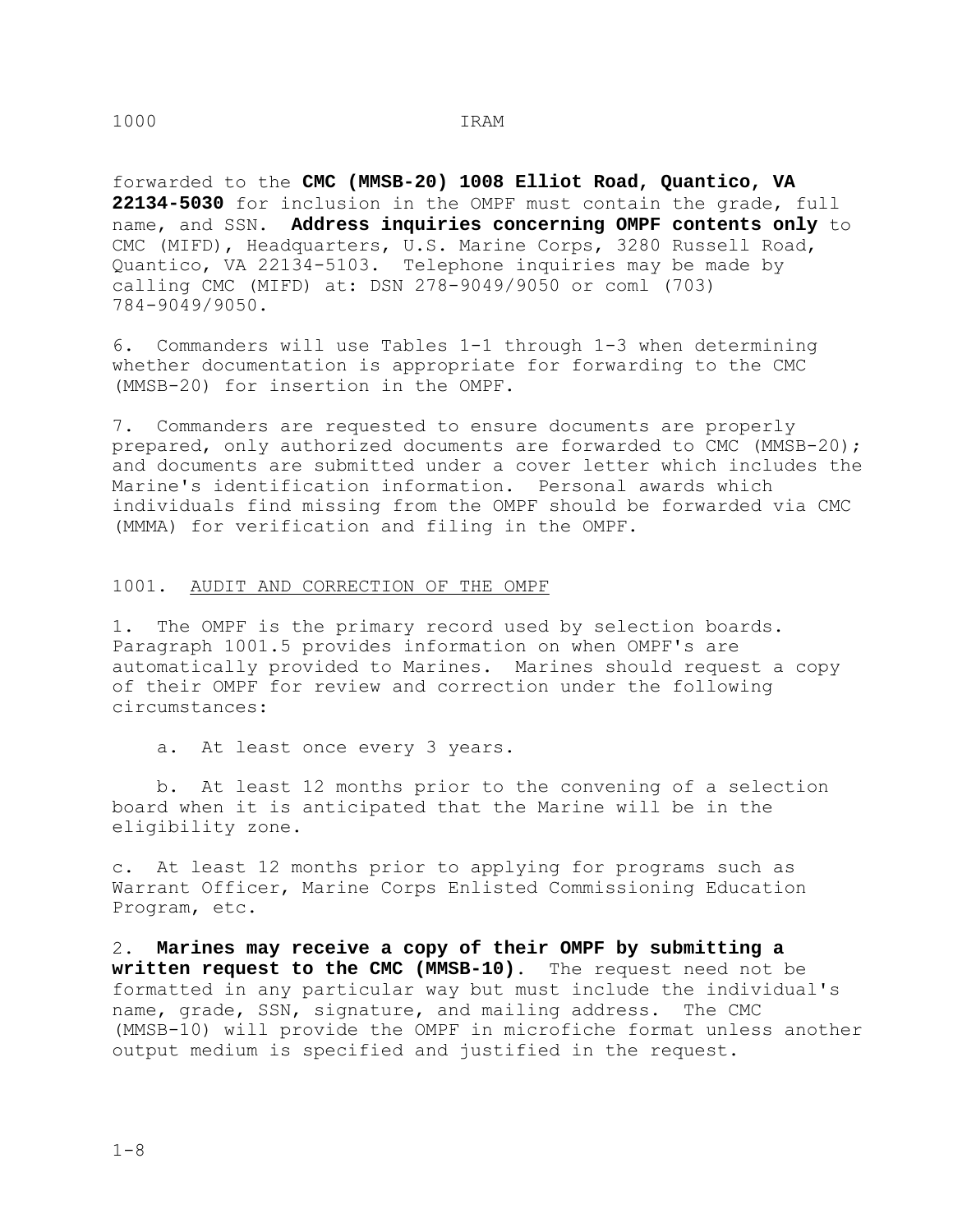3. If information not pertaining to the Marine is found in the OMPF during the audit, the Marine should request removal of the documents by submitting a written request to the CMC (MMSB-10).

4. Marines may petition the Board for Correction of Naval Records (BCNR) to remove documents on file in the OMPF which they consider adverse, unjust, inaccurate, or not in compliance with Chapter 5, or the policies and procedures contained in other Marine Corps directives. Petitions to the BCNR must be initiated by the individual using DD Form 149 (Application for Correction of Military Records Under the Provisions of Title 10 U.S. Code, Section 1552). Completion of the form is self-explanatory; however, the petition must include all supporting documentary evidence pertaining to the inaccuracy or injustice.

5. MCO P1610.7 and MCO 1610.11 provide procedures for correcting or appealing performance evaluations (fitness reports) appearing on the OMPF.

6. Fitness Report Audit Program (FRAP). MCO P1610.7 establishes policy and procedures for the FRAP and provides administrative instructions for the audit and correction of individual performance records. Annually, sergeants and above are mailed their Master Brief Sheet (MBS) based on the last digit of their SSN.

#### 1002. USE OF MICROFICHE IN LEGAL FORUMS

1. 28 U.S.C. 1732 authorizes the use of the microfiche OMPF at all courts of the United States provided it is produced in the ordinary course of business. There is no legal objection to the use of microfiche at a court-martial. However, several practical considerations must be addressed. If the microfiche is admitted into evidence without objection, the finder of fact, be it military judge or members, must have a microfiche reader to consider such evidence in deliberating on the sentence. Much of the information contained on the microfiche could be stipulated to by counsel, but neither side is under obligation to do so. If there is objection to information contained in the OMPF, the military judge and counsel require the capability to simultaneously view the microfiche. Then, upon sustaining an objection, the military judge would be required to mask either the entire document or a single entry on a certain page before this evidence could be presented to a court consisting of members. The post-trial review process also would require microfiche readers if only the microfiche is attached to the trial record. Applicable regulations require three copies of the record of trial for a special court-martial and five copies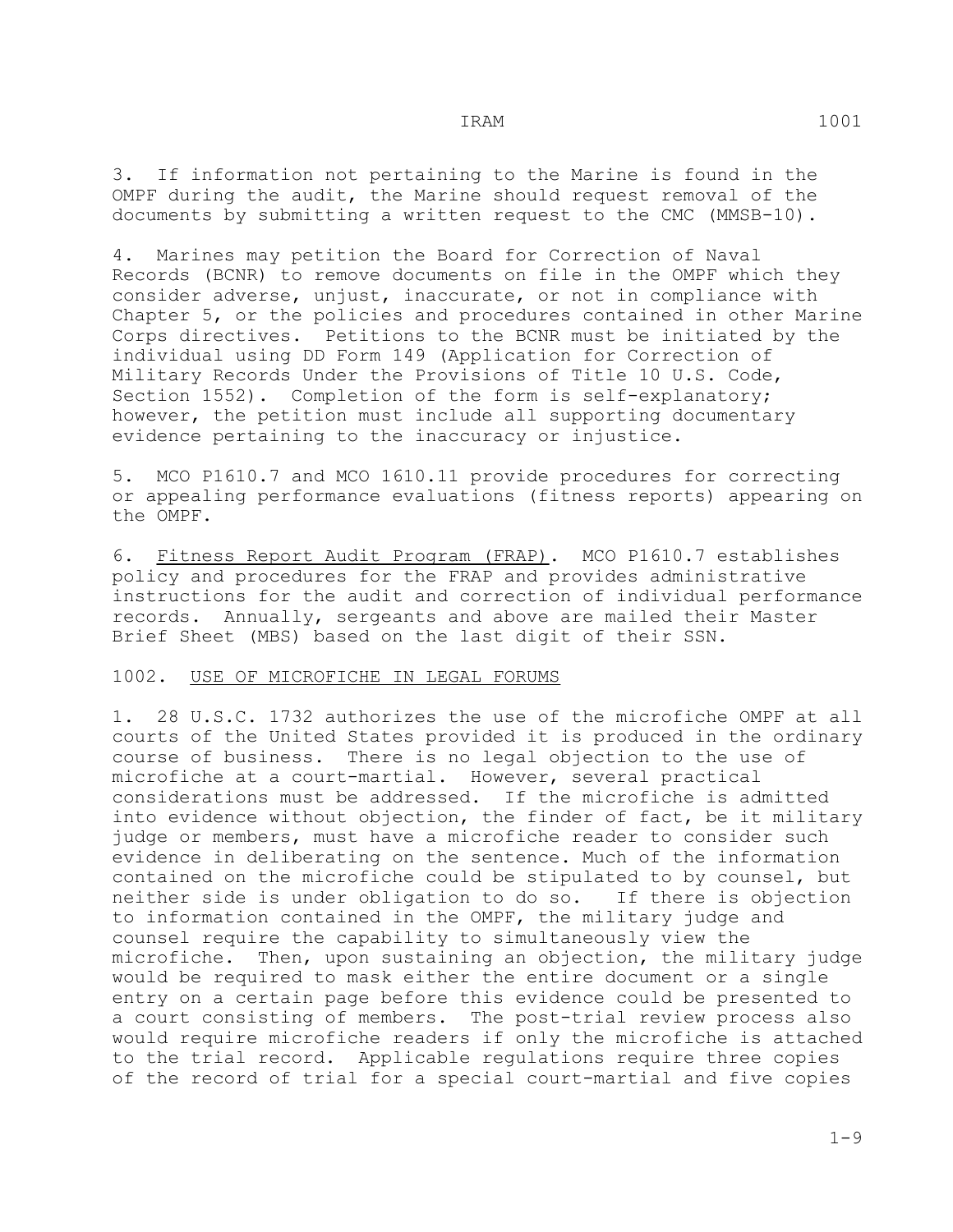for a general court-martial. To satisfy this requirement, identify the required total number of microfiche copies upon initial request of the OMPF from the CMC (MMSB-10).

2. The practicalities of the military justice system suggest microfiche cannot take the place of paper documents in every case. In light of this, a reproduction capability must be available to field commands. As a minimum, major field commands, possibly at the general court-martial convening authority level, should<br>maintain a viewer/printer for reproduction capability. The maintain a viewer/printer for reproduction capability. reconversion to paper should be strictly limited to only those documents that require a paper copy as determined by counsel, military judge, staff judge advocate, or other competent authority.

3. In view of the above, commands requesting OMPF documents/ information for military justice purposes will indicate whether they need paper documents or can accept/utilize microfiche copies. Isolated, detached, and deployed commands with the ability to convene and conduct courts-martial, but lacking microfiche-to-paper conversion facilities, will specify paper documents. In those instances where paper copy is requested, only one copy of each document/record requested will be generated. Additional copies are the responsibility of the requesting command.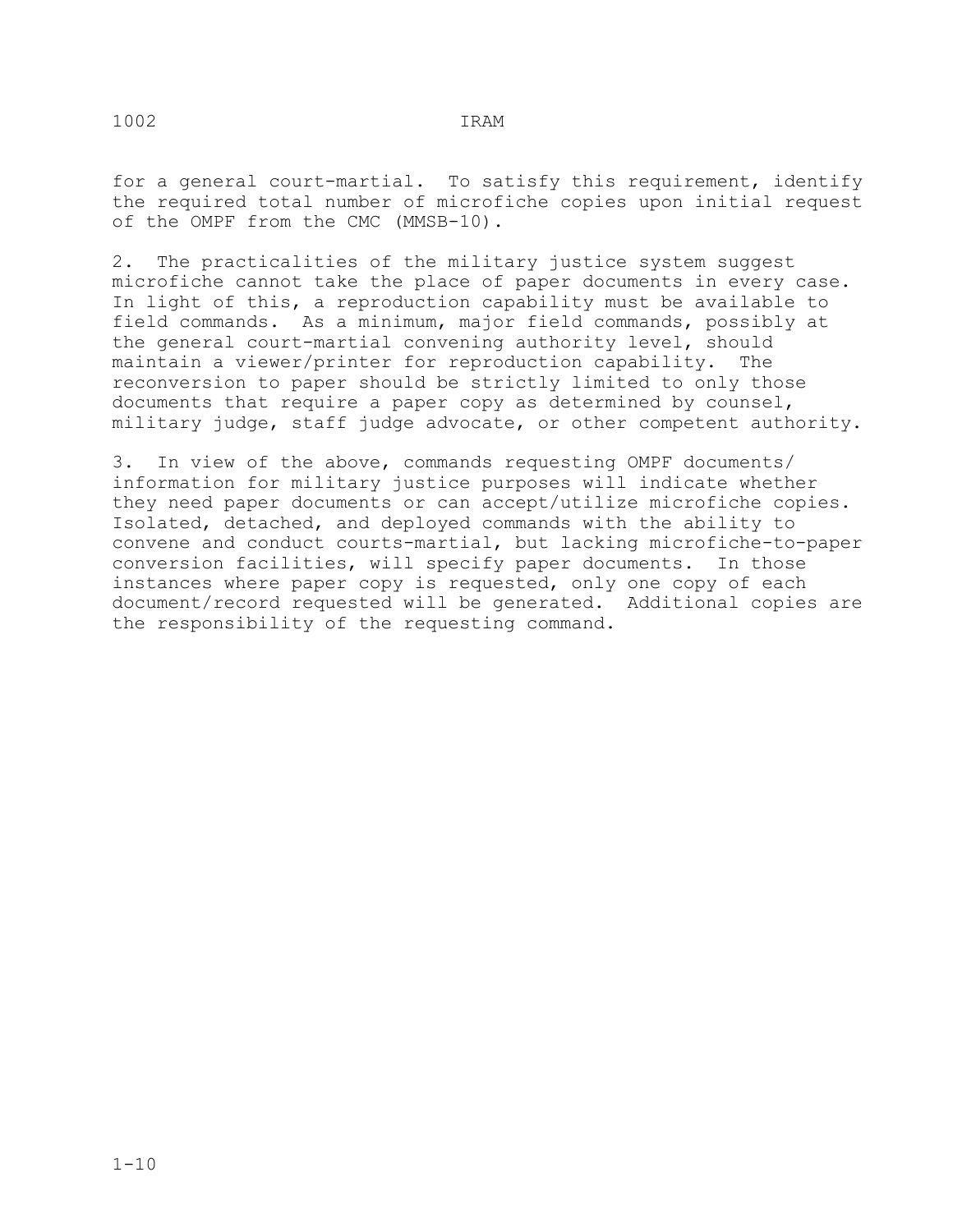### TABLE  $1-1$

SERVICE FOLDER

|         | FORM NAME | FORM NUMBER    | ENGLISH DESCRIPTION                                                             | AUTHORITY                                     | CMC CODE |
|---------|-----------|----------------|---------------------------------------------------------------------------------|-----------------------------------------------|----------|
| CNET    |           | 1533/38        | NROTC SCHOLARSHIP SERVICE<br>AGREEMENT                                          | POLICY                                        | MCRC     |
|         | DD FORM   | $\overline{4}$ | ENLISTMENT CONTRACT                                                             | MCO P1100.72 MCRC,<br>MMSB, MCO P1070.12 MMEA |          |
|         | DD FORM   | 4/1            | ENLISTMENT/REENLISTMENT DOCUMENT                                                | MCO P1100.72 MCRC, MMSB,<br>MCO P1070.12      |          |
|         | DD FORM   | 4/2            | PARTIAL STATEMENT OF EXISTING                                                   | MCO P1100.72 MCRC, MMSB,                      |          |
|         |           |                | UNITED STATES LAWS                                                              | MCO P1070.12 MMEA                             |          |
|         | DD FORM   | 4/3            | PARTIAL STATEMENT OF EXISTING<br>UNITED STATES LAWS                             | MCO P1100.72 MCRC, MMSB,<br>MCO P1070.12 MMEA |          |
|         | DD FORM   | 4/4            | CONFIRMATION OF ENLISTMENT OR<br>REENLISTMENT                                   | MCO P1100.72 MCRC, MMSB,<br>MCO P1070.12 MMEA |          |
|         | DD FORM   | 4C             | ENLISTMENT OR REENLISTMENT                                                      | MCO P1100.72 MCRC, MMSB,                      |          |
|         |           |                | AGREEMENT CONTINUATION SHEET                                                    | MCO P1020.12 MMEA                             |          |
|         | DD FORM   | 13             | STATEMENT OF SERVICE                                                            | POLICY                                        | MMSR     |
|         | DD FORM   | 173/3          | EXTENSION OF ACTIVE DUTY (RESERVE<br>OFFICERS)                                  | MCO P1001R.1 MMOA-3<br>MCO 1900.1             |          |
|         | DD FORM   | 173/3          | VERIFICATION OF END OF ACTIVE MCO P1001R.1 MMOA-3<br>SERVICE (RESERVE OFFICERS) | MCO 1900.1                                    |          |
|         | DD FORM   | 173/3          | RELEASE ORDERS (RESERVE OFFICERS)                                               | MCO P1001R.1 MMOA-3<br>MCO P1900.1            |          |
|         | DD FORM   | 173/3          | PERSONNEL CASUALTY REPORT                                                       | MCO P3040.4 MR                                |          |
| DD FORM |           | 173/3          | REENLISTMENT REQUEST                                                            | MCO P1040.31                                  |          |
| DD FORM |           | 173/3          | EXTENSION OF ENLISTMENT REQUEST MCO P1040.31 MMEA                               |                                               |          |
|         | DD FORM   | 173/3          | REENLISTMENT AUTHORIZATION MESSAGE                                              | POLICY                                        | MMEA     |
|         | DD FORM   | 173/3          | EXTENSION OF ENLISTMENT<br>AUTHORIZATION MESSAGE                                | POLICY                                        | MMEA     |
|         | DD FORM   | 214            | CERTIFICATE OF RELEASE OR<br>DISCHARGE FROM ACTIVE DUTY                         | MCO P1900.16 MCRC, MMSB,                      | MMEA     |
| DD FORM |           | 215            | CORRECTION TO CERTIFICATE OF<br>RELEASE OR DISCHARGE FROM ACTIVE<br>DUTY        | MCO P1900.16 MCRC, MMSB,                      | MMEA     |
|         | DD FORM   | 1584           | NATIONAL AGENCY CHECK                                                           | MCO P1100.72 MCRC                             |          |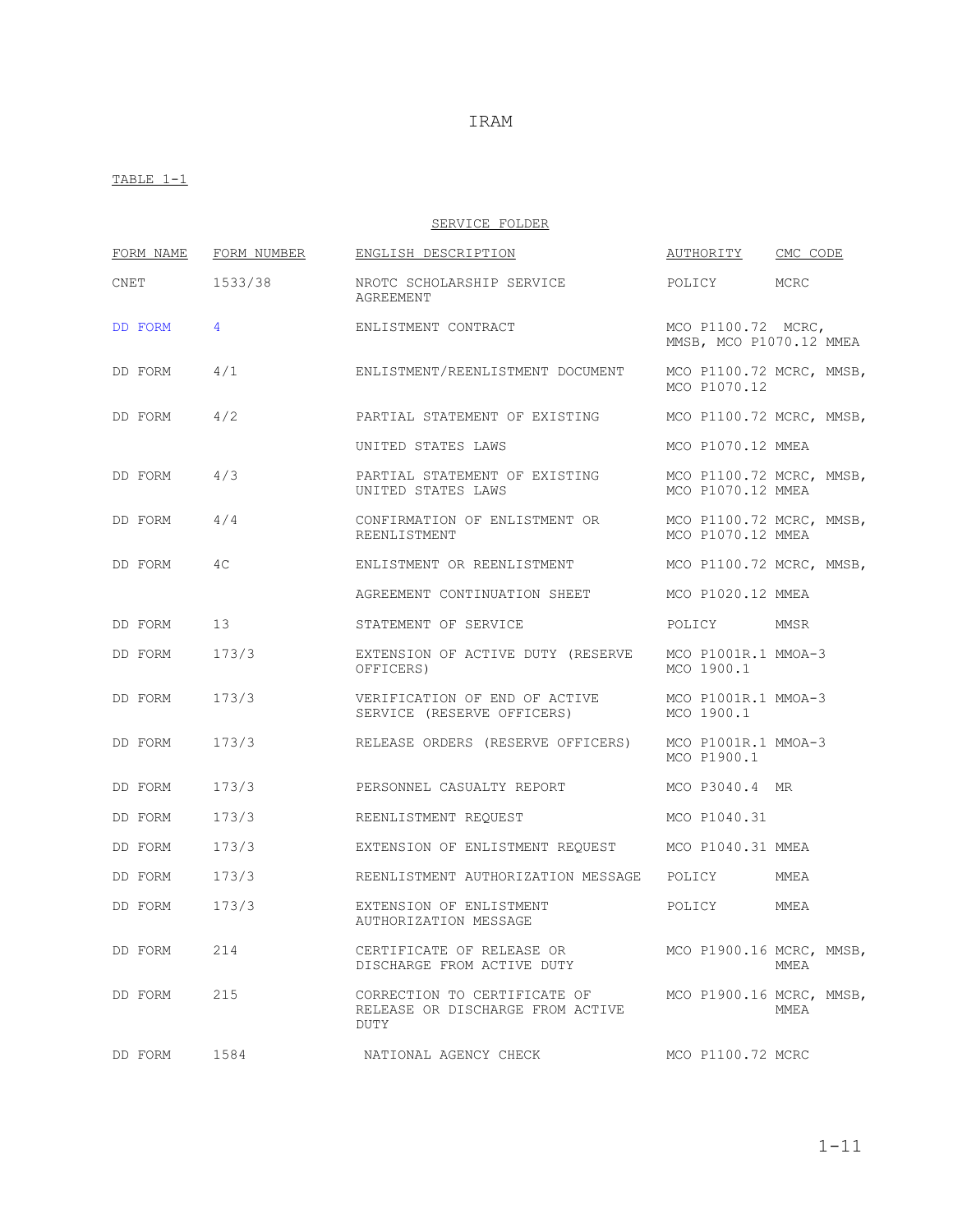|              |                | SERVICE FOLDER (CONTINUED)                                                                                    |                                                          |                          |
|--------------|----------------|---------------------------------------------------------------------------------------------------------------|----------------------------------------------------------|--------------------------|
| FORM NAME    | FORM NUMBER    | ENGLISH DESCRIPTION                                                                                           | AUTHORITY CMC CODE                                       |                          |
| DD FORM      | 368            | REQUEST FOR DISCHARGE FROM THE MCO P1100.72 MCRC, MMSB<br>RESERVE COMPONENT                                   |                                                          |                          |
| DD FORM      | $398 - 2$      | STATEMENT OF PERSONAL HISTORY                                                                                 | OPNAVINST<br>5510.1                                      | MMSB, MMEA<br>MMOA, MCRC |
| DD FORM      | 538            | PROOF OF CITIZENSHIP                                                                                          | POLICY                                                   | MCRC                     |
| DD FORM      | 1300           | REPORT OF CASUALTY                                                                                            | 10 U.S.C.,<br>SEC. 2771<br>DODINST 1300.9<br>MCO P1741.8 | MR                       |
| DD FORM      | 1966           | APPLICATION FOR ENLISTMENT MCO P1100.72 MCRC, MMSB<br>(REV. OCT66)                                            |                                                          |                          |
| DD FORM      | 1966           | RECORD OF MILITARY PROCESSING MCO P1100.72 MCRC, MMSB<br>(REV. OCT66)                                         |                                                          |                          |
| MMRB         | $23 - 86$      | COMPUTATION OF SERVICE TO<br>ESTABLISH AFADBD                                                                 | POLICY                                                   | MMSB                     |
| MMRB         | $\overline{2}$ | STATEMENT OF SERVICE                                                                                          | POLICY                                                   | <b>MMSB</b>              |
| NAVMC        | 426            | CERTIFICATE OF MILITARY NAVAL POLICY                                                                          |                                                          | MMSB                     |
| NAVMC        | 118(3)         | CHRONOLOGICAL RECORD (UPON REENL) MCO P1070.12 MMSB                                                           |                                                          |                          |
| NAVMC        | 118(6)         | WEAPONS FIRING RECORD, COMPETITIVE MCO P1070.12 MMSB<br>MARKSMANSHIP RECORD                                   |                                                          |                          |
| NAVMC        | 118 (8a)       | MILITARY AND CIVILIAN OCCUPATIONAL<br>SPECIALTIES, EDUCATION COURSES;<br>TRAINING TEST COMPLETED (UPON REENL) | MCO P1070.12 MMSB                                        |                          |
| NAVMC        | 118(9)         | COMBAT HISTORY-EXPEDITION-AWARDS MCO P1070.12 MMSB<br>RECORD (UPON REENL)                                     |                                                          |                          |
| <b>NAVMC</b> | 118(11)        | ADMINISTRATIVE REMARKS (UPON REENL) MCO P1070.12 MMSB                                                         |                                                          |                          |
| NAVMC        | 118 (12)       | OFFENSES AND PUNISHMENTS<br>(UPON REENL)                                                                      | MCO P1070.12 JA, MMSB                                    |                          |
| <b>NAVMC</b> | 118(13)        | RECORD OF CONVICTION BY<br>COURT-MARTIAL (UPON REENL)                                                         | MCO P1070.12 JA, MMSB                                    |                          |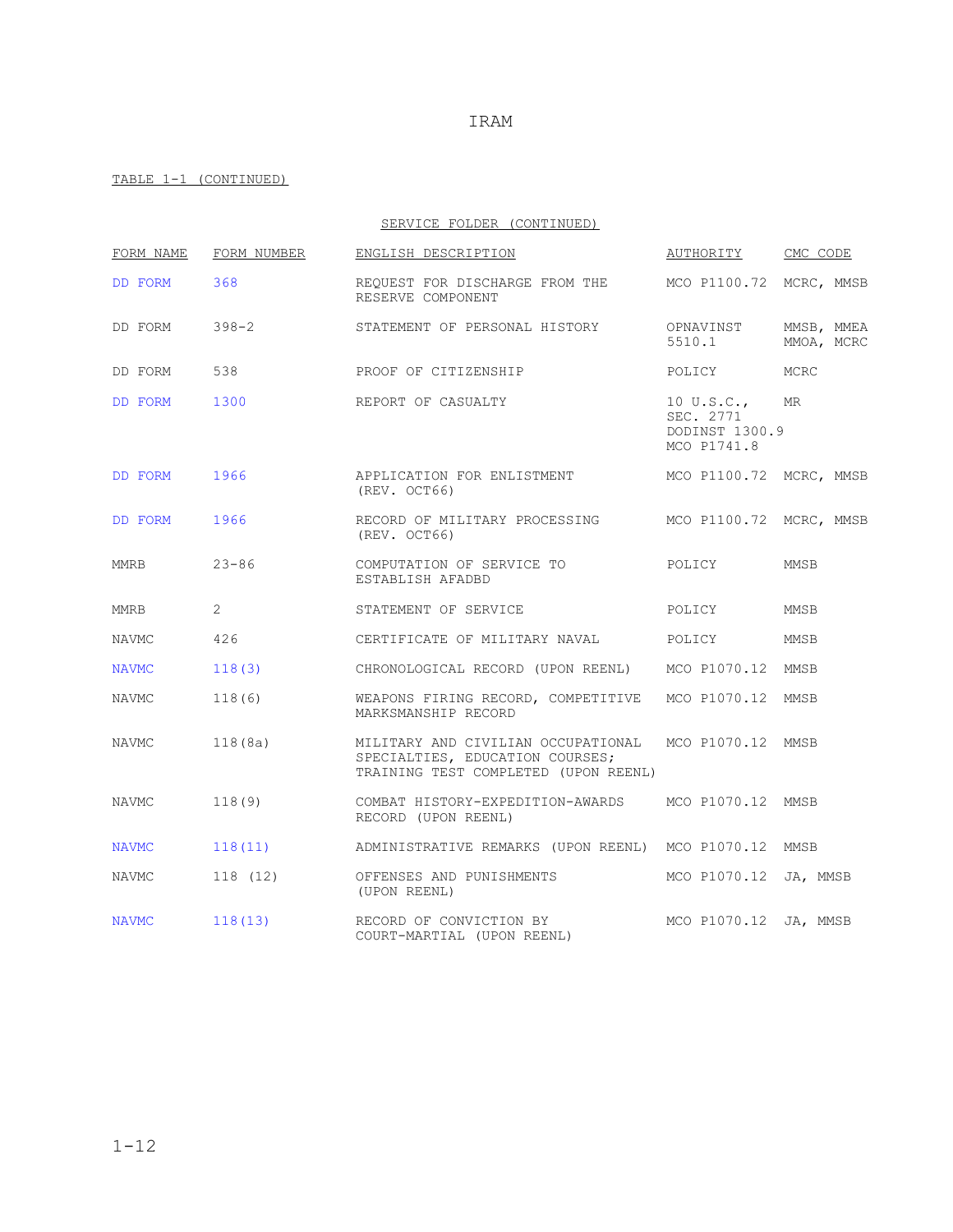|              |             | SERVICE FOLDER (CONTINUED)                                                                                     |                         |             |
|--------------|-------------|----------------------------------------------------------------------------------------------------------------|-------------------------|-------------|
| FORM NAME    | FORM NUMBER | ENGLISH DESCRIPTION                                                                                            | AUTHORITY               | CMC CODE    |
| <b>NAVMC</b> | 10132       | UNIT PUNISHMENT BOOK (5812)<br>(FORM FLOW HOMC/ARDE, APR 2002)                                                 | MCO P1070.12 MI, JA     |             |
| <b>NAVMC</b> | 118(13a)    | SUPPLEMENTARY RECORD OF CONVICTION MCO P1070.12 JA, MMSB<br>BY COURT-MARTIAL (UPON REENL)                      |                         |             |
| <b>NAVMC</b> | 321A        | AGREEMENT TO EXTEND ENLISTMENT                                                                                 | MCO P1040.1             | MMEA        |
| <b>NAVMC</b> | 538         | CERT OF PROOF FOREIGN BORN<br>APPLICATION FOR ENLISTMENT                                                       | POLICY                  | MCRC        |
| <b>NAVMC</b> | 763         | APPOINTMENT ACCEPTANCE AND RECORD                                                                              | MCO P1100.73 MCRC, MMSB |             |
| <b>NAVMC</b> | 798         | RESERVE RETIREMENT CREDIT REPORT                                                                               | NAVMC 2689              | MMSB        |
| <b>NAVMC</b> | 907A        | INDIVIDUAL DRILL ATTENDANCE AND MCO P1001R.1 MMSB                                                              |                         |             |
| <b>NAVMC</b> | 10274       | OBLIGATED SERVICE FOR TRANSITION/<br>CONVERSION TRAINING OF MARINE NAVAL<br>AVIATORS AND NAVAL FLIGHT OFFICERS | MCO 1331.2              | ASM         |
| <b>NAVMC</b> | 10460       | PLC SERVICE AGREEMENT                                                                                          | POLICY                  | MCRC        |
| <b>NAVMC</b> | 10842       | REENLISTMENT-EXTENSION-LATERAL                                                                                 | MCO 1040.31             | <b>MMEA</b> |
| NAVMC        | 11024       | RESERVE ACTIVE DUTY ORDERS                                                                                     | POLICY                  | MMSB        |
| NAVMC HQ     | 335         | HOMC ROUTING SHEET W/COMPUTATION                                                                               | POLICY                  | MMSB        |
| NAVMC HO     | 365         | COMPUTATION OF SERVICE                                                                                         | POLICY                  | <b>MMSB</b> |
| NAVMC HQ     | 394         | STATEMENT OF SERVICE                                                                                           | POLICY                  | MMSB        |
| NAVMC HO     | 538         | ORDERS: STD UNDERGRAD MARINE<br>OFFICER CANDIDATE                                                              | POLICY                  | MMSB        |
| NAVMC HO     | 509PD       | RESERVE RETIREMENT CONTROL CARD                                                                                | POLICY                  | MMSB        |
| NAVMC HQ     | 550         | EXTENDED ACTIVE DUTY ORDERS                                                                                    | POLICY                  | MMSB        |
| NAVPERS      | 1110/24     | NROTC SCHOLARSHIP SERVICE                                                                                      | POLICY                  | MCRC        |
| NO FORM #    |             | CAREER PLANNING MANAGEMENT SYSTEM                                                                              | POLICY                  | MMEA        |
| NO FORM #    |             | CAREER PLANNING MANAGEMENT SYSTEM<br>RELM AUTHORIZATION MESSAGE                                                | POLICY                  | MMEA        |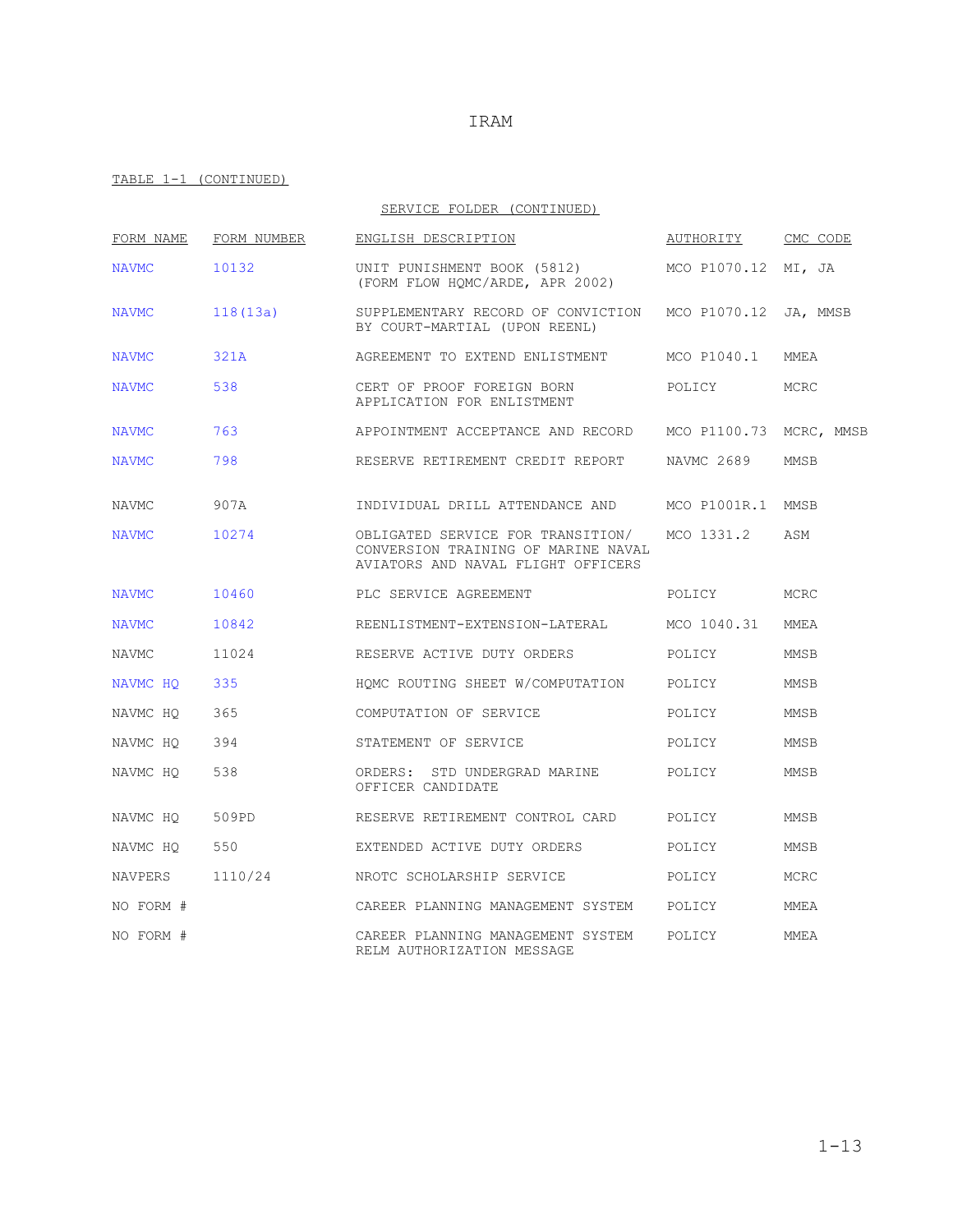|           |             | SERVICE FOLDER (CONTINUED)                                                                            |                   |             |
|-----------|-------------|-------------------------------------------------------------------------------------------------------|-------------------|-------------|
| FORM NAME | FORM NUMBER | ENGLISH DESCRIPTION                                                                                   | AUTHORITY         | CMC CODE    |
| NO FORM # |             | CMC LETTER OF DISENROLLMENT/<br>DISCHARGE FROM PLC PROGRAM                                            | MCO P1100.73 MCRC |             |
| NO FORM # |             | CMC LETTER: SPECIAL AUTHORIZATION<br>POLICY FOR APPOINTMENT, ENLISTMENT,<br>REENLISTMENT OR EXTENSION | POLICY            | MMSB        |
| NO FORM # |             | CMC LETTER: TO DISCHARGE CERTAIN POLICY<br>OFFICERS                                                   |                   | MMSB        |
| NO FORM # |             | CMC LETTER: TO DISCHARGE FROM THE POLICY<br>USMCR                                                     |                   | MMSB        |
| NO FORM # |             | CMC LETTER: TO RELEASE FROM ACTIVE MCO 1001.52<br>DUTY (AR PROGRAM)                                   |                   | <b>RA</b>   |
| NO FORM # |             | CMC LETTER: STATEMENT OF ENLISTED POLICY<br>SERVICE                                                   |                   | MMSB        |
| NO FORM # |             | CMC LETTER: REVERSION FROM<br>TEMPORARY OFFICER GRADE                                                 | POLICY            | MMSB        |
| NO FORM # |             | CMC LETTER: ACCEPTANCE FOR<br>ASSIGNMENT TO AR PROGRAM                                                | MCO 1001.52       | <b>RA</b>   |
| NO FORM # |             | CMC ORDERS: ADT - ACTIVE DUTY<br>TRAINING                                                             | POLICY            | MMSB        |
| NO FORM # |             | CMC ORDERS: ASSIGNMENT TO AR<br>PROGRAM                                                               | POLICY            | RA          |
| NO FORM # |             | CMC LETTER: ASSIGNMENT TO/REMOVAL POLICY<br>FROM INACTIVE STATUS LIST (ISL)                           |                   | MMSR        |
| NO FORM # |             | CMC ORDERS: ASSIGNMENT TO ACTIVE POLICY<br>DUTY (ALL USMCR)                                           |                   | MR.         |
| NO FORM # |             | CMC ORDERS: INVOLUNTARY DISCHARGE - POLICY<br>FAILURE OF PROMOTION                                    |                   | <b>MMSR</b> |
| NO FORM # |             | CMC ORDERS: RELACDU - RELEASE FROM POLICY<br>ACTIVE DUTY                                              |                   | <b>MMSB</b> |
| NO FORM # |             | CMC ORDERS: RETIREMENT/RESIGNATION POLICY                                                             |                   | MMSB        |
| NO FORM # |             | CMC ORDERS: TRANSFER TO FLEET POLICY<br>MARINE CORPS RESERVE (FMCR)                                   |                   | MMSB        |
| NO FORM # |             | TRANSFER TO TEMPORARY<br>CMC ORDERS:<br>DISABILITY RETIRED LIST (TDRL)                                | POLICY            | MMSR        |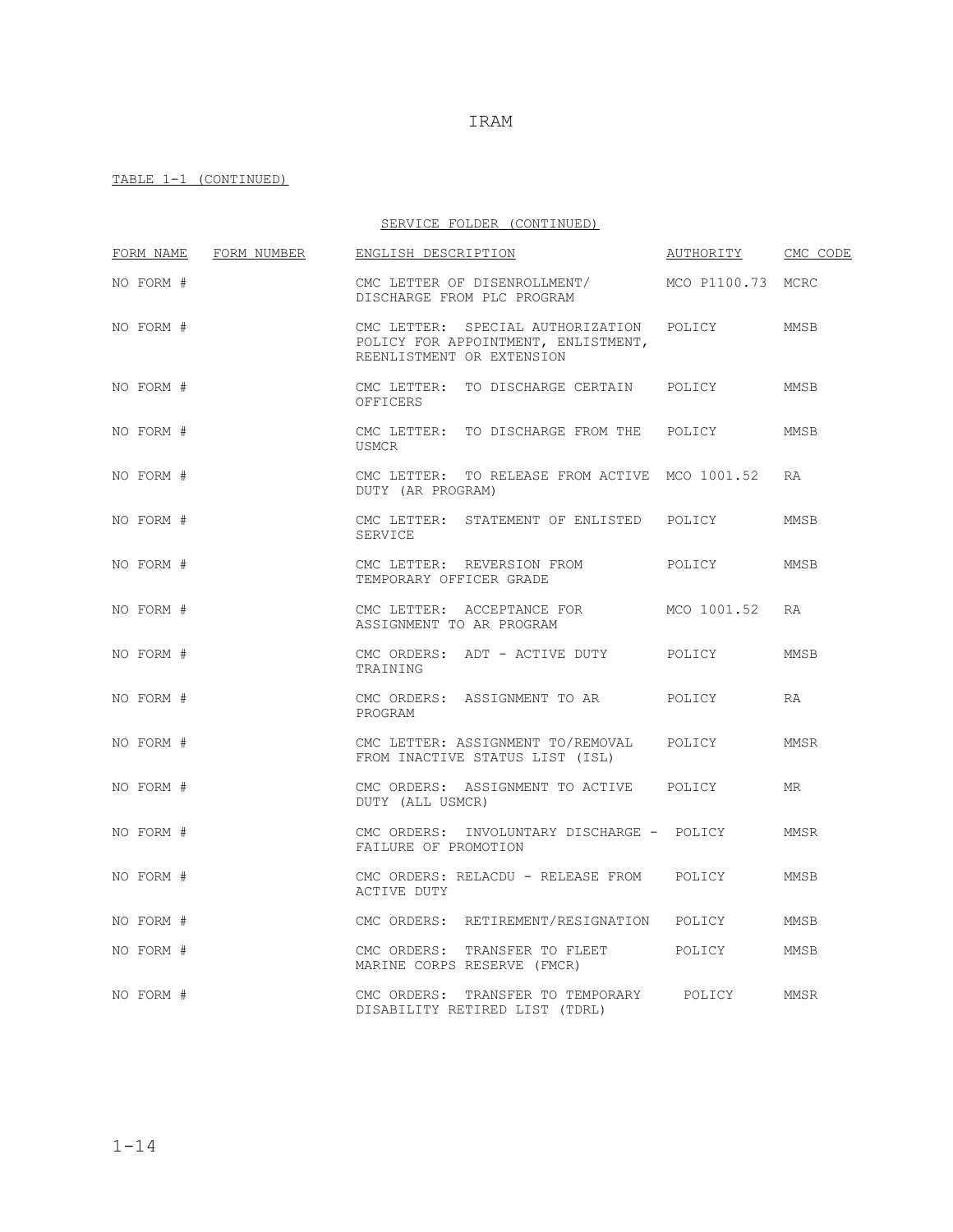|--|

| FORM NAME    | FORM NUMBER | ENGLISH DESCRIPTION                                                                                    | AUTHORITY         | CMC CODE        |
|--------------|-------------|--------------------------------------------------------------------------------------------------------|-------------------|-----------------|
| NO FORM #    |             | LETTER: PHYSICAL EVALUATION BOARD<br>(PEB) STATUS NOTIFICATION                                         | POLICY            | MMSB            |
| NO FORM #    |             | PRIOR SERVICE REENLISTMENT<br>APPROVAL                                                                 | MCO 1130.58       | MCRC            |
| NO FORM #    |             | PROOF OF DEGREE/COLLEGE TRANS-<br>SCRIPT (OFFICER APPOINTMENTS)                                        | POLICY            | MCRC            |
| NO FORM #    |             | STATEMENT OF SERVICE - OTHER ARMED<br><b>FORCES</b>                                                    | POLICY            | MMSB            |
| NO FORM #    |             | STATEMENT OF UNDERSTANDING (ALL)                                                                       | MCO P1100.72 MCRC |                 |
| NO FORM #    |             | WORKSHEET FOR COMPUTING TIME IN<br>GRADE (BROKEN/CONTINUOUS<br>REENLISTMENT ONLY)                      | POLICY            | MCRC            |
| DD FORM      | $137 - 3$   | PARENT'S DEPENDENCY AFFIDAVIT                                                                          | MCO P1751.3       | <b>MR</b>       |
| DD FORM      | 173/3       | LATERAL MOVE AUTHORIZATION MESSAGE                                                                     | POLICY            | MMEA            |
| DD FORM      | 397         | CLAIM/CERTIFICATE/VOUCHER FOR<br>DEATH GRATUITY SEC, 1475                                              | 10 U.S.C.         | <b>MR</b>       |
| DD FORM      | 2057        | STATEMENT OF UNDERSTANDING -<br>CONTRIBUTORY EDUCATIONAL ASSISTANCE                                    | MCO 1560.28       | MMSB            |
| DD FORM      | 2257        | POSTAL CLERK DESIGNATION/<br>TERMINATION VOL 1                                                         | DOD 4525.6M       | MR              |
| <b>NAVMC</b> | 523         | TEMPORARY APPOINTMENT CERTIFICATE                                                                      | POLICY            | MMSB            |
| <b>NAVMC</b> | 10274       | TOP LEVEL SCHOOL DECLINATION<br>(OTHER THAN DUTY STATION PREFERENCE)<br>UPON COMPLETION OF HQMC ACTION | POLICY            | <b>MMEA</b>     |
| <b>NAVMC</b> | $10418 - 1$ | APPLICATION FOR OFFICER PROGRAM<br>(OCC, PLC, NROTC)                                                   | POLICY            | MCRC            |
| NAVMC        | 10883       | REQUEST FOR TUITION ASSISTANCE<br>OFF-DUTY EDUCATION PROGRAM (1560)<br>(COMMISSIONED OFFICERS ONLY)    | MCO 1560.26       | TE, MR,<br>MMSR |
| <b>NAVMC</b> | 10922       | APPLICATION FOR DEPENDENT'S<br><b>ALLOWANCE</b>                                                        | MCO P1751.3       | <b>MR</b>       |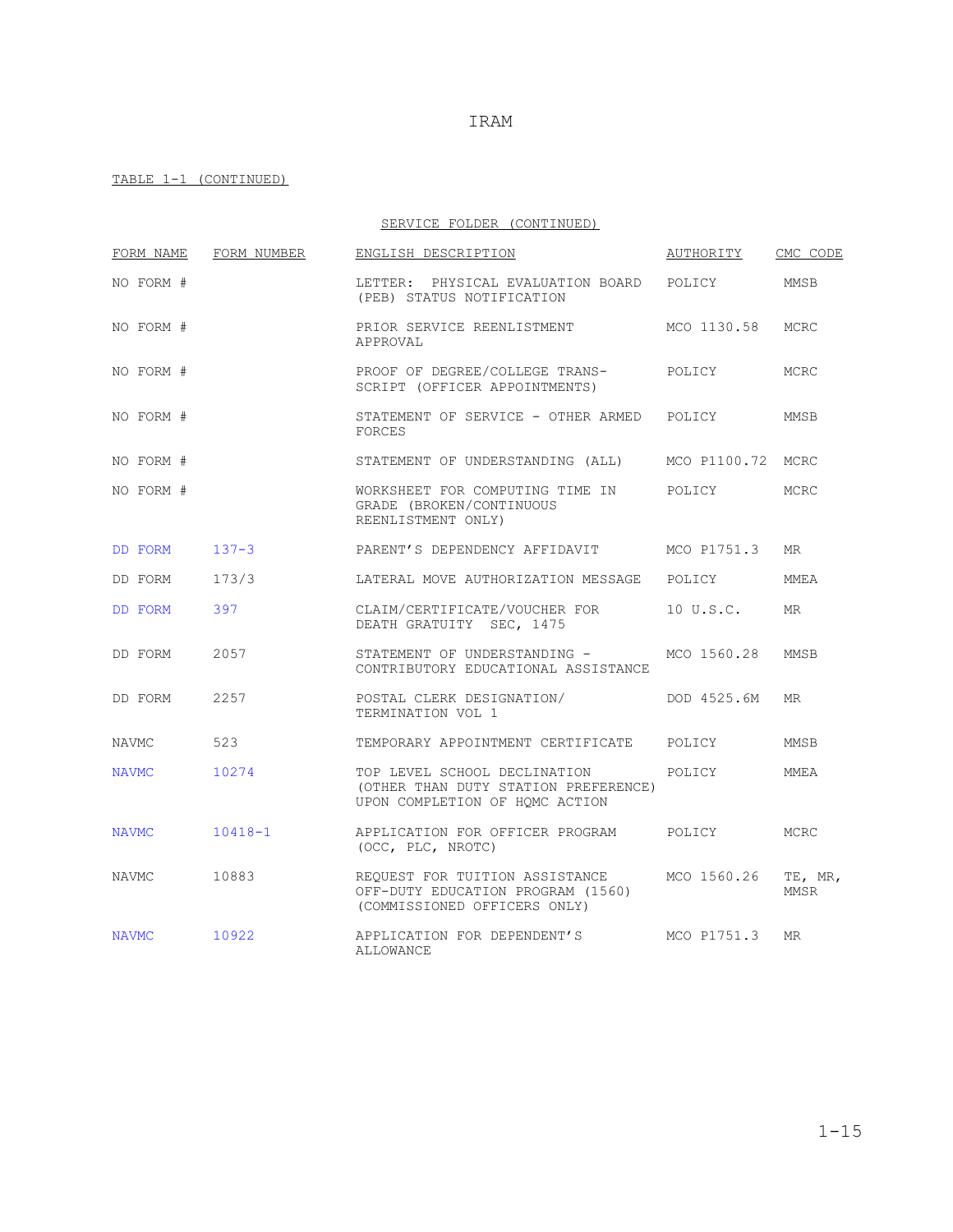|               |             | SERVICE FOLDER (CONTINUED)                                                                             |                                   |            |
|---------------|-------------|--------------------------------------------------------------------------------------------------------|-----------------------------------|------------|
| FORM NAME     | FORM NUMBER | ENGLISH DESCRIPTION                                                                                    | AUTHORITY CMC CODE                |            |
| NAVPERS       | 5510/3      | MILITARY RELIABILITY SCREENING<br>CERTIFICATE                                                          | SECNAVINST                        | MP         |
| OPNAV 5520/20 |             | CERTIFICATE OF PERSONNEL SECURITY MCO 5521.3<br>INVESTIGATION CLEARANCE AND ACCESS<br>(RESERVE ONLY)   |                                   | INT        |
| OPNAV         | 5521        | CERTIFICATE OF CLEARANCE<br>RECOMMENDATION                                                             | MCO 5521.3                        | INT        |
| OPNAV         | $5511 - 14$ | SECURITY TERMINATION STATEMENT MCO 5521.3                                                              |                                   | <b>INT</b> |
| OPNAV         | 5521-429    | CERTIFICATE OF CLEARANCE                                                                               | MCO 5521.3                        | <b>INT</b> |
| SF            | 88          | REPORT OF MEDICAL EXAMINATION (ON MCO P1100.72 MCRC<br>APPT/ENLISTMENT)                                |                                   |            |
| SF            | 89          | REPORT OF MEDICAL HISTORY (ON APP/ MCO P1100.72 MCRC<br>ENLISTMENT MCO P1100.73                        |                                   |            |
| SF            | 93          | REPORT OF MEDICAL HISTORY (ON<br>REENLISTMENT                                                          | MCO P1100.72 MCRC<br>MCO P1100.73 |            |
| SF            | 1174        | CLAIM FOR UNPAID COMPENSATION OF 10 U.S.C.<br>DECEASED MEMBER OF THE UNIFORMED<br>SERVICES             | SEC. 2771                         | <b>MR</b>  |
| SF            | 1176-A      | PUBLIC VOUCHER FOR UNPAID PAY AND 10 U.S.C.<br>ALLOWANCES DUE A DECEASED MEMBER<br>OF THE ARMED FORCES | SEC. 2771                         | <b>MR</b>  |
| NO FORM #     |             | APPLICATION FOR OFFICER PROGRAMS<br>(SELECTEES FOR WO, LDO, AUG, ECP,<br>MECEP                         | POLICY                            | MCRC       |
| NO FORM #     |             | APPROVED RELIEF FOR CAUSE OR GOOD POLICY<br>OF THE SERVICE PACKAGES                                    |                                   | MMEA       |
| NO FORM #     |             | DOCUMENTS                                                                                              |                                   | MMEA       |
| NO FORM #     |             | CHILD'S DEPENDENCY AFFIDAVIT MCO P1751.3                                                               |                                   | <b>MR</b>  |
| NO FORM #     |             | COMPLETED HUMANITARIAN PACKAGES POLICY                                                                 |                                   | MMEA, MMOA |
| NO FORM #     |             | FINANCIAL ASSISTANCE AGREEMENT                                                                         | POLICY                            | MCRC       |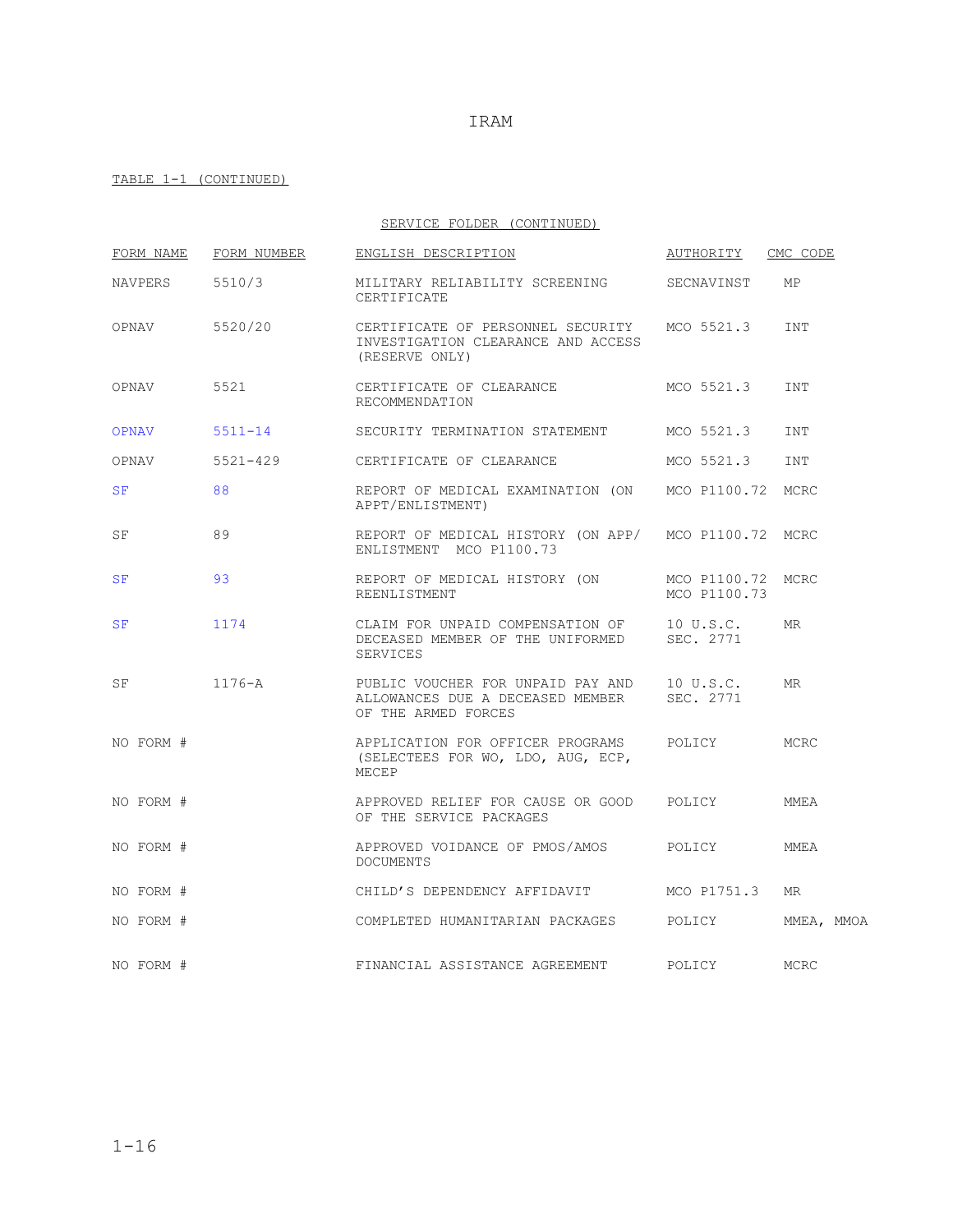TABLE 1-1 (CONTINUED)

SERVICE FOLDER (CONTINUED)

| FORM NAME | FORM NUMBER | ENGLISH DESCRIPTION                                                                            | AUTHORITY  | CMC CODE             |
|-----------|-------------|------------------------------------------------------------------------------------------------|------------|----------------------|
| NO FORM # |             | JOINT SPECIALTY OFFICER (JSO)                                                                  | DOD POLICY | $MMOA - 3$           |
| NO FORM # |             | PENSION CERTIFICATE (RESERVE OFFICERS POLICY<br>ONLY)                                          |            | MMSB                 |
| NO FORM # |             | RECORD OF SERVICE (ROS) (COMPUTER MCO P1070.12<br>GENERATED (UPON REENL)                       |            | MMSB                 |
| NO FORM # |             | RESERVE COMPONENT SURVIVOR BENEFIT MCO P1001R.1<br>PLAN (RCSBP) OPTION ELECTION<br>CERTIFICATE |            | MMSR                 |
| NO FORM # |             | SECNAV LETTER: ADVANCEMENT TO HIGHEST POLICY<br>GRAD HELD                                      |            | MMSB                 |
| NO FORM # |             | SOCIAL SECURITY CARD (COPY ON INITIAL MCO P1100.72 MCRC<br>ENLISTMENT)                         |            |                      |
| NO FORM # |             | VERIFICATION OF ENROLLMENT IN<br>EXCEPTIONAL FAMILY MEMBER PROGRAM<br>(EFMP)                   | POLICY     | MMEA,<br><b>MMOA</b> |
| NO FORM # |             | SENAV TERMINATION LETTER                                                                       | POLICY     | <b>JA</b>            |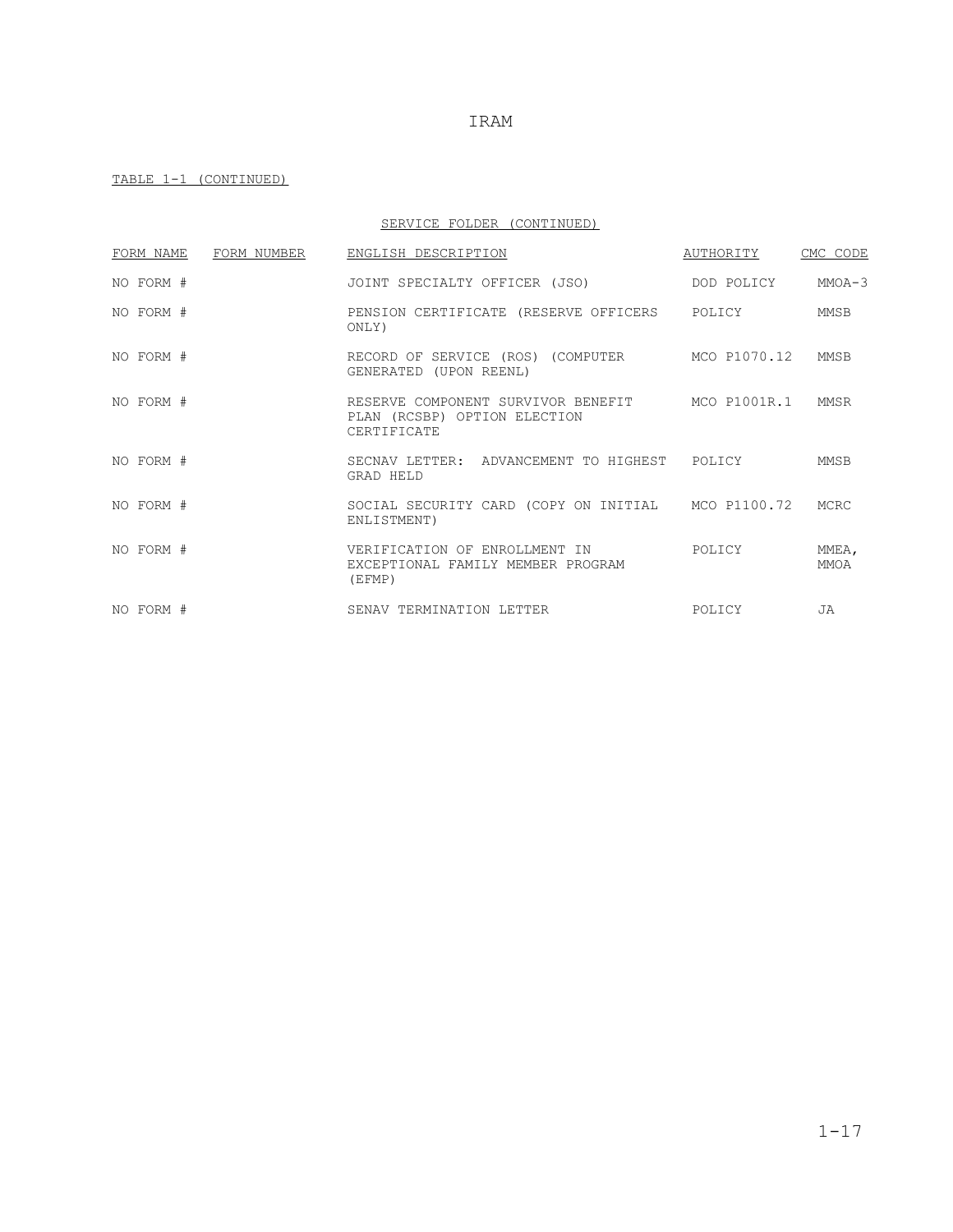### TABLE  $1-2$

### COMMENDATORY/DETROGATORY FOLDER

| FORM NAME    | FORM NUMBER | ENGLISH DESCRIPTION  |                                                                               |        | AUTHORITY        | CMC CODE    |
|--------------|-------------|----------------------|-------------------------------------------------------------------------------|--------|------------------|-------------|
| <b>NAVMC</b> | 71          |                      | CERTIFICATE OF GOOD CONDUCT                                                   |        | MCO 1650.19 MMMA |             |
| <b>NAVMC</b> | 10952       |                      | SMCR MEDAL CERTIFICATE                                                        |        | MCO 1650.19 MMMA |             |
| <b>NAVMC</b> | 10631A      |                      | CERTIFICATE OF COMMENDATION                                                   |        | MCO 1650.19      | MMMA        |
| <b>NAVMC</b> | 10935       | MERITORIOUS MAST     |                                                                               |        | MCO 1650.19      | MMMA        |
| NAVMC        | $737 - 1$   |                      | AVIATION SAFETY AWARD<br>AWARD FOR MISHAP-FREE FLIGHT TIME)                   |        | MCO 1650.19      | Α           |
| OPNAV        | 1650/3      | AWARD RECOMMENDATION |                                                                               |        | MCO 1650.19 MMMA |             |
| NO FORM #    |             | SELECTION BOARD)     | CMC LETTER: TERMINATION OF FLIGHT<br>STATUS (RESULTS OF FLIGHT STATUS         |        | MCO P1000.6 A    |             |
| NO FORM #    |             |                      | COMMENDATORY, ADVERSE AND<br>DISCIPLINARY CORRESPONDENCE                      |        | POLICY           | MMSB        |
| NO FORM #    |             |                      | DECISIONS: COURT OF MILITARY POLICY<br><b>APPEALS</b>                         |        |                  | JA          |
| NO FORM#     |             |                      | DECISIONS: NAVY-MARINE CORPS COURT POLICY<br>OF MILITARY REVIEW               |        |                  | JA          |
| NO FORM #    |             |                      | DECISIONS: WITHHOLDING OF SNCO<br>PROMOTION CERTIFICATE                       | POLICY |                  | <b>MMPR</b> |
| NO FORM #    |             |                      | DECISIONS: REVOCATION OF SNCO<br>PROMOTION CERTIFICATE                        | POLICY |                  | MMPR        |
| NO FORM #    |             | CERTIFICATE          | REISSUANCE OF SNCO PROMOTION                                                  | POLICY |                  | MMPR        |
| NO FORM #    |             |                      | DECISION: FROCKING AUTHORITY<br>FOR SNCO'S                                    | POLICY |                  | <b>MMPR</b> |
| NO FORM #    |             |                      | DECISIONS: REMEDIAL PROMOTION<br>CONSIDERATION (ENL)                          | POLICY |                  | MMPR        |
| NO FORM #    |             |                      | DECISIONS: REMOVAL FROM A PROMO- POLICY<br>MOTION REPORT OR<br>PROMOTION LIST |        |                  | MMPR        |
| NO FORM #    |             |                      | DOCUMENTS: CLEMENCY/PARDON/PAROLE POLICY                                      |        |                  | JA          |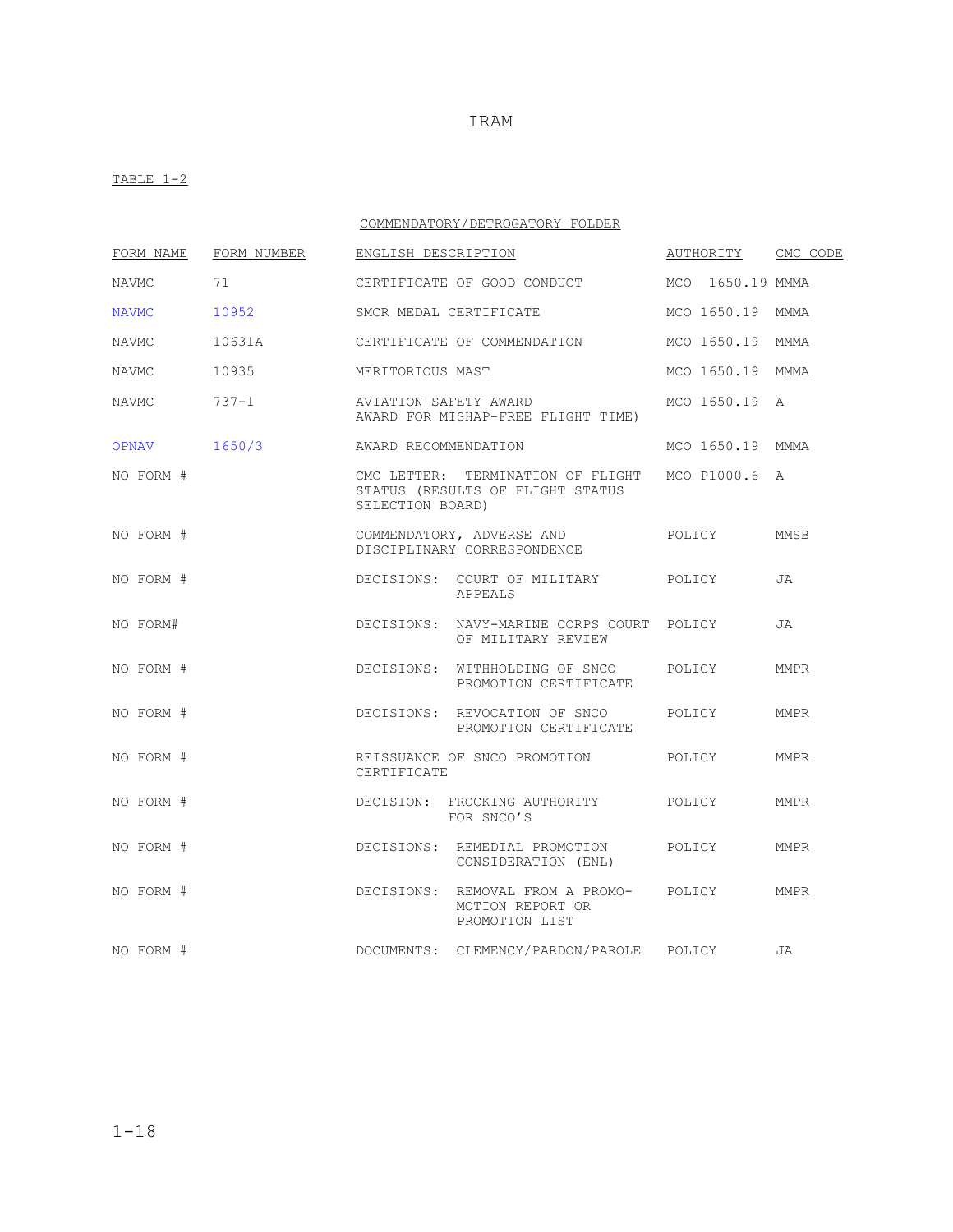### TABLE 1-2 (CONTINUED)

### COMMENDATORY/DEROGATORY FOLDER (CONTINUED)

| FORM NAME | FORM NUMBER |              | ENGLISH DESCRIPTION                                                       | AUTHORITY                   | CMC CODE  |
|-----------|-------------|--------------|---------------------------------------------------------------------------|-----------------------------|-----------|
| NO FORM # |             |              | DOCUMENTS: COURTS-MARTIAL ORDERS POLICY                                   |                             | <b>JA</b> |
| NO FORM # |             |              | DOCUMENTS: NON JUDICIAL PUNISHMENT<br>(OFFICERS)                          | POLICY                      | <b>JA</b> |
| NO FORM # |             |              | DOCUMENTS: SUPPLEMENTARY COURT-<br>MARTIAL PROCEEDINGS                    | POLICY                      | <b>JA</b> |
| NO FORM # |             |              | INVESTIGATION SUMMARY                                                     | MCO P1070.12                | <b>MM</b> |
| NO FORM # |             | NOTIFICATION | PERSONNEL RELIABILITY PROGRAM<br>(PRP), PERMANENT DECERTIFICATION 5510.35 | SECNAVINST                  | MPP       |
| NO FORM # |             |              | REPORT OF CIVIL CONVICTION<br>(IF APPROVED BY JAD)                        | POLICY                      | <b>JA</b> |
| NO FORM # |             |              | REPORTS: BOARD OF OFFICERS                                                | POLICY                      | <b>JA</b> |
| NO FORM # |             |              | REPORTS: BOARDS OF INOUIRY                                                | POLICY                      | <b>JA</b> |
| NO FORM # |             |              | REPORTS: BOARDS OF REVIEW                                                 | POLICY                      | <b>JA</b> |
| NO FORM # |             |              | REPORTS: COMPETENCY REVIEW BOARDS                                         | MCO P1400.32                | MMPR      |
| NO FORM # |             |              | SUBSTANTIATED CASES OF NONSUPPORT                                         | MCO P1070.12<br>MCO 5800.16 | <b>MR</b> |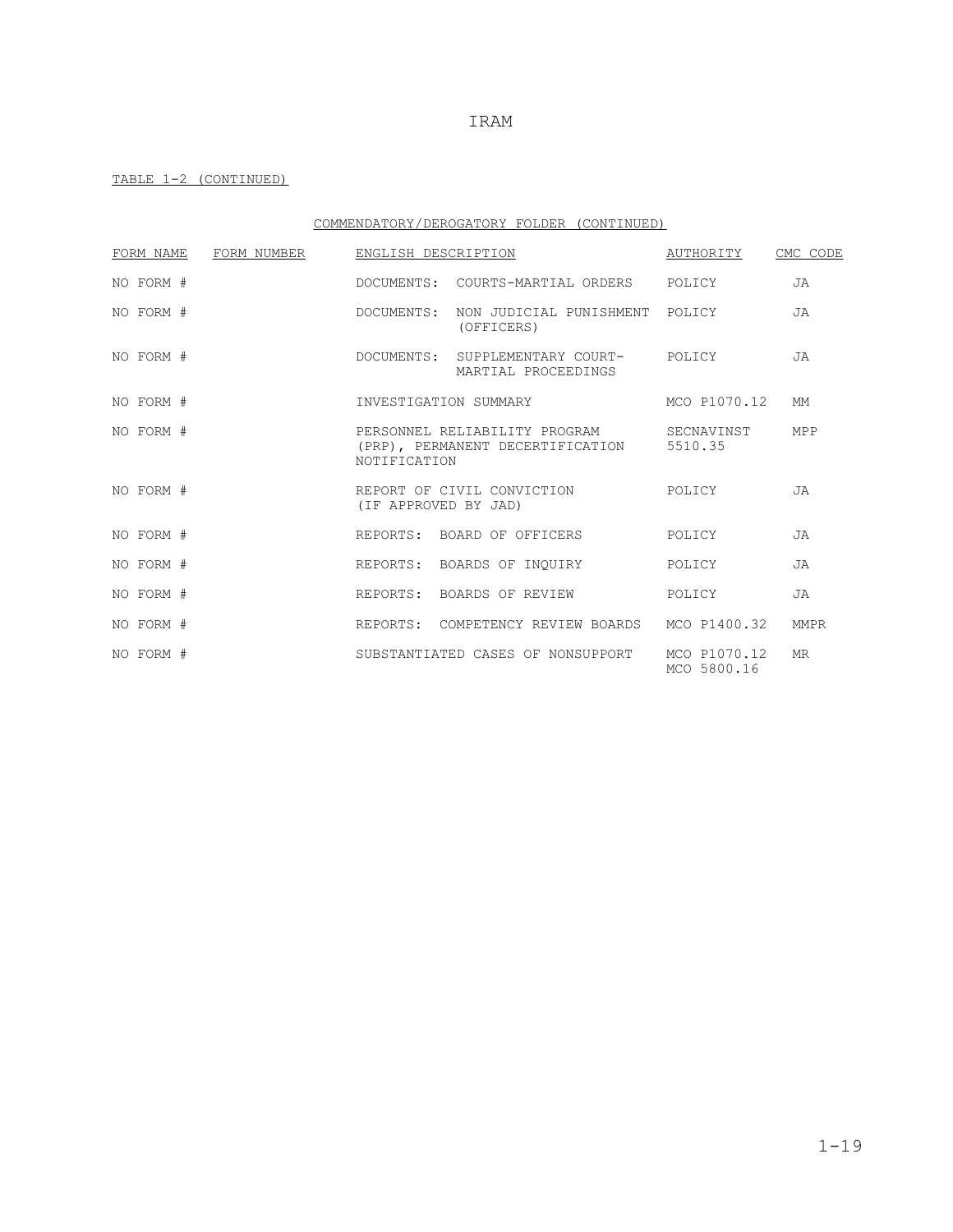TABLE 1-3

### PERFORMANCE FOLDER (CONTINUED)

| FORM NAME    | FORM NUMBER | ENGLISH DESCRIPTION                                                          | AUTHORITY   | CMC CODE |
|--------------|-------------|------------------------------------------------------------------------------|-------------|----------|
| <b>NAVMC</b> | 10233       | FITNESS REPORT                                                               | POLICY      | MMSB     |
| <b>NAVMC</b> | 10835A      | FITNESS REPORT (REV. 1-99) (EF)                                              | POLICY      | MMSB     |
| <b>NAVMC</b> | 10835       | FITNESS REPORT STANDARD ADDENDUM PAGE(S) MCO P1610.7                         |             | MMSB     |
| NAVMC        | 11297       | USMC FITNESS REPORT (1610) ADDENDUM MCO P1610.7<br>PAGE $(REV. 1-99)$ $(EF)$ |             | MMSB     |
| NO FORM #    |             | MEMORANDUM FOR THE RECORD (MMSB)                                             | MCO P1610.7 | MMSB     |
| NO FORM #    |             | MEMORANDUM CONCERNING REMOVAL OF<br>PERFORMANCE EVALUATION RECORDS           | POLICY      | MMSB     |

### IRAM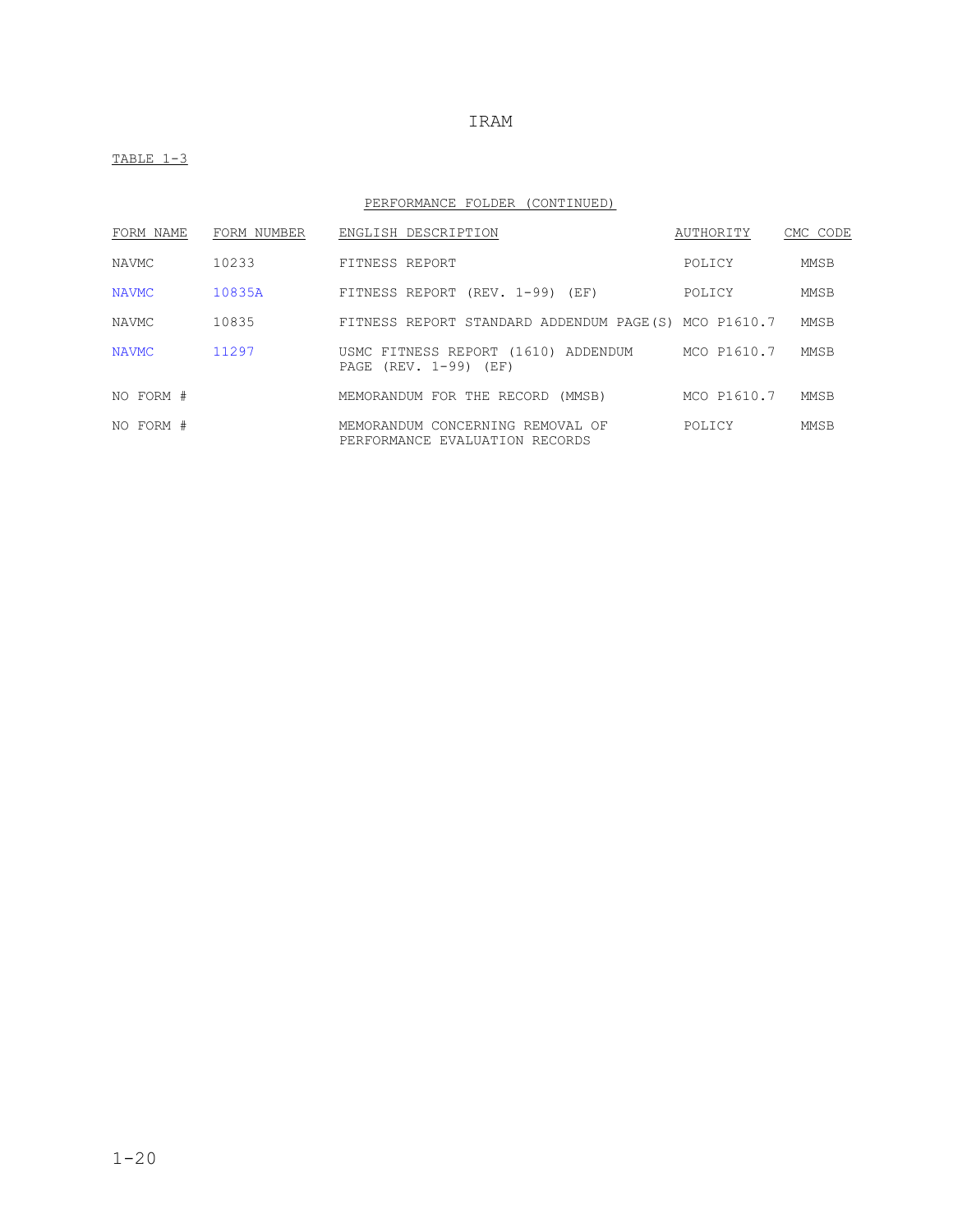#### TABLE 1-4

#### FIELD FOLDER OQR/SRB

 The OQR/SRB becomes a part of the OMPF upon a Marine's discharge, retirement, or death. Personnel currently on active duty with no prior service (e.g., broken reenlistment) will not have a Field Folder in their OMPF until they are separated/discharged. Standard pages and documents found in the field service record, less copies of specific MCTFS remarks screens will be filed to the Field Folder upon separation from military service. The following is a listing of standard pages and documents which are suitable for inclusion in the OMPF Field Folder. Although the following listing is divided into three sections, the Field Folder in the OMPF will not differentiate distinct areas.

#### STANDARD PAGES FROM THE FIELD SERVICE RECORD

| FORM NAME    | FORM NUMBER      | ENGLISH DESCRIPTION                                 |
|--------------|------------------|-----------------------------------------------------|
|              |                  |                                                     |
| **NAVMC      | 321a             | Agreement to Extend Enlistment (if applicable)      |
| $***$ DD     | 4/1              | Enlistment/Reenlistment Document                    |
| $***$ DD     | 4/2              | Partial Statement of Existing United States Laws    |
| $***$ DD     | 4/3              | Partial Statement of Existing United States Laws    |
| $***$ DD     | 4/4              | Confirmation of Enlistment or Reenlistment          |
| $***$ DD     | 4C               | Enlistment or Reenlist Agreement Continuation Sheet |
| **NAVMC      | 763PD            | Appointment Acceptance and Record (OQR)             |
| <b>NAVMC</b> | 118(3)           | Chronological Record                                |
| **NAVMC      | 118(5)           | Record of Time Lost, Promotion, Reduction,          |
|              |                  | Promotion Status on Transfer (Historical copies     |
|              |                  | from policy prior to 17Sep98)                       |
| **NAVMC      | 118(6)           | Weapons Firing Record, Competitive Marksmanship     |
|              |                  | (Historical copies for data prior to 17Sep98)       |
| NAVMC        | 118(8)           | Classification and Assignment Test Results          |
|              |                  | (Historical copies for data prior to 17Sep98)       |
| NAVMC        | 118 (8A)         | Military and Civilian Occupational Specialties,     |
|              |                  | Education Courses; Training and Tests Completed     |
|              |                  | (Historical copies for data prior to 200ct99)       |
| NAVMC        | 118(9)           | Combat History-Expeditions-Awards Record            |
|              |                  | (Historical copies for data prior to 200ct99)       |
| <b>NAVMC</b> | 118(11)          | Administrative Remarks                              |
| **NAVMC      | 118(12)          | Offenses and Punishments (enlisted records only)    |
| **NAVMC      | 118(13)          | Record of Conviction by Court-Martial (if           |
|              |                  | applicable)                                         |
| **NAVMC      | 118(13a)         | Supplemental Record of Conviction by Court-Martial  |
|              |                  | (if applicable)                                     |
| <b>RED</b>   | No Form #        | Record of Emergency Data (RED) (Computer-generated) |
| VA           | <b>SGVL 8285</b> | Request For Insurance (SGLI)                        |
| VA           | <b>SGLV 8286</b> | Servicemember's Group Life Insurance Election and   |
|              |                  | Certificate (SGLI)                                  |

\*\* These documents may also appear on the document side of the field service record for Marines with prior commissioned or enlisted service.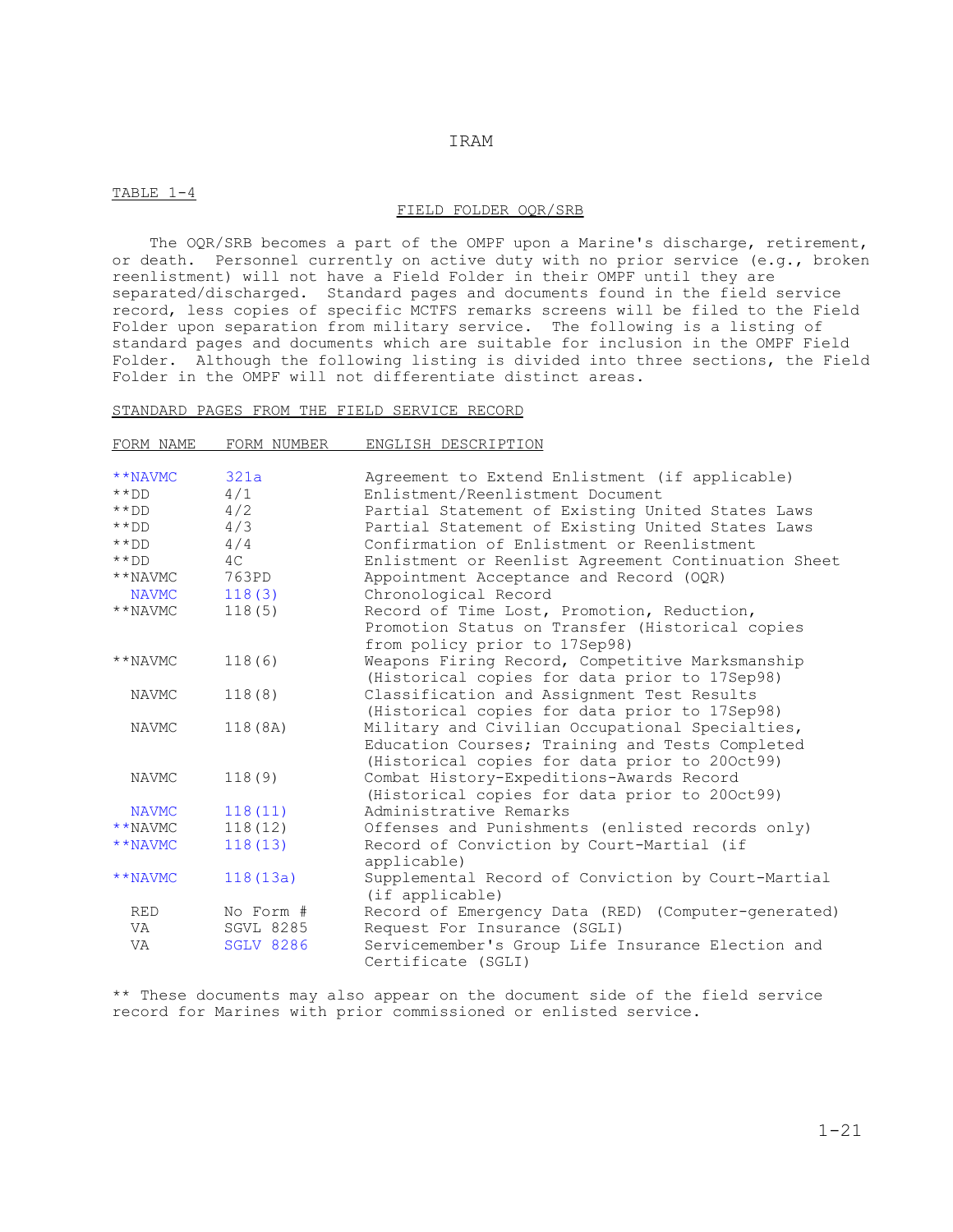### TABLE 1-4 (CONTINUED)

## FIELD FOLDER OQR/SRB (CONTINUED)

## DOCUMENT SIDE OF THE FIELD SERVICE RECORD

| FORM NAME    | FORM NUMBER     | ENGLISH DESCRIPTION                                                                                                          |
|--------------|-----------------|------------------------------------------------------------------------------------------------------------------------------|
|              |                 |                                                                                                                              |
| NAVPERS      | 5510/1          | Record of Personnel Reliability Program                                                                                      |
| NAVPERS      | 5510/3          | Personnel Reliability Program Screening and                                                                                  |
|              |                 | Evaluation Record                                                                                                            |
| BIR/BTR      | No Form #       | Basic Individual Record/Basic Training Record                                                                                |
| <b>DD</b>    | $2058/2058 - 1$ | State Tax Declaration Form                                                                                                   |
| DD           | 1172            | Application for Uniform Services Identification<br>Card-DEERS Enrollment (Historical copies from                             |
| **OPNAV      | 1326/2          | policy prior to 17Sep98)<br>Permanent Record of Enlisted Flight Time (if<br>applicable) (Historical copies for data prior to |
| DD.          | 1407            | 17Sep98)<br>Dependent Medical Care and DD Form 1173 Statement                                                                |
|              |                 | (prepared upon separation or retirement)                                                                                     |
| DD.          | 2057            | Contributory Education Assistance Program -                                                                                  |
| DD.          | 2384            | Statement of Understanding<br>Selected Reserve Educational Assistance Program (GI                                            |
|              |                 | Bill) Notice of Basic Eligibility (Reserve Marines<br>only()                                                                 |
| DD           | 2366            | Veteran's Educational Assistance Act of 1984 (GI                                                                             |
|              |                 | Bill) Statement of Understanding                                                                                             |
| DD           | 2684            | Preseparation Counseling Checklist                                                                                           |
| <b>OPNAV</b> | 1780/1          | Statement of Understanding for Reserve GI Bill<br>Benefits (Reserve Marines only)                                            |
| VA           | $29 - 8951$     | Benefits/Waiver Certification (Reserve Marines<br>only()                                                                     |
| DD.          | 802             | Request for, and Certificate of Eligibility (FHA)<br>Loan                                                                    |
| DD           | 1966            | Application for Enlistment - Armed Forces of the<br>United States                                                            |
| DD           | 4               | Enlistment Contract (from previous enlistment(s))                                                                            |
| <b>NAVMC</b> | 321A            | Agreement to Extend Enlistment (if applicable)                                                                               |
| DD           | 214             | Certificate of Release or Discharge from Active<br>Duty                                                                      |
| OPNAV        | 5520/20         | Certificate of Personnel Security Investigation,<br>Clearance and Access (Reserve Marines only)                              |
| <b>NAVMC</b> | 538             | Certificate of Proof of Citizenship of a Foreign                                                                             |
|              |                 | Born Applicant for Enlistment                                                                                                |
| <b>NAVMC</b> | 398             | Personnel History Statement                                                                                                  |
| DD           | 5511/4          | Security Termination Statement                                                                                               |
|              | No Form #       | Written Agreement for Reserve/Extension Bonus and<br>Affiliation Bonus for the Selected Reserve<br>Incentive Program         |
|              | No Form #       | Standard Written Agreement (SWAG) (Reserve Marines<br>only)                                                                  |
| <b>NAVMC</b> | 798             | Reserve Retirement Credit Report (Manual)                                                                                    |
|              | No Form #       | Reserve Retirement Credit Report<br>(Computer-generated)                                                                     |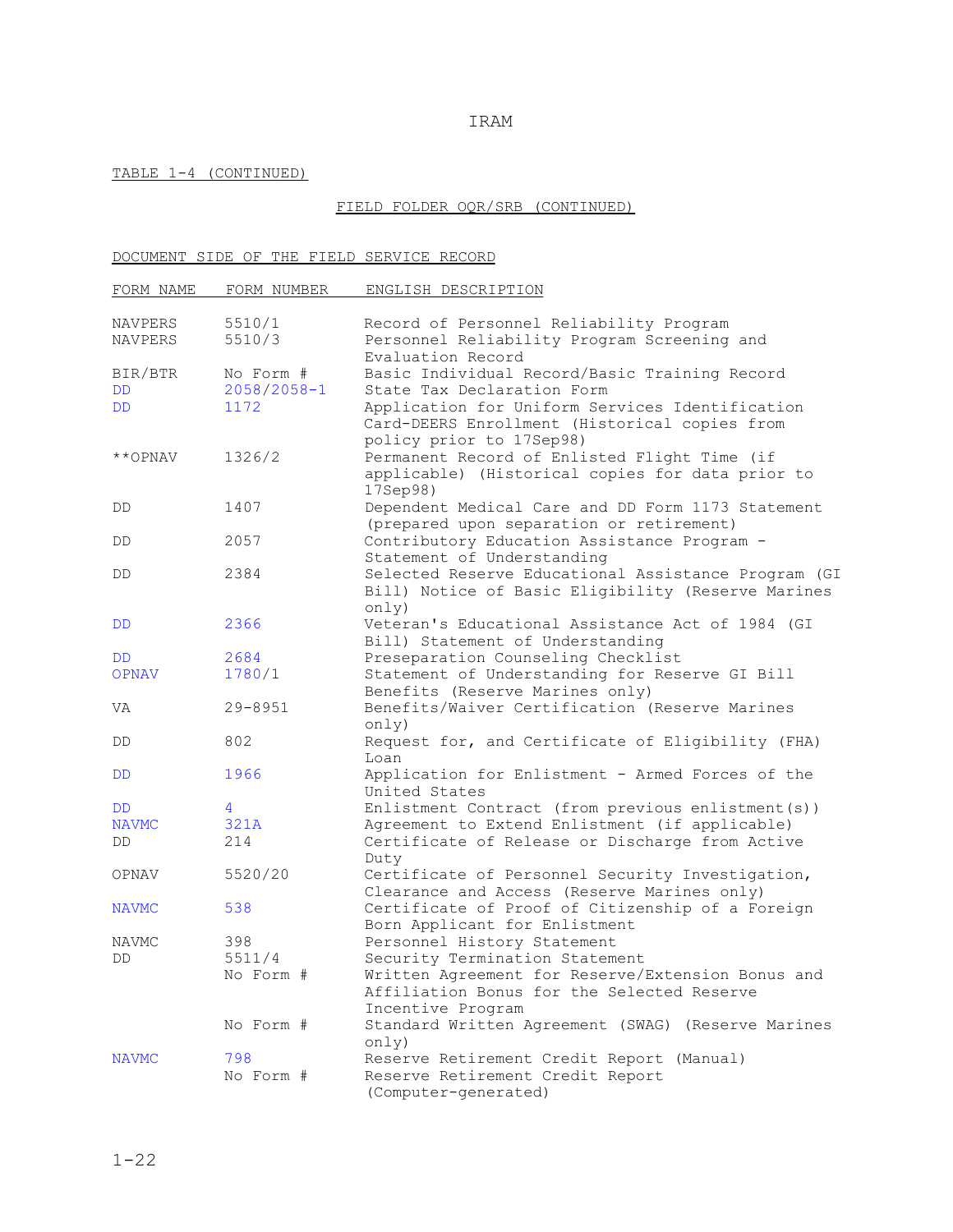### TABLE 1-4 (CONTINUED)

## FIELD FOLDER OQR/SRB (CONTINUED)

### DOCUMENT SIDE OF THE FIELD SERVICE RECORD - Continued

| NAVMC        | 907A      | Individual Drill Attendance and Retirement                          |
|--------------|-----------|---------------------------------------------------------------------|
|              |           | Transaction Card                                                    |
|              | No Form # | Release from Active Duty Orders                                     |
|              | No Form # | CMC letter(s) which directs transfer to the                         |
|              |           | Inactive Status List (Reserve Marines only)                         |
|              | No Form # | Written explanation of the eligibility requirement                  |
|              |           | for VA dental treatment (prepared upon separation<br>or retirement) |
| DD           | 2642      | Preseparation Counseling Checklist                                  |
|              | No Form # | Written Rebuttal Statements made by the Marine                      |
|              |           | Concerning Derogatory Administrative Remarks (page                  |
|              |           | 11) Entries                                                         |
| <b>ROS</b>   | No Form # | Record of Service (ROS) (Computer-generated)                        |
|              |           | (Final for Promotion to Sergeant only)                              |
| NAVMC        | 118(23)   | Marking Page (if applicable)                                        |
| DD.          |           | Designation/Termination MPC-FPC-COPE-PFO                            |
| <b>NAVMC</b> | 631/631A  | Individual Clothing Record                                          |
| OPNAV        | 5211/9    | Record of Disclosure - Privacy Act 1974                             |
| <b>NAVMC</b> | 11000     | Privacy Act Statement for Marine Corps Personnel                    |
|              |           | and Pay Records                                                     |
|              | No Form # | CMC 1tr - Subj: Restoration of Leave in Excess of                   |
|              |           | XX Days                                                             |
|              | No Form # | Notice of Eligibility (Reserve Marines only)                        |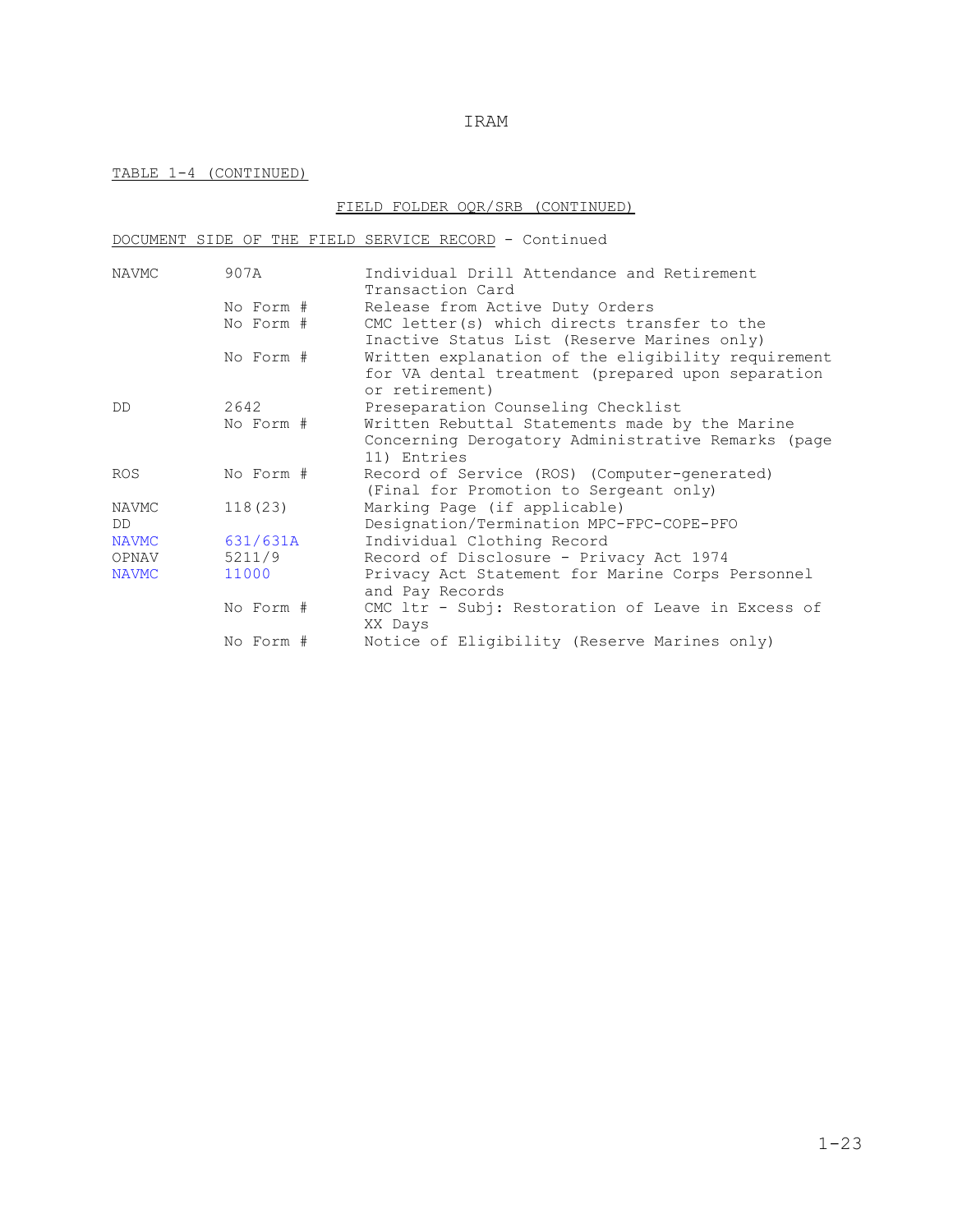TABLE 1-4 (CONTINUED)

#### FIELD FOLDER OQR/SRB (CONTINUED)

### MCTFS INFORMATION

 The following items are extracted and printed from the Marine Corps Total Force System, and placed on the document side of the field service record prior to mailing upon the occassions of discharge, TDRL, PDRL, and death of a Marine.

 Basic Individual Record/Basic Training Record (BIR/BTR) Hard copy of Individual Deployment Record (IDR) Hard copy of Marine Corps Institute (MCI) Courses Hard copy of Off Duty Education Composite Score Pay Grade (Enlisted only) Time Lost Career Sea Duty History Combat History and Expeditions Awards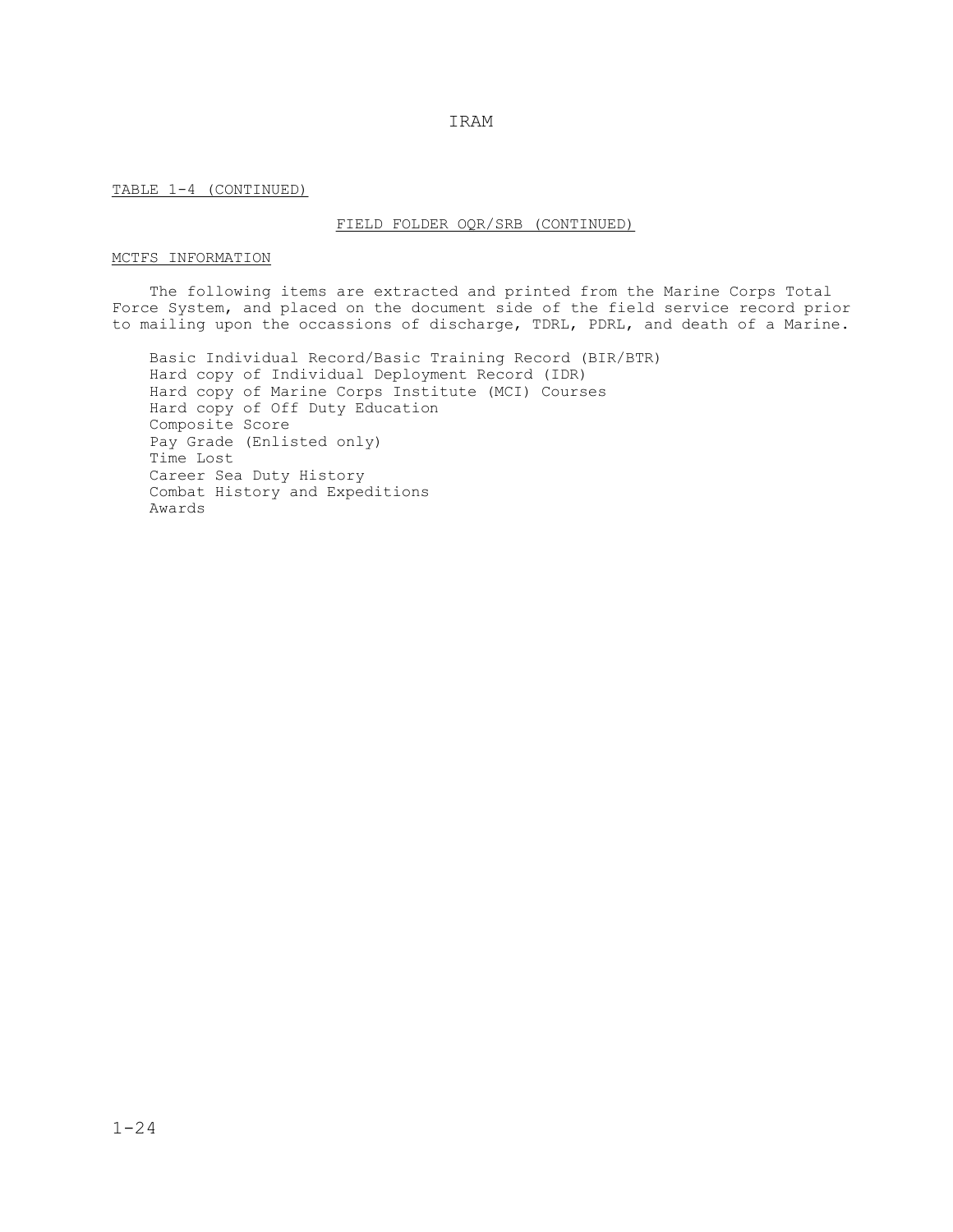#### TABLE 1-5

#### HEALTH FOLDER

 The Health Folder is a part of the OMPF only for Marines who have been discharged, retired, or died prior to 1994. Personnel presently on active duty with no prior service (e.g. broken reenlistment), will not have a Health Folder in the OMPF. Upon discharge, retirement, or death, the health files containing medical/dental information that were maintained in the field are forwarded to the Department of Veterans Affairs, Service Medical Records Center, St. Louis, MO. Health files for Marines released from active duty with remaining Military Service Obligation time will be maintained at the Marine Corps Reserve Support Center (MCRSC) until the Marine is discharged.

#### FORMS CONTAINED HEALTH FOLDER

| FORM NAME | FORM NUMBER | ENGLISH DESCRIPTION                                                  |
|-----------|-------------|----------------------------------------------------------------------|
| DD.       | 2005        | Privacy Act Statement for Health Care                                |
| NAVMED    | 6150/4      | Abstract of Service and Medical History                              |
| NAVMED    | 6150/2      | Special Duty Medical Abstract (Front and Back)                       |
| SF        | 88          | Report of Medical Examination (Front and Back)                       |
| SF        | 88          | Report of Aviation Candidate Medical Examination<br>(Front and Back) |
| SF        | 88          | Report of Aviation Annual Medical Examination<br>(Front and Back)    |
| SF        | 93          | Report of Medical History (Front and Back)                           |
| SF        | 539         | Abbreviated Medical History                                          |
| SF        | 600         | Chronological Record of Medical Care (Front and<br>Back)             |
| SF        | 600         | Special-Blood Grouping and Typing Record                             |
| SF        | 601         | Immunization Record (Front and Back)                                 |
| SF        | 602         | Syphilis Record (Front and Back)                                     |
| SF        | 603         | Health Record Dental                                                 |
| SF        | $603 - A$   | Health Record Dental--Continuation                                   |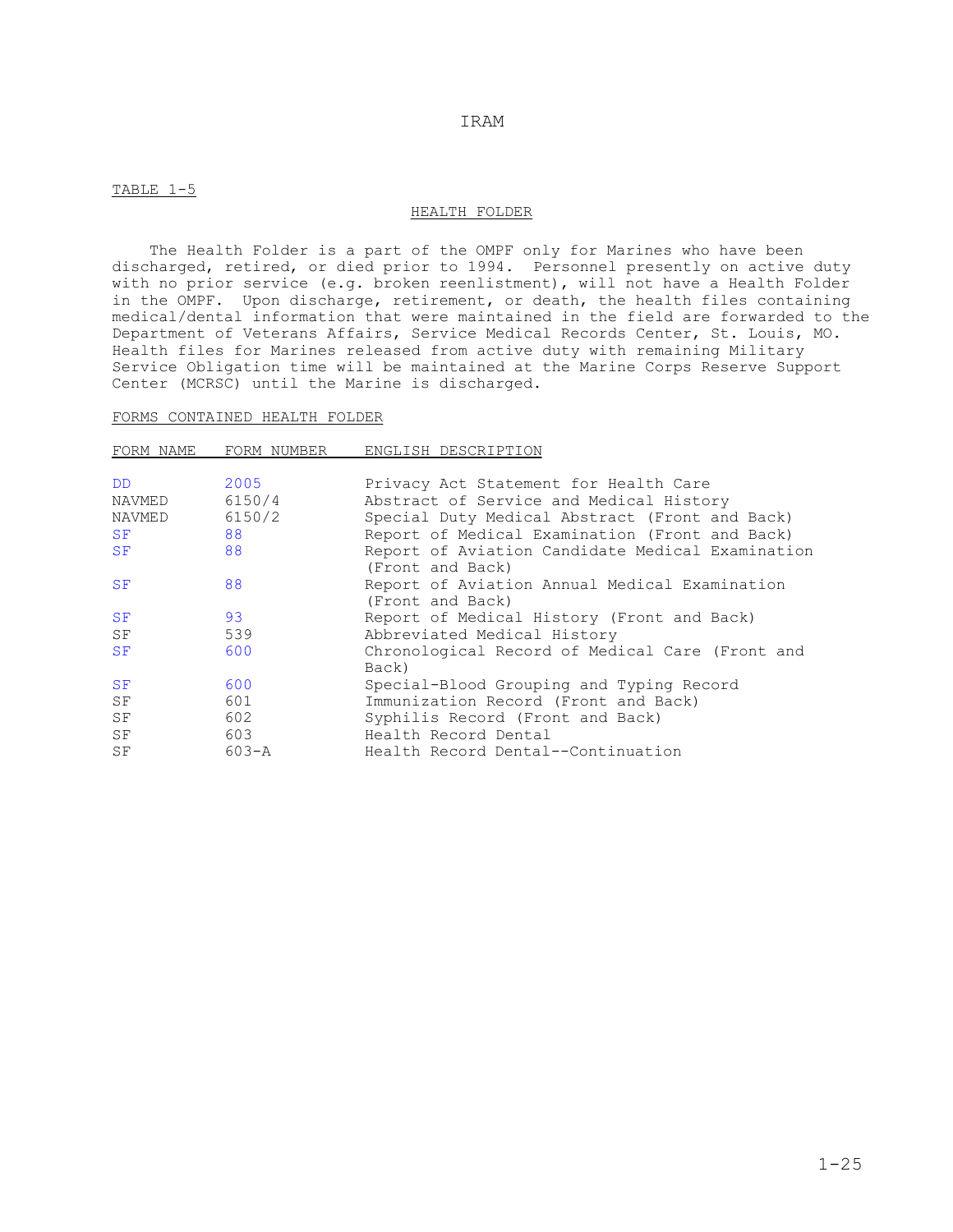# CHAPTER 2

# PERSONNEL IDENTIFICATION INFORMATION AND GENERAL INSTRUCTIONS ON THE CARE AND MAINTENANCE OF THE OFFICER'S QUALIFICATION RECORD (OQR)/SERVICE RECORD BOOK (SRB)

|                                                                        | PARAGRAPH | PAGE     |
|------------------------------------------------------------------------|-----------|----------|
| NAME                                                                   | 2000      | $2 - 3$  |
| IDENTIFICATION NUMBER.                                                 | 2001      | $2 - 4$  |
| PHOTOGRAPHS.                                                           | 2002      | $2 - 5$  |
| OQR AND SRB INTRODUCTION                                               | 2003      | $2 - 8$  |
| GENERAL INSTRUCTIONS ON THE CARE AND MAINTENANCE<br>OF THE OQR AND SRB | 2004      | $2 - 9$  |
| SPECIAL INSTRUCTIONS                                                   | 2005      | $2 - 15$ |
| LOST OR MISSING OQR AND SRB.                                           | 2006      | $2 - 16$ |
| CLOSING AND DISTRIBUTION OF OQR/SRB AND HEALTH<br>AND DENTAL RECORDS   | 2007      | $2 - 18$ |

### TABLE

2-1 INSTRUCTIONS FOR TRANSFER OF RECORDS . . . . 2-25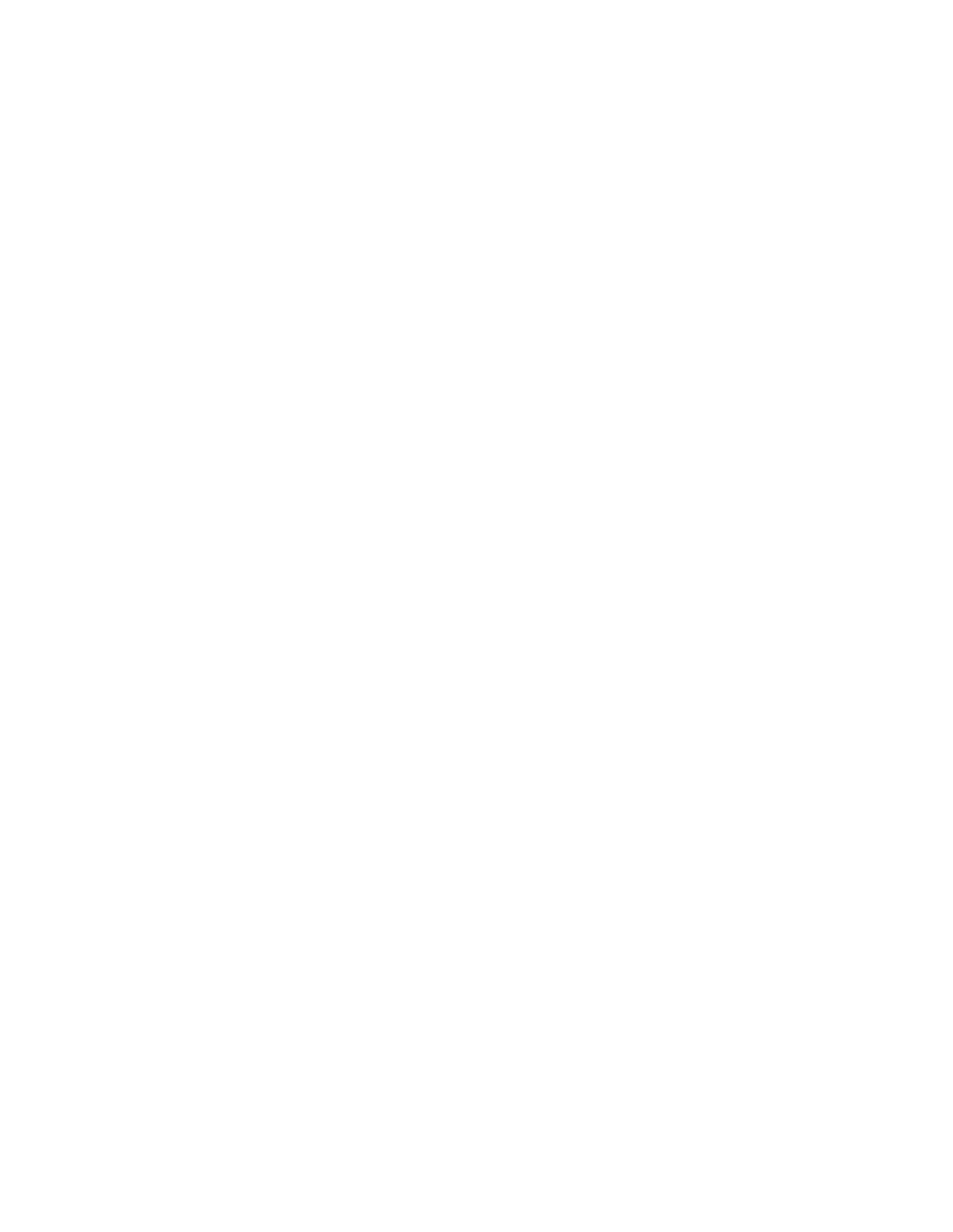### CHAPTER 2

### PERSONNEL IDENTIFICATION INFORMATION

## 2000. NAME

1. A Marine's name is the first and most commonly used method of identification. It is recorded on all the Marine's identification and service records, and on all correspondence regarding the Marine. Extreme care must be taken to ensure that the name and signature are correctly placed on all records.

2. For purposes of name and signature entries in official records, a name is comprised of a first name, middle name or initial (if the Marine has one), and a surname (last name). The word "junior" or "senior," or Roman numerals I, II, III, etc., are as much a part of the Marine's name as are the first or last name. For example: if the format for the name is first name, middle initial, last name, enter "John A. Marine Jr."; if the format for the name is last name first, enter "Marine, Mary S.".

 a. When the first name consists of a single letter only, and the first name is required in the entry, follow the initial with a period.

 b. When the middle name consists of a single letter only, and a full middle name is required in the entry, follow the initial with a period.

 c. If the document requires only a first and/or middle initial, always follow the initial(s) with a period.

 d. When the Marine has more than one middle name, or a middle initial reflected on the enlistment/reenlistment document or appointment acceptance and record, and the entry requires inclusion of middle name(s) or initial(s), enter all middle names and/or initials.

e. When there is no middle name or initial, make no entry.

3. Use the following instructions to change/correct a name or name suffix on official records after it has been officially recorded: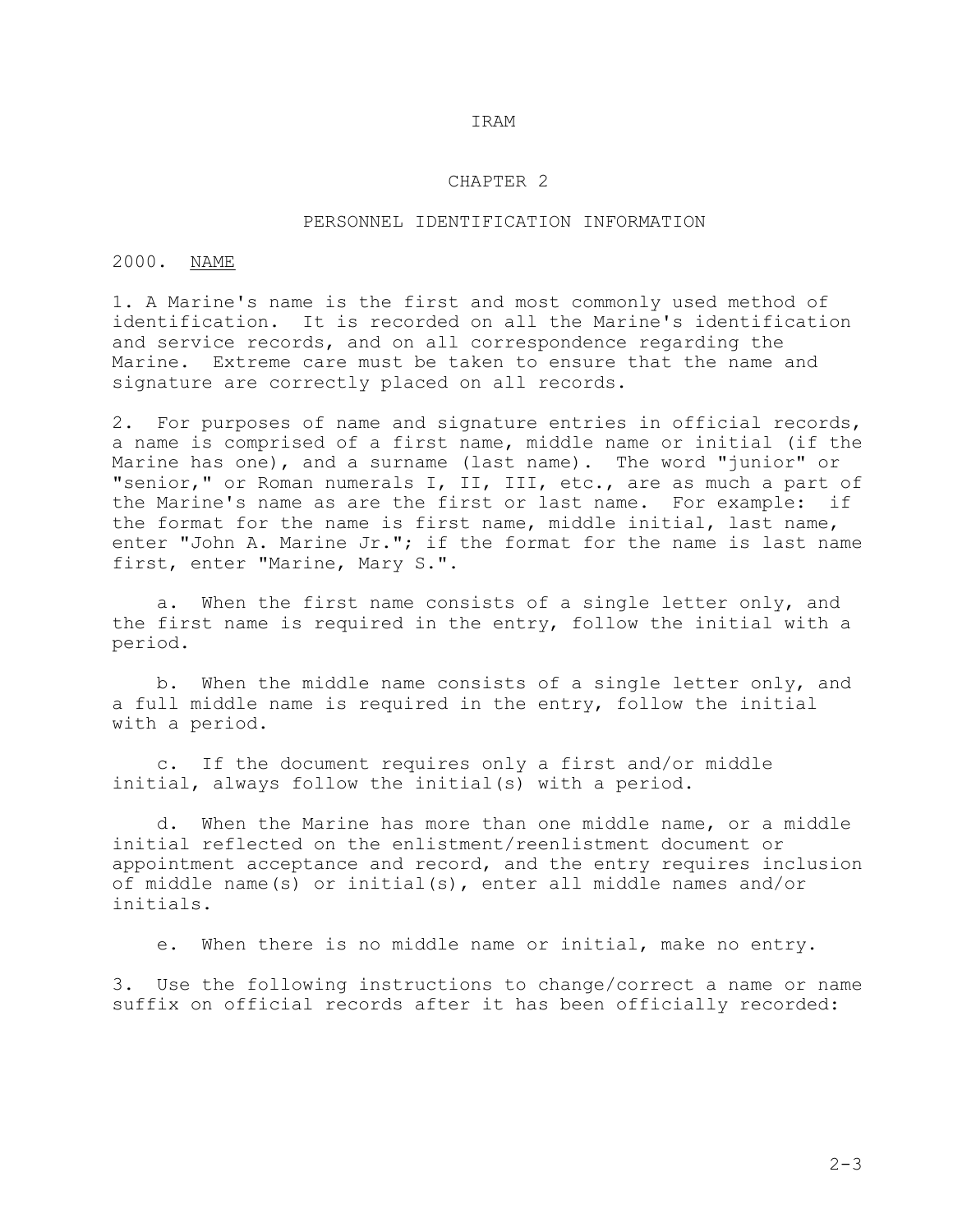a. The source document for verification of name (and name suffix, if applicable) is the enlistment/reenlistment document, record of induction, or appointment acceptance and record. When it has been determined from one of these documents that a Marine's name/name suffix has been erroneously recorded on records, the reporting unit must report a correction by unit diary entry per MCO P1080.40, MCTFSPRIM.

 b. An official change of name is considered only at the request of the Marine concerned. The request should be submitted to the commanding officer with supporting documentation, e.g. a court order, marriage certificate, divorce decree, or birth certificate (in the case of a Marine who names a child "junior"), or other evidence which is accepted as authority for legal change. The name change must be reported by unit diary entry and successfully posted in MCTFS.

 (1) Upon marriage, a female Marine may have her surname changed by submitting a copy of the marriage document as supporting evidence. In this regard, a woman has the option of using her maiden name as a middle name when requesting an official change of name. Upon divorce, a woman Marine may resume her maiden name as her official name only if the divorce decree so stipulates. The divorce laws of each state require this stipulation as part of the decree.

 (2) To effect a change of name, male Marines must petition a court of competent jurisdiction to obtain the necessary court documents. Once obtained, the Marine may request that the official service records be changed accordingly. Use the procedure described above when making requests. Ensure that each Marine concerned executes the Social Security Administration Form SS-5 whenever a change of name or date of birth occurs.

 c. Except in cases where official records do not reflect the Marine's true name during the period of military service, the records of Marines who have been completely separated from the Marine Corps and/or Marine Corps Reserve will not be modified to reflect an official change of name.

# 2001. IDENTIFICATION NUMBER

1. On 1 January 1972, the Marine Corps began using the SSN as the official identification number. This identification number is recorded on all forms, correspondence, documents, and official records which previously required a military service number.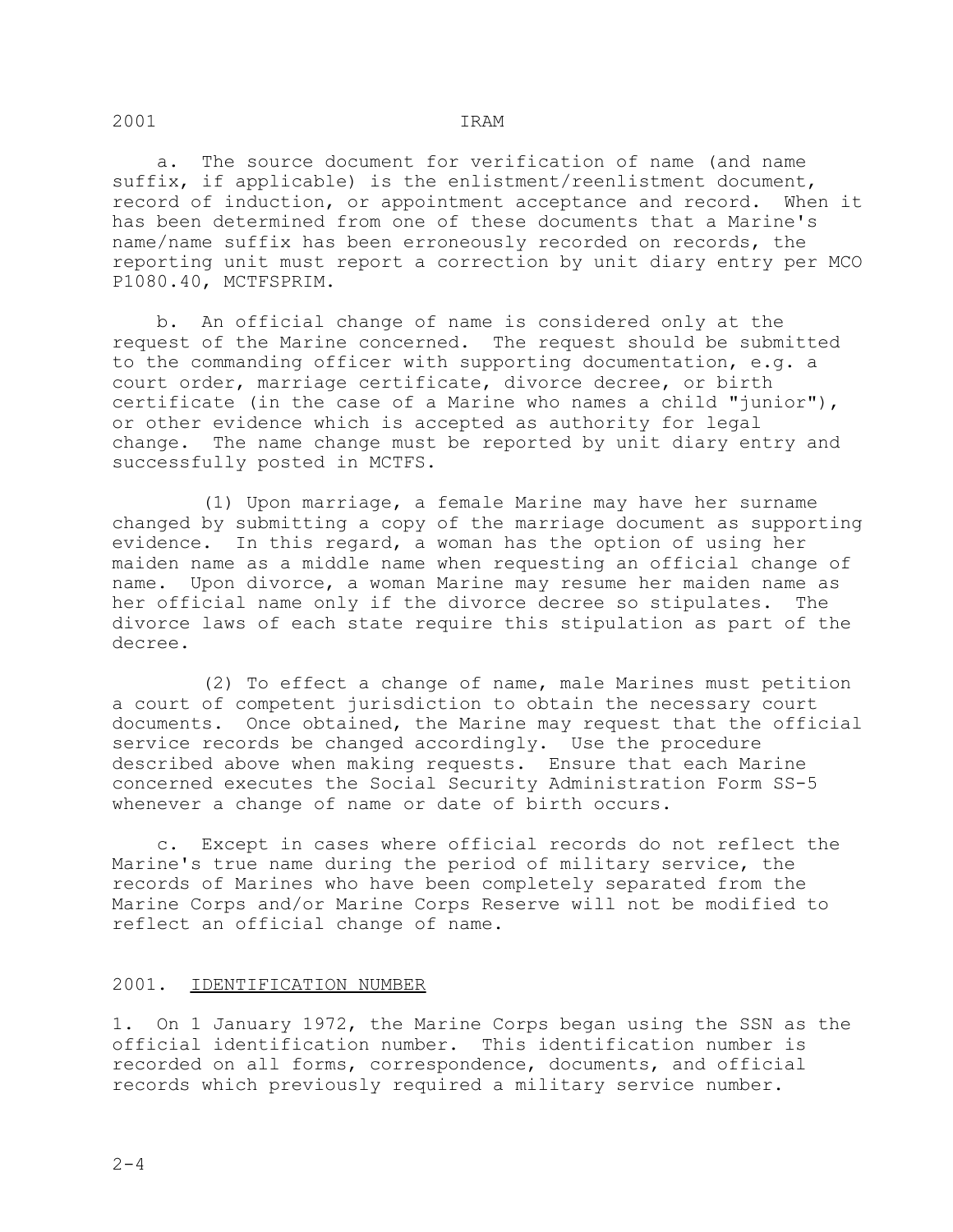2. Since the SSN is essential for personnel identification in the Marine Corps Total Force System (MCTFS), an applicant must have a SSN prior to being accepted for commission or enlistment in the Marine Corps or Marine Corps Reserve.

3. When an individual claims prior Marine Corps service, but possesses no documentary proof, request verification from the CMC (MMSB-10). Include in the request the individual Marine's full name, SSN, date and place of birth, date and place of last enlistment/commission, and date and place of last discharge. If the commencement of prior service occurred before 1 January 1972, include the individual's military service number.

#### 2002. PHOTOGRAPHS

1. Official photographs are a command responsibility and are required of Marines per the following matrix:

|                |                                                                                                                                                                                                               |              |              | Lt           |     |              | CW02 | 2ndLt     | SgtMaj       | 1stSgt |              |      |
|----------------|---------------------------------------------------------------------------------------------------------------------------------------------------------------------------------------------------------------|--------------|--------------|--------------|-----|--------------|------|-----------|--------------|--------|--------------|------|
|                | Requirements                                                                                                                                                                                                  | BGen         | Co1          | Co1          | Мај | Capt         | thru | $\delta$  | MGySgt       | MSgt   | GySgt        | SSgt |
|                |                                                                                                                                                                                                               |              |              |              |     |              | CW05 | <b>WO</b> |              |        |              |      |
| $\mathbf{1}$   | While in a<br>student<br>status<br>at BS or<br><b>WOBC</b>                                                                                                                                                    |              |              |              |     |              |      | X         |              |        |              |      |
| $\overline{c}$ | Photographs<br>must be taken<br>within 6<br>months of the<br>concening<br>date of each<br>promotion<br>board in<br>which the<br>Marine is<br>eligible for<br>promotion<br>consideration<br>to these<br>grades | $\mathsf{X}$ | $\mathsf{X}$ | $\mathsf{X}$ | X   | $\mathsf{X}$ | X    |           | $\mathsf{X}$ | X      | $\mathsf{X}$ | X    |
|                |                                                                                                                                                                                                               |              |              |              |     |              |      |           |              |        |              |      |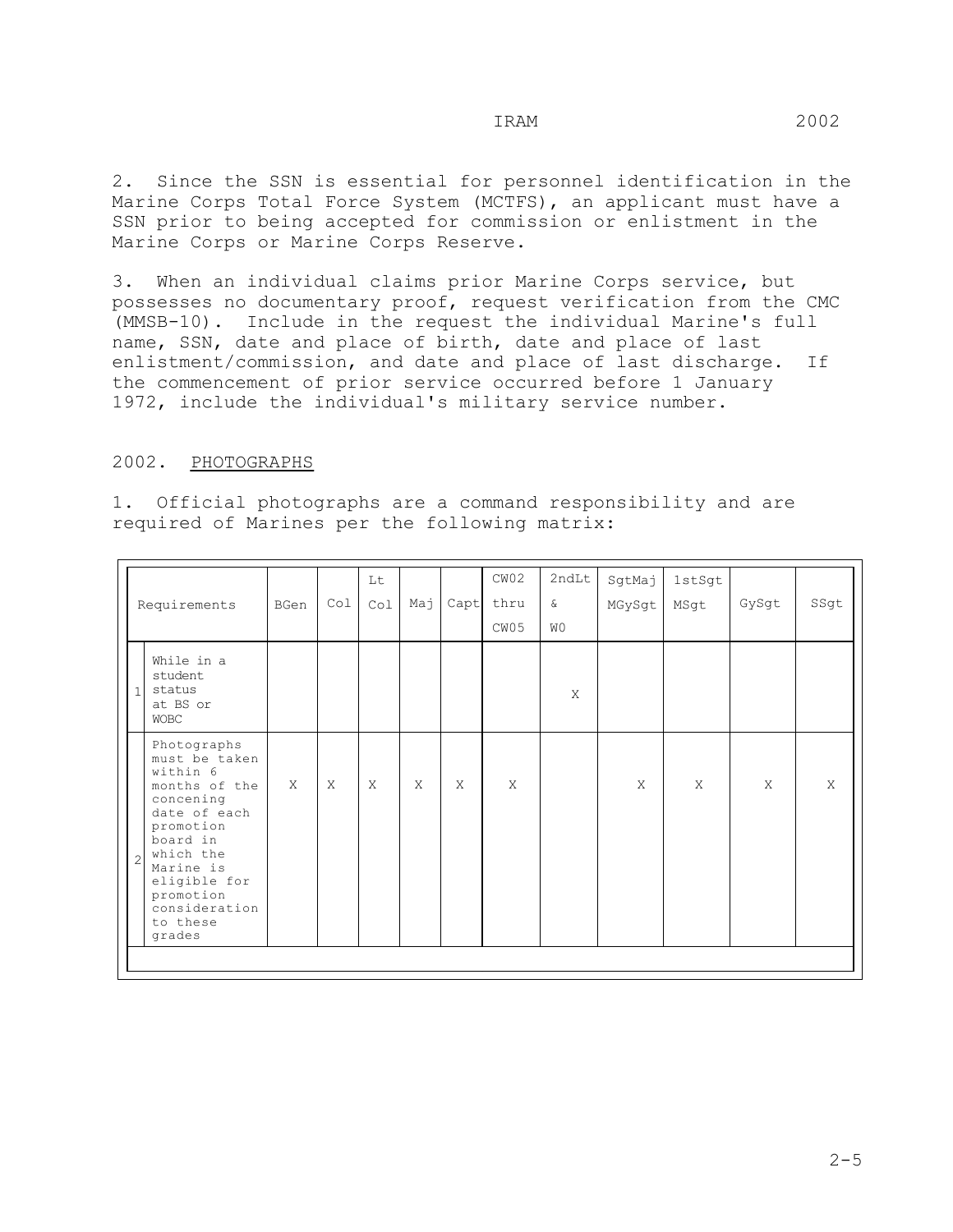a. It is imperative that required photographs be forwarded to the CMC (MMPR) in sufficient time to arrive not later than the convening date of the selection board by which the Marine is being considered.

 b. For Marines in a combat area or designated hostile fire zone, the photograph requirement is waived.

2. The uniform for official photographs is listed below:

a. Male Officer and Enlisted Personnel

| Uniform     | Shirt      | Trousers  | Ribbons |  |
|-------------|------------|-----------|---------|--|
| Service "C" | Khaki with | Green     | Yes     |  |
| without     | short      | Poly/Wool |         |  |
| cover       | sleeve *   |           |         |  |
|             |            |           |         |  |

 \* Wearing of an undershirt (T-shirt is at the individual's option per current uniform regulations.

|  |  | b. Female Officer and Enlisted Personnel |
|--|--|------------------------------------------|
|  |  |                                          |

| Uniform<br>Service "C"<br>without<br>cover | Shirt<br>Khaki with<br>short<br>sleeve * | Skirt<br>Green<br>Poly/Wool | Ribbons<br>Yes |  |
|--------------------------------------------|------------------------------------------|-----------------------------|----------------|--|
|                                            |                                          |                             |                |  |

 Pregnant Marines have the option of wearing the Service "C" or maternity uniform.

 c. The wearing of an inconspicuous wrist watch and/or ring(s) is authorized. Eyeglasses, when worn, will be conservative in appearance. The wearing of earrings by female Marines is at the individual's option per current uniform regulations.

#### 3. Photograph specifications:

 a. Prepare one Polaroid-type picture (Type 107 or equivalent) or digital, three-quarter view, displaying the standing individual in the prescribed uniform, with left shoulder forward. The image of the Marine will measure between 3-1/4" and 3-1/2" in length.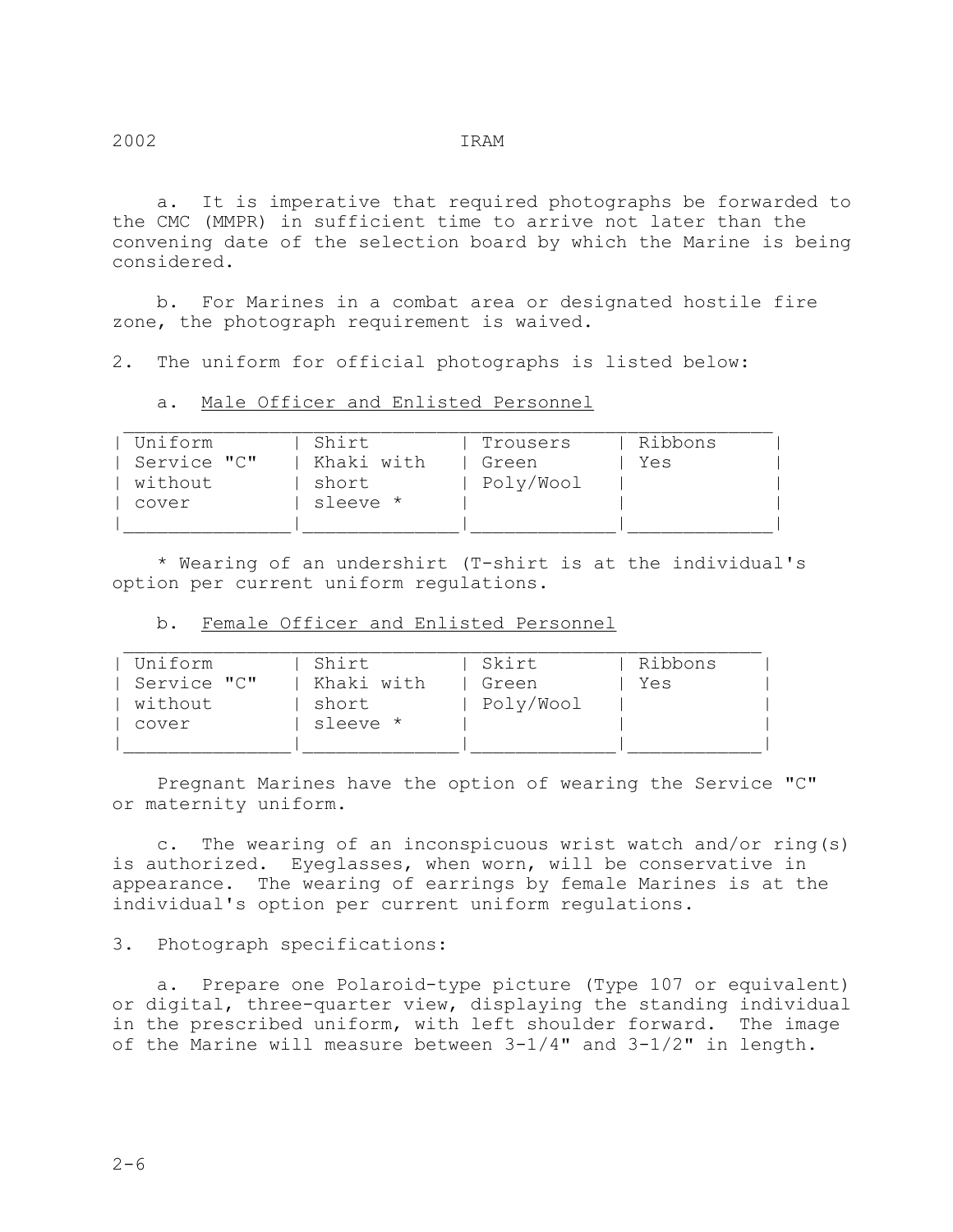b. The photographer must use plain, light-colored background. Do not use curtains and/or carpets as background in the finished print.

 c. Arrange lighting to avoid background shadows and to produce a light gray to white background in the finished print.

 d. Create a title board (2-inch high letters, if available), containing the Marine's last name, first name and middle initial(s), name suffix, rank, primary MOS, complete SSN, height (inches)/weight and date photograph was taken (in year, month and day sequence). Place at or near the Marine's feet so that it is legible in the photograph. Those Marines who exceed their height and weight standards, must annotate their body fat percentage on the photograph. Ensure the identifying data is clearly readable in the finished print. Examples:

| STANDARD FORMAT                                    | PREGNANT MARINES                                               | BODY FAT FORMAT                                           |
|----------------------------------------------------|----------------------------------------------------------------|-----------------------------------------------------------|
| LEATHERNECK J P                                    | LEATHERNECK J P                                                | LEATHERNECK J P                                           |
| 0193<br>SSGT<br>123 45 9876<br>182<br>73<br>960601 | SSGT<br>0193<br>123 45 9876<br><b>PREG/210</b><br>73<br>960601 | 0193<br>SSGT<br>123 45 9876<br>73/219<br>BF 17%<br>960601 |

 e. Securely mount the photograph on an 8 1/2 x ll-inch sheet of white bond paper. Type the following information below the photograph: Unit assignment (i.e., HQSvcBn, 2dFSSG or I-I STF Co B 4thTKBn) and current DSN or commercial telephone number, component designation; i.e., USMC, USMCR (SMCR or IRR (as applicable)), or for USMCR on active duty with Active Reserve (AR) program (USMCR-AR). For those Marines who require display of body fat percentage, certification by the senior leadership (officer or enlisted) of the command is required. Example:

| 008/54026    | MCC/04801         | 012/30002      |
|--------------|-------------------|----------------|
| DSN 224-1971 | (301) 981-5829    | (703) 784-1775 |
| USMC<br>UNR  | USMCR-SMCR/IRR/AR | BF 17%<br>USMC |

 //s// CERTIFICATION: I. M. SGTMAJ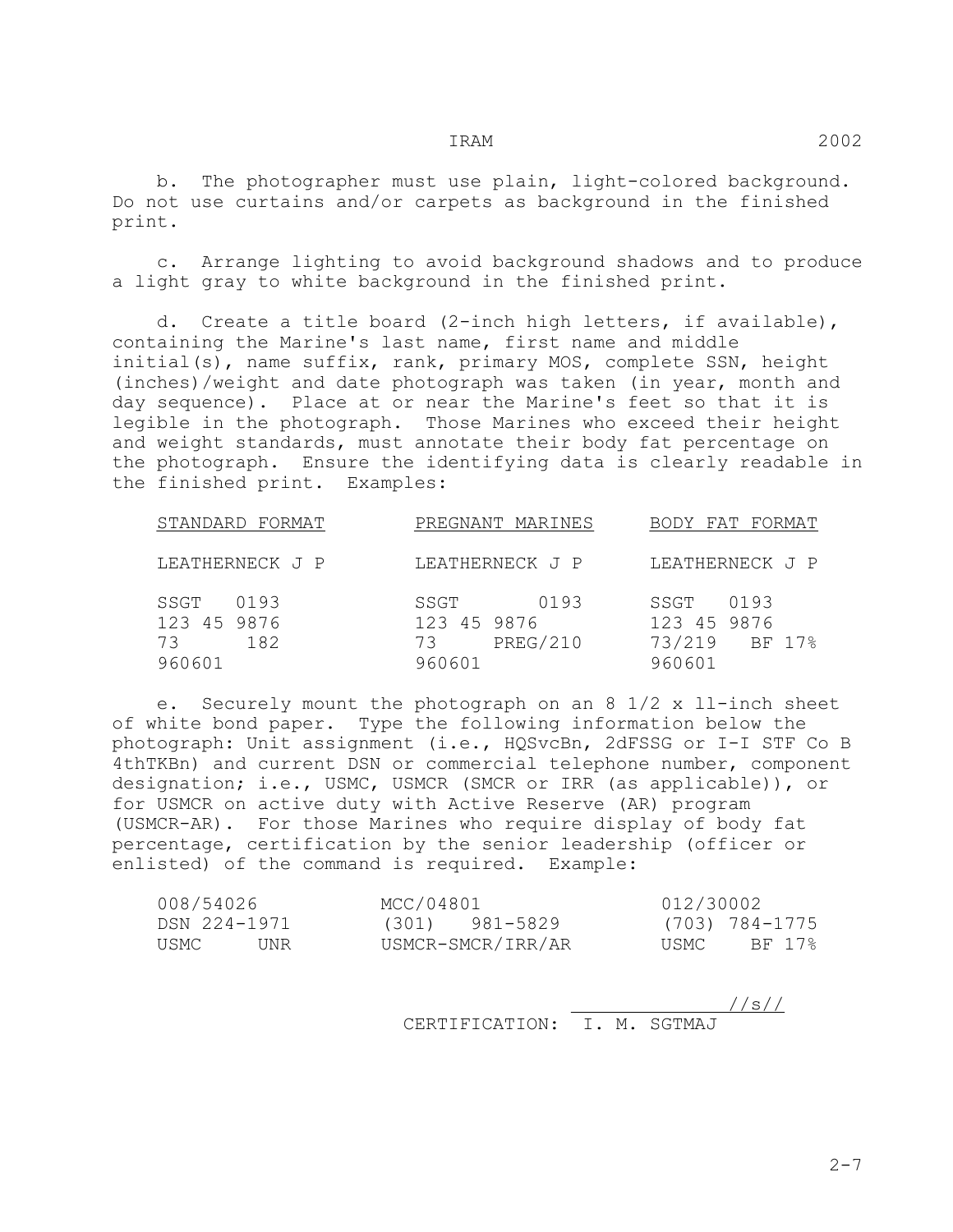f. When a command training and audiovisual support facility (TAVSF) or an alternate photographic support facility is available, use those facilities to the maximum extent possible to produce official photographs which comply with the requirements specified above.

 g. Digital Photographs. Marines stationed at installations that only provide digital photographs with a blue-gray background are authorized to submit this type of promotion photograph subject to the specifications provided in paragraphs 2002.3a through 2002.3g above.

 h. A written description of the Marine's personal appearance will be submitted when an official photograph cannot be produced. The commander will include in this description, remarks concerning height and weight (body fat percentage if exceeds height/weight standards), posture, grooming and appearance in uniform. Include all identifying data normally required for official photographs per subparagraph 2002.3g above. For officer promotion selection boards, only the officer may submit documentation regarding their height and weight. Commanders may still submit documentation of the height and weight, but it must be submitted via the eligible officer for their endorsement per current laws and regulations.

 i. Individual Marines have a personal responsibility to ensure their photograph is submitted and received by CMC (MMPR). Officers can verify if CMC (MMPR) has received a photograph by visiting the web site at: (www.usmc.mil), then select "Information." Enlisted Marine can verify receipt of photographs by visiting the web site at: (www.usmc.mil), then "Information for and About Marines", and "Research".

4. Mail photographs without a letter of transmittal to the CMC at the following address: President, (SPECIFIC BOARD), Headquarters, U.S. Marine Corps, Harry Lee Hall (MMPR-2), 17 Lejeune Road, Quantico, VA 22134-5104. Where possible, use bulk mail procedures in forwarding photographs or written descriptions. Label envelopes or containers as "PHOTOGRAPHS-DO NOT BEND".

## 2003. OQR AND SRB INTRODUCTION

1. Every officer, Regular and Reserve, will have an OQR. Properly maintained, the record presents a cumulative and concise summary of basic events in the officer's career from the time of acceptance of appointment to separation. The OQR also serves as the basis for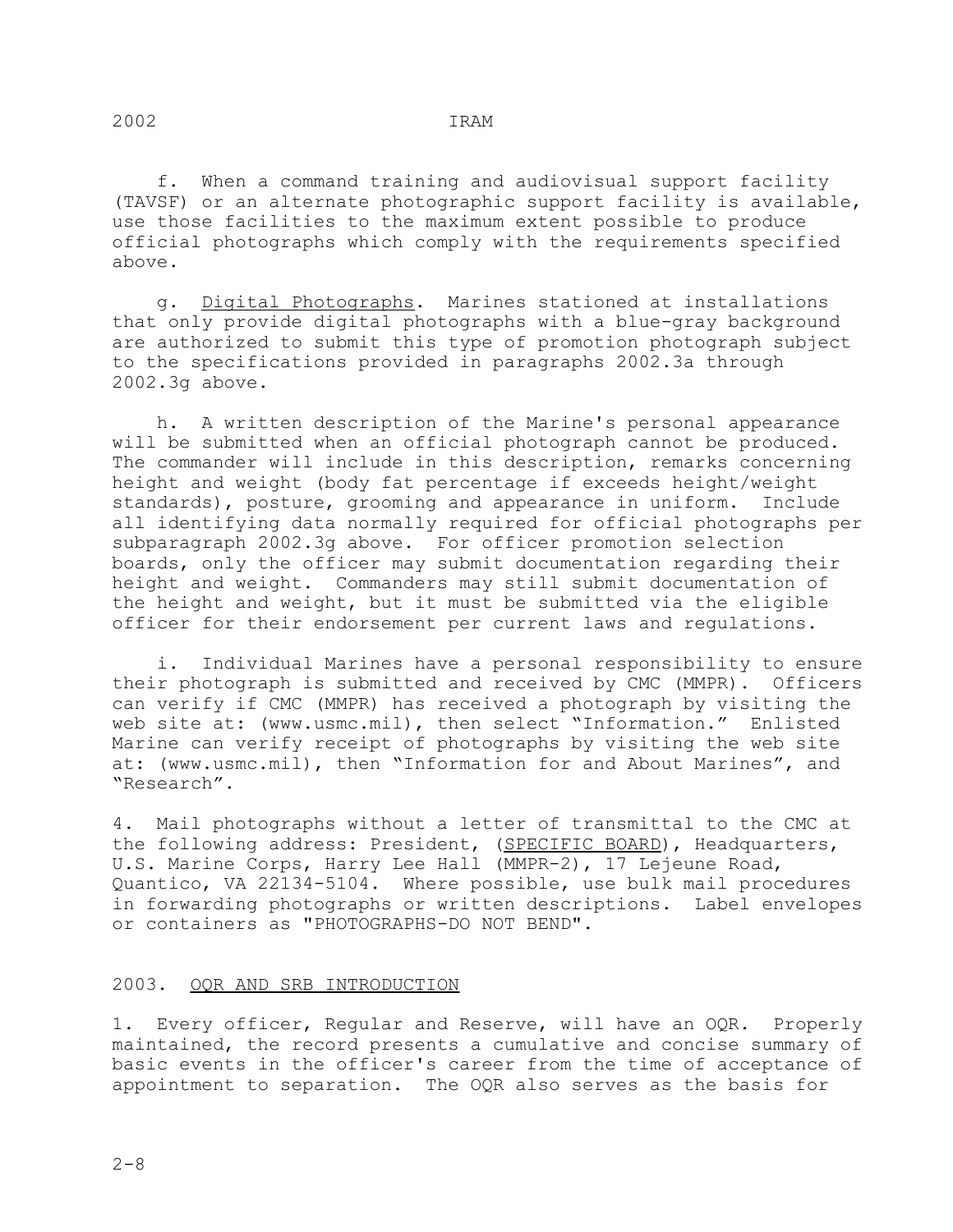reporting information into the MCTFS and provides commanders with background information to assist them in officer personnel planning and assignment.

 2. The SRB is designed for recording specified information about a Marine at the time of enlistment, changes in status, and pertinent events which affect the Marine's military service. The SRB is used in determining duty assignments, promotion data, eligibility for overseas service, etc., and serves as the basis for reporting information into the MCTFS.

 3. The OQR and SRB is considered confidential in nature. Therefore, divulge no information from it, except to persons properly and directly concerned in the performance of their assigned duties. Chapter 12 of MCO P5211.2 provides guidelines for release of personal information. Refer questionable requests to the commander for decision. To ensure accountability, the OQR and SRB must be returned to the personnel office or sufficiently safeguarded at the end of each workday.

4. Custody. Grant access only to the Marine or those persons officially working with the OQR/SRB. When Marines desire to examine their SRB, they may do so, but only in the presence of the custodian. Officers may examine their OQR whenever they desire to do so.

#### 2004. GENERAL INSTRUCTIONS ON THE CARE AND MAINTENANCE OF THE OQR AND SRB

 1. Responsibility. Responsibility for the care and maintenance, including opening and assembly, custody, timely forwarding, making entries, closing, etc., rests with the commander. Although the commander may appoint a custodian to perform these functions, the commander cannot delegate the responsibility. Responsibility for making entries includes entries concerning desertion and unauthorized absence, even though such entries reflect events which may have occurred before the Marine was joined by the current organization. (See paragraph 4007 regarding unauthorized absence and desertion entries.) As provided in the Uniform Code of Military Justice, Article 43, and Manual for Courts-Martial, United States 1995, paragraph 403(a), the responsibility for receipt of sworn charges and specifications sufficient to terminate the running of the statute of limitations rests with an officer exercising summary court-martial jurisdiction over the command.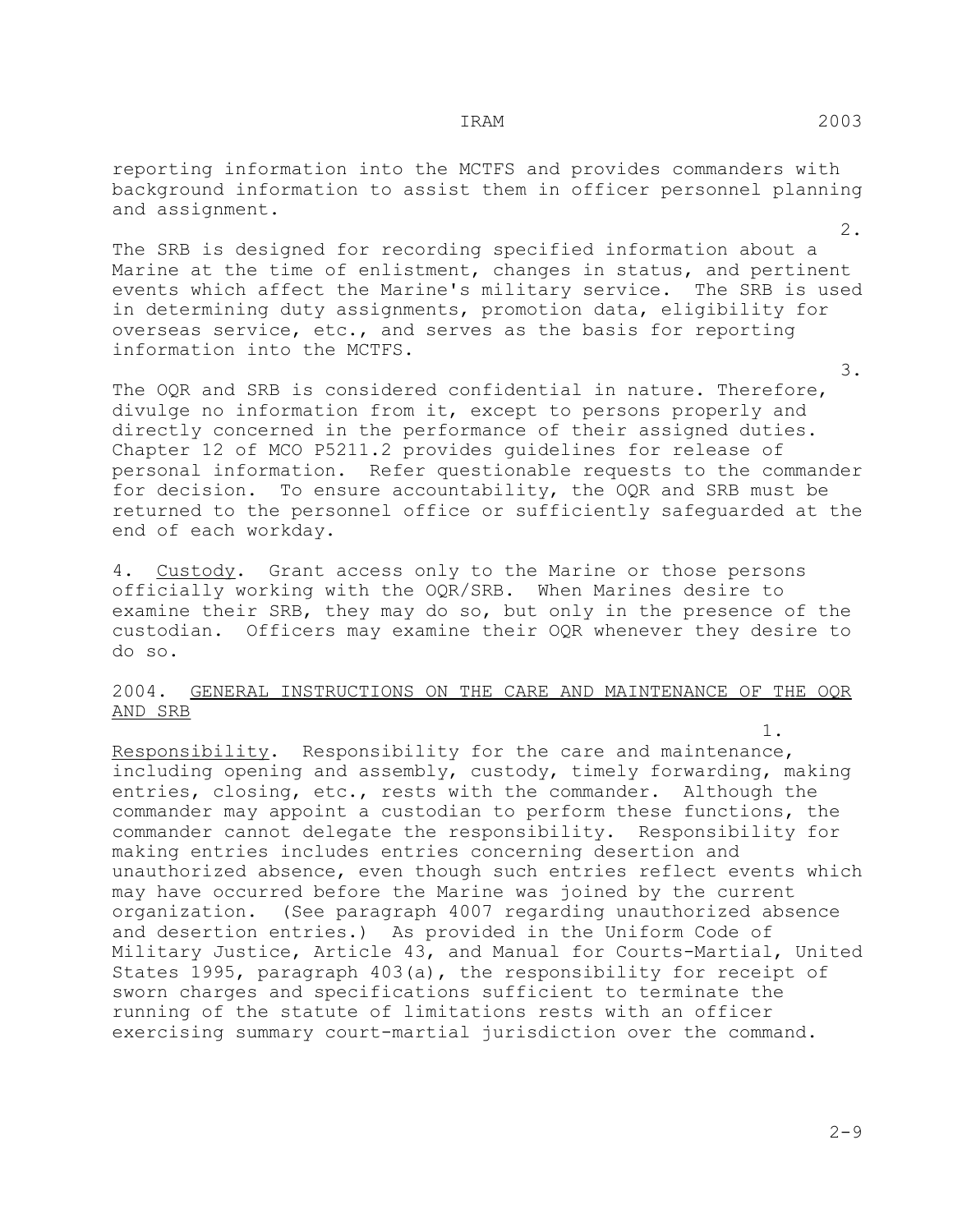# The latter is significant in connection with dropping a Marine from the rolls. Once that action is taken, an officer exercising summary court-martial jurisdiction over the Marine's command is no longer empowered to terminate the running of the statute of limitations by the receipt of sworn charges and specifications preferred against the Marine. The following general instructions

#### 2. Assembly and Recording of the OQR and SRB

apply to the care and maintenance of the OQR and SRB.

a. General. The OQR and SRB is composed of a cover, standard pages, and pertinent documents. When space on a standard page or any of its sections is exhausted, note at the bottom of the page "Continued on supplemental page." You may abbreviate this annotation; e.g., "Cont'd on Supp Pg." Line out the unused portions of the page to preclude further entries after opening the supplemental page. Insert an additional page and label it with an alpha-numeric page number at the bottom center; e.g., "3(a)", "11(a)", etc., as supplemental. Enter the alpha-numeric notation on additional (supplemental) pages in either upper or lower case letters. Place the supplemental page(s) behind the closed-out pages in the appropriate sequence. Enter the last name, first name, and middle initial(s) at the bottom of each page. Enter the name using one of the following options: 1) natural capitalization; 2) last name only all upper case; or, 3) entire name in upper case. Enter the SSN in the space provided for service number. The SSN format prescribed for official correspondence is appropriate; e.g., 123 45 6789, however, computer-generated pages may contain the full name in capital letters and the SSN in the space provided in a different format, 123 45 67 89 vice 123 45 6789. Either format is acceptable for use in the field service record.

b. Assembly. An OQR and SRB is opened and assembled for each applicant who is commissioned and enlisted or inducted into the Marine Corps or Marine Corps Reserve. For all applicants the recruiting organization will prepare the prescribed documents. Those applicants who are commissioned, OCS will prepare the remainder of the OQR and for applicants who are enlisted and subsequently sent to recruit depots, recruit depots will prepare the remainder of the SRB. An OQR and SRB consists of a cover, standard pages, and documents. Assemble the OQR and SRB as indicated in the following subparagraphs.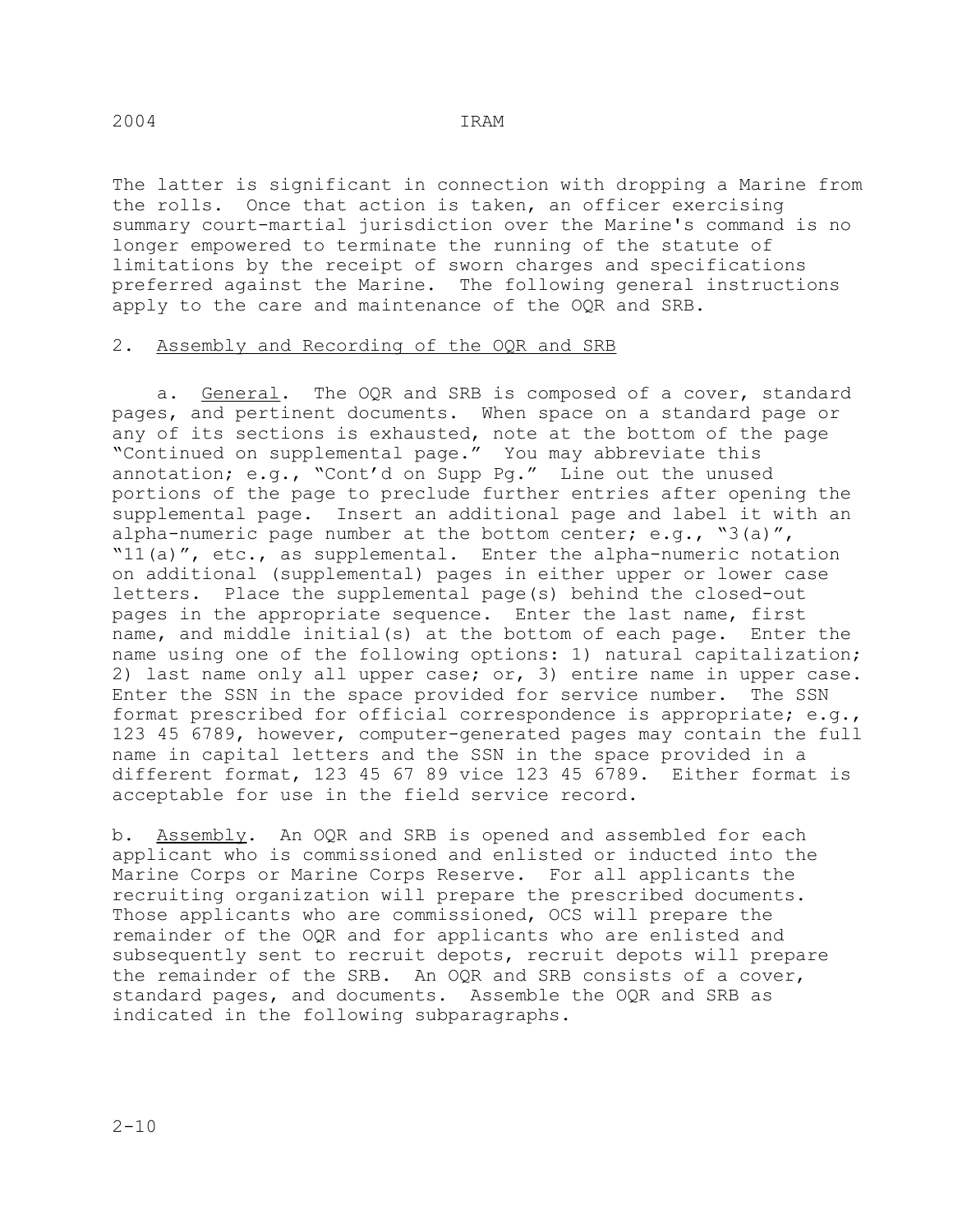(1)  $Cover.$  The cover is a manila folder-type book designed to hold documents on the left side and standard pages on the right<br>side. Prepare the cover per paragraph 3002 or 4002. Prepare the cover per paragraph 3002 or 4002.

 (2) OQR Standard Pages. Prepare and insert the following standard pages on the right side of the OQR:

 (a) NAVMC 763, Appointment, Acceptance and Record.

(b) NAVMC 118(3) (Rev. 5-74), Chronological Record.

(c) NAVMC 118(11) (Rev. 3-82), Administrative Remarks.

 (d) Computer-generated Record of Emergency Data (RED) (NAVMC 10526/DD Form 93 or locally produced form (Reserve or officer candidates) are acceptable until accession into MCTFS.).

 (e) SGLV-8286, Servicemember's Group Life Insurance Election and Certificate.

 (3) SRB Standard pages. Prepare and insert the following standard pages on the right side of the SRB:

 (a) DD Form 4, Enlistment/Reenlistment Document and signed statements of understanding which are stapled to the service record copy of the form.

(b) NAVMC 118(3) (Rev. 3-82), Chronological Record.

(c) NAVMC 118(11) (Rev. 3-82), Administrative Remarks.

 (d) Computer-generated Record of Emergency Data (RED) (NAVMC 10526/DD Form 93 or locally produced form (Reserve) are acceptable until accession into the MCTFS.).

 (e) SGLV-8286, Servicemember's Group Life Insurance Election and Certificate.

 (f) NAVMC 10132, Unit Punishment Book (5812) is prepared when required.

 (g) NAVMC 118(13) and (13A) are prepared and inserted when required.

 (h) File any NAVMC 321a, Agreement to Extend Enlistment, when executed, on top of the enlistment/reenlistment document which it extends.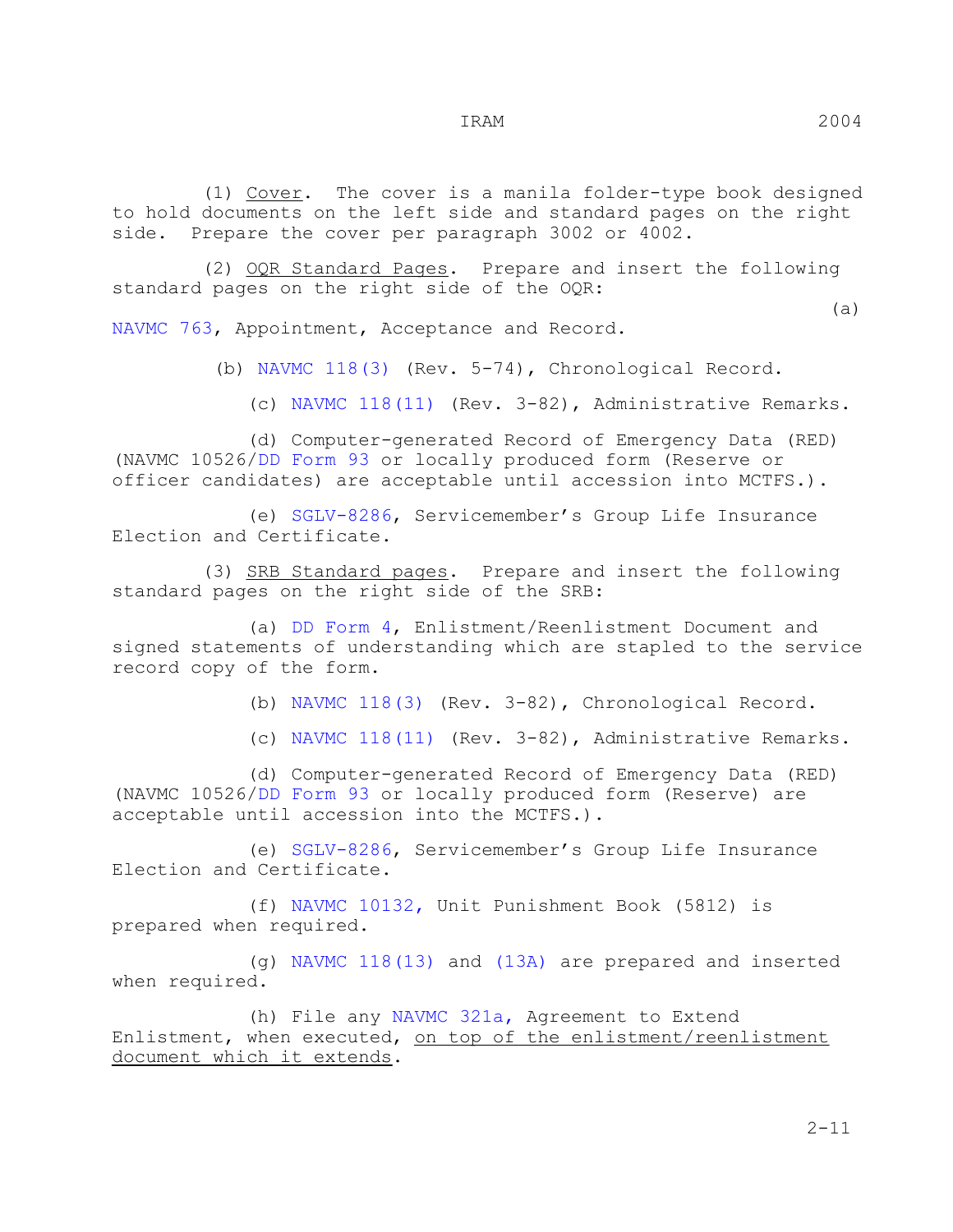(4) OQR and SRB Document Side. Maintain documents prescribed for retention in the OQR and SRB on the document side. Refer to MCO P1080.40, MCTFSPRIM, for printing, auditing and filing requirements for the BIR/BTR. Upon immediate reenlistment, transfer the expired DD Form 4, plus any extensions thereto, to the document side of the record. Remove documents supporting payments of SRBP and the ATOP agreement statement of understanding from the old reenlistment contract prior to transfer to the document side. Give these documents to the Marine, if requested. (See table 4-2, column B for instructions on forwarding reproduced copies of pages 3, 11, and 12 to the CMC (MMSB-20) with the original of the DD Form 4 upon immediate reenlistment.)

#### 3. Reassembly of Records - Special Occasions

 a. When an officer undergoes a change in status which does not result in a permanent severance from the Marine Corps, the following will apply:

 (1) When an officer of the Regular Marine Corps resigns and immediately accepts a commission in the Marine Corps Reserve and is released to Inactive Duty, move the old NAVMC 763 to the document side of the record, and place the new NAVMC 763 (Copy 1 (OQR)) as the top document on the standard side. Distribute the remaining copies of the new NAVMC 763 per paragraph 3003. The commander will then forward the OQR to the CG, MCRSC and the health record(s) to the DVA, SMRC.

 (2) When an officer reverts to enlisted status, dismantle the OQR. Extract and file all documents applicable to the enlisted record (see paragraph 4001.2) on the left side of the newly created SRB. Deliver to the Marine those documents not requiring transfer. Prepare and file standard pages that are required in the SRB. Certain standard pages of the OQR are extracted and transferred to the right side of the new SRB to become a part of the continuing enlisted record. Extract and transfer or dispose of the standard pages of the OQR as shown below:

(a) (NAVMC 123a) Cover - destroy.

 (b) (NAVMC 763) Appointment Acceptance and Record - file on the document side of the SRB.

 (c) (NAVMC 118(3)) Chronological Record - file as page 3 of the new SRB. Place any NAVMC 123(2) which has a previously recorded entry on top of the NAVMC 118 (3).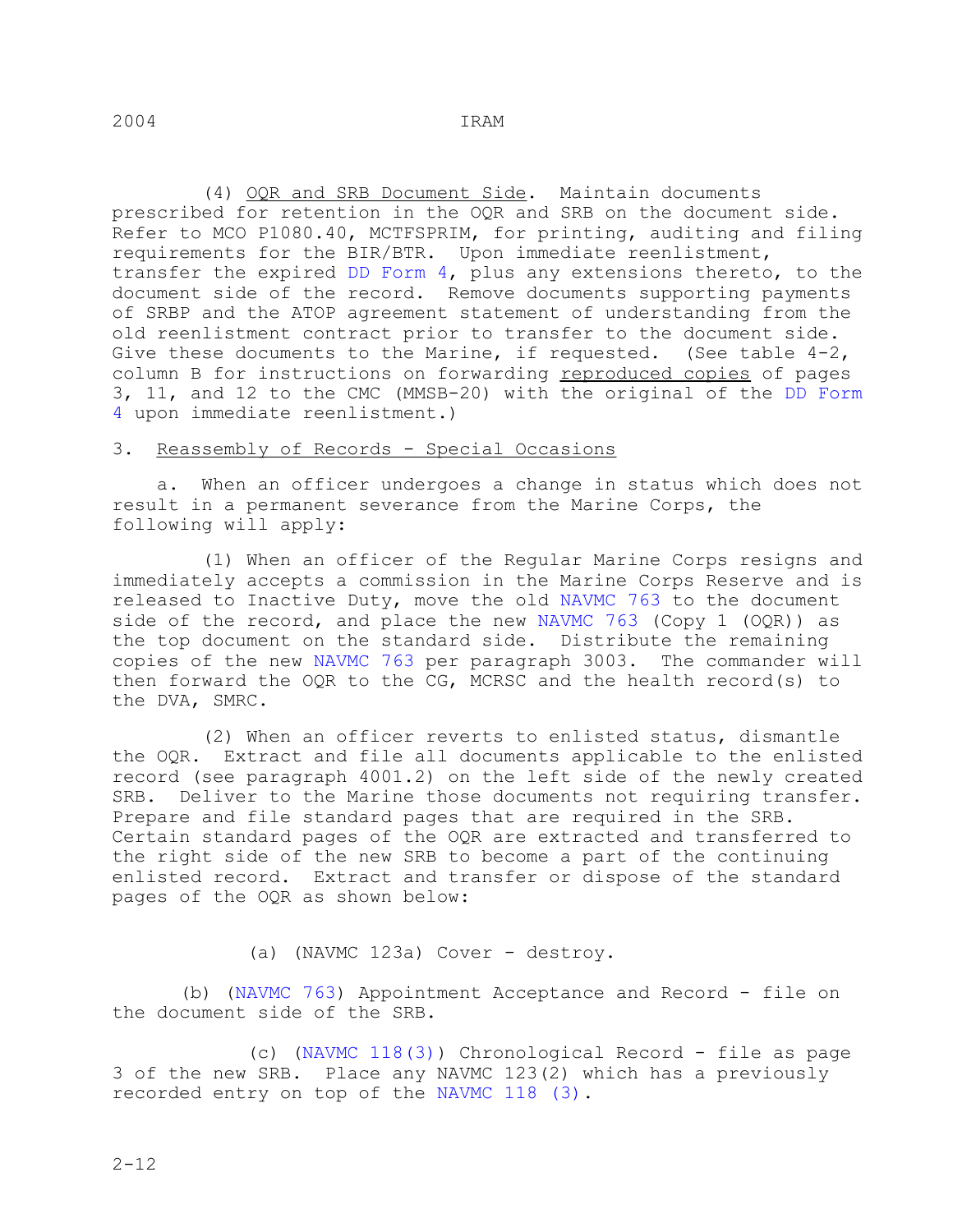(d) (NAVMC 118(11)) Administrative Remarks - file as page 11 of the new SRB.

(e) Record of Emergency Data - file on the right side of the<br>SRB. If information on the form is changed, report corrections per If information on the form is changed, report corrections per MCO P1080.40, MCTFSPRIM, as appropriate.

 (f) (SGLV - 8286) Servicemember's Group Life Insurance Election and Certificate (2d page) - transfer to the new SRB, unless Marine opts to change beneficiaries. If a new form is created, distribute copies per MCO P1741.8.

 (3) When a permanent Warrant Officer accepts a temporary commission or a Reserve officer accepts a permanent appointment in the Regular Marine Corps, retain the OQR. Move the old NAVMC 763 to the document side of the record. Place the new NAVMC 763 as the top document on the standard side.

 b. Upon change from enlisted to officer status, dismantle the SRB. Extract all documents pertinent to the OQR (see paragraph 3001.3) and file them on the left side of the newly created OQR. Deliver those documents, including the ROS, which need not be transferred to the new OQR to the Marine. Dispose of standard pages as follows: Insert the Enlistment/Reenlistment Document and any extensions thereto, pages 12, 13, 13A, and OPNAV Form 1326/2 on the document side of the OQR; transfer pages 3, 11, the final computer-generated RED (Sergeant and above), and SGLI Election Form to the standard side of the OQR. Destroy the SRB cover.

4. Making Entries (General). Make all entries with a typewriter or word processor, if possible. Use of the self-correcting typewriter is permitted in making OQR and SRB entries provided the finished entry is clear, neat, and does not appear as an unauthorized/indistinct entry alteration. If not possible to use a typewriter, print entries neatly in black ink.

 a. Use black ribbon for all typewritten entries and black ink for all rubber stamp and handwritten entries. Signatures must be made in the Marine's handwriting and not printed.

b. Rubber stamps may be used.

 c. Erasures, strike overs, and/or any type of correction fluids or ink eradicators are prohibited.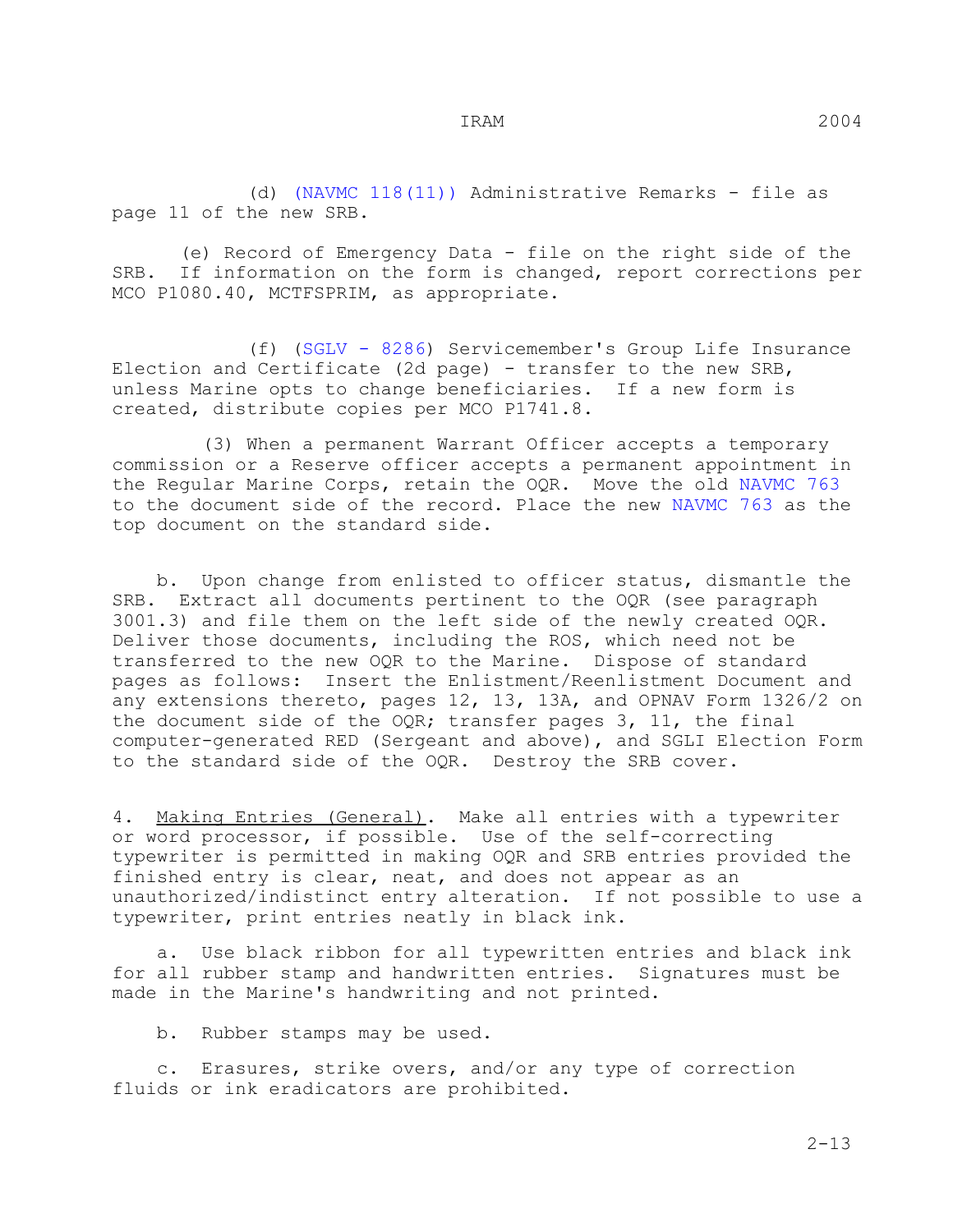Use of labels for certain NAVMC 118(11), Administrative Remarks entries. To expedite administrative processing for periodic page 11 matters which require the Marine's signature and commander's counseling, the use of four inch, white, self adhesive labels is authorized. The use of labels is optional, but those units which desire to institute this practice must include the following procedures in their desktop procedures:

 (1) The page 11 format should be consistent with the requirements of paragraph 3005 or 4006, as applicable, with the exception that labels must include the name and SSN of the Marine counseled at the bottom of the label to ensure entry is in the proper OQR or SRB.

 (2) Labels used to complete page 11 entries must be of sufficient adhesive quality to destroy the NAVMC Form 118(11) if attempted to be removed from the page.

 (3) Labels must be neatly and firmly affixed to ensure that the label does not fold or peel at the corners.

(4) Labels which are affixed to the wrong OQR or SRB will require the reconstruction of the entire page on which it was erroneously affixed.

 (5) Labels will not be used for adverse or derogatory entries prepared per paragraph 6105 of MCO P1900.16.

5. Methods of Correction. Unless specific instructions state otherwise, make authorized changes and corrections per the appropriate method shown below. See paragraph 5000.7 for other administrative action required whenever errors are discovered<br>during periodic audits. Initial or sign changes/corrections a Initial or sign changes/corrections as provided in paragraph 5007.

 a. By Pen Change. Draw a thin inked line (using black ink) through the character(s)/numeral(s)/word(s) to be changed or corrected, and enter the change or correction directly above or below the original information.

b. <u>By Counterentry</u>. This type of correction is used to delete an entire entry as erroneous. Draw a thin inked line through the entry to be deleted.

c. By Modifying Entry. In this case, reference the previous entry(ies) being modified. (Example: "Refer to 3d entry this

2004 IRAM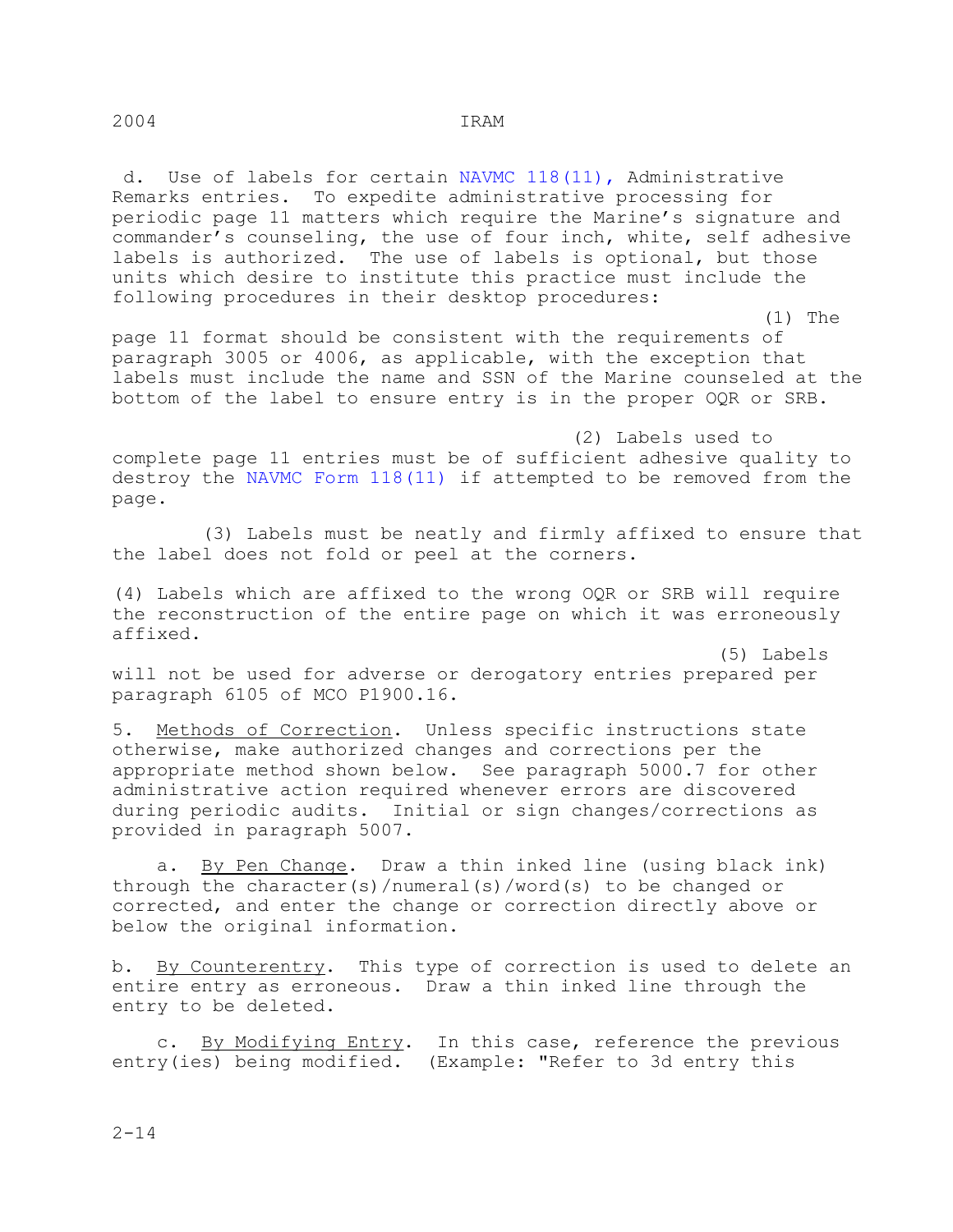page.") Make this entry in the same general form as the original but include the corrections, additions, or modifications necessary to record the true facts. Draw a thin-inked line through the original entry before the modification is made.

#### 2005. SPECIAL INSTRUCTIONS

# 1. Use authorized abbreviations/acronyms whenever practical.<br>2.

 2. Unless specific instructions state otherwise, enter dates in numerical form by year, month, day. Each component of the date will consist of two digits. Prefix single digits with a zero; e.g., enter 9 June 1968 as 680609, 15 January 2000 as 20000115. When only year and month are known, record 680600, 20000100. If only the year is known record 680000, 20000000.

3. Late Entries. See paragraph 5000.8.

4. Signatures. Unless instructions for individual entries state otherwise, authenticate entries per the following:

 a. A facsimile signature of the CG, MCRSC or an officer duly designated may be used to authenticate entries made for the IRR, provided the entries are of recordkeeping nature and do not require an opinion or decision by the commander regarding the content of the entries.

 b. Regular and SMCR units are authorized to use a facsimile signature to authenticate entries of a recordkeeping nature. For purposes of clarity, recordkeeping entries do not include entries that require an opinion or judgment of the commander, or any other entries, documents, forms, or entries specifically requiring the signature of the commander. Facsimile authorizations for commissioned and warrant officers must be designated in writing by the commanding officer and must include any limits imposed.

 c. Facsimile signatures shall be validated by the handwritten initials of the designated officer. Facsimile stamps must be properly safeguarded and used only for the purpose for which authorized. (See MCO P5000.14)

 d. A civil service employee whose position description states record keeping/maintenance responsibilities may authenticate OQR and SRB entries if designated in writing.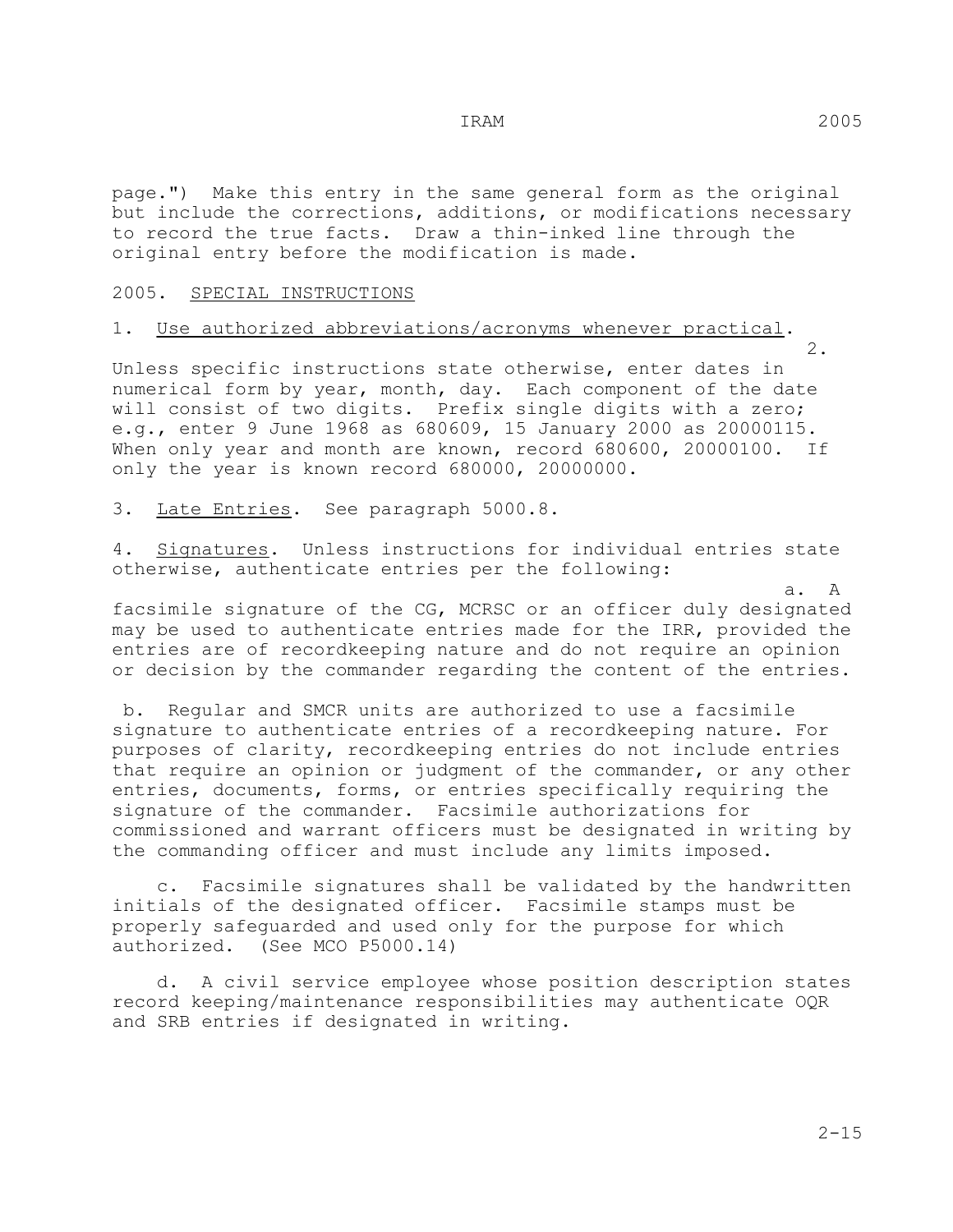e. Except as authorized above, the commander, the acting commander (in the commander's absence), or a commissioned officer, warrant officer, or SNCO designated in writing will authenticate entries. (Names in examples are typed for clarity only. Typing the name of the signer is not required.)

 A. B. SEE, CO D. E. FOX, OIC (for separate detachments) C. H. INDIA, Acting K. L. MIKE, Bydir H. R. MARK, I-I (For I-I Staff and administratively

 attached personnel only. See paragraph 4001.4(h)(6).)

 f. At their discretion, SMCR commanders may grant the Inspector-Instructor of an SMCR unit or Active Duty commanding officer, in the case of 4th MAW SMCR units, by direction authority to sign OQR entries of a record keeping nature on members of the SMCR unit. By direction authority should not include entries which require the opinion or decision of the SMCR commander or entries specifically requiring the SMCR commander's signature. Indicate signature entries by the Inspector-Instructor or Active Duty commander as "By dir" rather than "I-I" or "CO."

 g. When two or more successive entries requiring a signature are made at one time, the signature may be placed opposite the last entry and the remaining signature space crossed out by a diagonal line.

2006. LOST OR MISSING OQR AND SRB. In cases where an OQR/SRB is lost or missing, the commander will accomplish the following:

1. Prepare a temporary OQR/SRB as soon as needed but no later than 30 days after the loss is discovered. Insert those pages needed to record the standard identifying data (name, grade, SSN, MOS, Component), present duties, and other entries concerning changes which are normally recorded. Place the word "Temporary" on the cover and at the bottom of each page.

 2. If a BIR/BTR is not available, print one from the MCTFS to assist in establishing the temporary record.

3. Make every effort to find the original OQR/SRB. If the Marine was joined without an OQR/SRB, check the command from which transferred and all commands to which the Marine reported enroute.

2005 IRAM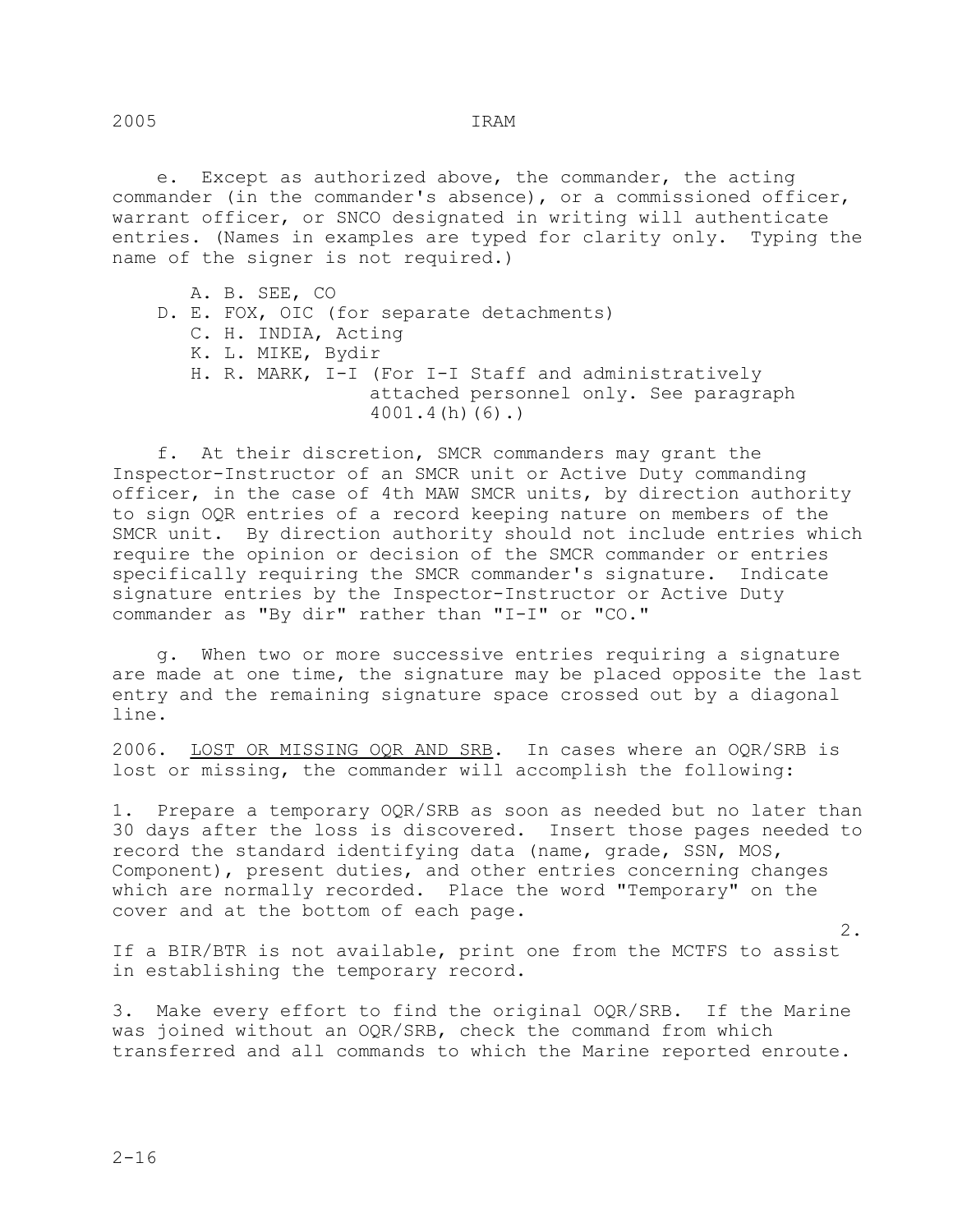In the case of Marines transferred from a combat zone, follow the procedures contained in paragraph 2007.11.

4. When the OQR/SRB has been missing for more than 90 days, or the steps described above have been unsuccessful, request a skeleton OQR/SRB from the CMC (MMSB-10). In the request, state where and when the original OQR/SRB was last seen, specific steps taken to recover the original OQR/SRB and results. The CMC (MMSB-10) will provide a positive polarity microfiche. Conversion of the microfiche to paper is the responsibility of the requesting command. After reconstructing the OQR/SRB, file the microfiche on the document side of the field service record.<br>5.

5. If the missing<br>additional pages or OQR/SRB is found, transfer any current information from the temporary record to the original OQR/SRB and destroy the remainder of the temporary OQR/SRB. When pages are transferred, line out the word "Temporary."

6. If the original OQR/SRB is found after the skeleton is received, destroy the skeleton cover and enter the pages from the skeleton in the original as set forth above.

7. If the original OQR/SRB is found after a skeleton OQR/SRB is requested but before it is received, inform the CMC (MMSB-10) immediately that the missing record has been found. Then, if the skeleton OQR/SRB is received, follow procedures set forth in paragraph 2006.5 above.

8. When a Marine is to be separated in the immediate future and the OQR/SRB is missing or incomplete, contact the CMC (MMSB-10) for separation information. Give the Marine's name, grade, and SSN.

a. The CMC (MMSB-10) will provide the following information:

(1) Date and place of birth.

 (2) Date reported for active duty and active duty tour length. (Reserve personnel only.)

(3) Date of enlistment.

(4) Term of enlistment.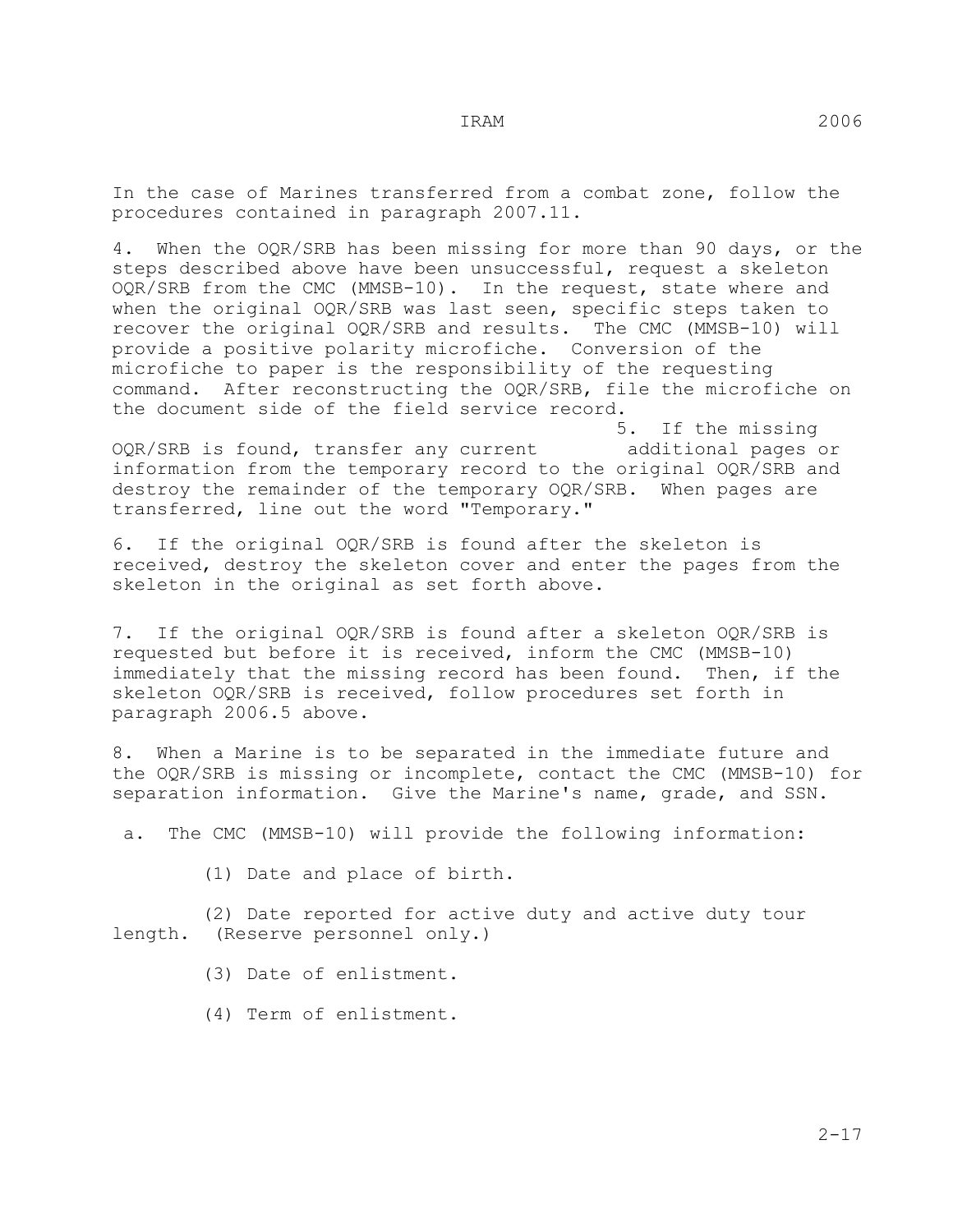(5) Total active and inactive service for pay purposes.

(6) Character of discharge or separation to be issued.

(7) U.S. citizenship (yes or no)

 b. When the reply is received, enter the information in the OQR/SRB, or if the OQR/SRB is lost, open a temporary OQR/SRB. After obtaining other necessary information from the MCTFS or the Marine, discharge or release the Marine to inactive duty.

 c. When a Reserve activity joins a Marine who was released to inactive duty without a permanent OQR/SRB, a search for the original book is required per paragraph 2006.3.

 d. When a Marine dies and the original OQR/SRB is missing, open a temporary OQR/SRB and use it in closing out the record.

 e. When a Marine violates parole and is returned to military control for confinement, prepare a temporary OQR/SRB as soon as needed. Prepare only a cover and the pages necessary to record the joining and subsequent events until the OQR/SRB is received. Place the word "Temporary" on the cover and at the bottom of each page prepared. Request the original OQR/SRB from the CMC  $(POS-40)$ .

#### 2007. CLOSING AND DISTRIBUTION OF OQR/SRB AND HEALTH AND DENTAL RECORDS

1. Marines may deliver their own service records and health/dental records to the designated duty station when ordered to that duty station on PCS or for TDY or TAD of 30 days or more. As part of the check-in process, the medical and dental records are delivered to the nearest medical and dental facility responsible for providing treatment to their unit. Medical and dental records shall be held and maintained by the medical and dental facilities. When a dental facility is not in the geographic area of the Marine's unit, the dental records shall be held and maintained as part of the medical record. In case it is not practical for the Marine to make delivery, forward the OQR/SRB by mail so that it will arrive at the designated duty station about the same time as the Marine (see paragraph 4001.5 for mailing instructions). Upon completion of TDY or TAD, Marines will personally return their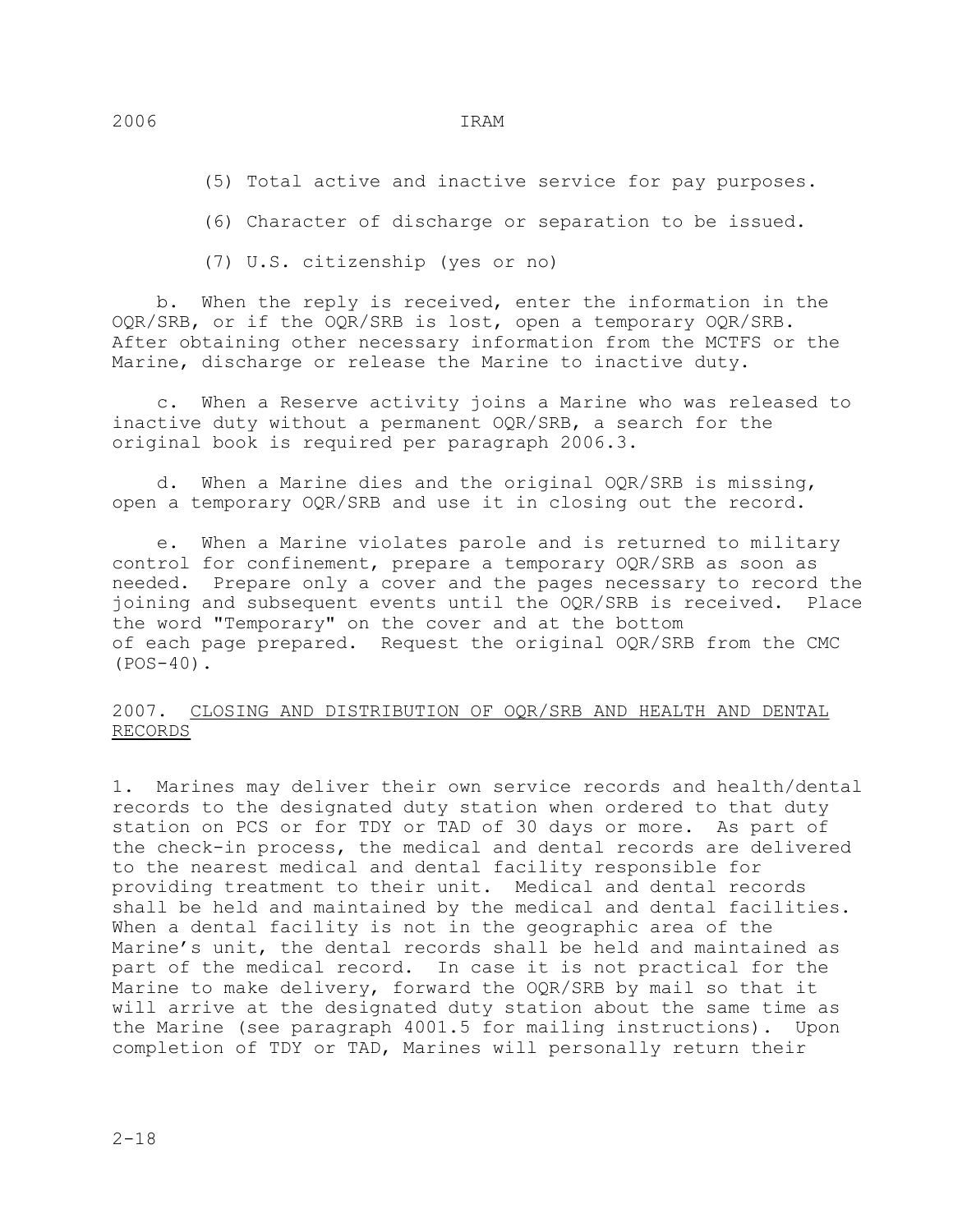records to their permanent duty station. **Exception:** The records of a Marine carried on the rolls of the Marine Security Guard Battalion, who is assigned duty with the State Department, National Security Agency, or similar activities will not be forwarded to the designated duty station to which the Marine is ordered for TAD for 30 days or more. See table 4-1, note 3.

 2. When a Marine is discharged, dismissed, retired, or resigns from the service, close out the OQR/SRB by making appropriate entries on the "Chronological Record." Forward the closed-out OQR/SRB to the CMC (MMSB-20), Suite 114, 2008 Elliot Road, Quantico, VA 22134-5030 and health record (along with a reproduced copy of Copy #2 of the DD 214) to DVA, SMRC, P.O. Box 150950, St. Louis, MO 63115-8960.

3. When a Marine is discovered to be missing, the unit has ten days in which to conduct an investigation into the circumstances of the disappearance. Per MCO P3040.4 (MARCORCASPROCMAN), the Duty Status Whereabouts Unknown (DUSTWUN) casualty status applies during this period. Upon recommendation of the Missing, Missing in Action, or Captured casualty status, transfer the Marine by service record to HQMC, Quantico, VA (MCC 010, RUC 54003), and forward the OQR and health/dental records to the CMC (MRC), Headquarters, U.S. Marine Corps, 3280 Russell Rd, Quantico, VA 22134-5103 by the most expeditious and traceable means possible.

4. When a Marine dies, immediately FAX a copy of the most recent SGLI election form to the CMC (MRC) at commercial (703) 784-9823 or DSN: 278-9823. Within 48 hours, close out the service record and mail to the CMC (MRC). Clearly mark "DECEDENT RECORDS FOR CMC (MRC)." (When the death occurs outside CONUS or onboard ship, the service records will be placed in the transfer case with the remains to ensure timely arrival in CONUS.) Service record close-out procedures include:

 a. Reproducing a copy of the service record to facilitate casualty processing at the Marine's unit.

b. Making page 3 entries per paragraph 3004 and 4004.

 c. Printing a copy of the most current BIR/BTR, IDR, and EDU from the Individual Records Menu and placing them on the document side of the service record prior to forwarding.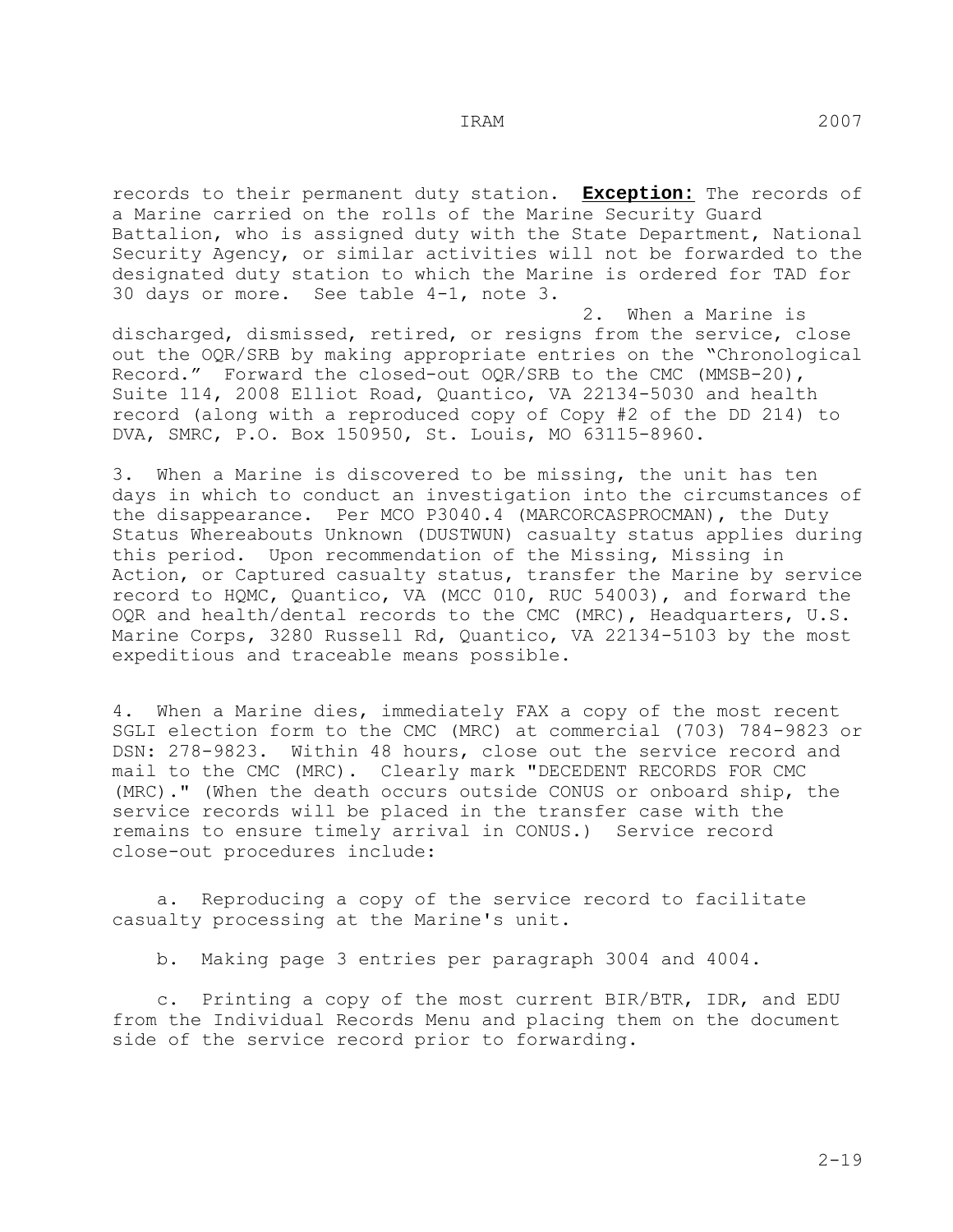d. Printing a copy of the most current MCTFS remarks screens listed below and placing them on the document side of the service record prior to forwarding:

- (1) 142-Combat History/Expeditions
- (2) 143-Awards
- (3) 702-Pay Grade (enlisted only);
- (4) 905-Time Lost (if applicable);
- (5) 963-Career Sea Duty History; and,
- (6) 123-Composite Score remark screen (sergeant and below).

5. Upon death, discharge, or retirement from the Marine Corps Reserve or when a reservist enlists/reenlists in the Regular Marine Corps, print a copy of the BIR/BTR, ARCR, CRCR, and REDU from the individual Records Menu and MCTFS remarks screens 142-Combat History/Expeditions, 143-Awards, 702-Pay Grade (enlisted only), 905-Time Lost (if applicable), and 963-Career Sea Duty History and place them on the document side of the service record prior to forwarding the record.

6. Reproduce a copy of the #2 copy (Service-2) of the DD-214 and securely place in the health record. When preparation of the DD-214 is not required per instructions contained in MARCORSEPMAN and the Marine will continue to maintain a Reserve status, a simple memo should be placed in the health record that identifies the length of Reserve obligation and a statement that the health record should be returned to MCRSC by the DVA, SMRC. An example of a memo follows:

> From: (Field Command holding Health Record)<br>To: DVA, SMRC, PO Box 150950, St Louis, M DVA, SMRC, P0 Box 150950, St Louis, MO 63115-8950.

Subj: HEALTH RECORD OF (RANK/NAME/SSN/RELAD DATE)

 1. Forwarding of Health Record to CG, MCRSC, 15303 Andrew Road, Kansas City, MO 64147-1207. Individual's expiration of Reserve obligation is (for enlisted personnel insert expiration of current contract (ECC), Date for Reserve officers insert indefinite).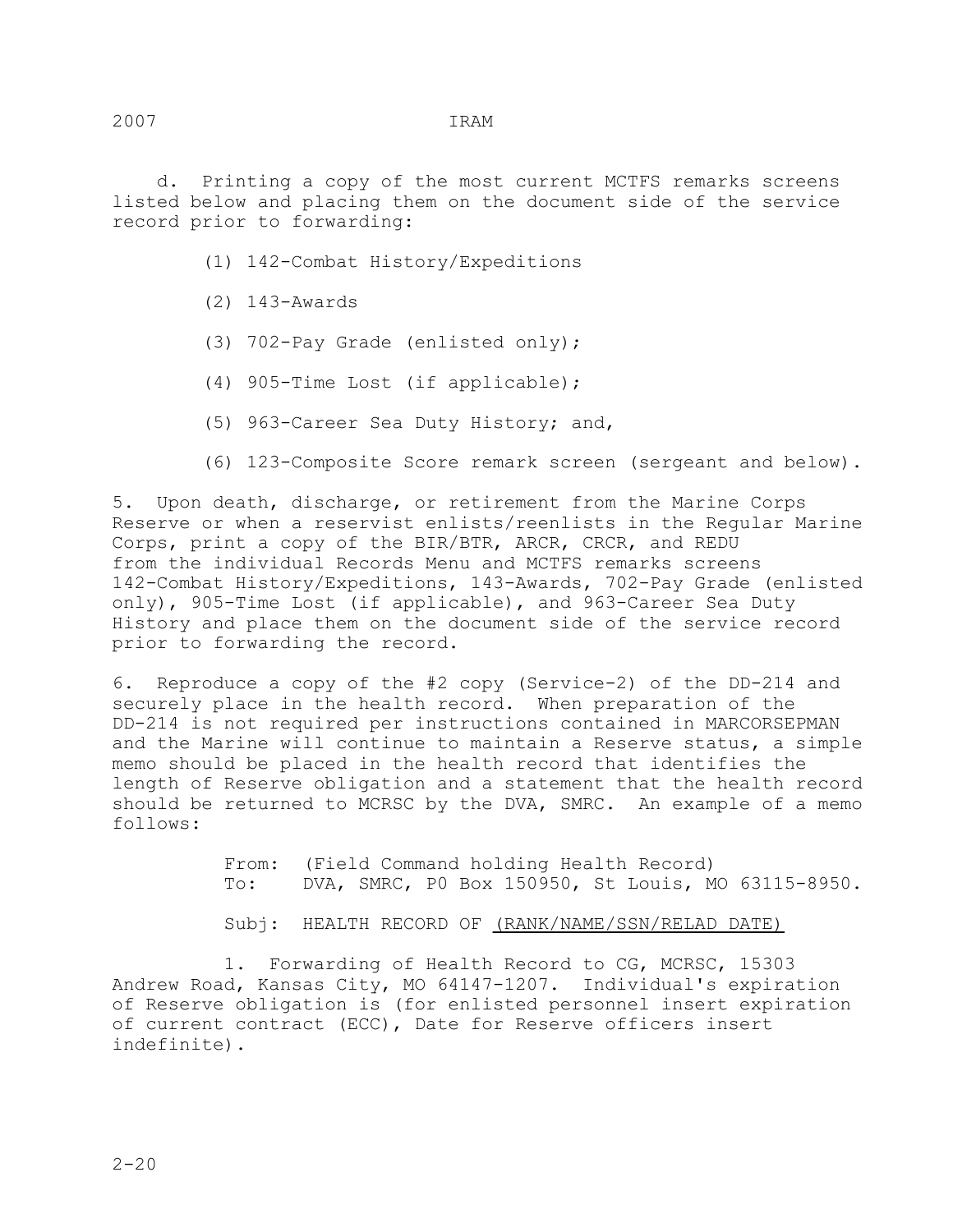NOTE: All health records will include a transmittal form (NAVMC 941) that includes name, SSN, and release date.

7. CMC (MR) or CO, NAMALA, will close out SRB/OQRs and health records per applicable rules in table 2-1 upon conclusion of necessary actions by the respective offices.

8. When a Reserve Marine is released from Active Duty, the commander shall forward the OQR/SRB to CG, MCRSC and the health record to DVA, SMRC.

## 9. In closing the OQR and SRB the following information is furnished:

 a. Every individual joining the Marine Corps Reserve incurs a minimum service obligation for 8 years under the terms of the Military Selective Service Act. This obligation may be fulfilled by serving on active duty only, or a combination of active and inactive duty with the Marine Corps Reserve.

 b. Marines completing a period of active service of less than 8 years or Marines being transferred to the FMCR are transferred from an active duty status to a Marine Corps Reserve Status and are not discharged. Discharge occurs when the Marine completes the required 8-year obligation or when the FMCR member completes the required 30 years of service for retirement (20 or more years of active service and the remainder in the FMCR). Field commands will close out the service record and mail to CMC (MMSB) per Table 4-1. CMC (MMSR) will effect discharge or retirement of FMCR Marines at 30 years.

 c. Marines assigned to the TDRL can remain in that status for a maximum of 5 years. Before the end of the 5-year period, a determination is made by the SecNav either to place the Marine on the Permanent Disability Retired List, discharge the Marine with severance pay, or to restore the Marine to a duty status. Forward the OQR and SRB and medical records of Marines assigned to the TDRL to the CMC (MMSB-16) pending final determination of status and disposition of Records (see table 4-1, part I, rule 19). Commands to which personnel are assigned after being restored to active duty status should request the SRB and medical record from the CMC (MMSB-10), HQMC, 2008 Elliot Rd, Suite 215, Quantico, VA 22134-5030.

 d. Instructions for the transfer of records in specific cases is provided in table 2-1. Ensure records are transmitted in a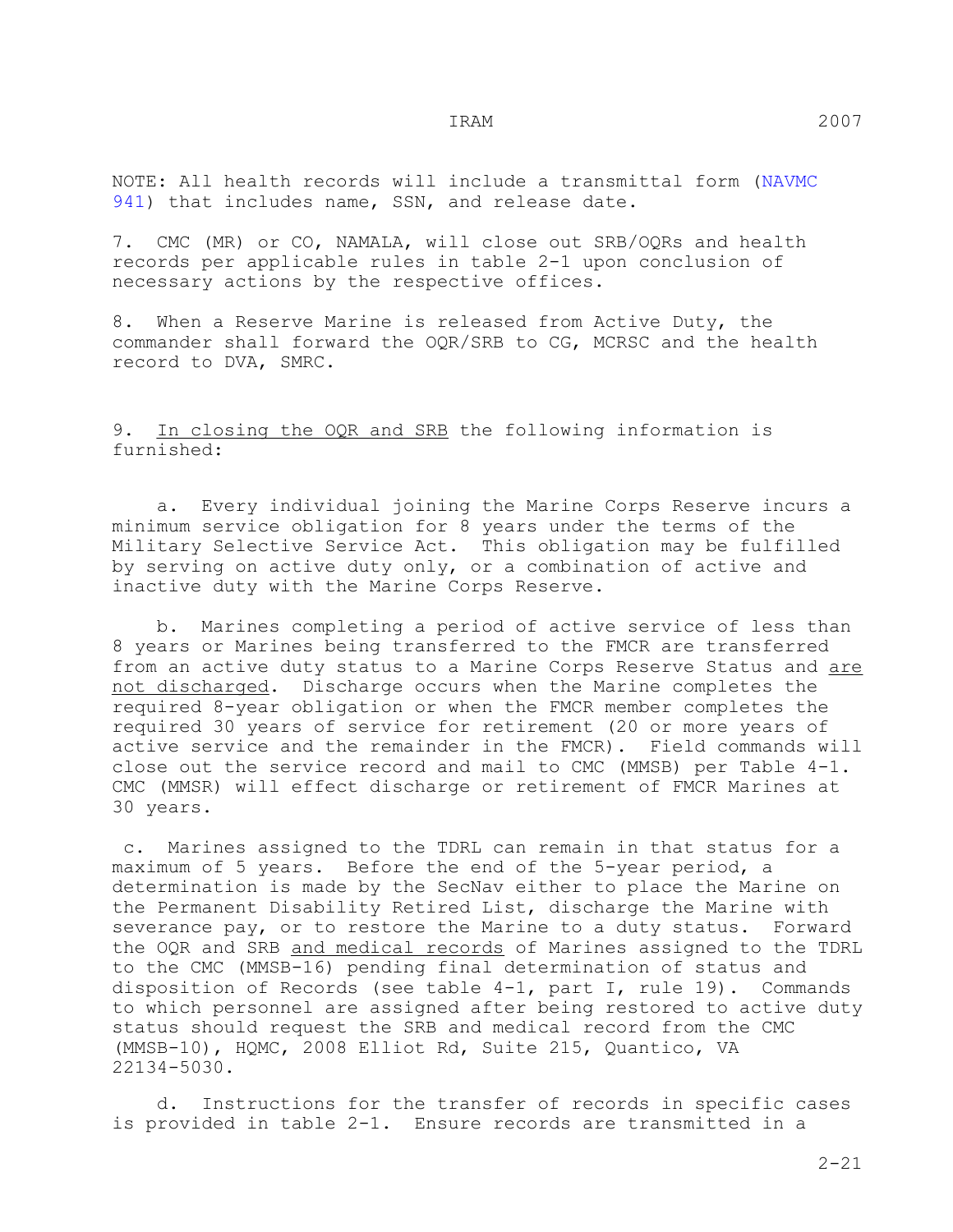timely fashion, and are properly packaged and addressed per the applicable notes for table 2-1.

e. For deceased Marines, immediately FAX a copy of the SGLV election form and RED to the CMC (MRC) at commercial (703) 784-9823 or DSN: 278-9823. Within 48 hours of the death, close out and forward the OQR/SRB per instructions contained in table 4-1. Forward the records via certified/traceable mail, i.e., Federal Express, United States Postal Service Priority Mail, Overnight Mail, etc. **DO NOT** use consolidated mail or mail via the regular mail system. Clearly mark the shipping document or label "DECEDENT RECORDS FOR THE CMC (MRC) - - PRIORITY". The CMC (MRC) must have these records to certify benefit payments such as SGLI and arrears of pay. **DO NOT** retain records for an investigation or any other purpose. Make certified copies of the relevant documents and forward the OQR/SRB, within the 48-hour time frame. Health and dental records will be forwarded to the CMC (MRC) in the same manner as the OQR/SRB. If possible, close out and forward the health and dental records with the OQR/SRB to the CMC (MRC).

10. Use the OQR/SRB initially established for the Marine until the individual's service is terminated by discharge, retirement, resignation, or death, and closing of the Marine's service record is accomplished. Whenever a Marine Corps reservist or a former Marine is reappointed or enlisted for active duty in the Marine Corps, retrieve and forward the SRB initially established to the Marine's joining command as follows:

 a. For Marine Corps reservists reenlisted while still under the initial 8-year obligation, the CG, MCRSC will transmit the SRB.

 b. Upon reenlistment of a former Marine, the joining command should request the OQR or SRB from the CMC (MMSB-10). In the request, provide name, grade, and SSN of the Marine, dates of previous service, date released from active service/discharge, and last command and new command address to which the Marine is joined. The CMC (MMSB-10) will notify the new command in cases where delay in excess of 60 days is anticipated.

#### 11. Service Records of Marines Evacuated from Combat Areas

 a. When Marines are engaged in combat, the CMC may designate one or more activities to act as clearing agencies for service records of Marines who cannot be located after evacuation from the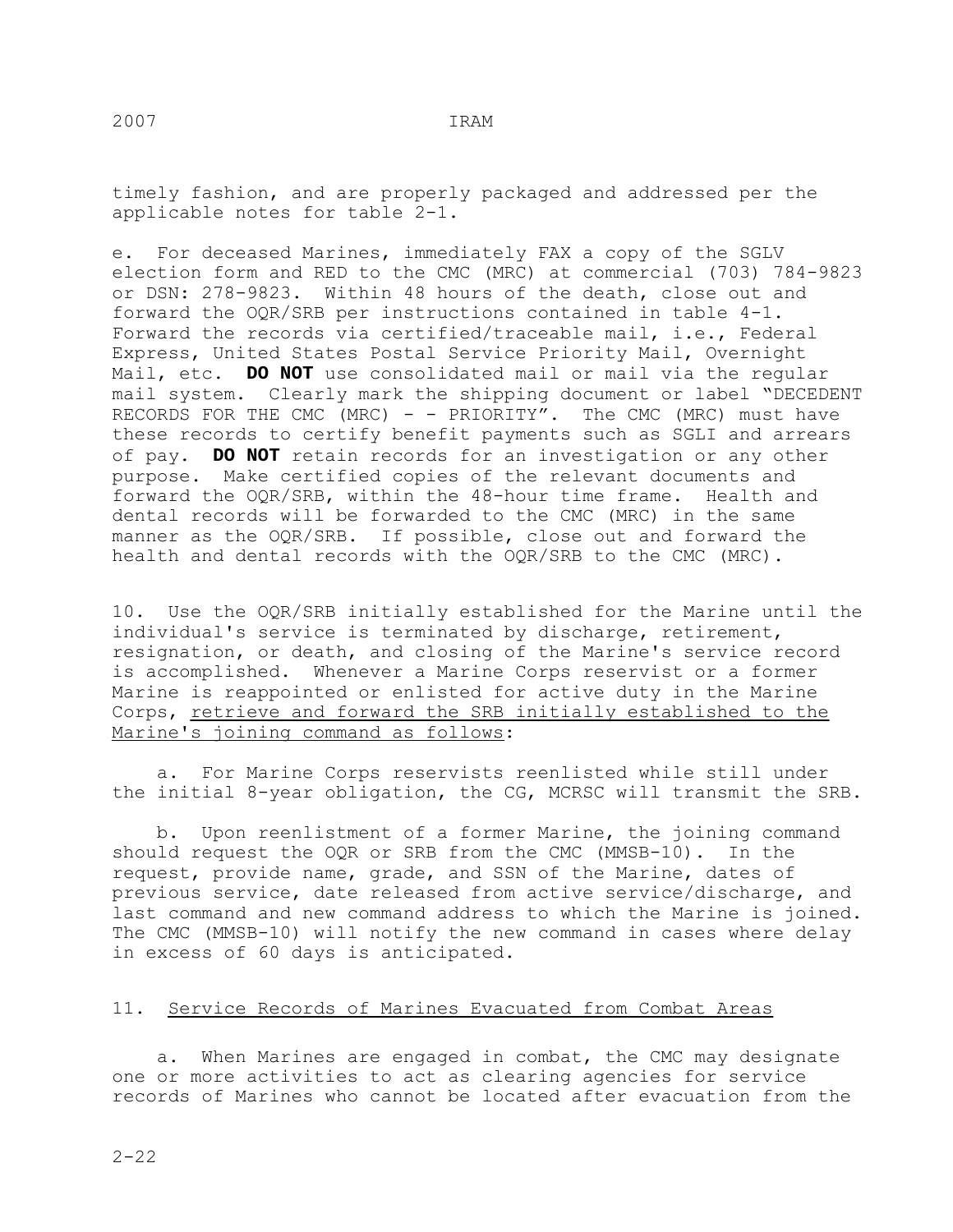b. Overseas activities will transfer evacuees by service record to the appropriate casualty administrator as set forth in the current directive that designates clearing agencies and casualty administrators. Cite authority for transfer in each case.

 c. The casualty organization which first receives the service record of an unlocated evacuee will try to locate the Marine and<br>forward the service record to the parent organization. If the forward the service record to the parent organization. Marine has not been located after 30 days following transfer from the combat unit, transfer the Marine by service record to the designated clearing agency. In those instances where the casualty administrator and the clearing agency are the same activity, the joining and transferring of Marines at the end of the 30 day period will not apply.

 d. When the clearing agency receives the service record, it will start action to locate the Marine. If the Marine is not found within 30 days, the clearing agency will hold the service record and ask for locator service from the CMC (MMSB-10). When the Marine is located, forward the service record to that organization.

 e. Commanders in CONUS will use the designated clearing agency to locate service records of evacuees with the casualty<br>administrator listed as an information addressee. Include in the administrator listed as an information addressee. request, the itinerary given by the Marine or taken from any service records which are available. Place a copy of the request in the Marine's temporary service record. If the clearing agency does not locate the service record within 30 days, it will endorse and return the request with any information that may assist the commander concerned.

 f. If a request for service records has been sent to a clearing agency and the service record is received from some other organization, notify the clearing agency and cancel the request. The clearing agency will in turn notify, by message, any other organization to which the request may have been forwarded.

 g. When a request is returned indicating that the clearing agency cannot locate the original service record, the commander of the organization to which the Marine is joined will request a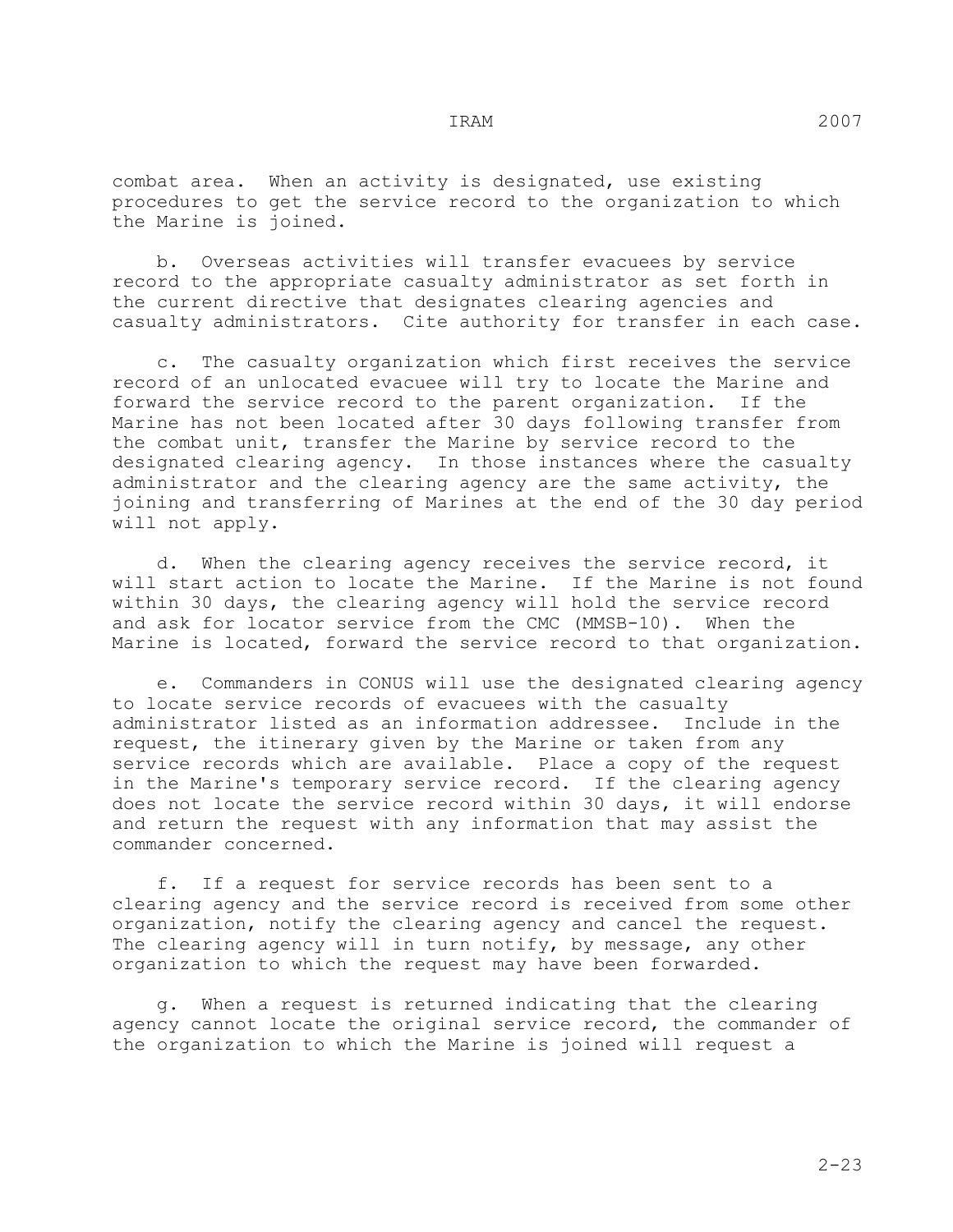skeleton service record from the CMC (MMSB-10), per paragraph 2006.4. Do not request a skeleton service record before the tracer action is completed. When an emergency exists, such as discharge or release from active duty in the immediate future, comply with paragraph 2006.8.

12. Instructions for the transfer of records in each case are provided in table 2-1. Ensure that records are transmitted in a timely fashion, and are properly packaged and addressed per the applicable notes from table 2-1.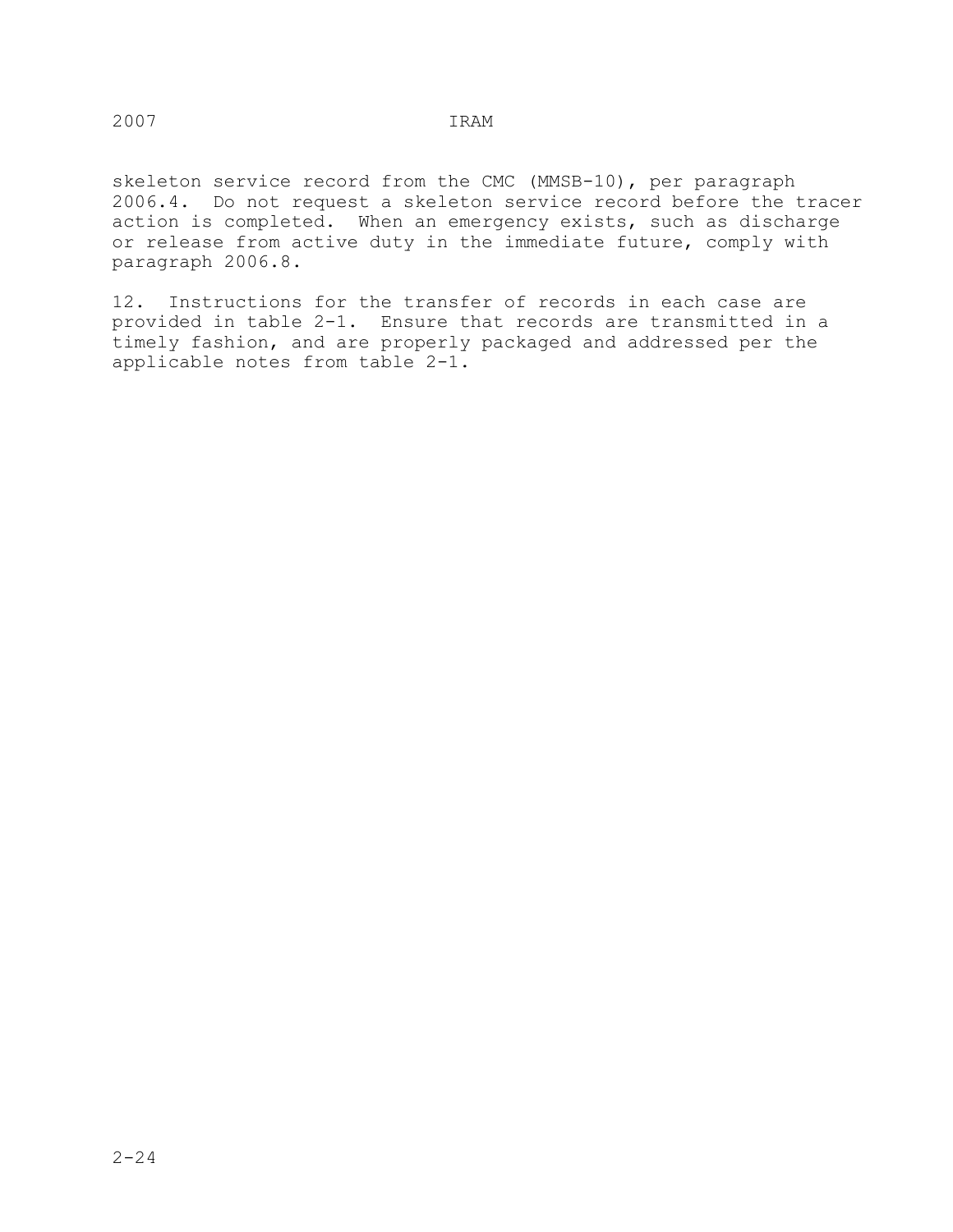|  |  | IRAM |
|--|--|------|
|  |  |      |

|                | TABLE 2-1                                                                                                                                                                             |                                                                                                           |                                               |
|----------------|---------------------------------------------------------------------------------------------------------------------------------------------------------------------------------------|-----------------------------------------------------------------------------------------------------------|-----------------------------------------------|
|                | <b>INSTRUCTIONS FOR TRANSFER OF RECORDS</b>                                                                                                                                           |                                                                                                           |                                               |
|                | PART I - COMBINED OQR/SRB/HEALTH/DENTAL RECORD                                                                                                                                        |                                                                                                           |                                               |
| R<br>U<br>L    | A<br>IF A MARINE OF ANY                                                                                                                                                               | B<br>THE COMBINED OQR/ SRB                                                                                |                                               |
| E              | <b>GRADE</b>                                                                                                                                                                          | <b>HEALTH/DENTAL RECORDS</b><br><b>WILL BE</b>                                                            |                                               |
| $\mathbf 1$    | is transferred to CONUS for<br>release from active<br>duty/transfer to Reserve<br>status                                                                                              | hand-carried by the Marine (see<br>notes 1 and 2)                                                         | the respective duty station for<br>separation |
| 2              | is transferred to CONUS for<br>honorable/under honorable<br>conditions discharge                                                                                                      |                                                                                                           |                                               |
| 3              | is transferred to CONUS for<br>administrative or punitive<br>discharge                                                                                                                | hand-carried by an officer or<br>responsible NCO who will<br>accompany the Marine (see note 1<br>and $2)$ | the respective separation<br>activity         |
| 4              | is transferred (while in<br>CONUS ) directly to new<br>duty station in CONUS<br>(includes reservists<br>assigned involuntarily to<br>active duty/initial active duty<br>for training) | hand-carried by the Marine (see<br>notes 1 and 2)                                                         | the new duty station                          |
| 5              | is transferred directly to new<br>duty station in CONUS from<br>overseas (o/s) duty                                                                                                   |                                                                                                           |                                               |
| 6              | is transferred directly from<br>CONUS to o/s duty via<br>direct portcall                                                                                                              |                                                                                                           |                                               |
| $\overline{7}$ | is transferred (while o/s) to<br>duty at another o/s duty<br>station                                                                                                                  |                                                                                                           |                                               |
| 8              | is transferred (while in<br>CONUS) via temporary duty<br>station                                                                                                                      |                                                                                                           | the temporary duty station                    |
| 9              | is transferred to CONUS<br>from o/s duty via temporary<br>duty station                                                                                                                |                                                                                                           |                                               |
| 10             | is transferred from CONUS<br>to o/s duty via temporary<br>duty station                                                                                                                |                                                                                                           |                                               |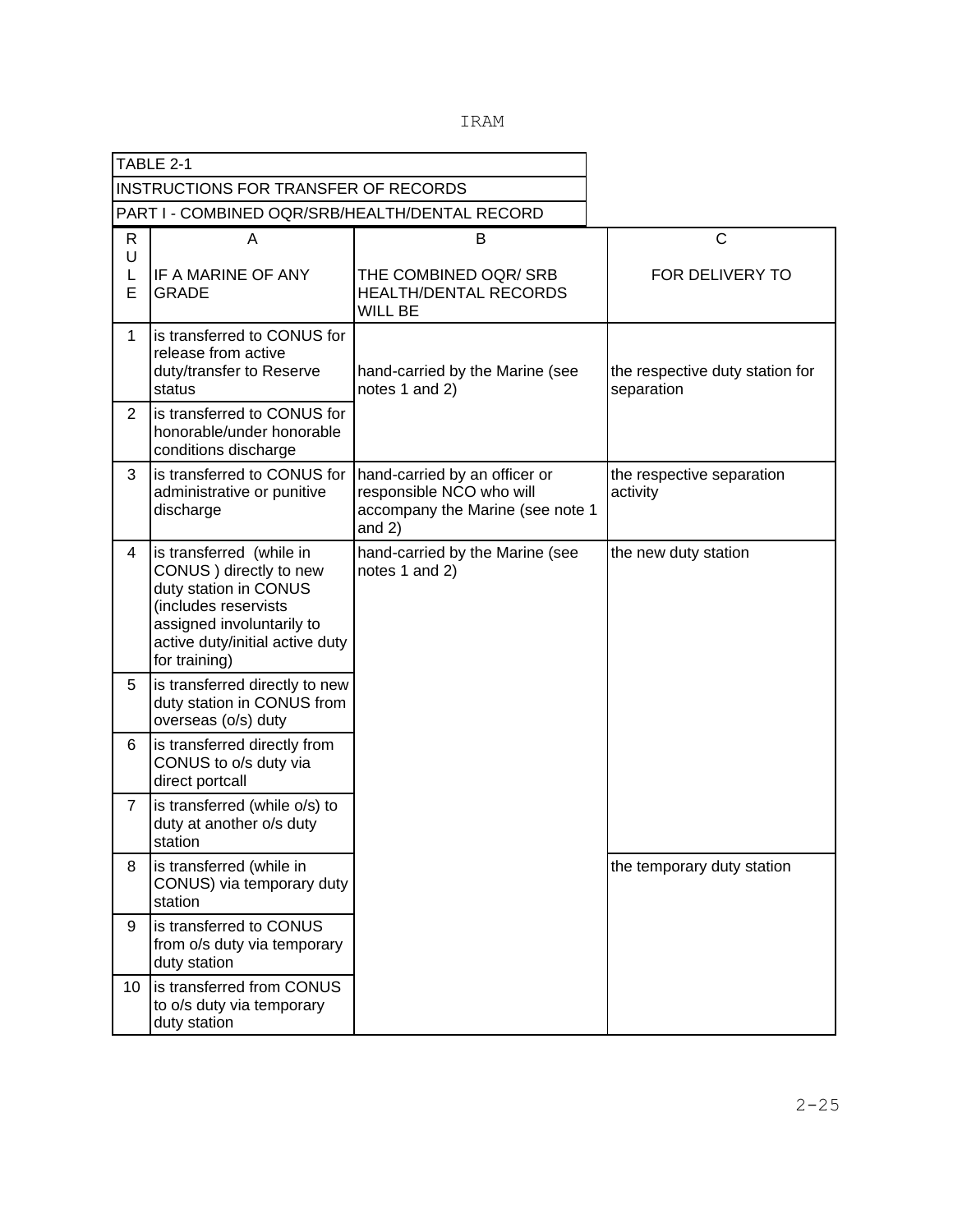|                  | TABLE 2-1                                                                                                 |                                                                                                                                               |                                                                    |                                                                                   |
|------------------|-----------------------------------------------------------------------------------------------------------|-----------------------------------------------------------------------------------------------------------------------------------------------|--------------------------------------------------------------------|-----------------------------------------------------------------------------------|
|                  | <b>INSTRUCTIONS FOR TRANSFER OF RECORDS</b>                                                               |                                                                                                                                               |                                                                    |                                                                                   |
|                  | PART I (CONTINUED) - COMBINED OQR/SRB/ HEALTH/DENTAL RECORD                                               |                                                                                                                                               |                                                                    |                                                                                   |
| R<br>U<br>L<br>E | A<br>IF A MARINE OF ANY GRADE                                                                             | B<br>THE COMBINED OQR/SRB<br><b>HEALTH/DENTAL RECORD</b><br><b>WILL BE</b>                                                                    |                                                                    | $\mathsf{C}$<br>FOR DELIVERY TO                                                   |
| 11               | is transferred by group travel<br>orders regardless of point of<br>departure or destination               | hand-carried by the senior<br>Marine in charge of the detail, or<br>such Marine as designated by<br>proper authority (see notes 1<br>and $2)$ |                                                                    | the new duty station                                                              |
| 12 <sup>°</sup>  | is a reservist and assigned to<br>active duty/initial active duty for<br>training, voluntarily            | hand-carried by the Marine (see<br>notes 1 and 2)                                                                                             | station                                                            | the new or intermediate duty                                                      |
| 13               | in the IRR is transferred to SMCR                                                                         | mailed (see note 1)                                                                                                                           |                                                                    | new SMCR unit                                                                     |
| 14               | in the SMCR is transferred to<br>another SMCR unit                                                        |                                                                                                                                               | new SMCR unit                                                      |                                                                                   |
| 15               | is released/transferred from the<br><b>Regular Establishment to SMCR</b><br>(see note 6)                  | Mailed                                                                                                                                        |                                                                    |                                                                                   |
| 16               | is assigned to or returns from<br>TAD of 30 days or more, except<br>for members of the IRR                | hand-carried by the Marine (see<br>notes 1 and 2)                                                                                             | the designated duty station                                        |                                                                                   |
| 17               | enlisted in the Regular Marine<br>Corps while a member of the<br>SMCR (see note 8)                        |                                                                                                                                               |                                                                    | the appropriate unit of the<br>Regular Establishment                              |
| 18               | enlisted in the Regular Marine<br>Corps while a member of the IRR                                         | mailed (see notes 1, 2, 3, and 8)                                                                                                             |                                                                    |                                                                                   |
| 19               | is transferred to the TDRL (see<br>note 6)                                                                | mailed (see notes 1 and 3)                                                                                                                    |                                                                    | the CMC (MMSB-16), HQMC<br>2008 Elliot Rd., Suite 215,<br>Quantico, VA 22134-5030 |
| 20               | dies                                                                                                      | closed out and mailed (see<br>notes 1, 7, 8, and 10)                                                                                          |                                                                    | the CMC (MHP-10), HQMC,<br>3280 Russell Rd., Quantico,                            |
| 21               | is missing in action or captured                                                                          | mailed (see notes 1, 3 and 10)                                                                                                                | VA 22134-5103                                                      |                                                                                   |
| 22               | has been in a state of UA for 90<br>days and declared a deserter                                          | mailed on the 91st day of<br>absence (see notes 1, 3, 4, and<br>10)                                                                           | the CMC (MHC), HQMC, 2<br>Navy Annex, Washington,<br>DC 20380-1775 |                                                                                   |
| 23               | is an officer candidate who is<br>dropped from an officer candidate Mailed (see noted 1 and 5)<br>program |                                                                                                                                               | 22134-5030                                                         | the CMC (MMSB-20),<br>HQMC, 2008 Elliot Rd., Suite<br>114, Quantico, VA           |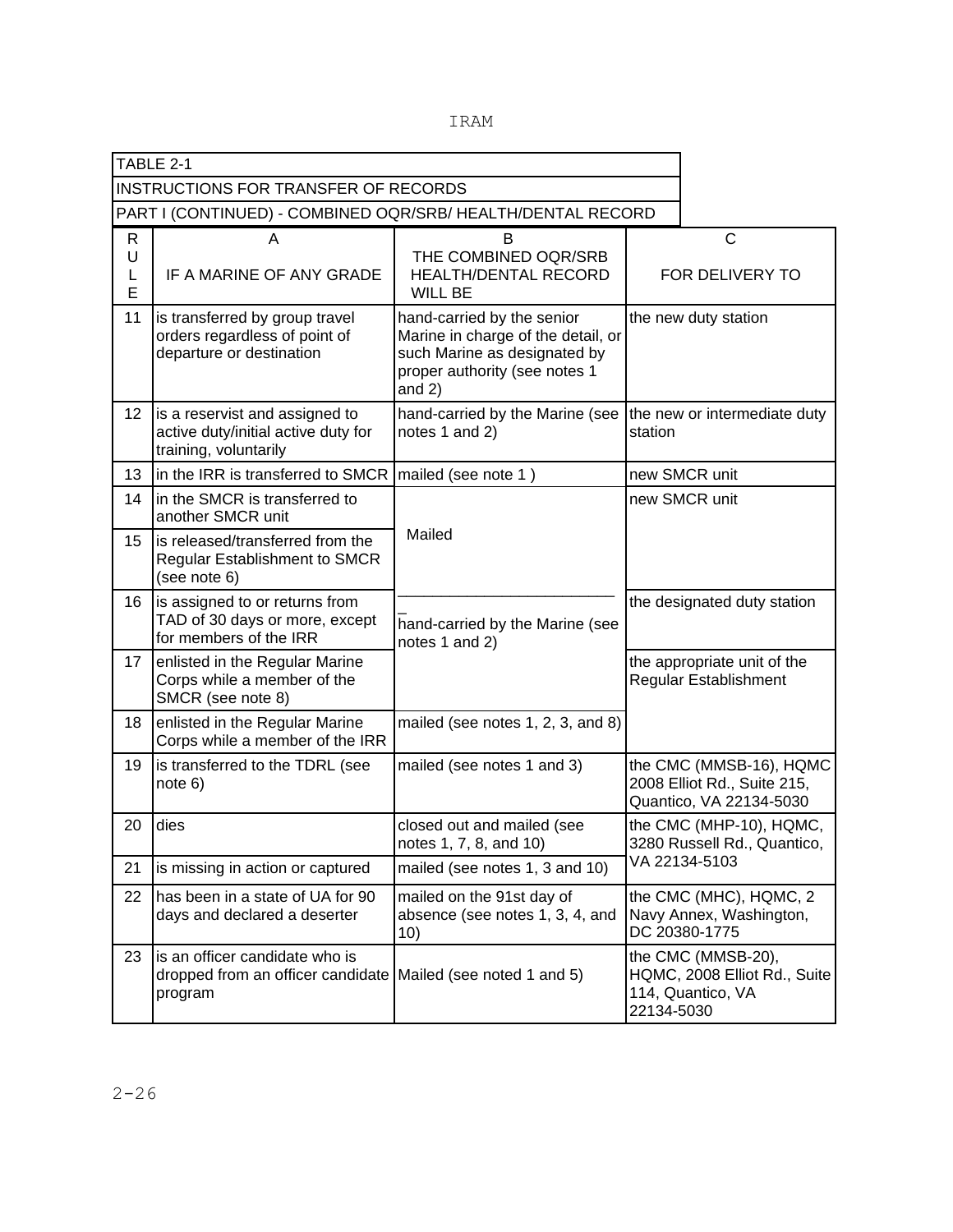|  |  | TRAM<br>. . |
|--|--|-------------|
|  |  |             |

|        | TABLE 2-1                                                  |                                                                                                                 |                                                                   |                                                                                                                                               |
|--------|------------------------------------------------------------|-----------------------------------------------------------------------------------------------------------------|-------------------------------------------------------------------|-----------------------------------------------------------------------------------------------------------------------------------------------|
|        | INSTRUCTIONS FOR TRANSFER OF RECORDS                       |                                                                                                                 |                                                                   |                                                                                                                                               |
|        | PART I (CONTINUED) - COMBINED OQR/SRB/HEALTH/DENTAL RECORD |                                                                                                                 |                                                                   |                                                                                                                                               |
| R.     | A                                                          | B                                                                                                               |                                                                   | C                                                                                                                                             |
| U<br>E | IF A MARINE OF ANY GRADE                                   | THE COMBINED OQR/SRB<br><b>HEALTH/DENTAL RECORDS</b><br>WILL BE                                                 |                                                                   | FOR DELIVERY TO                                                                                                                               |
| 24     | is transferred to the Federal<br>Bureau of Prisons (FBOP)  | mailed (see note 10)                                                                                            | the CMC (MHC), HQMC, 2<br>Navy Annex Washington, DC<br>20380-1775 |                                                                                                                                               |
| 25     | is transferred to parole                                   | mailed along with all pertinent<br>documentation releasing the<br>Marine to a parole status (see<br>note $10$ ) |                                                                   |                                                                                                                                               |
| 26     | is transferred to involuntary<br>appellate leave status    | mailed (ensure copy of CA's<br>CM Action is inserted in<br>SRB/OQR) (see note 10)                               | D.C. 20374-5083                                                   | CO Navy and Marine Corps<br><b>Appellate Leave Activity</b><br>(NAMALA), Washington<br>NAVY Yard, Bldg 36, 901 M<br>Street, S.E., Washington, |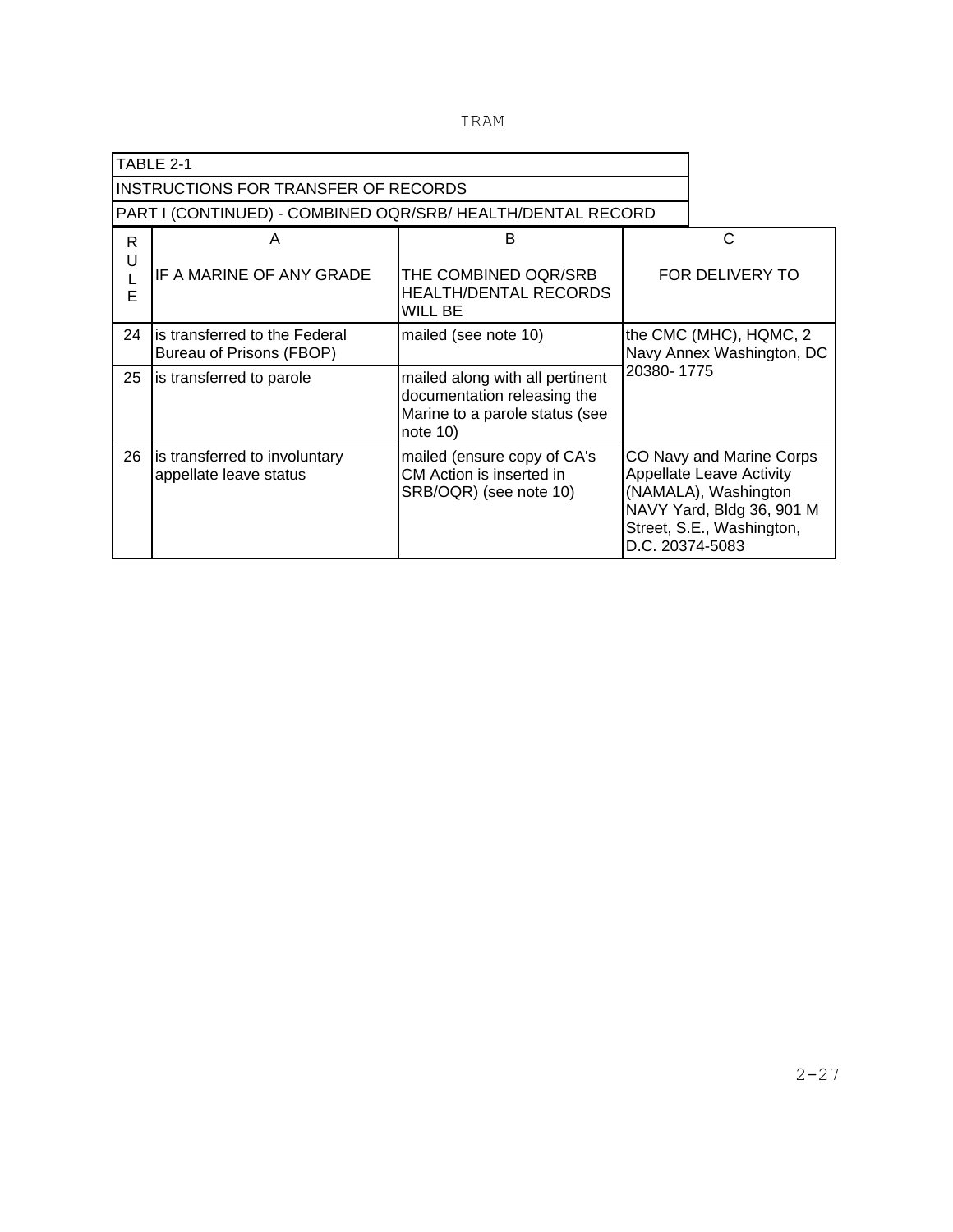|                                             | TABLE 2-1                                                                                                                                                                           |                                                                                                                           |                                                                                                                                                                               |                                                                      |  |
|---------------------------------------------|-------------------------------------------------------------------------------------------------------------------------------------------------------------------------------------|---------------------------------------------------------------------------------------------------------------------------|-------------------------------------------------------------------------------------------------------------------------------------------------------------------------------|----------------------------------------------------------------------|--|
| <b>INSTRUCTIONS FOR TRANSFER OF RECORDS</b> |                                                                                                                                                                                     |                                                                                                                           |                                                                                                                                                                               |                                                                      |  |
| R<br>U<br>L<br>E                            | PART II - OQR/SRB (HEALTH/DENTAL RECORD WILL BE MAILED TO:<br>DEPARTMENT OF VETERANS AFFAIRS,<br>SERVICE MEDICAL RECORDS CENTER (SMRC)<br>P.O. BOX 150950, ST. LOUIS, MO 63115-8950 |                                                                                                                           |                                                                                                                                                                               |                                                                      |  |
|                                             | A                                                                                                                                                                                   | B                                                                                                                         |                                                                                                                                                                               | C                                                                    |  |
|                                             | IF A MARINE OF ANY GRADE                                                                                                                                                            | OQR/SRB WILL BE                                                                                                           |                                                                                                                                                                               | FOR DELIVERY TO                                                      |  |
| 1                                           | in the SMCR is transferred IRR status                                                                                                                                               | mailed (see notes 1, 3, and 9)                                                                                            |                                                                                                                                                                               | the CG MCRSC,<br>15303 Andrew Rd.,<br>Kansas City, MO 64147-<br>1207 |  |
| $\overline{2}$                              | is released/transferred from the<br>Regular Establishment to IRR (see<br>note 6)                                                                                                    |                                                                                                                           |                                                                                                                                                                               |                                                                      |  |
| 3                                           | is discharged prior to completion of<br>recruit training (see note 6)                                                                                                               |                                                                                                                           |                                                                                                                                                                               | CMC (MMSB-20), 2008<br>Elliot Rd., Suite 114,                        |  |
| 4                                           | resigns from the Regular<br>Establishment (see note 6)                                                                                                                              |                                                                                                                           |                                                                                                                                                                               | Quantico, VA 22134-5030                                              |  |
| 5                                           | is discharged from SMCR (see note 8)                                                                                                                                                |                                                                                                                           |                                                                                                                                                                               |                                                                      |  |
| 6                                           | is retired from SMCR (see note 8)                                                                                                                                                   |                                                                                                                           |                                                                                                                                                                               |                                                                      |  |
| 7                                           | is retired from the Regular<br>Establishment (see note 6)                                                                                                                           |                                                                                                                           |                                                                                                                                                                               |                                                                      |  |
| 8                                           | is discharged from the Regular<br>Establishment (see note 6)                                                                                                                        |                                                                                                                           |                                                                                                                                                                               |                                                                      |  |
| 9                                           | is transferred to the FMCR(see note 6                                                                                                                                               |                                                                                                                           |                                                                                                                                                                               |                                                                      |  |
| 10                                          | is discharged from the IRR (see note<br>8)                                                                                                                                          | mailed from MCRSC. The<br>computer tapes and printout of<br>these records are mailed under<br>separate cover (see note 9) |                                                                                                                                                                               |                                                                      |  |
| 11                                          | is retired from the IRR (see note 8)                                                                                                                                                |                                                                                                                           |                                                                                                                                                                               |                                                                      |  |
| 12                                          | resign from the Reserve<br>Establishment (SMCR) (IRR) (see<br>note 8)                                                                                                               |                                                                                                                           |                                                                                                                                                                               |                                                                      |  |
| 13                                          | is an officer candidate (except<br>MECEP, ECP or SMCR PLC) who is<br>dropped or discharged from an officer<br>candidate program                                                     |                                                                                                                           | mailed (see notes 1, 5 and 9)                                                                                                                                                 |                                                                      |  |
| 14                                          | is discharged by reason of medical<br>conditions existed prior to entry into<br>service (EPTS)                                                                                      |                                                                                                                           | mailed (see notes 1, 3 and 9)<br>copies of MedDis summaries,<br>MedExam and SF 88 and 89 to<br>Cdr, USMEPCOM (IC-45),<br>2500 Green Bay Rd., North<br>Chicago, IL 60064-3094) |                                                                      |  |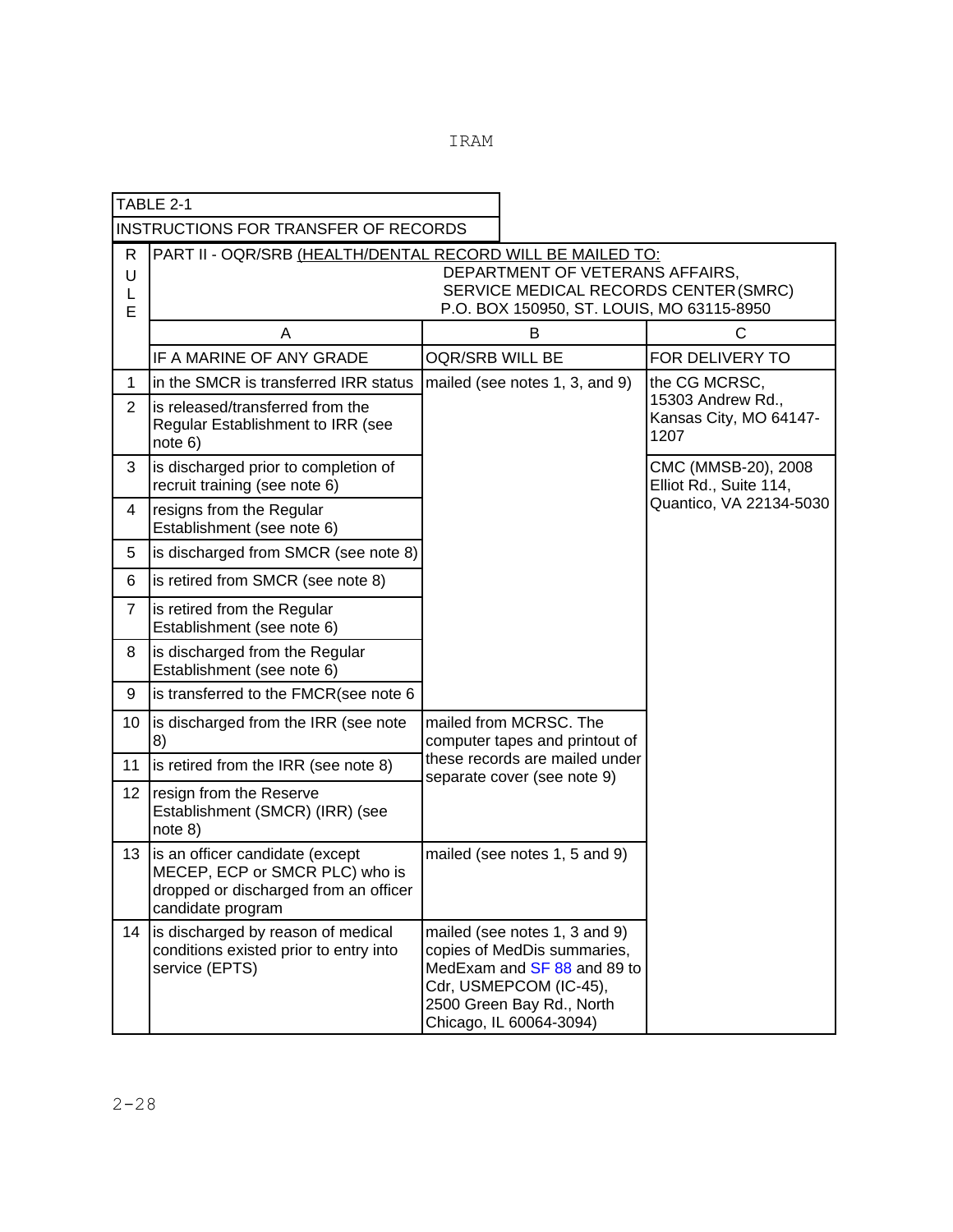TABLE 2-1 (INSTRUCTIONS FOR TRANSFER OF RECORDS) NOTES:

1. Before a transfer of records occurs, the closing command must accomplish all those administrative actions associated with recordkeeping; e.g., recording routine entries, making any required closing entries in the service records. For purposes of this instruction, service records include the combined OQR or SRB, health and dental records, out-patient records, to include all SF 600, sick call treatment forms.

2. The detaching commander will determine if a Marine should not hand-carry the records and may, at the commander's discretion, forward such records by mail. When service records are hand-carried by a Marine, place the records in a sealed envelope. The losing command will endorse the travel orders to show that the service records are being hand-carried. If orders indicate that a Marine is hand-carrying service records and they are not in the Marine's possession when reporting, proceed per the special instructions contained in paragraph 2006.1.

3. When service records are mailed, the following applies:

 a. Forward the service records by mail on the day the Marine concerned is detached. Additionally, forward a separate copy of the transfer orders with the service records to the gaining command no later than the date of detachment. On the date of detachment, forward a copy of the transfer orders with the service records to the gaining command. If the service records have not been received by the new command 7 days after the date of transfer, the joining command will query the losing command to verify that the service records were forwarded. If service records are not located within 30 days, refer to paragraph 2006.4.

 b. Prepare a combined invoice and receipt (NAVMC 941, Transmittal of Service Records/Pay Documents), place the original in the package or envelope, and attach a copy of the Marine's travel orders. If the receipt is not signed and returned within 2 weeks from the date of mailing, initiate tracer orders.

 c. As an exception, if a Marine's records are to be administered by the Marine Security Guard Battalion, Quantico, Virginia, mail the records to the following address though the Marine is stationed elsewhere: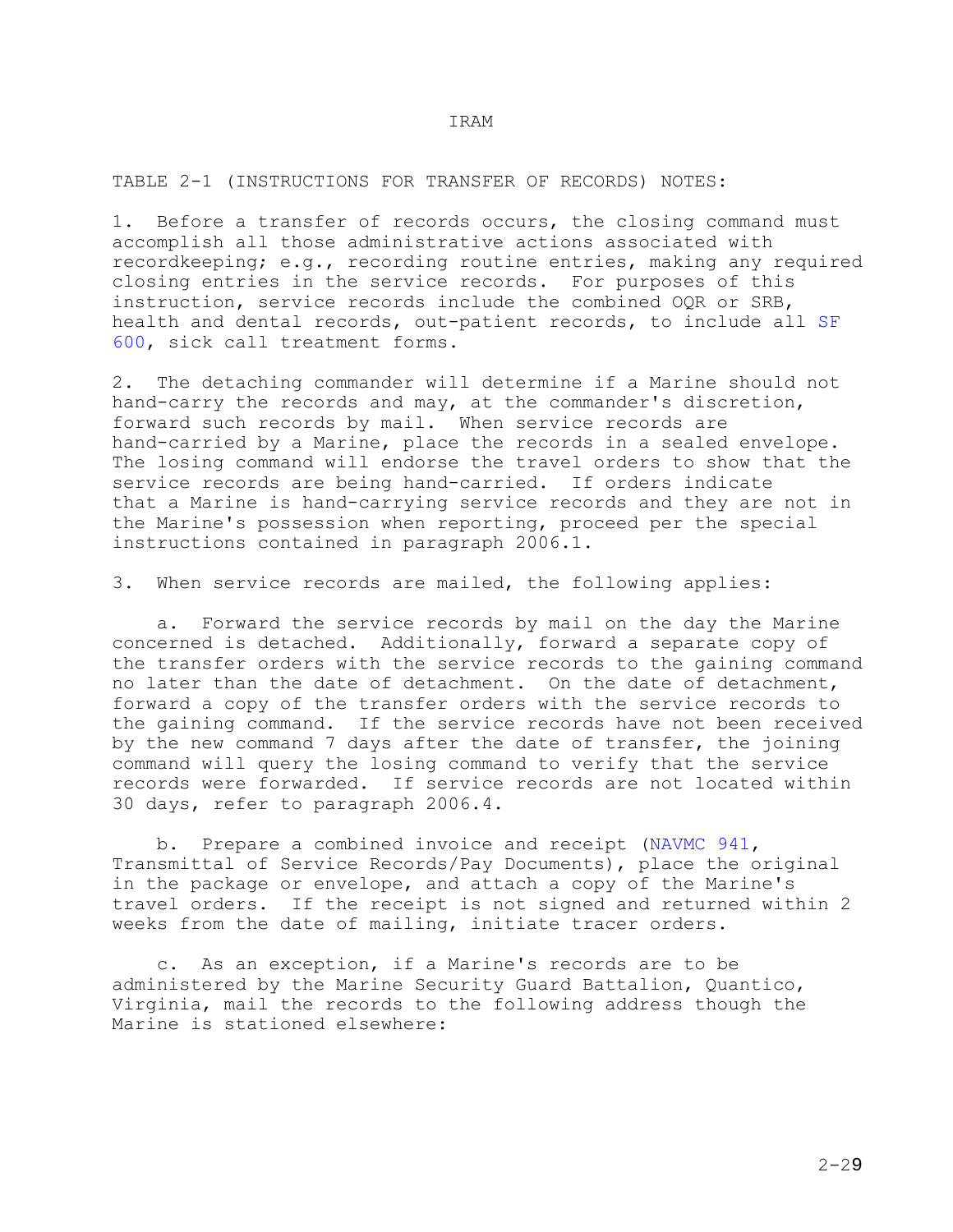TABLE 2-1 NOTES--CONTINUED

 Commanding Officer Marine Security Guard Battalion 2007 Elliot Road MCCDC, Quantico, VA 22134-5000

 d. For Marines who receive a hardship discharge, ensure a complete copy of the hardship discharge package (to include approval) is filed on the document side of the service record prior to mailing.

4. In the event the organization is being disbanded or an FMF unit is deploying prior to the 91st day of absence, forward the deserter's service, health, and dental records to the CMC (POS-40) with an explanation why they are being forwarded prior to the 91st day of absence. Marine Air Training Support Group-90, Marine barracks, Marine Corps security forces companies, Marine detachments, formal interservice schools, and separate Marine commands which do not have general court-martial authority will forward service record, health, and dental records on the day a Marine is declared a deserter, provided all administrative action is completed. WESTPAC commands will comply with the instructions contained in MCO P5800.16, LEGADMINMAN.

5. The Commanding Officer, Officer Candidate School will forward the service record, to include health record and all SF 600 sick call treatment forms (dental records are not prepared for officer candidates), to the CG, MCRSC for processing and determination of any unfilled service obligation. The service record becomes the candidate's OMPF. It will, at a minimum, consist of the original DD Form 4 (if not previously forwarded to the CMC (MMSB-20)), pages 3, 11, (NAVMC 10132, 13 and 13A, if applicable), the RED, SGLI Election Form, and any documents pertinent to the candidates period of service. MECEP, ECP and SMCR PLC drops will hand-carry their service records upon return to the SMCR unit or upon transfer/ return to a designated duty station. Forward service records for MECEP, ECP and SMCR PLC who are discharged to the CG, MCRSC.

6. Upon discharge or retirement from the Regular Establishment, release from active duty, and transfer to the SMCR/IRR (excluding release from a period of IADT, EAD, or AR - this exclusion does not apply to Reserve personnel on EAD due to presidential call up/mobilization), and transfer to the FMCR, TDRL, or PDRL, print a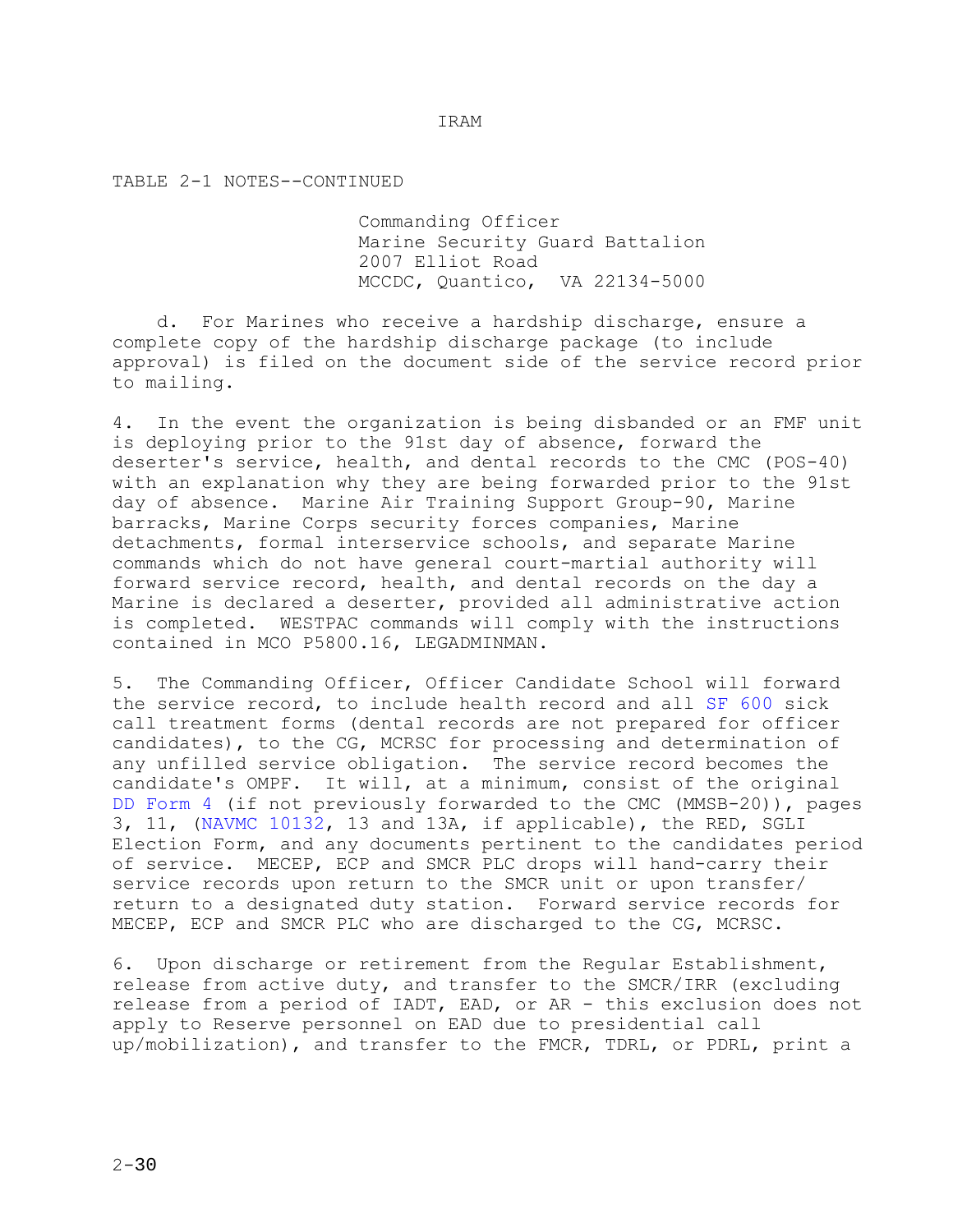TABLE 4-1 NOTES--CONTINUED:

copy of the most current BIR/BTR, IDR, and EDU from the MCTFS Individual Records Menu, and MCTFS remarks screens 142-Combat History/Expeditions, 143-Awards, 702-Pay Grade (enlisted only), 905-Time Lost (if applicable), and 963-Career Sea Duty History, and place them on the document side of the service record prior to forwarding the record. For Marines in the grade of sergeant and below, in addition to the aforementioned documents, print and include the ROS 123-Composite Score remark screen.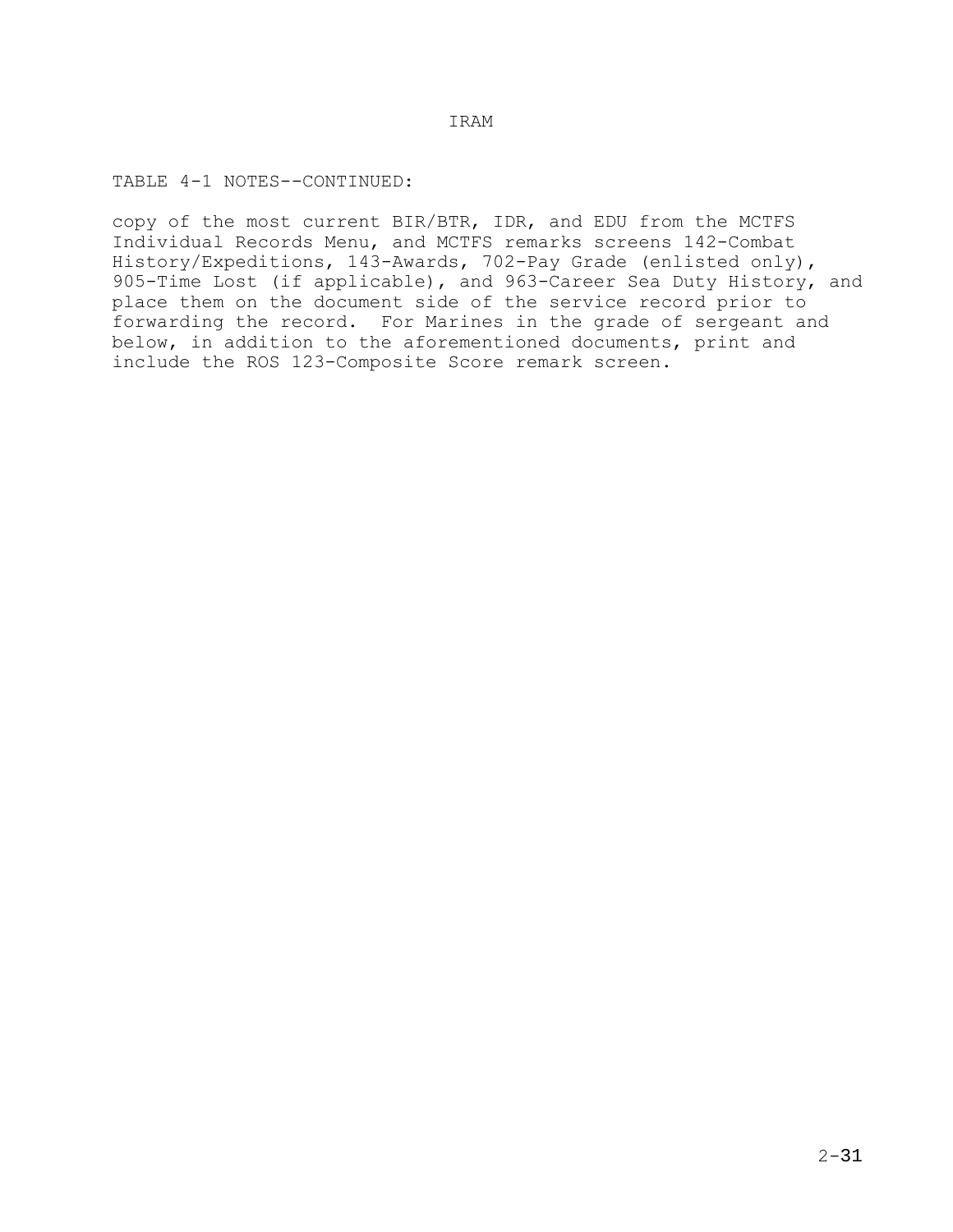# CHAPTER 3

# OFFICER'S QUALIFICATION RECORD (OQR)

|                                                                                                        | PARAGRAPH     | PAGE     |
|--------------------------------------------------------------------------------------------------------|---------------|----------|
| INTRODUCTION                                                                                           | 3000          | $3 - 3$  |
| CONTENTS OF THE OFFICER'S QUALIFICATION<br>RECORD $(OQR)$ .                                            | 3001          | $3 - 3$  |
| COVER -- OFFICER'S QUALIFICATION RECORD<br>(NAVMC 123A)                                                | 3002          | $3 - 6$  |
| APPOINTMENT ACCEPTANCE AND RECORD (NAVMC 763)<br>$(REV. 1-91)$                                         | 3003          | $3 - 7$  |
| CHRONOLOGICAL RECORD (NAVMC 118(3)).                                                                   | 3004          | $3 - 11$ |
| ADMINISTRATIVE REMARKS (NAVMC 118(11))                                                                 | 3005          | $3 - 11$ |
| RECORD OF EMERGENCY DATA (RED)                                                                         | 3006          | $3 - 19$ |
| REQUEST FOR INSURANCE (SGLI) (SGLV-8285,                                                               | 3007          | $3 - 19$ |
| SERVICEMEMBER'S GROUP LIFE INSURANCE ELECTION AND<br>CERTIFICATE (SGLI) $(SGLV-8286, APR 1996) \ldots$ | $3008$ $3-19$ |          |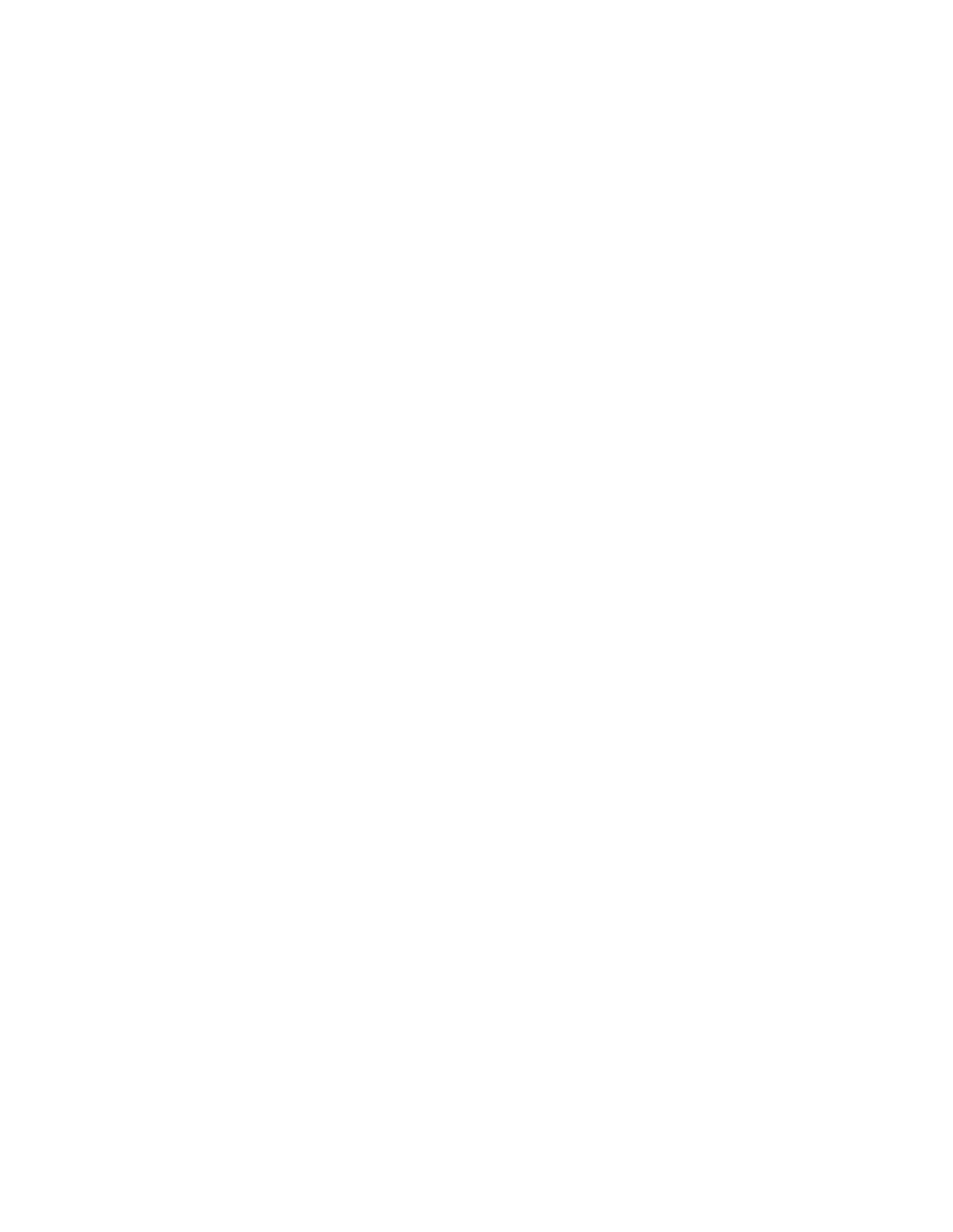#### CHAPTER 3

#### OFFICER'S QUALIFICATION RECORD (OQR)

3000. INTRODUCTION. An OQR consists of a cover, standard pages, and documents. Assemble the OQR as indicated in the following subparagraphs.

3001. CONTENTS OF THE OFFICER'S QUALIFICATION RECORD (OQR).

1. Prepare an OQR cover for every officer's record per paragraph 2004.2b(1). Insert authorized standard pages (see paragraph 3001.2 below) on the right side of the cover. File any other matter authorized for filing in the OQR as a document on the left side.

2. Standard Pages. Insert standard pages in the OQR Cover (NAVMC 123a), beginning with NAVMC 763, Appointment Acceptance and Record, as the top document on the right side and followed in order by the standard pages listed below. It should be noted that some of the standard pages may have originated from the officer's prior enlisted record and may be brought forward as part of a continuing record upon acceptance of commission (see paragraph 4001.1).

a. NAVMC 118(3) (Rev. 5-74), Chronological Record

b. NAVMC 118(11) (Rev. 3-82), Administrative Remarks.

 c. Computer-generated Record of Emergency Data (RED) (NAVMC 10526/DD Form 93 or locally produced form (Reserve or officer candidate) are acceptable until accession into MCTFS.)

 d. SGLV - 8285, Request For Insurance (SGLI) (see MCO P1741.8).

 e. SGLV - 8286, Servicemember's Group Life Insurance Election and Certificate (see MCO P1741.8).

3. Documents. The document side of the OQR is provided for inserting some standard pages from the enlisted service record and various documents regarding the Marine that should be made a permanent part of the official record. Only file information that is relevant and necessary to accomplish a purpose required by statute, Executive order, Marine Corps order, or other directive of higher headquarters. Do not use the OQR as a catchall. Documents of temporary value, which are not specifically required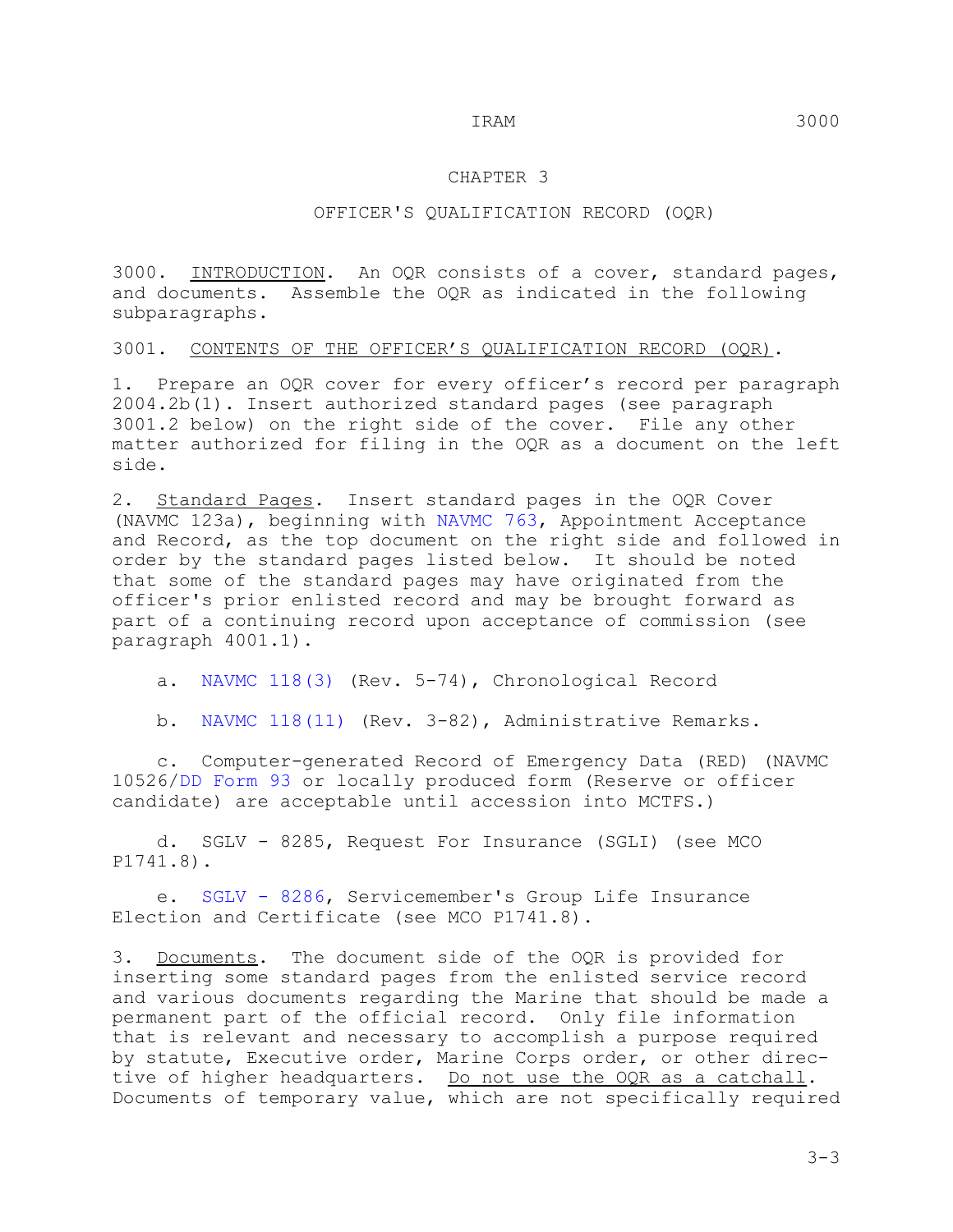to be filed in the OQR, shall be filed in the unit's correspondence files. Do not file them in the OQR. Insert the following documents, if applicable. The following listing is provided in a **suggested filing sequence.** There is **no mandatory sequence** for filing documents in the OQR.

 a. NAVPERS 5510/1, Record of Personnel Reliability Program. When an officer is involved in the Personnel Reliability Program (PRP), file the NAVPERS 5510/1 as the top document.

 b. Basic Individual Record/Basic Training Record (BIR/BTR). The join or triennial audit copy with signatures will be filed in the OQR. Printing and filing a corrected copy is only required upon deployment.

c. NAVPERS 5510/3, PRP Screening and Evaluation Record.

 d. IRS Form W-4, Employee's Withholding Allowance Certificate. (Federal and State) The most recent signed copy of this form will be filed in the OQR. This form is not required to reflect the current exemptions contained in the MCTFS.

 e. IRS Form W-5, Earned Income Credit Advance Payment Certificate, for eligible Marines who have filed for and are receiving earned income credit.

 f. DD Form 2058 and 2058-1, if required, State of Legal Residence Certificate. Upon execution of the DD Form 2058-1, ensure that a separate IRS Form W-4 is completed for state withholding (see MCO P1080.40, MCTFSPRIM).

 g. NAVMC 10922, Dependency Application. File the latest application(s) approved by the commander or approved/disapproved by the CMC (MRP-1). (Refer to MCO P1751.3.)

 h. DD Form 1407, Dependent Medical Care and DD 1173 Statement (only on separation or retirement).

i. DD Form 2057, Contributory Educational Assistance Program (VEAP) - Statement of Understanding.

 j. DD Form 2366, Montgomery GI Bill Act of 1984 (MGIB) - Statement of Understanding. Retain on all personnel whether enrolled in or disenrolled from the program.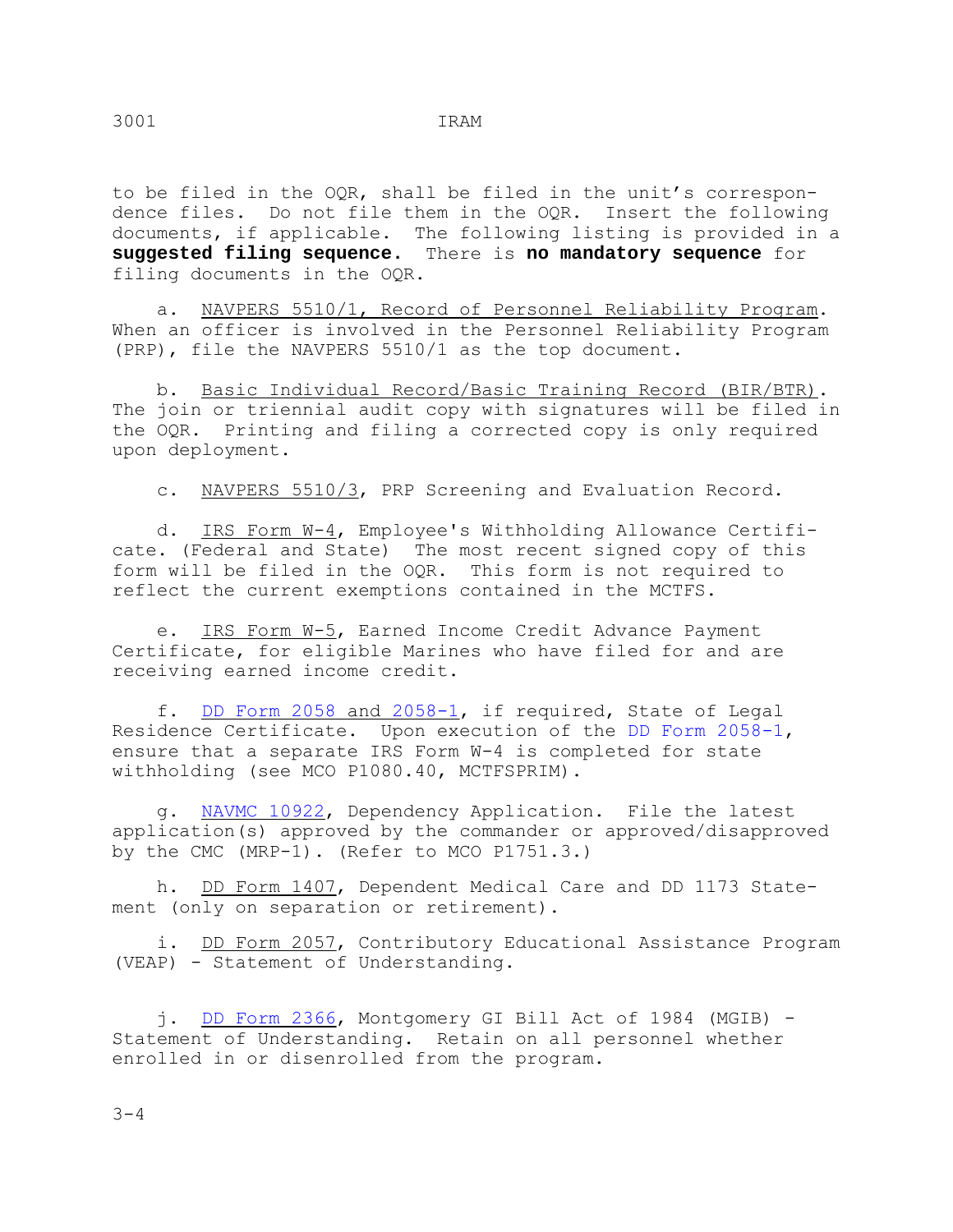k. DD Form 2384, Selected Reserve Educational Assistance Program (GI Bill) Notice of Basic Eligibility (Reserve Marines only).

 l. VA Form 21-8951, Benefits/Waiver Certification (Reserve officers only). (See MCO P1080.40, MCTFSPRIM.)

 m. Documents supporting payment of allowances which are considered necessary by the commander.

 n. DD Form 1966, Application for Enlistment - Armed Forces of the United States.

 o. NAVMC 763, Appointment Acceptance and Record (OQR) copy from the officer's previous appointment.

 p. DD Form 4, Enlistment/Reenlistment Document - Armed Forces of the United States and any extension agreement (NAVMC 321a) thereto (officer candidates, WO, LDO, ECPs, etc.).

 q. DD Form 214, Certificate of Release or Discharge From Active Duty.

 r. DD Form 398, Personnel Security Questionnaire (most recent copy retained as long as military status is maintained to expedite future updates). DD Form 398 will be replaced by SF Form 86 upon updating of information noted thereon and removed.

 s. SF Form 86, Questionnaire for National Security Positions (most recent copy retained as long as military status is maintained to expedite future update).

 t. DD Form 1879, Request for Personnel Security Investigation. (Duplicate copy, plus any supporting documents. Retain until security clearance is granted or denied.) (See MCO 5521.3.)

u. Release from Active Duty orders.

 v. Automated Career Retirement Credit Report (CRCR). File the original signed copy. Upon completion of the next anniversary audit, remove the previous CRCR and replace with the most current information. Refer to MCTFSPRIM for audit and unit diary reporting requirements.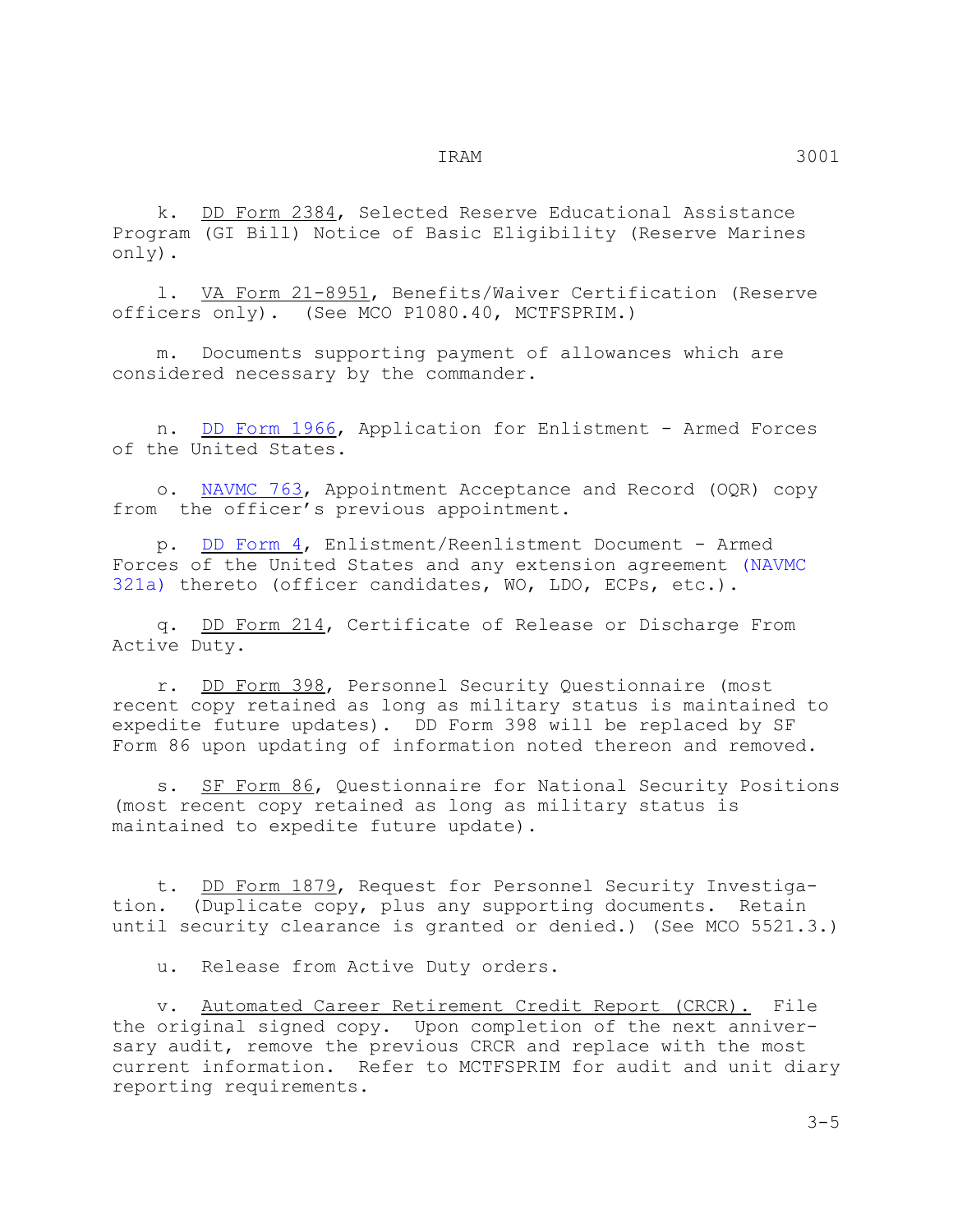w. A written explanation of the eligibility requirements for VA dental treatment, signed by the Marine or by the commanding officer if the Marine refuses to sign. (Applies to Marines who serve on active duty not less than 180 days.)

 x. Preseparation Counseling Acknowledgment. Completed at time of separation and filed in the OQR for permanent retention.

 y. Marine's written rebuttal statement concerning a derogatory administrative remarks page entry. (See paragraph 4006.2r(a) for rebuttal statement guidance)

 z. Duplicate originals or certified copies of general and special courts-martial promulgating orders per JAGINST 5800.7, JAGMAN.

 aa. NAVMC 118(8A), Military and Civilian Occupational Specialties, Education Courses; Technical Training and Tests

bb. OPNAV Form 5211/9, Record of Disclosure - Privacy Act of 1974.

 cc. NAVMC 11000, Privacy Act Statement for Marine Corps Personnel and Pay Record.

 dd. Any other document(s) required by current regulations or considered necessary by the commander.

 ee. Certified copy of separation physical (medical and dental).

3002. <u>COVER -- OFFICER'S QUALIFICATION RECORD (NAVMC 123A)</u>. Prepare an OQR cover for every officer record per paragraph 2004.2b(1). Reporting units may affix a white gummed-label produced through the Commander's Unit Diary Data Base retrieval system (Marine Integrated Personnel System (MIPS)) or word processing system with label producing capabilities. Gummedlabels will contain only the identifying information indicated above. Any additional information is prohibited. When the label is used, affix it in the space provided for the last name.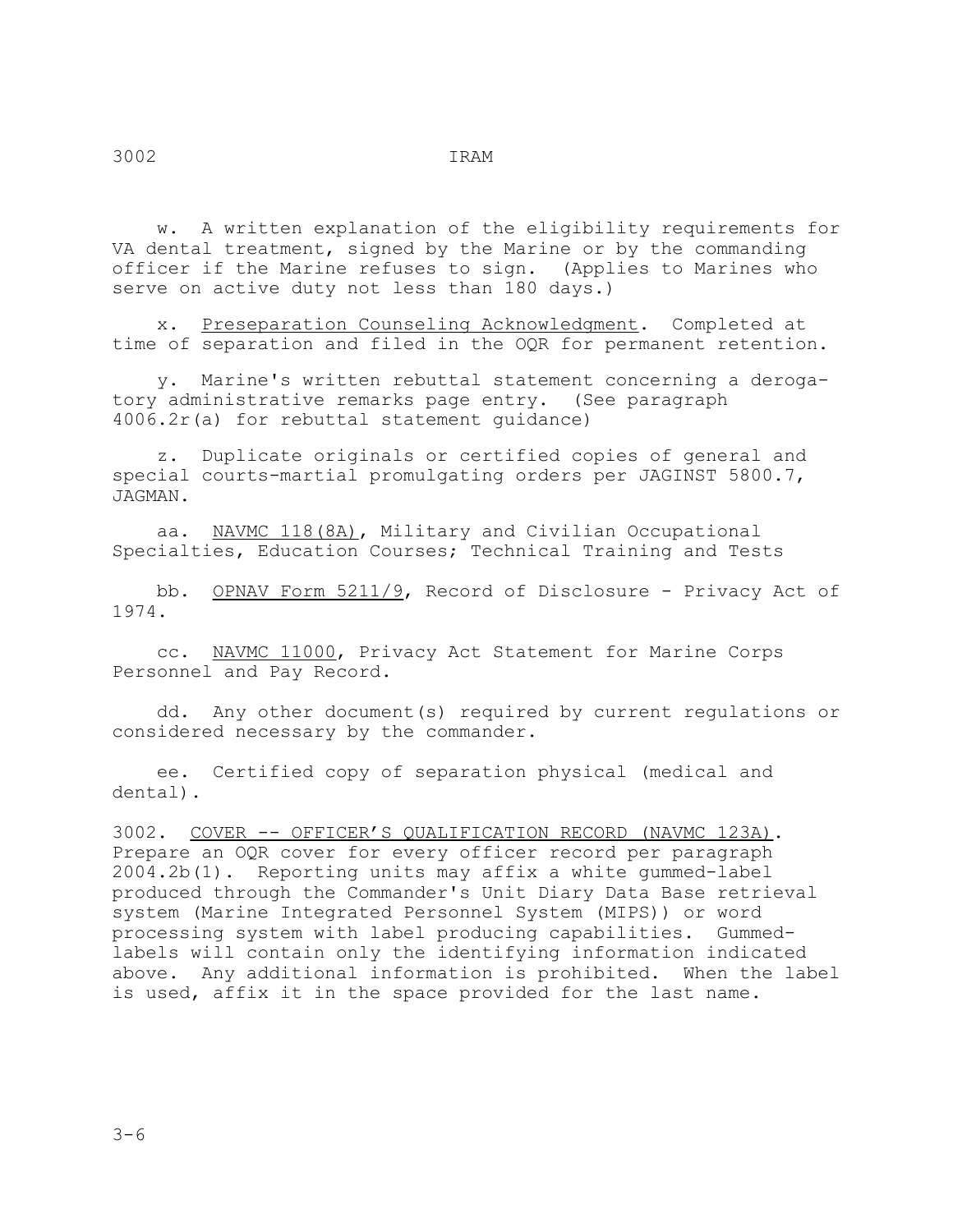#### 3003. APPOINTMENT ACCEPTANCE AND RECORD (NAVMC 763) (REV. 1-91)

1. Complete a United States Marine Corps Appointment Acceptance and Record (NAVMC 763 (Rev. 1-91)) for each appointee who accepts initial appointment to warrant/commissioned grade, and for each warrant/commissioned officer who effects a status change in the Marine Corps or Marine Corps Reserve.

2. The following procedures apply in administering the appointment:

 a. The CMC (MCRC) will send the partially completed NAVMC 763, in quadruplicate, to the individual's commander or to an organization designated to administer the appointment, as an enclosure to the letter transmitting the appointment.

b. Upon receipt of the NAVMC 763, the commander will:

 (1) If not already done, complete from local records and by interview, the following items on the original and all copies per paragraph 3003.3:

- (a) Item 14. Religion.
- (b) Item 14A. Religion Code.
- (c) Item 21D. Date of Discharge.
- (d) Item 22. Administration of Oath.

 (e) EFF DATE. Use effective date ONLY when directed by the CMC.

 (2) Complete the above items in an all capitalization and normal spacing format to present standardization throughout the form.

 (3) Pay special attention to the detailed instructions contained in the letter of transmittal; e.g., unit diary reporting, DD Form 214 requirements, etc.

 (4) When the appointee is not physically present at the organization, the commander will complete the items indicated above, except item 22, and will forward all documents to the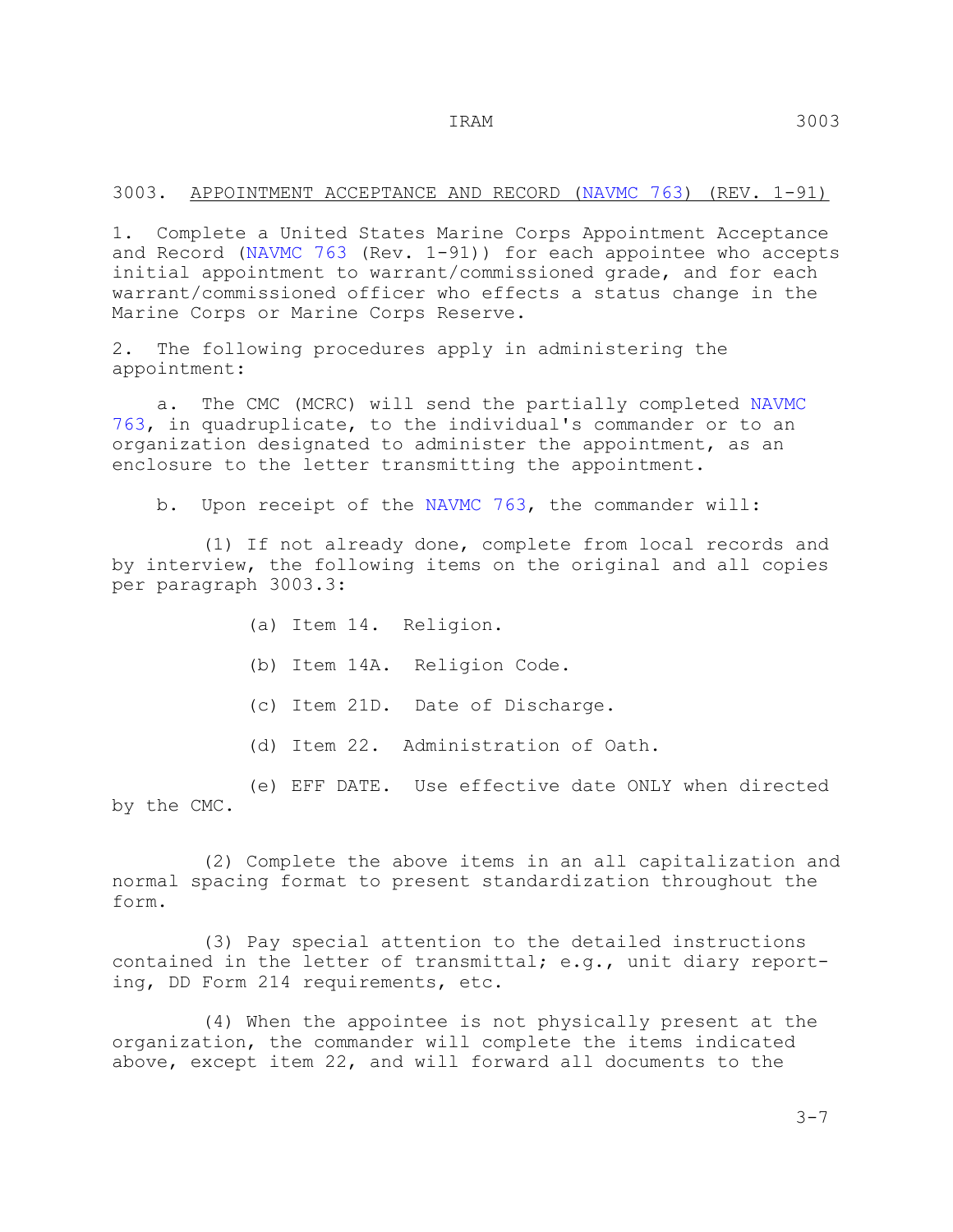commander of the unit where the appointee is physically located to effect the appointment. The officer effecting the appointment will complete item 22 and return all documents to the individual's parent command.

 (5) Upon completion of the NAVMC 763, open an OQR, if appropriate, and complete the distribution of documents as specified in paragraph 3003.4.

 (6) While the use of a self-correcting typewriter is an acceptable method of correcting typographical errors made in the process of entering information into the OQR, the NAVMC 763 is a self-carbonizing form which will transfer any correction ribbon strikeover attempts to subsequent pages. Per paragraph 2004.5, strikeovers are prohibited; as such, the use of a self-correcting typewriter as a method of making corrections to the NAVMC 763 is not authorized.

 c. Item 11, Lump-Sum Leave (LSL) is no longer used. If this item is blank on previously issued forms, there is no need to enter this information or request correction.

3. The following instructions govern completion of the items listed in paragraph 3003.2b(1). If not already completed by HQMC, follow these instructions explicitly when completing the specific items. Except for Item 22, record all dates in two-digit year, month, and day sequence separated by spaces. Precede single digits with a zero. For example: "50 01 08" for 8 January 1950, "20000108" for 8 January 2000.

a. Item 14 - Religion. Enter the religious preference.

 b. Item 14A - Religion Code. Enter the religion code from MCO P1080.20, MCTFSCODESMAN.

 c. Item 21 - Prior Service/Item 21D - Dates of Discharge. The primary purpose for entries in this item is for computation of creditable service. Periods of service that are not creditable for any purpose (i.e., service as a cadet or midshipmen while attending a service academy or in a ROTC program) will not be reflected on the NAVMC 763. List periods of service that are not creditable for pay purposes, but may be creditable for other purposes (i.e., a period in the Delayed Entry Program (DEP) commencing after 1 January 1985), with a notation that the period

 $3 - 8$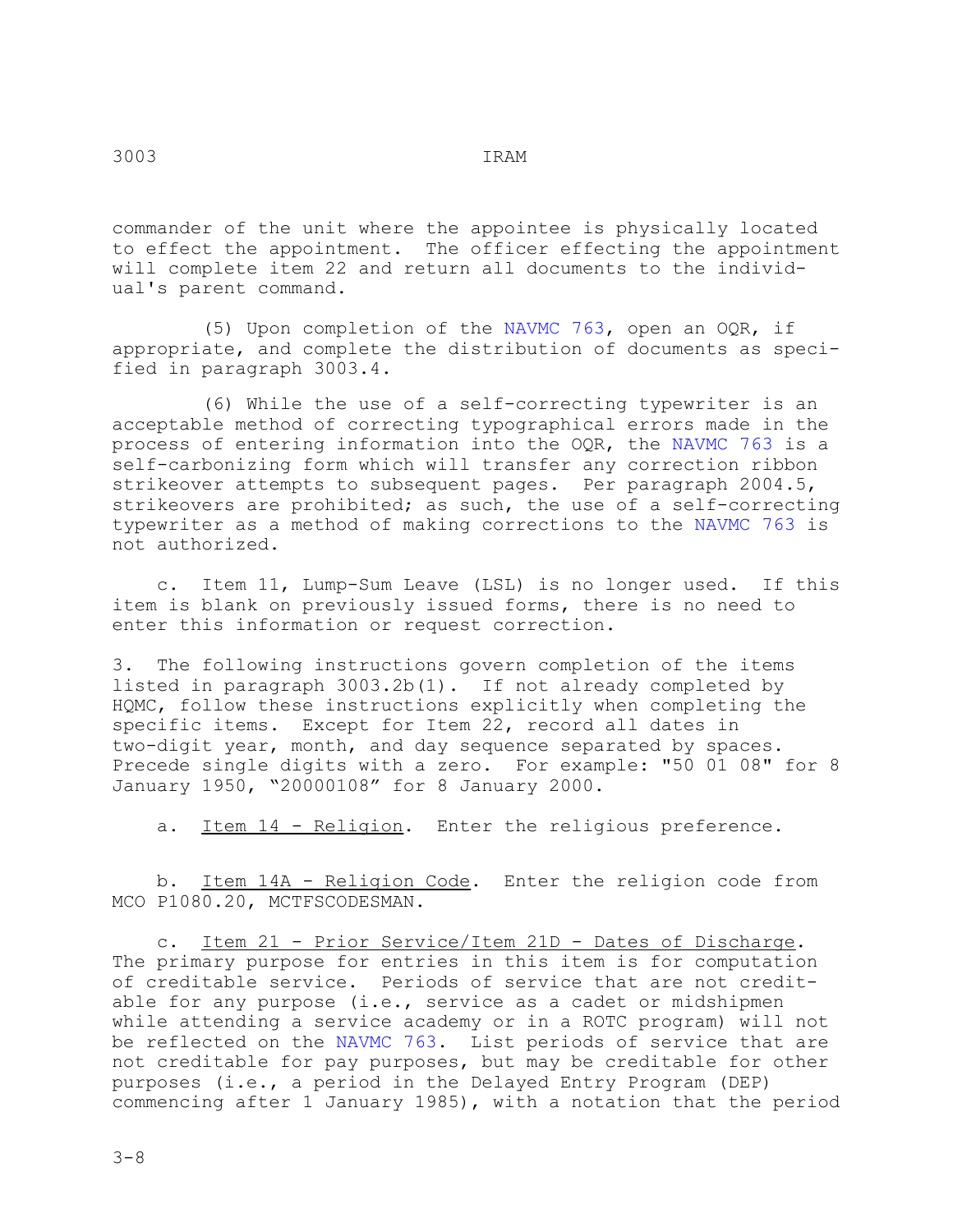is not creditable for pay purposes. Local command changes, additions, or deletions in this section are prohibited. Any information listed under "Prior Service" which is thought to be in error will be corrected by the CMC (MMSB-10) and will require specific documentation by the local command to justify any change. The only exception to the above is if an item is The only exception to the above is if an item is left blank and separate instructions are given for completion (i.e., Item 21D left blank for date discharged from last period of service). In most cases, the date of discharge for the last period of service will be the date prior to the date of acceptance in item 22.

 d. Item 22 - Administration of Oath. After the oath of office has been given, the appointee will sign their full name on the signature line of the original. The NAVMC 763 is printed on self-carbonizing paper that will enable the signature from the original to be transferred to all attached copies. Each copy of the NAVMC 763 will be certified as a true copy by the appointee's original signature (not the officer administering the oath) in the certification area provided on the form. Special care should be taken to ensure that a carbonized signature does not appear in the certification portion of any copy. Type the organization/ location at which the appointment is taking place on the line following: "Subscribed and duly sworn to before me at unit." For example: MCCDC, QUANTICO, VA. Enter the date as 1ST, 2D, 3D, etc., JAN, FEB, MAR, ETC., and 98, 99, etc. The officer administering the oath will sign the original copy on the line provided. All remaining copies must bear the carbonized signature of the appointing officer. The name, grade, and component of the officer administering the oath will be typed below the signature line.

 e. EFF DATE - Effective Date. The effective date is used primarily for reversions and resignations when the officer departs the area and must sign item 22 prior to the effective date. In every instance in which "effective date" is used, the CMC (MCRC) will provide specific authority. In all other cases, the effective date is the date the NAVMC 763 is signed as entered in item 22, regardless of any date entered in the "effective date" that was entered without proper authority.

4. The commander of the organization designated to administer the oath of office will immediately make distribution of the completed NAVMC 763, as follows: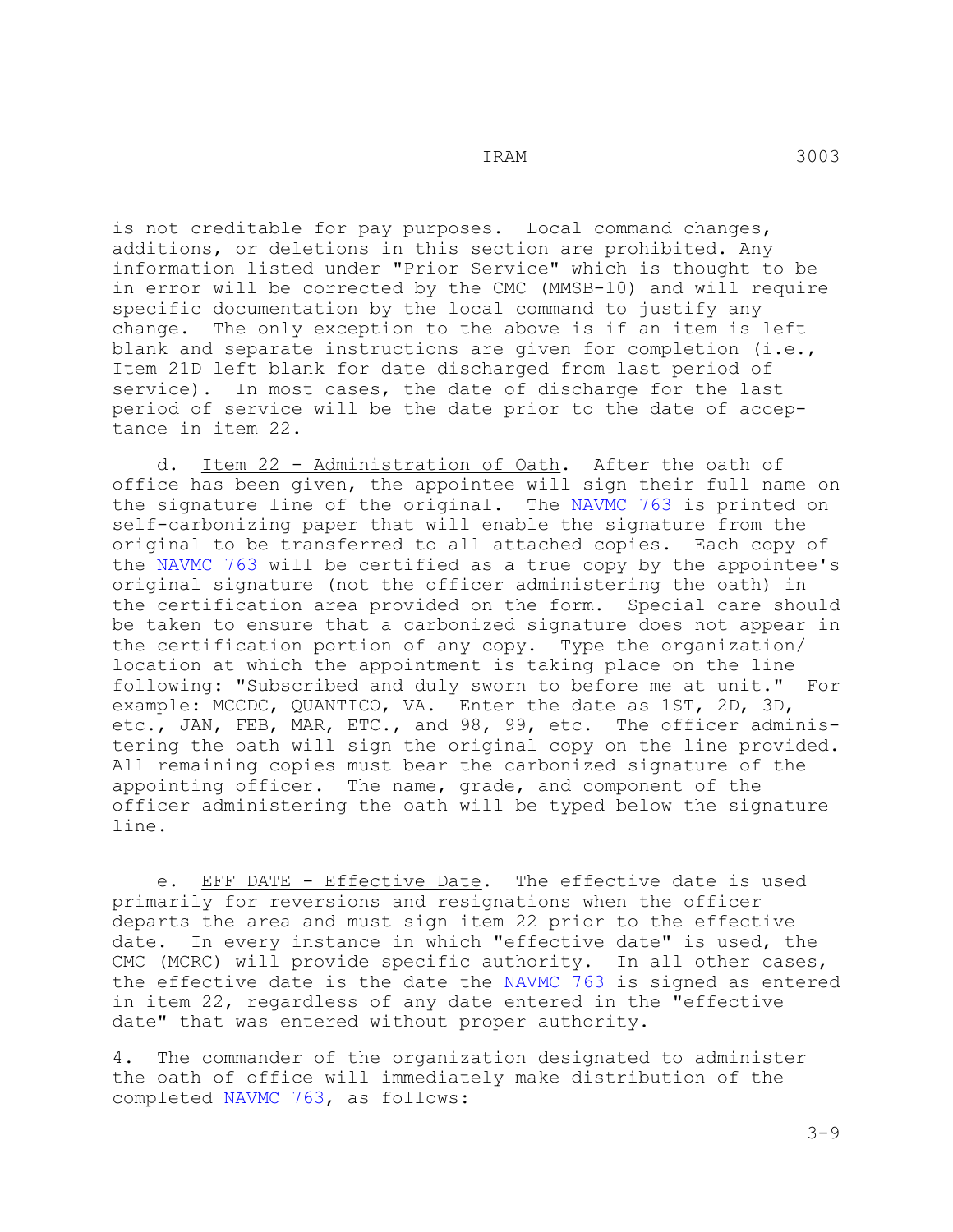a. Appointments of members of the Platoon Leaders Class, Naval Reserve Officers Training Corps, and U.S. Naval Academy. Return the original (OMPF), Copy 1 (OQR), and Copy 2 (PROM BR) to the CMC (MCRC). Deliver Copy 3 (INDIV) to the appointee for retention. The CMC (MCRC) will forward Copy 1 (OQR) to the appointee's first duty station. The Commanding Officer, Marine Barracks, Annapolis, MD may retain Copy 1 (OQR) for those newly commissioned lieutenants that will be assigned to the Academy during the summer following graduation.

 b. Direct Commissioning from Officer Candidates School with Immediate Assignment to Active Duty, Interservice Transfers/ Former Marine Officers with Immediate Assignment to Active Duty, Augmentations, Reversions, SMCR Direct Commissioning, MECEP, and Warrant Officer and Limited Duty Officer Appointments.

 (1) Original (OMPF) and Copy 2 (PROM BR). Forward to the CMC (MCRC).

 (2) Copy 1 (OQR). Insert in the OQR as the top document on the standard side (see paragraph 3001.3).

(3) Copy 3 (INDIV). Deliver to the individual.

c. Regular Resignations with Appointment in the Reserve

 (1) Original (OMPF) and Copy 2 (PROM BR). Forward to the CMC (MCRC).

 (2) Copy 1 (OQR). Insert in the OQR as the top document on the standard side and if the officer is to be released from Active Duty, forward OQR to the CG, MCRSC per table 4-1.

(3) Copy 3 (INDIV). Deliver to the individual.

 d. Interservice Transfers/Former Marine Officers Without Assignment to Active Duty and Specialists

 (1) Original (OMPF) and Copy 2 (PROM BR). Forward to the CMC (MCRC).

 (2) Copy 1 (OQR). Forward this copy to Commanding General, Marine Corps Reserve Support Command, 15303 Andrew Road,

3-10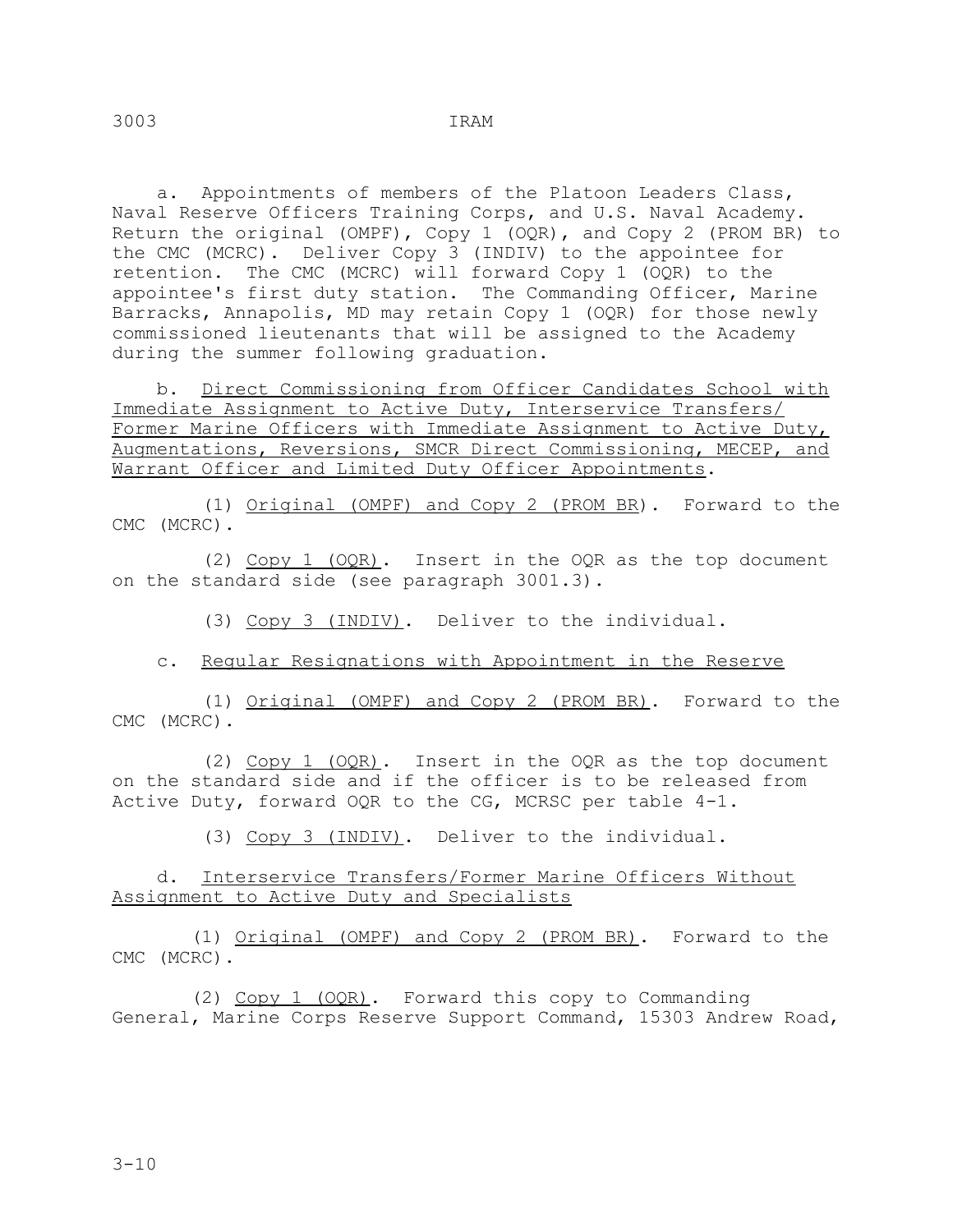Kansas City, MO 64147-1207, the same day the appointment takes place. Prompt forwarding of the OQR copy is essential for accession of the appointee into the MCTFS.

(3) Copy 3 (INDIV). Deliver to the individual.

5. Corrections to the NAVMC 763 prior to appointment. If accomplished prior to oath of appointment, the following items on the NAVMC 763 and on all copies may be corrected at the unit level; items 1, 2, 3, 6, 10, 14, 14A, 15, 15A, 21D, and 22. Forward requests for changes to items other than those listed above to the CMC (MCRC) in writing. Support requests with appropriate documentation; i.e., DD Form 214, enlistment/reenlistment document, service agreement, etc. A correction accomplished at the unit level will be done by lining out the incorrect information by a thin black ink line and typing the correct information above the lined-out information. All items which are corrected at the unit level will be neatly initialed by the appointee or the officer administering the oath on the original and all copies. Take special care to ensure that original initials appear on all copies, not self-carbonized reproduced initials. Once an appointment is accepted, make all corrections per paragraph 5000.7a.

3004. <u>CHRONOLOGICAL RECORD (NAVMC 118(3))</u>. See paragraph 4004 and table 4-2 for preparation and maintenance instructions.

3005. <u>ADMINISTRATIVE REMARKS (NAVMC 118(11))</u>. Past practices of field commands to indiscriminately record minor infractions, local command data and requirements prompted the decision to limit entries to an absolute minimum. Review of entry requirements is a continuing process and as policy determinations are made changes to this Manual will be published.

1. Limit administrative remarks to matters forming an essential and permanent part of an officer's military history, which are not recorded elsewhere in the OQR or the MCTFS, and which will be useful to future commanders.

2. The following instructions are applicable to entries recorded on this page: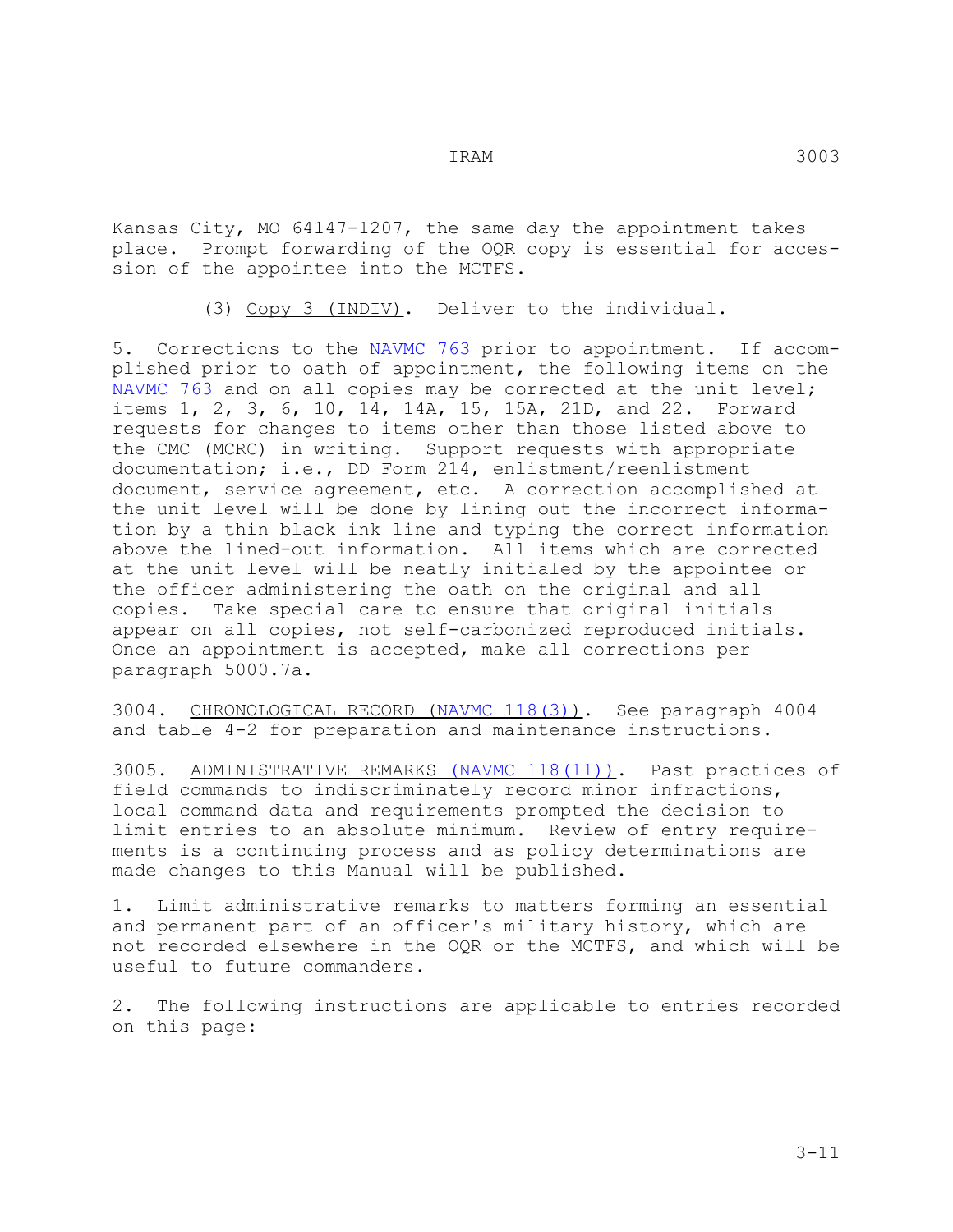a. Entries required by other Marine Corps directives, but not included in this Manual, are unauthorized. Entries required by ALMARs, MARADMINs and Personnel Administrative Advisories are excluded from this restriction.

 b. Separate entries by a heavy line. Reduce entries to the briefest possible form as provided in the samples and position them to use the minimum amount of space.

 c. The CG, MCRSC, is authorized to make those page 11 entries required to effectively administered the records of Reserve Marines.

 d. The provisions of paragraph 1000.4c regarding adverse matter apply to the field service record. If applicable, an adverse entry will include statements to the effect that the Marine was provided an opportunity to make rebuttal statement; the Marine did or did not choose to make such a statement; and if made, a copy of the statement is filed on the document side of the OQR. (See paragraph 4006.2r(a) for rebuttal statement guidance) If the Marine elects to make a rebuttal statement, the Marine will have 5 working days after referral of the adverse entry to return the completed statement to the commander for entry into the OQR. Page 11 entries must include the following language **ONLY** if they concern misconduct or substandard performance; confirmed incidents of illegal drug abuse or possession; and incidents of alcohol abuse.

 "I was advised that within 5 working days after acknowledgement of this entry a written rebuttal could be submitted and that such a rebuttal will be filed on the document side of the of the OQR. I choose (to) (not to) make such a statement."

 | | | NOTE: If the Marine refuses to acknowledge (sign) an | | adverse/derogatory entry, add the statement "Marine | | refuses to acknowledge this entry" at the bottom of | | the entry. By refusing to acknowledge the entry the | | Marine forfeits the opportunity to make a rebuttal | | statement. Make a counter-entry immediately following | | the counseling entry to verify the Marine was made | | aware of the adverse/derogatory entry. The | verification counter-entry may be signed by direction | | of the commanding officer.

|\_\_\_\_\_\_\_\_\_\_\_\_\_\_\_\_\_\_\_\_\_\_\_\_\_\_\_\_\_\_\_\_\_\_\_\_\_\_\_\_\_\_\_\_\_\_\_\_\_\_\_\_\_\_\_\_\_|

\_\_\_\_\_\_\_\_\_\_\_\_\_\_\_\_\_\_\_\_\_\_\_\_\_\_\_\_\_\_\_\_\_\_\_\_\_\_\_\_\_\_\_\_\_\_\_\_\_\_\_\_\_\_\_\_\_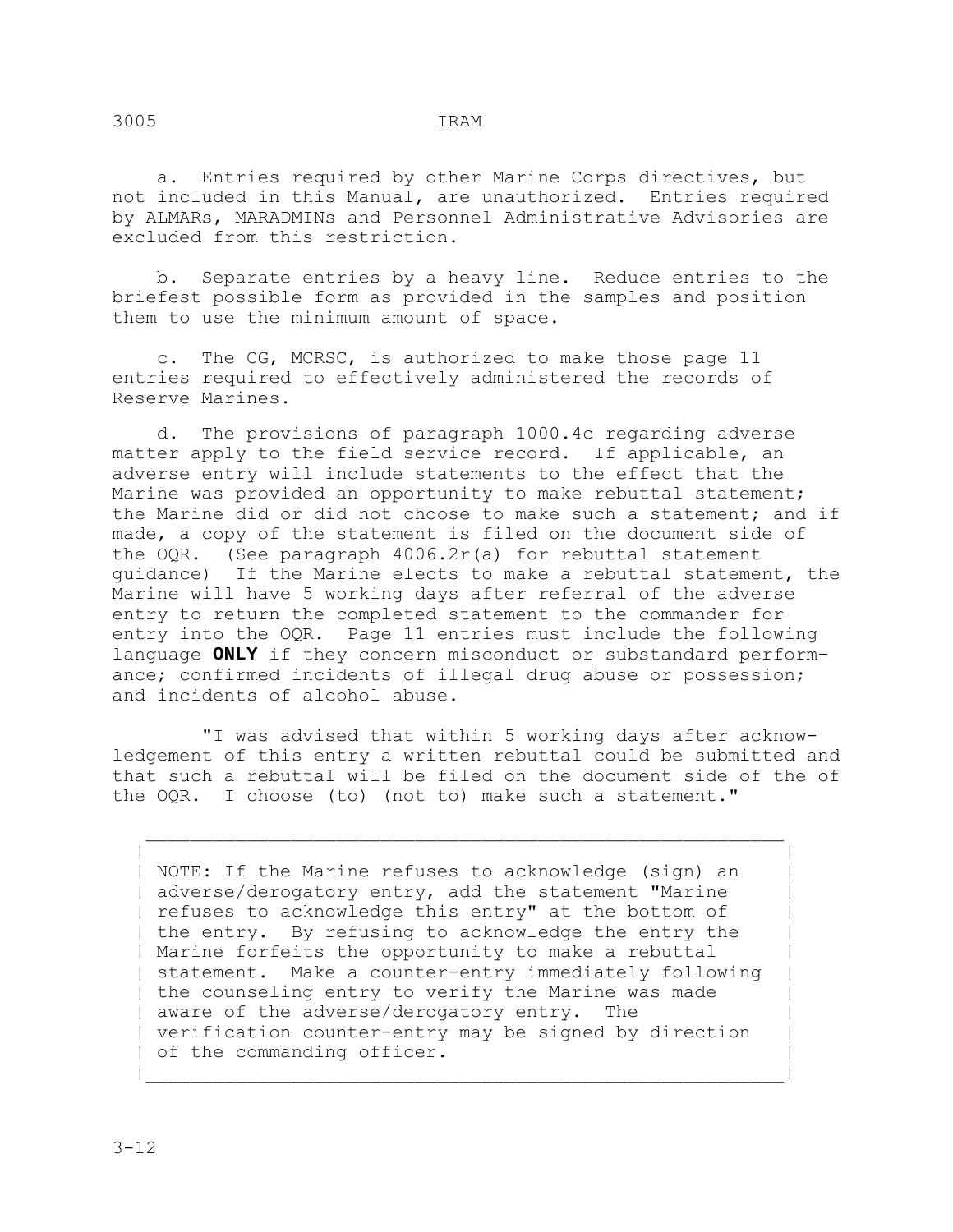e. Certain entries may require authentication by the Commanding officer and/or acknowledgment by the Marine. These specific signature requirements are indicated in the text or sample entries. All other page 11 entries may be signed by direction of the commanding officer (unit commander) unless otherwise indicated. "Unit Commander" is defined as the company, battery, or squadron commander or their functional equivalent; i.e., OIC, I-I, etc. (See paragraph 2005.4 concerning signatures.)

#### 3. Authorized Entries

 a. In Hands of Civil Authorities (IHCA)/In Hands of Foreign Authorities (IHFA). When the Marine is IHCA/IHFA and later acquitted or released without trial, record inclusive dates of confinement and the tact of acquittal or released without trial. If convicted, record date of arrest, nature and date of the offense, trial date, the fact of conviction, sentence adjudged, and the action taken by the commander.

#### b. Personnel Reliability Program (PRP)

 (1) Preliminary screening incident to transfer for training which will lead to a PRP assignment is required. Sample entry:

 "(Date). Preliminary PRP screening for personnel records, medical evaluation, and personnel interview IAW SECNAV-INST 5510.35. Appropriate investigation initiated. You are suitable for transfer for training. Major. J. DONATO, CO, 23May94."

 (2) Formal PRP Screening is required for personnel who engage in training leading to a PRP assignment. The training command will review the individual's personnel record to assure that the preliminary screening was done. If the individual is not qualified based on this record review alone, the training command will briefly state that the member was found unsuitable for PRP training assignment.

 "(Date). Formal PRP Screening has been conducted. Based upon review of records, you were found unsuitable for PRP training and assignment IAW SECNAVINST 5510.35. LtCol J. F. ALLEN, USMC, CO."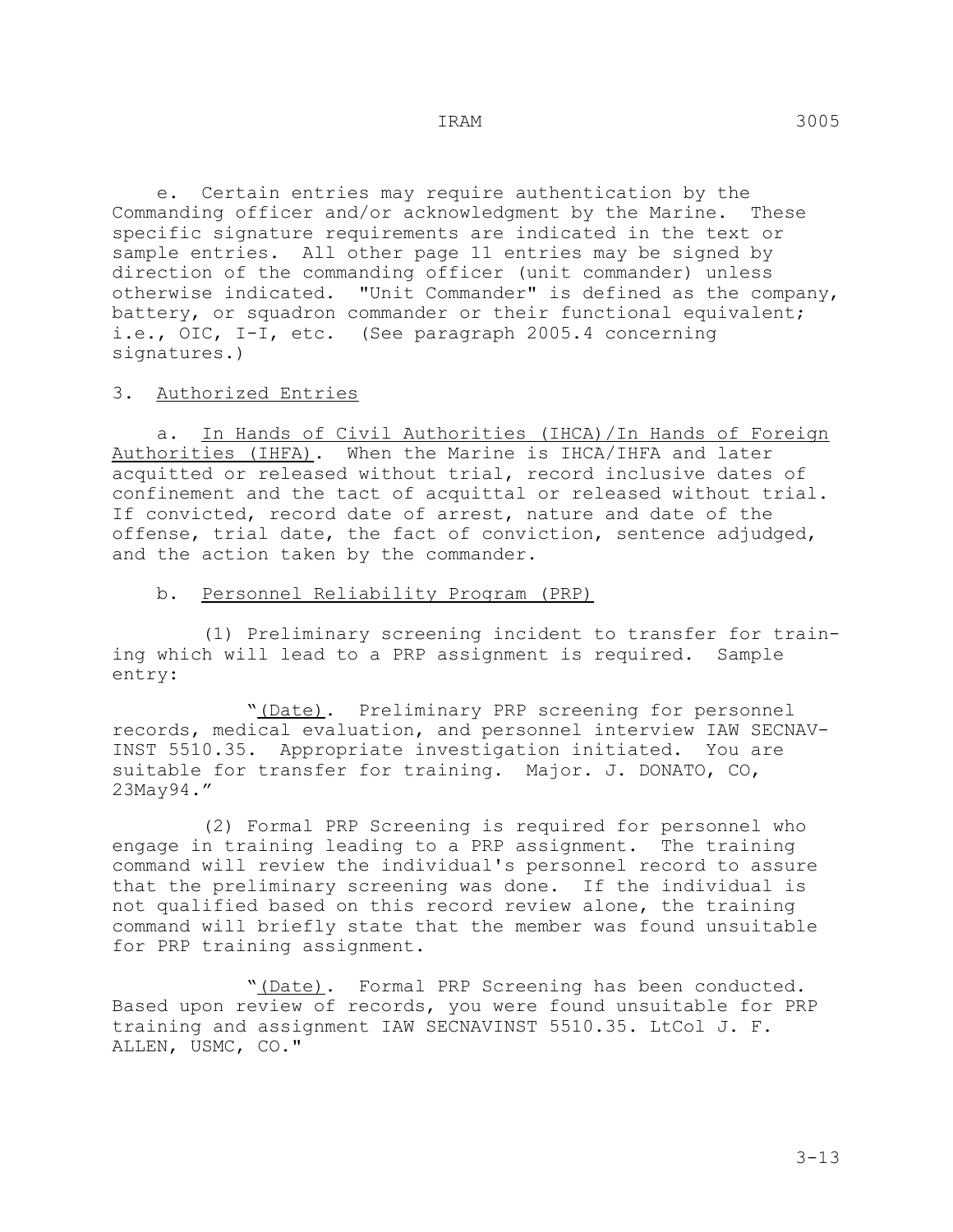(3) Permanent decertification is a formal determination that the Certifying Official can no longer assert that the individual continues to meet the reliability standards provided in enclosure (3) to SECNAVINST 5510.35. The following signed and dated entry will be made:

"(Date). I, (name/grade/MOS), have been advised that I have been permanently decertified for assignment to a reliability billet as defined in SECNAVINST 5510.35. I understand this decertification will be made a part of my permanent record. I (did) (did not) submit a statement on my behalf with the report of decertification submitted to CMC."

 \_\_\_\_\_\_\_\_\_\_\_\_\_\_\_\_\_\_\_\_\_ \_\_\_\_\_\_\_\_\_\_\_\_\_\_\_\_\_\_\_\_\_\_\_ (Signature of Marine) (Signature of CO/OIC)"

 e. Voluntary Retirement of Officers on Active Duty. An entry is required when an officer on Active Duty requests a transfer to the retired list. The Marine will sign the entry. Sample entry:

 "(Date). I request transfer to the retired list effective (Date). I have signed the Commanding Officers pre-application checklist and fully understand the ramifications of this request."

 f. Request for Resignation. An entry is required when an officer requests resignation. The Marine will sign the entry. Sample entry:

 "(Date). I request to resign my commission in the Marine Corps effective (Date) and (do) (do not) desire a Reserve commission. I have been counseled per paragraph 5003 of MCO P1900.16."

 g. Record of Issue of Wet-Type Divers' Dress, Campaign Service Hat, Suitcase, Trunks, and General Officer Personal Distinguishing Flap. Make an entry when a Marine is issued any of the above items. The entry is permanent. Do not change or delete the entry unless the Marine is separated under other than honorable conditions, and the equipment is returned.

 h. Certification and Suspension or Revocation of Air Traffic Control (ATC) Certification. NAVAIR 00-80T-114, paragraph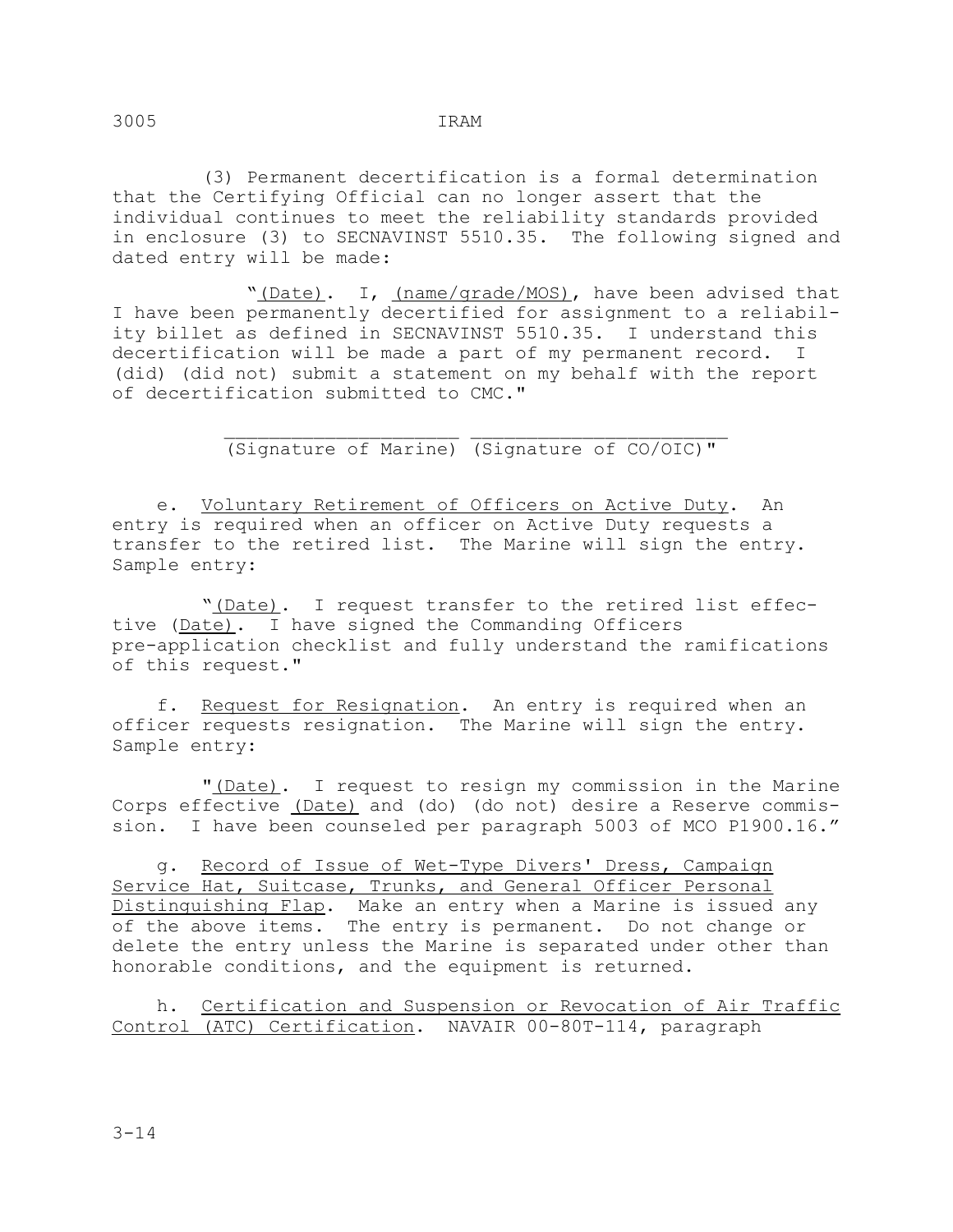3.3.1.2 requires a permanent record of ATC ratings. Make an entry upon initial certification of ATC ratings. Local ATC recertifications do not require additional entries in the service record. The initial certification entry is in addition to the entries required in the Marine's ATC training and qualification record (NAVMC 11004). NAVAIR 00-80T-114, paragraph 4.4, requires an entry when certification as an ATC is suspended or revoked. NAVAIR 00-80T-114 further stipulates that a suspension or revocation is an administrative action and is not to be construed as disciplinary action. That information must be included as part of the entry. The Marine will sign the suspension/revocation entry. Sample entry:

"(Date). ATC Rating(s) (type(s)) is/are (suspended or revoked) this date. I acknowledge this (suspension or revocation) as an administrative action authorized by the ATC officer and that this action is not of a disciplinary nature."

i. Misconduct or Substandard Performance Counseling. An entry may be used to reflect counseling concerning misconduct or substandard performance. The Marine will acknowledge (sign) the counseling entry. This entry must include the language in paragraph 3005.2d concerning the officer's right to submit a rebuttal. (See paragraph 4006.3r(a) for rebuttal statement guidance.) Sample entry:

 "(Date). Counseled this date concerning (misconduct) (substandard performance): (brief description of misconduct or substandard performance). I was advised that within 5 working days after acknowledgment of this entry, a written rebuttal can be submitted and this rebuttal will be filed on the document side of the OQR. I choose (to) (not to) make such a rebuttal."

 j. Hostile Fire Area Assignment. Marines desiring to waive their OCD and volunteer for a second tour in a designated hostile fire area must sign the following entry. (Refer to MCO P1300.8.)

"(Date). I hereby waive my OCD and request assignment to (designated hostile fire area). I understand that this waiver does not guarantee a particular location and my ultimate assignment overseas will be predicated on the needs of the Marine Corps.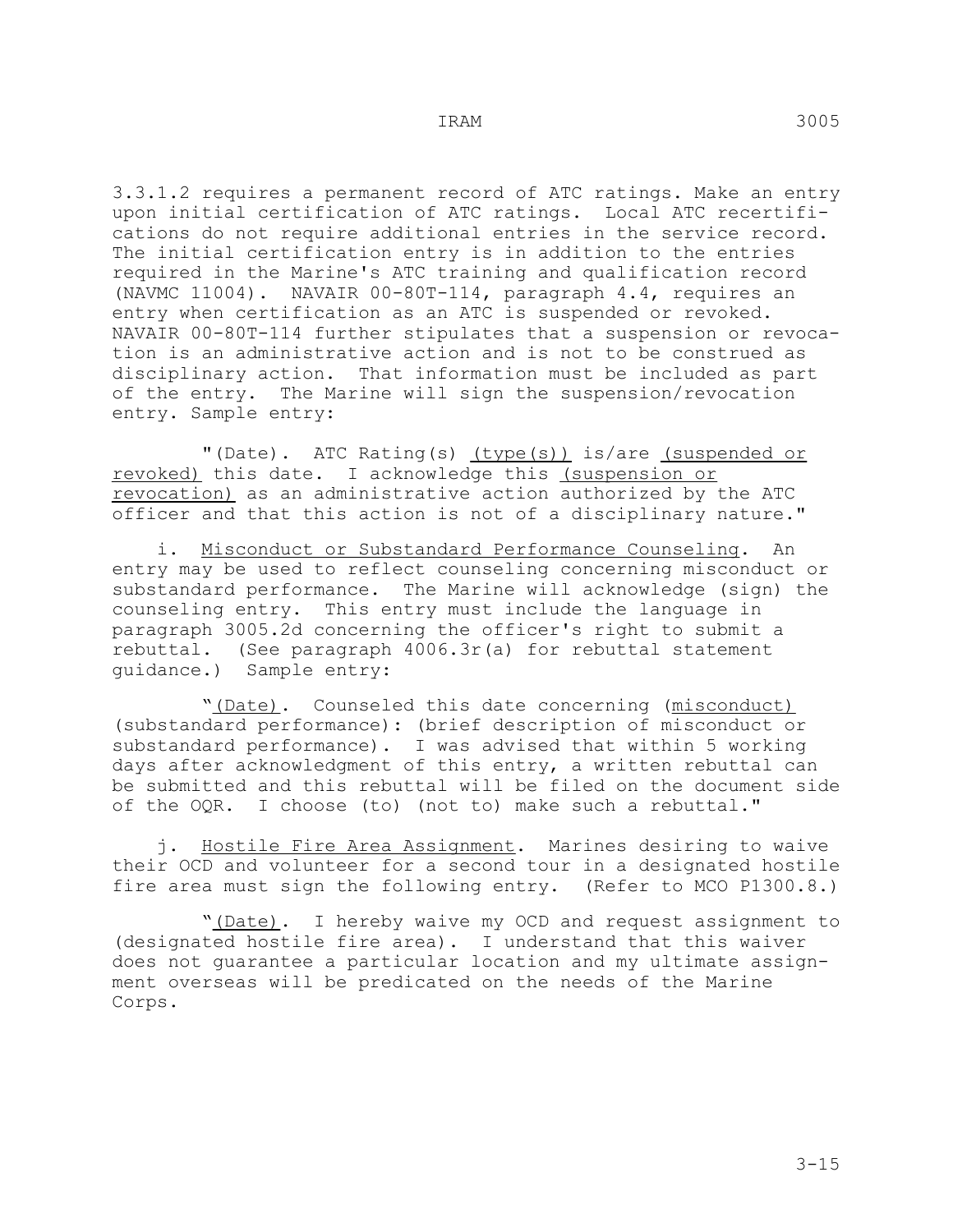k. Waiver of Designation as Sole Surviving Son/Daughter and Revocation of Waiver. Marines designated sole surviving son/daughter as defined by MCO P1300.8, may waive or revoke privileges as appropriate by signing one of the following sample entries and submitting same signed statement to CMC (MMOA).

(1) Waiver of privileges:

 "(Date). I hereby waive my rights to restrictive assignment as a sole surviving son/daughter per MCO P1300.8."

(2) Revocation of waiver:

 "(Date). I hereby revoke the waiver of my sole surviving son/daughter status and request reinstatement of that status per MCO P1300.8."

 l. Confirmed Incidents of Illegal Drug Abuse or Possession. (Refer to MCO P5300.12) Record in the OQR all confirmed incidents (civil or military) of illegal drug involvement. Consult MCO P1610.7 concerning requirements for submission of a "DC" fitness report. Whenever the counseling entry is made, afford the Marine the opportunity to make a written rebuttal, if any, for inclusion on the document side of the Marine's OQR. The entry must include the language contained in paragraph 3005.2d concerning the officer's right to submit a rebuttal. The Marine will acknowledge (sign) the counseling entry. Sample entry:

 "(Date). Counseled this date concerning my illegal drug involvement; specifically, indicate involvement; i.e., trafficking, possession, usage and, (if identified through urinalysis testing, give DoD Drug Testing Laboratory message number and type of drug identified). Include specific recommendations for corrective action, to include date placed on/removed from the Urinalysis Surveillance Program (USP) and date Marine was seen by a substance abuse counselor. I am advised that processing for administrative separation for cause is mandatory per MCO P1900.16. I was advised that within 5 working days after acknowledgment of this entry, a written rebuttal can be submitted and this rebuttal will be filed on the document side of the OQR. I choose (to) (not to) make a statement."

 m. Alcohol Abuse. (Refer to MCO P5300.12) Commanders will have an entry made in the OQR after counseling a Marine for a first or subsequent alcohol-related incident that resulted in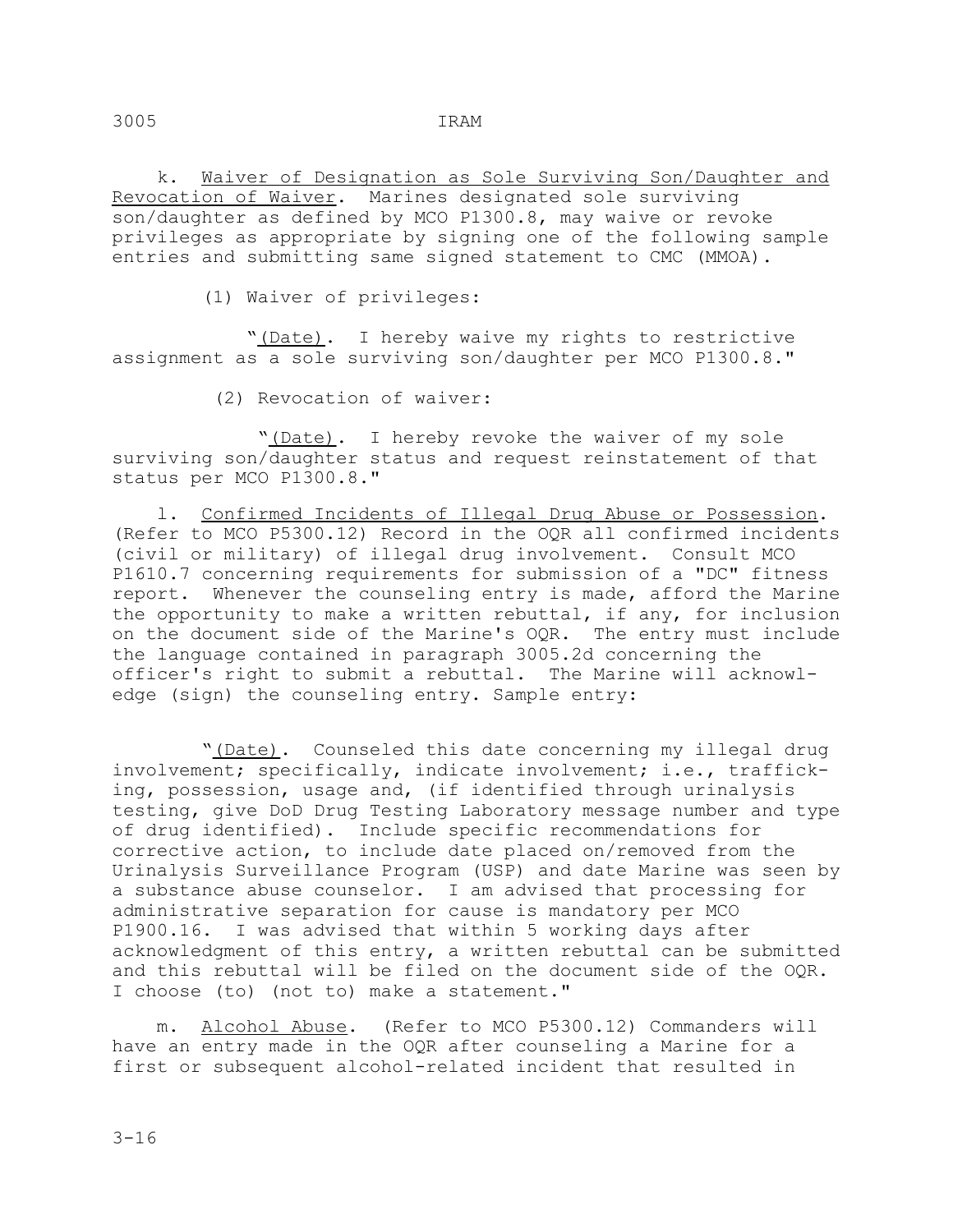civilian or military adjudication in a court of law or under the UCMJ, and in the commander's judgment, a contributing factor to the incident was the Marine's ingestion of alcohol. Consult MCO P1610.7 for "DC" fitness report submission requirements on second and subsequent incidents and mandatory Section C comment requirements. Whenever the counseling entry is made, the Marine must be afforded the opportunity to make a written statement. File the<br>statement, if anv, on the document side of the Marine's OOR. The statement, if any, on the document side of the Marine's OQR. entry must include the language contained in paragraph 3005.2d concerning the officer's right to submit a rebuttal. The Marine will acknowledge (sign) the counseling entry. Sample entry:

 "(Date). Counseled this date concerning my conviction of (list charge(s), provide specific recommendations for corrective action, and where assistance is available). (If the commander plans to process the Marine for judicial or separation proceedings as a result of the offense, include the information in the entry. If the commander does not plan to process the Marine for separation due to deficiencies, include the following sentence:

"I am advised that failure to take corrective action may result in administrative separation or limitation on further service." I was advised that within 5 working days after acknowledgment of this entry a written rebuttal could be submitted and that such a rebuttal will be filed on the document side of the service record. I choose (to) (not to) make such a statement. Signature of Marine."

 n. Voluntary Separation Incentive (VSI)/Special Separation Benefit (558) Programs. When an officer is separated under the VSI/SSB, an entry is required to document that the Marine understands the required service obligations set forth in the VSI/SSB program disclosure sheet. Marines approved for separation under VSI/SSB will sign the following entry:

 "(Date). Having been approved for separation under the (VSI) (SSB) program, I hereby acknowledge my required service obligations under PL 102-190, as outlined in the (VSI) (SSB) program disclosure. I further understand that my Reserve commission will remain in effect until I request resignation upon completion of my required service obligation, or I am transferred to the Retired Reserve."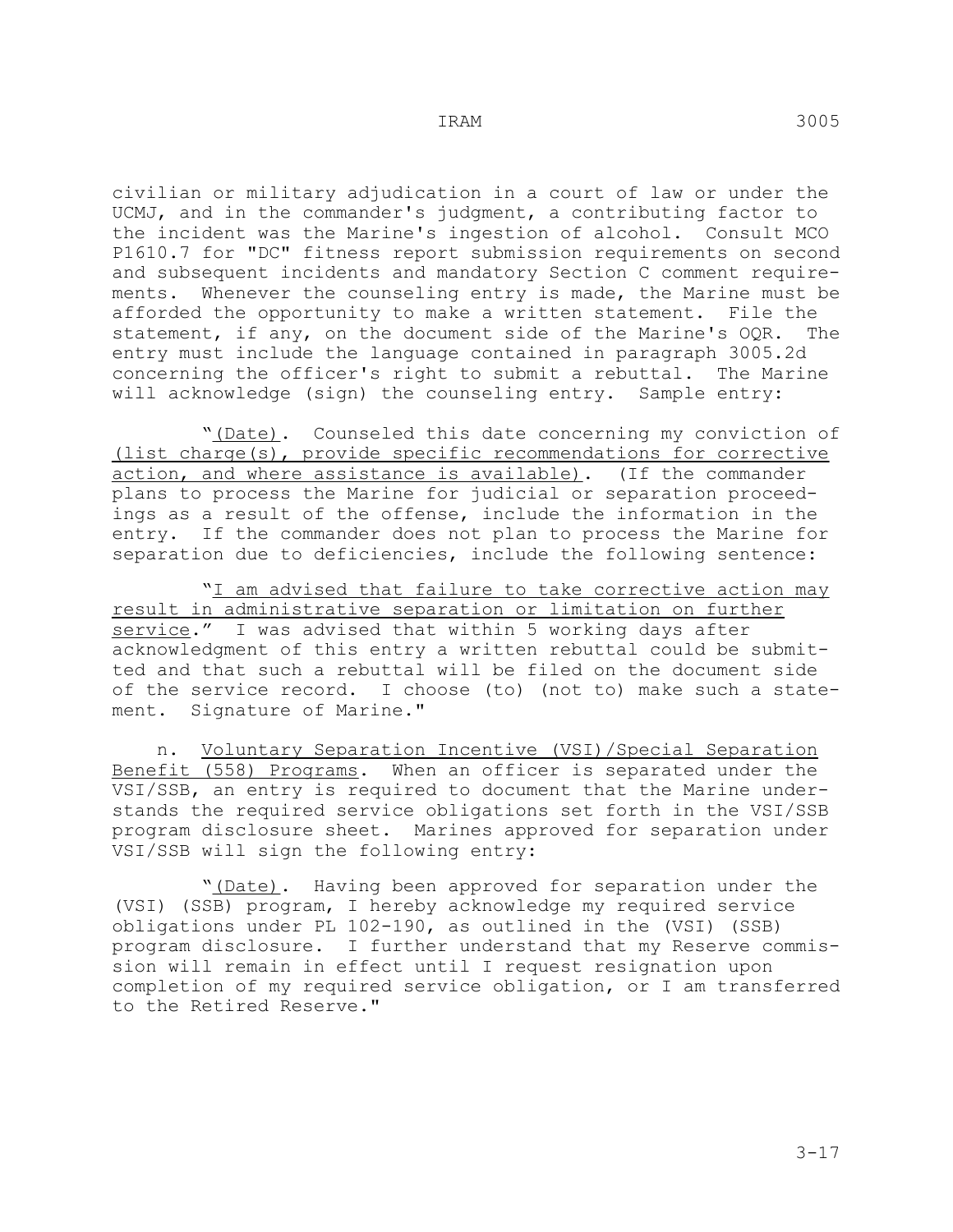o. Revocation of Aviation Insignia (NA, NOF, ON, NAO, Navy, and Combat Aircrew/Explosive Ordnance Disposal (EOD) Insignia. Make an entry when a Marine's eligibility to wear the Aviation Insignia/EOD Insignia is revoked. Sample entry:

"Date. The authority to wear (type of Aviation Insignia/ EOD Basic, Senior, Master Insignia) is revoked (cite reason and authority for revocation) effective (date)."

 p. Revocation/Reinstatement of Authority to wear Parachute Jumping Insignia. Make an entry when a Marine's eligibility to wear the parachute jumping insignia is revoked/reinstated. Sample entry:

"Date. The assignment to duty involving parachute jumping is (terminated/reinstated) (cite reason and authority) effective (date). Authority to wear parachute jumping insignia (is) or (is not) (revoked/authorized)."

## q. Additional Guidance Concerning Page 11 Entries:

 (1) Commanders are authorized to make other entries on this page that are essential to document an event in a Marine's career for which no other means or method of recording exists. Authorized entries under this rule must meet two tests: (1) the information contained in the entry is of permanent value to the Marine's career; and, (2) the information is not, or cannot be, documented any where else in the OQR, medical records, or the Marine's MCTFS record. Participation in certain operations (excluding routine training exercises/operations) not specifically identified as combat operations or as having a potential for escalating into combat operations and humanitarian relief efforts (i.e., California Loma Prieta Earthquake Relief, etc.) are considered to be significant events in a participant's military career.

## (2) Restrictions

 (a) Do not make entries on page 11 which concern administrative discharge proceedings or proceedings for retiring an officer at the next lower pay grade if the proceedings, upon final review, do not result in an administrative discharge or retirement at the next lowest grade.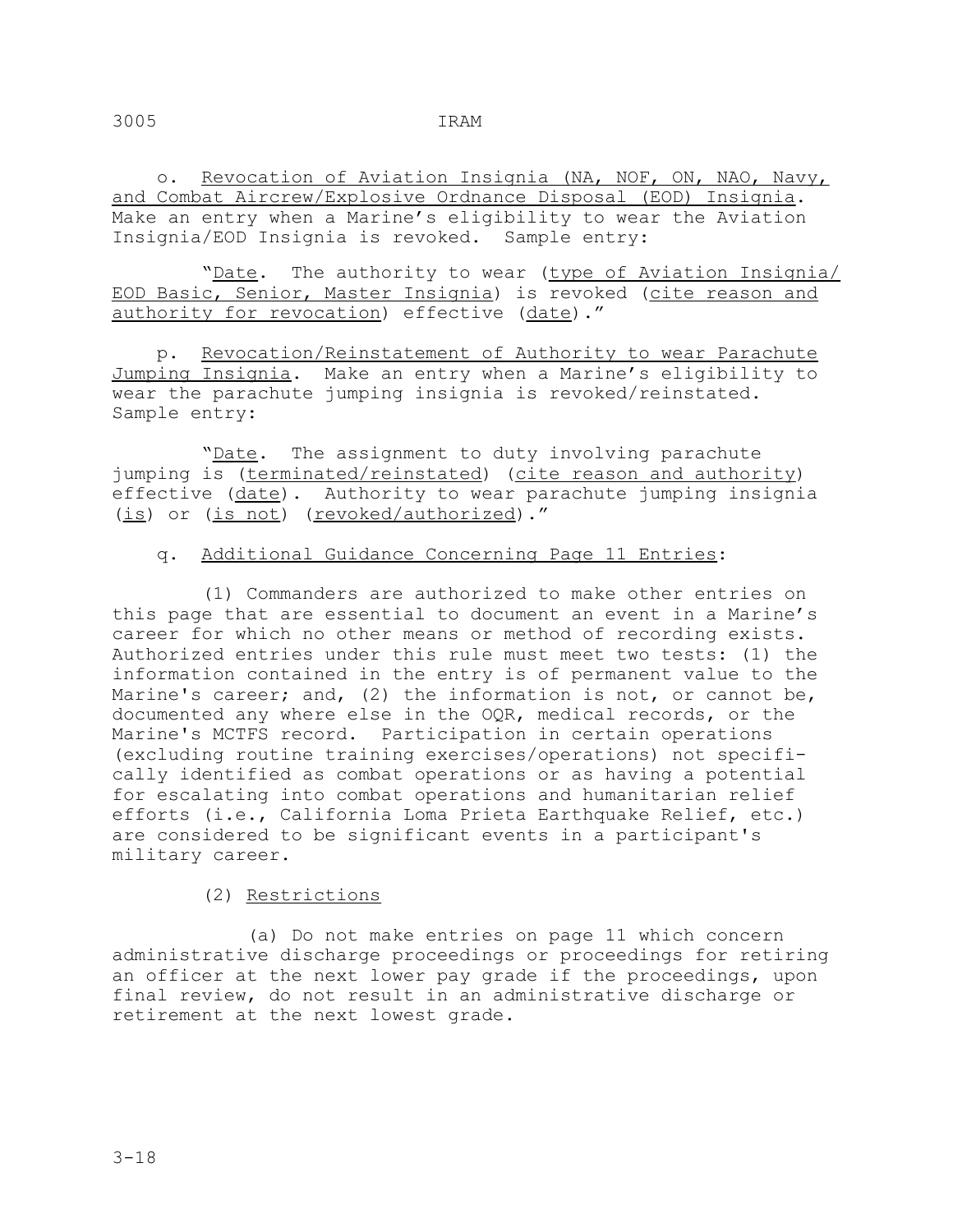(b) Commanders will not use page 11 as a local training record. Do not make entries to document local indoctrination lectures or acknowledgment of certain local regulations pertaining to drug/alcohol, uniform, and fraternization policies. As an exception, the Commanding Officer, MSG Battalion may make necessary counseling entries regarding fraternization with civilian personnel upon assignment of Marines to certain posts.

 (c) Do not make separate entries for assignment to or removal from the weight control/military appearance program. The administrative separation counseling entry required by MCO 6100.10 upon assignment to weight control, the completion of enclosure (4) to MCO 6100.10, the assignment and removal entries reported in MCTFS, and entries made in the individual's health record are considered sufficient to satisfy all recording and documentation requirements. There is no requirement, other than the MCTFS entry, to record a Marine's removal from the weight control/military appearance program.

3006. RECORD OF EMERGENCY DATA (RED). See paragraph 4009 for preparation and maintenance instructions.

3007. REQUEST FOR INSURANCE (SGLI) (SGLV-8285 MAR 1993). See paragraph 4010 for preparation information and disposition instructions.

3008. SERVICEMEMBER'S GROUP LIFE INSURANCE ELECTION AND CERTIFI-CATE (SGLI) (SGLV-8286 APR 1996). See paragraph 4011 for preparation information and disposition instructions.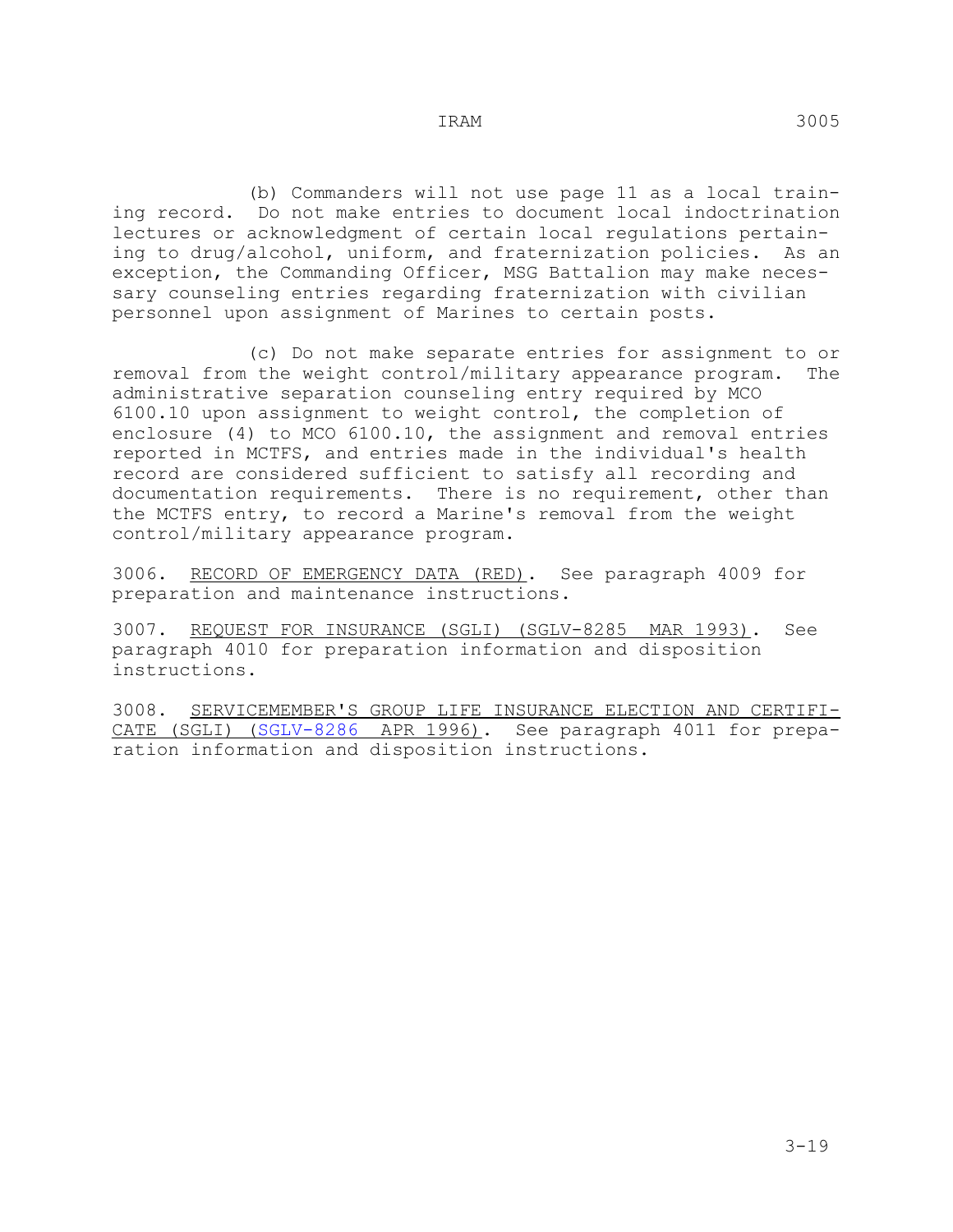## CHAPTER 4

|                                                                                                                                               | PARAGRAPH PAGE |          |
|-----------------------------------------------------------------------------------------------------------------------------------------------|----------------|----------|
| INTRODUCTION                                                                                                                                  | $4000$ $4-3$   |          |
| CONTENTS OF THE SERVICE RECORD BOOK (SRB)                                                                                                     | $4001$ $4-3$   |          |
| COVER (NAVMC 118A)                                                                                                                            | 4002           | $4 - 7$  |
| ENLISTMENT/REENLISTMENT DOCUMENT -- ARMED FORCES<br>OF THE UNITED STATES (DD FORM 4) (MAY85)                                                  | 4003           | $4 - 7$  |
| CHRONOLOGICAL RECORD (NAVMC 118(3))                                                                                                           | 4004           | $4 - 16$ |
| RECORD OF SERVICE.                                                                                                                            | 4005           | $4 - 31$ |
| ADMINISTRATIVE REMARKS (NAVMC 118(11))                                                                                                        | $4006$ $4-44$  |          |
| UNIT PUNISHMENT BOOK (5812), (NAVMC 10132)) 4007 4-58                                                                                         |                |          |
| RECORD OF CONVICTION BY COURT-MARTIAL<br>(NAVMC 118(13)); SUPPLEMENTARY RECORD OF<br>CONVICTION BY COURT-MARTIAL (NAVMC 118(13A)) . 4008 4-66 |                |          |
| RECORD OF EMERGENCY DATA 4009 4-73                                                                                                            |                |          |
| REQUEST FOR INSURANCE (SGLI) (SGLV-8285,<br>MAR 1993). 4010 4-77                                                                              |                |          |
| SERVICEMEMBERS'S GROUP LIFE INSURANCE ELECTION<br>CERTIFICATE (SGLI) (SGLV-8286, APR 1966). 4011 4-77                                         |                |          |
| FIGURE                                                                                                                                        |                |          |
| 4-1 SAMPLE RECORD OF EMERGENCY DATA (RED).                                                                                                    |                | $4 - 76$ |
|                                                                                                                                               |                |          |

## TABLE

4-1 DISTRIBUTION INSTRUCTIONS FOR DD FORM 4 . . 4-15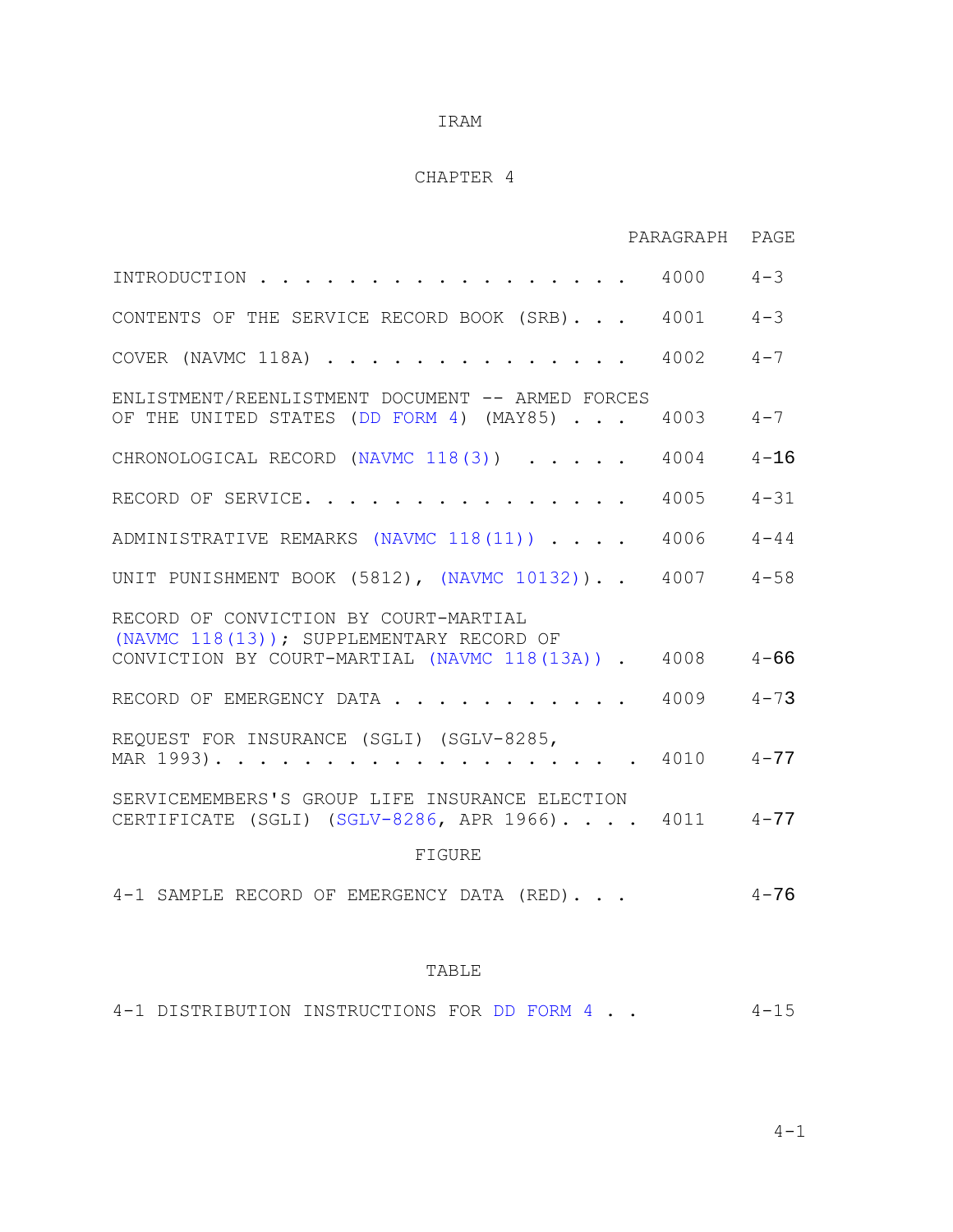# SERVICE RECORD BOOK (SRB)

| <b>TABLE</b>                                                | <b>PAGE</b> |
|-------------------------------------------------------------|-------------|
| 4-2 OCCASIONS FOR CHRONOLOGICAL RECORD                      | $4 - 20$    |
| 4-3 OCCASIONS FOR CONDUCT AND DUTY<br>PROFICIENCY MARKINGS. | -34         |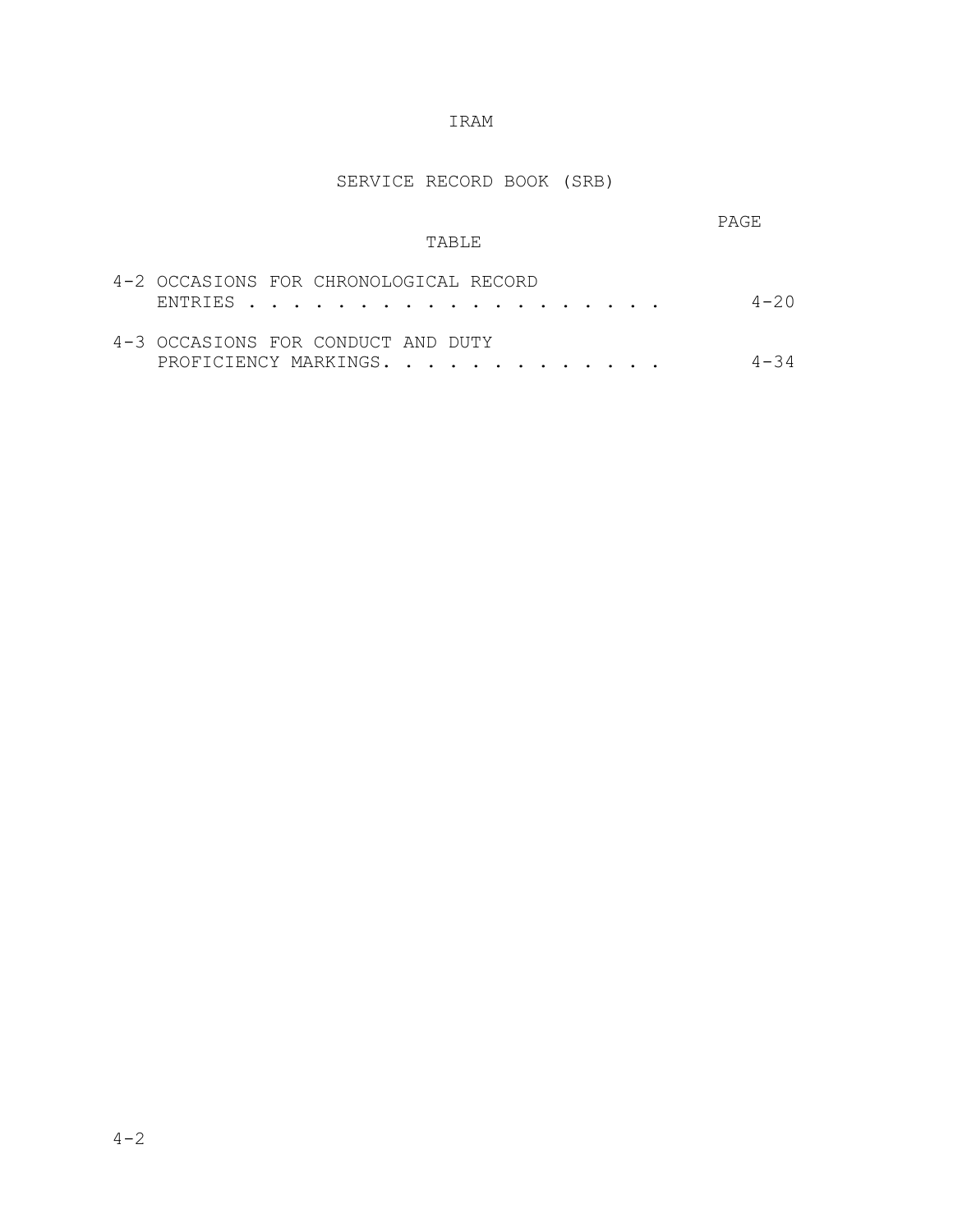#### CHAPTER 4

#### SERVICE RECORD BOOK (SRB)

4000. INTRODUCTION. A SRB consists of a cover, standard pages, and documents. Assemble the SRB as indicated in the following subparagraphs.

#### 4001. CONTENTS OF THE SERVICE RECORD BOOK (SRB)

1. Standard Pages. Prepare and insert the following standard pages on the right side of the record: DD Form 4, Enlistment/ Reenlistment Document and signed statements of understanding which are stapled to the service record copy of the form, followed by pages 3, 11, RED following and Forms SGLV-8285 and/or SGLV-8286. NAVMC 10132 pages 13 and 13A are prepared and inserted when required. File any NAVMC 321a, Agreement to Extend Enlistment, when executed, on top of the enlistment/ reenlistment document which it extends. Maintain documents prescribed for retention in the SRB on the document side. Recruit depots will ensure that before transfer of recruits, standard pages 3, and 11, plus other required pages are part of the SRB. Enter last name, first name, middle initial and SSN at the bottom of each page per paragraph 2004.2a. (See paragraphs 4006 through 4012 regarding entries to be made on individual pages.) When any page is filled or there is not enough room for recording further entries in one or more sections, note at the bottom of the page "Continued on supplemental page" per paragraph 2004.2a. Place the supplemental page behind the closed-out pages in the appropriately labeled sequence.

2. Documents. The document side of the SRB is provided for inserting superseded standard pages from the service record, official letters, certificates, and various other documents regarding the Marine that should be made a permanent part of the official record. Only file information that is relevant and necessary to accomplish a purpose required by statute, Executive Order, Marine Corps Order, or other directive from higher<br>headquarters. Do not use the SRB as a catchall. Documents of headquarters. Do not use the SRB as a catchall. temporary value, which are not specifically required to be filed in the SRB, are filed in the unit's correspondence files; do not file them in the SRB. Extra copies of transfer orders, local command memoranda, endorsement correspondence, or other extraneous papers are not authorized for retention. Insert the below listed documents, if applicable.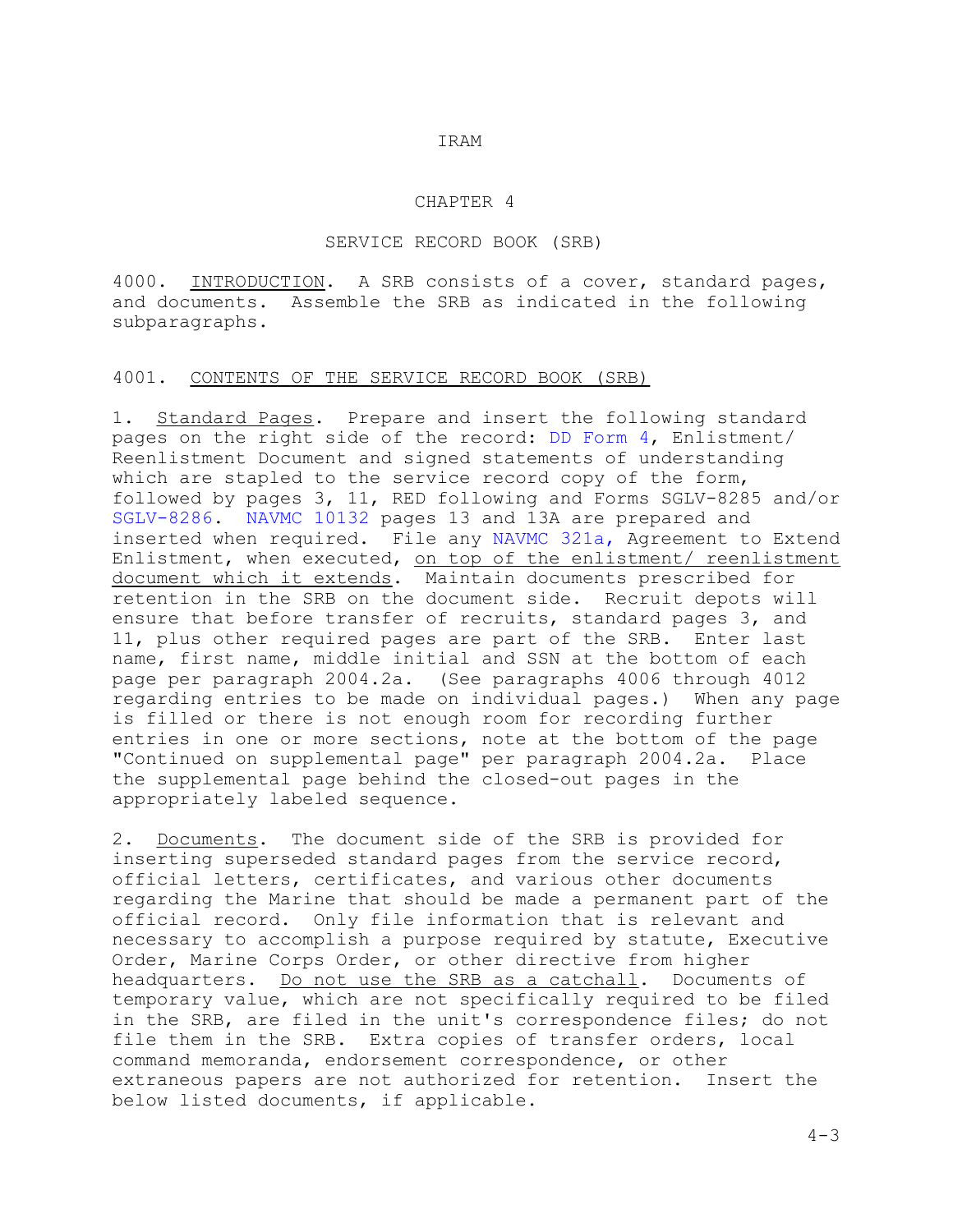a. The following listing is provided in a **suggested filing sequence.** There is **no mandatory sequence** for filing documents in the SRB.

 (1) BIR/BTR. The join or periodic audit copy with signature will be filed in the service record. Printing and filing a corrected copy are only required upon deployment.

 (2) NAVPERS 5510/1, Record of Personnel Reliability Program. When a Marine is involved in the PRP, file the NAVPERS 5510/1 as the top document.

 (3) A written explanation of the eligibility requirements for VA dental treatment, signed by the Marine, or by the commanding officer if the Marine refuses to sign. (Applies to Marines who served on Active Duty not less than 180 days.)

 (4) IRS Form W-4, Employee's withholding Allowance Certificate. The most recent signed copy of this form will be filed in the SRB. This form is not required to reflect the current exemptions contained in the MCTFS.

 (5) IRS Form W-5, Earned Income Credit Advance Payment Certificate, for eligible Marines who have filed for and are receiving earned income credit.

 (6) DD Form 2058 and 2058-1 if required, State of Legal Residence Certificate. Upon execution of the DD Form 2058-1, ensure that a separate IRS Form W-4 is completed for state withholding (see MCO P1080.40, MCTFSPRIM, par. 5059).

 (7) DD Form 2057, Contributory Education Assistance Program-Statement of Understanding.

 (8) DD Form 2366, Montgomery GI Bill Act of 1984 (MGIB) Statement of Understanding. Retain on all personnel whether enrolled in or disenrolled from the program.

 (9) NAVMC 10922, Dependency Application. File the latest application(s) approved by the commander or approved/disapproved by the CMC (MRP-1). (Refer to MCO P1751.3.)

 (10) Documents considered by the commander to be a necessary part of the SRB to support payment of allowances.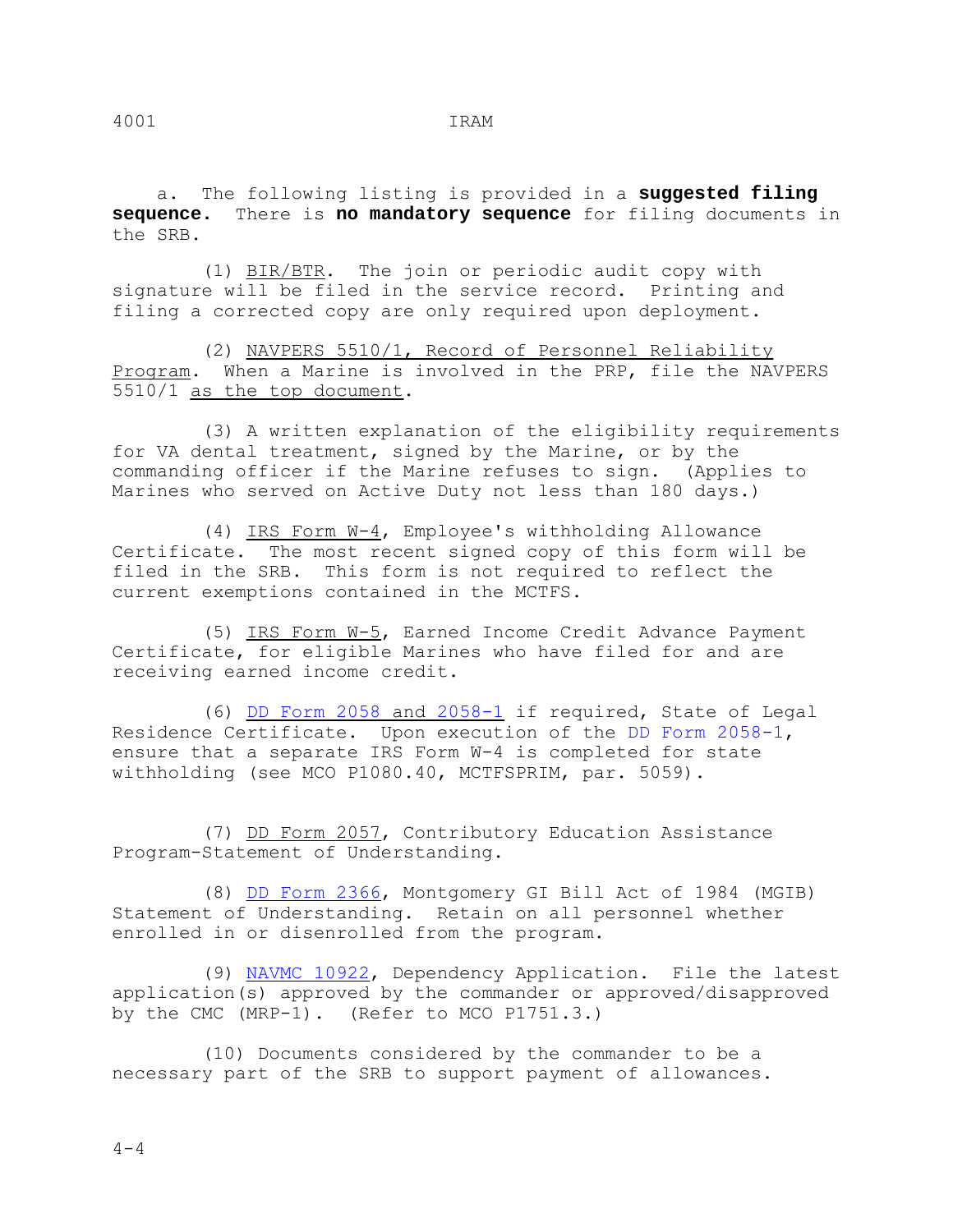(11) DD Form 4, Enlistment/Reenlistment Document - Armed Forces of the United States (the "old contract" and any extension agreements (NAVMC 321a) thereto, upon immediate reenlistment).

 (12) NAVMC 763, Appointment Acceptance and Record (OQR copy) from previous officer appointments.

 (13) NAVMC 11000, Privacy Act Statement for Marine Corps Personnel and Pay Records.

 (14) Individual Clothing Record (NAVMC 631 for males; NAVMC 631a for females). Instructions for preparation, maintenance, and disposition of these forms are contained in MCO P10120.28, ICR.

 (15) DD Form 214, Certificate of Release or Discharge From Active Duty.

 (16) Marine's written rebuttal statement concerning a derogatory administrative remarks page entry.

 (17) DD Form 1966, Application for Enlistment - Armed Forces of the United States.

 (18) OPNAV 5211/9, Record of Disclosure - Privacy Act 1974.

(19) Veterans' Administration Insurance Forms.

 (20) DD Form 2257, Designation/Termination MPC-FPC-COPE-PFO. Retained on all MOS 0161 postal clerks.

 (21) Duplicate originals or certified copies of general or special courts-martial promulgating orders per JAGINST 5800.7.

 (22) NAVMED 6100/5, Abbreviated Limited Duty Medical Board Report.

(23) CMC letters which authorize remedial promotion.

 (24) DD Form 1879, Request for Personnel Security Investigation. (Duplicate copy, plus any supporting documents. Retain until security clearance is granted or denied)

 (25) VA Form 21-8951, Benefits/Waiver Certification. (Reserve Marines only) (See the MCTFSPRIM)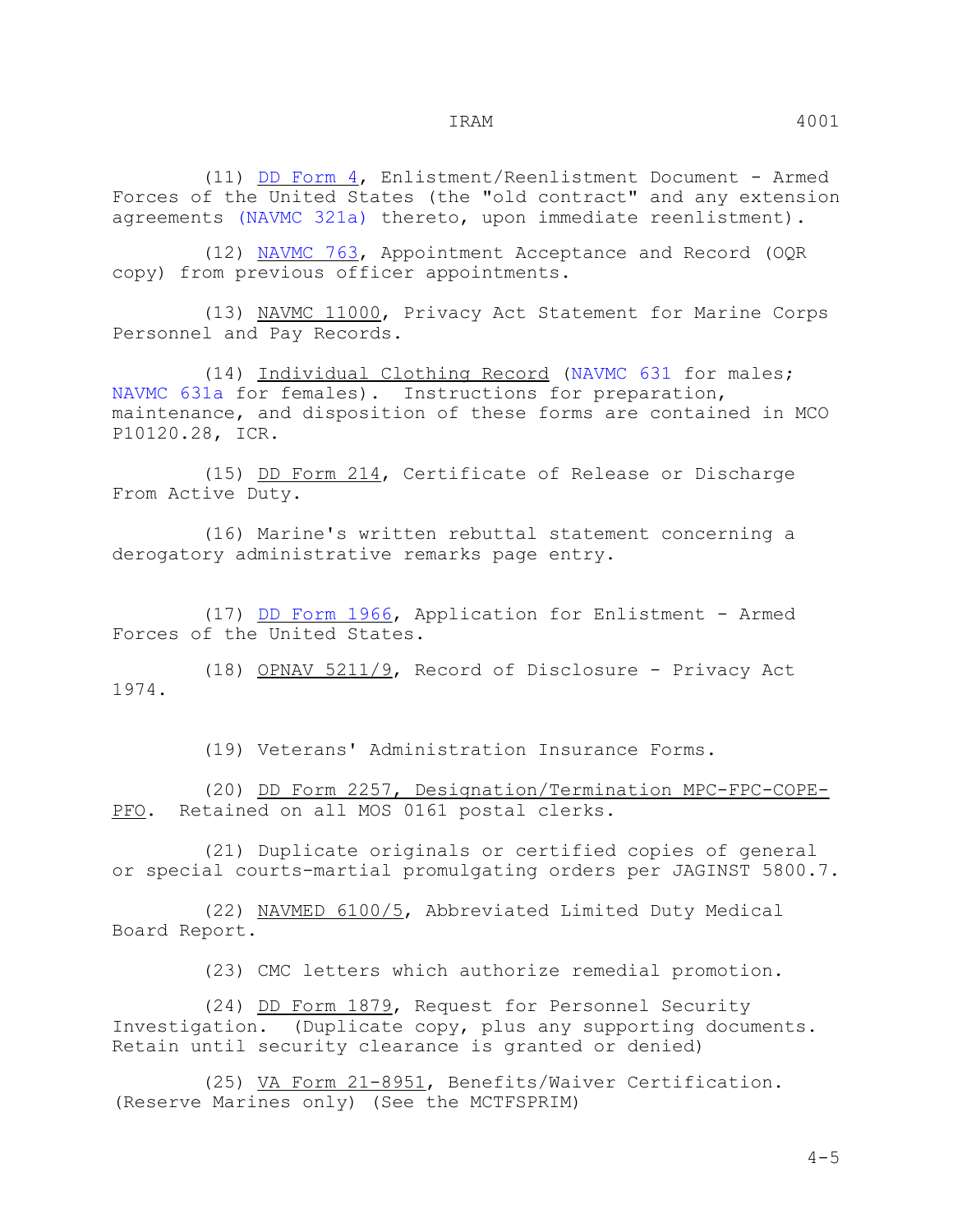(26) Standard Written Agreement to Train (SWAT). (Reserve Marines only) (See MCO P1001R.1, MCRAMM)

 (27) Written Agreement for Reserve/Extension Bonus and Affiliation Bonus for the Selected Reserve Incentive Program. (Reserve Marines only)

 (28) Automated Career Retirement Credit Report (CRCR). File the original signed copies of the CRCR. Upon completion of the next audit, remove the previous CRCR and replace with the CRCR containing the most current information. The CRCR prepared and filed between June 1992 and October 1992, as directed by HQMC, upon which the Marine certifies the accuracy of previously reported Reserve retirement credit points, will not be removed from the record. This certified CRCR is a permanent historical document. These procedures will be incorporated into a future change to MCO P1900.16. Refer to MCO P1080.40, MCTFSPRIM, for unit diary reporting requirements.

(29) Release from active duty orders.

 (30) SF Form 86, Questionnaire for National Security Positions (most recent copy retained as long as military status is maintained to expedite future update).

(31) NAVPERS 5510/3, PRP Screening and Evaluation Record.

 (32) NAVMC 118(8A), Military and Civilian Occupational Specialties, Education Courses; Technical Training and Tests.

 (33) Copy of approved Administrative Separation Proceedings when the separating authority suspends its execution.

 (34) Copy of Administrative Separation Proceedings' finding of one or more allegations that are supported by a preponderance of the evidence, but the member is retained even though this finding is not disapproved by higher authority's action.

 (35) Any other document(s) required by current regulations or considered by the commanding officer to be a necessary part of the Marine's record.

NOTE: The following documents will be placed on the top of the standard page side (right) upon release from Active Duty: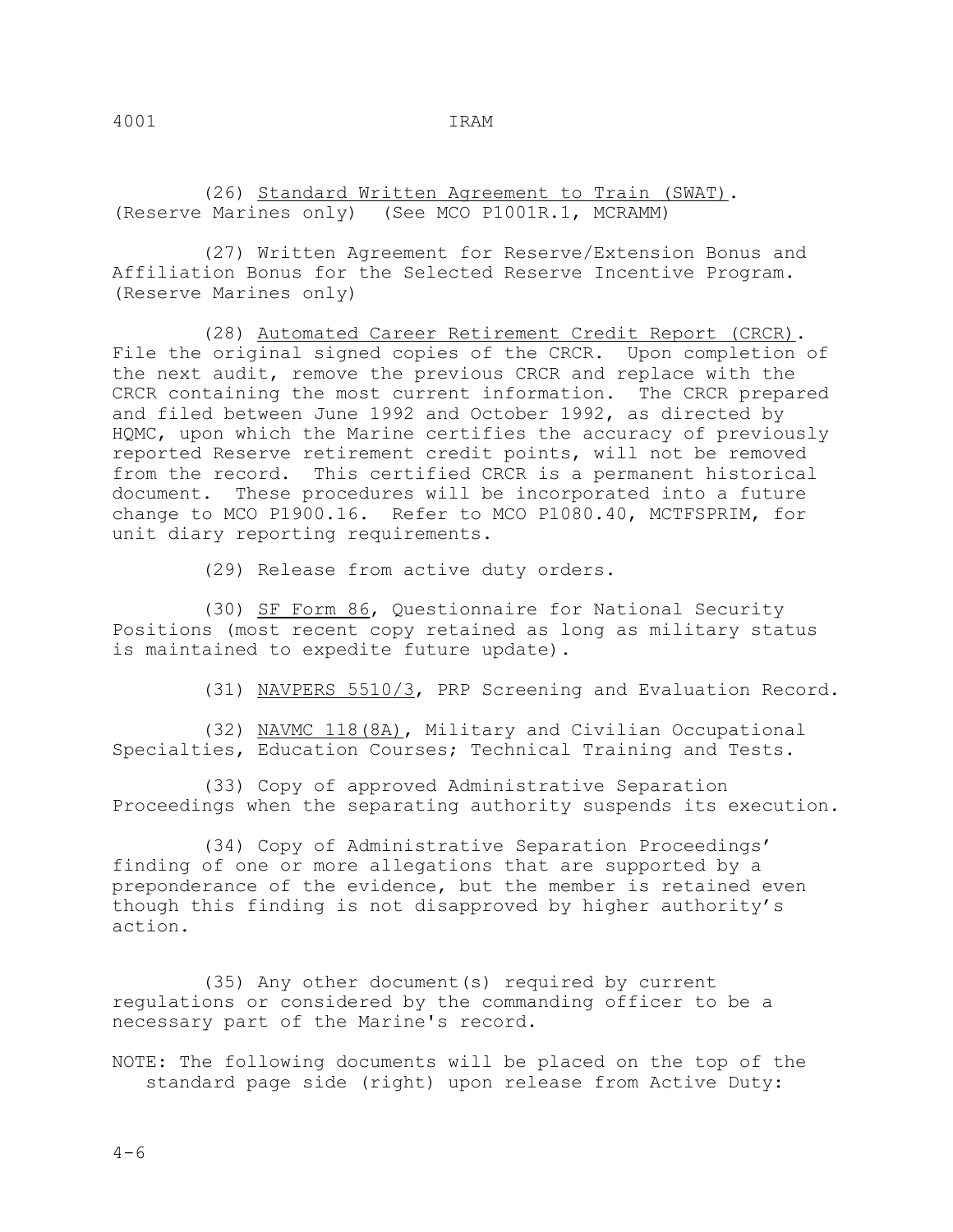(36) DD Form 1407, Dependent Medical Care (on separation or retirement).

# 4002. COVER (NAVMC 118A)

 1. The organization to which a Marine is transferred by a recruiting activity shall prepare the cover.

2. Enter the Marine's name (last name, first name, and middle initial followed by such titles as "Jr.," "Sr.," or Roman numerals ie "II," "III," etc.) and SSN on the cover. When the first and middle name consists of two initials, the first initial shall be placed in the "first name" portion of the cover. Both initials shall be followed by a period. Reporting units may affix a white gummed-label produced through the UD/MIPS or a word processing system with label producing capabilities. Gummed-labels will contain only the identifying information indicated above. Any additional information is prohibited. When the label is used, affix it in the space provided for the last name.

3. The cover prepared at recruit depots for individuals under-going recruit training contains information not authorized by the instructions in paragraph 4004.2 above. The cover is affixed with a gummed-label containing the individual's name, platoon number, PEBD, DOB, and SSN which is authorized as part of the information needed to facilitate expeditious handling/processing of a recruit's service record while undergoing training. Organizations to which a Marine is transferred from recruit training may continue to use the cover until it is rendered unserviceable.

4. Organizations effecting immediate reenlistment will continue to use the present record by inserting the new enlistment/ reenlistment document as the first standard page, placing the old contract or enlistment/reenlistment document and any extension agreements thereto on the document side of the SRB, and making the other required service record entries.

4003. ENLISTMENT/REENLISTMENT DOCUMENT -- ARMED FORCES OF THE UNITED STATES (DD FORM 4) (MAY85)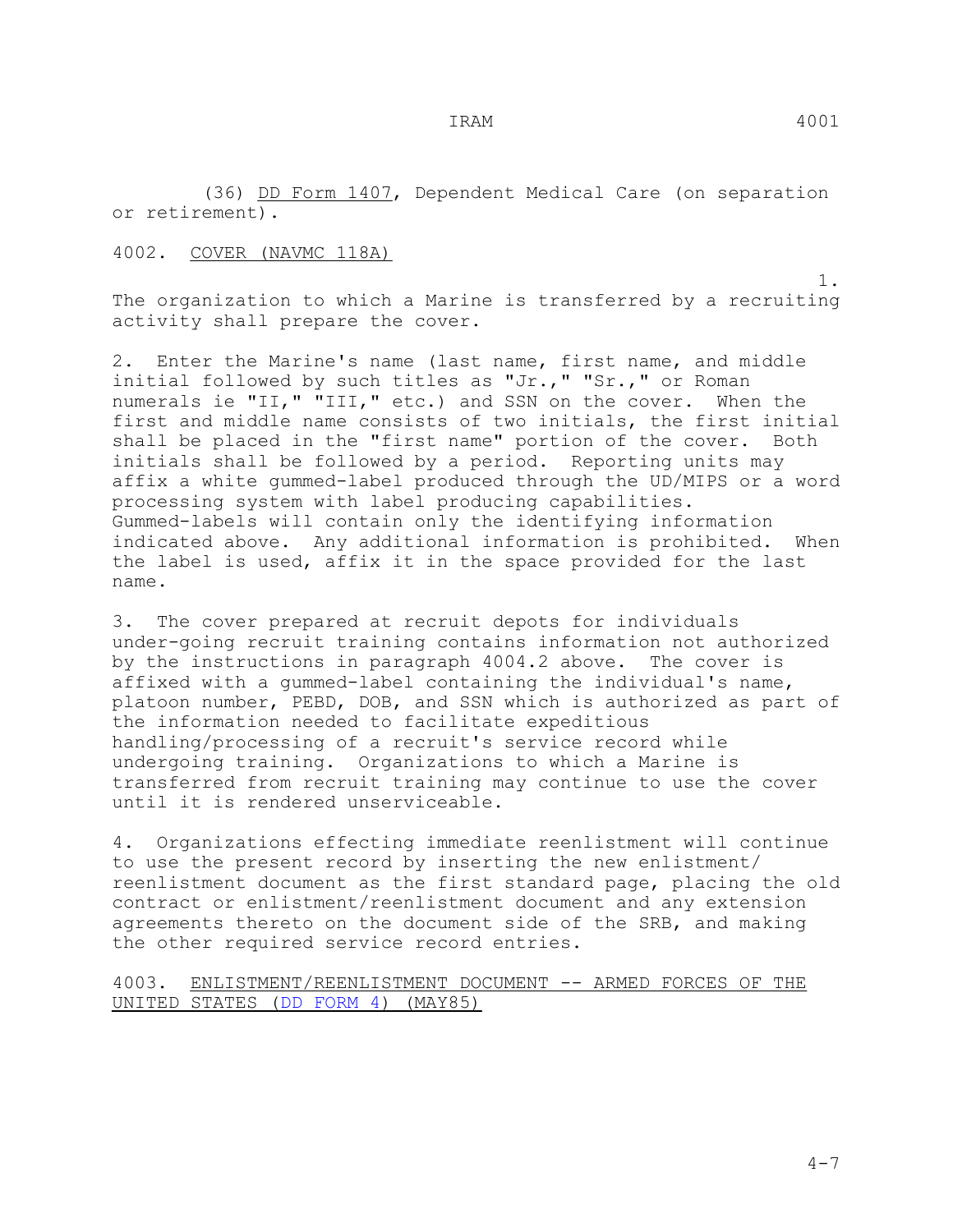## 1. Scope of Instructions

The DD Form 4 is the basic document establishing a legal relationship between the United States Government and the enlisted member of the Armed Forces. That document is used for all original enlistments and reenlistments (immediate, continuous, or broken) in the Marine Corps or Marine Corps Reserve. The instructions contained herein apply to the preparation and distribution of the DD Form 4 for immediate reenlistment in the Marine Corps and Marine Corps Reserve and certain reenlistment in the Marine Corps Reserve as a result of continuous or broken service as discussed in paragraph 4003.4.

 b. Each Marine Corps recruiting station and/or Military Entrance Processing Station is responsible for original enlistments and reenlistments as a result of continuous or broken service into the Regular establishment, and original enlistments into the Reserve establishment.

 c. Reserve organizations are customarily responsible for prior service recruiting and reenlistments as a result of continuous or broken service in the Reserve establishment. Marine Corps Reserve organizations are guided by MCO P1100.72 (MPPM ENLPROC) and MCO P1040R.35 (Marine Corps Reserve Career Planning Guide) for these purposes. Marine Corps commands in receipt of those publications using the instructions contained herein, may effect reenlistments into the Marine Corps Reserve as a result of continuous or broken service.

2. General Instructions

 a. Use either a natural or all capitalization and spacing format in preparing the form. (The examples shown below are for a document typed in the natural capitalization format.) Do not mix methods of preparation. Type or word process the document using a ribbon which will produce black impressions capable of rendering each page of the document suitable for reproduction by photographic or other duplicating process. Ensure all copies are legible. All signatures and initials are required on the original only (removal of the carbons is required prior to signature and any required initials). Use black ink for signatures and initials. Take special care to ensure that required items are correctly completed without typewriter strikeovers. The Marine concerned and the reenlisting officer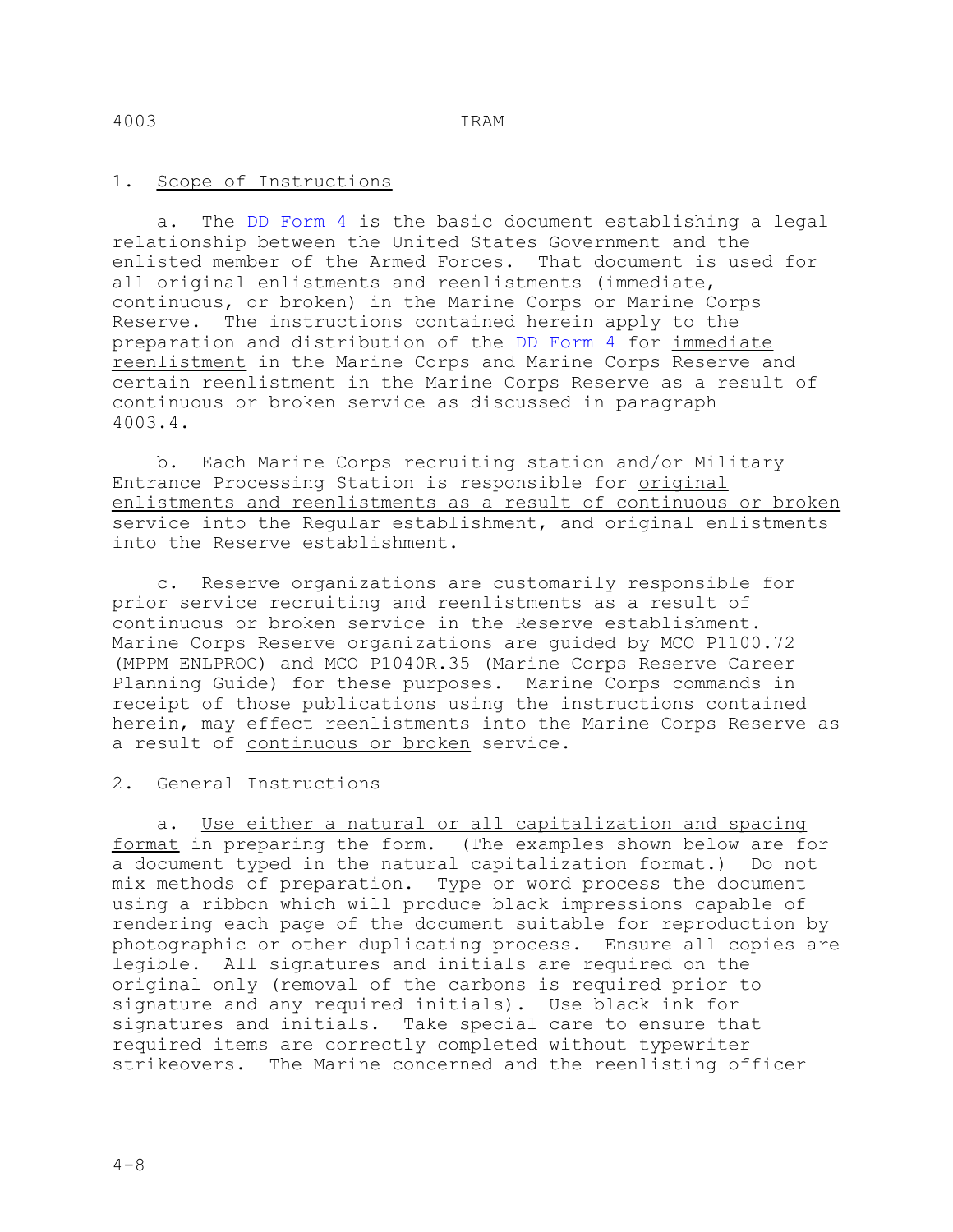will initial any erasures or corrections on all copies of the document. Erasures or corrections to item 5-"Date of Enlistment/Reenlistment," item 8-(service period of enlistment, and pay grade), or any item(s) in Section D-"Certification and Acceptance" and Section E-"Confirmation of Enlistment or Reenlistment," are prohibited. Errors in these items will necessitate a complete retype of the document.

 b. Correct errors discovered after the immediate reenlistment is effected per the instructions contained in chapter 5 of this Manual.

 c. The service representative who accepts the Marine for immediate reenlistment will, prior to signing the completed form, verify typed entries on all copies and explain all applicable parts of the document to the Marine.

 d. Enter all dates on the DD Form 4 in year, month, day format. Dates will show the last two digits of the year, the two digit month, and the day shown in two digits. For example: 960704.

3. Detailed Instructions. The following preparation instructions apply to immediate reenlistments in the Marine Corps and Marine Corps Reserve only. Contracts prepared on initial enlistees at the Military Entrance Processing Stations have separate completion instructions.

a. SECTION A - ENLISTEE/REENLISTEE IDENTIFICATION DATA

 (1) Item 1 -- Name. Enter full last name (including compound name, if applicable; i.e., mother's surname for those Marines who use it in combination with father's family name), first name, middle name(s), and any suffixes such as Jr., Sr., III, etc. If the Marine was given an initial or initials rather than first and/or middle name, enter such initial or initials. If there is no middle name or initial, make no entry for the middle name. Do not use punctuation of any sort including apostrophes, periods, or hyphens. Spaces will not be inserted between sections of compound names nor used as a substitute for apostrophes or hyphens. For example:

| Freeland Jacqueline Doris Smith T Richard |                                              |
|-------------------------------------------|----------------------------------------------|
| Davis J T                                 | Brusek John Edward Jr                        |
| Loup Michael                              | GonzalesSegarra Humberto Jorge               |
| OBrien Anthony Jerome                     | (father's family name) (mother's<br>surname) |
|                                           |                                              |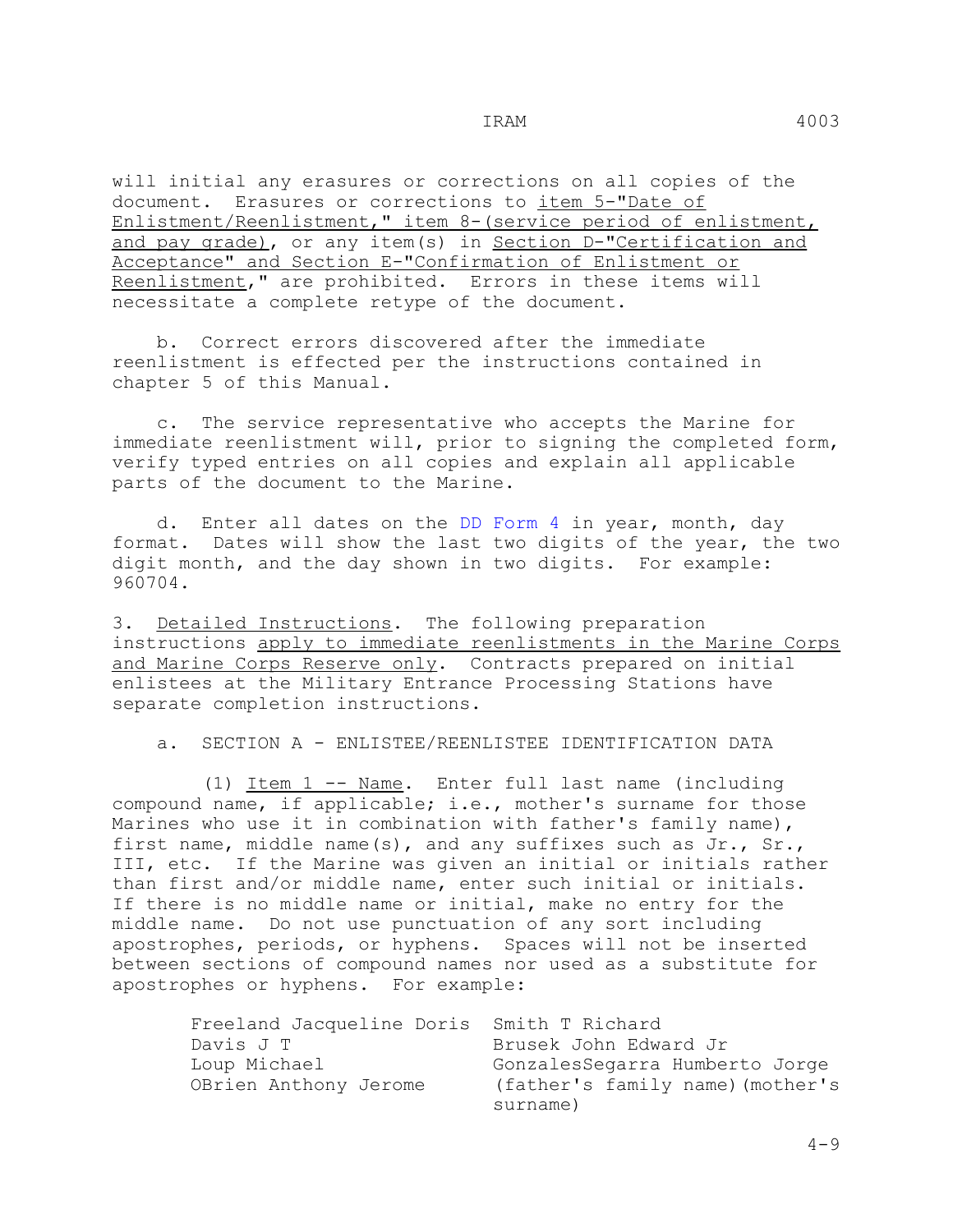(2) Item 2 -- Social Security Number. Enter the nine-digit SSN of the Marine, separating divisions with a hyphen. For example: 126-22-2328.

 (3) Item 3 -- Home of Record. Enter street, city, state, and zip code that the Marine claimed as legal residence/permanent home of record upon entering into a contract for service in the Marine Corps or Marine Corps Reserve. For example: 152 Water Ave, Lafayette, LA 70501. Per the provisions of the JFTR, effective on and after 1 January 1987, a Marine may not change the home of record upon appointment/reappointment to commissioned grade or reenlistment. Such changes are only authorized when there is a break in service of more than 1 full day. If the home of record on the enlistment/reenlistment document, record of induction or appointment acceptance and record, is determined to be erroneous, approval of the CMC (MMSB-10) is required before correcting the document. (See MCO P1080.40, MCTFSPRIM and JFTR, appendix A, part 1, H.)

 (4) Item 4 -- Place of Enlistment/Reenlistment. "X" out the word "ENLISTMENT." Enter the organization, city, and state where the reenlistment took place. Abbreviations may be used. For example: COA, HqBn, HQMC, ARLVA.

 (5) Item 5 -- Date of Enlistment/Reenlistment. "X" out the word "ENLISTMENT." Enter effective date (the effective date of reenlistment is the commencement date of the contract). Enter in year, month, and day sequence. For example: 961010.

 (6) Item 6 -- Date of Birth. Enter in year, month, and day sequence. For example: 540614.

 (7) Item 7 -- Prev Mil Svc Upon Enl/Reenl. No entries required. Leave this item blank.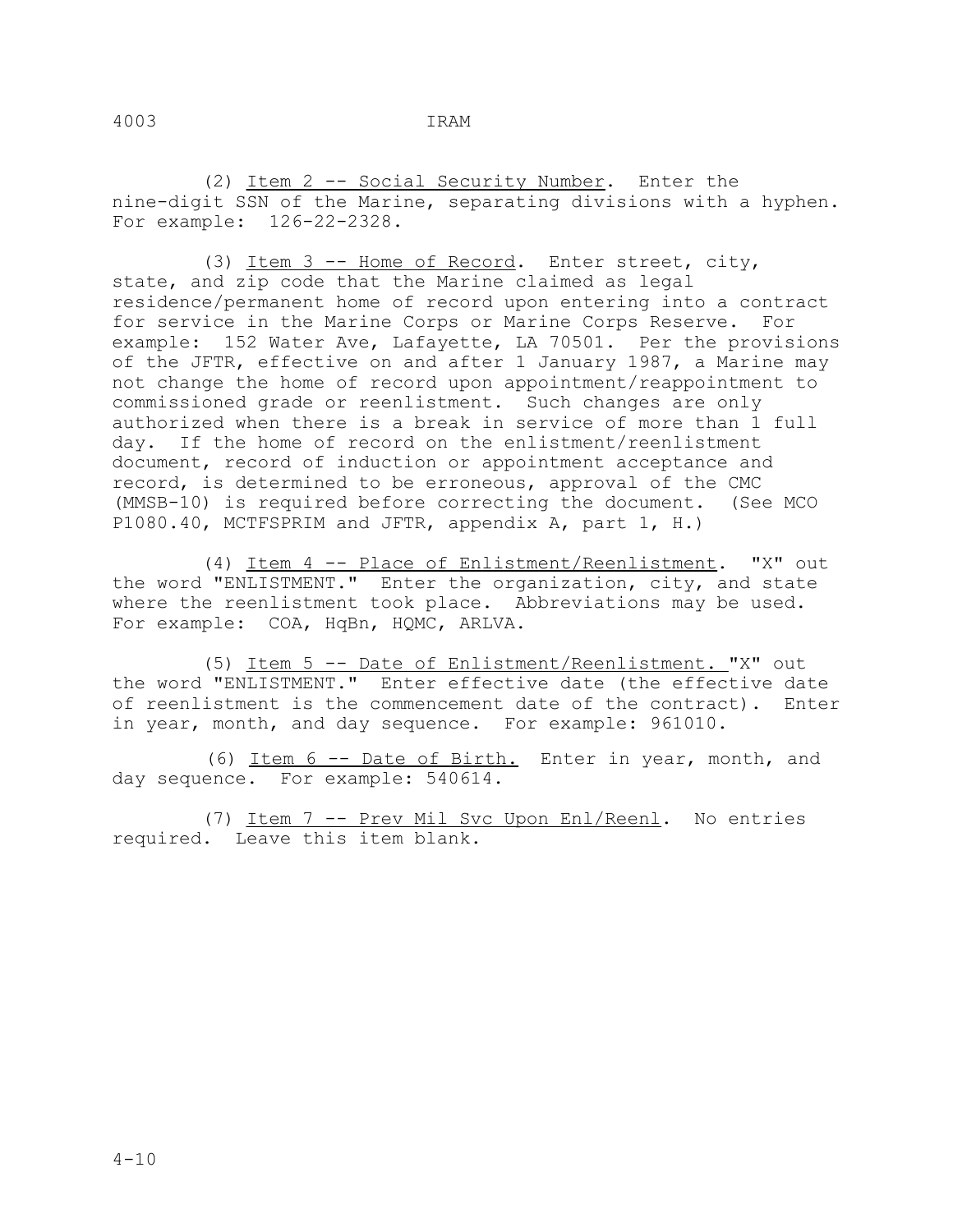(1) Item 8. Immediately following the words "I am," "X" out the word "enlisting." In the space provided, enter Marine Corps or Marine Corps Reserve, followed by the Arabic numeral which represents the period of years for which enlisting. Example: "4". Enter in the space provided, the pay grade in which reenlisting. Example: E-7. In the next sentence, "X" out the word "enlistment" and in the space provided for annex (es), enter "None" in the case of all immediate reenlistments.

 (2) Item 8a -- For Enlistment in a Delayed Entry/Enlistment Program (DEP). Draw a diagonal line across this item for other than DEP enlistments.

 (3) Item 8b -- Remarks. Type "(Date). Articles of UCMJ explained to me this date as required by Article 137, UCMJ." and one of the appropriate entry(ies) below that apply. These entry(ies) should appear on all copies of the DD Form 4.

 (a) For immediate reenlistments where the LSL is the only monetary entitlement involved, and provided the Marine does not elect payment of LSL, enter the following statement to substantiate the non election of the LSL payment: "I do not desire payment of my lump-sum leave.

 (b) For immediate reenlistments where the Marine has an advance leave balance; the advance leave balance is 30 days or less; the Marine does not elect to convert the advance leave balance to excess leave; and the Marine elects to carry forward the advance leave balance to the new period of service; enter the following statement to substantiate the carry-forward election: "I elect to carry my entire advance leave balance forward to my new period of service."

 (c) For immediate reenlistments where lateral movement is involved, type the following statement: "I understand that this reenlistment contract is contingent upon successful completion of the training requirement for MOS \_\_\_\_. Should I fail to complete the training requirement for  $MOS$ , I may be separated from the Marine Corps."

 (4) Item 8c. All Marines reenlisting will initial in the space provided. Initials will appear on the original document only. Immediately following the words "Initial of," "X" out the word "Enlistee."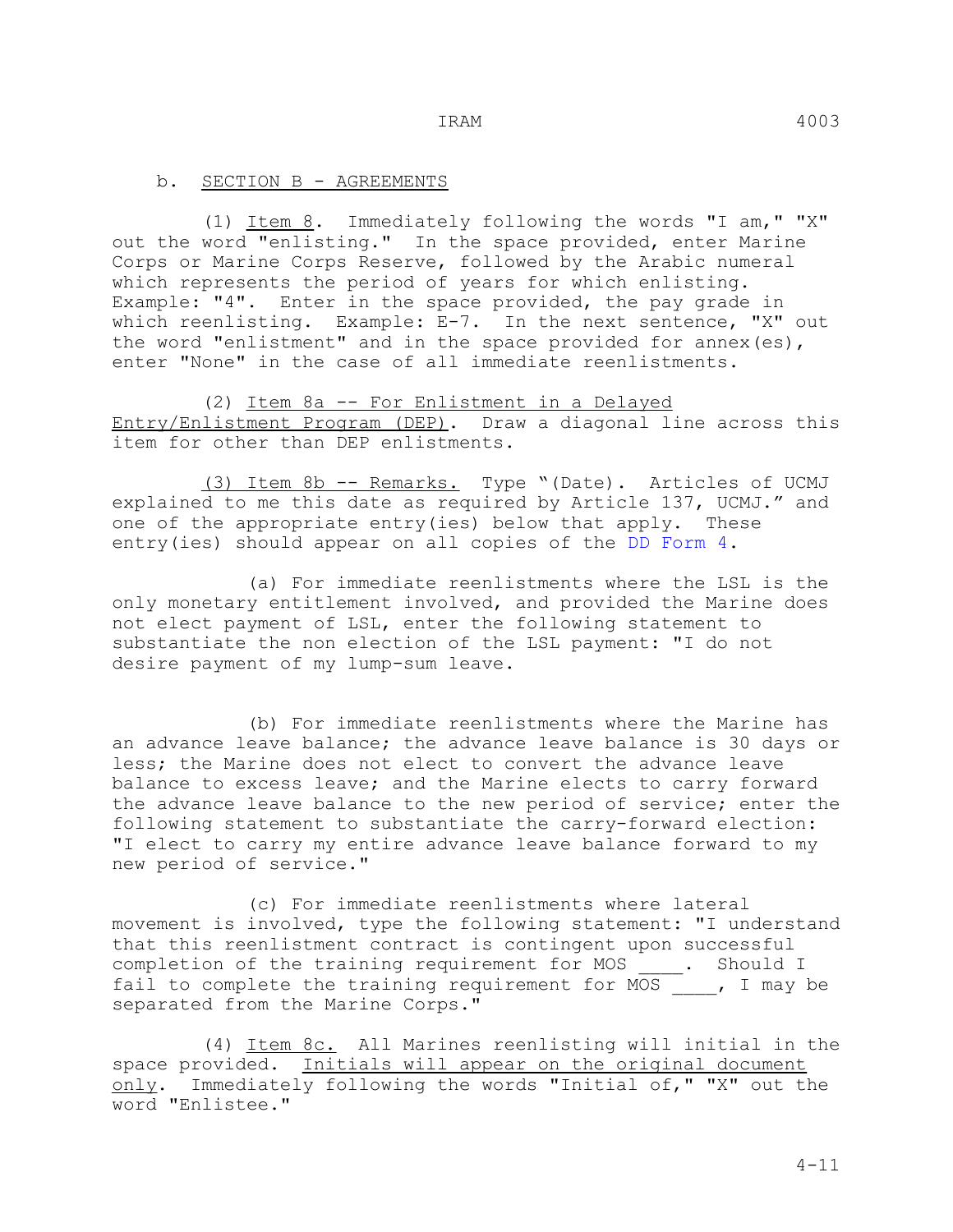c. SECTION C - PARTIAL STATEMENT OF EXISTING UNITED STATES LAWS

 (1) Item 9 -- For all Enlistees or Reenlistees. Have the reenlistee read the material in item 9.

 (2) Item 10 -- Military Service Obligation for all Members of the Active and Reserve Components, Includinq the National Guard. Have the reenlistee read the material in item 10.

 (3) Item 11 -- For Enlistees/Reenlistees in the Navy or Marine Corps. Have the reenlistee read the material in item 11.

 (4) Item 12 -- For All Male Applicants. Have the reenlistee (male only) read the material in item 12.

#### d. SECTION D - CERTIFICATION AND ACCEPTANCE

 (1) Item 13a. Draw a line across the acceptance portion in the case of immediate reenlistment. "X" out the word "enlistee," and, if none is the appropriate answer, have the Marine "X" the block "NONE" and place his/her initials on the line provided. Record reenlistment incentive(s) on page 11 of the service record as requried by paragraph 4006.

 (2) Items 13b and 13c -- Signature of Enlistee/Reenlistee and Date Signed. Immediately following the words "SIGNATURE OF," "X" out the word "ENLISTEE." The Marine will sign full name and enter the date in year, month, and day sequence on the original document only. The date in item 13c must agree with the dateentered in item 14f. Example: 961010, 20000201.

 (3) Item 14a. In the space provided, enter Marine Corps or Marine Corps Reserve as appropriate.

 (4) Items 14b - 14g -- Service Representative Information. Enter the name in last name, first name, and middle initial sequence, pay grade (for example: E-8), organization, date signed (for example: 961010), and organization address of the service representative accepting the Marine for reenlistment in the appropriate blocks. The date in item 14f must agree with the date entered in item 13c.

4-12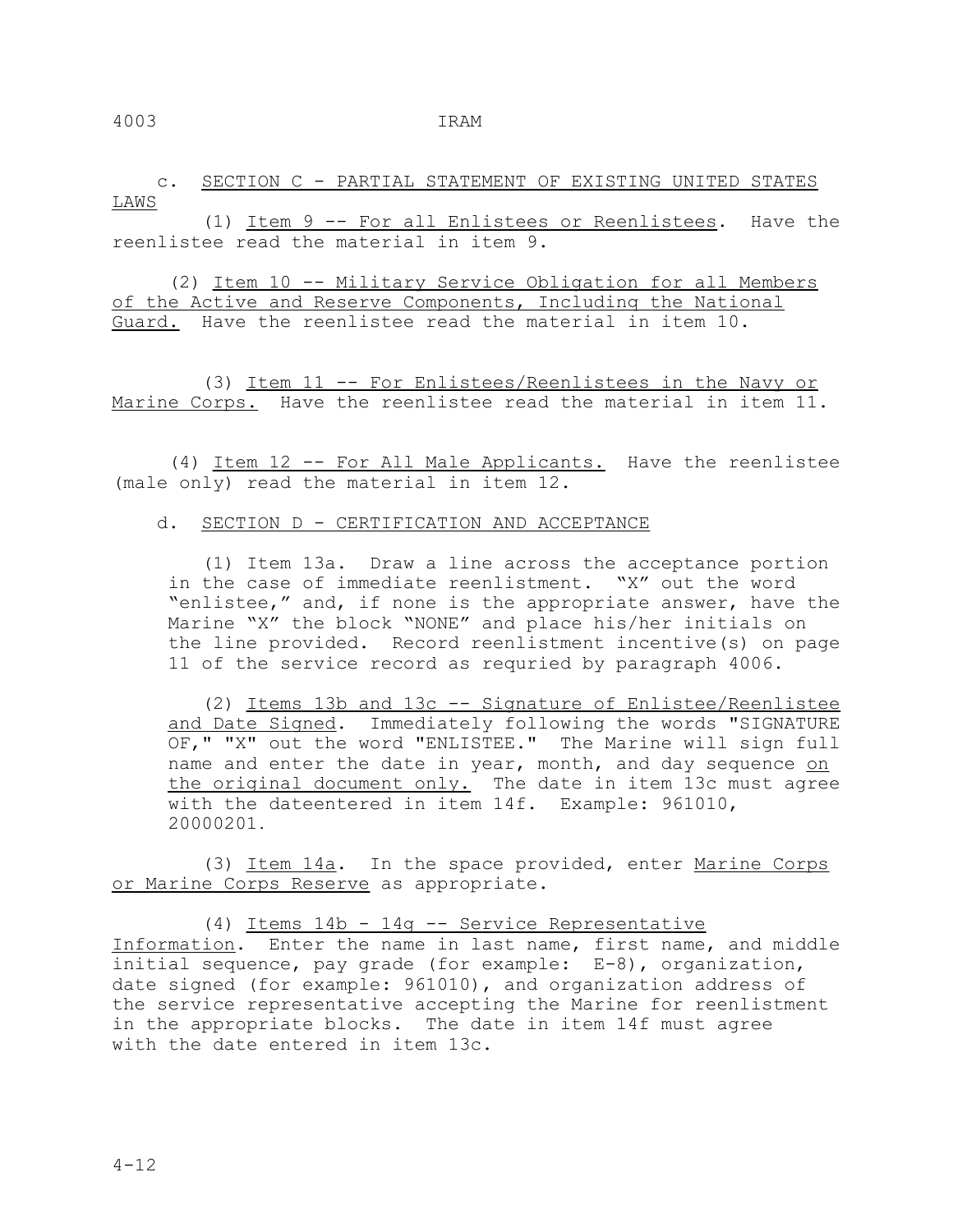(5) Item 14e -- Signature of the Service Representative. Prior to signing, the service representative will verify correctness of entries and explain all applicable paragraphs of the reenlistment document to the reenlistee. The service representative identified in item 14b will sign in first name, middle initial, and last name sequence (initials and last name are acceptable) on the original document only.

## e. SECTION E - CONFIRMATION OF ENLISTMENT OR REENLISTMENT

 (1) Item 15. Immediately following the letter "I," in the space provided, type the Marine's full first, middle, last name and any suffix as shown in item 18b. Do not use punctuation of any sort, including periods or dashes. For Marines who elect to affirm their oath rather than swear to it, strike out the words "swear or" in the body of the oath and the words "So help me God" at the end of the oath on page 4/2 of the DD Form 4. The official who reads the words aloud will omit the stricken words.

 (2) Item 16. No entry required. Draw a diagonal line across this item.

 (3) Item 17. No entry required. Draw a diagonal line across this item.

 (4) Item 18a and 18b -- Signature of Enlistee Reenlistee and Date Signed. "X" out the word "ENLISTEE." The Marine will sign full name and enter the date in year, month, and day sequence on the original document only. Example: 961010. The date in this item must agree with the date in item 19f. (See note 1, 2, or 3, as appropriate.)

 (5) Item l9a. Word(s) stricken from the reenlistment oath (item 15) should also be stricken from the reenlisting officer's statement

 (6) Items 19b - 19g -- Enlistment/Reenlistment Officer Information. Enter the name of the reenlisting officer who administered the oath of reenlistment (last name, first name, and middle initial sequence), pay grade (for example: 05), organization, date signed (in year, month, and day sequence: for example: 961010), and organizational address in the appropriate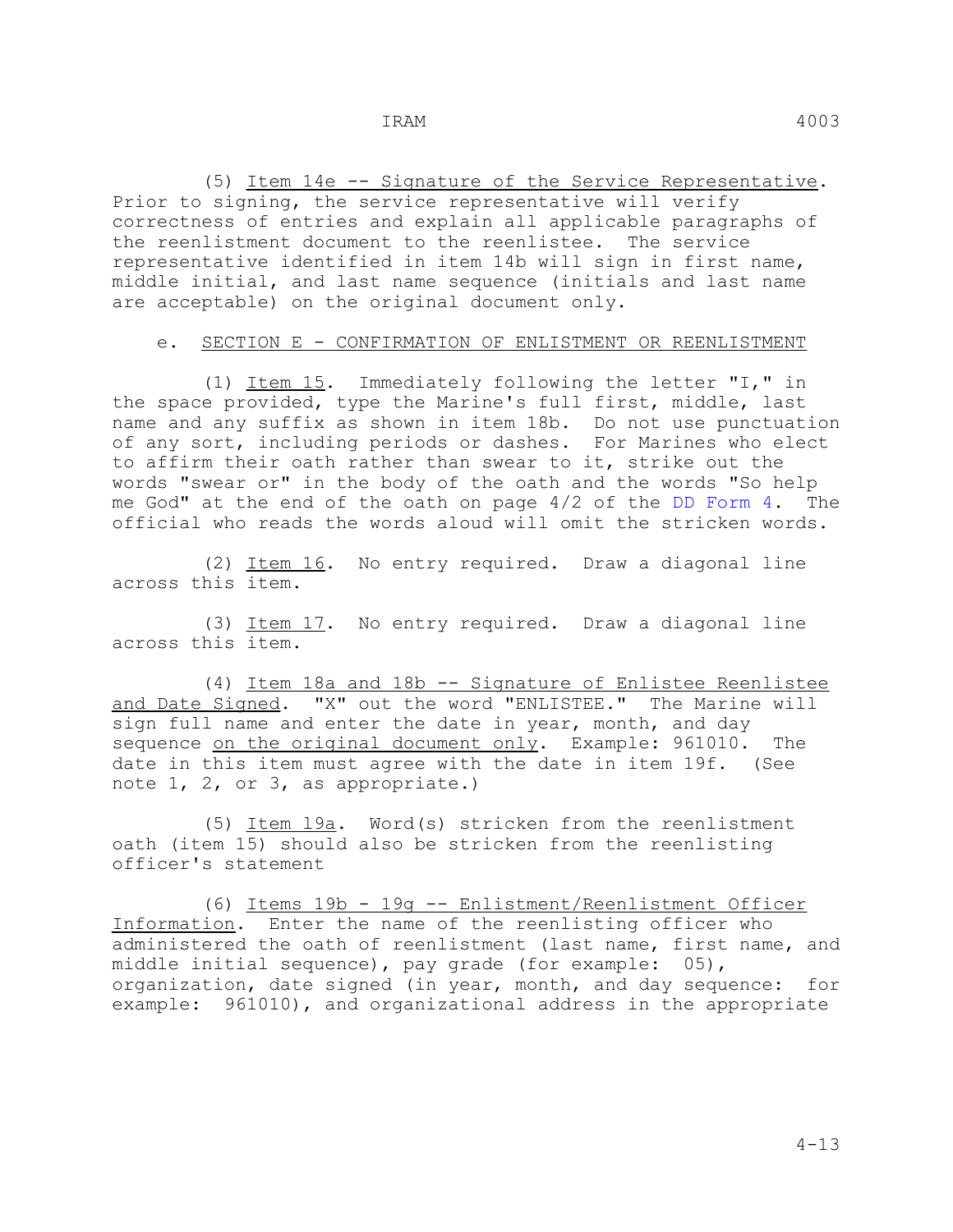blocks. The reenlisting officer will sign in first name, middle initial, and last name sequence (initials and last name are acceptable) on the original document only. The date entered in item 19f must agree with the date in 18b. (See note 1, 2, or 3.)

- NOTE 1: In the case of all reenlistments of Marines on active duty, administer the reenlistment oath a day in advance of the effective date of reenlistment. In the event the effective date of reenlistment is on a Monday or another day following a 2 or 3 day holiday period, the reenlistment oath may be administered on the last working day immediately preceding the weekend or holiday period.
- NOTE 2: In the case of Marine Corps reservists not on active duty who reenlist in the Marine Corps Reserve, the reenlistment oath may be administered up to 30 days in advance of the effective date of reenlistment and entered in item 5 of the DD Form 4.
- NOTE 3: In the case of active duty Marines being discharged who want to reenlist in the Marine Corps Reserve, the reenlistment oath may be administered up to 30 days in advance of the effective date of reenlistment entered in item 5 of the DD Form 4. Marines taking leave awaiting separation may be sworn into the Marine Corps Reserve immediately prior to the start of leave with the effective date of reenlistment on the day following date of discharge in item 5 of DD Form 4. This reenlistment must be reported into MCTFS when the contract is signed with the effective date as that shown in block 5 of DD Form 4.

4. Disposition Instructions. Distribute copies of enlistment/ reenlistment document as shown in table 4-1.

4003 IRAM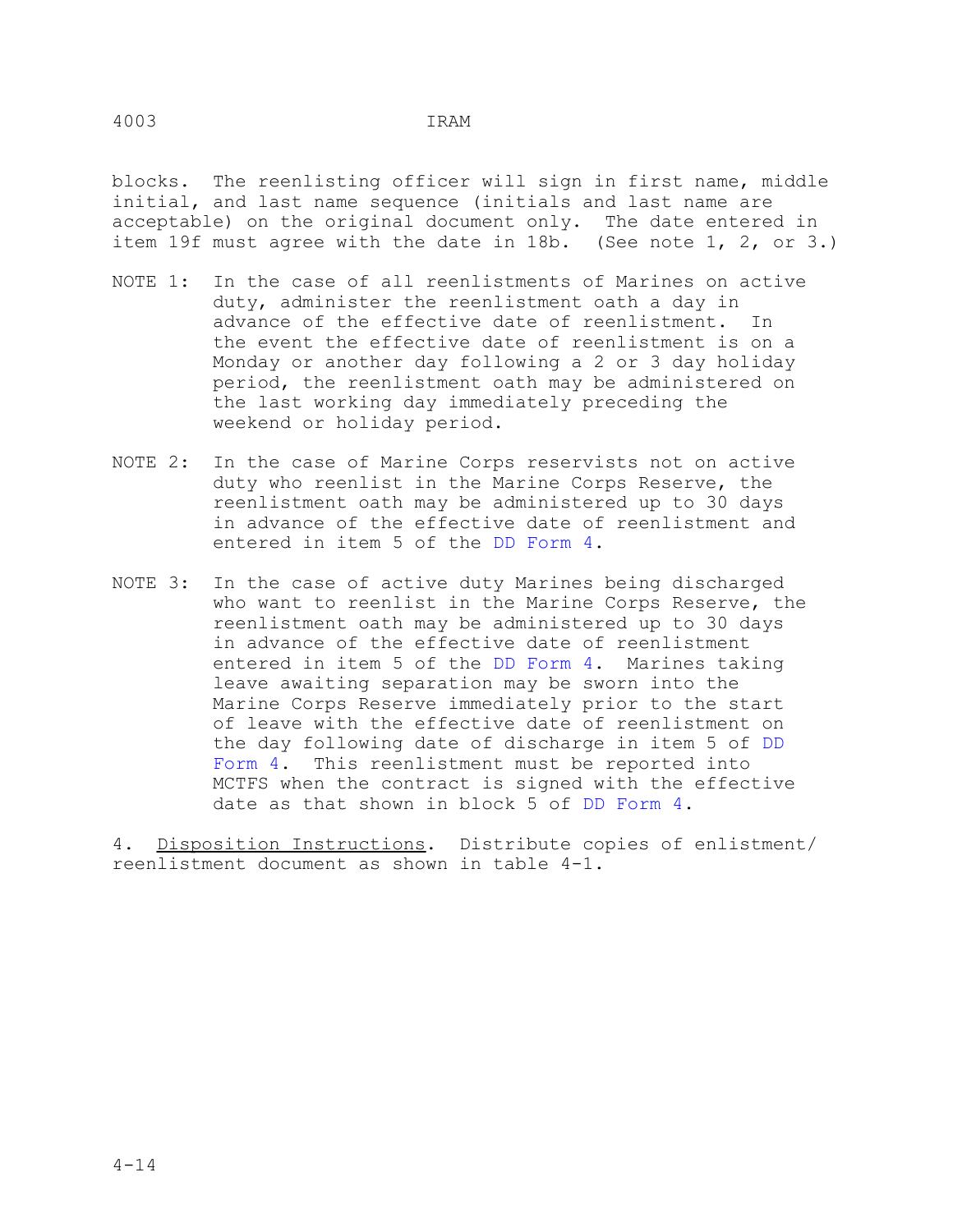| TABLE 4-1    |                                                                                                                                  |                                                                                                                                                                                                                   |                                                                                                                                                                                                               |                                                                      |                                                    |
|--------------|----------------------------------------------------------------------------------------------------------------------------------|-------------------------------------------------------------------------------------------------------------------------------------------------------------------------------------------------------------------|---------------------------------------------------------------------------------------------------------------------------------------------------------------------------------------------------------------|----------------------------------------------------------------------|----------------------------------------------------|
|              |                                                                                                                                  | DISTRIBUTION INSTRUCTIONS FOR DD FORM 4                                                                                                                                                                           |                                                                                                                                                                                                               |                                                                      |                                                    |
| $\mathsf{R}$ | A                                                                                                                                | B                                                                                                                                                                                                                 | $\mathsf{C}$                                                                                                                                                                                                  | D                                                                    | E                                                  |
| U<br>L<br>E  | If a Marine is                                                                                                                   | the original is                                                                                                                                                                                                   | the yellow first copy is                                                                                                                                                                                      | the green<br>second<br>copy is                                       | and the<br>pink third<br>copy is                   |
| 1            | a Regular on active<br>duty and is reenlisting<br>immediately in the<br><b>Regular Marine Corps</b><br>(see notes 1 and 2)       | forwarded with reproduced linserted on the right side<br>copies of the following:<br>NAVMC 118 SRB<br>standard pages: 3, ROS (if<br>corporal or below), 11,                                                       | of the SRB as page 1 on<br>the date of reenlistment                                                                                                                                                           | retained by<br>the activity<br>effecting<br>the<br>immediate         | delivered<br>to the<br>Marine<br>on the<br>date of |
|              | 2 a member of the<br>Ready Reserve and is<br>reenlisting<br>immediately in the<br>Ready Reserve (see<br>notes 1 and 2)           | NAVMC 10132 and 13 (if<br>applicable) containing<br>entries associated with the<br>previous enlistment to the<br>CMC (MMSB-20), HQMC,<br>2008 Elliot Rd., Suite 114,<br>Quantico, VA 22134-5030<br>on the date of | forwarded to the parent<br>SMCR unit joining the<br>reenlistee for insertion on<br>the right side of the SRB<br>as page 1 with any<br>annex(es) and supporting<br>documents on the date of<br>reenlistment    | reenlist-<br>ment                                                    | reenlist-<br>ment                                  |
|              | 3 a member of the IRR<br>and is reenlisting<br>immediately in the<br>IRR (see notes 1 and<br>2)                                  | reenlistment. (See note 4)                                                                                                                                                                                        | forwarded to the CG,<br>MCRSC, 15303 Andrews<br>Rd. Kansas City, MO<br>64147-1207 to be<br>inserted on the right side<br>of the SRB as page 1 on<br>the date of reenlistment                                  |                                                                      |                                                    |
| 4            | a member of the IRR<br>is reenlisting in the<br><b>USMC</b>                                                                      |                                                                                                                                                                                                                   | inserted on the right side<br>of the SRB as page 1 on<br>the date of reenlistment                                                                                                                             |                                                                      |                                                    |
| 5            | desiring to reenlist in<br>the Ready Reserve as all annex(es) and<br>a result of continuous<br>or broken service<br>(see note 3) | forwarded with copies of<br>supporting documents,<br>and the original of the DD<br>Form 1966 to the CMC<br>(MMSB-20), HQMC, 2008<br>Elliot Rd, Suite 22134-<br>5030 on date of<br>reenlistment                    | forwarded to the first duty<br>station joining the<br>reenlistee to be inserted<br>on the right side of the<br>SRB as page 1 with any<br>annex(es) and supporting<br>documents on the date of<br>reenlistment | retained by<br>the activity<br>effecting<br>the<br>reenlist-<br>ment |                                                    |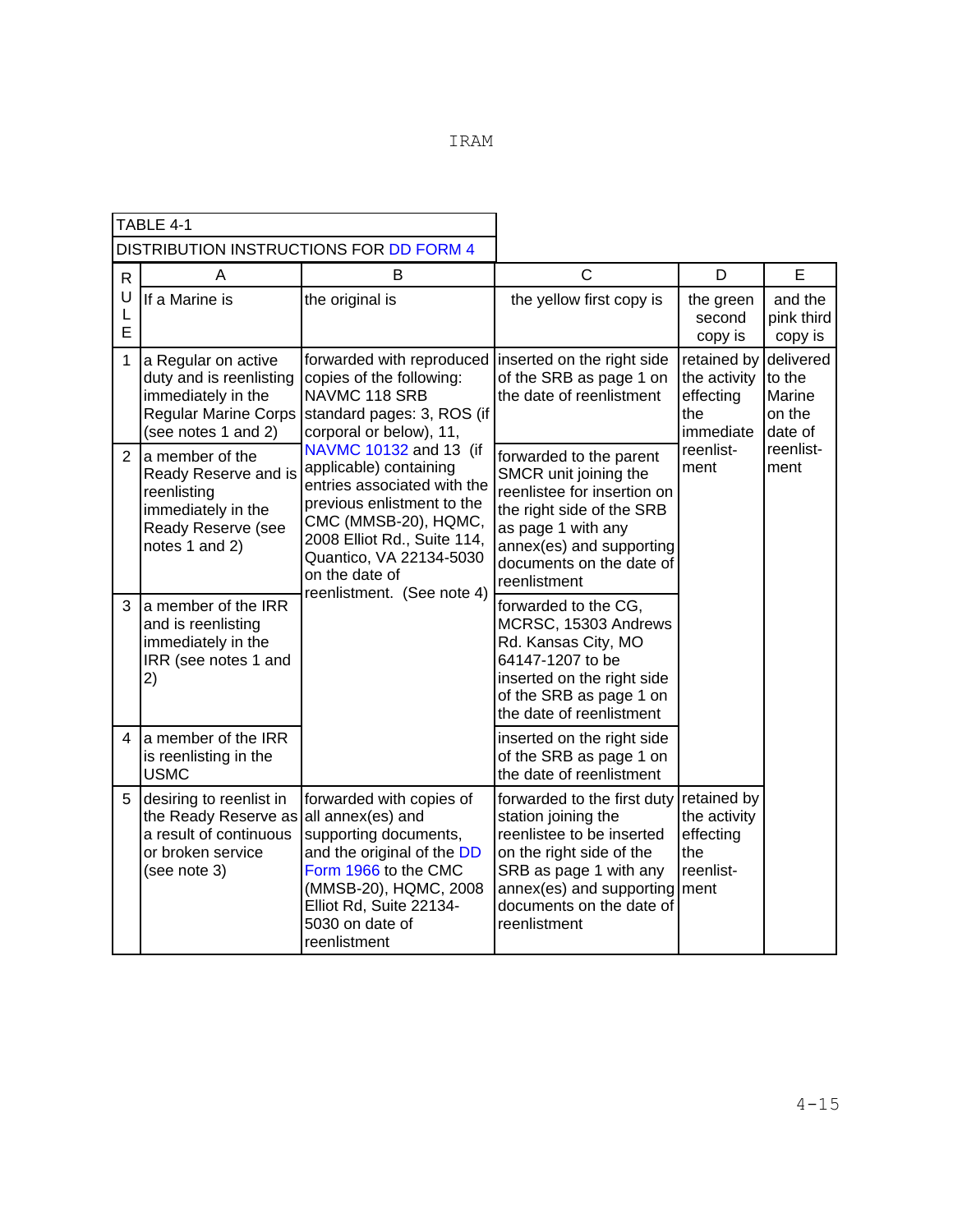## NOTES:

1. Actions involving immediate reenlistments into the Marine Corps or Marine Corps Reserve are accomplished by the unit holding the Marine's SRB.

2. There is no requirement to prepare a DD Form 1966, Application for Enlistment--Armed Forces of the United States, on immediate reenlistments in the Marine Corps or Marine Corps Reserve.

3. DD Form 1966, Application for Enlistment--Armed Forces of the United States, must be prepared for all original enlistments and reenlistments in the Marine Corps Reserve as a result of broken service (refer to MCO P1040.31 and MCO P1040R.35 for definition of continuous/broken reenlistment).

4. Forward a reproduced copy of any rebuttal statement(s) to a derogatory administrative remark page 11 entry(ies) along with the page 11 which contains the entry.

## 4004. CHRONOLOGICAL RECORD (NAVMC 118(3))

1. This is a standard page designed for recording in chronological sequence, the events or duties performed by a Marine from time of commissioning or enlistment, through and including, complete severance from the Marine Corps or Marine Corps Reserve. The chronological record of a Marine is important because it is a historical recording of assignments documented in the sequence of occurrence. Beginning with recruit training/OCS, maintain the chronological record following the Marine's assignment sequence using the prescribed NAVMC form. Whenever page 3 is full, or a new version is prescribed, prepare a supplemental page per the instructions contained in paragraph 2004.2a. Line out the unused portion of the page to preclude further entries after the supplemental page has been added. Place the supplemental page behind the full or closed-out pages in the appropriate labeled sequence, to include any NAVMC 118(3) (Rev. 6-62) or earlier versions of this form which have a combination of chronological information, general military subjects (essential subjects), and conduct and duty proficiency markings that are now automated and reported by unit diary entry.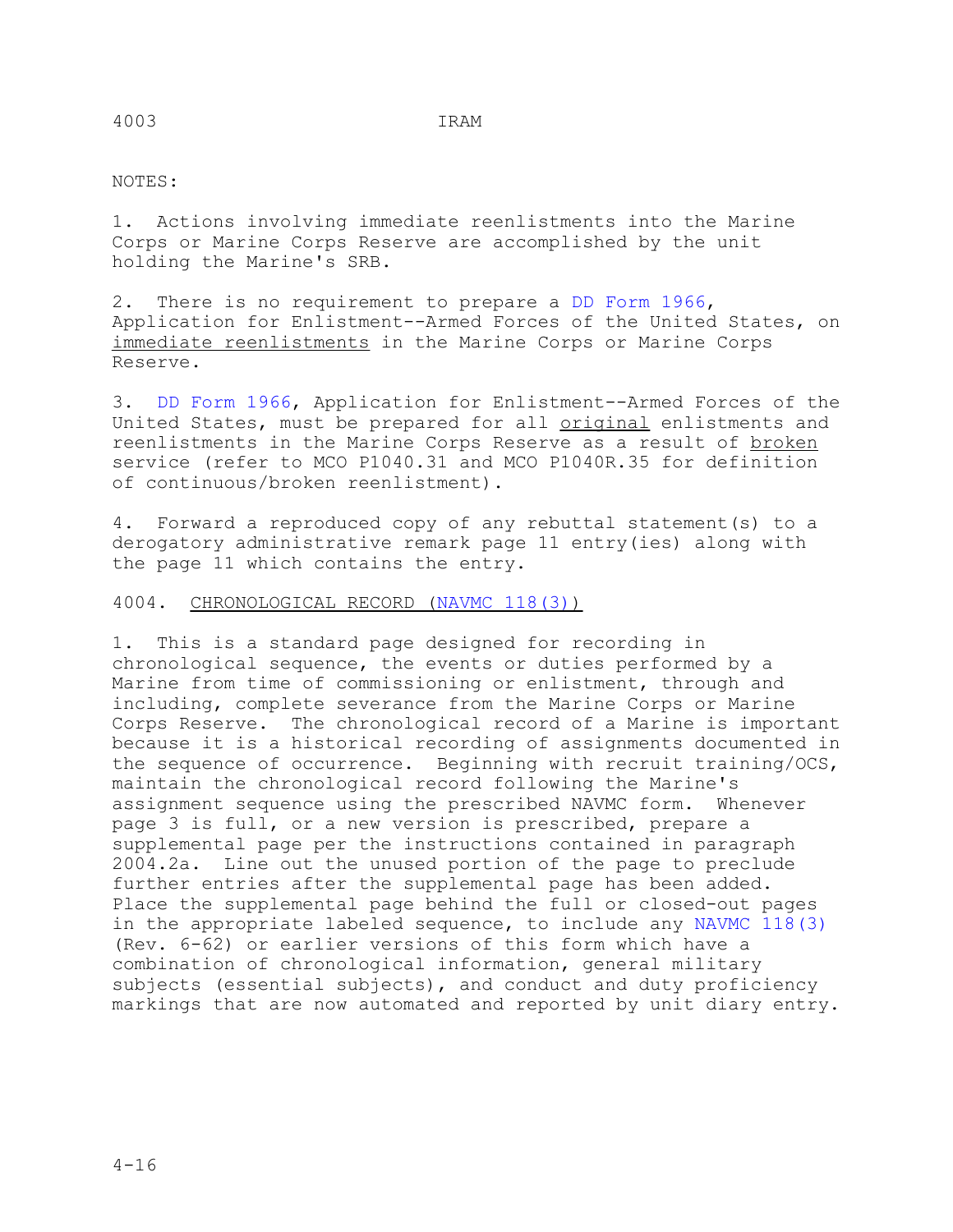Upon immediate reenlistment, reproduce the Chronological Record page(s) containing entries subsequent to the last enlistment and forward the copy(ies) with the original of the enlistment/ reenlistment document as directed in table 4-2, column B. Use all upper case typeface when making entries. The use of abbreviations and/or acronyms is encouraged.

2. Unit/Organization. Record name of the organization, to include battalion which the Marine is assigned for primary duty and the reporting unit code (RUC) and monitored command code (MCC) for the Regular establishment. SMCR units will include the RUC of the Reserve unit and not that of the Inspector-Instructor staff. Record unit/organization entries with all lines starting at the left margin or the first line starting at the left margin and second and subsequent lines indented one space. For example:

| 2DBN 6THMAR 2DMARDIV | HQCO 23DMAR 4THMARDIV  |
|----------------------|------------------------|
| FMF CAMLEJ NC        | FMF USMCR SAN BRUNO CA |
| RUC 12220 MCC V26    | RUC 14101              |

3. Upon redesignation of an organization, record new organization title, address, RUC, MCC, effective date, and authority. No other entries are required in the primary duty and remarks columns. For example:

 VMGR-2 SANTA SANTA ANA EL TORO CA MCC G37 RUC 02003 MCC 023 EFF DATE: 905150 AUTH: Co, MCCDC MSG 140814Z APR97

4. Primary Duty. The primary duty will reflect the abbreviated descriptive title of only the primary duty and billet military occupational specialty (BMOS). For Marines attending recruit training and MCT use the BMOS 9900, and for Marines attending a formal school use the intended military occupational specialty (IMOS) as the primary duty. See MCO P1080.40, MCTFSPRIM. During periods of nonduty such as confinement, unauthorized absence, and in hands of civil authorities, the BMOS or IMOS is omitted. The omission is supported by the remarks entry reflecting the nonduty status. For Marines joined to the IRR, omit the BMOS.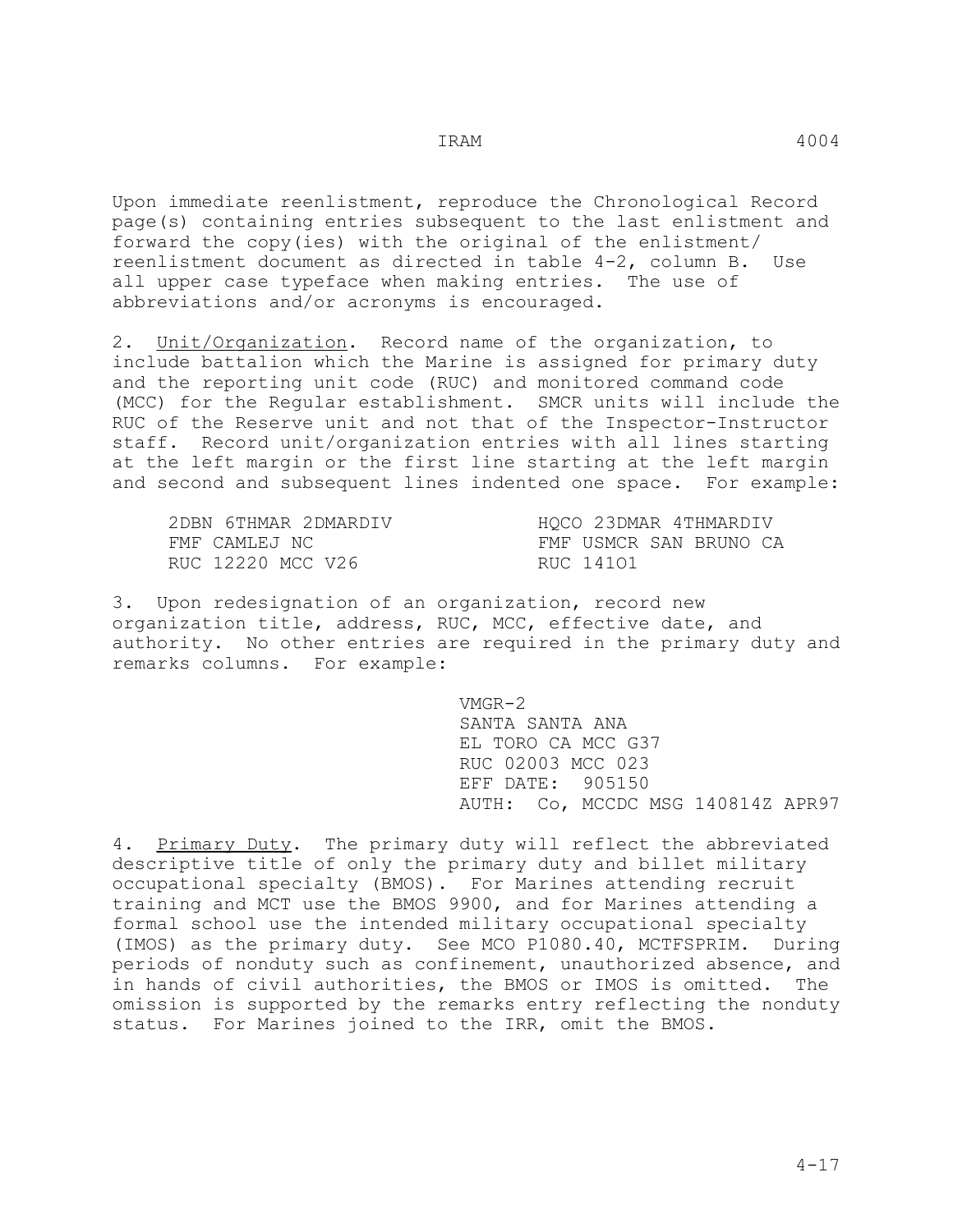Whenever a Marine is assigned or reassigned a primary duty, record the abbreviated job title and the BMOS of the duty performed. Upon completion of each duty assignment, record in parentheses, immediately after the BMOS, the number of months such duty was performed. When a Marine is declared a deserter, close out the number of months in primary duty as of the date of action on declaration. Count periods of 16 days or more as a full month.

5. Remarks. Use the remarks portion of this page for entering the effective date of such occurrences as joins, transfers, reassignments, discharge, retirement, resignation, hospitalization, and death. Precede all entries with the date(s) of the occurrence. Although table 4-3 provides entry configurations, an exact format is not prescribed for the remarks entries. Entry composition should contain sufficient information to reflect the general purpose of the entry. The transfer entry will include the MCC to which the Marine is directed for duty as cited in the PCS/PCA orders. Record company/battery assignments in this portion of page 3 for the Regular establishment only.

 a. There are no recording requirements when a Marine is discharged for the purpose of immediate reenlistment, upon a Marine's executing an extension of enlistment, or on the effective date of an extension of enlistment.

 b. Periods of additional or temporary additional duty in excess of 30 days, temporary additional duty under instruction as a student in a formal school, as defined in MCO P1080.20, for any period, and assignment to the Fleet Marine Corps Personnel Assistance Program (FAP), are occurrences which are to be recorded as remarks and will include a commencement and termination date. When temporary duty or temporary additional duty of a Marine is terminated, record in parentheses the number of months such duty was performed in the primary duty column immediately following the BMOS.

 c. Leave periods and periods of nonduty such as proceed, delay, and travel are not recorded on the chronological record. For periods of nonduty such as confinement, unauthorized absence in excess of 24 hours, desertion, in hands of civil authorities (IHCA), in hands of foreign authorities (IHFA), etc., record the commencement and return date of such periods. When a Marine is dropped or declared a deserter, the action date is normally the 31st day.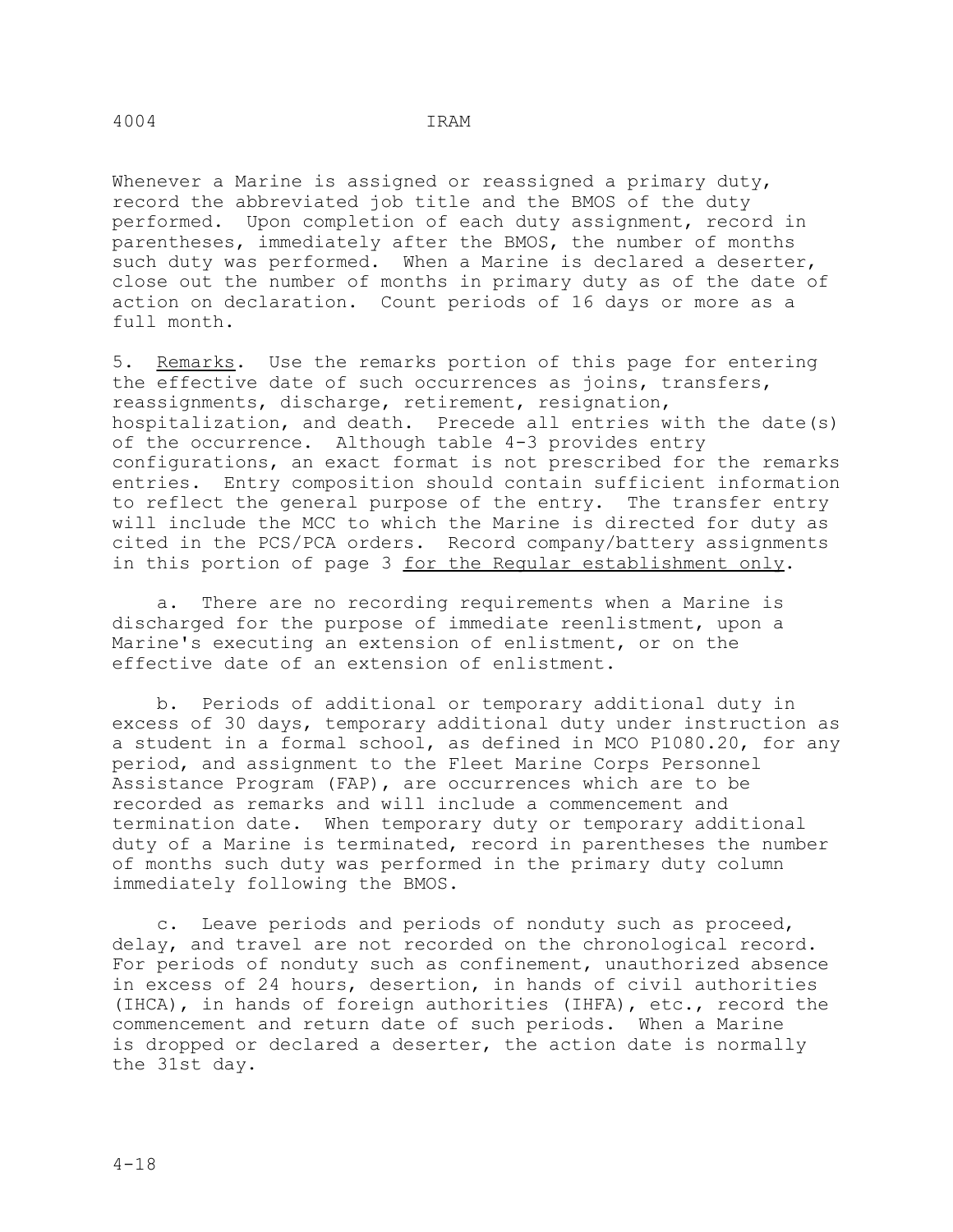d. When a Marine officer or enlisted Marine is assigned additional duties, record the date assigned, and the additional duty abbreviated title in the remarks section. When the additional duty is terminated, record the number of months such duty was performed in parentheses. Count periods of 16 days or more as a full month.

 e. When other additional entries are required by the same organization, it is acceptable to omit the repeating of the organizational name, RUC, and MCC.

 f. When Marines are performing duties away from their parent organization, and an occurrence for a chronological record entry arises, the remarks portion of the entry will contain the name, RUC, and the MCC of the organization making the entry.

 g. For members of the Marine Corps Reserve, make entries to reflect recruit training and all periods of active duty over 30 days, and annual training.

 h. For both active and Reserve members, the remarks column should contain the entry "YYMMDD ASG FST/MOJT/OJT", as appropriate. The commanders must screen the service records to ensure the assignment of an MOS above the basic level within the authorized training time prescribed. MCO P1000.6 and MCO 1500.31 apply.

6. A decision logic table for recording chronological al record entries is provided in table 4-3. The decision logic table shows the occasions most commonly requiring entries but is not all inclusive.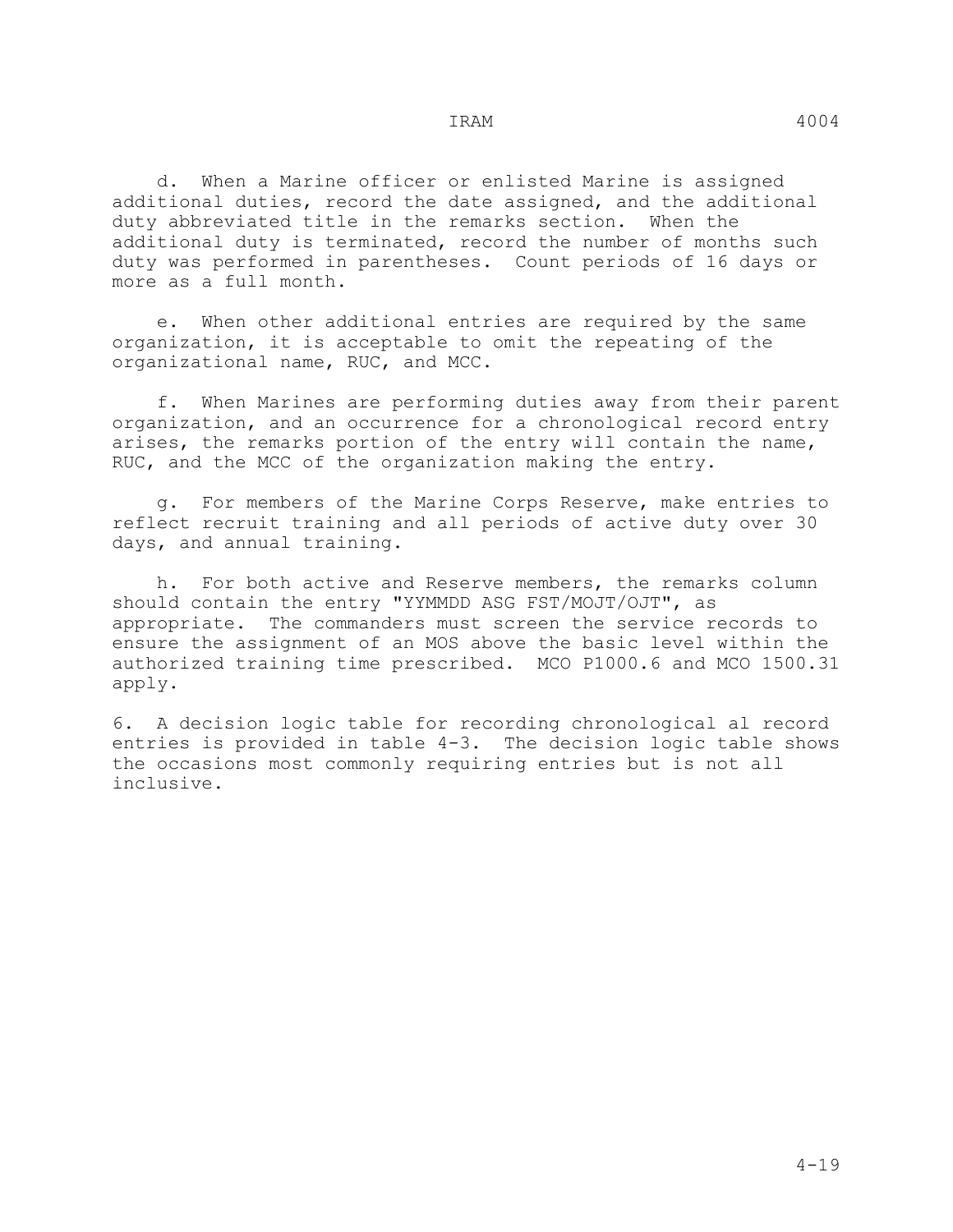|                  | TABLE 4-2                                                                           |                                                                                                                             |                                                                                                                                                                                                                                       |                                                                                                        |                                                                                                                                                                         |                                                         |
|------------------|-------------------------------------------------------------------------------------|-----------------------------------------------------------------------------------------------------------------------------|---------------------------------------------------------------------------------------------------------------------------------------------------------------------------------------------------------------------------------------|--------------------------------------------------------------------------------------------------------|-------------------------------------------------------------------------------------------------------------------------------------------------------------------------|---------------------------------------------------------|
|                  |                                                                                     |                                                                                                                             | OCCASIONS FOR CHRONOLOGICAL RECORD ENTRIES                                                                                                                                                                                            |                                                                                                        |                                                                                                                                                                         |                                                         |
|                  | A                                                                                   | В                                                                                                                           | C                                                                                                                                                                                                                                     |                                                                                                        | D                                                                                                                                                                       | E                                                       |
| R<br>U<br>L<br>E | If the<br>Marine                                                                    | enter the following<br>information under the<br>Unit/Organization<br>column                                                 | enter under the Primary<br>Duty column                                                                                                                                                                                                |                                                                                                        | enter under the Remarks column<br>the entry is                                                                                                                          |                                                         |
| $\mathbf{1}$     | is joined for<br>recruit<br>training                                                | the abbreviated title of<br>the recruit depot, RUC,<br>and MCC.                                                             | "RECRUIT"; the BILMOS<br>of "(9900)" to indicate<br>General Service Marine, or<br>"(9971)" to indicate Basic<br>Marine with enlistment<br>guarantee followed by "()"<br>to record total number of<br>months assigned recruit<br>trng. | (1) JD FOR RCT TRNG<br>(1) Date is the date of assignment active<br>duty.                              |                                                                                                                                                                         | DD Form 4;<br>assignment to<br>active duty<br>orders    |
| $\overline{2}$   | is joined for<br>duty                                                               | the abbreviated title of<br>the organization, RUC,<br>and MCC. Refer to par.<br>4006.2 for sample<br>entries. (See note 1.) | the abbreviated billet title;<br><b>BILMOS</b> in parentheses<br>followed by "()" to record<br>total number of months<br>assigned to the primary<br>duty                                                                              | $(1)$ JD FOR DU $(2)$<br>duty.<br>otherwise no entry required.                                         | (1) Date is the next day after the Marine<br>physically reports to major command for<br>(2) Co/Btry assigned to or class # for IST<br>students attending formal school, | PCS/PCA<br>orders                                       |
| 3                | is joined for<br><b>DUINS</b>                                                       |                                                                                                                             | "STUD" and the<br>abbreviated course title;<br>the IMOS to be assigned<br>upon compl of trng in<br>parentheses followed by<br>"()" to record number of<br>months in trng status                                                       | (1) JD FOR DUINS<br>CL# (2)<br>Marine will attend.                                                     | (1) The date is the next day after the<br>Marine physically reports for DUINS.<br>(2) Enter the class number of the course<br>indicated in the primary duty column the  |                                                         |
| 4                | is joined for<br>record<br>purposes<br>while hosp,<br>IHCA,<br>IHFA, or<br>confined | the abbreviated title of<br>the organization, RUC,<br>and MCC.                                                              | "PATIENT" or<br>"PRISONER", as<br>applicable; a BILMOS of<br>"(0000)", followed by "()"<br>to record number of<br>months Marine was in<br>particular duty status                                                                      | (1) JD FOREC HOSP<br>(1) JD FOREC IHCA/IHFA<br>(1)<br>directive requiring the join.<br>SCM, SPCM, GCM. | JD FOREC CNFD (2)<br>(1) Date is the day after the date of<br>transfer or the date specified in the<br>(2) Indicate whether serving sentence of                         | <b>CMC</b><br>message or<br>other transfer<br>directive |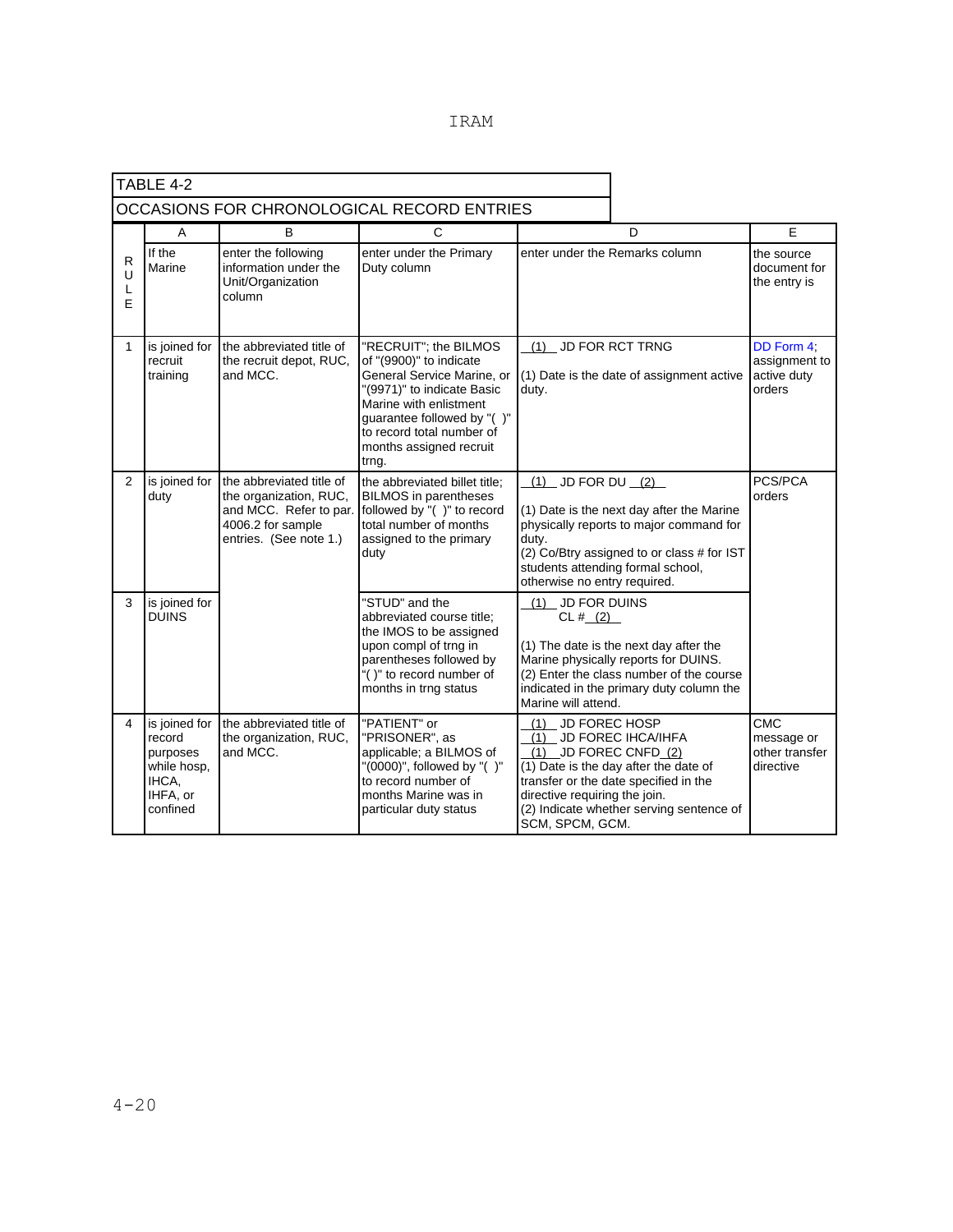|                  | TABLE 4-2                                                                                               |                                                                             |                                                                                                                                                                                                                                                      |                     |                                                                                                                                                                                                                                                                    |                                                       |
|------------------|---------------------------------------------------------------------------------------------------------|-----------------------------------------------------------------------------|------------------------------------------------------------------------------------------------------------------------------------------------------------------------------------------------------------------------------------------------------|---------------------|--------------------------------------------------------------------------------------------------------------------------------------------------------------------------------------------------------------------------------------------------------------------|-------------------------------------------------------|
|                  | OCCASIONS FOR CHRONOLOGICAL RECORD ENTRIES                                                              |                                                                             |                                                                                                                                                                                                                                                      |                     |                                                                                                                                                                                                                                                                    |                                                       |
|                  | Α                                                                                                       | в                                                                           | С                                                                                                                                                                                                                                                    |                     | D                                                                                                                                                                                                                                                                  | E                                                     |
| R<br>U<br>L<br>E | If the Marine                                                                                           | enter the following<br>information under the<br>Unit/Organization<br>column | enter under the Primary<br>Duty column                                                                                                                                                                                                               |                     | enter under the Remarks column                                                                                                                                                                                                                                     | the source<br>document for<br>the entry is            |
| 5                | is joined for<br>record<br>purposes<br>when the<br>Marine fails<br>to report per<br>competent<br>orders | the abbreviated title of<br>the recruit depot, RUC,<br>and MCC.             | abbreviated primary MOS<br>description, a BILMOS of<br>"(0000)", followed by "()"<br>Marine remains in an<br>absent status                                                                                                                           | (2) TO UA<br>orders | (1) JD FOREC FAIL RPT<br>(1) Date is the day following the Marine's<br>to record number of months last day of travel time when the hour of<br>reporting is 2400 or not specified in the<br>(2) UA will commence at 0001 on the<br>date of joining                  | Copy of<br>orders<br>directing<br>Marine to<br>report |
| 6                | is joined<br><b>TEMINS</b>                                                                              |                                                                             | "STUD" and the<br>abbreviated course title; the CL # $(2)$<br>IMOS to be assigned upon<br>compl of trng or basic MOS<br>in the case of Marines<br>attending MCT in<br>parentheses followed by<br>"()" to record number of<br>months in assigned duty | TEMINS.             | (1) JD FOR TEMINS<br>$(1)$ The date is the next day after the<br>Marine physically reports for<br>(2) Enter the class number of the course<br>indicated in the primary duty column<br>the Marine will attend                                                       | PCS/PCA<br>orders                                     |
| $\overline{7}$   | is joined FAP                                                                                           | no entry required                                                           | the abbreviated billet title;<br><b>BILMOS</b> in parentheses<br>followed by "()" to record<br>total number of months<br>assigned to the primary<br>duty                                                                                             | unit)               | (1) JD FAP (2)<br>RUC (3) MCC (4)<br>(1) Date is the day the Marine<br>physically reports for FAP.<br>(2) Unit Marine is attached to<br>(refer to reporting<br>endorsement on FAP orders for<br>(3) RUC of FAP unit assigned to<br>(4) MCC of FAP unit assigned to | reporting<br>endorsement<br>to FAP orders             |
| 8                | is transferred                                                                                          |                                                                             | the total number of months<br>in the space provided<br>(exclude periods of<br>non-duty) Use the date of<br>transfer as the cut-off date<br>to compute number of<br>months<br>(see note 2)                                                            | (see note 3)        | (1) TR TO (2) FOR DU<br>MCC(3)<br>(1) Date is the actual date of<br>detachment<br>(2) Abbreviated title of command to<br>which transferred<br>(3) MCC of command to which<br>transferred                                                                           | PCS/PCA<br>orders                                     |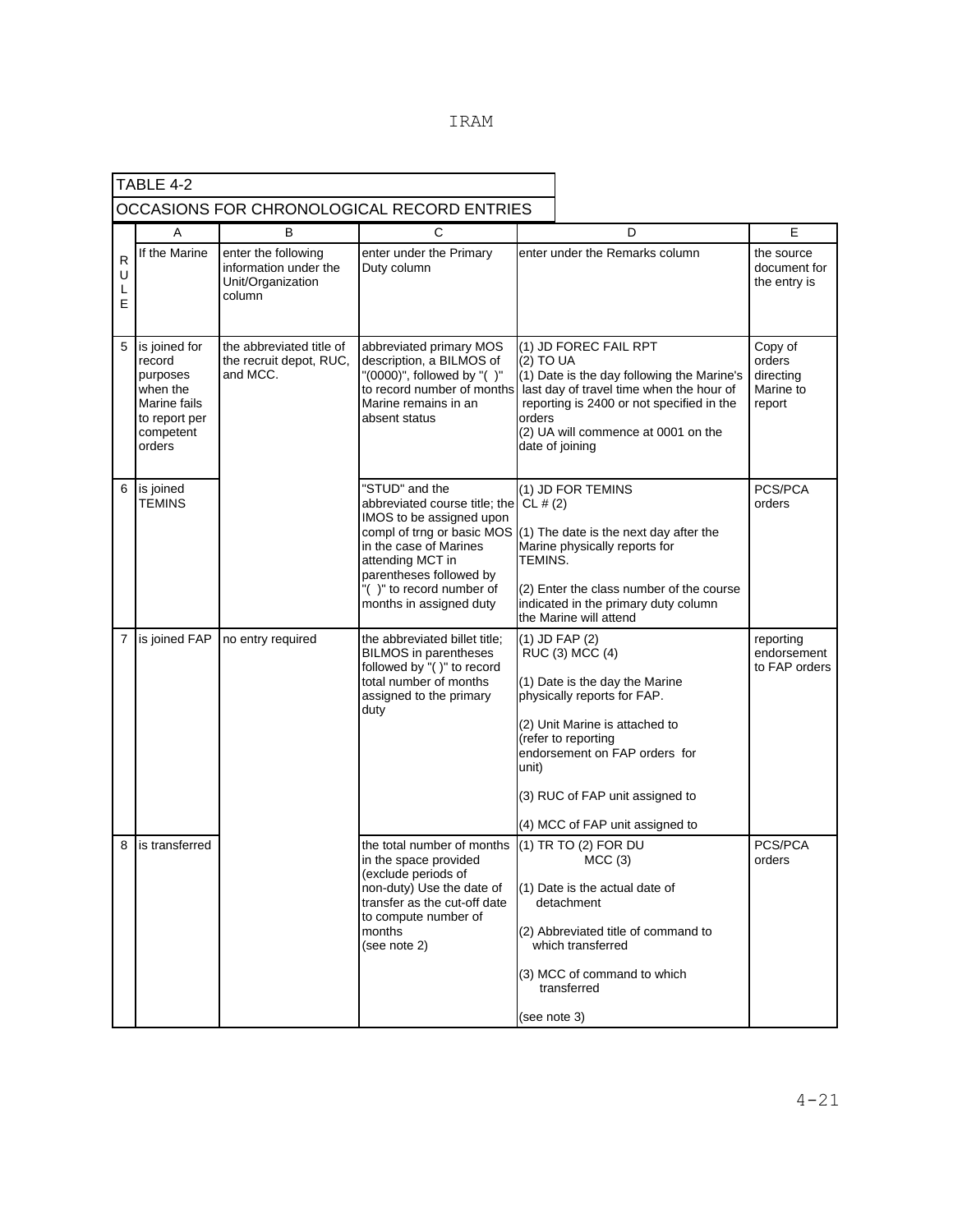|                       | TABLE 4-2                                                                     |                                                                                 |                                                                                                                                                                              |                                                                                                                                                                                                                         |                                                              |
|-----------------------|-------------------------------------------------------------------------------|---------------------------------------------------------------------------------|------------------------------------------------------------------------------------------------------------------------------------------------------------------------------|-------------------------------------------------------------------------------------------------------------------------------------------------------------------------------------------------------------------------|--------------------------------------------------------------|
|                       |                                                                               | OCCASIONS FOR CHRONOLOGICAL RECORD ENTRIES                                      |                                                                                                                                                                              |                                                                                                                                                                                                                         |                                                              |
|                       | A                                                                             | B                                                                               | C                                                                                                                                                                            | D                                                                                                                                                                                                                       | F                                                            |
| R<br>U<br>L<br>E<br>S | If the Marine                                                                 | enter the following<br>information under<br>the Unit/<br>Organization<br>column | enter under the Primary<br>Duty column (see note 2.)                                                                                                                         | enter under the Remarks column                                                                                                                                                                                          | the source<br>document for the<br>entry is                   |
| 9                     | is discharged or<br>resigns and<br>does not accept<br>a Reserve<br>commission | no entry required                                                               | the total number of months<br>in the space provided<br>(exclude periods of<br>non-duty). Use the date of<br>discharge as the cut-off date<br>to compute number of<br>months. | $(1)$ DIS<br>(1) Date is the day of discharge.                                                                                                                                                                          | DD Form 214,<br>blocks 12b and<br>23                         |
|                       | 10 is released from<br>active duty                                            |                                                                                 | the total number of months<br>in the space provided<br>(exclude periods of<br>non-duty). Use the date of<br>release as the cut-off date to<br>compute number of months.      | $(1)$ RELACDU TR $(2)$<br>$RUC$ $(3)$<br>(1) Date is day Marine is released<br>from active duty.<br>(2) Enter either "SMCR" or "IRR", as<br>appropriate.<br>(3) Enter the RUC of the SMCR unit<br>to which transferred. | DD Form 214,<br>Blocks 9, 12b,<br>and 23                     |
|                       | 11 is transferred to<br><b>FMCR</b>                                           |                                                                                 | the total number of months<br>in the space provided<br>(exclude periods of<br>non-duty). Use the date of<br>transfer as the cut-off date<br>to compute number of<br>months.  | $(1)$ TR FMCR<br>(1) Date is actual date of transfer to<br>the FMCR. This is usually the last<br>day of the requested month.                                                                                            | FMCR orders:<br>DD Form 214,<br>blocks 12b and<br>23         |
|                       | 12 is retired                                                                 |                                                                                 | the total number of months<br>in the space provided<br>(exclude periods of<br>non-duty). Use the date of                                                                     | $(1)$ RET<br>(1) Date is day the Marine is<br>transferred to the retired list.                                                                                                                                          | Retirement<br>orders; DD Form<br>214, blocks 12b<br>and $23$ |
|                       | 13 I is transferred to<br>the TDRL                                            |                                                                                 | transfer as the cut-off date<br>to compute number of<br>months.                                                                                                              | $(1)$ TR TDRL<br>(1) Date is the date directed in the<br>CMC authorization.                                                                                                                                             | TDRL orders; DD<br>Form 214, blocks<br>12b and 23            |
| 14                    | is transferred to<br>the PDRL                                                 |                                                                                 |                                                                                                                                                                              | (1) TR PDRL<br>(1) Date is the date directed in the<br>CMC authorization.                                                                                                                                               | PDRL orders; DD<br>Form 214, blocks<br>12b and 23            |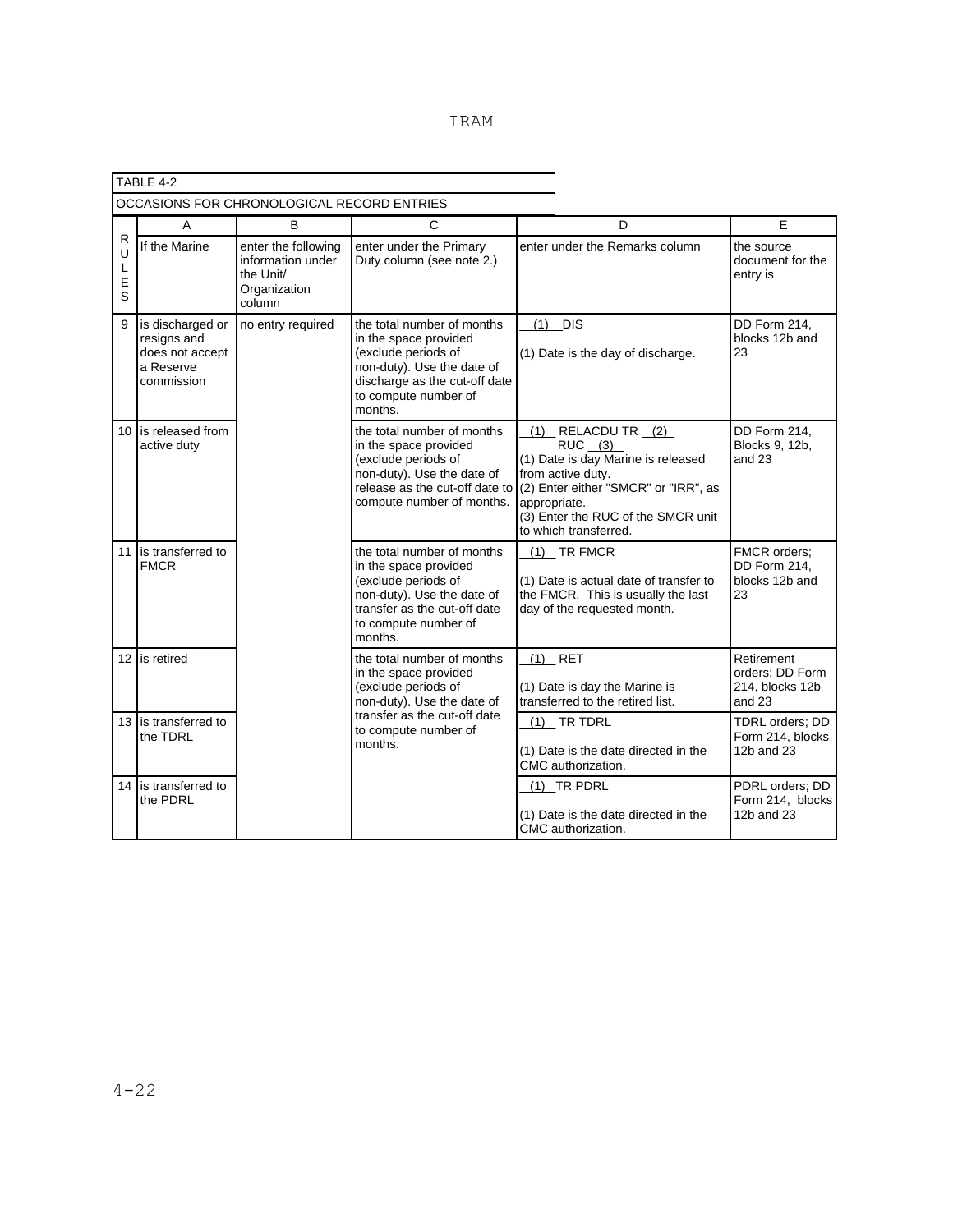|                  | TABLE 4-2                                                                                           |                                                                                 |                                                                                                                                                                                                                                                                                                                           |                                                |                                                                                                                                                                                                                                                                   |                                                  |
|------------------|-----------------------------------------------------------------------------------------------------|---------------------------------------------------------------------------------|---------------------------------------------------------------------------------------------------------------------------------------------------------------------------------------------------------------------------------------------------------------------------------------------------------------------------|------------------------------------------------|-------------------------------------------------------------------------------------------------------------------------------------------------------------------------------------------------------------------------------------------------------------------|--------------------------------------------------|
|                  |                                                                                                     |                                                                                 | OCCASIONS FOR CHRONOLOGICAL RECORD ENTRIES                                                                                                                                                                                                                                                                                |                                                |                                                                                                                                                                                                                                                                   |                                                  |
|                  | A                                                                                                   | в                                                                               | C                                                                                                                                                                                                                                                                                                                         |                                                | E<br>D                                                                                                                                                                                                                                                            |                                                  |
| R<br>L<br>E<br>S | If the Marine                                                                                       | enter the following<br>information under<br>the Unit/<br>Organization<br>column | enter under the Primary Duty<br>column (see note 2.)                                                                                                                                                                                                                                                                      |                                                | enter under the Remarks column                                                                                                                                                                                                                                    | the source<br>document for the<br>entry is       |
| 15               | accept a<br>Regular or<br>Reserve<br>commission                                                     | is discharged to no entry required                                              | the total number of months in<br>the space provided (exclude<br>periods of non-duty). Use the<br>date of transfer as the cut- off<br>date to compute number of<br>months. Also enter the new<br>primary duty, BILMOS, and<br>space to record number of<br>months directly opposite the<br>appointment acceptance<br>entry | appointment.<br>appointment.<br>i.e., WO, etc. | (1) DIS TO ACC PERM APPT<br>$(2)$ ACC PERM APPT $(3)$<br>(1) DIS TO ACC RES COM<br>(2) ACC PERM RES APPT<br>(3)<br>(1) Date is the date of discharge or<br>day prior to effective date of<br>(2) Date is effective date of<br>(3) Enter grade to which appointed; | NAVMC 763; DD<br>Form 214, blocks<br>12b and 23  |
|                  | 16 is assigned to<br><b>FAP</b>                                                                     |                                                                                 | the total number of months in<br>the space provided (exclude<br>periods of non-duty). Use the<br>date of departure as the                                                                                                                                                                                                 | $(1)$ FAP                                      | (1) Date is actual date Marine<br>departs parent command.                                                                                                                                                                                                         | FAP orders                                       |
| 17               | has FAP<br>assignment<br>terminated                                                                 |                                                                                 | cut-off date to compute<br>number of months.                                                                                                                                                                                                                                                                              |                                                | (1) FAP TERM<br>(1) Date is the day Marine departs<br>the FAP command.                                                                                                                                                                                            | termination<br>endorsement to<br>FAP orders      |
| 18               | returns from<br><b>FAP</b>                                                                          |                                                                                 | the abbreviated billet title;<br><b>BILMOS</b> in parentheses<br>followed by "()" to record<br>total number of months<br>assigned to the primary duty                                                                                                                                                                     |                                                | $(1)$ FR FAP<br>(1) Date is the day Marine actually<br>returns to parent command.                                                                                                                                                                                 | Return reporting<br>endorsement on<br>FAP orders |
| 19               | returns from a<br>UA status (UA<br>in excess of 24<br>hours) or is in a<br>UA status for<br>30 days |                                                                                 | no entry required (See note<br>4.)                                                                                                                                                                                                                                                                                        |                                                | (1) TO (2) UA/AWOL<br>(1) Date absence commenced.<br>(2) Date of return from UA/ AWOL or<br>the date of the 30th day of absence.                                                                                                                                  | Unit Morning<br>Report                           |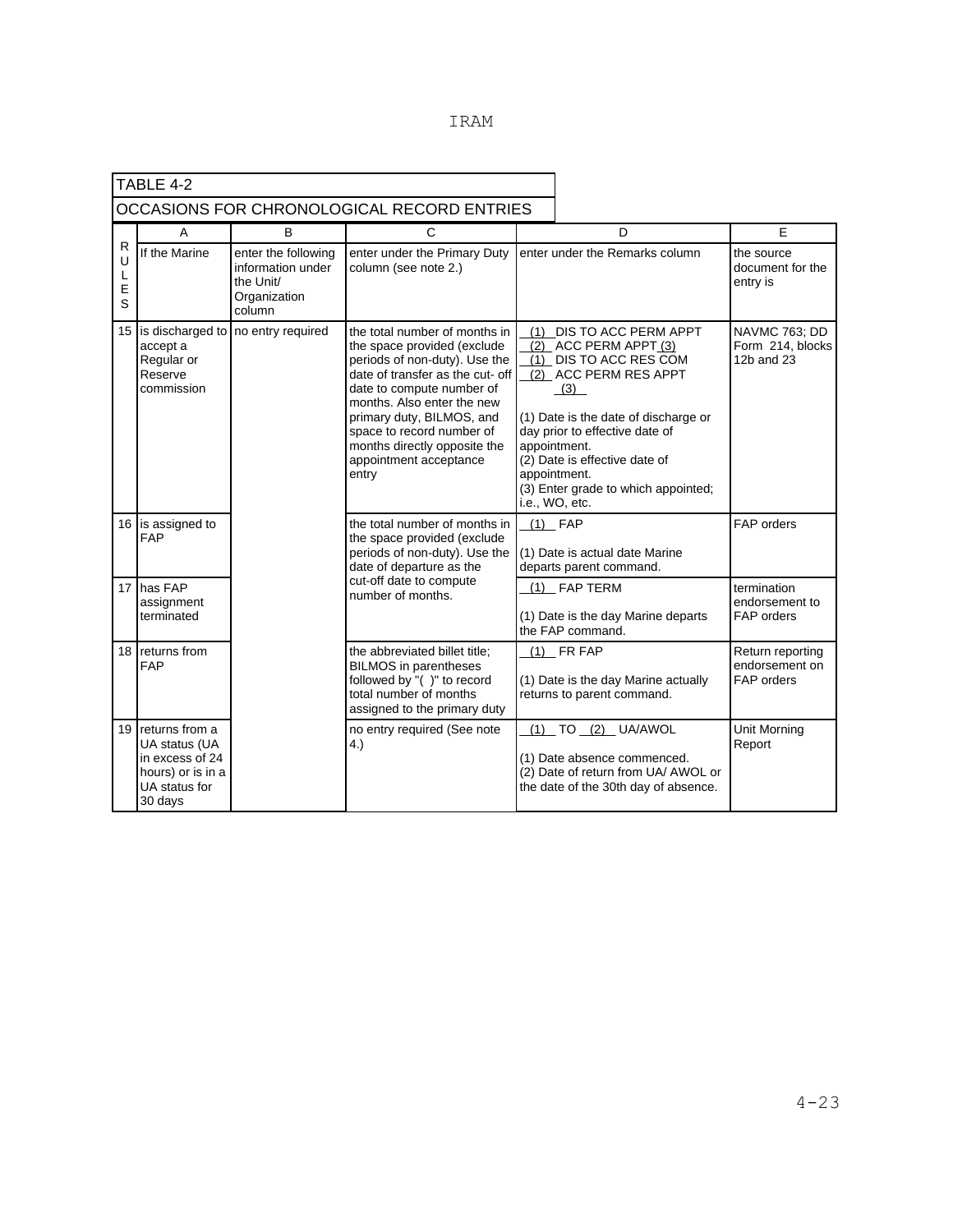| TABLE 4-2                                  |                                                              |                                                                                                                                                                                                            |                                                                                                                                                                          |  |                                                                                                                                                                                                                                                                                                                |                                                            |
|--------------------------------------------|--------------------------------------------------------------|------------------------------------------------------------------------------------------------------------------------------------------------------------------------------------------------------------|--------------------------------------------------------------------------------------------------------------------------------------------------------------------------|--|----------------------------------------------------------------------------------------------------------------------------------------------------------------------------------------------------------------------------------------------------------------------------------------------------------------|------------------------------------------------------------|
| OCCASIONS FOR CHRONOLOGICAL RECORD ENTRIES |                                                              |                                                                                                                                                                                                            |                                                                                                                                                                          |  |                                                                                                                                                                                                                                                                                                                |                                                            |
|                                            | A                                                            | B                                                                                                                                                                                                          | C                                                                                                                                                                        |  | D                                                                                                                                                                                                                                                                                                              | E                                                          |
| R<br>L<br>Ε<br>S                           | If the Marine                                                | enter the following<br>information under<br>the Unit/<br>Organization<br>column                                                                                                                            | enter under the Primary Duty<br>column (see note 2.)                                                                                                                     |  | enter under the Remarks column                                                                                                                                                                                                                                                                                 | the source<br>document for<br>the entry is                 |
| 20                                         | is declared a<br>deserter (on<br>the 31st day of<br>absence) | no entry required                                                                                                                                                                                          | (See note 4.)                                                                                                                                                            |  | (1) DROP/DCL DES<br>(1) Date is the 31st day of absence.                                                                                                                                                                                                                                                       | Unit Morning<br>Report; DD<br>Form 553,<br>block 25        |
| 21                                         | returns from<br>desertion                                    | no entry required if<br>joined by parent<br>command prior to<br>the 91st day of<br>absence. If record<br>is received from<br>the CMC (MHC),<br>enter abbreviated<br>organizational title,<br>RUC, and MCC. | the abbreviated billet title;<br>BILMOS in parentheses followed<br>by "()" to record total number of<br>months assigned to the primary<br>duty                           |  | $(1)$ TO DU<br>(2) TO (3) UA/AWOL<br>(1) Date is the date Marine returns to<br>military control.<br>(2) Enter the date the period of<br>absence for which the Marine was<br>declared a deserter commenced.<br>(3) Enter the date prior to the date<br>the Marine returns to military control.<br>(See note 5.) | DD Form 616,<br>block 7d                                   |
| 22                                         | <b>IHCA/IHFA</b>                                             | no entry required                                                                                                                                                                                          | the total number of months in the<br>space provided (exclude periods<br>of non-duty). Use the date of<br>confinement as the cut-off date<br>to compute number of months. |  | $(1)$ TO (IHCA) (IHFA)<br>(1) Date is the date the Marine was<br>iailed.                                                                                                                                                                                                                                       | Unit Morning<br>Report; civil<br>letter of<br>notification |
| 23                                         | returns from<br>being confined<br><b>IHCA/IHFA</b>           |                                                                                                                                                                                                            | the abbreviated billet title<br>assigned upon return from IHCA/<br>IHFA; BILMOS in parentheses<br>followed by "()" to record total<br>number of months assigned duty.    |  | $TO (2)$ IHCA<br>(1)<br>(1) TO (2) IHFA<br>$(3)$ TO DU<br>(1) Date is the date the Marine was<br>iailed.<br>(2) Date is the day prior to the day<br>the Marine returns to military control.<br>(3) Date is the date Marine returns to<br>military control.<br>(See note 6.)                                    |                                                            |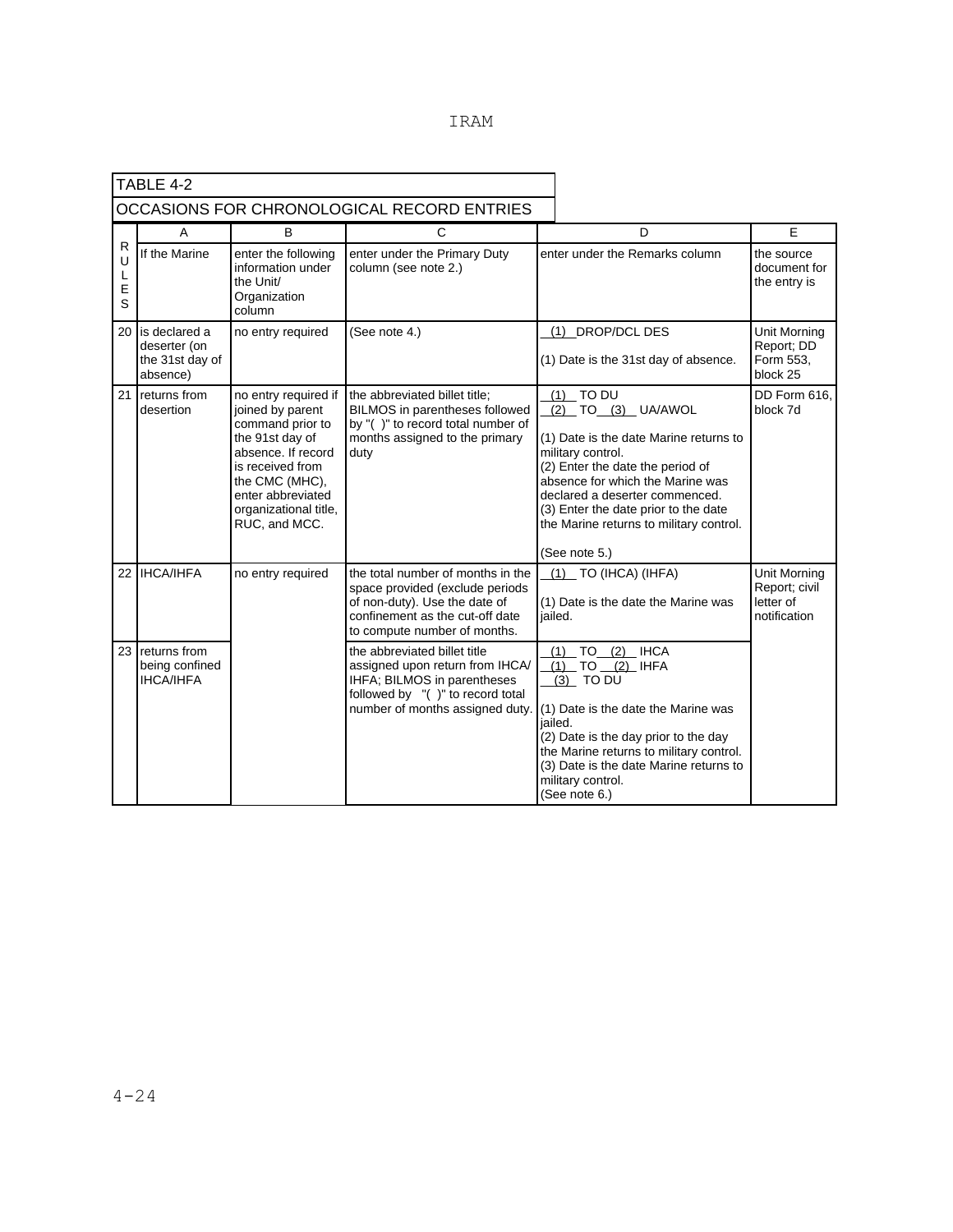|  |  | TDAM<br>$\sqrt{2}$ |
|--|--|--------------------|
|  |  |                    |

| TABLE 4-2                                  |                                                                           |                                                                                 |                                                                                                                                                                                                  |         |                                                                                                                                                                                                       |                                                                                                           |
|--------------------------------------------|---------------------------------------------------------------------------|---------------------------------------------------------------------------------|--------------------------------------------------------------------------------------------------------------------------------------------------------------------------------------------------|---------|-------------------------------------------------------------------------------------------------------------------------------------------------------------------------------------------------------|-----------------------------------------------------------------------------------------------------------|
| OCCASIONS FOR CHRONOLOGICAL RECORD ENTRIES |                                                                           |                                                                                 |                                                                                                                                                                                                  |         |                                                                                                                                                                                                       |                                                                                                           |
|                                            | A                                                                         | B                                                                               | C                                                                                                                                                                                                |         | D                                                                                                                                                                                                     | E                                                                                                         |
| $\mathsf{R}$<br>U<br>L<br>E<br>S           | If the Marine                                                             | enter the following<br>information under<br>the Unit/<br>Organization<br>column | enter under the Primary<br>Duty column (see note 2.)                                                                                                                                             |         | enter under the Remarks column                                                                                                                                                                        | the source<br>document for the<br>entry is                                                                |
| 24                                         | confined by<br>military authority                                         | no entry required                                                               | the total number of months<br>in the space provided<br>(exclude periods of<br>non-duty). Use the day prior<br>to the date of confine-ment<br>as the cut-off date to<br>compute number of months. |         | $(1)$ TO CNFT<br>(1) Date is date of confine ment.                                                                                                                                                    | <b>NAVPERS</b><br>1640/4,<br>Confinement<br>Orders                                                        |
| 25                                         | returns to duty<br>from<br>confinement                                    |                                                                                 | the abbreviated billet title<br>assigned upon return from<br>confinement: BILMOS in<br>parentheses followed by<br>"()" to record total number<br>of months assigned to the<br>primary duty.      |         | $(1)$ TO $(2)$ CNFD<br>$(3)$ TO DU<br>(1) Date is date Marine was confined.<br>(2) Date is date Marine was released<br>from confinement.<br>(3) Date is date Marine was released<br>from confinement. | <b>NAVPERS</b><br>1640/4,<br>Confinement<br>Order and DD<br>Form 367.<br><b>Prisoner Release</b><br>Order |
| 26                                         | is confined with<br>the Federal<br>Bureau of<br>Prisons (FBOP)            |                                                                                 | the total number of months<br>in the space provided<br>(exclude periods of<br>non-duty). Use the day prior<br>to the date of transfer as the<br>cut-off date to compute<br>number of months.     | orders. | $(1)$ TR TO CMC (MHC)<br>WHILE<br>CNFD W/FBOP MCC W96<br>(1) Date is the effective date of<br>transfer directed in the confinement                                                                    | Confinement<br>order; CMO                                                                                 |
| 27                                         | is paroled from<br>confinement with<br>the FBOP                           |                                                                                 | total number of months<br>Marine was a confinee with<br>the FBOP. Use the date<br>prior to the date of parole to<br>date as the cut-off date to                                                  |         | $(1)$ TR TO CMC (MHC)<br>WHILE<br>PAROLED MCC W93<br>(1) Date is the effective date of<br>parole/release.                                                                                             | Release/parole<br>document                                                                                |
| 28                                         | violates parole<br>and is returned<br>military control<br>for confinement | the abbreviated<br>title of the<br>organization, RUC,<br>and MCC.               | compute number of months.                                                                                                                                                                        |         | (1) JD FOR CNFT PAROLE VIOL<br>(1) Date is the same as the date of<br>return to military control.                                                                                                     | CMC message                                                                                               |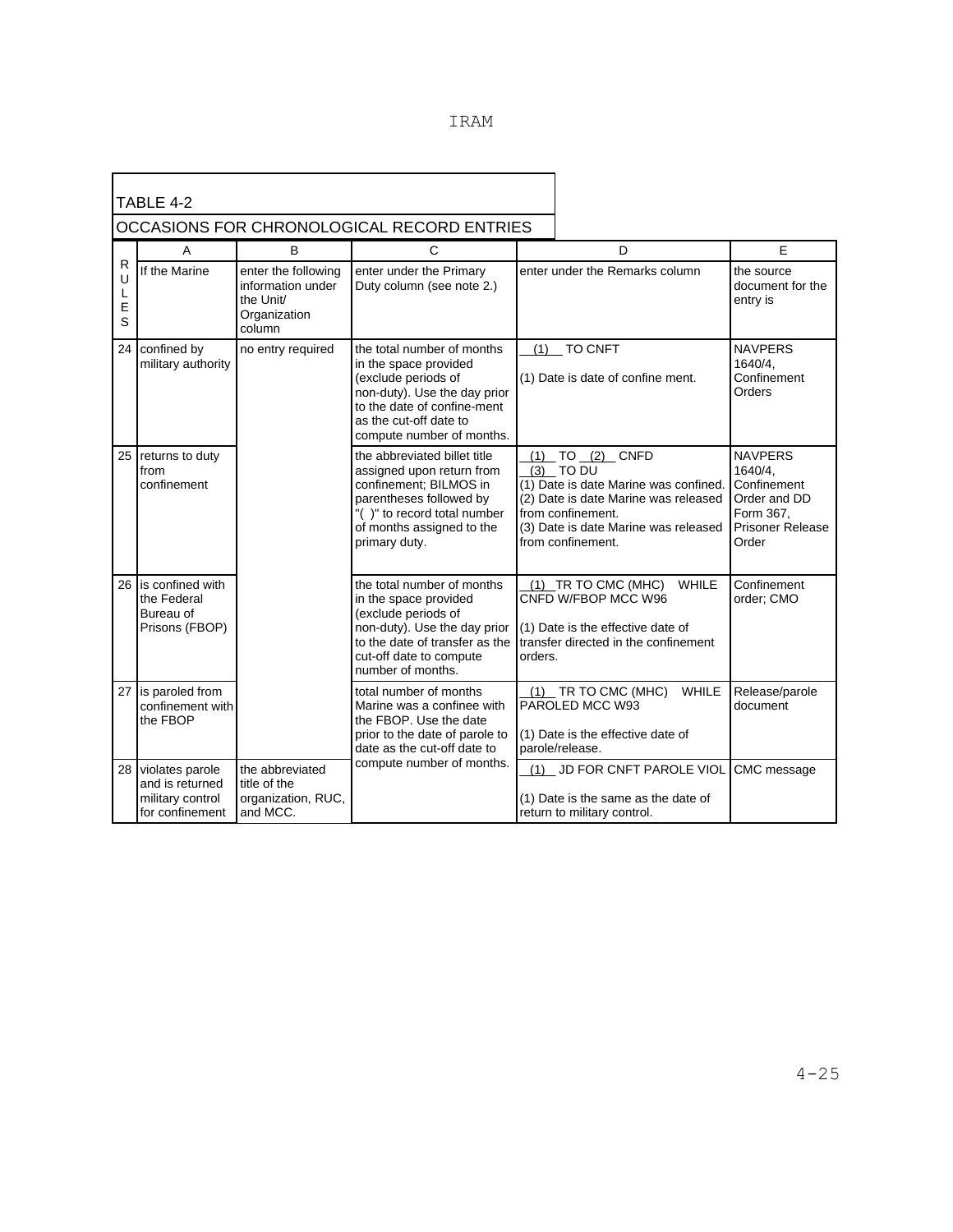| TABLE 4-2                                  |                                                                 |                                                                                 |                                                                                                                                                                                  |                                                                                                                                                                                                                                                                              |                                                                                                                        |                                            |
|--------------------------------------------|-----------------------------------------------------------------|---------------------------------------------------------------------------------|----------------------------------------------------------------------------------------------------------------------------------------------------------------------------------|------------------------------------------------------------------------------------------------------------------------------------------------------------------------------------------------------------------------------------------------------------------------------|------------------------------------------------------------------------------------------------------------------------|--------------------------------------------|
| OCCASIONS FOR CHRONOLOGICAL RECORD ENTRIES |                                                                 |                                                                                 |                                                                                                                                                                                  |                                                                                                                                                                                                                                                                              |                                                                                                                        |                                            |
|                                            | A                                                               | <sub>B</sub>                                                                    | C                                                                                                                                                                                |                                                                                                                                                                                                                                                                              | D                                                                                                                      | E                                          |
| R<br>U<br>L<br>E<br>S                      | If the Marine                                                   | enter the following<br>information under<br>the Unit/<br>Organization<br>column | enter under the Primary<br>Duty column (see note 2.)                                                                                                                             | enter under the Remarks column                                                                                                                                                                                                                                               |                                                                                                                        | the source<br>document for the<br>entry is |
| 29                                         | is assigned to<br>TAD excess or<br><b>TEMADDINS</b>             | no entry required                                                               | the total number of<br>months in the space<br>provided (exclude periods<br>of non-duty). Use the<br>date of detachment as<br>the cut-off date to<br>compute number of<br>months. | TO TAD EXCESS<br>(1)<br>(1)<br>TO TEMADDINS<br>(1) Date is the date of detachment.                                                                                                                                                                                           |                                                                                                                        | TAD orders/<br><b>TEMADDINS</b><br>orders  |
| 30                                         | is attached TAD<br>excess or<br>TEMADDINS                       |                                                                                 | the total number of<br>months in the space<br>provided (exclude periods<br>of non-duty). Use the<br>date of release as the<br>cut-off date to compute<br>number of months.       | $(1)$ ATT TAD $(2)$ RUC $(3)$<br>$MCC$ (4)<br>(1) Date is the actual day the Marine is<br>attached.<br>(2) Abbreviated unit title to which the<br>Marine is attached and course #, if<br>applicable.<br>(3) RUC of the unit attached to.<br>(4) MCC of the unit attached to. |                                                                                                                        |                                            |
| 31                                         | terminating TAD<br>excess or<br>completes<br>TEMADDINS          |                                                                                 | the total number of<br>months in the space<br>provided (exclude periods<br>of non-duty). Use the<br>date of detachment as<br>the cut-off date to<br>compute number of<br>months. | (1) ATT TERM<br>(1) Date is the date the Marine departs<br>the TAD/TEMADDINS site.                                                                                                                                                                                           |                                                                                                                        | TAD orders;<br><b>TEMADDINS</b><br>orders  |
| 32 <sub>1</sub>                            | returns to parent<br>command from<br>TAD excess or<br>TEMADDINS |                                                                                 | the abbreviated billet title;<br><b>BILMOS</b> in parentheses<br>followed by "()" to record<br>total number of months<br>assigned to the primary<br>duty                         |                                                                                                                                                                                                                                                                              | (1) FR TAD EXCESS<br>(1) FR TEMADDINS<br>(1) Date is the actual date the Marine<br>reports back to the parent command. |                                            |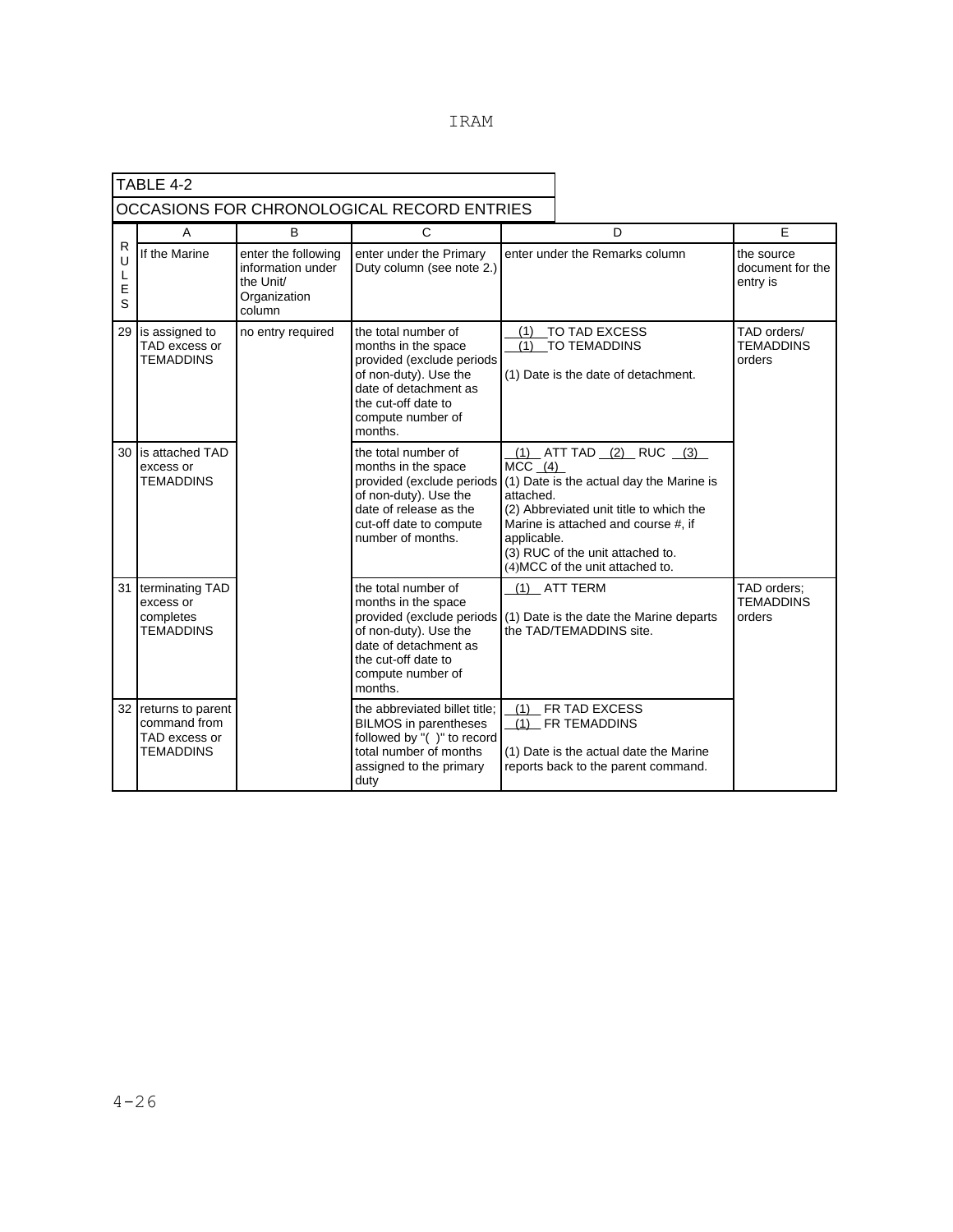|  |  | TRAM |
|--|--|------|
|  |  |      |

|                       | TABLE 4-2                                                                                             |                                                                                 |                                                                                                                                                                                                                                                                                                                |                                                         |                                                                                                                                                                                                                                                                                                                                                                                                                                                                                                                          |                                                                                                                        |
|-----------------------|-------------------------------------------------------------------------------------------------------|---------------------------------------------------------------------------------|----------------------------------------------------------------------------------------------------------------------------------------------------------------------------------------------------------------------------------------------------------------------------------------------------------------|---------------------------------------------------------|--------------------------------------------------------------------------------------------------------------------------------------------------------------------------------------------------------------------------------------------------------------------------------------------------------------------------------------------------------------------------------------------------------------------------------------------------------------------------------------------------------------------------|------------------------------------------------------------------------------------------------------------------------|
|                       |                                                                                                       |                                                                                 | OCCASIONS FOR CHRONOLOGICAL RECORD ENTRIES                                                                                                                                                                                                                                                                     |                                                         |                                                                                                                                                                                                                                                                                                                                                                                                                                                                                                                          |                                                                                                                        |
|                       | A                                                                                                     | В                                                                               | C                                                                                                                                                                                                                                                                                                              |                                                         | D                                                                                                                                                                                                                                                                                                                                                                                                                                                                                                                        | E                                                                                                                      |
| R<br>U<br>L<br>Е<br>S | If the Marine                                                                                         | enter the following<br>information under<br>the Unit/<br>Organization<br>column | enter under the Primary<br>Duty column (see note<br>2.                                                                                                                                                                                                                                                         |                                                         | enter under the Remarks column                                                                                                                                                                                                                                                                                                                                                                                                                                                                                           | the source<br>document for<br>the entry is                                                                             |
|                       | 33 is assigned<br>additional<br>duties                                                                | no entry required                                                               | no entry required                                                                                                                                                                                                                                                                                              | (1)<br>assigned.<br>months for primary duty.            | $ASG ADDU (2)$ ()<br>(1) Date is effective date additional duties are<br>(2) Abbreviated title of additional duty Marine is<br>assigned to. The space provided in parentheses<br>is used to record number of months the Marine<br>was assigned the additional duties. Upon<br>termination, compute total number of months<br>the same as when computing total number of                                                                                                                                                  | <b>Unit Special</b><br>Order; Letter<br>of Appoint-<br>ment:<br>Command<br>Issued<br><b>Directive</b>                  |
| 34                    | has a change<br>of primary<br>duty                                                                    |                                                                                 | the number of months<br>assigned to previous<br>duty. Use the day prior<br>to the date of new<br>assignment as the<br>cut-off date to compute<br>number of months. New<br>abbreviated billet title;<br><b>BILMOS</b> in parentheses<br>followed by "()" to<br>record number of<br>months in new<br>assignment. | (1) CHPRIDU                                             | (1) Date Marine assumes new duty assignment.                                                                                                                                                                                                                                                                                                                                                                                                                                                                             | Unit Special<br>Order                                                                                                  |
| 35                    | returns from a<br>period of<br>hospital-<br>ization<br>returns from a<br>period of<br>hospitalization |                                                                                 | no entry required                                                                                                                                                                                                                                                                                              | convalescent leave.<br>facility.<br>leave.<br>non-duty. | (1) TO (2) SK (3) HOSP<br>(1) Date Marine was admitted to the hospital.<br>(2) Date Marine was released back to duty. This<br>is the actual date of release not the date the<br>Marine returns from a period of authorized<br>(3) Abbreviated title of the hospital/medical<br>(4) Date is actual day Marine returns to parent<br>command upon completion of convalescent<br>NOTE: When it is determined period of sick is<br>due to the Marine's misconduct, the period of<br>sick is time lost and as such a period of | Unit Morning<br>Report;<br>Report of<br>Hospital-<br>ization;<br><b>JAGMAN</b><br>Investiga-<br>tion, if<br>applicable |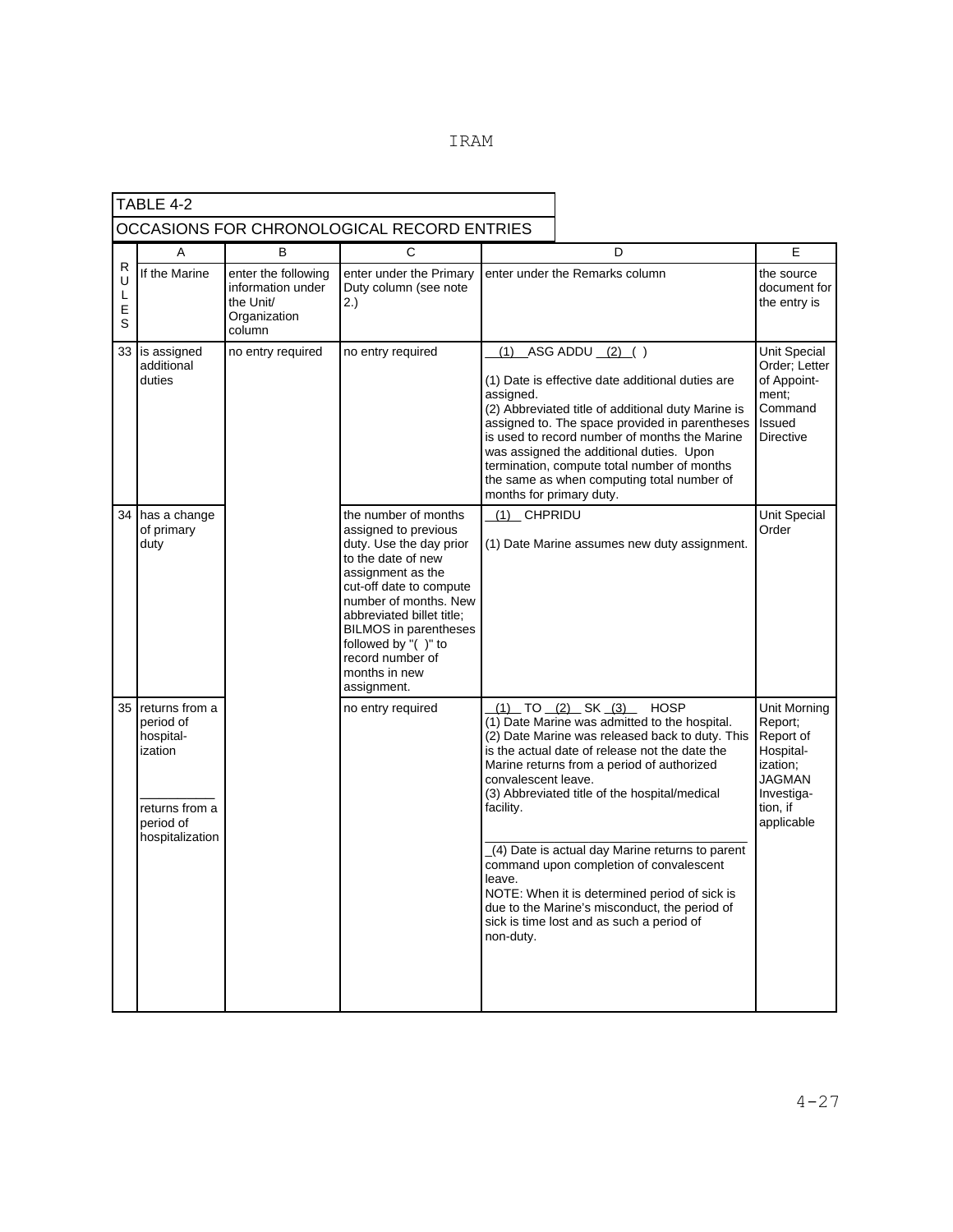|                  | TABLE 4-2                                                                                                                     |                                                                                                           |                                                                                                                                                                                                                |                                                                                                                                                                                                 |                                                               |
|------------------|-------------------------------------------------------------------------------------------------------------------------------|-----------------------------------------------------------------------------------------------------------|----------------------------------------------------------------------------------------------------------------------------------------------------------------------------------------------------------------|-------------------------------------------------------------------------------------------------------------------------------------------------------------------------------------------------|---------------------------------------------------------------|
|                  |                                                                                                                               |                                                                                                           | OCCASIONS FOR CHRONOLOGICAL RECORD ENTRIES                                                                                                                                                                     |                                                                                                                                                                                                 |                                                               |
|                  | A                                                                                                                             | B                                                                                                         | C                                                                                                                                                                                                              | D                                                                                                                                                                                               | F                                                             |
| R<br>U<br>E<br>S | If the Marine                                                                                                                 | enter the following<br>information under the<br>Unit/Organiza-tion<br>column                              | enter under the Primary Duty<br>column (see note 2.)                                                                                                                                                           | enter under the Remarks column                                                                                                                                                                  | the source<br>document<br>for the entry<br>is                 |
| 36               | is a member<br>of the SMCR<br>or is released<br>from active<br>duty and has<br>a remaining<br>service<br>obligation<br>and is | no entry required by<br>parent command.                                                                   | the total number of months in<br>the space provided (exclude<br>periods of non- duty). Use the<br>date of transfer or date<br>released from active duty as<br>the cut-off date to compute<br>number of months. | $(1)$ TR TO IRR<br>(1) Date Marine transferred by service<br>record to the IRR.<br>(1) RELACDU TR TO IRR<br>(1) Date Marine is released from<br>active duty.                                    | Transfer<br>orders; DD<br>Form 214,<br>blocks 12b<br>and $23$ |
| 37               | transferred to<br>the IRR                                                                                                     | The CG, MCRSC will<br>enter abbreviated<br>command title and the<br>RUC to which the Marine<br>is joined. | The CG, MCRSC will enter<br>"INACTIVE" followed by "()"<br>to record total number of<br>months Marine remains in an<br>inactive status.                                                                        | $(1)$ JD<br>(1) The CG, MCRSC will join the<br>Marine on the day following the date<br>of transfer or release from active duty.                                                                 |                                                               |
| 38               | is a member<br>of the IRR<br>and is<br>transferred to<br>the SMCR                                                             | no entry required                                                                                         | the total number of months in<br>the space provided (exclude<br>periods of non-duty). Use the<br>date of transfer or date<br>released from active duty as<br>the cut- off date to compute<br>number of months. | (1) TR TO SMCR<br>(1) Date is day prior to the date the<br>Marine is joined to the SMCR unit.                                                                                                   | Unit diary<br>join entry<br>made by the<br><b>SMCR unit</b>   |
|                  | 39 is a member<br>of Reserve<br>assigned to<br>annual<br>training (AT)                                                        |                                                                                                           | no entry required                                                                                                                                                                                              | $(1)$ TO $(2)$ AT $(3)$<br>(1) Date is the effective date specified<br>in AT orders.<br>(2) Date is the release date specified<br>in AT orders.<br>(3) Abbreviated title of AT<br>command/site. | assign- ment<br>to AT orders                                  |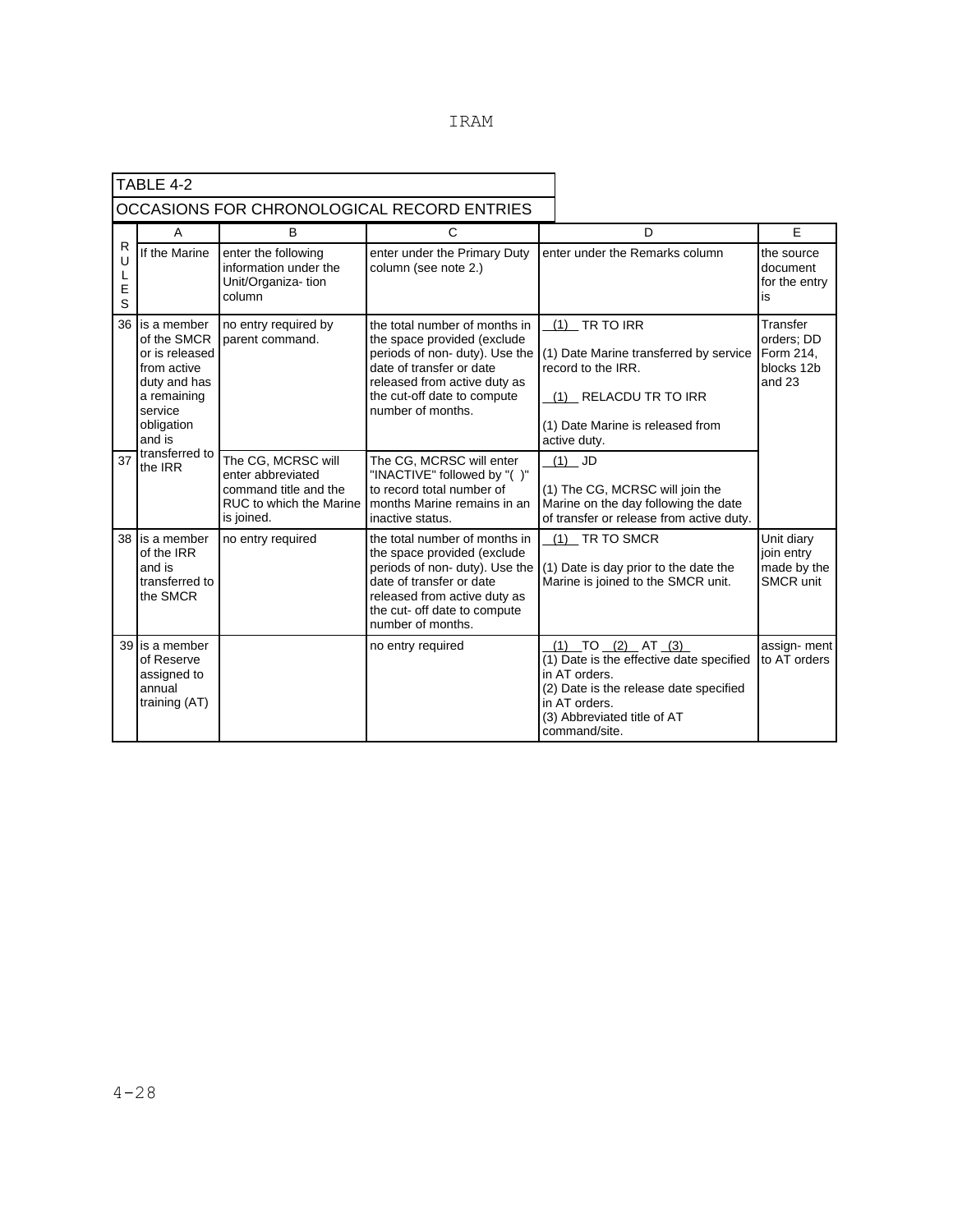| TRAM |
|------|
|      |

|                  | TABLE 4-2                                                                                                                                                 |                                                                                                                                                                                                       |                                                                                                                               |                                                                                                              |                                                                              |
|------------------|-----------------------------------------------------------------------------------------------------------------------------------------------------------|-------------------------------------------------------------------------------------------------------------------------------------------------------------------------------------------------------|-------------------------------------------------------------------------------------------------------------------------------|--------------------------------------------------------------------------------------------------------------|------------------------------------------------------------------------------|
|                  |                                                                                                                                                           | OCCASIONS FOR CHRONOLOGICAL RECORD ENTRIES                                                                                                                                                            |                                                                                                                               |                                                                                                              |                                                                              |
|                  | A                                                                                                                                                         | B                                                                                                                                                                                                     | С                                                                                                                             | D                                                                                                            | E                                                                            |
| R<br>U<br>E<br>S | If the Marine                                                                                                                                             | enter the following<br>information under the Unit/<br>Organization column                                                                                                                             | enter under the<br>Primary Duty column<br>(see note 2.)                                                                       | enter under the Remarks column                                                                               | the source<br>document for<br>the entry is                                   |
| 40               | is a member of the<br>Ready or Active<br>Status List (ASL)<br><b>Standby Reserve</b><br>assigned to a period<br>of Active Duty for<br>Special Work (ADSW) | no entry required                                                                                                                                                                                     | the abbreviated<br>primary duty<br>assignment during the<br>period of ADSW if<br>different than the<br>primary duty recorded. | (1) TO (2) ADSW<br>(1) Date assigned to ADSW as<br>specified in ADSW orders.<br>(2) Date released from ADSW. | <b>ADSW</b><br>orders                                                        |
| 41               | is a member of an<br>organization which<br>redesignates                                                                                                   | the abbreviated new<br>organization title, the<br>organization's address,<br>RUC, and MCC, the<br>effective date of<br>redesignation, and the<br>authority, See paragraph<br>4006.3 for sample entry. | no entry required                                                                                                             | no entry required                                                                                            | <b>CMC</b><br>directive or<br>message<br>directing the<br>redesig-<br>nation |
| 42               | dies or is killed in<br>action                                                                                                                            | no entry required                                                                                                                                                                                     | close-out number<br>months in primary<br>duty. Use date prior to<br>date of death to<br>compute number of<br>months.          | <b>DROP DECEASED</b><br>(1)<br><b>DROP KIA</b><br>(1)<br>(1) Date is date of death.                          | Casualty<br>message or<br>death<br>notification                              |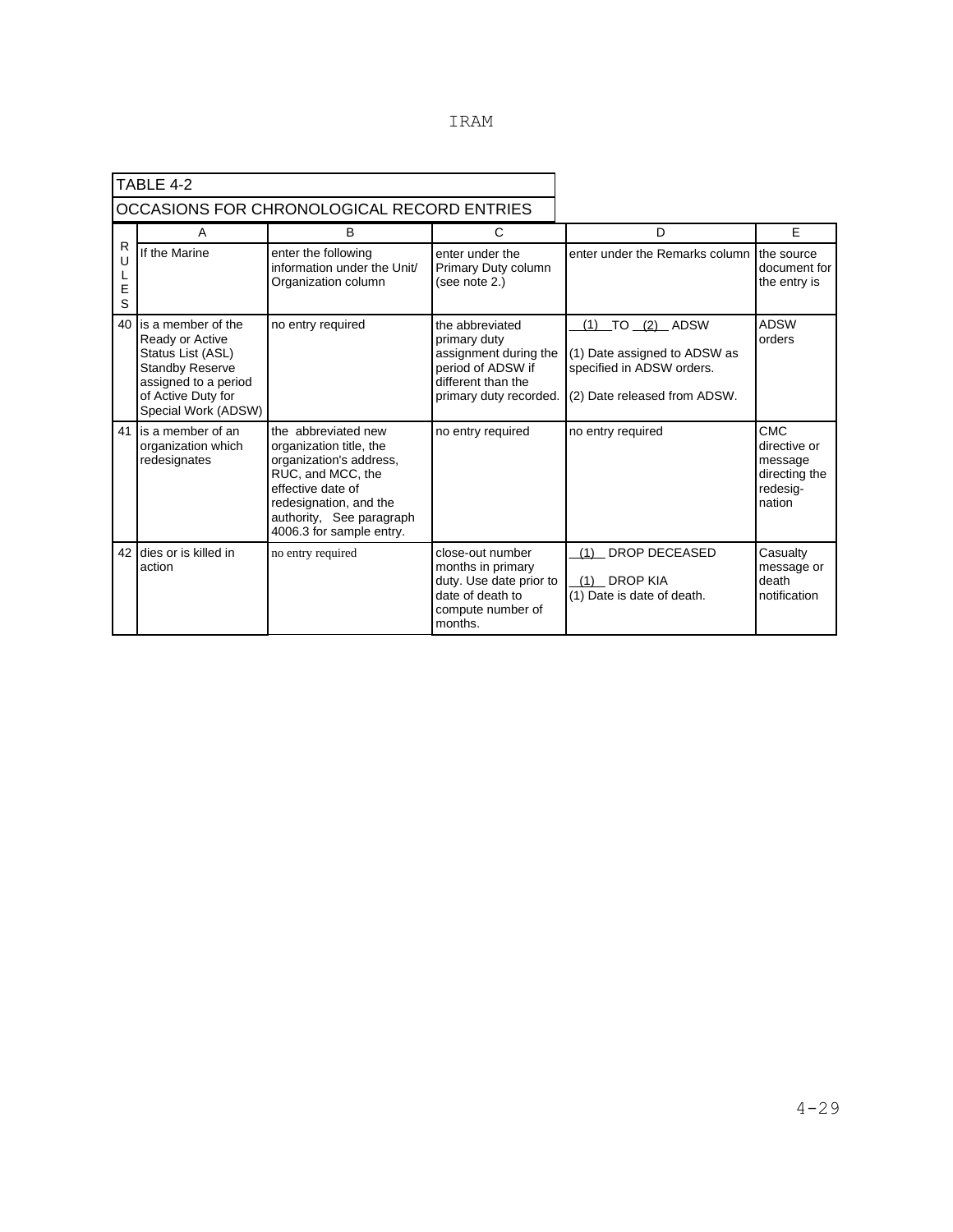## NOTES:

1. SMCR units will include the RUC of the Reserve unit and not that of the I-I Staff.

2. Round total number of months to nearest whole month; i.e., 1 month and 15 days = 1 month; 1 month and 16 days = 2 months. Record periods of 15 days or less as "00."

3. Upon transfer, enter the total number of months the Marine was assigned any additional duties in the space provided in parentheses after the additional duty description.

4. Enter the total number of months in the primary duty in the space provided (excluding periods of non-duty). The close out is done on the 31st day of absence. Do not include the 30 days of absence in computing total number of months. The cut-off date for computing the number of months in the primary duty is the day prior to the date the absence commenced.

5. Additional entries may be required depending upon how the Marine returns from desertion, i.e., apprehended, returns under guard, etc., and whether or not the Marine is confined IHCA/IHFA prior to return to military control, or confined by military authority prior to return to duty. Additional entries which may be required are:

- a.  $(1)$  TO  $(2)$  APRND (IHCA) (IHFA)
	- (1) Date of apprehension.

(2) Date is day prior to date of return to mil control.

- b. (1) DEL UNDER GD
	- (1) Date of return to military control.
- c.  $(1)$  TO  $(2)$  CNFD
	- (1) Date Marine confined shown in the NAVPERS 16640/4.

 (2) Date Marine is released from confinement as indicated in the DD Form 367, Prisoner Release Order.

6. Per paragraph 4006.3a, an Administrative Remarks page entry is required when a Marine is IHCA/IHFA.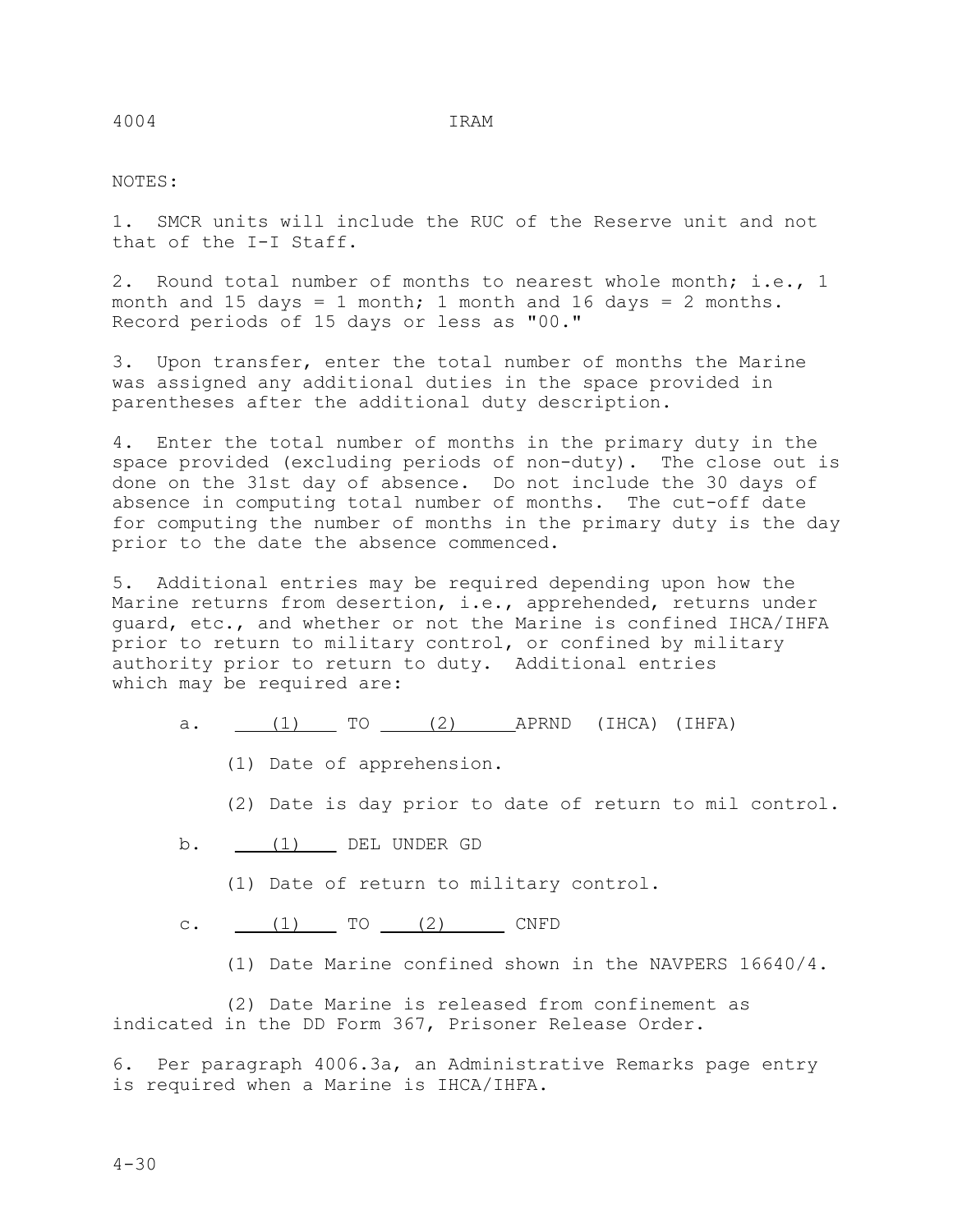### 4005. RECORD OF SERVICE (ROS)

1. The ROS is a computer-generated page which was designed to replace the Markings Page, NAVMC 118(23) in the SRB. There is no a requirement to prepare and maintain page 23 on recruit and initial skills trainees (IST) undergoing training of 6 weeks or less. Recruit depots and IST sites will continue to report the conduct and duty proficiency marks by unit diary entry upon completion of recruit training and IST. No manual recording of these marks is required except as provided in paragraph 2004.4. Reporting the conduct and duty proficiency markings into the MCTFS by unit diary entry provides the data for producing the ROS. Retain any NAVMC 118(3) (Rev. 6-62) or earlier versions of this form which have a combination of chronological information, general military subjects (essential subjects), and conduct and duty proficiency markings as a standard page for chronological purposes. (See paragraph 2004.2a.)

2. The ROS provides the commander with a visual reference of previously reported conduct and duty proficiency markings and the averages of those markings for the time in grade, enlistment, and service. The data reported to support the ROS is used to automatically compute composite scores for lance corporals and corporals. Composite scores generated by the MCTFS appear on the Marine's ROS. The ROS screen in the MCTFS will be audited and corrective action taken as required. Except during recruit training, MCT, and IST (when IST is less than 6 weeks in length), print the ROS each time markings are

reported and processed in MCTFS or request a ROS, when required, if the unit does not have on-line print capability (see the MCTFSPRIM).

3. Table 4-3 prescribes occasions requiring the reporting of conduct and duty proficiency markings. Rules 3 through 6 of the Table pertain to individual TAD only. Participation in the UDP, field exercises, and other small unit deployments (TAD in excess of 30 days) where unit integrity is maintained, does not require the assignment of conduct and duty proficiency marks. Using the occasion code provided in column E for the respective rules, prepare a unit diary entry as prescribed in the MCTFSPRIM.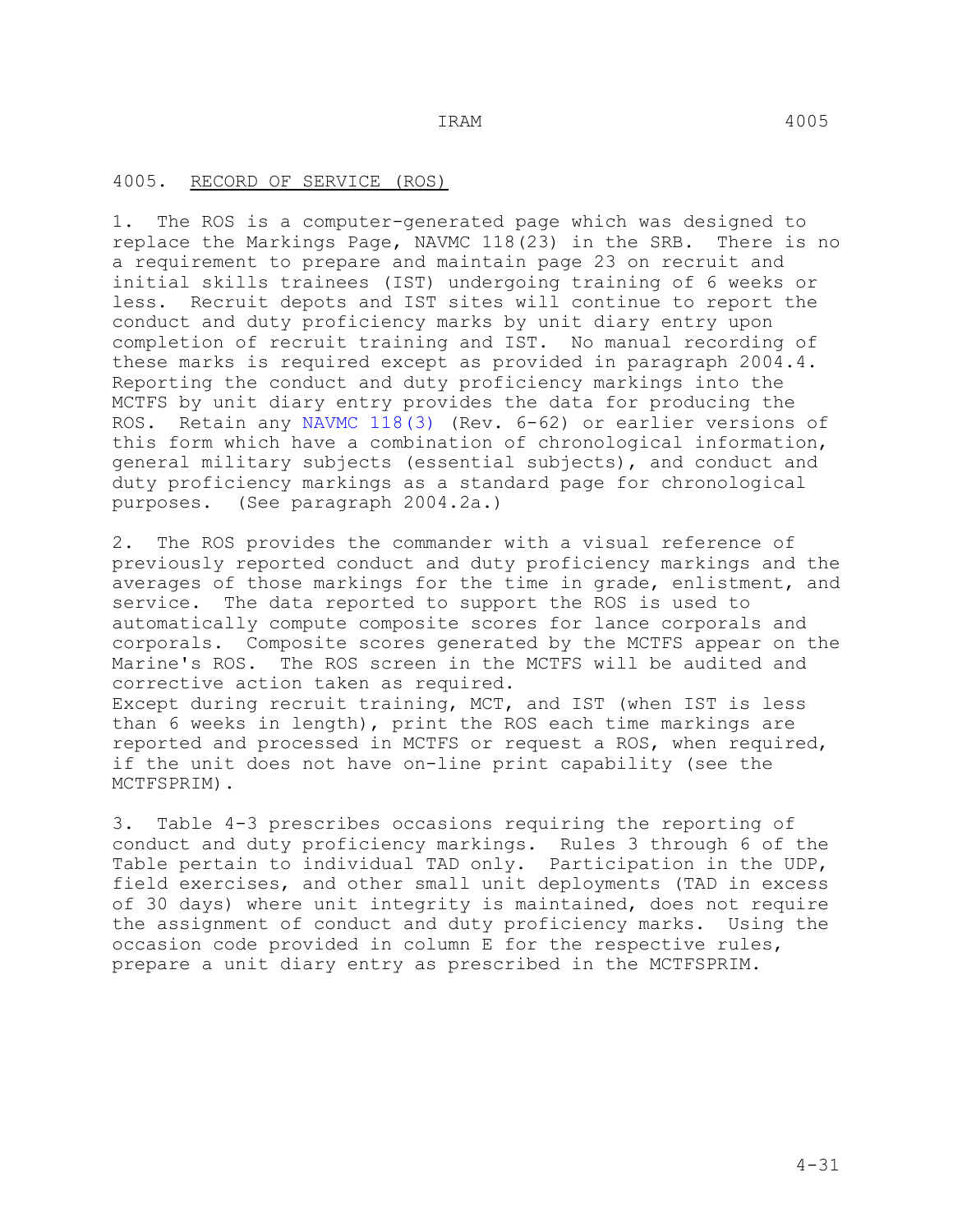a. Upon Promotion to Corporal and Sergeant. The "TO" date is the day prior to the date of rank. When the promotion to corporal or sergeant and the semiannual/annual (SA/AN) marking period coincide (1st of February and August for Regular Marines or the 1st of January for Reserve Marines), the promotion (PR) markings will take precedence over the SA/AN markings requirement. In this particular case, do not report SA/AN markings.

 b. When the effective date of any other reporting occasion coincides with the SA/AN marking period; i.e., 31st of January, July or December (for Reserves), the reporting occasion (TR, AT, etc.) will take precedence. Do not report SA/AN markings.

 c. School Completion (SC) and Transfer (TR) Marks. When the occasion requires the assignment of SC conduct and duty proficiency marks upon completion of formal school, and the Marine is transferred simultaneously, the TR occasion will take precedence. For personnel who are assigned SC marks and are retained pending transfer/reassignment, report the TR marks as NA if the transfer/reassignment occurs within 90 days of the SC marks.

 (1) Attendees of a Single Formal School in a TEMINS Status. Assign SC marks to personnel attending a single course of instruction at a formal school that exceeds 90 calendar days upon completion of the course. If the course is 30 days or less, conduct and duty proficiency marks are assigned at the option of the commander. If the option is exercised, report SC marks on all students (corporal and below) completing the course.

 (2) Attendees of Multiple Formal Schools at the Same Site. For personnel undergoing multiple courses of instruction (for example, Legal Admin is followed by the Unit Diary Clerk course), SC marks are required only if the prerequisite course(s) exceed(s) 90 calendar days in length. If the course is 30 days or less, conduct and duty proficiency marks are assigned at the option of the commander. If the option is exercised, report SC marks on all students (Corporal and below) completing the course.

4. Except during recruit training, MCT, and IST (where IST is less than 6 weeks in length), annotate the marks assigned on any occasion that requires a command to close out and forward the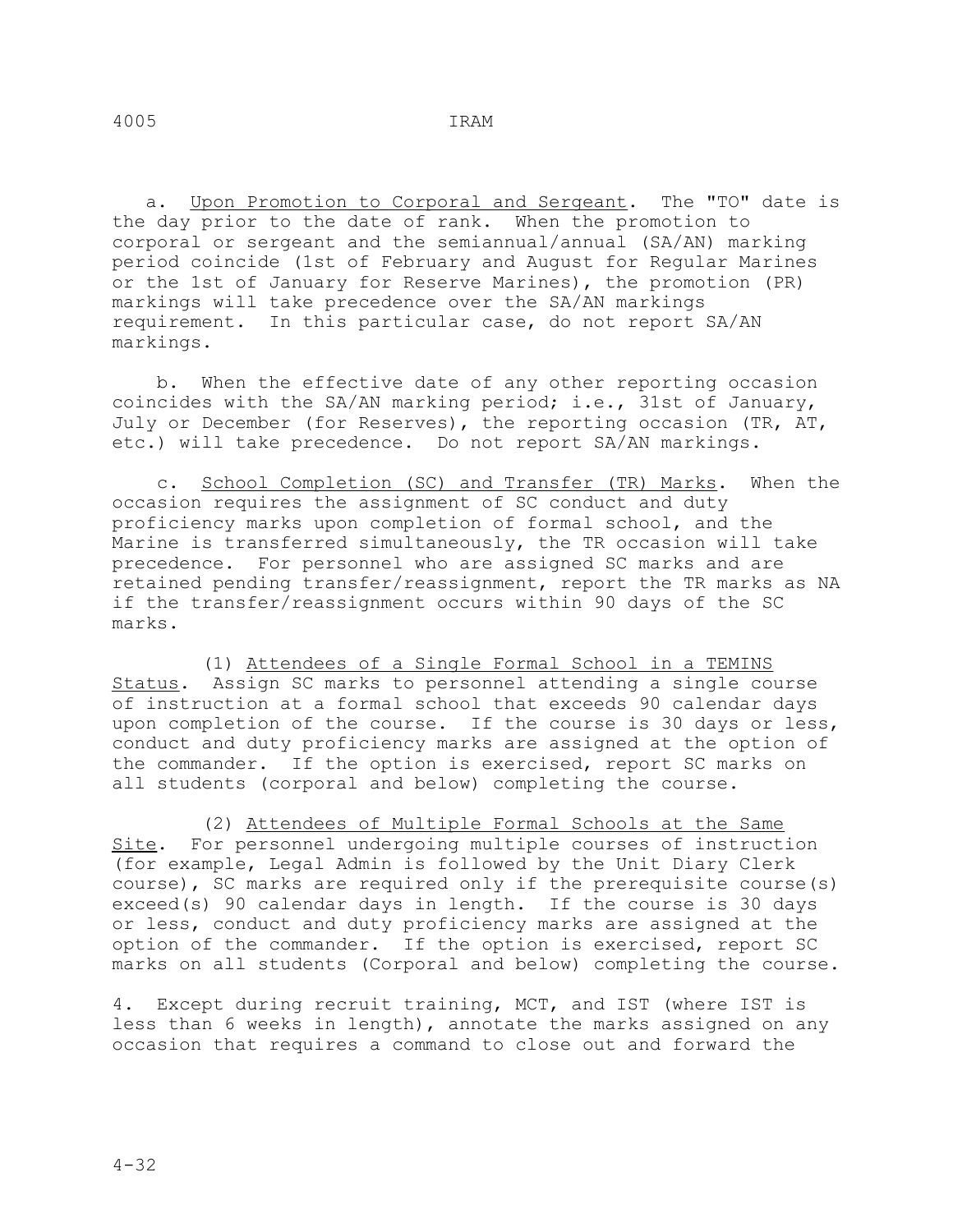SRB; i.e., transfer, permanent change of assignment (i.e., reassignment), PCS, TAD excess, discharge, release from active duty, assignment to active duty, (i.e., EAD, AR, etc.) and accession into MCTFS, etc., in pen/ink on the ROS currently in the SRB. An individual authorized to sign SRB entries will authenticate the annotated marks. If desired, annotate marks on the ROS on occasions other than mentioned above as a convenience in maintaining a current conduct and duty proficiency record. No authentication is required on these marks. Do not type entries on the ROS. The unit diary entry supports the recordkeeping requirement, pending receipt or printing of the next updated ROS. When a Marine is promoted to Sergeant, place the ROS produced as a result of the promotion, on the document side of the SRB for permanent retention.

### 5. Filing Instructions

### a. Regular component

 (1) where IST exceeds 6 weeks in length, the IST site will print and audit the ROS. Upon completion of the audit, return to member.

 (2) where IST is less than 6 weeks in length, the Marine's first permanent duty station following recruit training, MCT, and IST will print and audit the ROS. Upon completion of the audit, return the ROS to the member.

 b. Reserve component. For members of the Ready Reserve released from active duty and transferred to their parent SMCR unit, the joining SMCR unit will print and audit the ROS within 30 days of joining. Upon completion of the audit, return to member.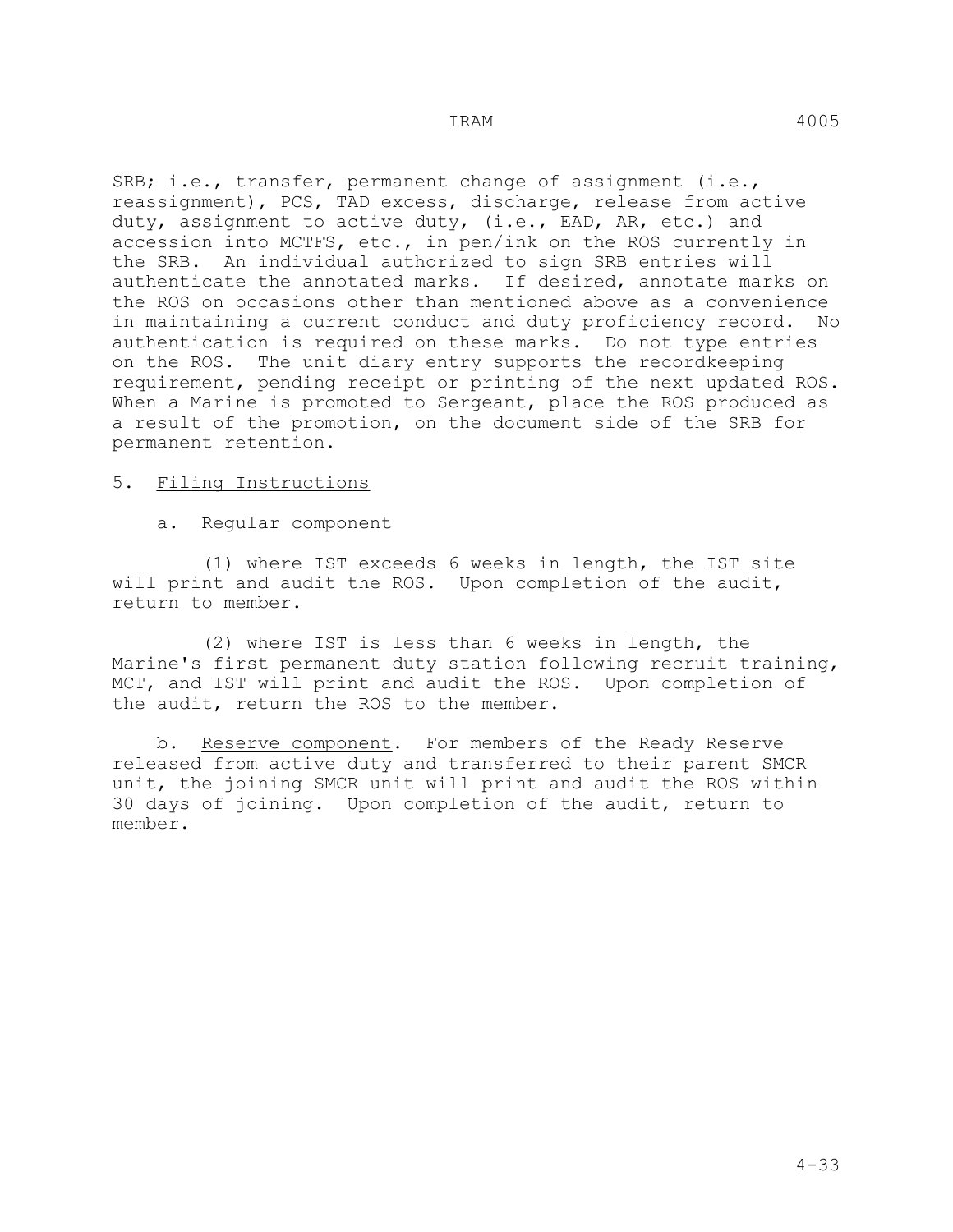|                  | TABLE 4-3                                   |                                                                                                               |                                                               |                                                     |                                                                                                                                                                                                                                                                                                                                                 |                                                                                                                                                                    |
|------------------|---------------------------------------------|---------------------------------------------------------------------------------------------------------------|---------------------------------------------------------------|-----------------------------------------------------|-------------------------------------------------------------------------------------------------------------------------------------------------------------------------------------------------------------------------------------------------------------------------------------------------------------------------------------------------|--------------------------------------------------------------------------------------------------------------------------------------------------------------------|
|                  |                                             |                                                                                                               |                                                               | OCCASIONS FOR CONDUCT AND DUTY PROFICIENCY MARKINGS |                                                                                                                                                                                                                                                                                                                                                 |                                                                                                                                                                    |
|                  | A                                           | B                                                                                                             | $\mathbf C$                                                   | D                                                   | E                                                                                                                                                                                                                                                                                                                                               | $\mathbf F$                                                                                                                                                        |
| R<br>U<br>L<br>E | The<br>Marine<br>upon<br>whom<br>reporting: | is in a<br>full duty<br>status.<br>hospital-<br>ized, or a<br>satisfactory<br>participant in an<br>SMCR unit? | has<br>received<br>markings<br>within<br>the last<br>90 days? | and do any of the<br>following<br>apply?            | The appropritate action is to report<br>marks by UD entry per MCO P1080.40,<br>MCTFSPRIM using the occasion codes<br>indicated in note 4. Certain occasions<br>where observation is less than 90 days<br>do not require the reporting of con/pro<br>marks, in such cases the UD entry is<br>completed by entering NA in the<br>required spaces. | effective date is                                                                                                                                                  |
| $\mathbf{1}$     | is a<br>corporal<br>or below                | yes                                                                                                           | no                                                            |                                                     | report SA con/pro marks on 31 January<br>and 31 July                                                                                                                                                                                                                                                                                            | 31 January and 31<br>July                                                                                                                                          |
| $\mathfrak{D}$   | and is a<br>member of                       |                                                                                                               | yes                                                           |                                                     | report SA con/pro marks of NA                                                                                                                                                                                                                                                                                                                   |                                                                                                                                                                    |
| $\overline{3}$   | the USMC<br>or Ready<br>Reserve on          |                                                                                                               | no                                                            | departing to TAD<br>(excess of 30 days)             | report TD con/pro marks on<br>departure                                                                                                                                                                                                                                                                                                         | the date of<br>departure                                                                                                                                           |
| $\overline{4}$   | active duty                                 |                                                                                                               | yes                                                           |                                                     | report TD con/pro marks of NA on<br>departure                                                                                                                                                                                                                                                                                                   |                                                                                                                                                                    |
| 5                |                                             |                                                                                                               | no                                                            | completing TAD<br>(excess of 30 days)               | report TC con/pro marks on departure<br>from TAD site                                                                                                                                                                                                                                                                                           | the date of<br>departure from<br>TAD site                                                                                                                          |
| 6                |                                             |                                                                                                               | yes                                                           |                                                     | report TC con/pro marks of NA on<br>departure from TAD site                                                                                                                                                                                                                                                                                     |                                                                                                                                                                    |
| $\overline{7}$   |                                             |                                                                                                               |                                                               | joined for<br>transportation only                   | report SA con/pro marks of NA                                                                                                                                                                                                                                                                                                                   | 31 January and 31<br>July                                                                                                                                          |
| 8                |                                             |                                                                                                               | no                                                            |                                                     |                                                                                                                                                                                                                                                                                                                                                 |                                                                                                                                                                    |
| 9                |                                             | no                                                                                                            | yes                                                           |                                                     |                                                                                                                                                                                                                                                                                                                                                 |                                                                                                                                                                    |
|                  |                                             |                                                                                                               |                                                               | in a UA status                                      |                                                                                                                                                                                                                                                                                                                                                 |                                                                                                                                                                    |
| 10               |                                             |                                                                                                               | no                                                            |                                                     |                                                                                                                                                                                                                                                                                                                                                 |                                                                                                                                                                    |
| 11<br>12         |                                             |                                                                                                               |                                                               | declared a<br>deserter                              | report PD con/pro marks for period from<br>last marks to day preceding UA (may be<br>NA if less than 30 days). Report DD<br>con mark and pro mark of NA (effective<br>date same as UA date).                                                                                                                                                    | for PD marks, the<br>day prior to the date<br>the Marine was<br>reported to UA on<br>the diary; effective<br>date for DD marks<br>is the same as the to<br>UA date |
| 13               |                                             |                                                                                                               |                                                               |                                                     | report CD con/pro marks when ordered<br>to confinement pursuant to sentence of<br>court-martial. No SA con/pro marks<br>reported while serving sentence of<br>court-martial.                                                                                                                                                                    | the day prior to the<br>date ordered to<br>confinement                                                                                                             |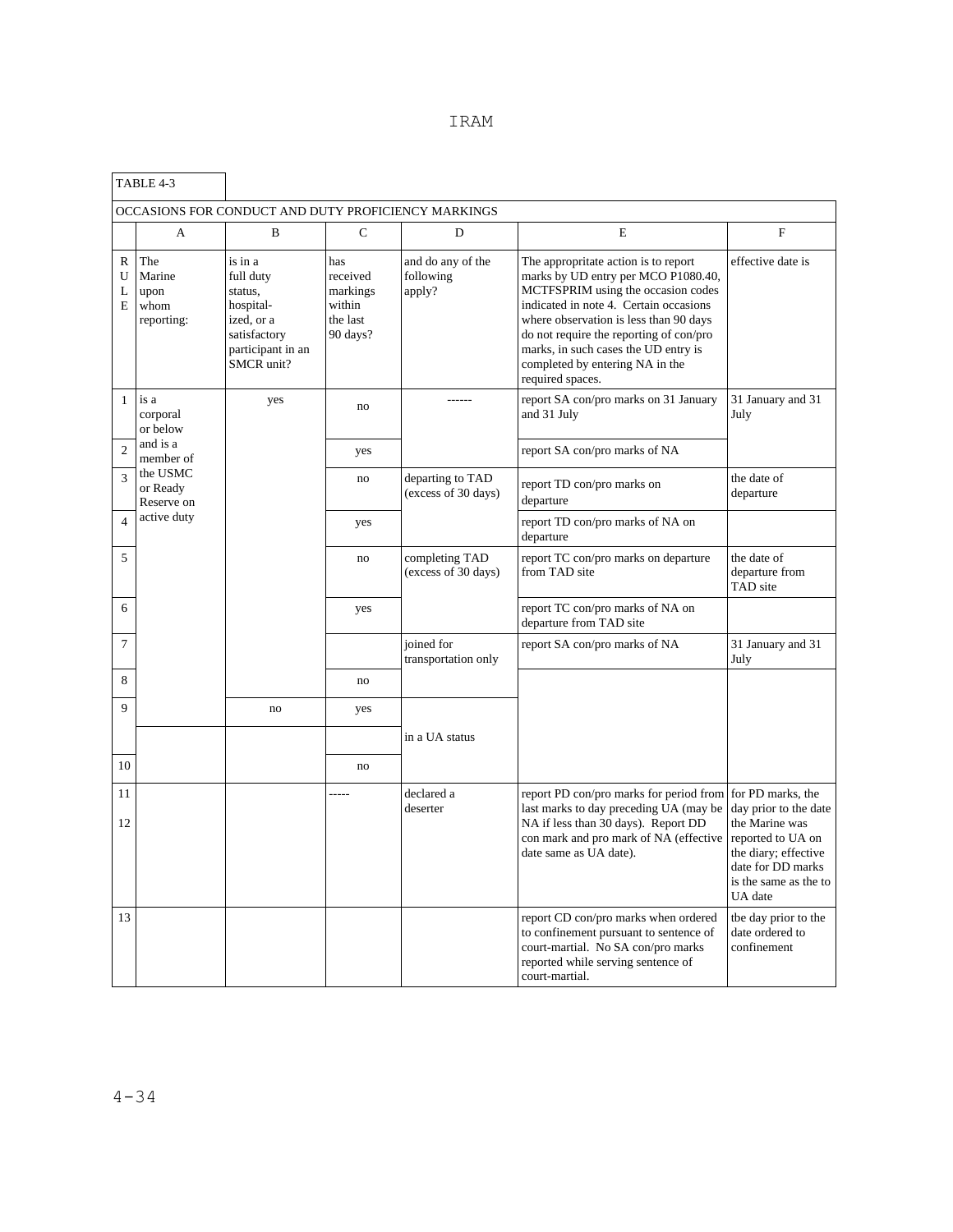|                  | TABLE 4-3                                                                     |                                                                                                               |                                                               |                                                                                                                                                            |                                                                                                                                                                                                                                                                                                                                                 |                                                                                                            |
|------------------|-------------------------------------------------------------------------------|---------------------------------------------------------------------------------------------------------------|---------------------------------------------------------------|------------------------------------------------------------------------------------------------------------------------------------------------------------|-------------------------------------------------------------------------------------------------------------------------------------------------------------------------------------------------------------------------------------------------------------------------------------------------------------------------------------------------|------------------------------------------------------------------------------------------------------------|
|                  |                                                                               |                                                                                                               |                                                               | OCCASIONS FOR CONDUCT AND DUTY PROFICIENCY MARKINGS                                                                                                        |                                                                                                                                                                                                                                                                                                                                                 |                                                                                                            |
|                  | A                                                                             | R                                                                                                             | C                                                             | D                                                                                                                                                          | E                                                                                                                                                                                                                                                                                                                                               | F                                                                                                          |
| R<br>U<br>L<br>E | The<br>Marine<br>upon<br>whom<br>reporting:                                   | is in a<br>full duty<br>status.<br>hospital-<br>ized, or a<br>satisfactory<br>participant in an<br>SMCR unit? | has<br>received<br>markings<br>within<br>the last<br>90 days? | and do any of the<br>following<br>apply?                                                                                                                   | The appropritate action is to report<br>marks by UD entry per MCO P1080.40,<br>MCTFSPRIM using the occasion codes<br>indicated in note 4. Certain occasions<br>where observation is less than 90 days<br>do not require the reporting of con/pro<br>marks, in such cases the UD entry is<br>completed by entering NA in the<br>required spaces. | effective date is                                                                                          |
| 14               | is a<br>corporal<br>or below<br>and is a<br>member of<br>the USMC<br>or Ready | yes                                                                                                           | $- - - -$                                                     | attending a formal<br>school which exceeds<br>6 months duration $&$<br>has attended for a<br>minimum of 90 days<br>prior to regular SA<br>reporting period | report SA con/pro marks (see note 2)                                                                                                                                                                                                                                                                                                            | 31 January and 31<br>July                                                                                  |
| 15               | Reserve on<br>active duty                                                     |                                                                                                               |                                                               | attending a formal<br>school which exceeds<br>6 months duration $&$<br>course completion<br>occurs more than 90<br>days after SA marks<br>are assigned     | report SC con/pro marks (see note 2)                                                                                                                                                                                                                                                                                                            | the date of course<br>completion                                                                           |
| 16               |                                                                               |                                                                                                               |                                                               | attending a formal<br>school which exceeds<br>6 months duration $&$<br>course completion is<br>within 90 days after<br>SA marks are<br>assigned            | con/pro marks are assigned at the option<br>of the commander. If option exercised,<br>report SC con/pro marks on all students<br>completing the course.                                                                                                                                                                                         | the date of course<br>completion if the<br>commander<br>exercises the option<br>to report con/pro<br>marks |
| 17               |                                                                               |                                                                                                               |                                                               | attending a formal<br>school which is less<br>than 90 days                                                                                                 |                                                                                                                                                                                                                                                                                                                                                 |                                                                                                            |
| 18               |                                                                               |                                                                                                               |                                                               | attending a formal<br>school which exceeds<br>90 days but less than<br>6 months                                                                            | report SC con/pro marks upon<br>completion                                                                                                                                                                                                                                                                                                      | the date of course<br>completion                                                                           |
| 19               |                                                                               |                                                                                                               |                                                               | attending a formal<br>school which consists<br>of subcourses, each<br>of which exceed 90<br>days                                                           | report SC con/pro marks upon<br>completion of each subcourse                                                                                                                                                                                                                                                                                    | the date of each<br>subcourse<br>completion                                                                |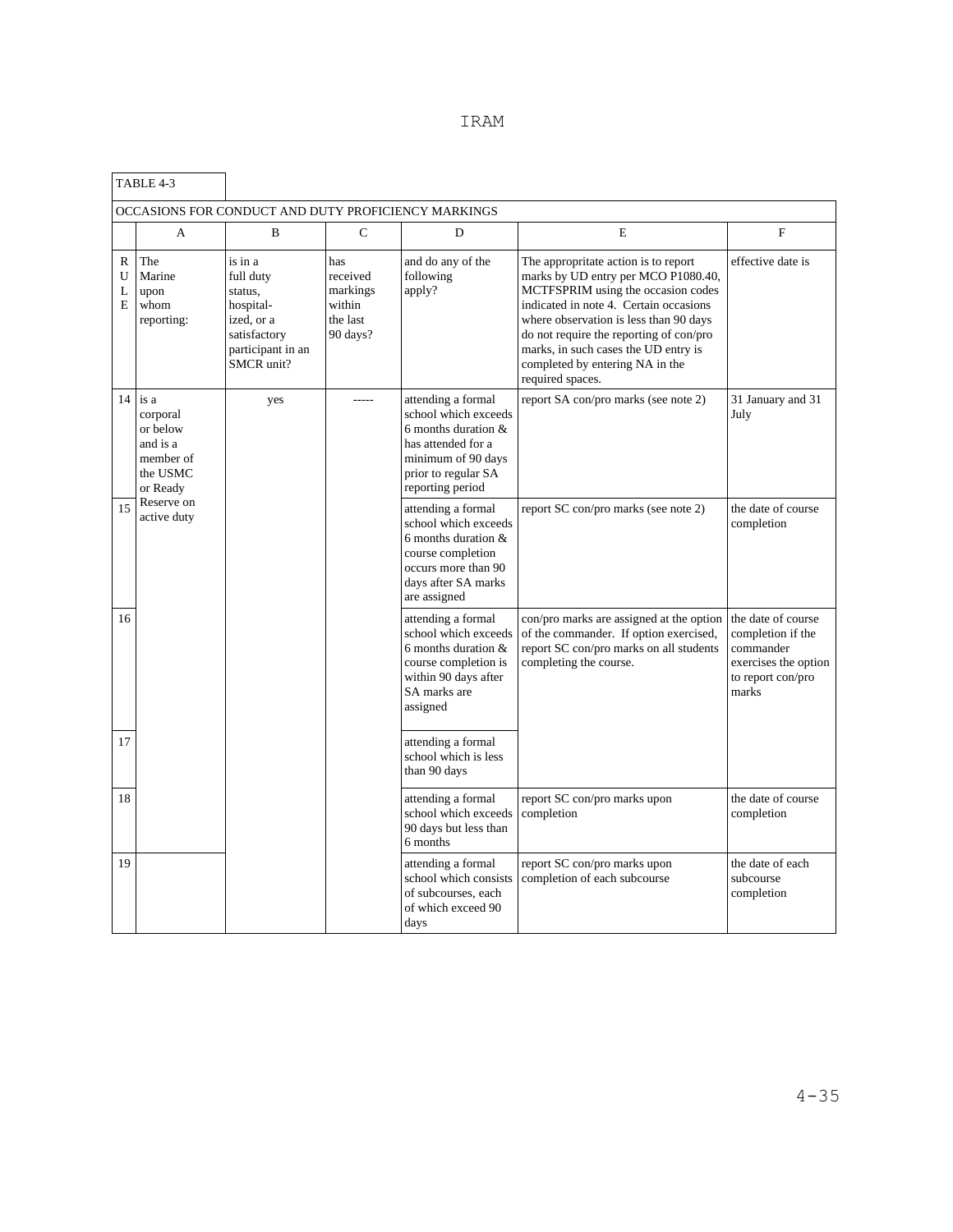|                             | TABLE 4-3                                                                  |                                                                                                                |                                                               |                                                                                                                                                        |                                                                                                                                                                                                                                                                                                                                                 |                                                                                            |
|-----------------------------|----------------------------------------------------------------------------|----------------------------------------------------------------------------------------------------------------|---------------------------------------------------------------|--------------------------------------------------------------------------------------------------------------------------------------------------------|-------------------------------------------------------------------------------------------------------------------------------------------------------------------------------------------------------------------------------------------------------------------------------------------------------------------------------------------------|--------------------------------------------------------------------------------------------|
|                             |                                                                            |                                                                                                                |                                                               | OCCASIONS FOR CONDUCT AND DUTY PROFICIENCY MARKINGS                                                                                                    |                                                                                                                                                                                                                                                                                                                                                 |                                                                                            |
|                             | A                                                                          | B                                                                                                              | $\mathbf C$                                                   | D                                                                                                                                                      | E                                                                                                                                                                                                                                                                                                                                               | F                                                                                          |
| $\mathbb{R}$<br>U<br>L<br>E | The<br>Marine<br>upon<br>whom<br>reporting:                                | is in a<br>full duty<br>status,<br>hospital-<br>ized or a satis-<br>factory<br>participant in an<br>SMCR unit? | has<br>received<br>markings<br>within<br>the last<br>90 days? | and do any of the<br>following<br>apply?                                                                                                               | The appropritate action is to report<br>marks by UD entry per MCO<br>P1080.40, MCTFSPRIM using the<br>occasion codes indicated in note 4.<br>Certain occasions where observation is<br>less than 90 days do not require the<br>reporting of con/pro marks, in such<br>cases the UD entry is completed by<br>entering NA in the required spaces. | effective date is                                                                          |
|                             | $20$ is a<br>corporal<br>or below                                          | yes                                                                                                            | $- - - - -$                                                   | released from EAD &<br><b>IADT</b>                                                                                                                     | report TR con/pro marks or if in<br>conjunction with completion of formal<br>school, report SC                                                                                                                                                                                                                                                  | the date of transfer<br>(TR); date of course<br>completion (SC)                            |
| 21                          | and is a<br>member of<br>the USMC<br>or Ready<br>Reserve on<br>active duty |                                                                                                                |                                                               | released from active<br>duty                                                                                                                           | report TR con/pro marks                                                                                                                                                                                                                                                                                                                         | the date released<br>from active duty and<br>transferred to the<br>Marine Corps<br>Reserve |
| 22                          |                                                                            |                                                                                                                |                                                               | transferred upon<br>completion of recruit<br>training                                                                                                  | report TR con/pro marks                                                                                                                                                                                                                                                                                                                         | the date of transfer                                                                       |
| 23                          |                                                                            |                                                                                                                |                                                               | transferred upon<br>completion of MCT                                                                                                                  | reporting of con/pro marks is not<br>required                                                                                                                                                                                                                                                                                                   | not applicable                                                                             |
|                             |                                                                            |                                                                                                                |                                                               |                                                                                                                                                        | report TR con/pro marks                                                                                                                                                                                                                                                                                                                         | the date of transfer                                                                       |
| 24                          |                                                                            |                                                                                                                |                                                               | transferred upon<br>completion of IST                                                                                                                  | report TR con/pro marks                                                                                                                                                                                                                                                                                                                         |                                                                                            |
| 25                          |                                                                            |                                                                                                                |                                                               | transferred but;<br>-joined for trans and<br>further assignment<br>inpost trans of a recruit<br>-member of flag staff<br>allowance when flag<br>shifts | report TR con/pro marks NA                                                                                                                                                                                                                                                                                                                      |                                                                                            |
| 26                          |                                                                            |                                                                                                                |                                                               | discharged prior to<br>completion of recruit<br>training                                                                                               | report DC con/pro marks of NA                                                                                                                                                                                                                                                                                                                   | the date of discharge                                                                      |
| 27                          |                                                                            |                                                                                                                | no                                                            |                                                                                                                                                        | report NA marks of 31 December                                                                                                                                                                                                                                                                                                                  | 31 December                                                                                |
| 28                          |                                                                            |                                                                                                                | yes                                                           | (see note 3)                                                                                                                                           | report AN marks of NA on 31<br>December                                                                                                                                                                                                                                                                                                         |                                                                                            |
| 29                          |                                                                            |                                                                                                                | $- - - - -$                                                   | transferred and has<br>completed 6 IDT periods                                                                                                         | report TR con/pro marks                                                                                                                                                                                                                                                                                                                         | the date of transfer                                                                       |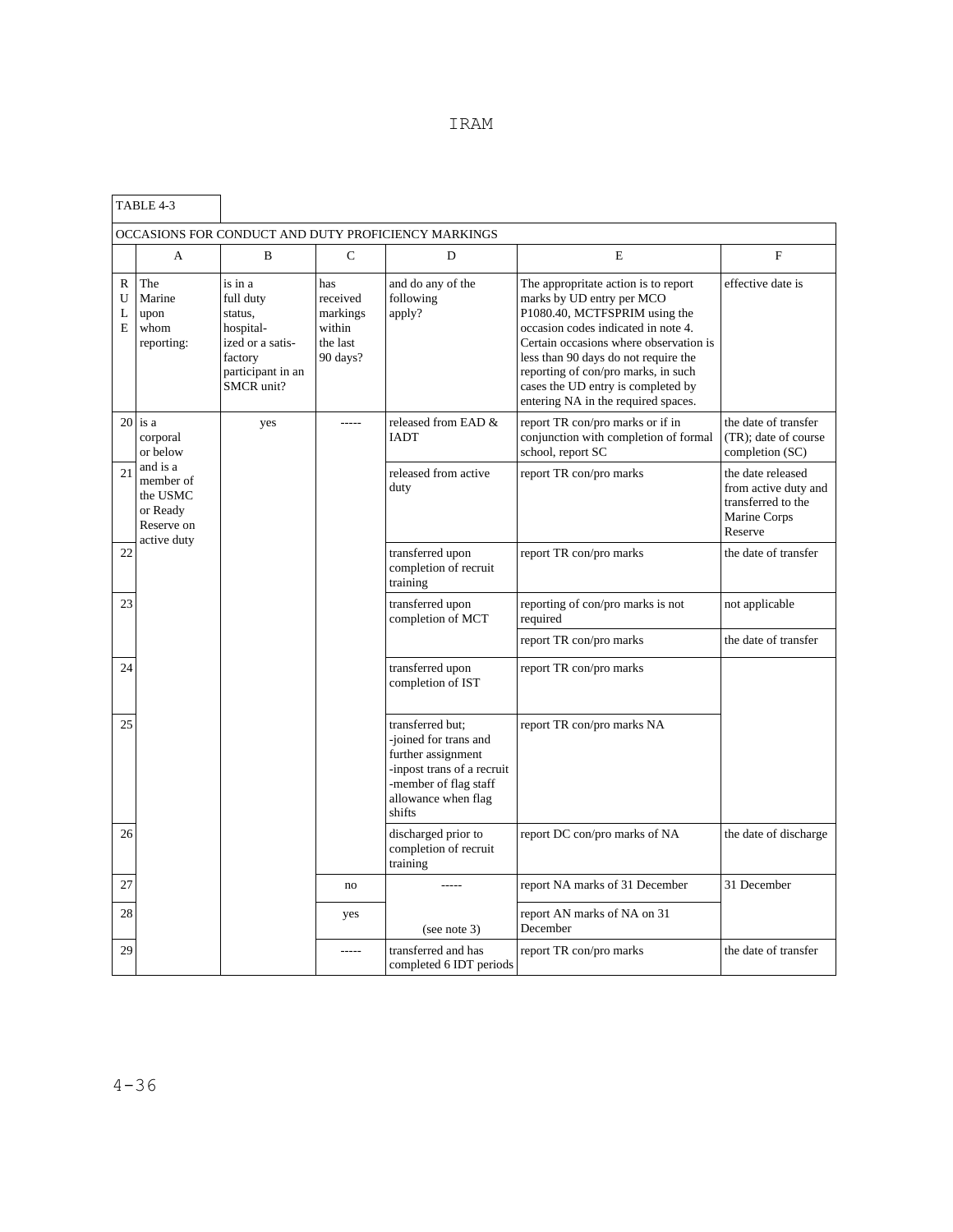|  | IRAM |
|--|------|
|  |      |

|                             | TABLE 4-3                                              |                                                                                                               |                                                               |                                                       |                                                                                                                                                                                                                                                                                                                                                 |                                                                                     |
|-----------------------------|--------------------------------------------------------|---------------------------------------------------------------------------------------------------------------|---------------------------------------------------------------|-------------------------------------------------------|-------------------------------------------------------------------------------------------------------------------------------------------------------------------------------------------------------------------------------------------------------------------------------------------------------------------------------------------------|-------------------------------------------------------------------------------------|
|                             |                                                        |                                                                                                               |                                                               | OCCASIONS FOR CONDUCT AND DUTY PROFICIENCY MARKINGS   |                                                                                                                                                                                                                                                                                                                                                 |                                                                                     |
|                             | A                                                      | B                                                                                                             | $\mathbf C$                                                   | D                                                     | E                                                                                                                                                                                                                                                                                                                                               | $\mathbf F$                                                                         |
| $\mathbb{R}$<br>U<br>L<br>E | The<br>Marine<br>upon<br>whom<br>reporting:            | is in a<br>full duty<br>status,<br>hospital-<br>ized, or a<br>satisfactory<br>participant in an<br>SMCR unit? | has<br>received<br>markings<br>within<br>the last<br>90 days? | and do any of the<br>following<br>apply?              | The appropritate action is to report<br>marks by UD entry per MCO P1080.40,<br>MCTFSPRIM using the occasion codes<br>indicated in note 4. Certain occasions<br>where observation is less than 90 days<br>do not require the reporting of con/pro<br>marks, in such cases the UD entry is<br>completed by entering NA in the<br>required spaces. | effective date is                                                                   |
|                             | 30 is a corporal or<br>below and is a<br>member of the | -----                                                                                                         | $- - - - -$                                                   | transferred and has<br>not completed 6 IDT<br>periods | report TR con/pro marks of NA                                                                                                                                                                                                                                                                                                                   | the date of transfer                                                                |
| 31                          | USMC or<br><b>Ready Reserve</b><br>on active duty      | no                                                                                                            |                                                               | assignment to active<br>duty (EAD, AR, etc)           | report TR con/pro marks                                                                                                                                                                                                                                                                                                                         | the day prior to the<br>date of assignment to<br>active duty                        |
| 32                          |                                                        |                                                                                                               |                                                               | assigned to<br>involuntary active<br>duty             | report TR con/pro marks                                                                                                                                                                                                                                                                                                                         |                                                                                     |
| 33<br>34                    |                                                        |                                                                                                               |                                                               | completing AT<br>completing alternate                 | report AT con/pro marks (see note 3)                                                                                                                                                                                                                                                                                                            | the date training is<br>completed                                                   |
| 35                          |                                                        |                                                                                                               |                                                               | AT                                                    | report CD con/pro marks of NA                                                                                                                                                                                                                                                                                                                   | the day prior to the<br>effective date of the<br>change                             |
| 36                          |                                                        |                                                                                                               |                                                               | transferred upon<br>Reserve mobilization              | report TR con/pro marks of NA                                                                                                                                                                                                                                                                                                                   | the date of transfer                                                                |
|                             | 37 is a corporal or<br>below and is a                  |                                                                                                               |                                                               | promoted to corporal<br>and sergeant                  | report PR con/pro marks                                                                                                                                                                                                                                                                                                                         | the day prior to the<br>date of rank                                                |
| 38                          | member of the<br>USMC or<br><b>Ready Reserve</b>       |                                                                                                               |                                                               | reduced                                               | report RD con/pro marks                                                                                                                                                                                                                                                                                                                         | the day prior to date<br>of reduction                                               |
|                             | 39 regardless of<br>active duty<br>status              |                                                                                                               |                                                               | reduced (results of<br>court-martial)                 | report RD con/pro marks of NA if CD<br>marks were previously reported under<br>rule 13; otherwise, report RD con/pro<br>marks                                                                                                                                                                                                                   | the day prior to the<br>effective date of<br>reduction stipulated<br>by CA's action |
| 40                          |                                                        |                                                                                                               |                                                               | restoration of grade<br>from reduction                | delete RD con/pro marks and report<br>restoration of grade entry per<br><b>MCTFSPRIM</b>                                                                                                                                                                                                                                                        | not applicable                                                                      |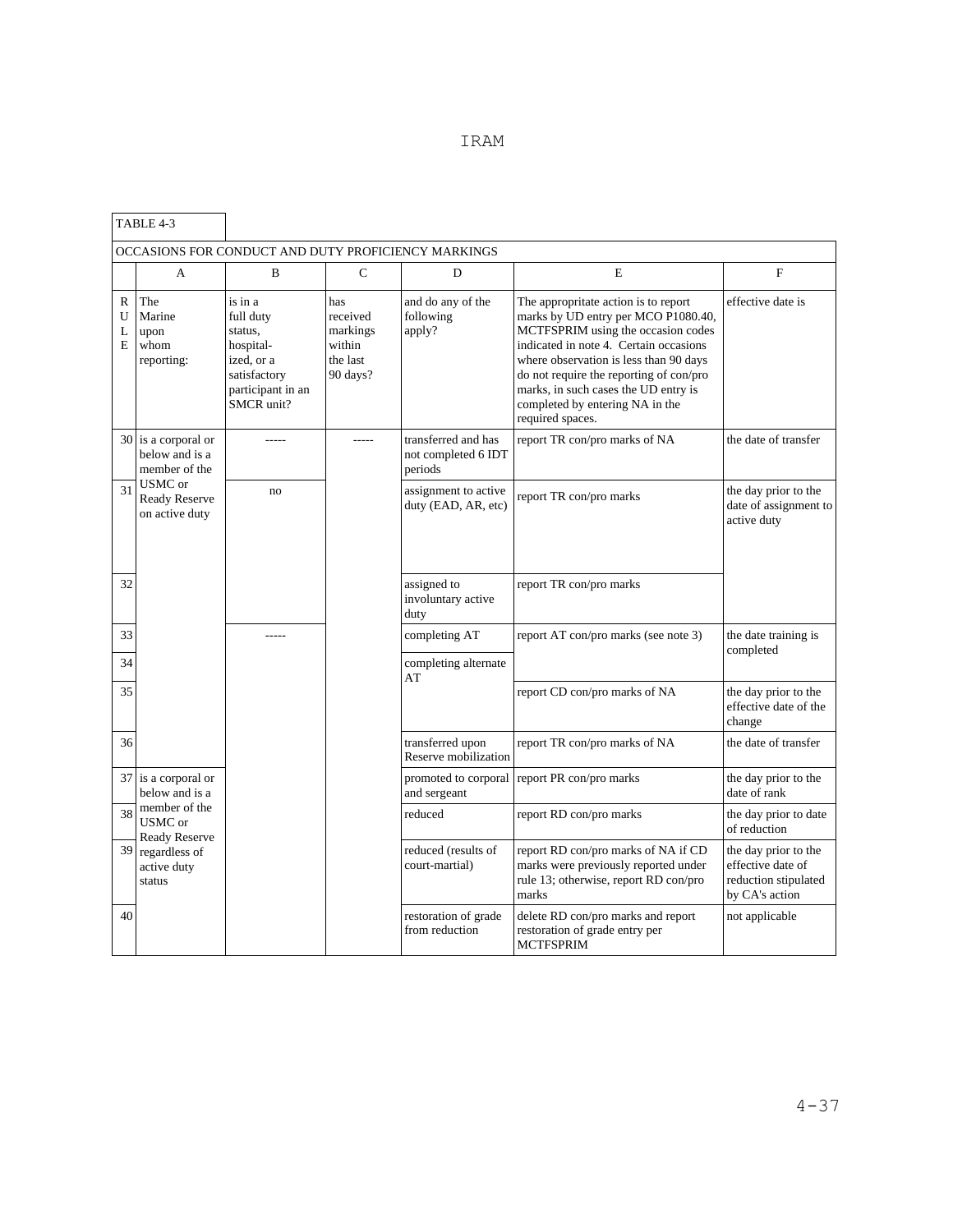## NOTES:

1. Do not remove the conduct mark of "0" resulting from declaration of desertion where the Marine is tried for desertion and is convicted of either desertion or the lesser included offense of UA, tried and convicted of UA, or received NJP for UA. Delete a conduct mark of "0" resulting from declaration of desertion if the entry was made as the result of an administrative error; i.e., the entry should not have been made originally, or if the Marine is later acquitted by court-martial of the absence which caused the declaration of desertion. The uptraction of the "PD" entry is deleted as erroneous in MCTFS per MCTFSPRIM. markings remain. Report subsequent conduct and duty proficiency marks on the occasions stipulated.

2. Marines in this category will receive two sets of marks (SA and SC) for formal school attendance.

3. If the Marine attends annual training within 90 days of the effective date for reporting annual marks, report AN marks. If the Marine receives marks for any other occasion within 90 days of the effective date for reporting annual marks, report AN marks of NA. If the effective date for annual marks coincides with any reporting occasion other than PR or TR, AN marks will take precedence.

4. Use the following occasion codes when reporting conduct and duty proficiency markings into the MCTFS.

| OCCASIONS                                       |           | REGULAR RESERVE |
|-------------------------------------------------|-----------|-----------------|
| Transfer                                        | TR.       | TR.             |
| Assignment to Active Duty (Reserve)             |           |                 |
| Assignment to Involuntary Active Duty (Reserve) |           |                 |
| Release from Active Duty                        |           |                 |
| Release from EAD, AR, etc. (Reserve)            |           |                 |
| Completion of Initial Skill Training            |           |                 |
| Completion of recruit training                  |           |                 |
| Temporary Disability Retired List (TDRL)        | DT.       | DT.             |
| Discharge                                       | DC.       | DC              |
| Promotion to Corporal or Sergeant               | PR.       | PR              |
| Reduction                                       | <b>RD</b> | <b>RD</b>       |
| Declared Deserter (first day of UA period)      | DD        |                 |
| Last Day Prior to Declaring Deserter            | PD        |                 |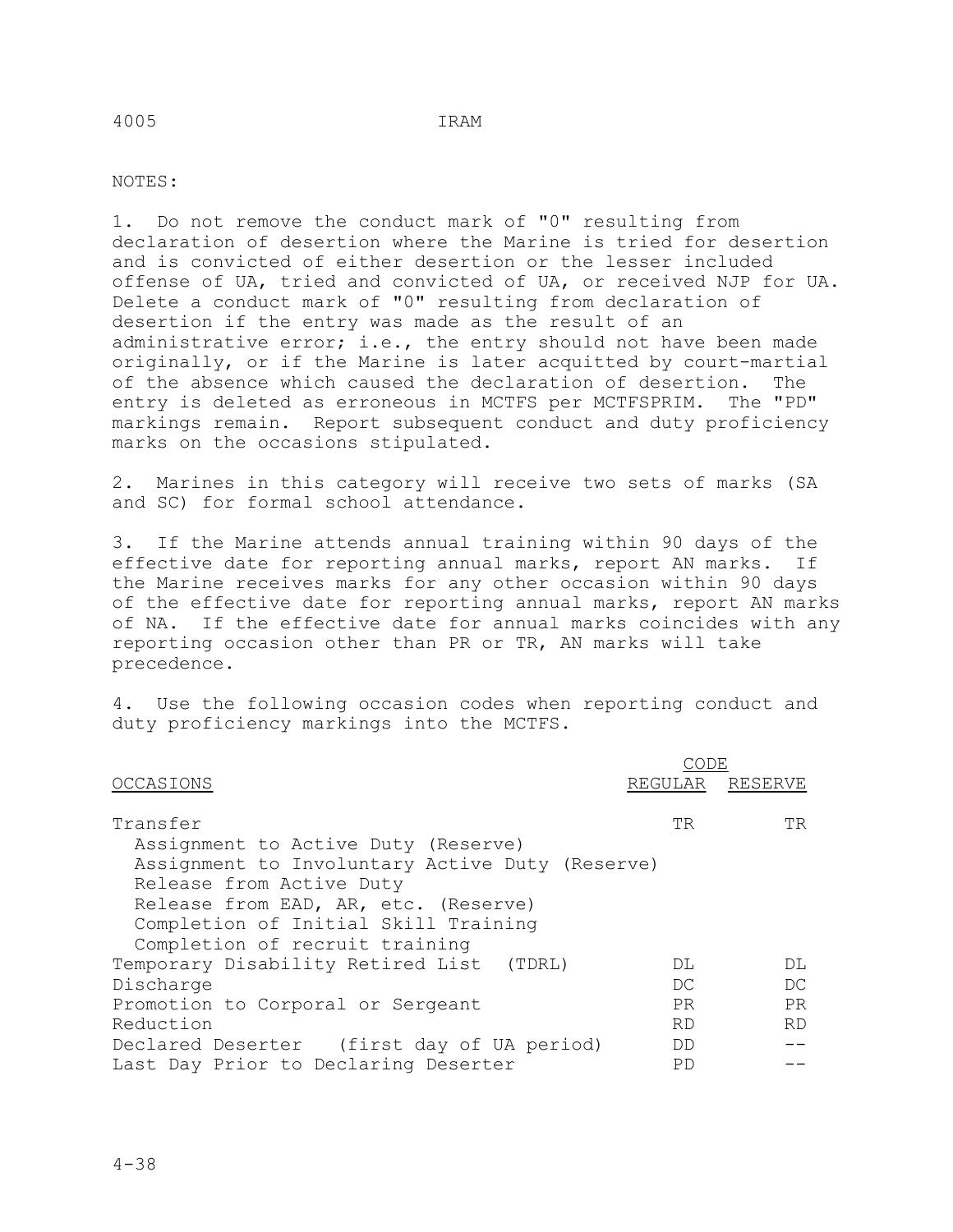|                                 |           | DE             |
|---------------------------------|-----------|----------------|
| OCCASIONS                       | REGULAR   | <b>RESERVE</b> |
|                                 |           |                |
| To TAD                          | ТD        |                |
| TAD Complete                    | ТC        |                |
| Change of Primary Duty          | CD        | CD             |
| Service School Completion       | <b>SC</b> | <b>SC</b>      |
| Semiannual                      | SA        |                |
| Annual                          |           | ΆN             |
| Completion of Annual Training   |           | AΤ             |
| Recommended (See MCO P1400.32.) | RE        | RE             |
| ADSW (Active Duty Special Work) |           | RT             |

5. If the effective date for TR marks coincides with the requirement to report SA marks, TR marks will take precedence.

### 6. Conduct Markings

 a. In addition to observance of the letter of law and regulations, conduct includes conformance to accepted usage and custom, and positive contributions to unit and Corps. General bearing, attitude, interest, reliability, courtesy, cooperation, obedience, adaptability, influence on others, moral fitness, physical fitness as effected by clean and temperate habits, and participation in unit activities not related directly to unit mission, are all factors of conduct and should be considered in evaluating the Marine. The mark assigned, after consideration of these qualities and, if necessary, consultation with the officer or senior noncommissioned officer who supervises the Marine's performance of duty, should represent a fair objective evaluation of the Marine's conduct for the marking period. Assignment to the weight control program is another factor which should be considered when assigning conduct marks.

 b. In addition to the standards listed in the table below, the following general guidance applies to the assignment of conduct marks to Marines upon successful completion of recruit training:

 (1) Generally, a recruit will receive a conduct mark in the 4.0-4.4 range. As an example, an average recruit would receive a conduct mark of 4.2. A recruit receiving nonjudicial punishment (NJP) will normally be assigned a conduct mark below 4.0.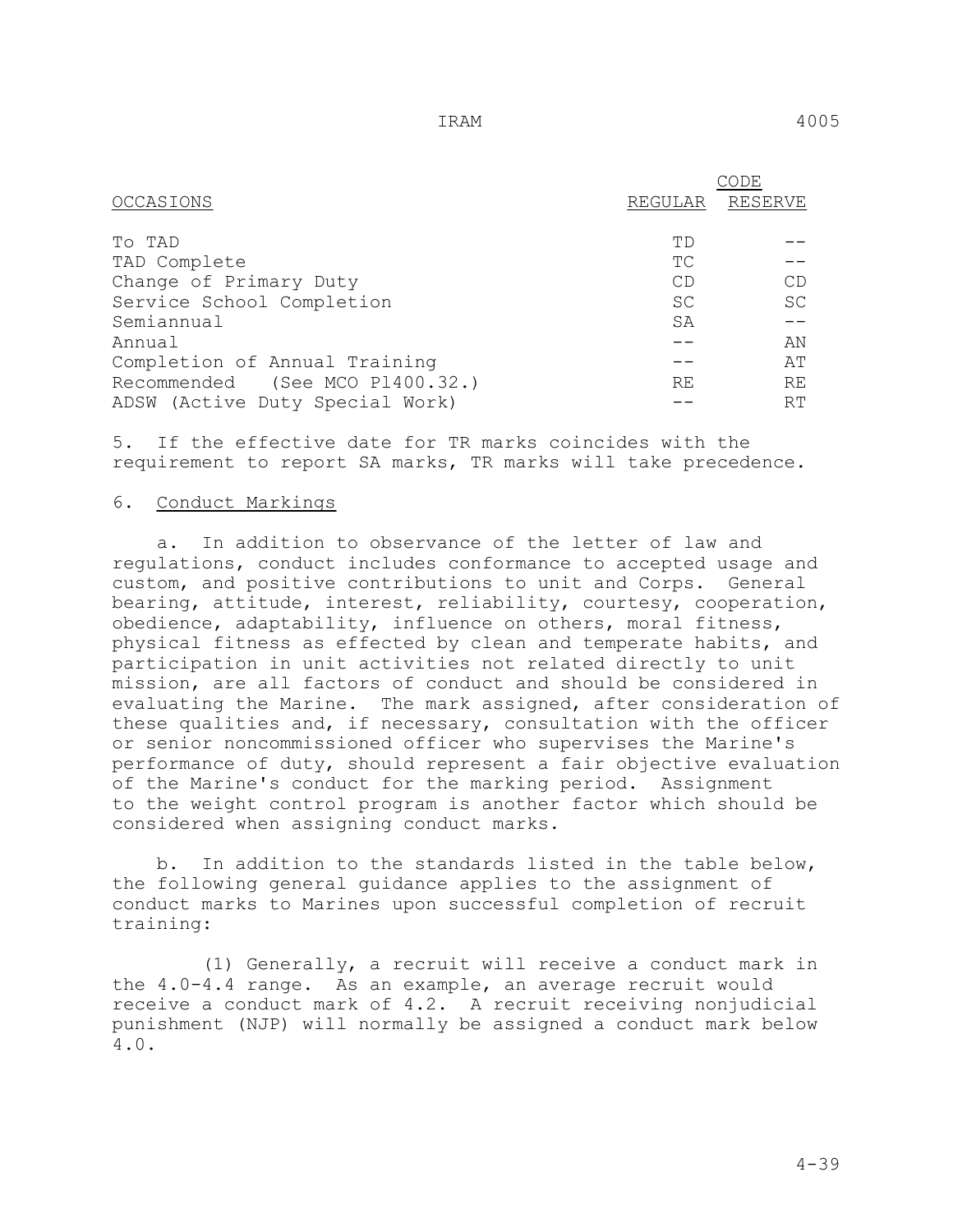(2) Recruits who receive a meritorious promotion, or are of meritorious promotion caliber for their efforts in recruit training, will receive a conduct mark in the 4.5-4.8 range.

 (3) A recruit who is selected as a platoon or series honor graduate will receive a conduct mark in the 4.9-5.0 range.

 c. Use the following general guidance and standards in assigning conduct marks; however, full discretion is left to commanders in assigning marks outside these standards for good and sufficient reasons. Base assignment of marks subsequent to the assignment of reduction marks for a punitive reduction upon the Marine's conduct in the current grade. Do not consider the NJP that awarded the reduction during this marking period. Document the assignment of a conduct mark below 4.0 for any reason other than court-martial or NJP (where no reduction was awarded) by a page 11 entry.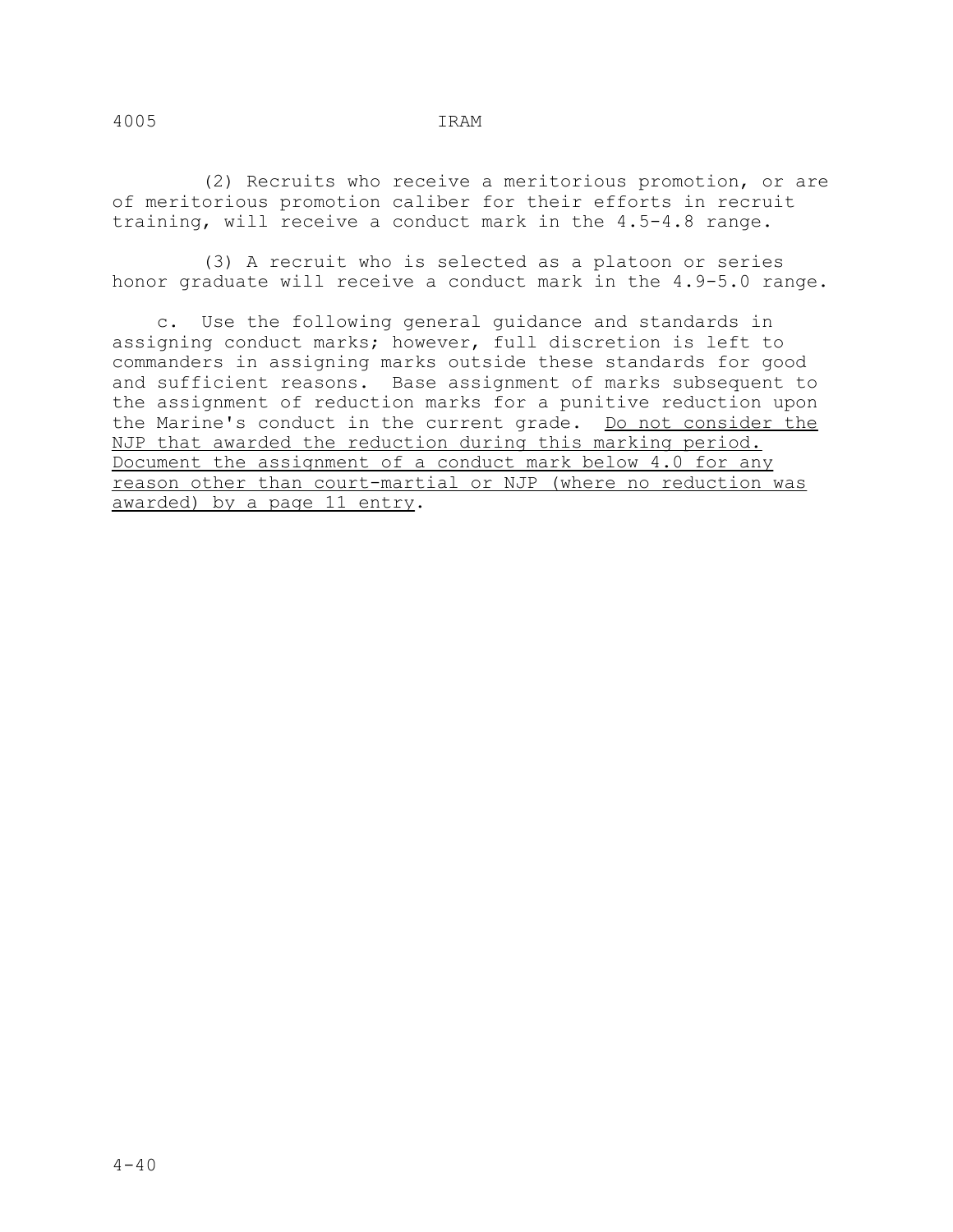|                   | MARK CORRESPONDING<br><b>ADJECTIVE</b><br>RATING | STANDARDS OF CONDUCT                                                                                                                                                                                                                                                                                                                                                                                                                |
|-------------------|--------------------------------------------------|-------------------------------------------------------------------------------------------------------------------------------------------------------------------------------------------------------------------------------------------------------------------------------------------------------------------------------------------------------------------------------------------------------------------------------------|
| 0.0<br>to<br>1.9  | Unacceptable                                     | Habitual offender.<br>Conviction by general, special, or more<br>than one summary court-martial.<br>Give a mark of "0" upon declaration of<br>desertion.<br>Ordered to confinement pursuant to<br>sentence of court-martial.<br>Two or more punitive reductions in grade.                                                                                                                                                           |
| 2.0<br>to.<br>2.9 |                                                  | Unsatisfactory No special court-martial.<br>Not more than one summary court-martial.<br>Not more than two nonjudicial punishments.<br>Punitive reduction in grade.                                                                                                                                                                                                                                                                  |
| 3.0<br>to<br>3.9  | Below Average                                    | No court-martial.<br>Not more than one nonjudicial punishment.<br>No favorable impression of the qualities<br>listed in paragraph 4007.6a.<br>Failure to make satisfactory progress while<br>assigned to the weight control or military<br>appearance program.<br>Conduct such as not to impair appreciably<br>one's usefulness or the efficiency of the<br>command, but conduct not sufficient to<br>merit an honorable discharge. |
| 4.0<br>to<br>4.4  | Average                                          | No offenses.<br>No unfavorable impressions as to attitude,<br>interests, cooperation, obedience,<br>after-effects of intemperance, courtesy<br>and consideration, and observance of<br>regulations.                                                                                                                                                                                                                                 |
| 4.5<br>to<br>4.8  | Excellent                                        | No offense.<br>Positive favorable impressions of the<br>qualities listed in paragraph 4007.6a.<br>Demonstrates reliability, good influence,<br>sobriety, obedience, and industry.                                                                                                                                                                                                                                                   |
| 4.9<br>to<br>5.0  | Outstanding                                      | No offenses.<br>Exhibits to an outstanding degree the<br>qualities listed in paragraph 4007.6a.<br>Observes spirit as well as letter of orders<br>and regulations. Demonstrates positive<br>effect on others by example and<br>persuasion.                                                                                                                                                                                          |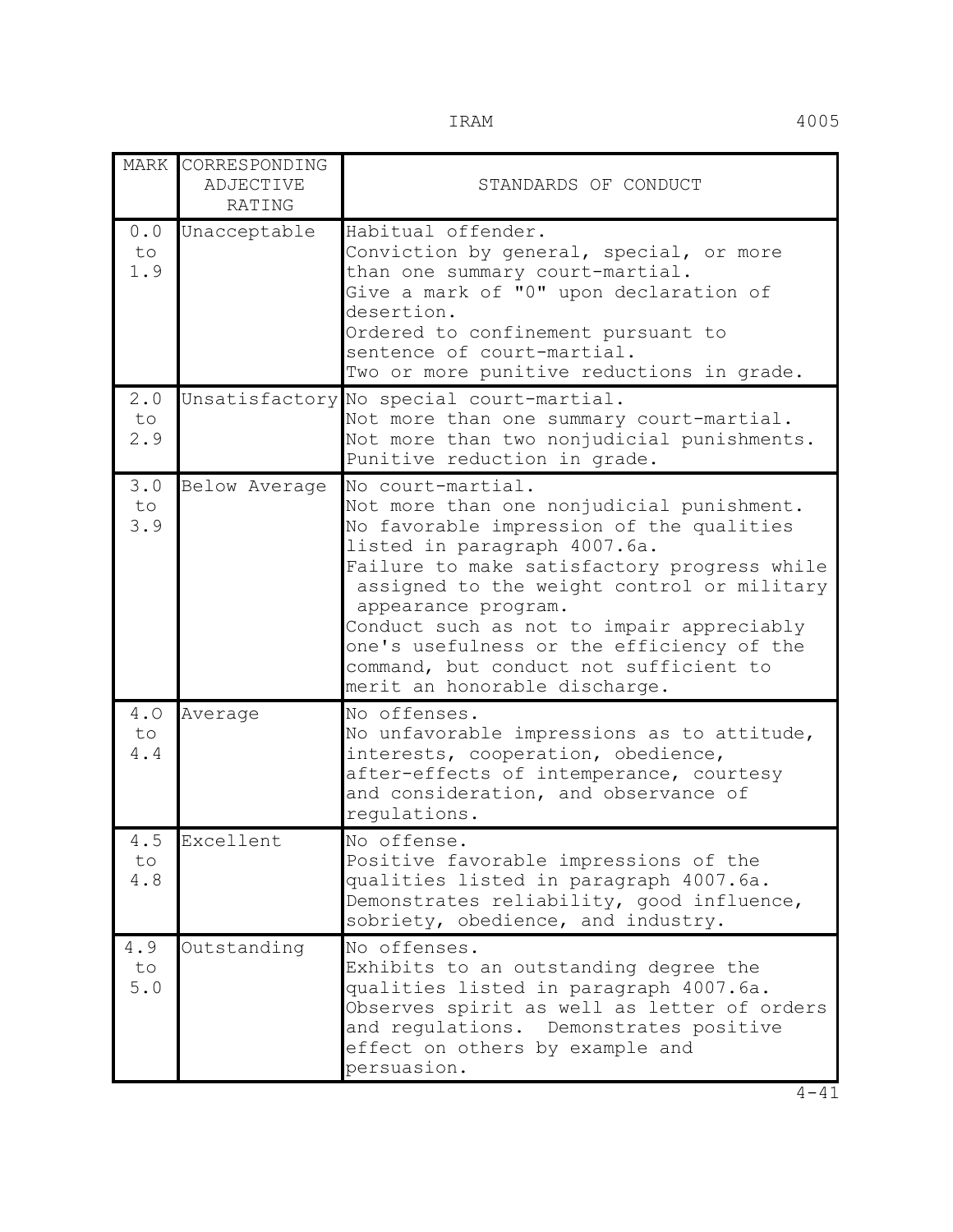## 7. Duty proficiency Marks

 a. In assigning duty proficiency marks, use a scale of zero to five. The mark should indicate how well a Marine performed the primary duty during the marking period. In addition to technical skills and specialized knowledge, relating to duty proficiency marks, the **"whole Marine concept"** must be considered. Such attributes as mission accomplishment, leadership, intellect and wisdom, individual character, physical fitness, personal appearance, and completion of professional military education, Marine Corps Institute courses, and off duty education should also be evaluated and incorporated into the duty proficiency mark. Due allowance should be made when a Marine is filling a billet inconsistent with the Marine's grade. The commander should consult with the officer or senior noncommissioned officer who supervises the Marine's performance of duty prior to assigning duty proficiency marks.

 b. In addition to the standards listed in the table below, the following guidance applies to assignment of duty proficiency marks to Marines upon successful completion of recruit training based on a level of performance achieved in the areas of marksmanship, water survival, close order drill, physical fitness, academic tests, and inspections.

 (1) The majority of duty proficiency marks will be in the 4.0-4.4 range. As an example, an average recruit would receive a duty proficiency mark of 4.2.

 (2) Recruits who receive a meritorious promotion, or are of meritorious promotion caliber for efforts in recruit training, will receive a duty proficiency mark in the 4.5-4.8 range.

 (3) A recruit who is selected as a platoon or series honor graduate will receive a duty proficiency mark in the 4.9-5.0 range.

 c. Use the following guidance and standards in assigning duty proficiency marks; however, full discretion is left to commanders in assigning marks outside these standards for good and sufficient reasons. Document a duty proficiency mark below 3.0 by a brief page 11 entry.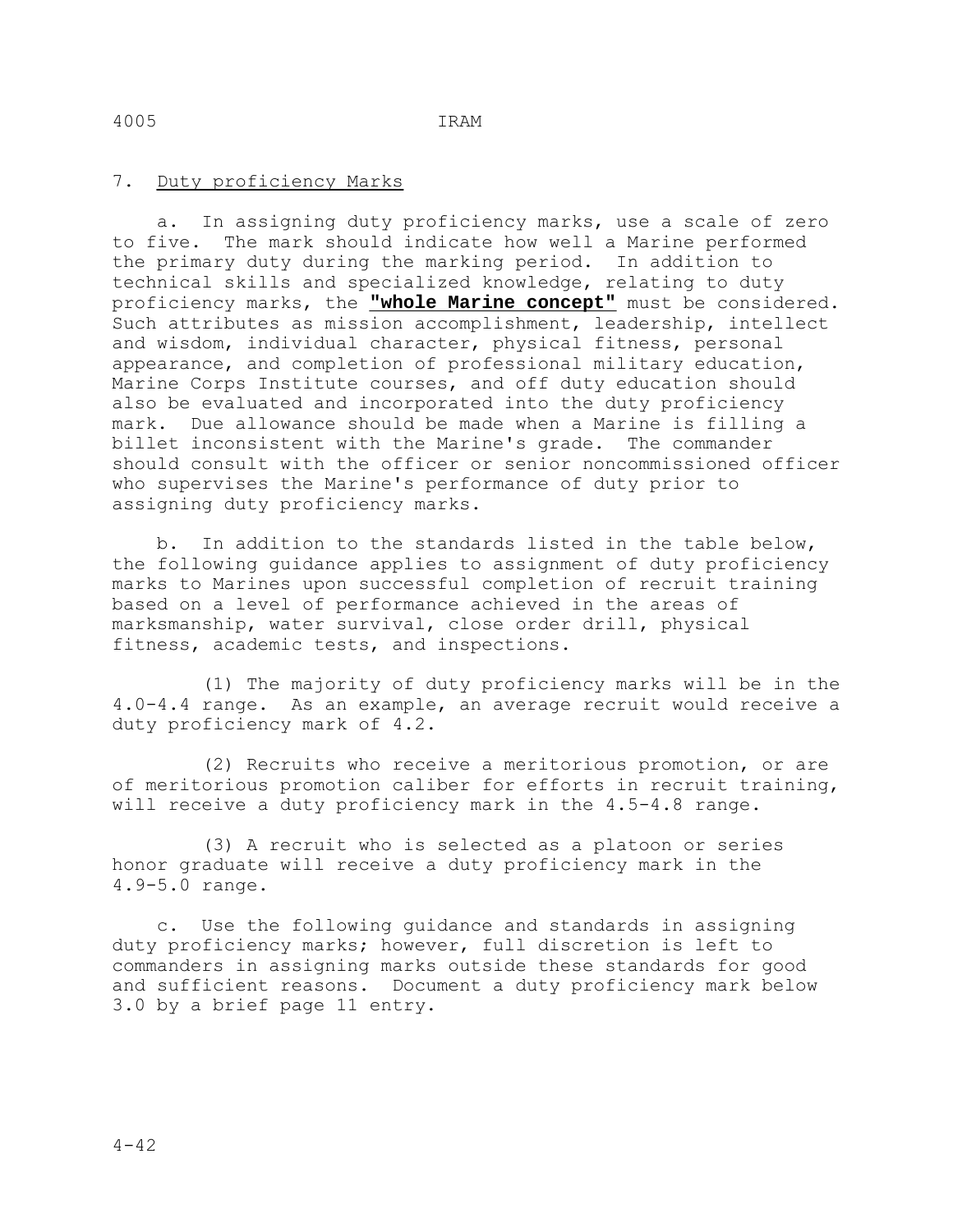|                  | MARK CORRESPONDING<br><b>ADJECTIVE</b><br>RATING | STANDARDS OF PROFICIENCY                                                                                                                                                                    |  |  |
|------------------|--------------------------------------------------|---------------------------------------------------------------------------------------------------------------------------------------------------------------------------------------------|--|--|
| 0.0<br>to<br>1.9 | Unacceptable                                     | Does unacceptable work in most duties,<br>generally undependable; needs considerable<br>assistance and close supervision on even<br>the simplest assignment.                                |  |  |
| 2.0<br>to<br>2.9 |                                                  | Unsatisfactory Does acceptable work in some of the duties<br>but cannot be depended upon. Needs<br>assistance and close supervision on all but<br>the simplest assignments.                 |  |  |
| 3.0<br>to<br>3.9 | Below Average                                    | Handles routine matters acceptably but<br>needs close supervision when performing<br>duties not of a routine nature.                                                                        |  |  |
| 4.0<br>to<br>4.4 | Average                                          | Can be depended upon to discharge regular<br>duties thoroughly and competently but<br>usually needs assistance in dealing with<br>problems not of a routine nature.                         |  |  |
| 4.5<br>to<br>4.8 | Excellent                                        | Does excellent work in all reqular duties,<br>but needs assistance in dealing with<br>extremely difficult or unusual assignments.                                                           |  |  |
| 4.9<br>to<br>5.0 | Outstanding                                      | Does superior work in all duties. Even<br>extremely difficult or unusual assignments<br>can be given with full confidence that they<br>will be handled in a thoroughly competent<br>manner. |  |  |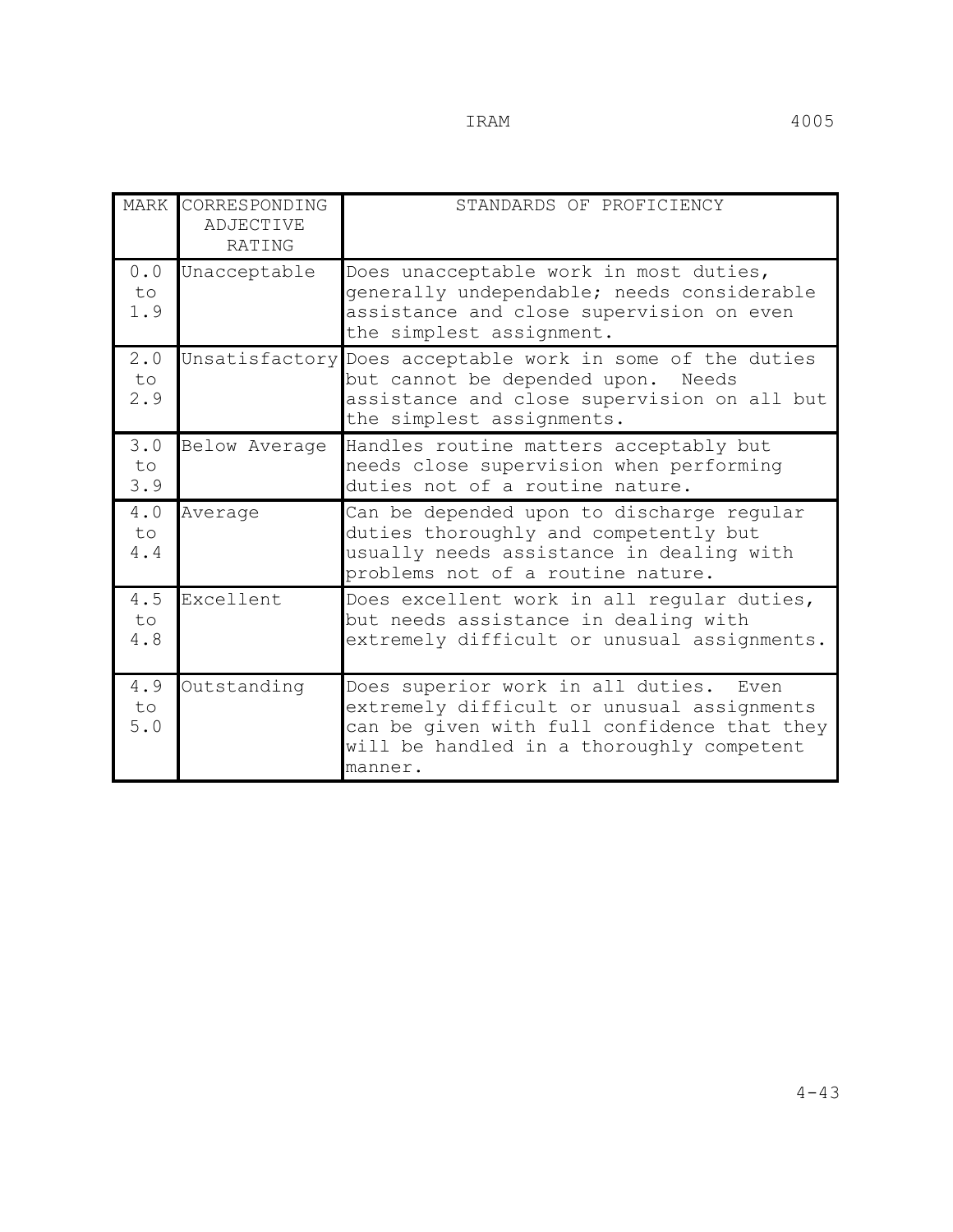4006. ADMINISTRATIVE REMARKS (NAVMC 118(11)). Past practices of field commands to indiscriminately record minor infractions, local command data, and command requirements prompted the decision to limit entries to an absolute minimum. Review of entry requirements is a continuing process, and as policy decisions are made, changes to this Manual will be published.

1. Limit administrative remarks to matters forming an essential and permanent part of a Marine's military history, which are not recorded elsewhere in the SRB or MCTFS, and which will be useful to future commanders.

2. The following instructions are applicable to entries recorded on this page:

 a. Entries required by any other Marine Corps directives, but not included in this Manual, are unauthorized. Entries required by ALMARs, MARADMINs, Personnel Administrative Advisories, and higher headquarters directives are excluded from this restriction.

 b. Separate entries by a heavy line. Reduce entries to the briefest possible form as provided in the sample entries and position them to use the minimum amount of space.

 c. Upon immediate reenlistment, reproduce the page 11(s) containing entries from the previous enlistment and forward the copy(ies) as directed in table 4-2, column B.

 d. The CG, MCRSC, is authorized to make those page 11 entries required to effectively administer the records of Reserve Marines.

 e. The provisions of paragraph 1000.4c regarding adverse matter apply to the field service record. If applicable, an adverse entry will include statements to the effect that the Marine was provided the opportunity to make a rebuttal statement; the Marine did or did not choose to make such a statement; and if made, a copy of the statement is filed on the document side of the record. (Ensure a reproduced copy of the Marine's statement is forwarded with the reproduced page(s) 11 upon immediate reenlistment.) If the Marine elects to submit a statement, the Marine will have 5 working days after referral of the entry to return the completed statement to the commander for filing in the service record. Page 11 entries must include the following language ONLY if they concern misconduct or substandard performance, confirmed incidents of alcohol abuse, and administrative measures.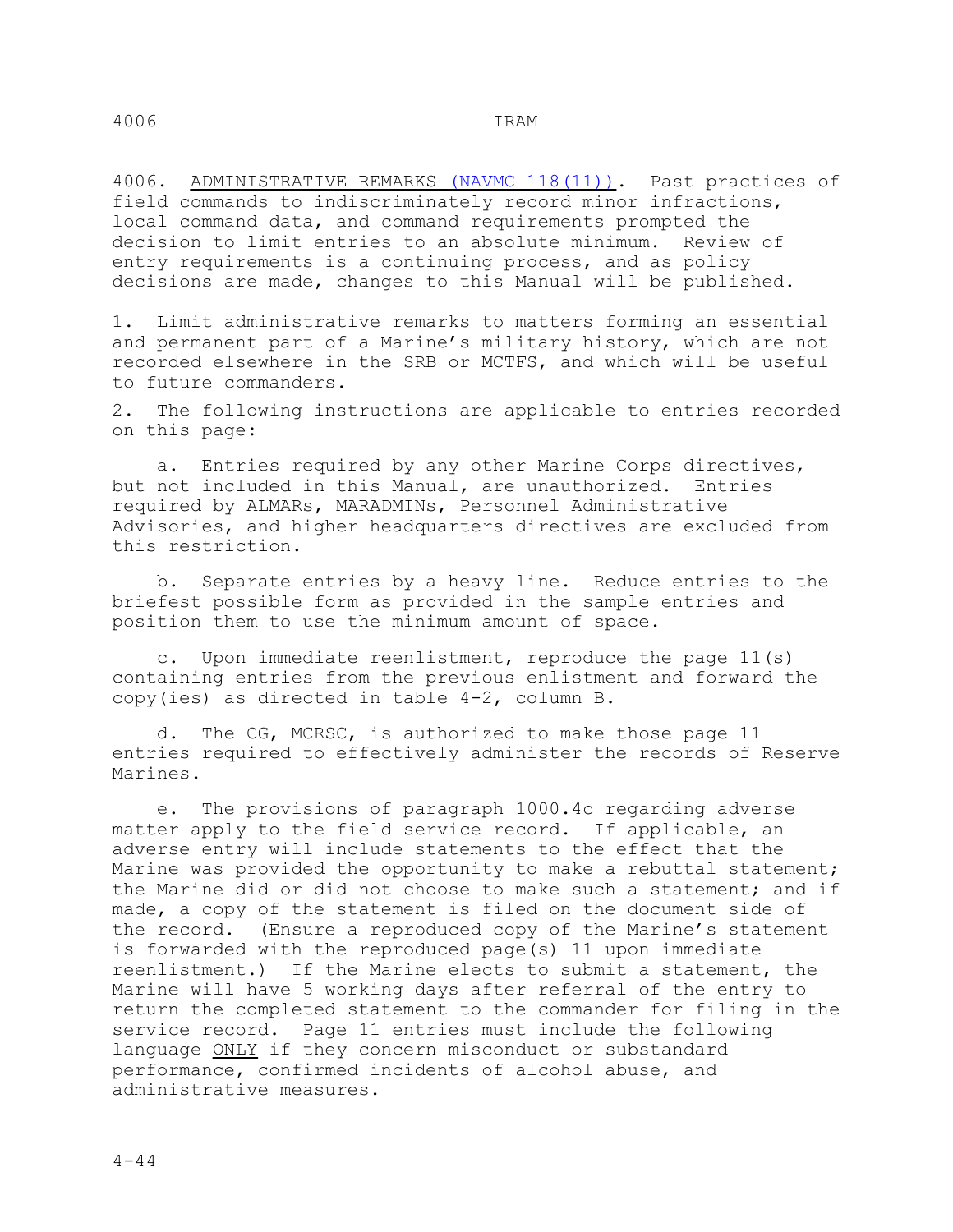"I was advised that within 5 working days after acknowledgement of this entry a written rebuttal can be submitted and this rebuttal will be filed on the document side of the SRB. I choose (to) (not to) make a rebuttal."

 \_\_\_\_\_\_\_\_\_\_\_\_\_\_\_\_\_\_\_\_\_ \_\_\_\_\_\_\_\_\_\_\_\_\_\_\_\_\_\_\_\_\_\_\_\_\_\_ (Signature of Marine) (Signature of CO or by dir)

NOTE: If the Marine refuses to acknowledge (sign) an adverse/derogatory entry, add the statement "Marine refuses to acknowledge this entry" at the bottom of the entry. By refusing to acknowledge the entry the Marine forfeits the opportunity to make a rebuttal statement. Make a counter-entry immediately following the counseling entry to verify the Marine was made aware of the adverse/derogatory entry. The verification counter-entry may be signed by direction of the commanding officer.

 f. Certain entries require authentication by the commanding officer and/or acknowledgment (signature) by the Marine. These specific signature requirements are indicated in the text or sample entries. All other page 11 entries may be signed by direction of the commanding officer (unit commander) unless otherwise indicated. "Unit Commander" is defined as the company, battery, or squadron commander or their functional equivalent; i.e., OIC, I-I, etc. (See paragraph 4001.4h concerning signatures.)

3. Authorized

## Entries

 a. In Hands of Civil Authorities (IHCA)/In Hands of Foreign Authorities (IHFA). When the Marine is IHCA/IHFA and later acquitted or released without trial, record inclusive dates of confinement and the fact of acquittal or release without trial. If convicted, record date of arrest, nature and date of the offense, trial date, the fact of conviction, sentence adjudged, and action taken by the commander.

## b. Personnel Reliability Program (PRP)

 (1) Preliminary screening incident to transfer for training which will lead to a PRP assignment is required. Sample entry: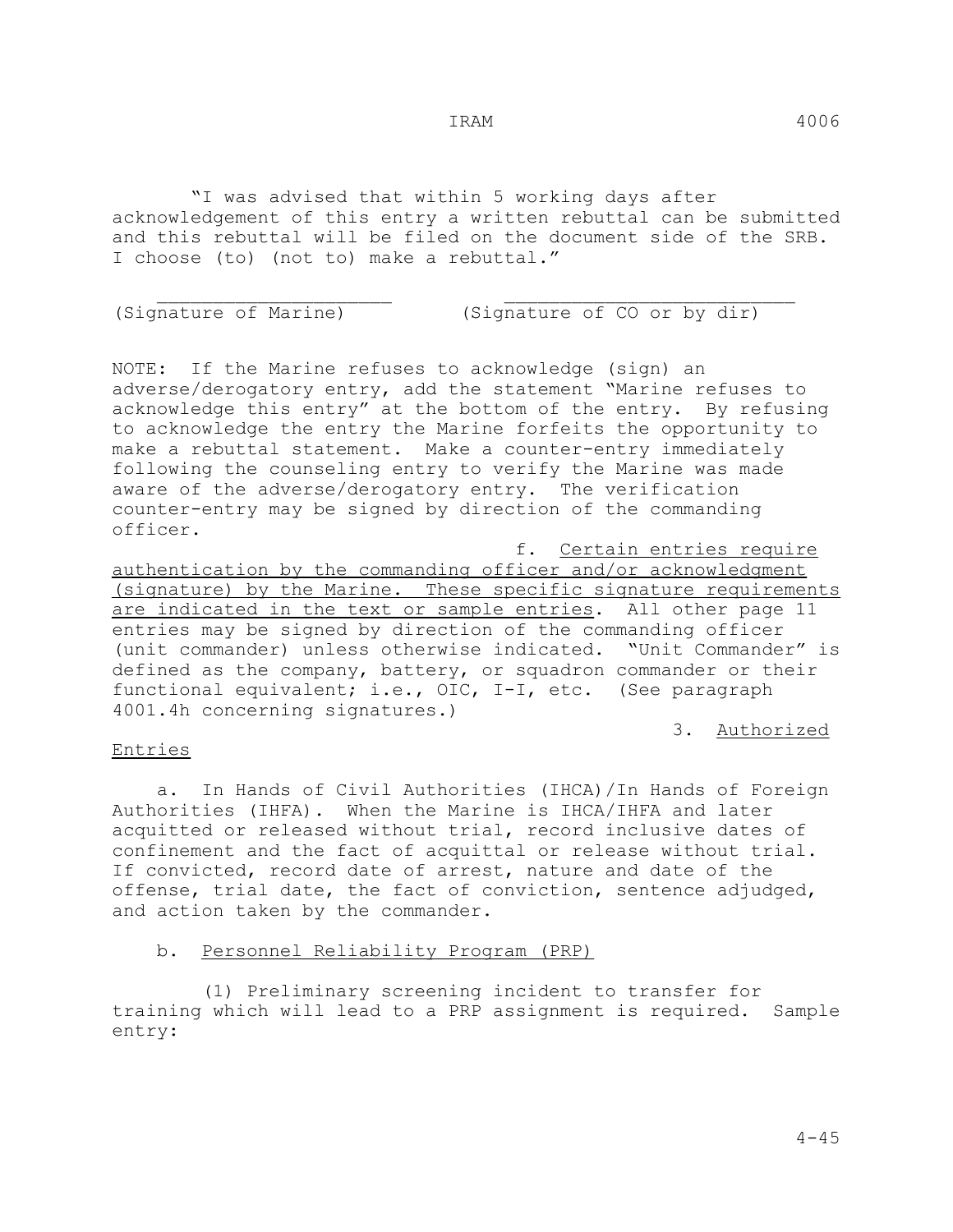"(Date). Preliminary PRP screening of personnel records, medical evaluation, and personnel interview IAW SECNAVINST 5510.35. Appropriate investigation initiated. You are suitable for transfer for training. Capt. F. H. CLAYTON, USMC, SOI, 5Jun94." (Signature of CO or official designated by  $CO.$ )

 (2) Formal PRP screening is required for personnel engaged in training leading to a PRP assignment. The training command will review the individual's personnel records to ensure that the preliminary screening was done, and if the individual is not qualified based on this record review alone, the training command will briefly state that the member was found unsuitable for PRP training assignment. Sample entry:

"(Date). Formal

PRP screening has been conducted and based a upon review of records, you were found unsuitable for PRP training and assignment IAW SECNAVINST 5510.35. Maj J. M. CARRIA, USMC." (Signature of CO or official designated by CO.)

 (3) Permanent decertification is a formal determination that the Certifying Official can no longer assert that the individual continues to meet the reliability standards provided in enclosure (3) to SECNAVINST 5510.35. The following signed and dated entry will be made:

"(Date). I, (name/grade/MOS), have been advised that I have been permanently decertified for assignment to a reliability billet as defined in SECNAVINST 5510.35. I understand this decertification will be made a part of my permanent record. I did/did not submit a statement on my behalf with the report of decertification submitted to CMC.

\_\_\_\_\_\_\_\_\_\_\_\_\_\_\_\_\_\_\_\_\_ \_\_\_\_\_\_\_\_\_\_\_\_\_\_\_\_\_\_\_\_\_\_\_\_\_\_

(Signature of Marine) (Signature of CO/DesigRep)

 c. Record of Issue of Wet-Type Diver's Dress, Campaign Service Hat, Suitcase and Trunks. An entry is required when a Marine is issued any of the above items. The entry is considered permanent. Do not change or delete the entry unless the Marine is separated under other than honorable conditions, and the equipment is returned.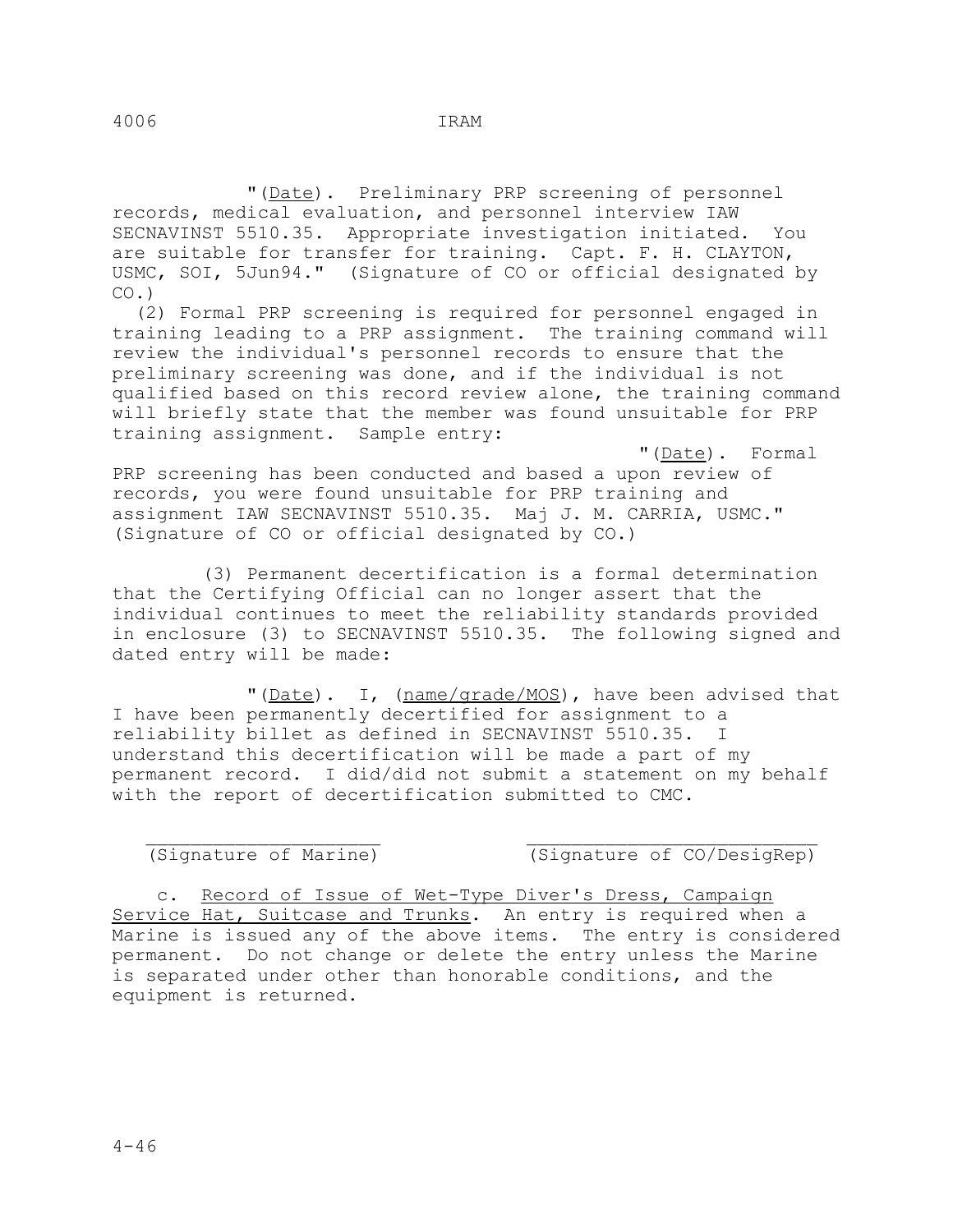d. Not Recommended/Recommended But Not Eligible for Reenlistment. Marines not recommended, or recommended but not eligible, for reenlistment per MCO P1040.31, Career Planning and Development Guide, will be counseled by their commanding officer. Record the following entry on page 11 of the service record when an RE-3 or RE-4 reenlistment code is assigned. Also use this entry when the CMC assigns a reenlistment code of RE-1B or RE-1C. This entry will be signed by both the Marine and his/her commanding Officer:

 "I have been informed by my Commanding Officer that I am (not recommended or recommended but not eligible) for reenlistment because (state reason) and will be/have been assigned a reenlistment code of (RE-4, RE-3, RE-1B, or RE-1C)."

 e. Privates through Corporals Not Recommended for Promotion Due to Restrictions Listed in MCO P1400.32. Privates through Corporal not recommended for promotion due to restrictions listed in MCO P1400.32, paragraph 1204.3f through 3n require only an initial page 11 SRB entry recorded for the restricted period. Monthly unit diary entry is still required until such time as the Marine is recommended for promotion. Sample entry:

"(Date). I understand that I am eligible but not recommended for promotion to (insert grade) due to (state restrictions) IAW MCO P1400.32, (par 1204.3f through 3n), as applicable, unless waived by appropriate authority. I was advised that within 5 working days after acknowledgment of this entry, a written rebuttal can be submitted and this rebuttal will be filed on the document side of my SRB. I choose (to) (not to) make a rebuttal. (Signature of Marine)."

 f. Eligible but Not Recommended for Promotion. An entry is required when a Marine is eligible (refer to MCO P1400.32) but not recommended for promotion. Make a not recommended for promotion entry for each month/quarter a Marine is not recommended for promotion to the grades of PFC through Sergeant. The Marine will acknowledge (sign) the entry: Sample entry:

 "(Date). I understand I am eligible but not recommended for promotion to (grade) for the (month/quarter), (yr) promotion period because of (state reason). I was advised that within 5 working days after acknowledgment of this entry, a written rebuttal can be submitted and this rebuttal will be filed on the document side of my SRB. I choose (to) (not to) make a rebuttal. (Signature of Marine)."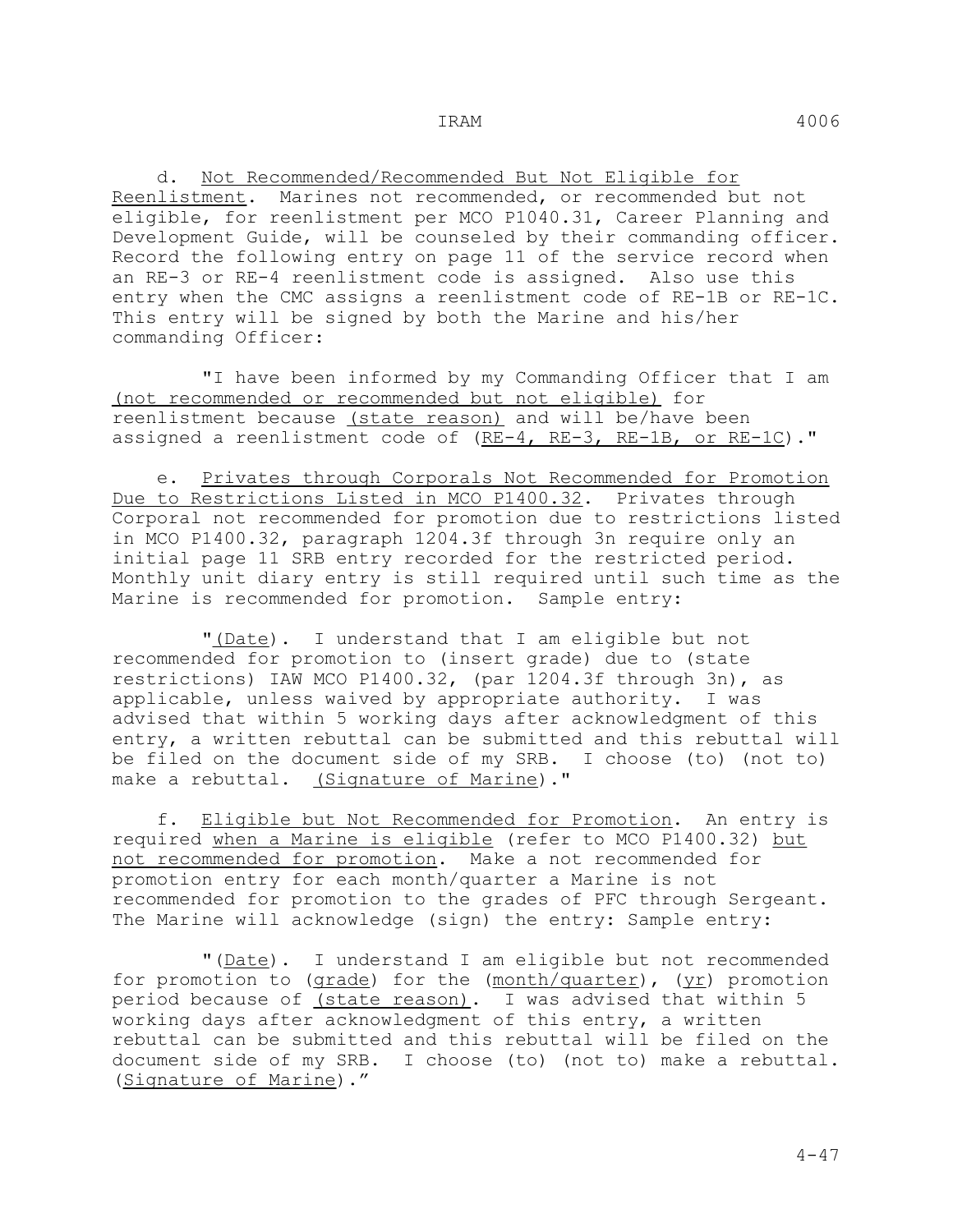g. Eligible but Not Recommended for Promotion (Reserve Only). An entry is required when a Marine's strength category is changed to "X" due to unsatisfactory participation. Make a "final" not recommended for promotion entry upon completion of an administrative separation package for Marine's in the grades of Private through Corporal. The Marine will acknowledge (sign) the entry: Sample entry:

 "(Date). I understand I am not recommended for promotion to (grade) because an administrative separation package recommending discharge was forwarded to GCMCA on (date). This will be the final recommendation unless I am returned to a satisfactory drilling status. I was advised that within 5 working days after acknowledgment of this entry, a written rebuttal can be submitted and this rebuttal will be filed on the document side of my SRB. I choose (to) (not to) make a rebuttal. (Signature of Marine)."

 h. Promotion Restriction for Marines Denied Further Service. Make the following entry when a Marine is denied further service. The Marine will acknowledge the entry:

 "(Date). I have been informed by my commanding officer that I am not eligible for extension of enlistment or reenlistment or I have been/will be denied further service for (reason). I will be assigned a reenlistment eligibility code RE-(XX) upon separation. I have been further informed that assignment of this RE code makes me ineligible for promotion or promotion consideration per MCO P1400.32. (Signature of Marine)."

 i. Delayed Promotions under the Musicians Enlisted Options Program (MEOP, MCO 1130.54). Make the following entry when a Marine is not recommended for the next promotion on the eligibility date. (The Marine does not automatically lose the promotion incentive, rather the commander may delay the promotion until the Marine is recommended.)

 "(Date). I have been informed by my commanding officer that I am not recommended for promotion to (insert grade) for a period of (not to exceed 90 days) because of (state reason). I was advised that within 5 working days after acknowledgment of this entry, a written rebuttal can be submitted and this rebuttal will be filed on the document side of my SRB. I choose (to) (not to) make a rebuttal. Signature of Marine."

 $4 - 48$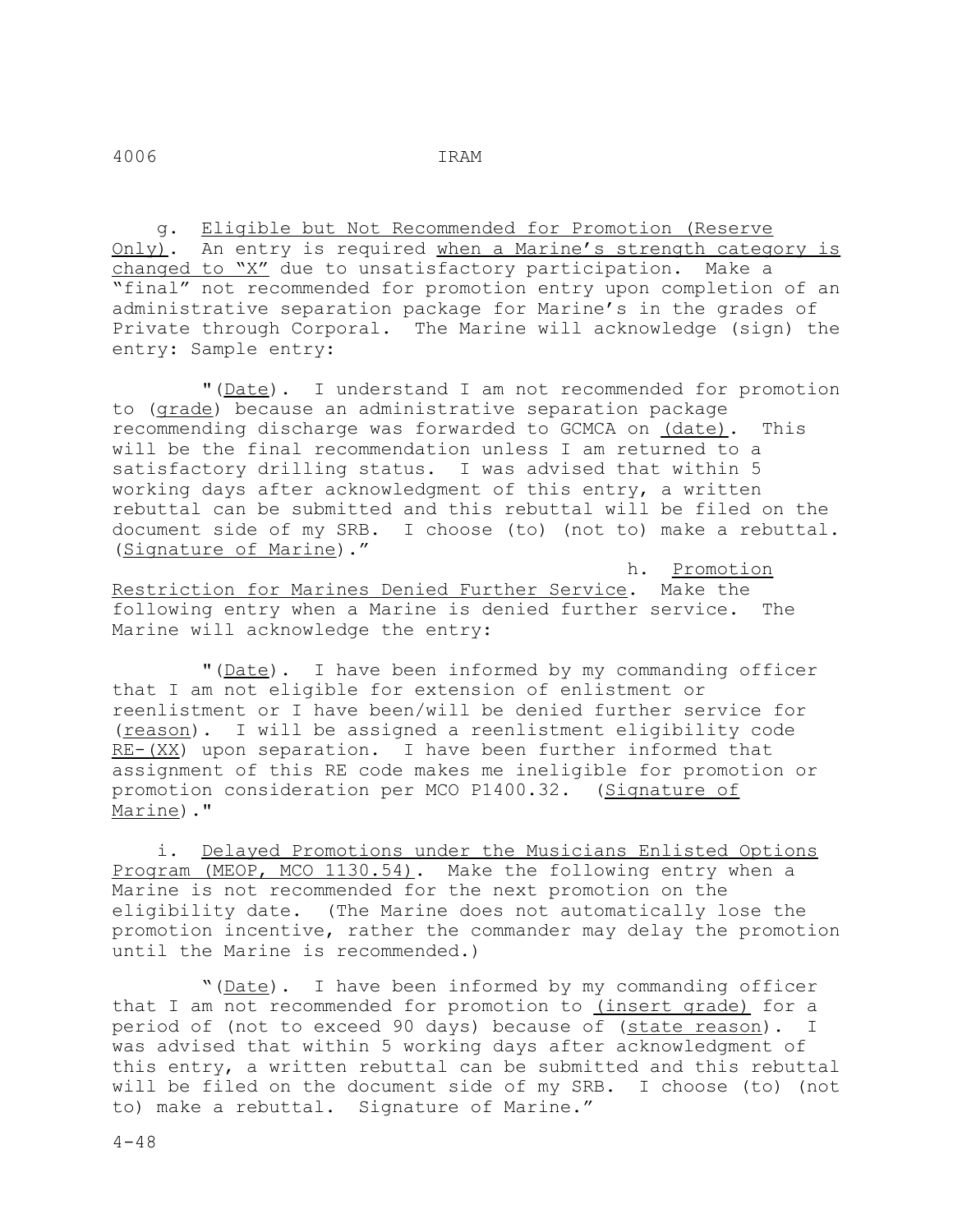j. Early Separation Upon Return to the CONUS. The following entry is required when a Marine requests early separation upon return to CONUS per MCO P1900.16, par 1006. Sample entry:

"(Date). I hereby consent to be (discharged) (released) on (Date) in lieu of my normal or established date of discharge or release on (Date). My enlistment (including any extension thereof) or period of extended active duty will expire 90 days or less after the date of my arrival in the CONUS. I am not indebted to the U.S. Government. I do not intend to reenlist. I am not transferring to the Fleet Marine Corps Reserve. I understand that entitlement to pay and allowances and credit for active Federal Service ceases on the actual date of my separation from active duty. (Signature of Marine)."

 k. Voluntary withdrawal from Enlistment Incentives Program. An entry is required when a Marine, prior to completion of Marine Combat Training, voluntarily withdraws from an enlistment incentive program. Sample entry:

 "(Date). I have voluntarily withdrawn as an enlistee under my enlistment incentives program (Program Enlisted For (PEF) code). I understand that I will now be assigned to any MOS, per the needs of the Marine Corps, and that the MOS I am assigned may be a MOS within my original enlistment program. (Signature of Marine)."

 l. Certification and Suspension or Revocation of Air Traffic Control (ATC) Certification. NAVAIR 00-80T-114, paragraph 3.3.1.2, requires a permanent record of ATC ratings. Accordingly, make an entry upon initial certification of ATC ratings. Local ATC recertifications do not require additional entries in the service record. The initial certification entry is in addition to the entries required in the Marine's ATC training and qualification record (NAVMC 11004). NAVAIR 00-80T-114, paragraph 4.4, requires an entry in the service records of Marines whose certification as an ATC is suspended or revoked. NAVAIR 00-80T-114 further stipulates that a suspension or revocation is an administrative action and is not to be construed as disciplinary action. The entry must contain that information as part of the entry. The Marine will sign the suspension/revocation entry. Sample entry: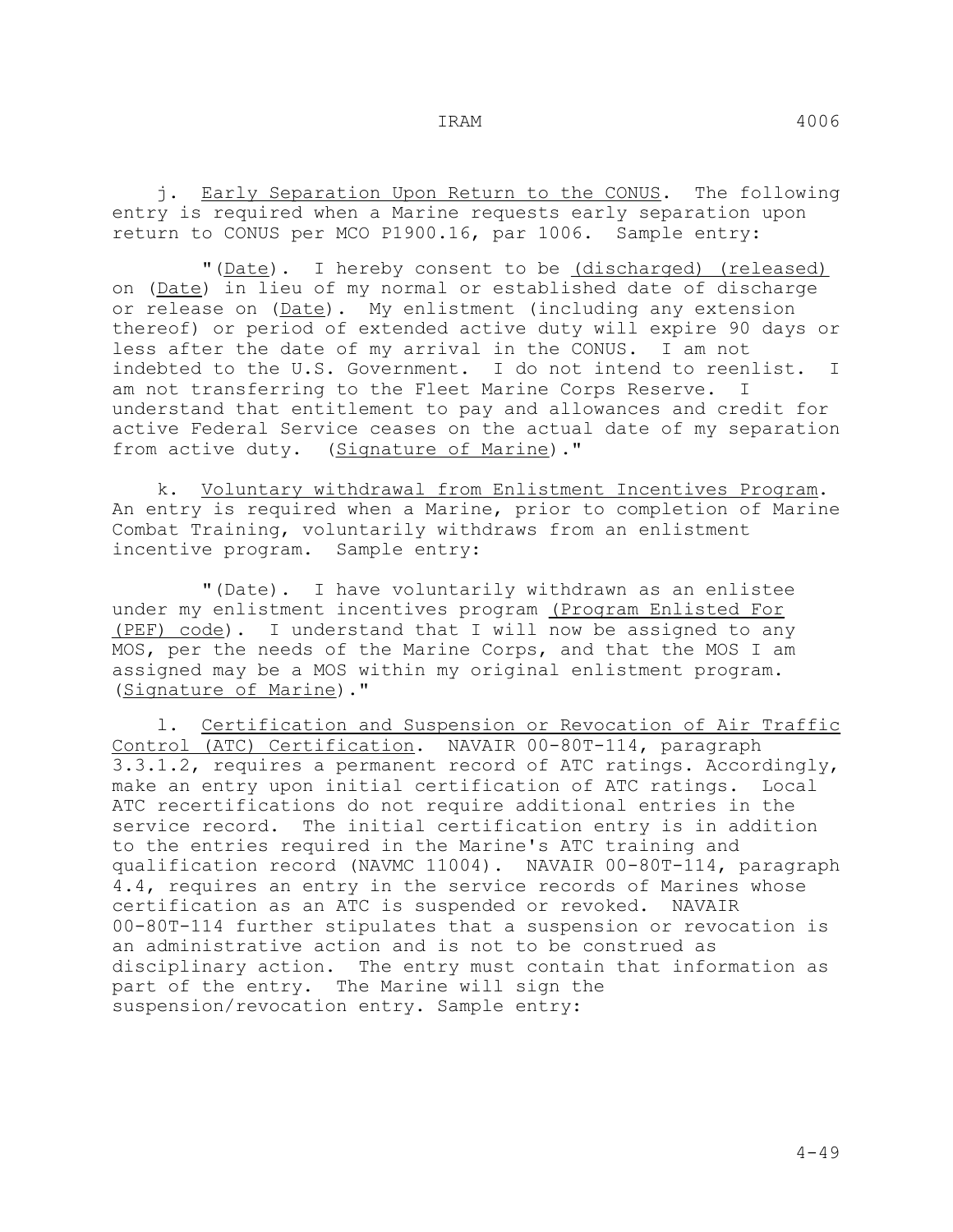"(Date). ATC Rating(s) (type(s)) is/are (suspended or revoked) this date. I acknowledge this (suspension or revocation) as an administrative action authorized by the ATC officer and this action is not of a disciplinary nature."

 m. Revocation of Aviation Insignia (Navy, and Combat Aircrew/Explosive Ordnance Disposal (EOD) Insignia. Make an entry when a Marine's eligibility to wear the Aviation Insignia/EOD Insignia is revoked. Sample entry:

"Date. The authority to wear (type of Aviation Insignia/ EOD Basic, Senior, Master Insignia) is revoked (cite reason and authority for revocation) effective (date)."

 n. Revocation/Reinstatement of Authority to wear Parachute Jumping Insignia. Make an entry when a Marine's eligibility to wear the parachute jumping insignia is revoked/reinstated. Sample entry:

 "Date. The assignment to duty involving parachute jumping is (terminated/reinstated) (cite reason and authority) effective (date). Authority to wear parachute jumping insignia (is) or (is not) (revoked/authorized)."

 o. Confirmed Incidents of Illegal Drug Abuse or Possession. (Refer to MCO P5300.12.) Record in the SRB, all confirmed incidents (civil or military) of illegal involvement. Consult MCO P1610.7 concerning requirements for submission of a "DC" fitness report. Whenever the counseling entry is made, the Marine must be afforded the opportunity to make a written rebuttal. File the rebuttal, if any, on the document side of the Marine's SRB. The entry must include the language contained in paragraph 4006.2r(a) concerning the Marine's right to submit a rebuttal. The Marine will acknowledge (sign) the counseling entry. Sample entry:

 "(Date). Counseled this date concerning my illegal drug involvement, (cocaine usage identified through urinalysis confirmed by Navy Drug Lab JAXFL msg 120900Z Oct97). Specific recommendations for corrective action: don't use drugs. Seen by substance abuse counselor on (Date). I was advised that within 5 working days after acknowledgment of this entry a written rebuttal can be submitted and this rebuttal will be filed on the document side of my SRB. I choose (to) (not to) make a rebuttal.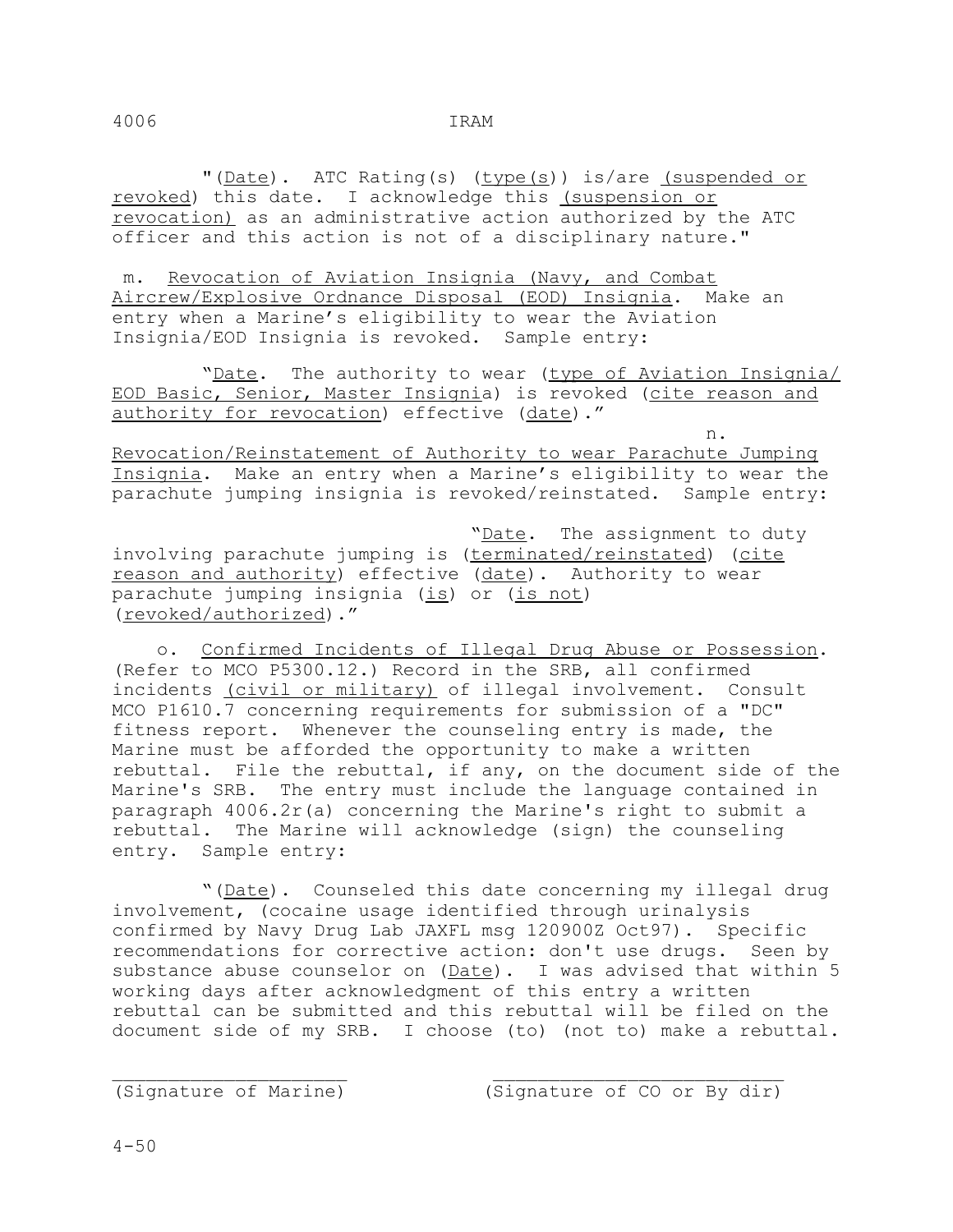NOTE: Failure to take corrective action, etc. statement is no longer applicable and should not be used, since administrative separation processing of all personnel who use drugs is mandatory. There is still a requirement, however, for all persons identified and confirmed as drug abusers to be seen by substance abuse counselors.

 p. Alcohol Abuse. (Refer to MCO P5300.12) Commanders will direct a SRB entry be made after counseling a Marine for any alcohol-related misconduct or unsatisfactory performance. Consult MCO P1610.7 for "DC" fitness report submission requirements on second and subsequent incidents, and mandatory Section C comment requirements. Whenever the counseling entry is made, the Marine must be afforded the opportunity to make a written statement, file the statement, if any, on the document side of the Marine's SRB. The entry must include the language contained in paragraph 4006.2r(a) concerning the Marine's right to submit a rebuttal. The Marine will acknowledge (sign) the counseling entry. Sample entry:

 "(Date). Counseled this date concerning my conviction of (list charge(s); provide specific recommendations for corrective action; and assistance available). (If the commander plans to process the Marine for judicial or separation proceedings as a<br>result of the offense, include the information in the entry. If result of the offense, include the information in the entry. the commander does not plan to process the Marine for separation due to deficiencies, include the following sentence: "I am advised that failure to take corrective action may result in administrative separation or limitation on further service.") I was advised that within 5 working days after acknowledgment of this entry a written rebuttal could be submitted and that such a rebuttal will be filed on the documents side of the service record. I choose (to) (not to) make such a statement. Signature of Marine."

 q. General Assignment Policy Career Enlisted Marines/General Overseas Assignment Policies. (Refer to MCO P1300.8.) The Marine will sign all sample entries contained in this subparagraph:

 (1) Career enlisted Marines in receipt of PCSO's issued by the CMC, who do not have sufficient obligated service to complete the prescribed tour, will be immediately afforded the opportunity to extend/reenlist in order to have the required active service. When the Marine states that he/she does not desire to extend/reenlist, the CMC (MMEA) will be promptly notified and the following service record entry made: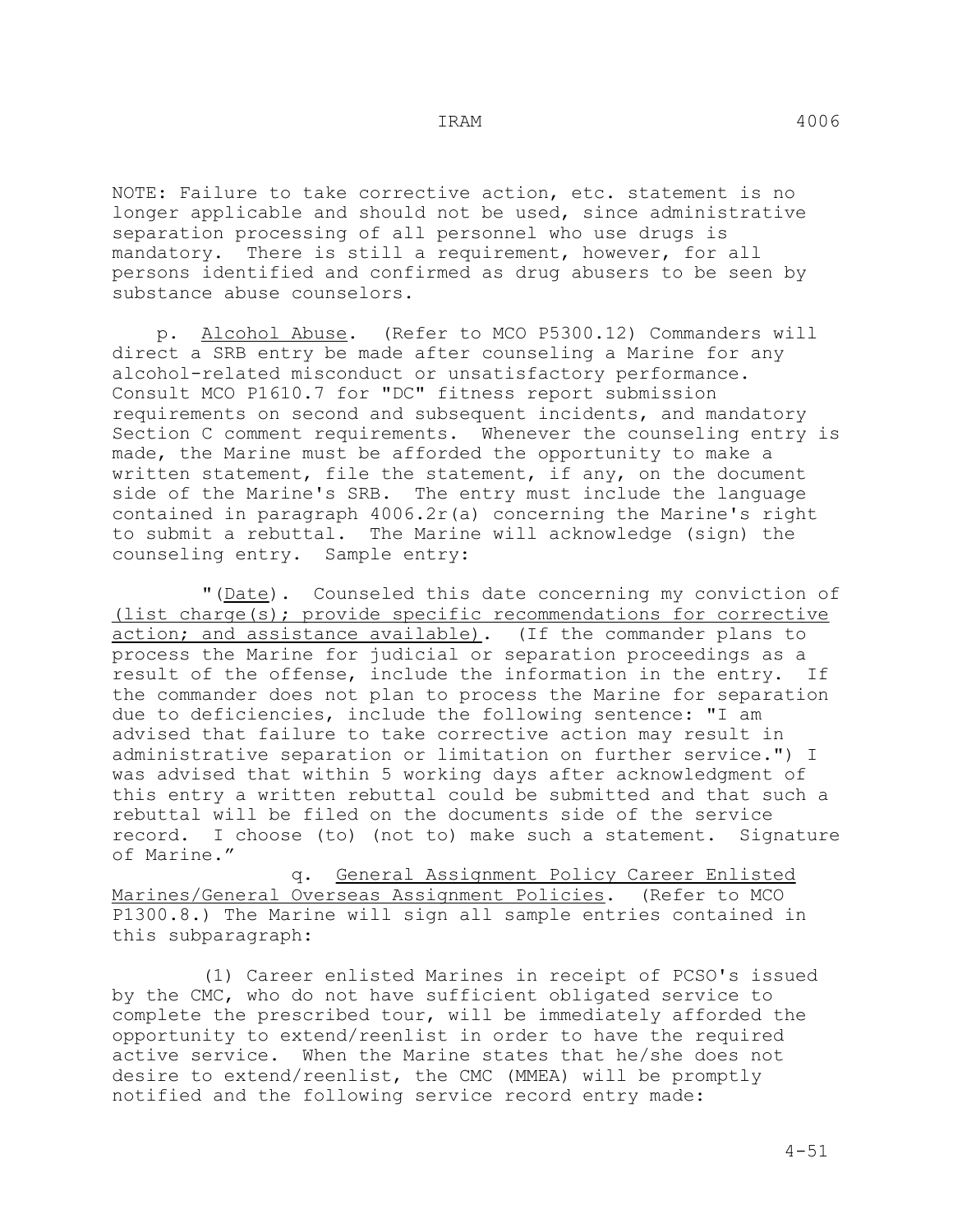"(Date). I have been assigned reenlistment eligibility code RE-30. Reason: I will not extend/reenlist to comply with PCS orders. I have been advised that Marines assigned this code are not eligible for promotion, reenlistment, commissioning or warrant officer programs, special education programs, or involuntary separation pay unless specifically authorized by the CMC (MMEA). I have been given the opportunity to submit a statement and that statement, if submitted, will be filed on the document side of my SRB. I choose (to) (not to) submit a statement. Signature of Marine."

 (2) Career enlisted Marines transferred to CONUS for discharge prior to the completion of the prescribed tour length because they will not extend/reenlist, will be informed that they<br>cannot extend/reenlist after their arrival in CONUS. The cannot extend/reenlist after their arrival in CONUS. following entry will be made:

 "(Date). I hereby accept transfer to the United States for discharge. I have been assigned reenlistment eligibility code RE-30. Reason: I will not extend/reenlist in order to complete the tour length. I have been advised that Marines assigned this code are not eligible for promotion, reenlistment, commissioning or warrant officer programs, special education programs, or involuntary separation pay unless specifically authorized by the CMC (MMEA). I have been given the opportunity to submit a statement and that statement, if submitted, will be filed on the document side of my SRB. I choose (to) (not to) submit a statement. Signature of Marine."

 (3) Request for Waiver of privileges as a Sole Surviving Son or Daughter. An entry is required for a Marine who requests a waiver of privileges as a sole surviving son or daughter. The following entry will be made submission of the request to CMC (MMEA):

"(Date). I hereby waive my rights to restrictive assignment as a sole surviving son/daughter per MCO P1300.8. Signature of Marine."

 (4) Revocation of Waived Status as a Sole Surviving Son or Daughter. A Marine who has waived status as a sole surviving son or daughter may request reinstatement of that status at any time. They will have the following statement made upon submission of the request to CMC (MMEA):

"(Date). I hereby revoke the waiver of my sole surviving son/daughter status and request reinstatement of that status per MCO P1300.8. Signature of Marine."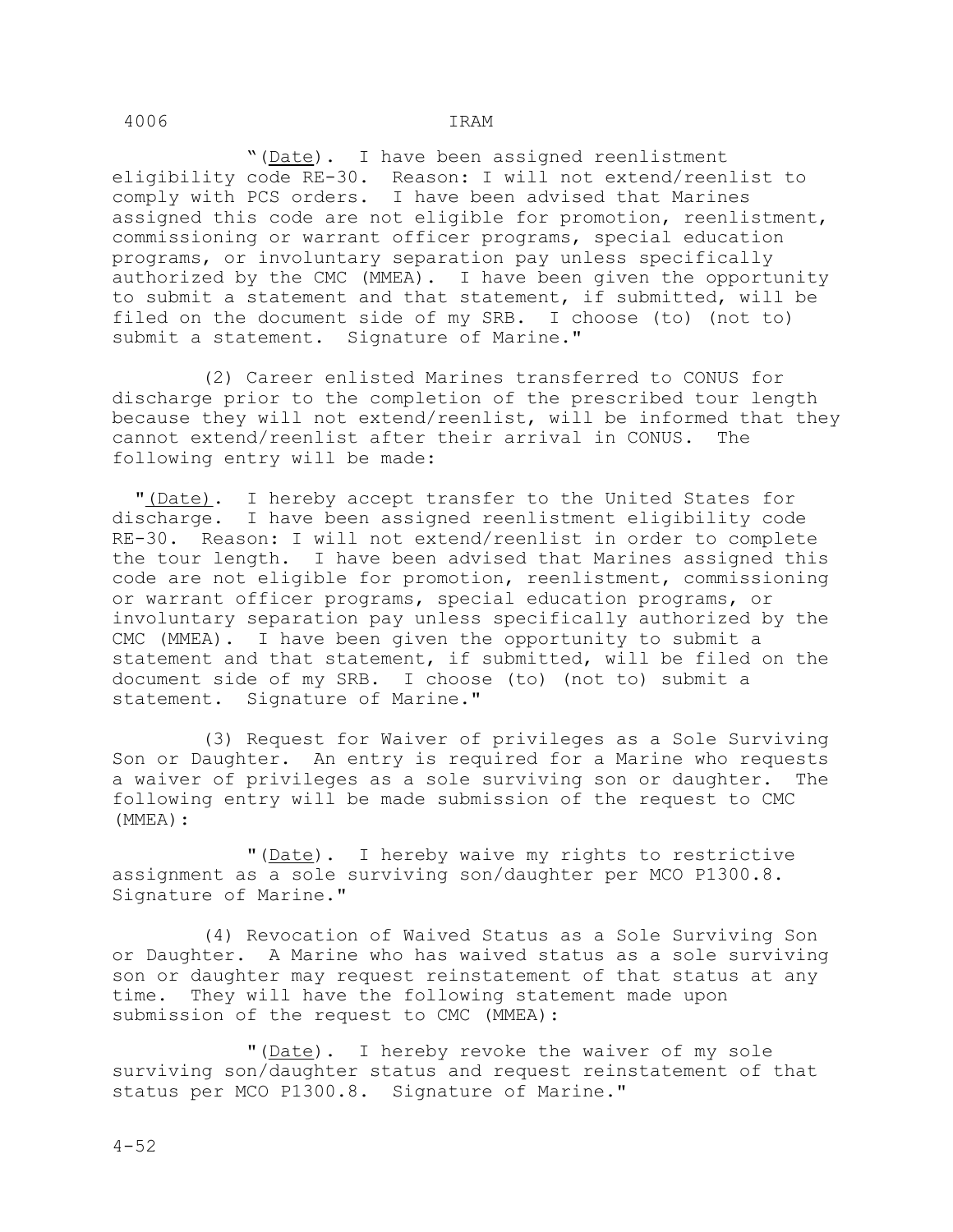r. Administrative Separation Counseling (6105) Entry. Administrative separation processing for certain specific basis of separation may not be initiated until the Marine is counseled concerning deficiencies and afforded an opportunity to overcome these deficiencies. (Refer to MCO P1900.l6.) Commanders may also use the below entry for counseling concerning deficiencies for which administrative separation or nonjudicial punishment actions are not appropriate or contemplated. The entry must include the language contained in paragraph 4006.2r(a) concerning the Marine's right to submit a rebuttal. (See paragraph 4006.2r(a) below for rebuttal guidance.) The Marine will acknowledge (sign) the counseling entry. (See paragraph 4006.2e concerning possible counter-entry requirements and see NOTE 1 through 4 below for commander's guidance.)

 "(Date). Counseled this date concerning deficiencies; (list deficiencies; provide specific recommendation for corrective action; assistance available). If the commander plans to process the Marine for judicial or separation proceedings as a result of the deficiencies, include that information in the entry. If the commander does not plan to process the Marine for separation due to the deficiencies, include the following sentence: "I am advised that failure to take corrective action may result in administrative separation or limitation on further service." I was advised that within 5 working days after acknowledgment of this entry a written rebuttal can be submitted and this rebuttal will be filed on the document side of the SRB. I choose (to) (not to) make a rebuttal."

- **NOTE 1**: The Marine's signature acknowledges that counseling has occurred, not that the Marine concurs with the content of the entry.
- **NOTE 2**: The Commanding Officer/Unit Commander must physically sign this adverse page 11 entry.
- **NOTE 3**: The date entered is the day the Commanding Officer actually counsels the individual Marine. The date is entered by the commander at the time of counseling using a date stamp or by pen.
- **NOTE 4**: Forward a photocopy of the completed page 11 entry and written rebuttal statement to CMC (MMSB-20) within 30 days.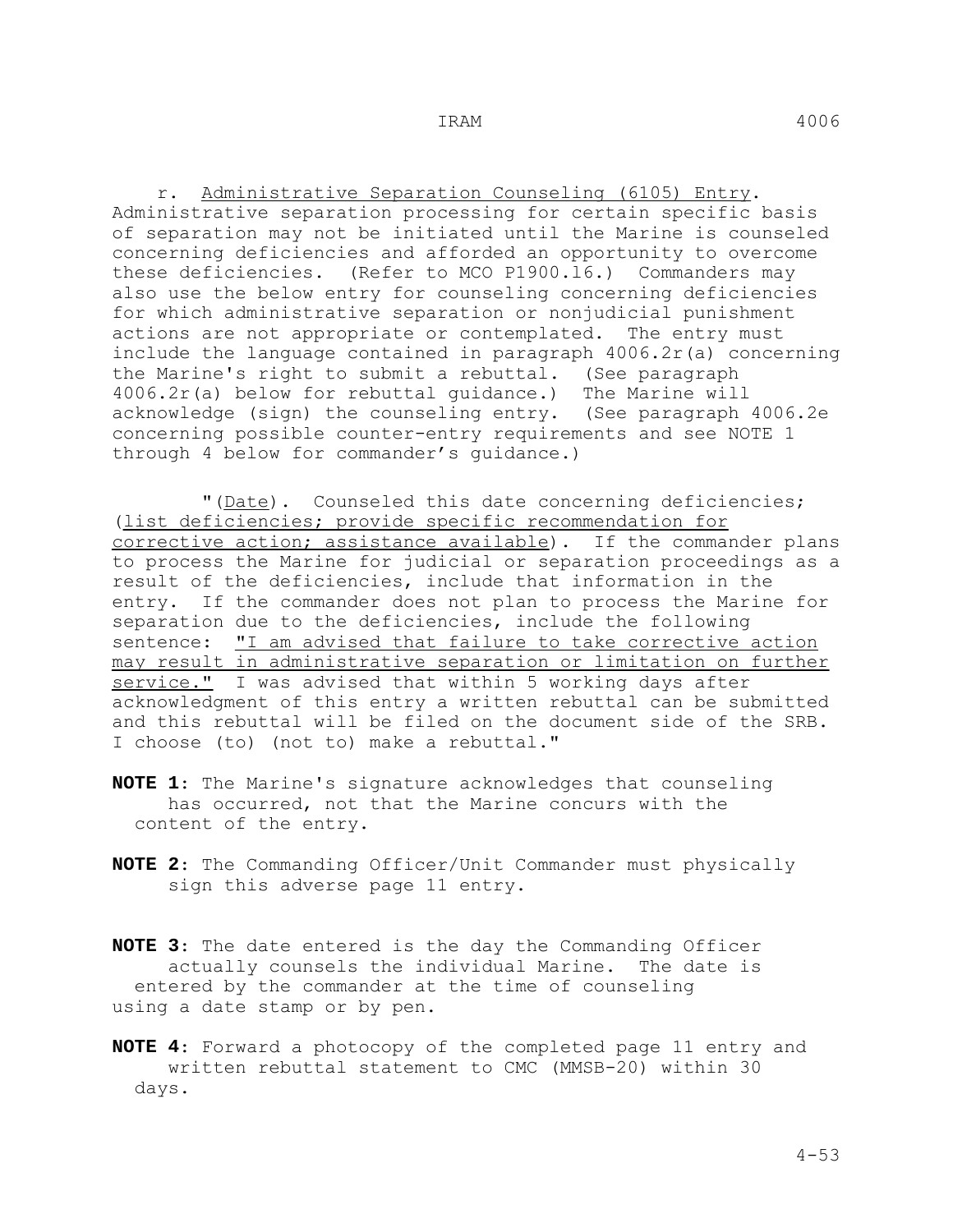(a) When the individual Marine desires to make a statement, the following guidance applies:

 (1) Complete the statement using a plain white paper, preferrably typed written.

 (2) The Marine's statement must conform to Article 1122, U. S. Navy Regulations regarding temperate language, limited to pertinent facts concerning the deficiencies identified in the page 11 entry and shall not question or impugn the motives of another person.

 (3) This is not the forum for surfacing issues more timely and appropriately handled at either request mast or through an Article 138, UCMJ, Complaints of Wrongs hearing.

 (b) If the individual Marine annotates their desire "not to" make a statement, the entry is appropriately annotated as such and no further action is required.

 s. Service Award Election (Reserve Only). When Marine Corps reservists are assigned to active duty in connection with the Active Reserve (AR) Program, they must elect whether to continue their eligibility period for the Selected Marine Corps Reserve Medal (SMCRM) or start a new eligibility commencement date for the award of the Good Conduct Medal (GCM). If the Marine elects to receive the GCM, enter the commencement date on page 12. Make one of the following entries, signed by the Marine, upon assignment to AR:

 (1) "(Date). I elect to continue my period of entitlement and eligibility to the SMCRM while assigned to AR Program."

 (2) "(Date). I elect entitlement to receive the GCM while participating in the AR Program."

## t. Disposition of Selected Marine Corps Reservists (SMCR) as a Result of Unit Deactivation, Redesignation, or Relocation

(1) SMCR's awaiting IADT or at IADT may train for another MOS contingent upon school seat availability compatible with another SMCR unit within reasonable commuting distance. The following entry will be made and signed by SMCR concerned: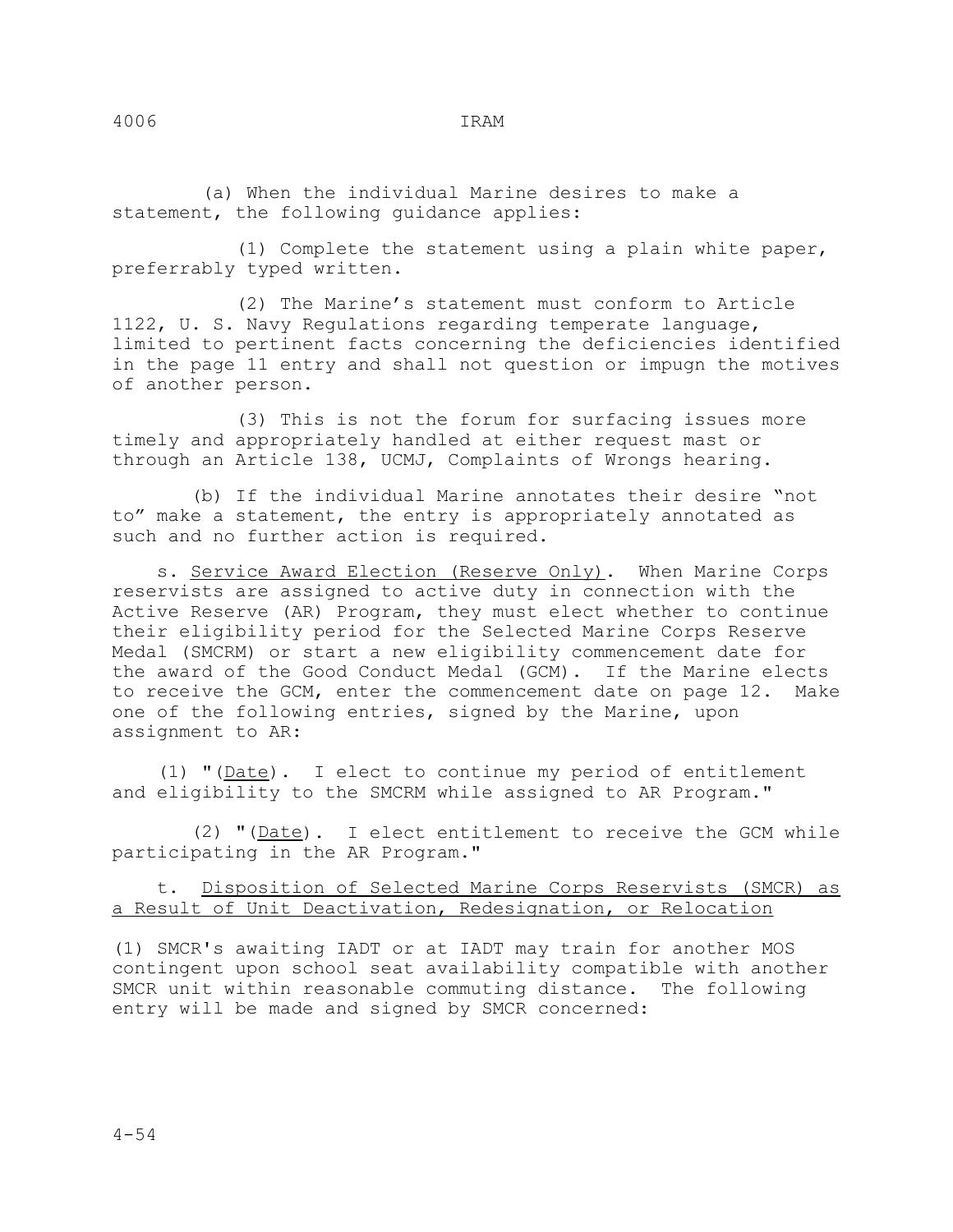"Due to my SMCR unit being deactivated, redesignated, or relocated, I agree to retrain in MOS \_\_\_\_ which is compatible with (unit title-location). I understand that by transferring to this unit upon completion of my IADT, I am still required to fulfill my mandatory Reserve participation requirements as set forth in current DOD and Marine Corps Regulations. I understand I retain entitlement to any enlistment incentive I was guaranteed in my original contract providing I meet SMCR participation requirements. Signature of Marine."

 (2) When SMCR's are awaiting IADT or at IADT who are discharged at the Convenience of the Government due to unit deactivation, relocation, or redesignation, they must have the following paragraph typed in the remarks block of the DD Form 214 and on page 11 of the SRB.

 "I understand by accepting this discharge from the U.S. Marine Corps Reserve I voluntarily give up my entitlement to transition assistance benefits, Reserve Montgomery G.I. Bill, and any enlistment incentives that were offered to me upon my initial enlistment as reflected in my Reserve Optional Enlistment Program statement of understanding. I also understand that if, at a later date I chose to reenter the Marine Corps, I will fully repeat any incomplete portions of the three stages of entry-level training: Recruit Training, MCT, and MOS training. However, any prior active duty service is creditable for pay and allowances. Signature of Marine."

 (3) SMCR Non-Mandatory Participants that are at SMCR units will coordinate with the Commanding Officers of SMCR Units within reasonable commuting distance to find and be offered an SMCR billet of the same grade. Marines offered an SMCR billet of the same grade within a reasonable commuting distance will sign the following page 11 entry in the service records:

 "I am aware I am not eligible for Reserve transition benefits under Public Law 102-484 of 23 Oct 92 because I have been offered another SMCR billet of the same grade within a reasonable commuting distance. Signature of Marine." (4) SMCR who are eligible for MGIB-SR and transferred to the IRR, who are not qualified for Reserve Transition Benefits because they have less than 12 months of SMCR participation sign the following page 11 entry: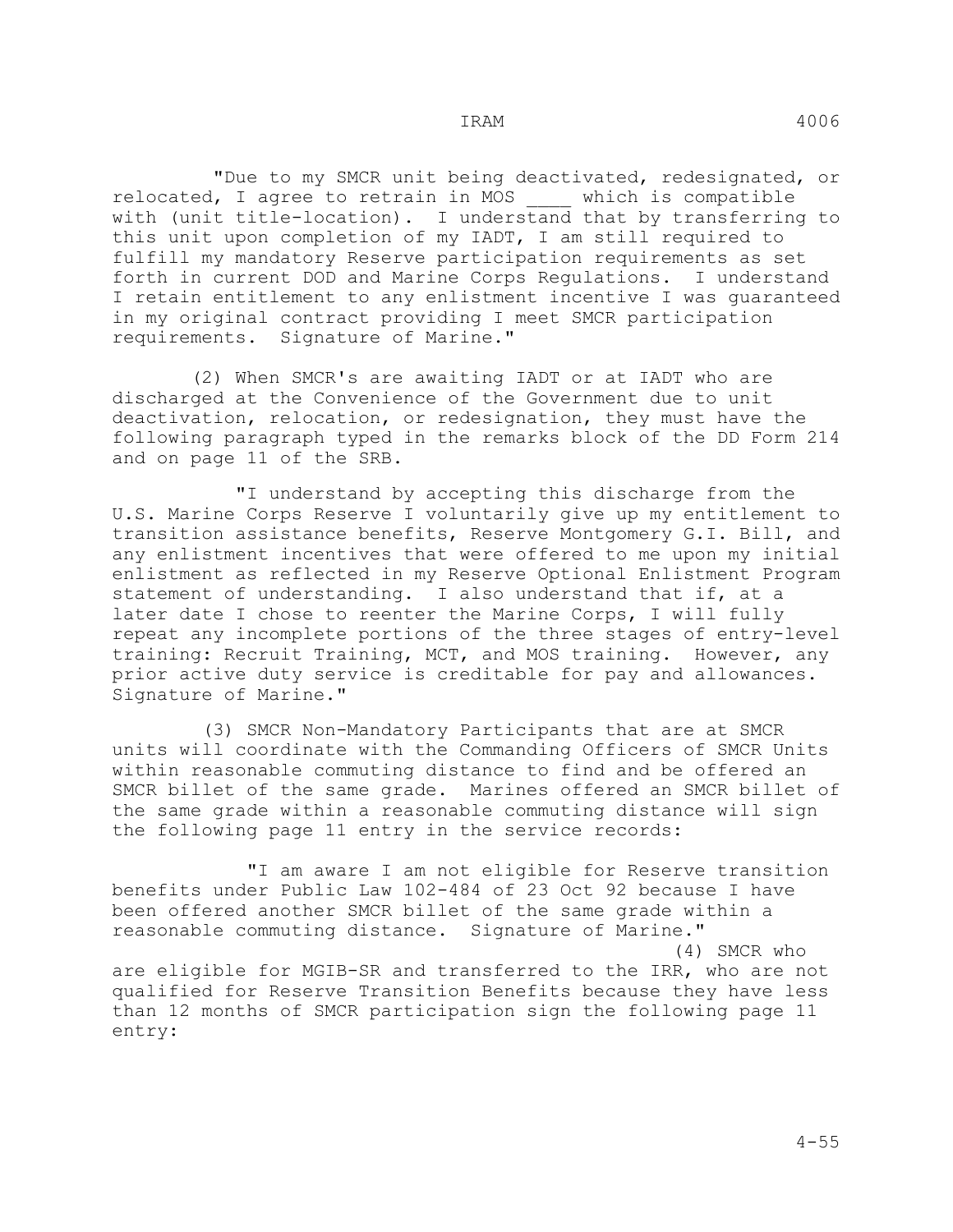"I understand that my Reserve Montgomery GI Bill-Selective Reserve (MGIB-SR) entitlement will be suspended the day I transfer to the Individual Ready Reserve. I am also aware that I have only one year to reaffiliate with an SMCR Unit or another Reserve Component Unit in order to reestablish MGIB-SR eligibility. Signature of Marine."

 u. Critical Acquisition Program (CAP). Assignment to CAP requires a signed tenure agreement to remain in that position for at least three years. Career enlisted Marines in receipt of PCSOs issued by the CMC who do not have sufficient obligated service to complete the prescribed tour will be immediately afforded the opportunity to extend/reenlist in order to qualify for assignment. The following page 11 entry will be made and signed. (Refer to MCO P1300.8.)  $(Refer to MCO P1300.8.)$ 

 "I have been assigned reenlistment eligibility code RE-30. Reason: I will not extend/reenlist to comply with PCS orders. I have been advised that Marines assigned this code are not eligible for promotion, reenlistment, commissioning or warrant officer programs, special education programs, or involuntary separation pay unless specifically authorized by CMC (MMEA). I have been given the opportunity to submit a statement and that statement, if submitted, will be filed on the document side of my SRB. I choose (to) (not to) submit a statement. Signed by Marine."

 v. Survivor Benefit Plan (SBP). Commanders make an entry to reflect that the eligible Marine has been counseled in the 18th year of service and again 60 days before retirement and fully understands that enrollment in the SBP at the maximum level is automatic unless a DD Form 2656 is received at DFAS, Cleveland 30 days prior to the date the member becomes eligible for retired pay. An entry must also reflect that the spouse of the Marine who elects less than maximum coverage (base amount is less than full retired pay), no coverage at all, or covers a child and not the spouse, is notified of the election made. Make the required notification to the spouse in person or by certified mail. (See MCO P1741.11.) Sample entries:

 (1) "(Date). I have been counseled concerning SBP and fully understand the automatic enrollment and future enrollment provisions of the Plan. Signature of Marine."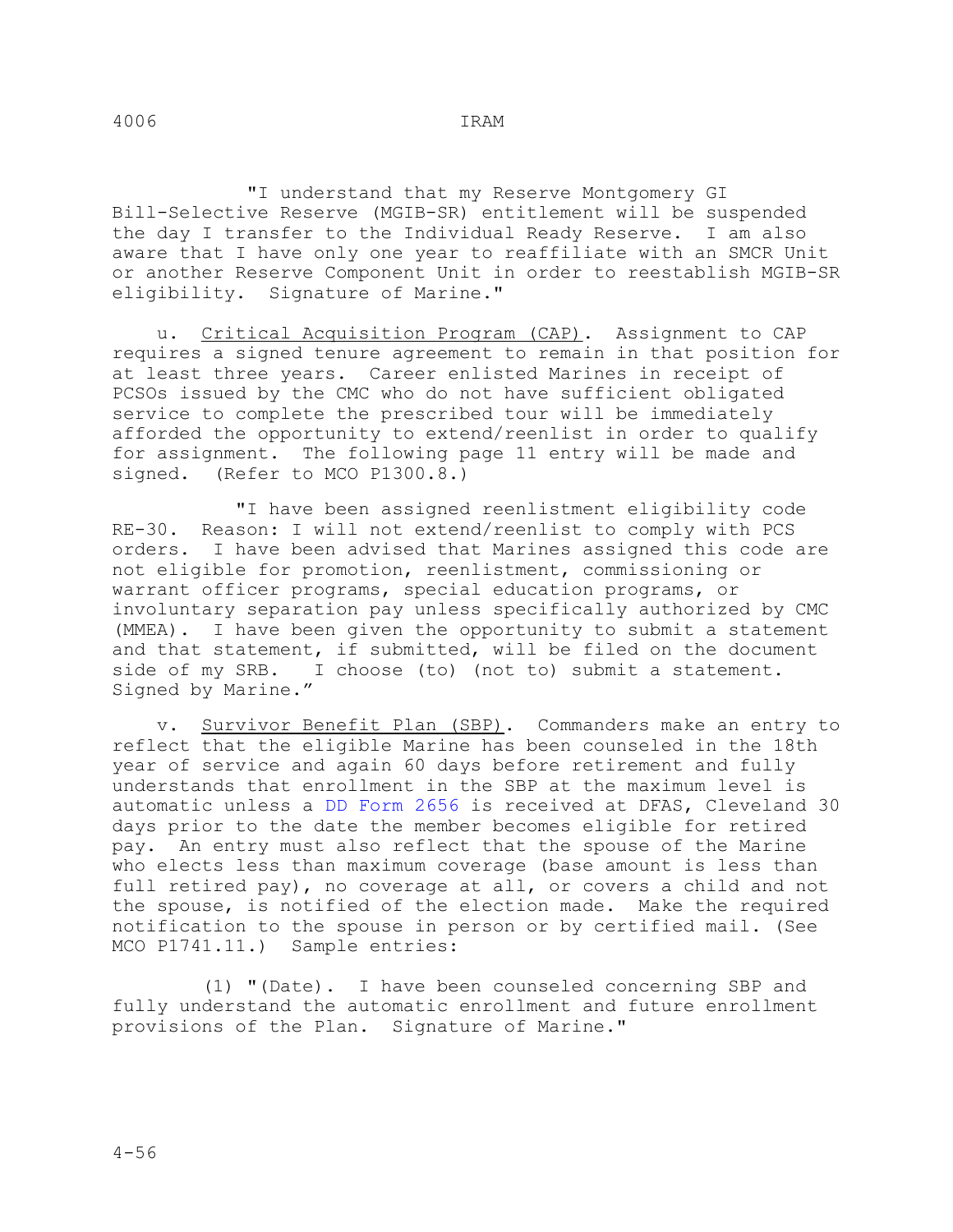(2) "(Date). Marine has elected (no coverage or elected child coverage only) under SBP, DD Form 2656 forwarded to DFAS, Cleveland this date."

 (3) "(Date). Marine has elected reduced coverage under SBP. DD Form 2656 forwarded to DFAS, Cleveland this date."

 (4) "(Date). Mr/Mrs (full name) personally counseled this date on provisions of SBP and of the effect of her husband/ his wife electing (no coverage, child coverage, or reduced coverage) and DD Form 2656 certification completed." If personal counseling is not feasible, indicate that it was accomplished by mail and that the DD Form 2656 was forwarded for certification and return. (Attach the certified mail return receipt to the page 11 entry.)

 (5) "(Date). Marine, single with no dependent children, elected insurable interest coverage on behalf of (full name), DD Form 2656 forwarded to DFAS, Cleveland this date. Signature of Marine."

 w. Withholding Authority for the Marine Corps Good Conduct Medal (GCM). Make the following entry when a Marine is denied awarding of the GCM per the letter from the officer exercising general courts-martial authority. Sample entry:

"(Date). I have been informed by my commanding officer that I am not eligible for the awarding of the Good Conduct Medal, award period of (enter appropriate award period) per the authority contained in the CG,(Appropriate MSC) letter dated  $\cdot$  "

## x. Additional Guidance Concerning Page 11 Entries:

 (1) Commanders are authorized to make other entries on this page that are essential to document an event in a Marine's career for which no other means or method of recording exists. Authorized entries under this rule must meet two tests: (1) the information contained in the entry is of permanent value to the Marine's career; and, (2) the information is not, or cannot be, documented anywhere else in the SRB, medical records, or the Marine's MCTFS record. Participation in certain operations (excluding routine training exercises/operations) not specifically identified as combat operations or as having a potential for escalating into combat operations and humanitarian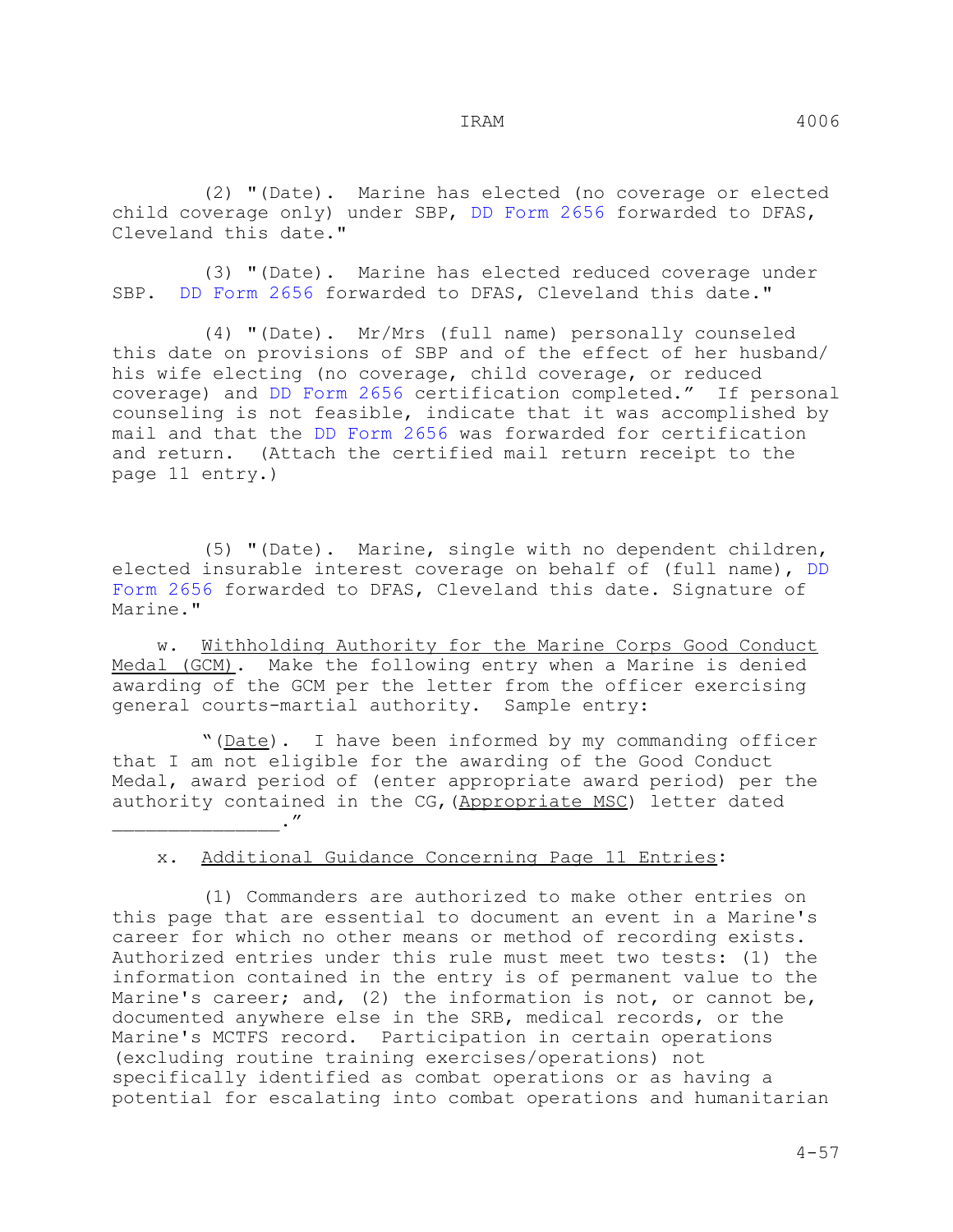relief efforts (i.e., California Loma Prieta Earthquake Relief, etc.) are considered to be significant events in a Marine's military career.

(2) Restrictions

 (a) Do not make entries on page 11 which concern administrative discharge or competency review proceedings if they do not, upon final review, result in discharge or reduction.

 (b) Commanders will not use page 11 as a local training record. Do not make entries to document local indoctrination lectures or acknowledgment of certain local regulations pertaining to drug/alcohol, uniform, and fraternization policies. As an exception, the commanding Officer, MSG Battalion may make necessary counseling entries regarding fraternization with civilian personnel upon assignment of the Marines to certain posts.

 (c) Do not make separate entries for assignment to or removal from the weight control/military appearance program. The administrative separation counseling entry required by MCO P1900.16 upon assignment to weight control, the completion of enclosure (4) to MCO 6100.10, the assignment and removal entries reported in MCTFS, and entries made in the Marine's health record are considered sufficient to satisfy the recording and documentation requirements. There is no requirement other than the MCTFS entry, to record a Marine's removal from weight control/military appearance program.

4007. UNIT PUNISHMENT BOOK (5812) (NAVMC 10132)

1. NAVMC 10132 is designed for recording offenses and punishments, for establishing command jurisdiction at time of offense, and accounting for unauthorized absences (in excess of 24 hours) and marks of desertion. Upon immediate reenlistment, reproduce any NAVMC 10132 and forward the copy(ies) per table 4-1, column B. See paragraph 4003.3.)

2. The offenses and punishment section is designed for recording nonjudicial punishment (NJP) and UA. The time a Marine spends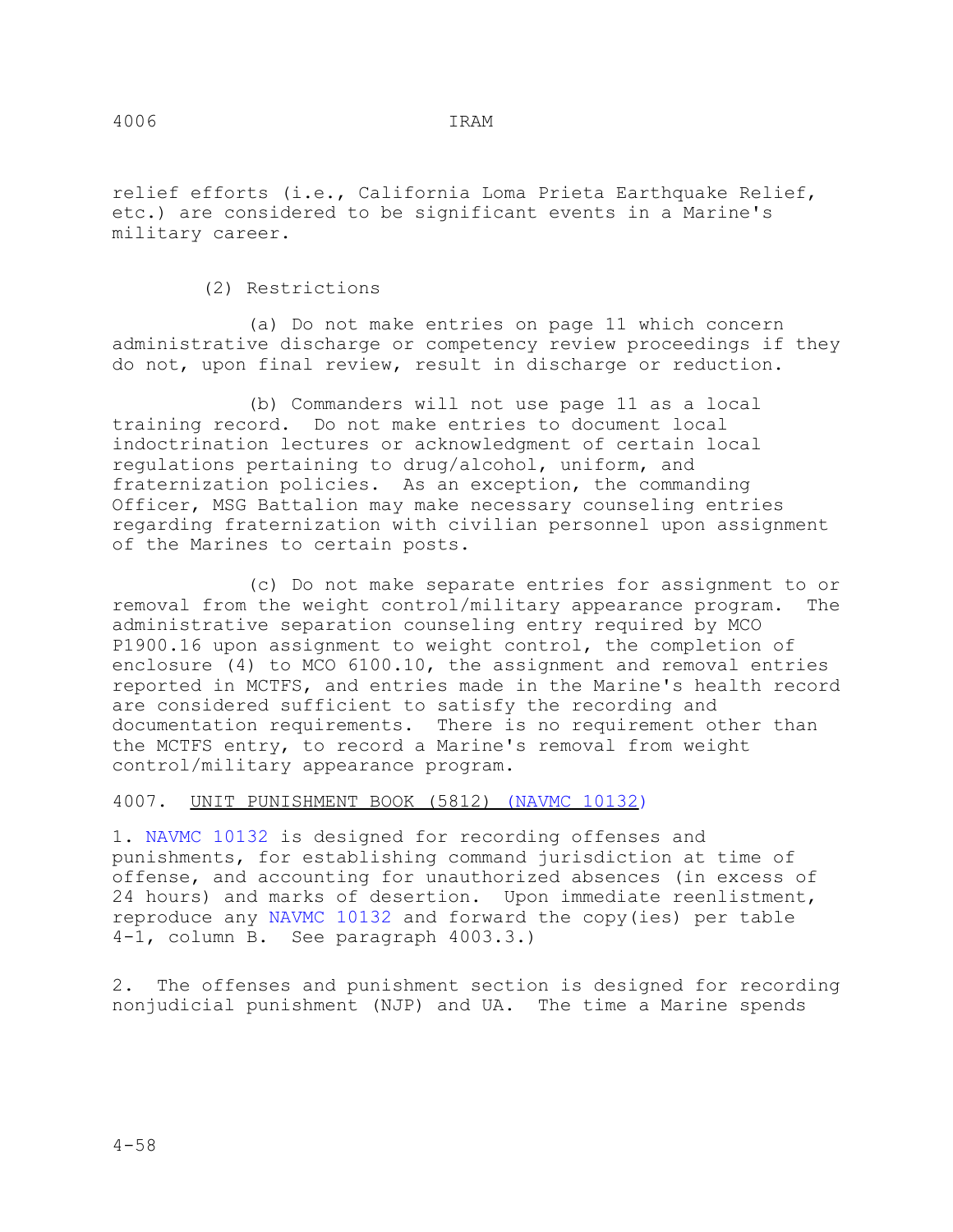IHCA before trial in a civilian court is not UA if the Marine was not absent without authority at the time of arrest and (1) the charges are dismissed, or (2) the Marine is found not guilty of all charges. Do not record nonpunitive measures, such as those listed in R.C.M. 306 (c) (2), MCM, 1995, and in sections 0102-0105 of the JAGMAN, which are not NJP's. This also applies to the old Marine Corps term "commanding officer's warning," which is not an authorized term under nonpunitive measures and will not be used or recorded. Entries regarding courts-martial are not authorized.

 a. Signatures on the Unit Punishment Book will be that of the commander or as authorized by paragraph 3006 of MCO P5800.16 (LEGADMINMAN).

 b. Entries on the Unit Punishment Book are self explanatory. Paragraph 3006 of MCO P5600.16 (LEGADMINMAN) contains detailed preparation instructions. Sample entries are provided in pragraphs 3006.5e and h. Note: A change to the LEGDMINMAN will reflect up-to-date detailed preparation instructions.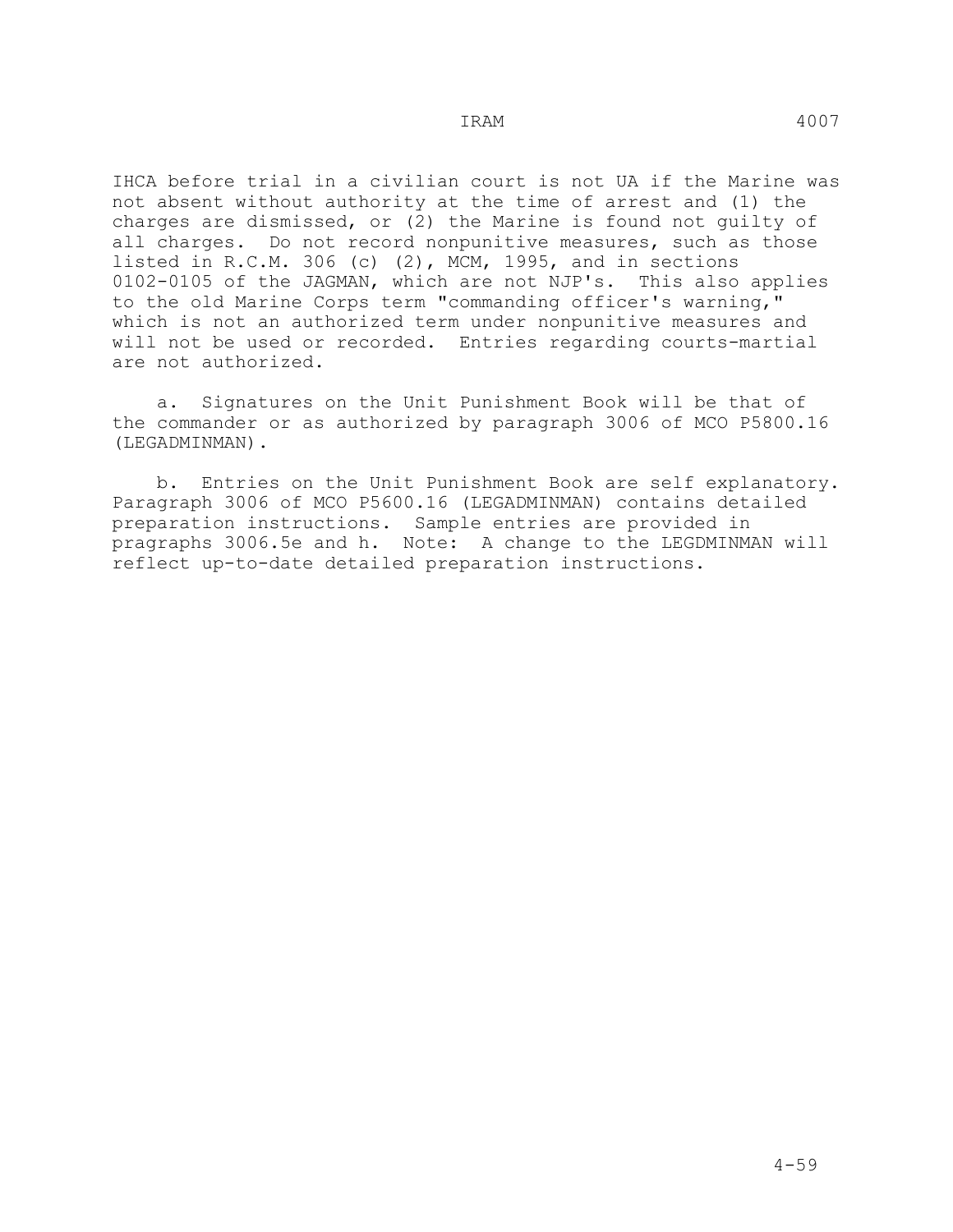(1) Oral reprimands may be nonpunitive (not intended as NJP) or punitive (intended as NJP). If the officer conducting NJP imposes only an oral reprimand during the proceedings and intends the reprimand to be punitive in nature, prepare a normal NJP entry and include this fact as the punishment imposed  $(e,q,$ Awd oral reprimand). If, however, the officer intends the oral reprimand to be nonpunitive, do not retain the Unit Punishment Book as a matter of record.

 (2) Compliance with U.S. Versus Booker. 5 M.J. 238 (CMA 1977) and U.S. Versus McLemore. 10 M.J. 238 (CMA 1981). Before considering NJP in aggravation at a subsequent court-martial, the above cases and JAGMAN, section 0109, require a written statement showing that an accused did not exercise the right to refuse NJP, and that acceptance of NJP does not preclude the command from taking other adverse administrative action against the accused. Compliance is accomplished by completing the entry in block 2 of the NAVMC 10132, signed by the accused prior to impositon of NJP.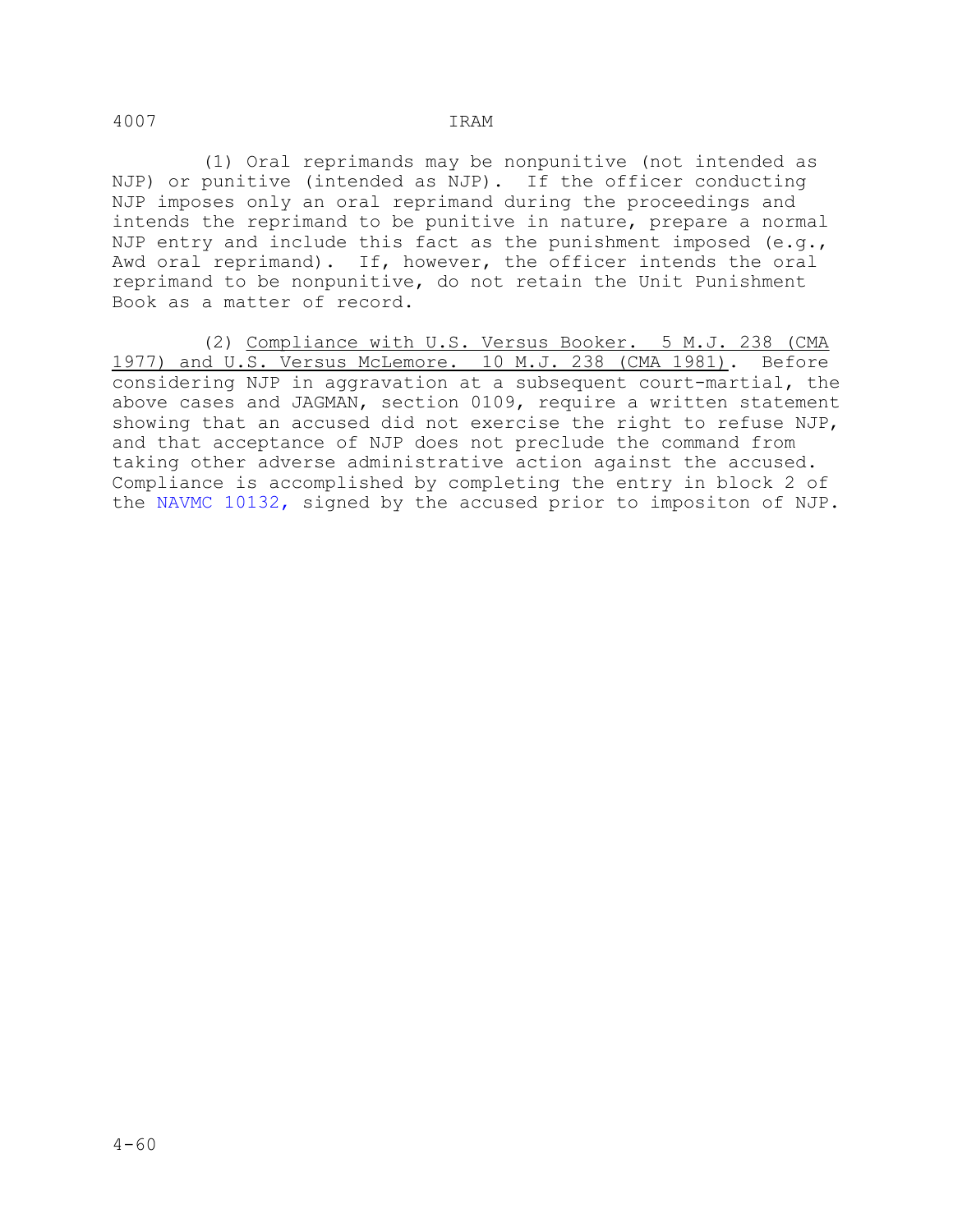(a) If a hearing of NJP results in no punishment imposed, do not retain the Unit Punishment Book (5812) as a matter of record. See paragraph 3006.5h of the LEGADMINMAN.

 (b) Record as a standard entry from the samples provided in paragraph 3006.5R(1)(c) of the LEGADMINMAN.

 (3) Unauthorized Absence (UA). The importance of accuracy in content and signature on all entries regarding UA cannot be overly stressed. UA entries are used as proof of an absence offense. The required information must be accurately recorded and properly authenticated in order to be allowed as evidence at a court-martial. If any aggravating circumstances are declared by the Marine and become known after the UA entry, and the UA is excused as unavoidable, delete the UA entry from the MCTFS and do not retain the Unit Punishment Book as a matter of record.

\* Paragraphs  $4007.2b(3)(a)$  through  $4007.2B(3)(f)$ deleted by Ch 1.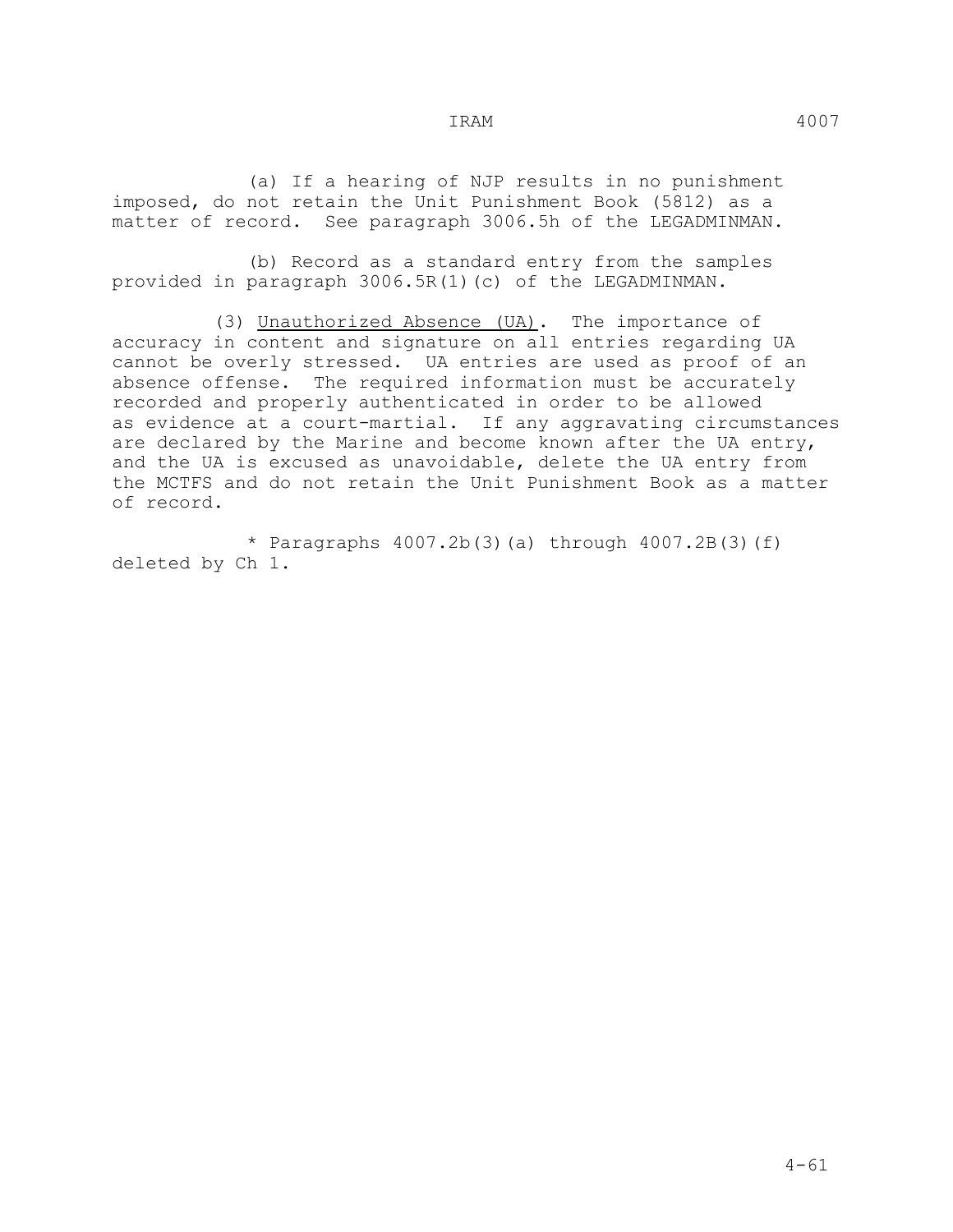\* Paragraphs 4007.2b(3)(a) through 4007.2B(3)(f) deleted by Ch 1.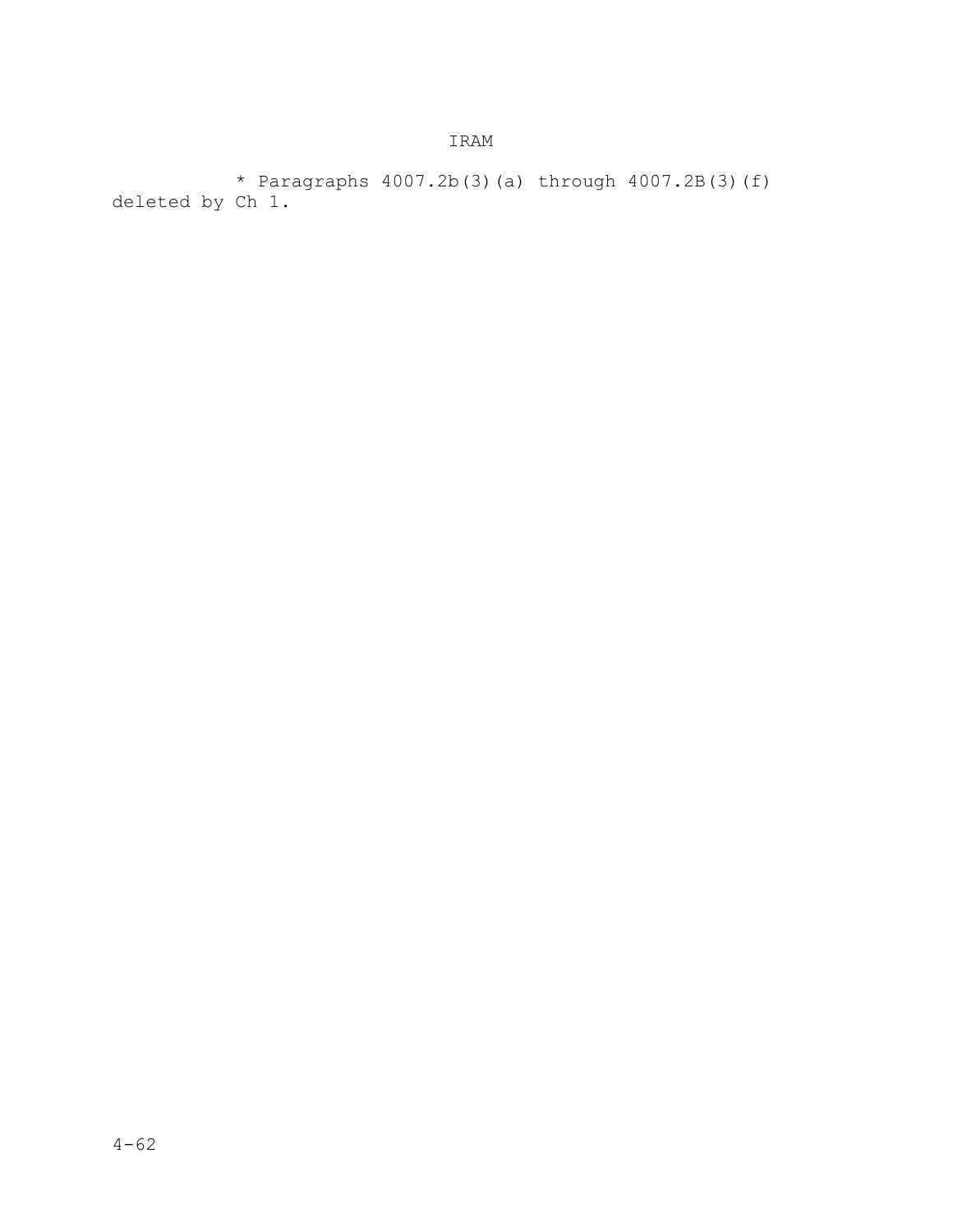\* Paragraphs 4007.2b(3)(a) through 4007.2B(3)(f) deleted by Ch 1.

# (4) Desertion

 (a) Entry of Mark of Desertion. When a mark of desertion is required by current directives, record it in a narrative style to show date of entry of the mark, type of UA, hour and date UA commenced, RUC of the unit entering the mark, number and date of the unit diary showing that the Marine is dropped from the rolls, and any information which would show intent or lack of intent to desert. Examples:

 "960131. UA(AWOL) fr this org since 0801, 960101. Declared deserter this date as of 0801 960101 and dropped fr the rolls of this org on RUC 54031 UD 00029 dtd 960131. DD 553 published this date."

 "960302. UA(AWOL) fr this org since 0001, 960131 when failed to rpt in compliance with orders issued by HqBn, HQMC, ARLVA, to rpt to CG, 2d MarDiv, FMF, CamLej, NLT 2400, 960130. Declared a deserter this date as of 0001, 960131 and dropped fr the rolls of this org on RUC 12001 UD 00035 dtd 960302. DD 553 published this date."

 "960204. Fr UA(AWOL) at 1000, 960202 when aprnd by RS, LBEACH. Issued orders and trans to rpt to CO, MCSFCo, MCSFBn, FMF, BRUNS, NLT 2000, 960203. UA(AWOL) since 2001, 960203 failed to rpt in compliance with those orders. Declared a deserter as of 2001, 960203 and dropped fr the rolls of this org on RUC 53270 UD 00032 dtd 960204."

 (b) Administrative Requirements. Complete the following administrative requirements when a Marine enters into a desertion status: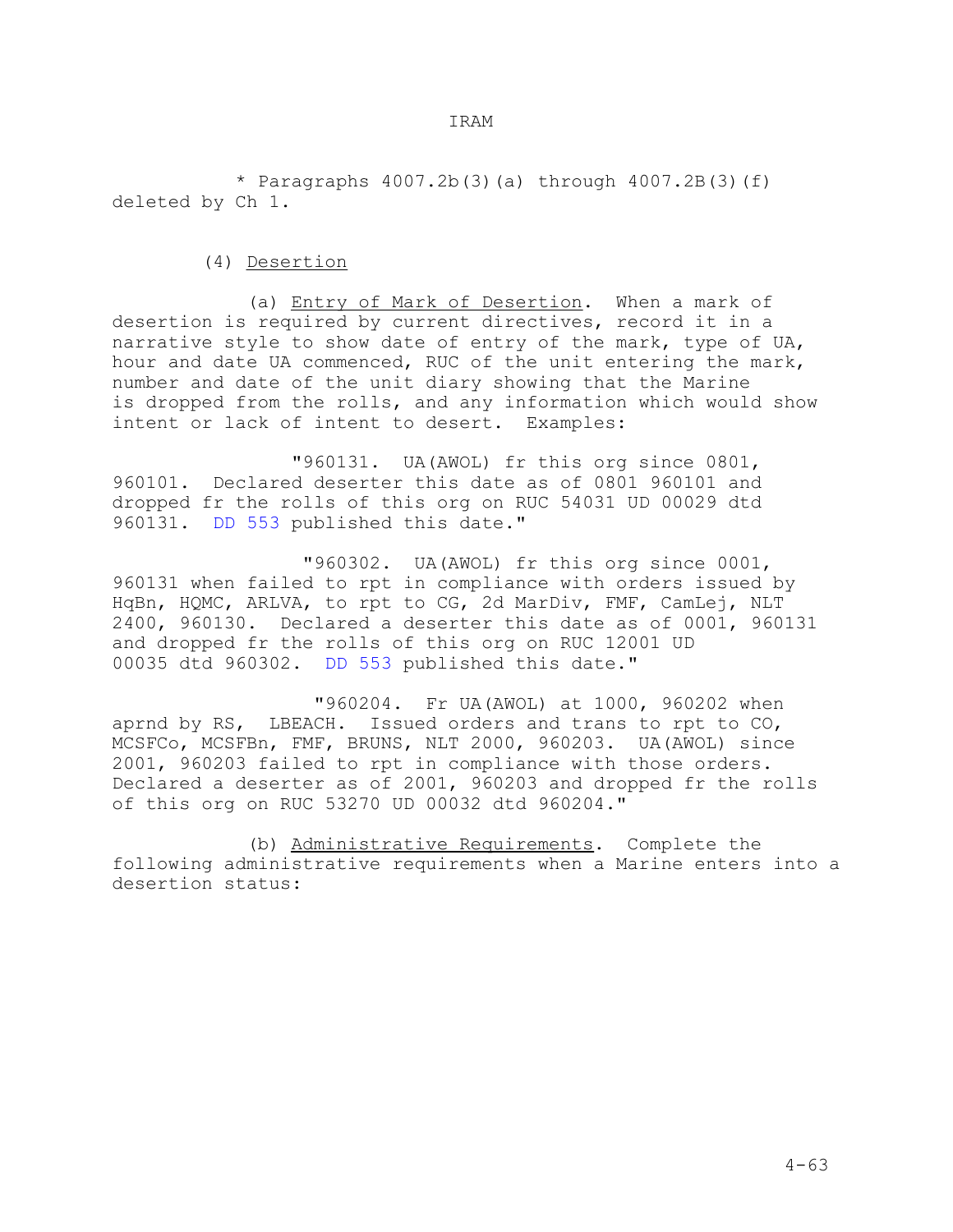(1) Prepare and distribute the DD Form 553 (Notice of Absentee Wanted by the Armed Forces) per LEGADMINMAN.

 (2) Drop the Marine from the rolls of the command per the MCTFSPRIM.

 (3) Administratively declare the Marine a deserter on pages 3 and 12.

 (4) Assign conduct/duty proficiency marks on the date preceding the to UA date.

 (5) Assign conduct/duty proficiency marks of 0 and NA, respectively, with an effective date the same as UA date.

 (c) Removal of Marks of Desertion. Only remove marks of desertion under the guidelines set forth in paragraph 5012, MCO P5800.16. Remove a mark of desertion by recording a counterentry as follows:

 "(Date). The mark of desertion under (date) for the absence commencing (date) is hereby removed as erroneous. Authority: (Record the circumstances and authority for the removal of the mark of desertion). DD Form 616 published (date)." Do not remove the mark of desertion in cases where Marines in a deserter status are apprehended and/or convicted by civil authorities. Exceptions to this policy are in MCO P5800.16, LEGADMINMAN. The finance officer maintaining the Marine's pay account must also be informed (by a copy of the signed DD Form 616) of the removal of the mark of desertion before the Marine can be paid any monies due prior to the Marine's entry into a desertion status. (See the LEGADMINMAN.)

3. Marine Corps Good Conduct Medal (GCM). The "Good Conduct Medal Period" beginning date is recorded for each GCM period.

 a. When the actual date of commencement of a GCM period is known; e.g., date of first or recruit enlistment in the Marine Corps, date of first recruit enlistment in the Marine Corps Reserve for immediate assignment to active duty, enlisted reservists assigned to the Active Reserve (AR) program, etc., report the date per the MCTFSPRIM. When the actual date of commencement is not known due to broken active service, the commander may, after all other efforts to reconstruct a commencement date have been exhausted, request a constructive date of commencement from the CMC (MMMA). (See MCO 1650.19 and SECNAVINST 1650.1)

4007 IRAM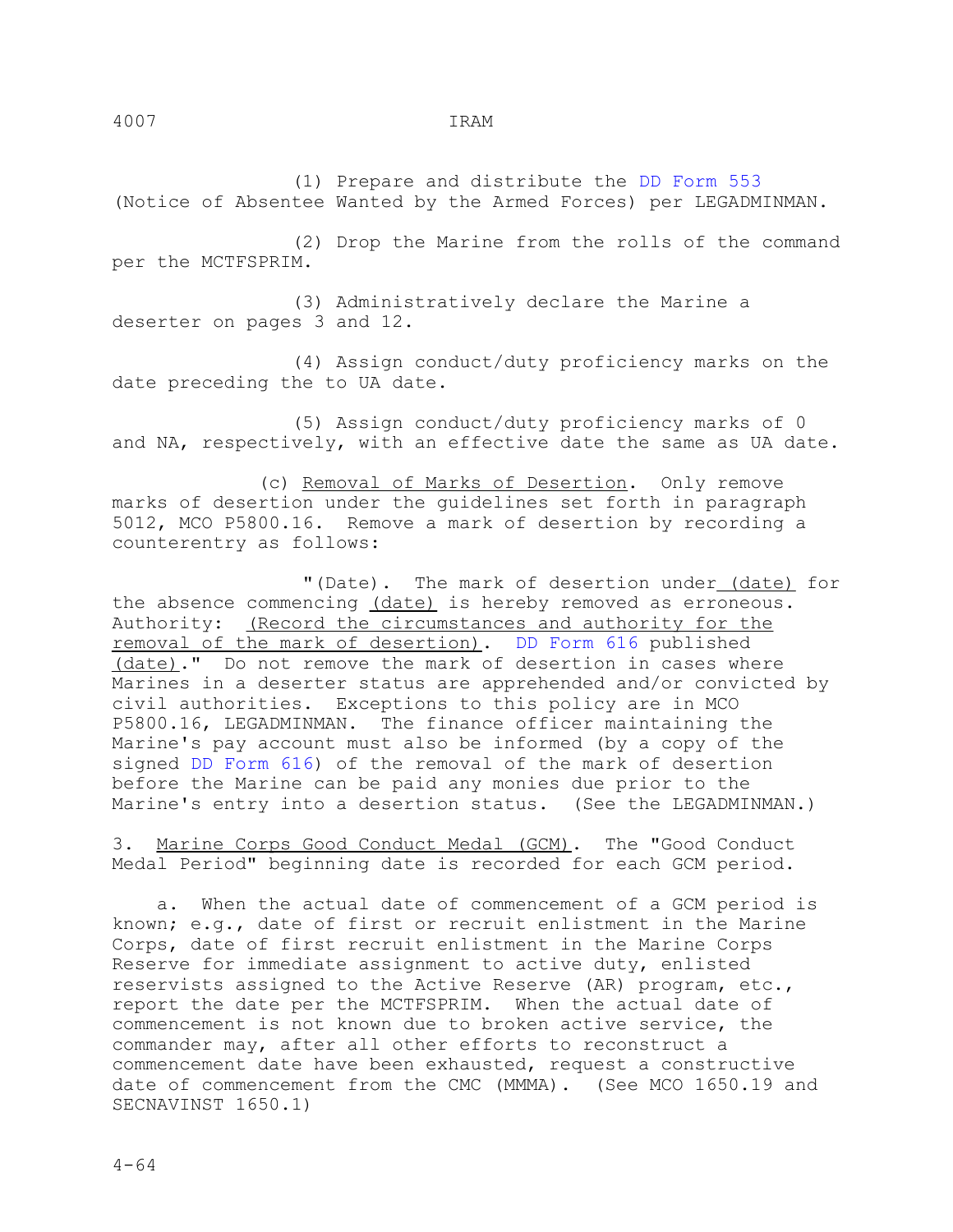**NOTE**: Prior to 27 April 1990, Marines were allowed one NJP during a GCM period before the GCM commencement date changed. Under the old policy, the Marine's GCM date changed with the second NJP and upon each subsequent NJP during the GCM period. On 27 Apr 90, the current policy was instituted. See MCO 1650.19 for all eligibility requirements.

4. Selected Marine Corps Reserve Medal (SMCRM) and Armed Forces Reserve Medal (AFRM). The "Selected Marine Corps Reserve Medal" commencement dates are recorded for the SMCRM and AFRM periods for Reserve enlisted Marines and reported on the UD per the MCTFSPRIM.

 a. An enlisted reservist entering AR status must select (1) continuation of the applicable SMCRM period, or (2) to start a new GCM commencement date. Document this selection by an entry on page 11. If the Marine elects to continue the SMCRM period, award the medal or bronze star when the Marine meets requirements. Upon completion of the SMCRM period for which the SMCRM or bronze star is awarded, the Marine will, without further election, commence eligibility for the GCM. The GCM commencement date will be the day following the ending date for which the SMCRM was awarded.

 b. AFRM Commencement Date. For nonprior service recruits awaiting IADT, the date contracted is the commencement date. For prior service Marines the date joined to the Marine Corps Reserve is the commencement date. MCO 1650.19 contains detailed instructions concerning the awarding of the AFRM and subsequent devices (Mobilization, Bronze Hour-glass, Silver Hour-glass, Gold Hour-glass, and the Gold/Bronze Hour-glass).

 c. Marine Corps Reserve personnel serving in an AR billet may continue to count service for the award to which they were qualifying for upon entering in the AR program but may not commence a new period of qualifying service.

 d. Criteria for the AFRM and SMCRM are contained in SECNAVINST 1650.1. If a Marine fails to qualify under any of the criteria stated above, report the new commencement date as appropriate.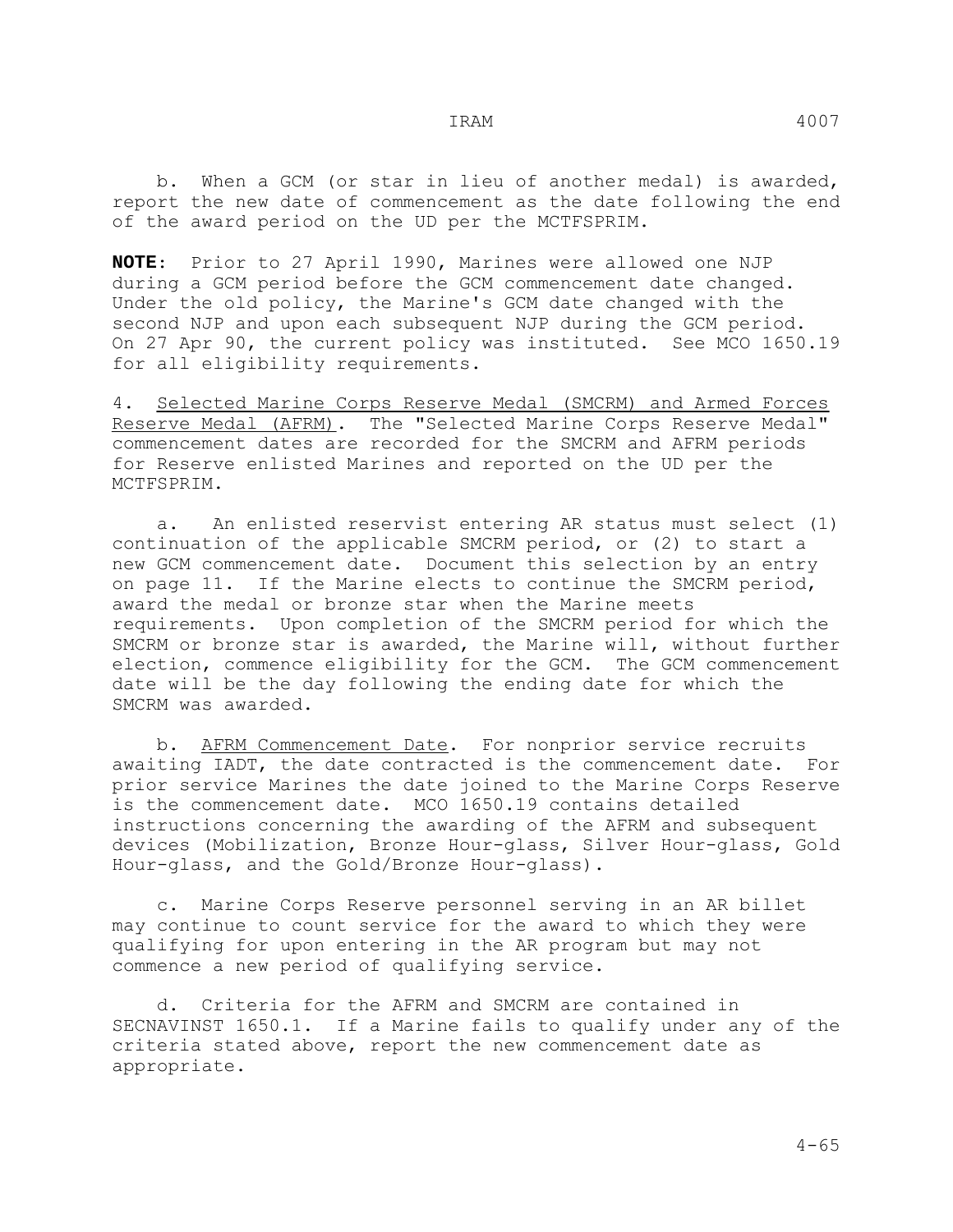e. Record commencement dates for the SMCRM and AFRM and report in MCTFS via the unit diary. When the medal or a star (in lieu of 2d and subsequent awards) is awarded, record and report the appropriate entry via the unit diary. Record the date the new qualification period commences and report a new commencement date in the MCTFS. The new commencement date is the day following the end of the period for which the award was made. If a commencement date cannot be determined, the commander will request a constructive date of commencement from the CMC (MMMA).

4008. RECORD OF CONVICTION BY COURT-MARTIAL (NAVMC 118(13)); SUPPLEMENTARY RECORD OF CONVICTION BY COURT-MARTIAL (NAVMC 118 (13A))

1. NAVMC 118(13) and NAVMC 118(13A) are forms that record the history of a court-martial. These can also serve as evidence of a previous conviction when a Marine is to receive a subsequent court-martial.

2. Prepare the Record of Conviction by Court-Martial (NAVMC 118(13)) for each summary, special, and general court-martial. Prepare and distribute the page 13 as follows:

# a. General

- (1) Prepare in duplicate (both copies must be signed).
- (2) Use authorized abbreviations.

 (3) If there is insufficient room in any block on the page 13 to enter required information, continue the information on the reverse of the page. Indicate in the block being continued, "Contd on Reverse." On the reverse of the page, indicate "Block\_\_\_\_Contd." and enter the appropriate information. If all room on the front and reverse of the page is filled and more information needs to be recorded, use  $8\sqrt{1/2} \times 11$  inch white bond paper. Enter the Marine's identifying information on the bottom of the continuation sheet. Number the continuation sheet accordingly, i.e., 13-1a, 13-2a, etc. When a continuation sheet is used enter "Contd on Supp Pg" after the page number on the page 13.

 (4) Until forwarding the NAVMC 118(13 & 13A) to HQMC, both copies should be filed in the SRB.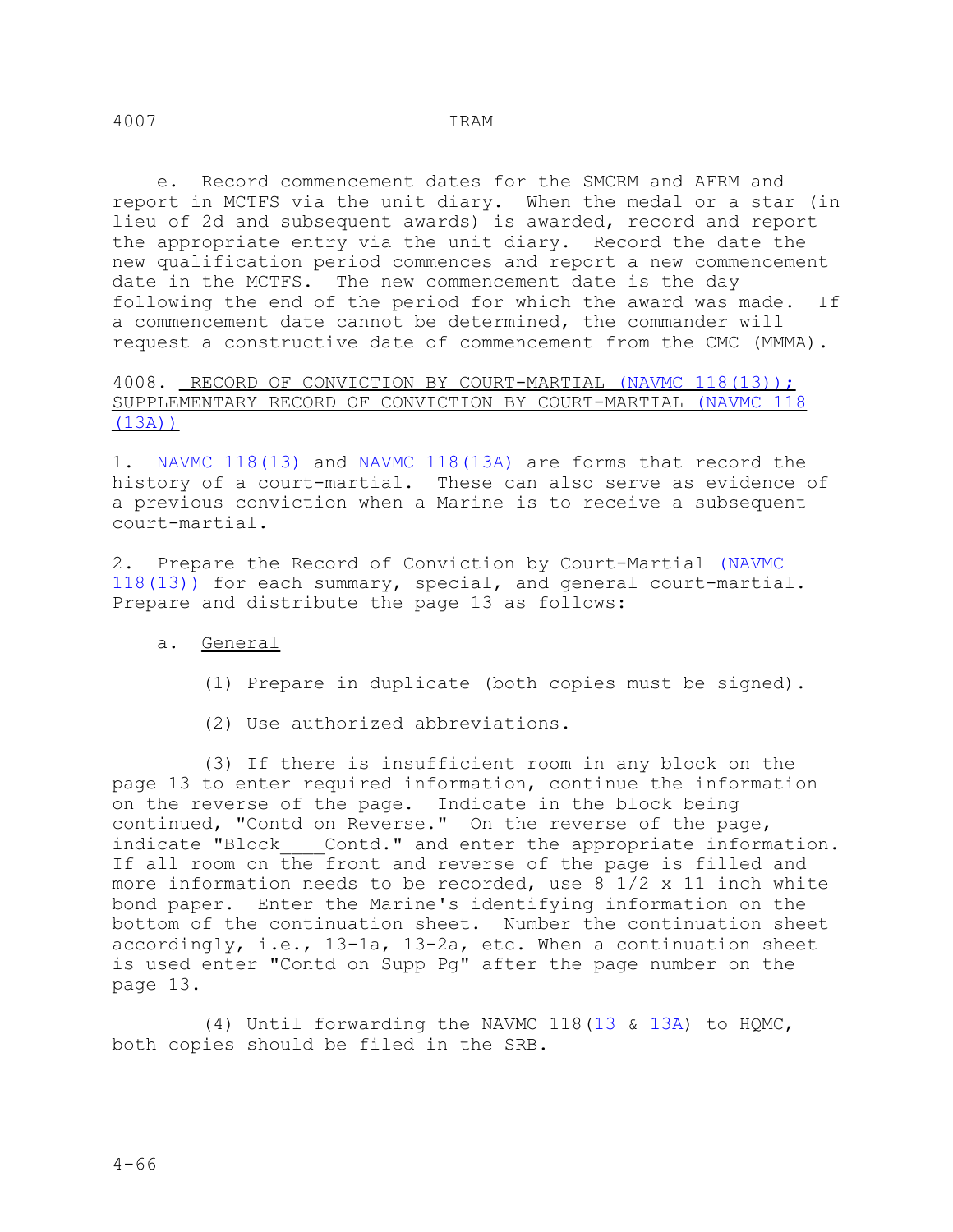(5) When action has been taken by proper authority that results in setting aside the findings on all charges and specifications, remove and destroy both copies.

 (6) When all or part of the sentence is approved by the convening authority, complete the form and forward the signed duplicate copy to the CMC (MMSB) for filing in the OMPF. Retain the original in the Marine's SRB.

 (7) If the court-martial acquits the accused of all charges and specifications, then no page 13 or 13A is completed, and the SRB or OQR will contain no indication that the accused's case was referred to a court-martial.

## b. Specific Blocks

 (1) Reverse Side. Compliance with U.S. Versus Booker, 5 M.J. 238 (CMA 1977) and U.S. Versus McLemore, 10 M.J. 238 (CMA 1981). Before a summary court-martial (SCM) can be considered in aggravation at a subsequent court-martial, the above cases implies that a written statement is required to show that the accused was given the opportunity to consult with independent counsel prior to accepting trial by SCM, the accused did not exercise the right to refuse trial by SCM, and that acceptance of a trial by GCM does not preclude the command from taking other adverse administrative action against the accused. Compliance may be accomplished by recording an entry on the reverse side of the page 13, signed by the accused, prior to commencement of the trial. The following is an example of an entry which is sufficient for this purpose. Use of a rubber stamp is authorized.

 "(Date). I certify I have been given the opportunity to consult with a lawyer, provided by the government at no cost to me, in regard to a pending SCM for violation of Article(s) of the UCMJ. I understand I have the right to refuse that SCM; I (do) (do not) choose to exercise that right. I further understand that acceptance of trial by SCM does not preclude my command from taking other adverse administrative action against me. I (will) (will not) be represented by a civilian/military lawyer. Signature of Marine."

 (2) Block 1. Give the complete organizational unit address of the accused (including ZIP code).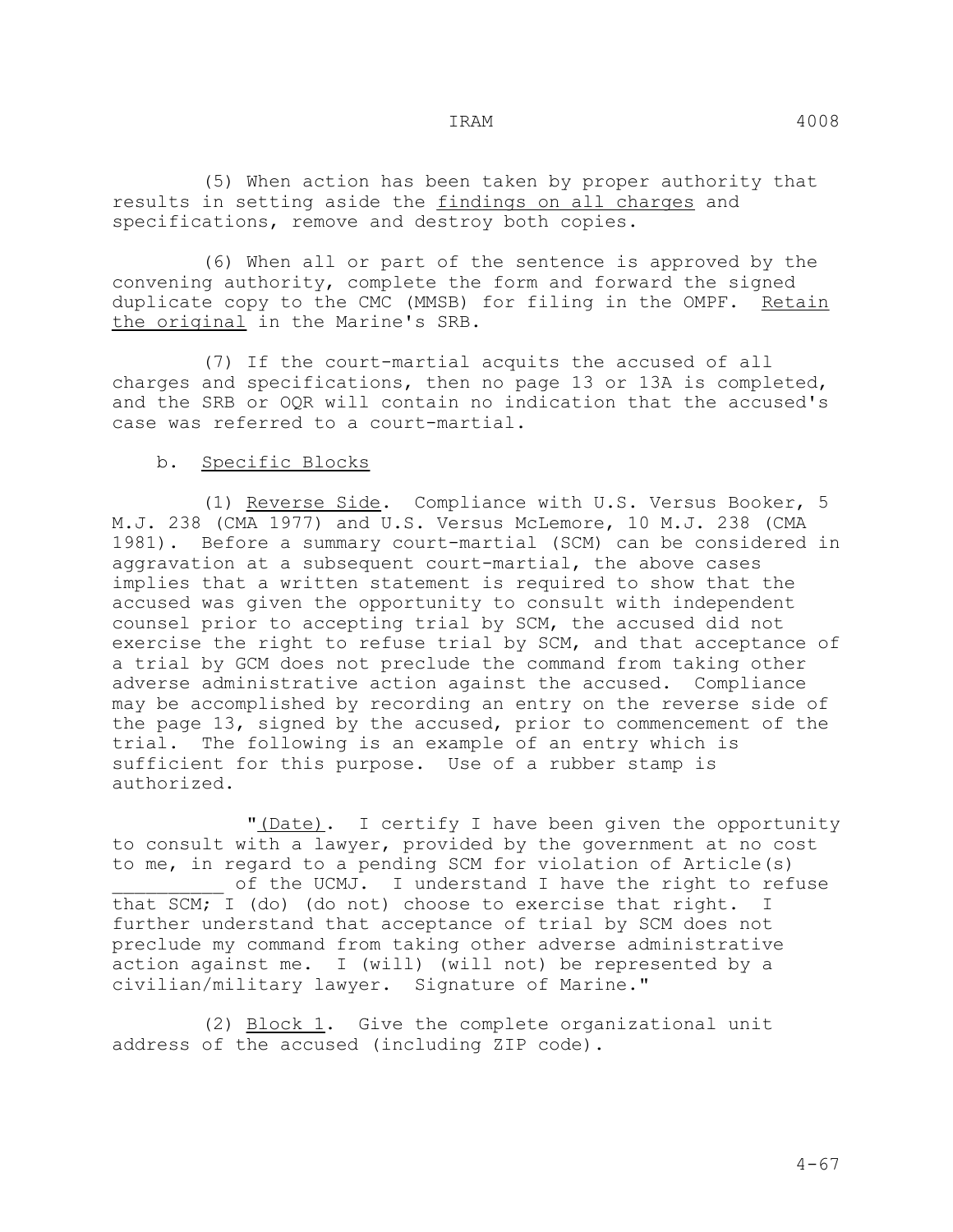(3) Block 2. Place an "x" in the block reflecting the type of court-martial by which the accused was tried. For date of trial, reflect the date the sentence was adjudged.

 (4) Block 3. State each charge and describe each specification in sufficient detail to show date and place of commission, and nature and seriousness of offense alleged. The mere statement, "Viol of Art. 86" is not adequate. For example, in case of UA offenses, show the inclusive dates of absence; in the case of disobedience of orders, include the gist of the order violated so that the seriousness of the offense is indicated. Example: "Chg I-Viol Art 134 UCMJ. SPEC 1. Drunk and disorderly on 960605 in Bremerton, WA. SPEC 2. Dis M16 rifle in bks; MB, NSB, Bangor, Bremerton, WA, on 960605. Chg II-Viol Art 85 UCMJ. SPEC 1., etc." Number charges and specifications as they were numbered on the charge sheet.

 (5) Block 4. State the findings of each charge and each specification under each charge. For example, when there is only one charge and specification, the findings would be set out as follows:

"Chg: G; Spec, Chg: G"

When there is more than one charge and specification, the findings would be set out as follows:

> "Chg I: G; Spec 1, Chg I: G; Spec 2, Chg I: G; Chg II: NG; Spec, Chg II: NG;

 Chg III: G; Spec 1, Chg III: NG; Spec 2, Chg III: G; Spec 3, Chg III: NG"

When the accused is found guilty of an offense that is different, or in the case of unauthorized absence, shorter than was alleged in the specification, use this example:

 "Chg I: G; Spec 1, Chg I: G-UA (AWOL) fr 790916-791127

 Chg II: G; Spec, Chg II: G-except words "in the neck and" substituting "in the back and"

Chg III: G; Spec 1, Chg III: G; Spec 2, Chg III:

 $G^{\mathbf{u}}$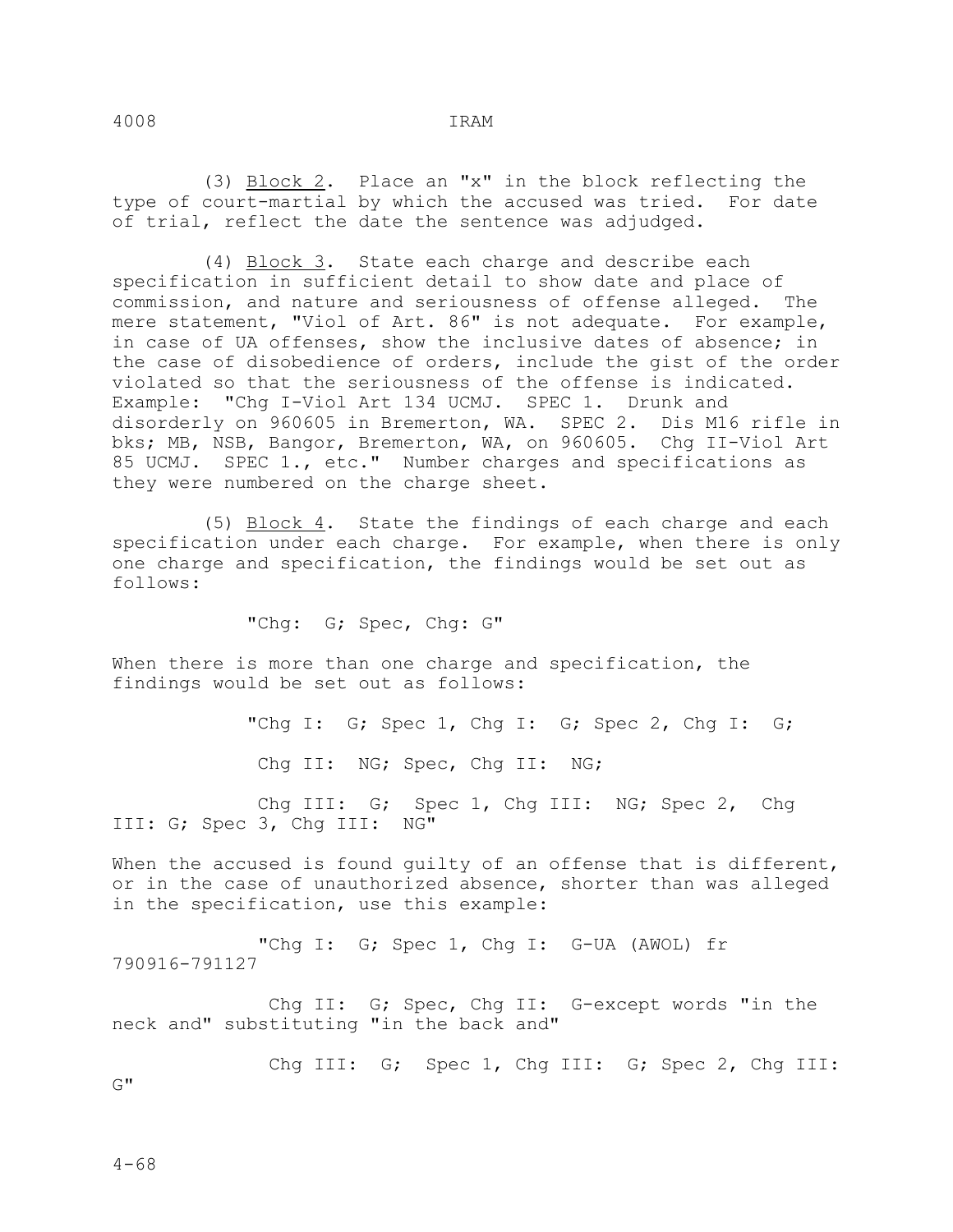(7) Block 5. State entire sentence briefly. Example: "To forf \$35 per month for 1 month; to be cnfd at hard labor for 1 month." "To be dis with a BCD; to be cnfd at hard labor for 5 months; and to forf \$150 per month for 5 months."

 (8) Block 6. Briefly summarize action taken by, and date of, convening authority's action. Examples: "Approved and ordered executed;" "Appr and ordered executed. Forf of \$150 per mo for 3 mos susp for 6 mos." "Finding on Chg I Spec 1 disappr." "Only so much of the sent as prov for cnft at hard labor for 3 mos, forf of \$150 per mo for 2 mos and Red to E-1 is appr and ordered executed." Examples for sentences that include a BCD are: "Approved." "Sentence is approved and, except for the BCD will be executed." "Only so much of the sentence as provides for a BCD and CHL x 4 months is approved and, except for the BCD, will be executed."

**NOTE**: Any court-martial sentence which included a punitive discharge or confinement exceeding 90 days (if the sentence is expressed in days) or 3 months (if the sentence is expressed in months) triggers an automatic an automatic reduction to private first class unless the convening authority suspends or remits this automatic reduction. Block 6 must reflect the convening authority's action concerning the automatic reduction.

 (9) Block 7. When a court-martial sentence, as approved by the convening authority, includes forfeiture or detention of pay, fine, or reduction in grade, enter date and number of the unit diary by which the disbursing officer is notified.

(10) Block 8. Type the name of the individual signing the page 13.

 (11) Block 9. Type the grade of the individual signing the page 13; e.g., Col, LtCol, etc.

 (12) Block 10. Insert the title of the commanding officer or officer authorized to sign "by direction" of the commanding officer in this block, along with the complete identity of the organization.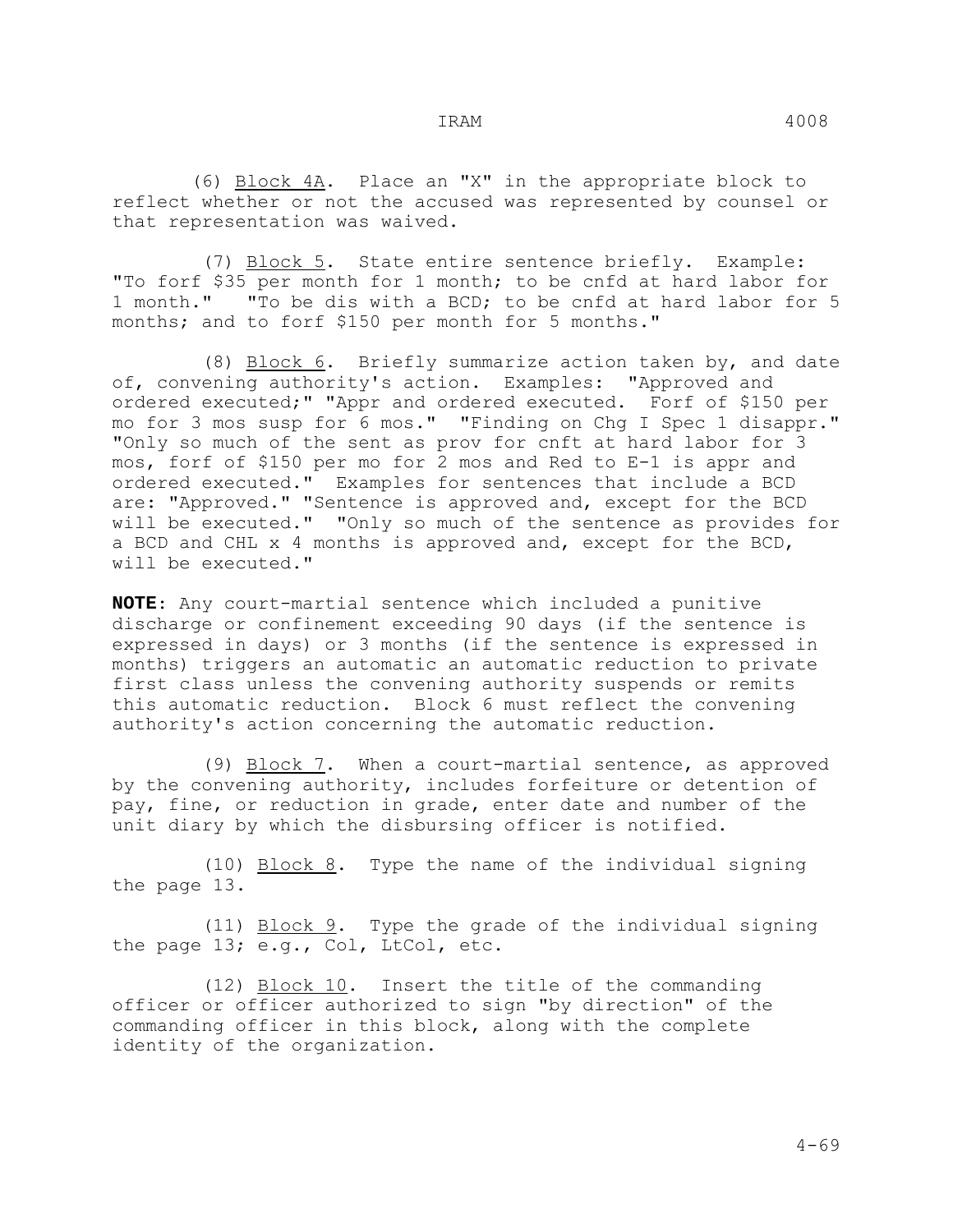(13) Blocks 11-15 on the NAVMC 118(13) (Rev. 8-74). Under MCM, 1995, these blocks are left blank.

 (14) Insert accused's last name, first name, initial, and SSN; as indicated.

 (15) Numbering of Pages. Insert the number "1' in the block provided at the bottom of the page alongside 13, for the first conviction by court-martial. Number subsequent pages prepared to record convictions by court-martial consecutively; i.e., place the number "2" in the block to indicate the second conviction, and so on. See paragraph 2004.2a for additional requirements when using a continuation sheet.

3. When subsequent action is taken on an SCM or SPCM sentence by the convening authority, wherein the sentence did not include an approved bad conduct discharge, prepare an original and duplicate page 13A, as follows:

 a. Complete blocks 1 and 2 by inserting the accused's organization at the time of the original trial (same as page 13). Insert in block 2 the type of court-martial and the date of the trial (same as page 13).

 b. Block 6. If the convening authority has taken a subsequent action, immediately after the word "ACTION:" in block 6, insert the word "Supplemental," the date, and briefly state the subsequent action. Example: "The sent as susp on (date of action suspending sentence) is vacated. Unexecuted portion of sent to cnft at hard labor for 2 mos, forf of \$100 per mo for 2 mos and reduction to E-1 ordered executed." "Unexecuted sentence remitted this date," "Cnft unexecuted as of date of this action susp for 6 months."

c. Blocks 7, 8, 9, and 10. Complete same as page 13.

 d. Numbering. Number the page the same as the original page 13 to which the case relates and immediately to the right of the block insert "a." Example: If the original page 13 conviction record numbered "13 1", number the subsequent page "13 1 a." See paragraph 4012.2a(3) when required to use the continuation sheet.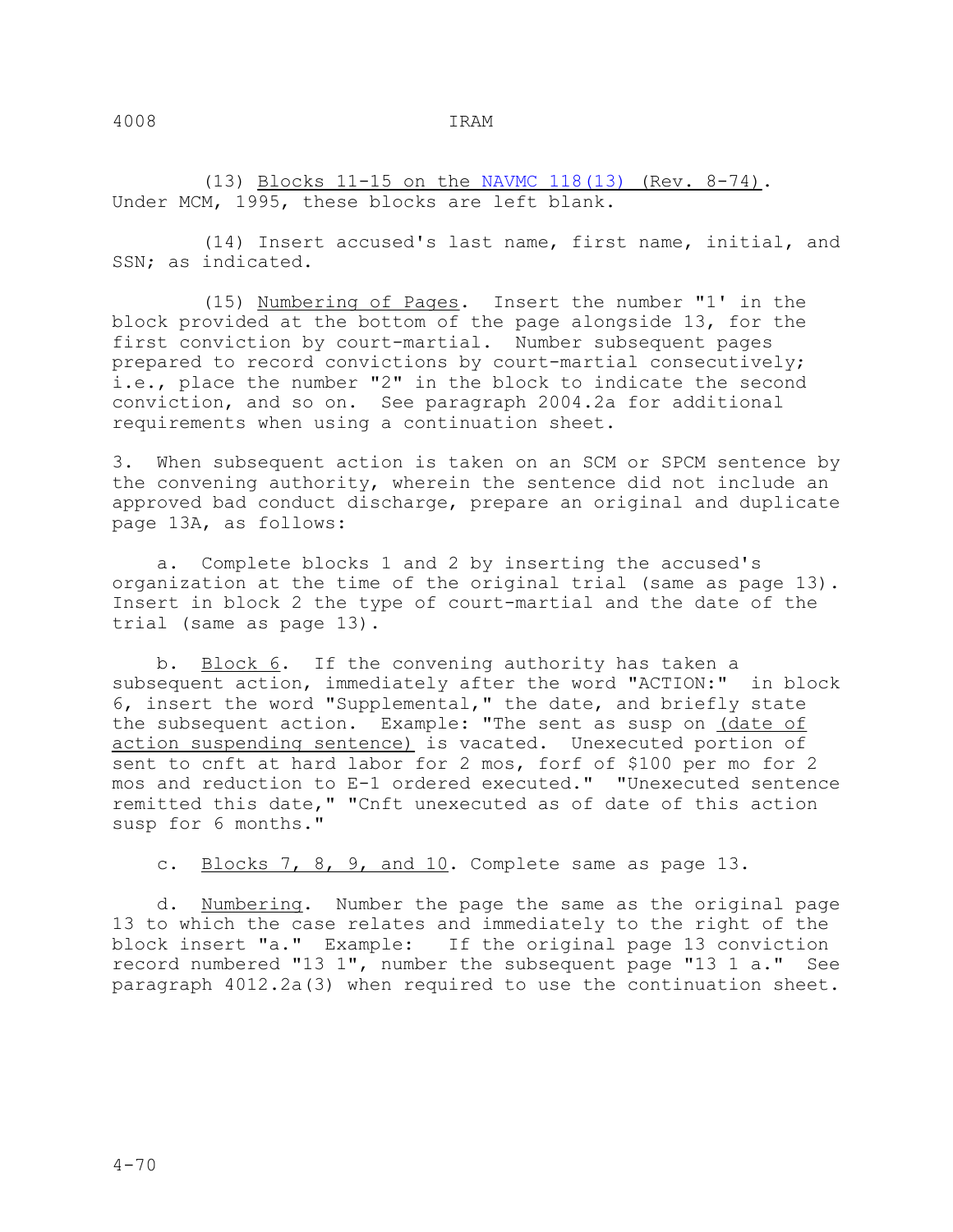4. Prepare the supplementary record of conviction by court-martial (NAVMC 118(13A)) in all cases in conviction by general court-martial, and in those cases involving conviction by SPCM where an approved bad conduct discharge (whether or not suspended) is included as part of the sentence. Prepare and distribute the page 13A per the following:

#### a. General

- (1) Prepare in duplicate.
- (2) Use authorized abbreviations.

 (3) If there is insufficient room in any block on the page 13A to enter required information, continue the information on the reverse of the page. Indicate in the block being continued, "Contd on Reverse." On the reverse of the page, indicate "Block Contd:" and enter the appropriate information. If all room on the front and reverse of the page is filled, and more information needs to be recorded, use 8 1/2 x 11 inch white bond paper. Enter the Marine's identifying information on the bottom of the continuation sheet. Number the continuation sheet accordingly, i.e., 13-1a, 13-2a, etc. When a continuation sheet is used enter "Contd on Supp Pg" after the page number on the page 13A.

(4) Initially, file both copies in the SRB.

 (5) Prepare portions of the page as soon as practicable after receipt of the information. For example, complete as much of the page as possible upon receipt of a Navy-Marine Corps Court of Criminal Appeals decision.

 (6) When review of higher authority results in setting aside the findings on all charges and specifications, remove and destroy the original and duplicate of NAVMC 118(13A) together with the original of the record of conviction by court-martial.

 (7) Upon completion of all items, forward signed duplicate to the CMC (MMSB) for filing in the OMPF. If the signed duplicate is not a carbon copy of the original, it should be marked "Duplicate Copy."

 b. Specific Blocks. Items not covered are considered self-explanatory.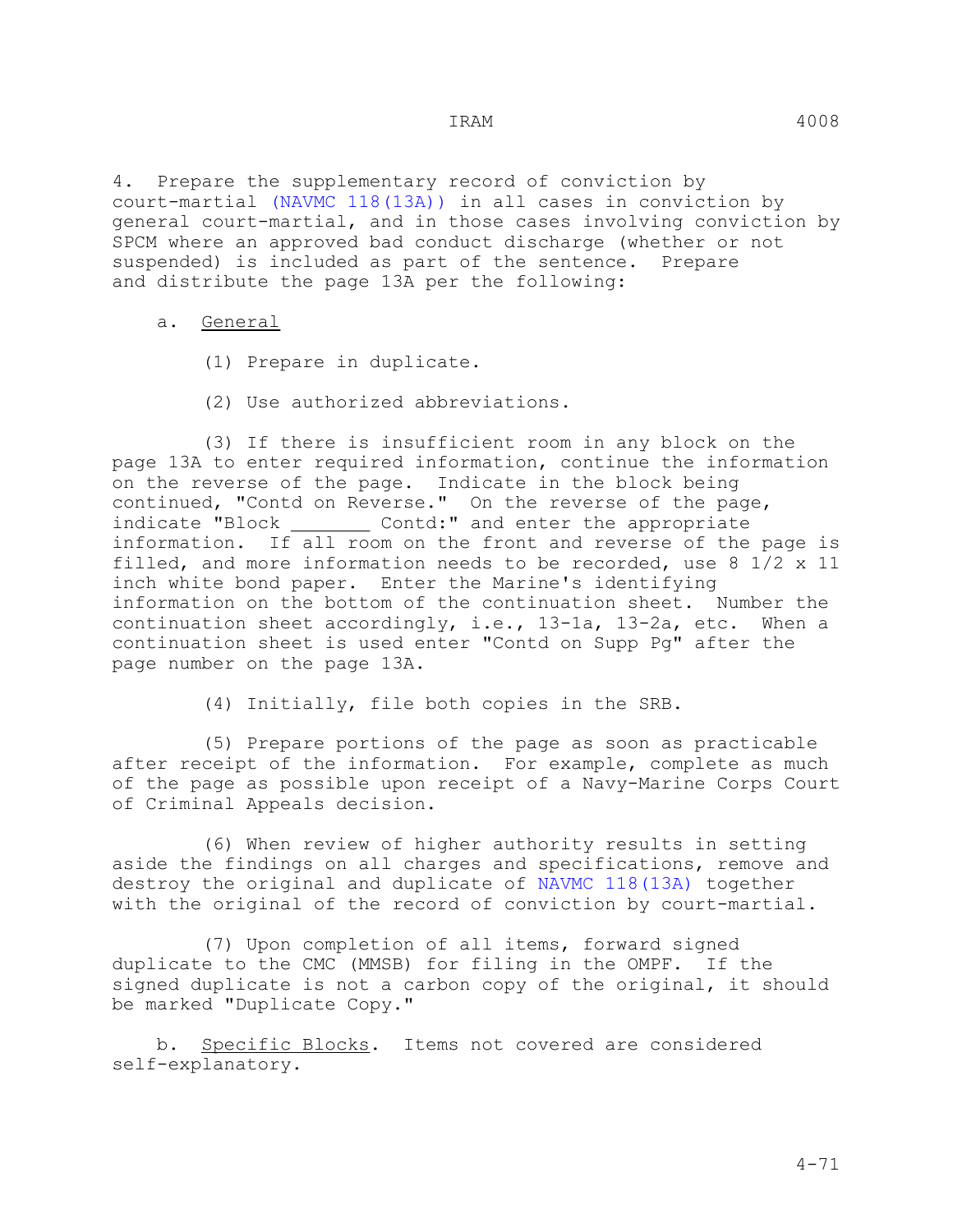(1) Block 3. Briefly summarize action taken by board of review. Record in space provided the date of the Navy-Marine Corps Court of Criminal Appeals action. In those cases not reviewed by board of review, insert the word "None."

 (2) Block 4. Insert date the accused receipted for the Navy-Marine Corps Court of Criminal Appeals decision.

 (3) Block 5. Briefly summarize action taken by the SecNav or Judge Advocate General. Insert in space provided the date such action was taken. If no action is taken by the SecNav or the Judge Advocate General, insert the word "None."

 (4) Block 6. Enter date the certificate of attempted service is executed in cases where the accused was absent from the place of duty, and delivery of the Navy-Marine Corps Court of Criminal Appeals decision and action of the Judge Advocate General is impossible.

 (5) Block 8. Enter final date by which accused may petition the Court of Appeals for the Armed Forces grant of review.

 (6) Blocks 11 and 16. Enter title and organization of officer authorized to sign. Signatures shall be those of the commander or an officer duly designated by the commander, in which case the entry will be signed by direction.

 (7) Block 13. Briefly summarize action taken by Court of Appeals for the Armed Forces. Insert in space provided the date of the court's decision.

 (8) Numbering of Pages. The number inserted in the block opposite the number 13A will be the same number given the page 13 to which the supplementary record refers.

5. If, after approval by proper authority, a change in the sentence is made by the same or other proper authority and the page 13 or 13A previously executed does not reflect the true status of the case, prepare an additional page 13 or 13A, as appropriate.

 a. Contents. This additional page will contain in the appropriate blocks or spaces the following information: the type of court, date of trial, date of new action, authority taking new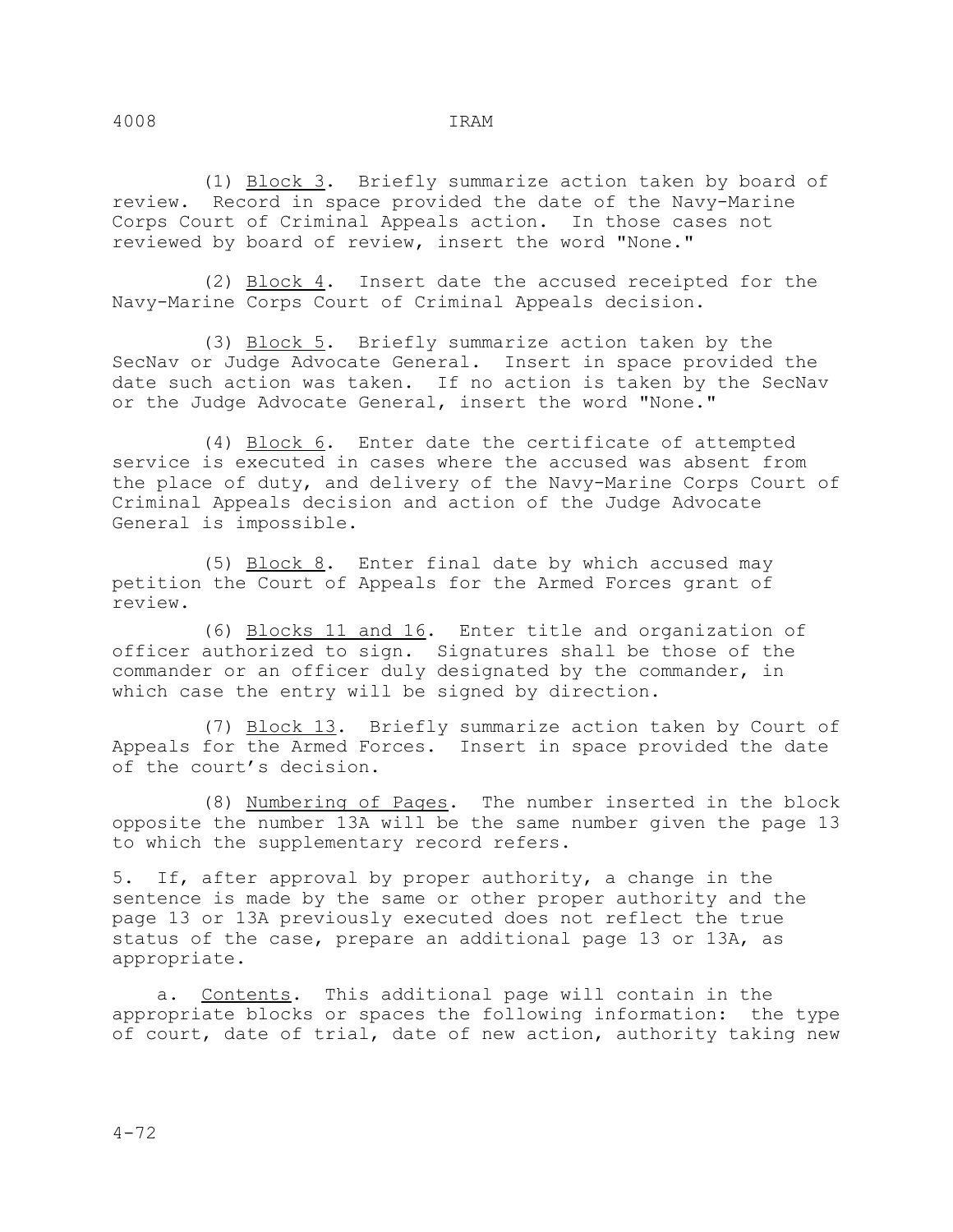action; e.g., convening authority, Judge Advocate General (Court of Criminal Appeals), Court of Appeals for the Armed Forces or Clemency Board/SECNAV, summary of new action, and authenticating signature with title and organization of the convicted Marine's commanding officer or an officer duly designated by the commander. In the latter event, the entry to be signed "By dir." Enter complete identifying information of the convicted Marine to include name, SSN, and grade at the time of the entry and designate this as an additional page by recording the word "Additional" at the bottom of the page under the figure 13 or 13A."

b. Exception. If a page 13 or 13A has not been previously accomplished concerning the conviction and/or actions concerned, all actions should be briefly summarized in the initial preparation of the appropriate page.

6. Restoration/Clemency or Waiver of Restoration. Upon receipt of letter from the Secretary of the Navy concerning action taken on "Request for Restoration/Clemency or Waiver of Restoration", place a copy of this letter on top of the applicable NAVMC 118(13).

#### 4009. RECORD OF EMERGENCY DATA (RED)

1. Purpose. The RED provides a current official and legally binding record of relatives, beneficiaries and emergency information on each Marine to be used to make casualty notification and to adjudicate claims for various death benefits. Specifically, the RED provides the following:

 a. A current record of the names, addresses, telephone numbers, and directions to the residence of persons to be notified in case of an emergency.

 b. A current record of persons related to the Marine who may be entitled to death benefits as prescribed by law (SGLV, disposition of remains, shipment of personal effects, etc.). This includes the current spouse, all children (regardless of age, or dependency), parents (natural, adopted, step, etc.), guardians of minor children, persons acting in loco parentis to the Marine, and others as designated.

 c. Specific beneficiary(ies) designated to receive death gratuity in the event the Marine is not survived by a lawful spouse or child.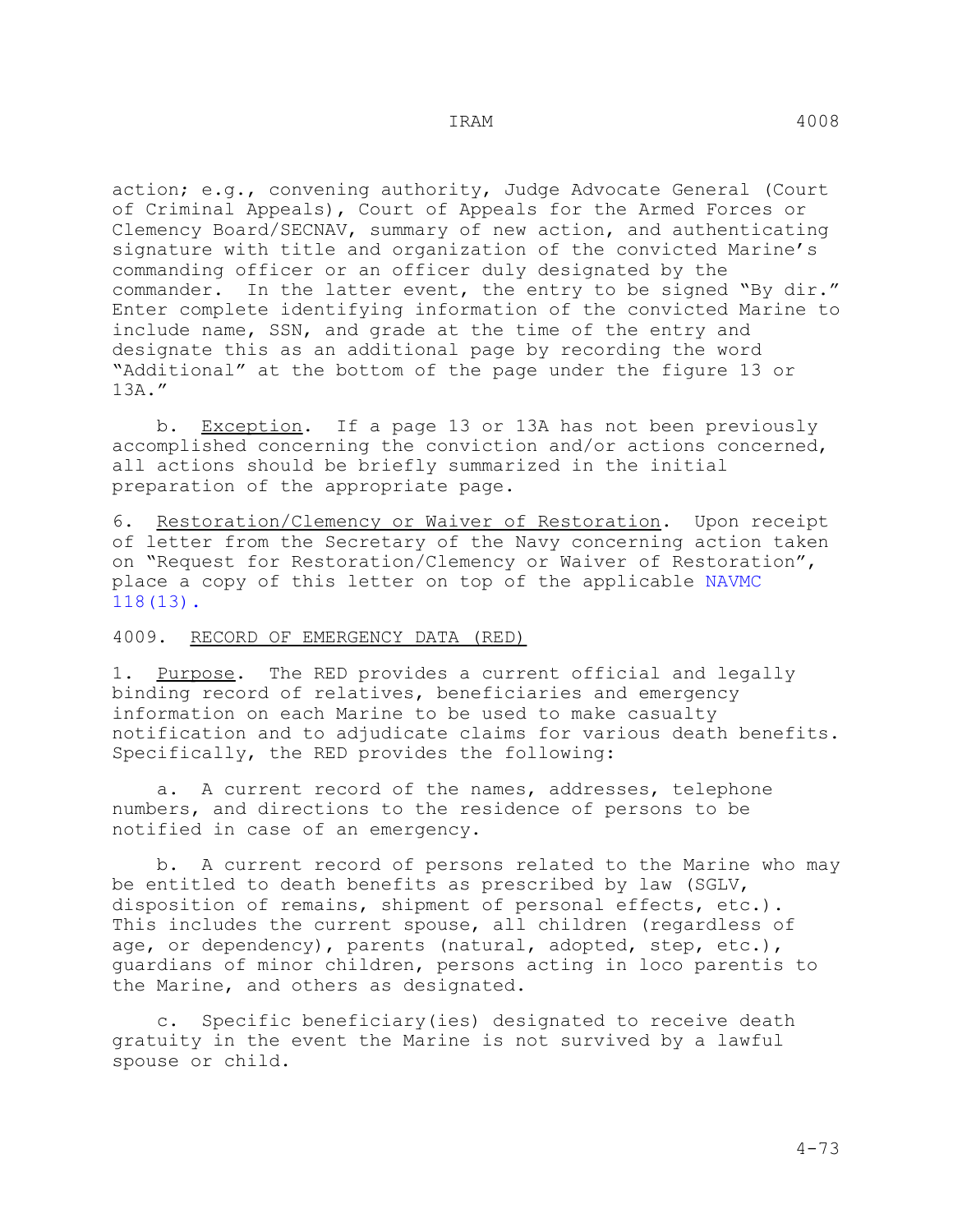d. Specific beneficiary(ies) designated to receive unpaid pay and allowances, any amounts due for unused leave, or any other monies due from the Department of the Navy which are unpaid at the time of the Marine's death.

 e. Specific beneficiary(ies) designated to receive Servicemember's Group Life Insurance (SGLV) and the method of payment.

 f. Names of insurance companies to be notified in the event of a Marine's death. The CMC (MR) will notify companies listed.

 g. A current record of persons not to be notified due to ill health in the event a Marine enters a casualty status.

### 2. Computer-Generated RED's

 a. Marine Corps Total Force System (MCTFS) and Automated Recruit Management System (ARMS). Report the information for the RED via unit diary entry as prescribed in MCO P1080.40, MCTFSPRIM. Audit, correct, certify, and print new RED's as required in MCO P1080.40, MCTFSPRIM.

b. Audit the RED on the following occasions:

 (1) During the joining process at the unit. Audit the previously signed and verified RED contained in the field service record and report changes on the same unit diary as the join entry.

 (2) Triennially, at least once every three years. If The printed RED in the service record contains pen changes, print a new RED prior to audit by the individual Marine.

 (3) No earlier than 30 days prior and within 30 days following return from an active component deployment and no earlier than 60 days prior to an ADT commencement. If the printed RED in the service record contains pen changes, print a new RED prior to audit by the individual Marine.

 (4) Upon transfer or detachment for TAD in excess of 30 days.

(5) When the Marine requests changes to the RED.

 (6) Upon retirement, transfer to the FMCR, or separation from the Marine Corps or Marine Corps Reserve. The RED address and current address, as applicable, is entered on the DD Form 214 prior to issuance to the separating Marine by the issuing command.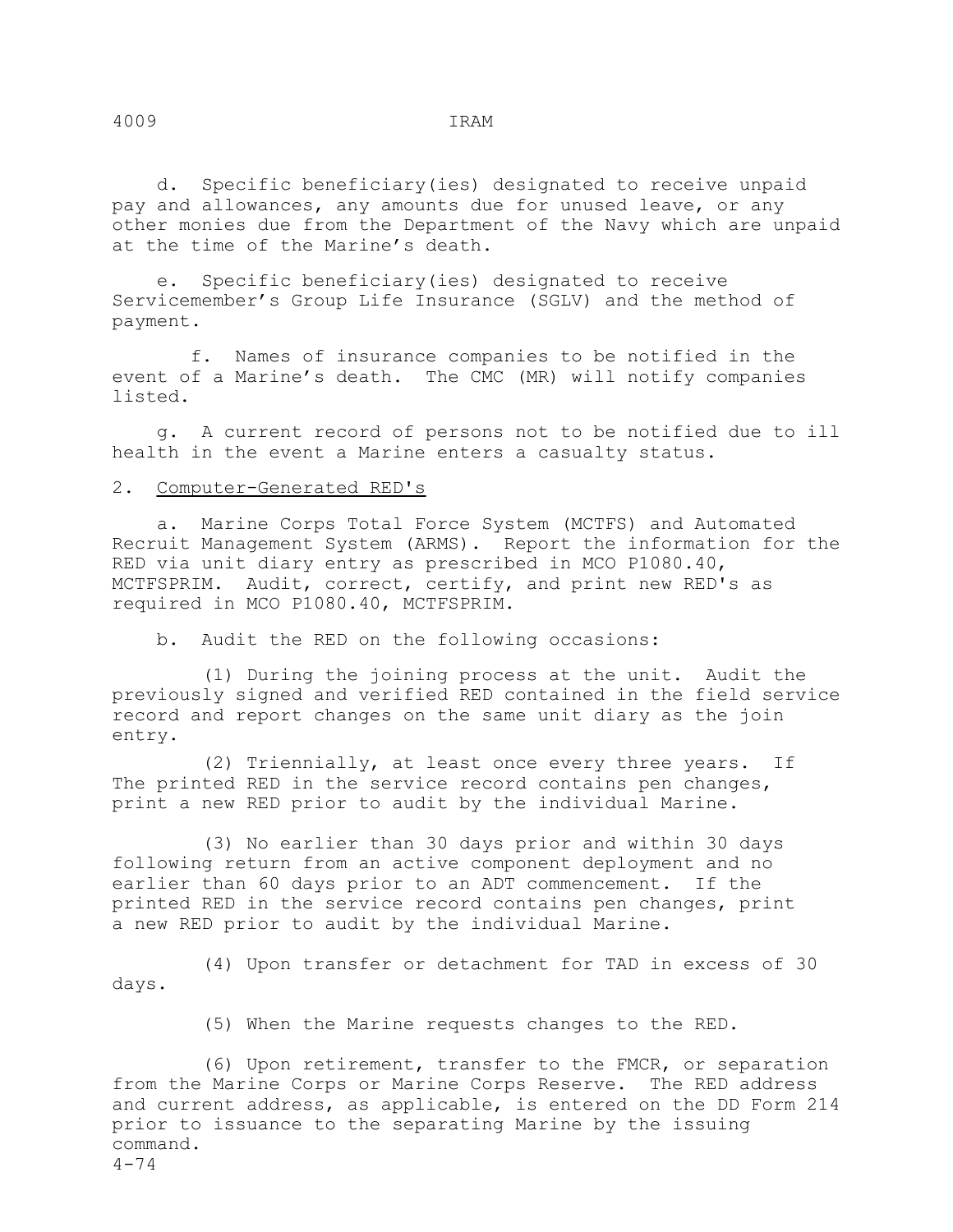d. Retain only the most recent signed and witnessed RED as a standard page in the field service record per paragraphs 2004.2b(2) and (3).

### 3. NAVMC 10526/DD Form 93

 a. RED information for newly joined enlisted/appointed Marines pending assignment to active duty or to an SMCR unit may be collected on the DD Form 93 or on locally produced forms. The DD Form 93 and/or locally produced RED may serve as an interim RED until a computer-generated RED is produced.

 b. A locally produced form, which contains all pertinent RED information, may be utilized for candidates in training (not to be directly commissioned upon completion of training); i.e., Platoon Leaders Class, Naval Reserve Officer Training Corps. Entries may be handwritten (printed legibly) in ink. The form will be signed and witnessed per MCO P1080.40, MCTFSPRIM. form will be completed and maintained by candidate administration. Candidates who are commissioned upon completion of Officer Candidates School (OCS) and report directly to The Basic School will have RED information entered via unit diary by candidate administration at OCS.

4. Detailed instruction on the reporting of information into the RED data base are in MCO P1080.40, MCTFSPRIM. Figure 4-1 is a sample of a computer-generated RED.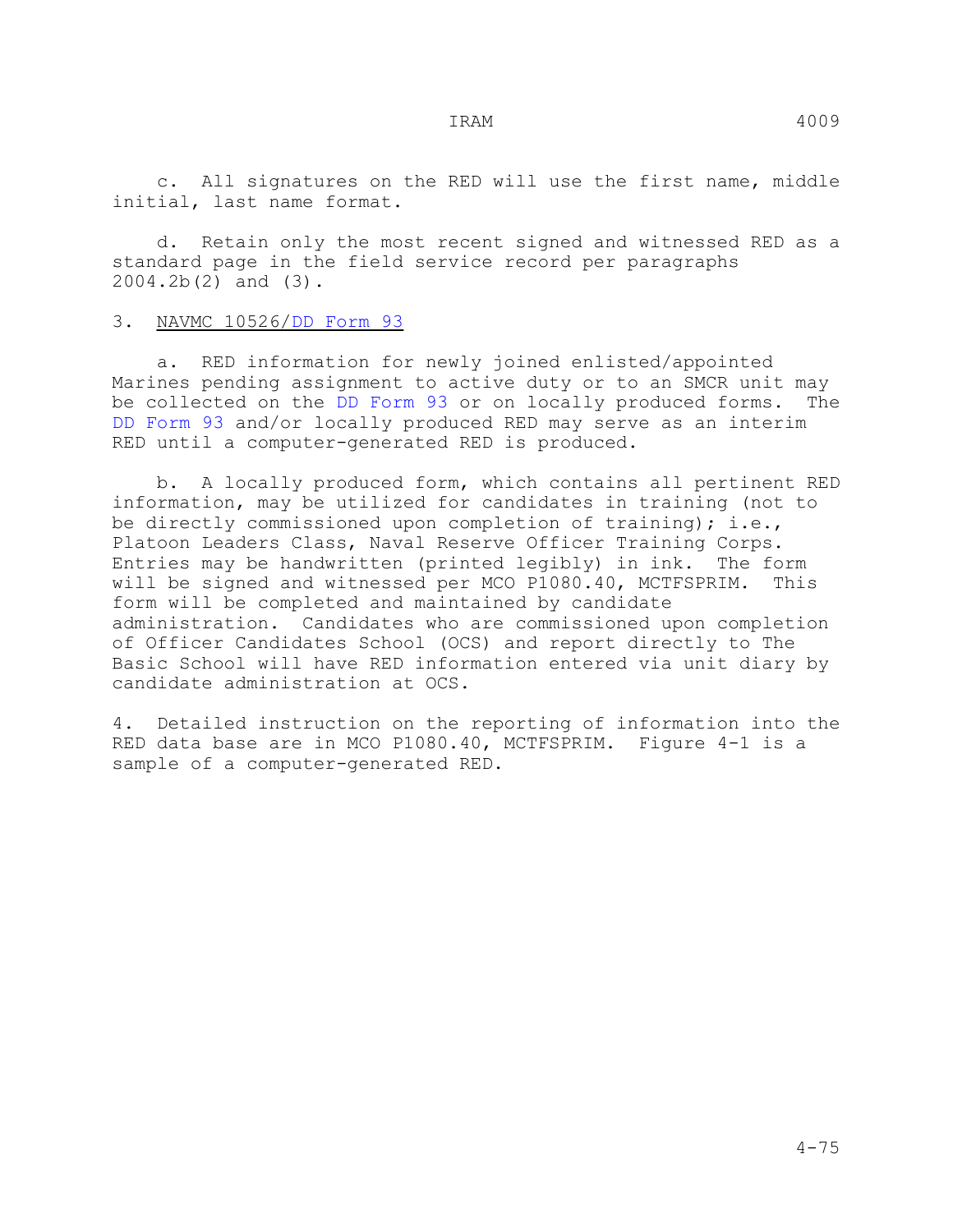\*\*\*RECORD OF EMERGENCY DATA\*\*\*

SSN: 123456789 NAME: MARINE HENRY ALFONSO RUC: XXXXX CMPNY CODE: XXXX PLT CODE: XXXX GRADE: SGT COMP CODE: XX SPOUSE NAME/ADDRESS<br>MARY A MARINE 5749 CAROLINA ST JACKSONVILLE, NC 28542 CHILD NR/NAME/DOB/ADDRESS 1 JENNIFER M MARINE (901226) (ADDRESS SAME AS SPOUSE) 2 MICHAEL G MARINE (920612) 3 KATHLEEN M MARINE (940417) GUARDIAN NR/NAME/PHONE/RELATION/ADDRESS 1 DOROTHEA M MARINE (GM) (444) 555-1212 SAME AS FATHER ADDRESS FATHER/MOTHER NAME/ADDRESS 1 EDWARD O MARINE 32 EUSTIS STREET CAMBRIDGE, MA 02178 SAME AS FATHER ADDRESS DEATH GRATUITY BENEFICIARY(IES) NR/NAME/RELATION/PCT/ADDRESS<br>1 DOROTHEA M MARINE (M) SAME AS ABOVE 1 DOROTHEA M MARINE (M) PAY ARREARS BENEFICIARY(IES) NR/NAME/RELATION/PCT/ADDRESS<br>1 MARY A MARINE (W) SAME AS ABOVE 1 MARY A MARINE (W) DO NOT NOTIFY DUE TO ILL HEALTH STREET ADDRESS/CITY/STATE 1 NONE INSURANCE COMPANY(IES) NR/NAME/POLICY NUMBER 1 NONE PRIMARY NEXT OF KIN TELEPHONE NUMBER/RELATIONSHIP 1 (222)123-4567/W PRIMARY NEXT OF KIN DIRECTIONS SGLI INFORMATION ELECTION ELECTION ELECTS \$200.000 COVERAGE BENEFICIARY SPOUSE BENEFICIARY SPOUSE<br>DESIGNATION LUMP SUM PAY DESIGNATION LUMP SUM<br>DATE 19961201 DATE 19961201 MEMBERS CERTIFICATION......................RPTD ON UD NUMBER....... WITNESS CERTIFICATION........................DATE CERTIFIED.......... Figure 4-1 --Example of a Record of Emergency Data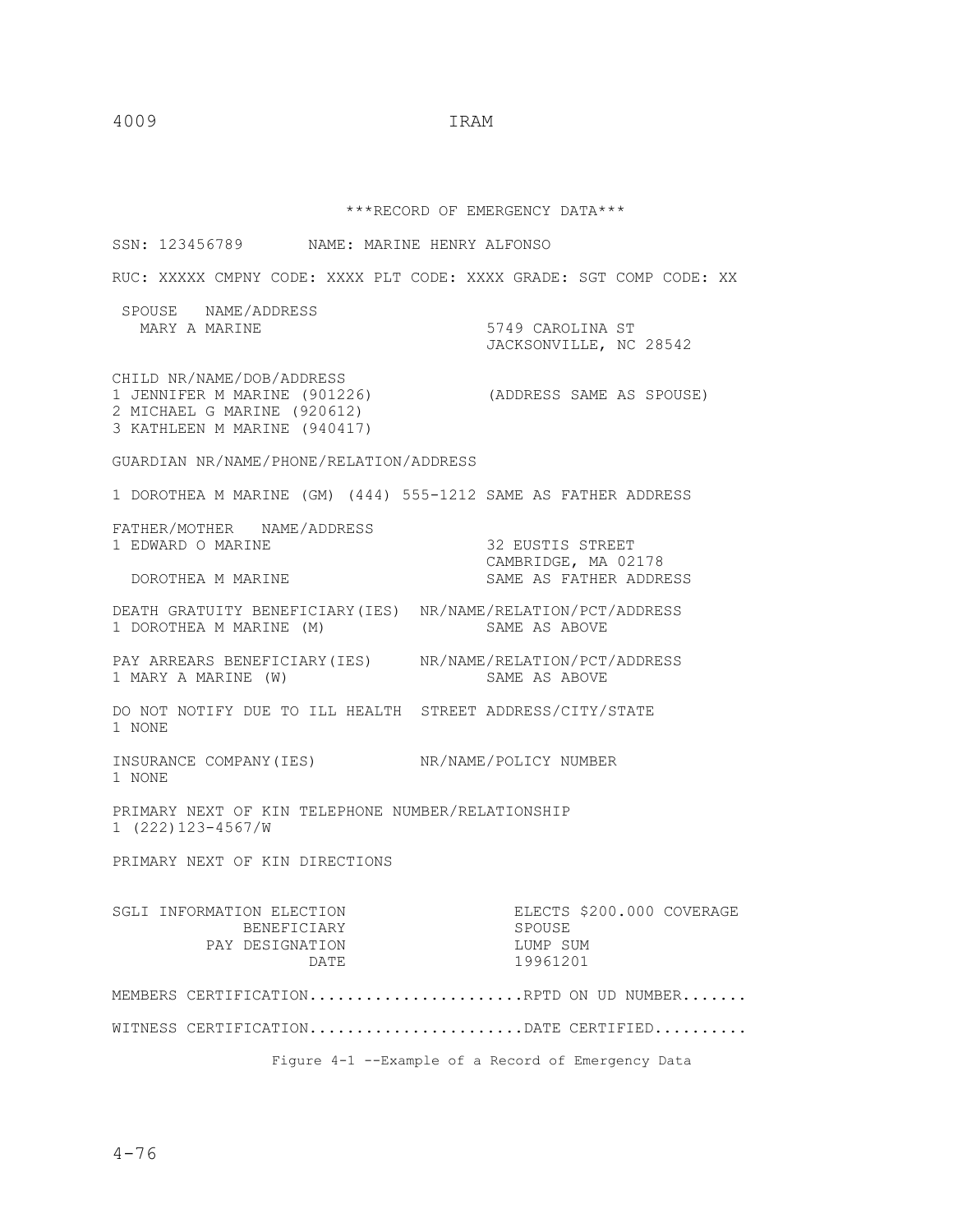4010. REQUEST FOR INSURANCE (SGLI) (SGLV-8285, MAR 1993). Marines who previously elected reduced or no coverage must use this form to increase or restore coverage. This form can be obtained through local supply channels and cannot be locally reproduced. The original form will be filed in the Marine's SRB/OQR and the duplicate will be mailed to the OSGLI, 213 Washington Street, Newark, NJ 07102-2999.

4011. SERVICEMEMBER'S GROUP LIFE INSURANCE ELECTION AND CERTIFICATE (SGLI) (SGLV-8286, APR 1996)

 1. File the SGLV-8286 on the right side of the SRB/OQR immediately following the RED.

2. Dispose of copies as directed in MCO P1741.8, Government Life Insurance Manual. For purposes of clarity, the following instructions apply:

 a. Original - This page is numbered 1 and is identified as "MEMBER'S OFFICIAL PERSONNEL FILE." Insert in Marines' SRB/OQR.

 b. Second copy - This page is numbered 2 and is identified as "TO MEMBER". Give this copy to Marine concerned.

 c. Third copy - This page is numbered 3 and is identified as "UNIFORMED SERVICES COPY." Forward to the CMC (MMSB).

3. If the SGLV 8286 on file is not dated during the current period of continuous service, complete a new form. There is no requirement to redo the SGLV 8286 upon immediate reenlistment unless the Marine previously declined or elected reduced SGLI coverage, in which case a new form must be effected.

4. MCO P1741.8 and MCO P5000.14 provide the definition and administrative procedures to follow when the Marine elects an "unusual" beneficiary.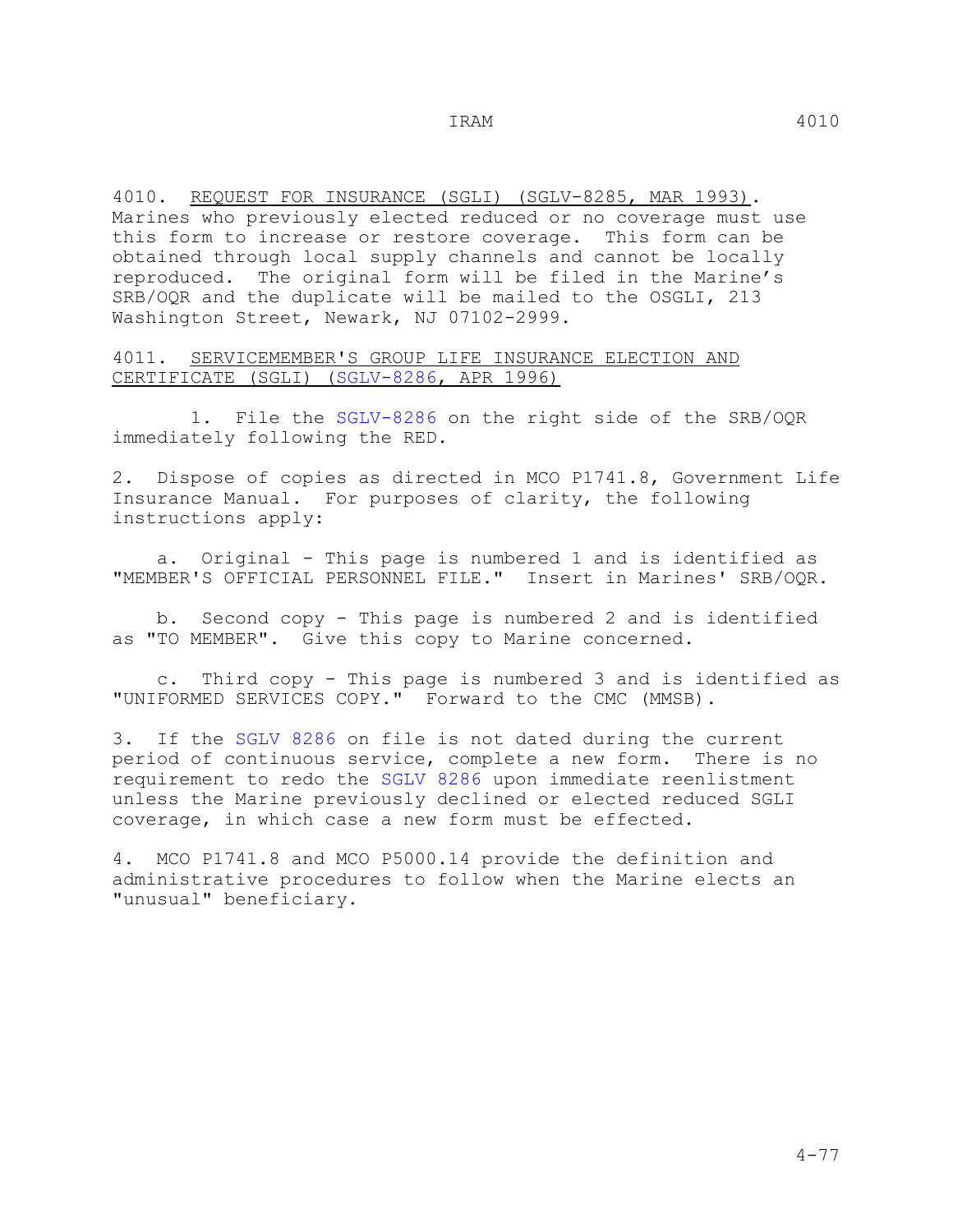# CHAPTER 5

# AUDIT OF RECORDS

|                                                                                             | PARAGRAPH PAGE |         |
|---------------------------------------------------------------------------------------------|----------------|---------|
| PERIODIC AUDITS OF INDIVIDUAL COMPUTER AND<br>SERVICE RECORDS                               | 5000           | $5 - 3$ |
| INDIVIDUAL READY RESERVE (IRR) OR MEMBERS OF THE<br>STANDBY RESERVE                         | 5001           | $5 - 6$ |
| MONTHLY CHECK OF SERVICE RECORDS.                                                           | 5002           | $5 - 6$ |
| APPELLATE LEAVE AUDITS. 5003                                                                |                | $5 - 7$ |
| UA/DESERTERS AUDIT.                                                                         | 5004           | $5 - 7$ |
| DOCUMENTS AND ENTRIES NO LONGER REQUIRED IN THE<br>OFFICERS QUALIFICATION RECORD (OQR) 5005 |                | $5 - 9$ |
| DOCUMENTS AND ENTRIES NO LONGER REQUIRED IN THE<br>SERVICE RECORD BOOK (SRB) 5006 5-11      |                |         |

### TABLE

| $5 - 1$<br>SAMPLE UA/DESERTER SRB AUDIT CHECKLIST $\cdot$ $\cdot$ $\cdot$ |  |  |
|---------------------------------------------------------------------------|--|--|
|---------------------------------------------------------------------------|--|--|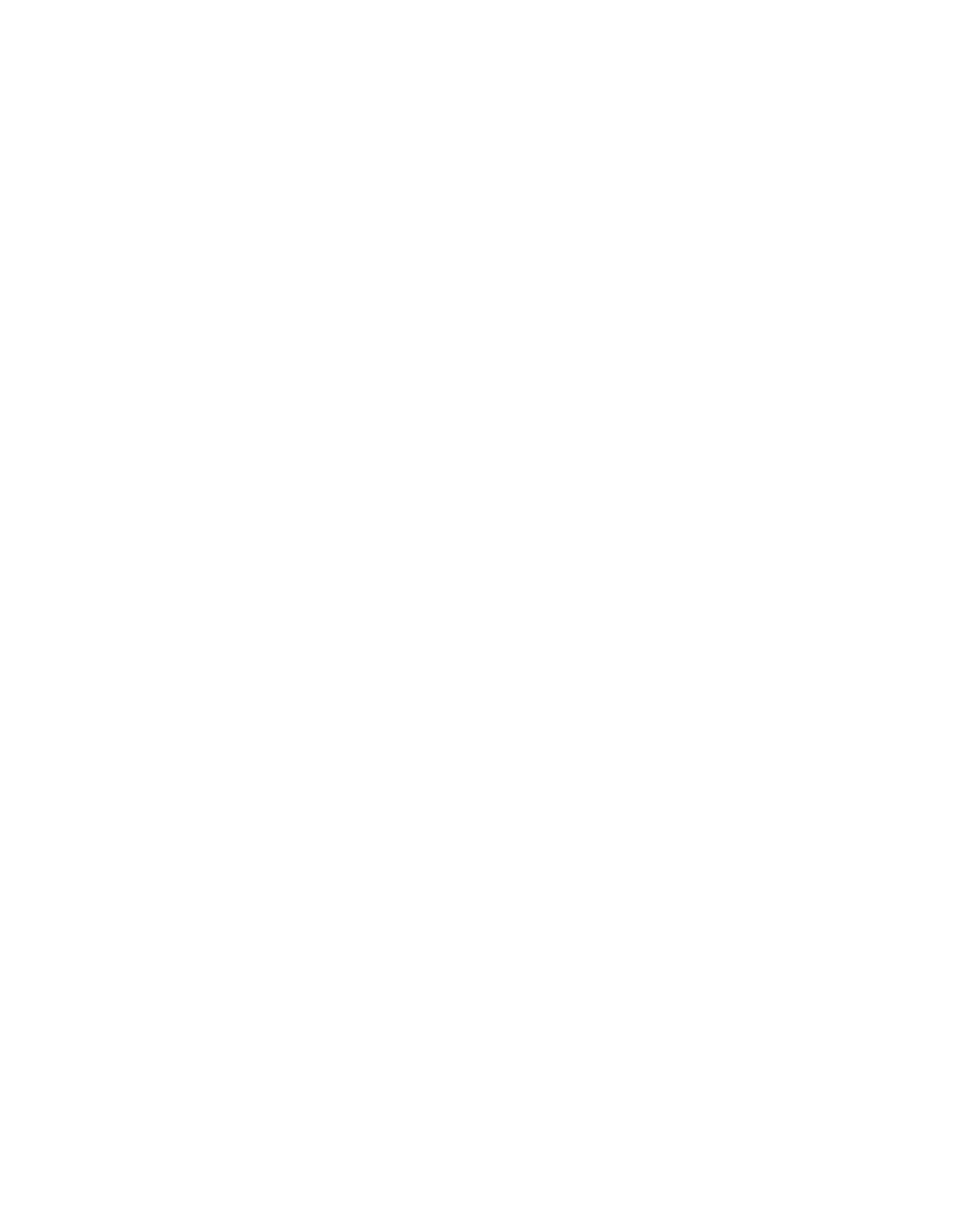#### CHAPTER 5

# AUDIT OF RECORDS

# 5000. PERIODIC AUDITS OF INDIVIDUAL COMPUTER AND SERVICE RECORDS

1. Requirements. Audit the records of all Marines periodically per the instructions in this chapter.

2. Purpose. To ensure records of personnel are accurate, complete, current, and in consonance with information maintained in the MCTFS data bases.

3. Responsibility. The reporting unit commander is directly responsible for timely and effective accomplishment of the audits required by this chapter and MCO P1080.40, MCTFSPRIM. Toward this end, the reporting unit commander shall designate an officer, SNCO, responsible LCpl or above, or civilian employee GS-04 and above in writing, to assist Marines in verifying that information recorded in various records is compatible and correct. In addition, the reporting unit commander shall ensure that:

a. Corrective action is taken regarding all discrepancies.

 b. Unit diary information which requires the transfer of data to the service record is accomplished in a timely manner. During audits, screen the document side of the service record to ensure removal of extraneous papers.

#### 4. Scope

 a. For Marines on active duty or in the SMCR, conduct the audit in the presence of the individual. This audit will include inspection and the corrective action necessary to ensure accuracy, currency, and completeness of the below-listed items:

- (1) SRB/OQR (to include RED)
- (2) BIR/BTR
- (3) LES
- (4) Health Records

(5) Other local records containing personnel information.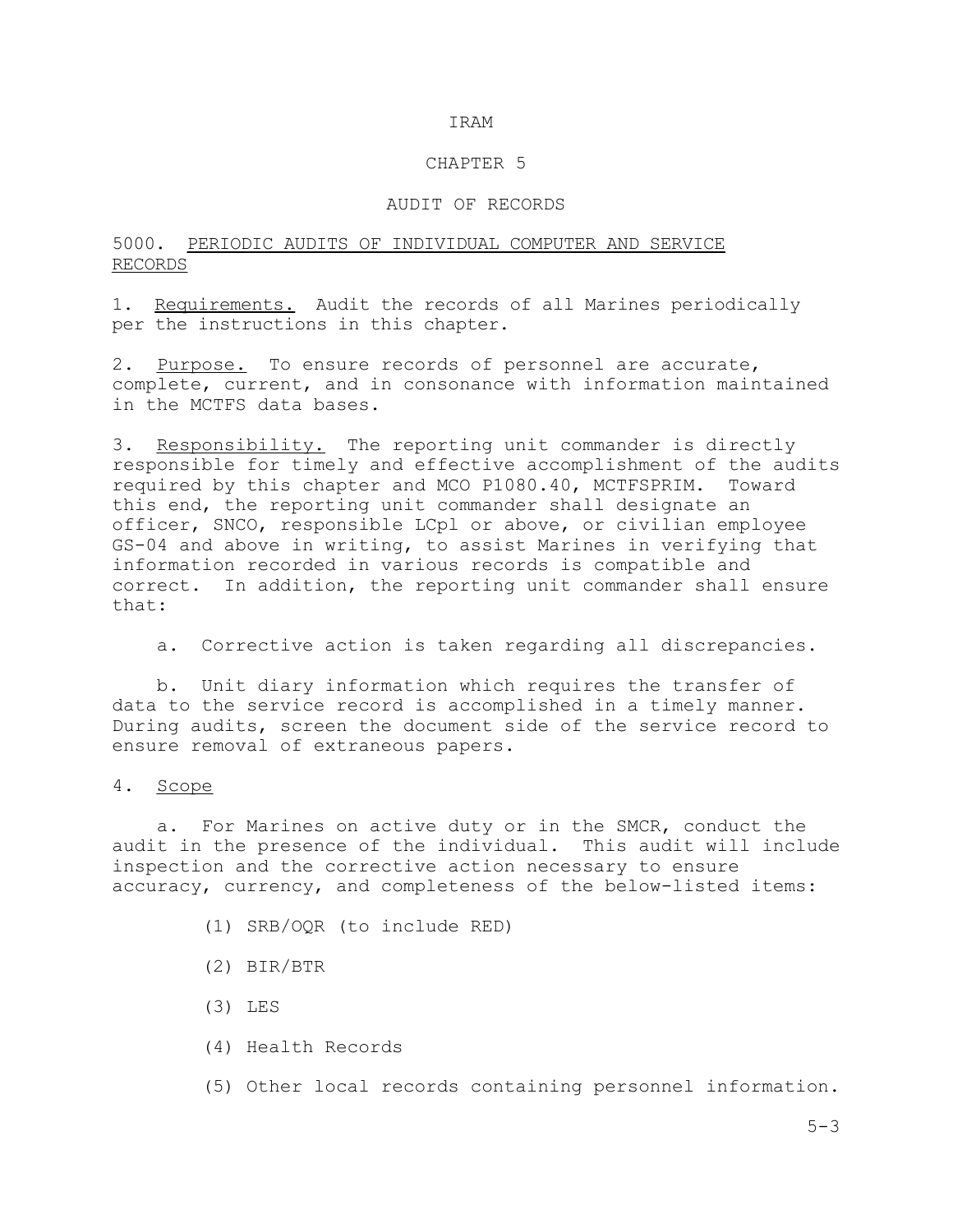b. In addition, accomplish the following during the screening of service records:

 (1) Ensure that the SGLI Election Certificate (SGLV - 8286) reflects the current intent of the Marine.

 (2) Make appropriate disposition of extraneous or misfiled documents.

 (3) Verify completion of all required entries and actions, such as assignments of conduct and duty proficiency markings, etc.

(4) Ensure that a RED is on file in the service record.

*5.* Occasions for Audit. The following audit occasions are established as the minimum occasions for auditing service records of all Marines:

a. Join Process Audit. Whenever joined chargeable by a RU or attached DUINS in excess of 20 weeks to include return from FAP, TAD, reserve personnel returning from a period of active duty in excess of 30 days, and deployments in excess of 30 days.

b. Triennial Audit. At least once every three years from the date of the last join process audit or triennial audit. To reduce the number of times a Marine is required to physically visit the administrative section, Marines or administrative personnel will now be able to declare any visit for routine service as their triennial audit.

 c. Deployment Readiness Audit. No earlier than 30 days (60 days for reserve component Marines) prior to a deployment which is anticipated to exceed 30 days in duration.

 d. Whenever the commander considers that an additional audit is necessary.

6. Audit Waivers. Commanders are authorized to waive the audit requirements for Marines under the circumstances listed below. Requests for specific waivers to audit requirements which are Not described below shall be forwarded to the CMC (MI) for consideration.

 a. Undergoing recruit training and officer candidate Training to include MCT.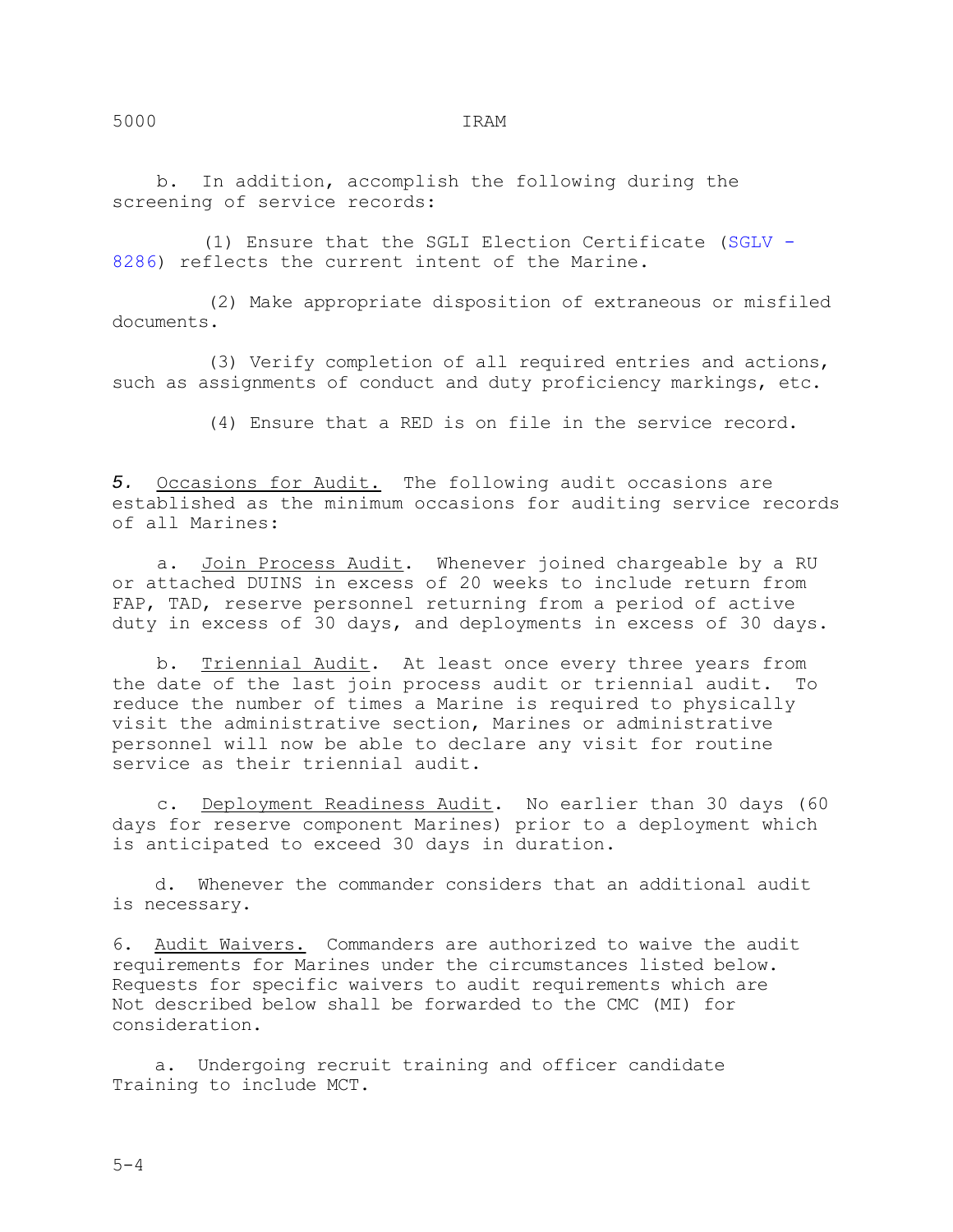b. Serving in a combat area if in the opinion of the CG such an audit would interfere with combat efficiency.

 c. The CG MCRSC may waive the requirement to complete the Join process audits and triennial audits for IRR Marines whose Records are maintained at the MCRSC. Further, the CG MCRSC may modify the remaining procedures contained in Chapter 9 of the MCTFSPRIM to meet the unique audit requirements of the IRR and standby reserve. The authority to waive the join process audit and triennial audit requirements does not apply to IMA and MTU personnel which will continue to be audited/certified.

7. Correction of Service Records. Correct errors noted in the service records, with the exception of those referenced below, per the instructions in paragraph 2004.4.

 a. The Appointment Acceptance and Record (NAVMC 763) contains information regarding an officer at the time of initial appointment or reappointment. If items 1, 2, 3, 6, 9, 9A, 10, ll (item 11 need not be corrected if item is blank), 14, 14A, 15, are determined to be incorrect, authority and responsibility to make the corrections rests with the unit commander. In such cases, except for officers attending The Basic School (TBS), forward a report of action taken with an affidavit substantiating the error to the CMC (MMSB-10). While an officer is attending TBS, submit all reports of and requests for corrections to the NAVMC 763 to the CMC (MCRC). Report noted discrepancies in following items to the CMC, as indicated, for resolution.

| TTEMS         |                                                                             | CMC CODE |
|---------------|-----------------------------------------------------------------------------|----------|
| 4, 17, and 21 |                                                                             | MMSB-10  |
|               | 4, 17, and 21 (While attending TBS)                                         | MCRC     |
|               | 5, 5a, 5b, 7, 8, 12, 12a, 13, 16,<br>16a, 18, 18a, 19, 20, 20a, 20b, and 22 | MCRC     |

NOTE: If Item 4, Home of Record does not contain the county, there is no need to enter this information or request correction.

 b. The Enlistment/Reenlistment Document--Armed Forces of the United States (DD Form 4) (1 Jun 78) contains information regarding the Marine at the time of enlistment into the Marine Corps. When any document item is determined to be incorrect, except items 7, 20, 26, 41, 49, and 54 of DD Form 4 (1 Feb 70);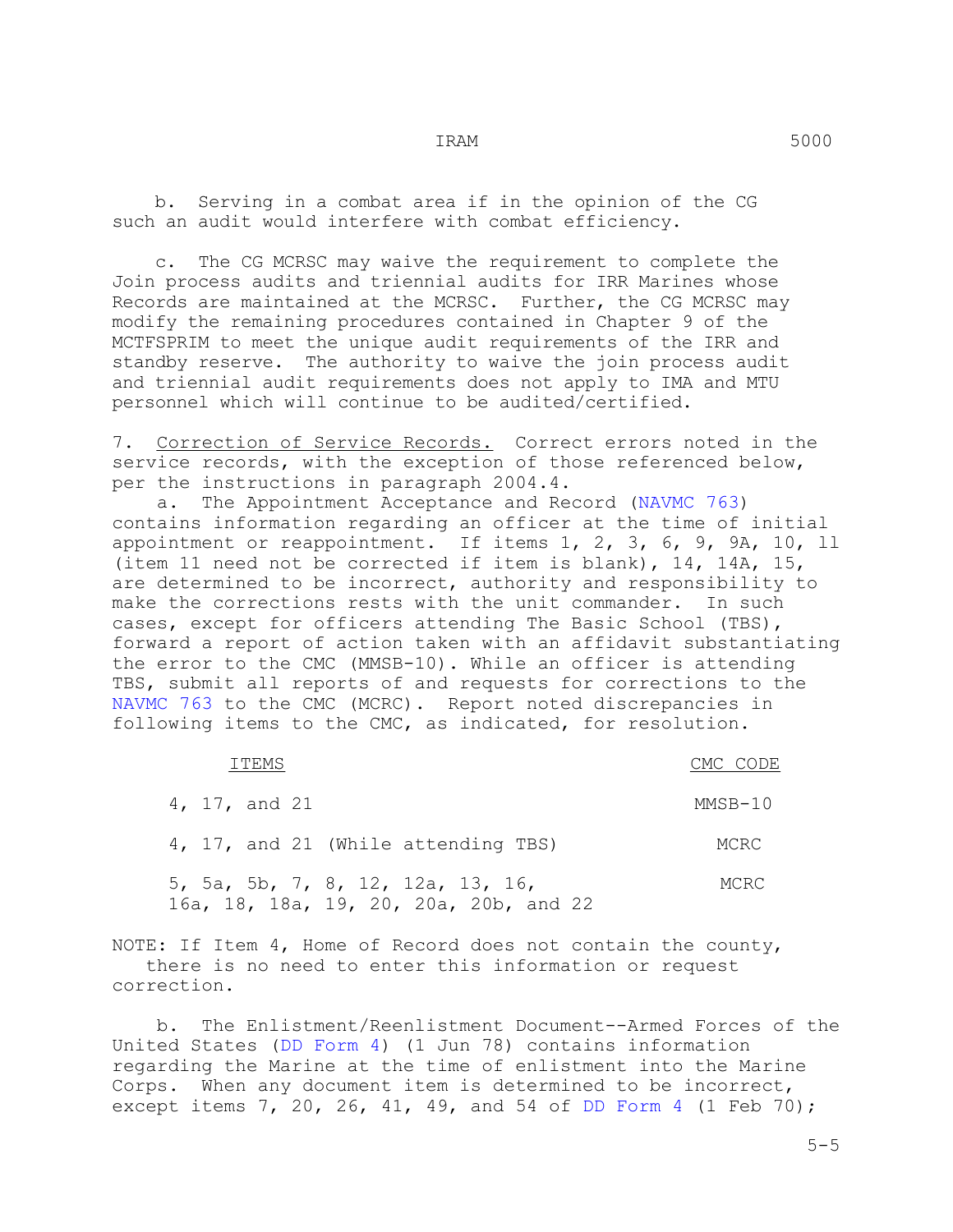items 3, 5, 10, and 21 of DD Form 4 (1 Jun 75); items 3, 5, 10, 16 of DD form 4 (1 Jun 78) and DD Form 4 (1 Jun 82); or items 3, 5, 8, and 18b, of DD Form 4 (1 Feb 84/1 May 85) authority and responsibility to make the correction rests with unit commander. When correction is required, report action taken with an affidavit substantiating the error to the CMC (MMSB-10). Report noted discrepancies in those items listed above to the CMC (MMSB-10) for resolution. Prior approval of the CMC (MMSB-10) is required before correcting an erroneous home of record on the enlistment contract or appointment acceptance and record. See MCO P1080.40, MCTFSPRIM. In those cases where the DD Form 4 was not completed in a natural capitalization format by a previous command, take no action to correct the format.

8. Late Entries. If, during the audit process, it is discovered that a required entry was not accomplished in the service record prior to a subsequent entry being made, make the required entry in the next available space on the affected page. An asterisk (\*) will precede the entry and the notation "\* Late Entry" entered at the bottom of the page to indicate that the entry is out of chronological order.

9. Health Records. Whenever practical, verification of information in the medical and dental records shall be conducted in conjunction with that of the service record and pay record or coincident with required annual special duty physical examinations (aviation, parachuting, etc.). The medical officer/representative maintaining the records will correct identified errors.

5001. INDIVIDUAL READY RESERVE (IRR) OR MEMBERS OF THE STANDBY RESERVE. For members of the IRR or Standby Reserve, not on active duty, the screening questionnaire, which is an enclosure to current Marine Corps orders on screening the SMCR, will suffice for audit purposes. (See MCO P1080.40, MCTFSPRIM and MCO P1001R.1, MCRAMM.)

5002. MONTHLY CHECK OF SERVICE RECORDS. Commanders are responsible to ensure service record accountability at all times. To assist commanders in the responsibility, a locally produced roster of personnel may be used. Locally produced rosters are not required to be maintained for inspection purpose.

5002 IRAM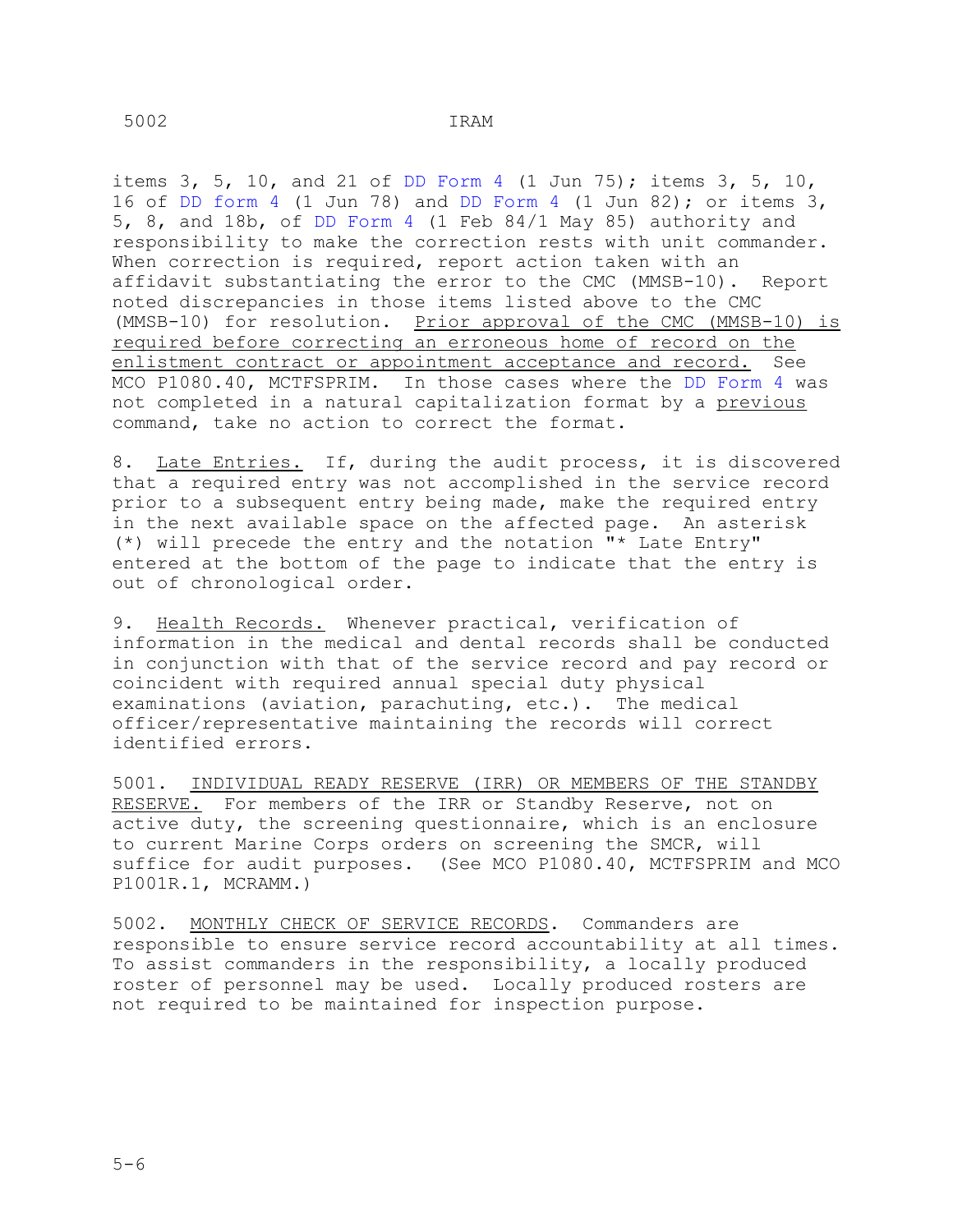1. Units will take prompt action to locate missing records and will make appropriate disposition of records on Marines who are no longer joined or attached.

2. Unit Diary System (UDS) users may generate a personnel roster using the first TRECON received for the month for purposes of an accountability audit.

3. On-Line Diary System (OLDS) users may generate a personnel roster via the VEF1200 using a NATURAL programming language for the purposes of an accountability audit.

5003. APPELLATE LEAVE AUDITS. Procedures for closing out service records (audit) prior to transfer by SRB to NAMALA must be accomplished by using the Appellate Leave Checklist located on the MCAAT-EC home page WEB site at www.lejeune.usmc.mil/mcaat. MCO 1050.16 also applies.

5004. UA/DESERTERS AUDITS. Disposition instructions for Marines declared deserters are located in chapter 4 of this Manual. On the 31st day of absence, conduct an audit of the service record to ensure all required entries and administrative actions have been accomplished. Figure 5-1 may be used for the purposes of this audit. MCO P5800.8 also applies.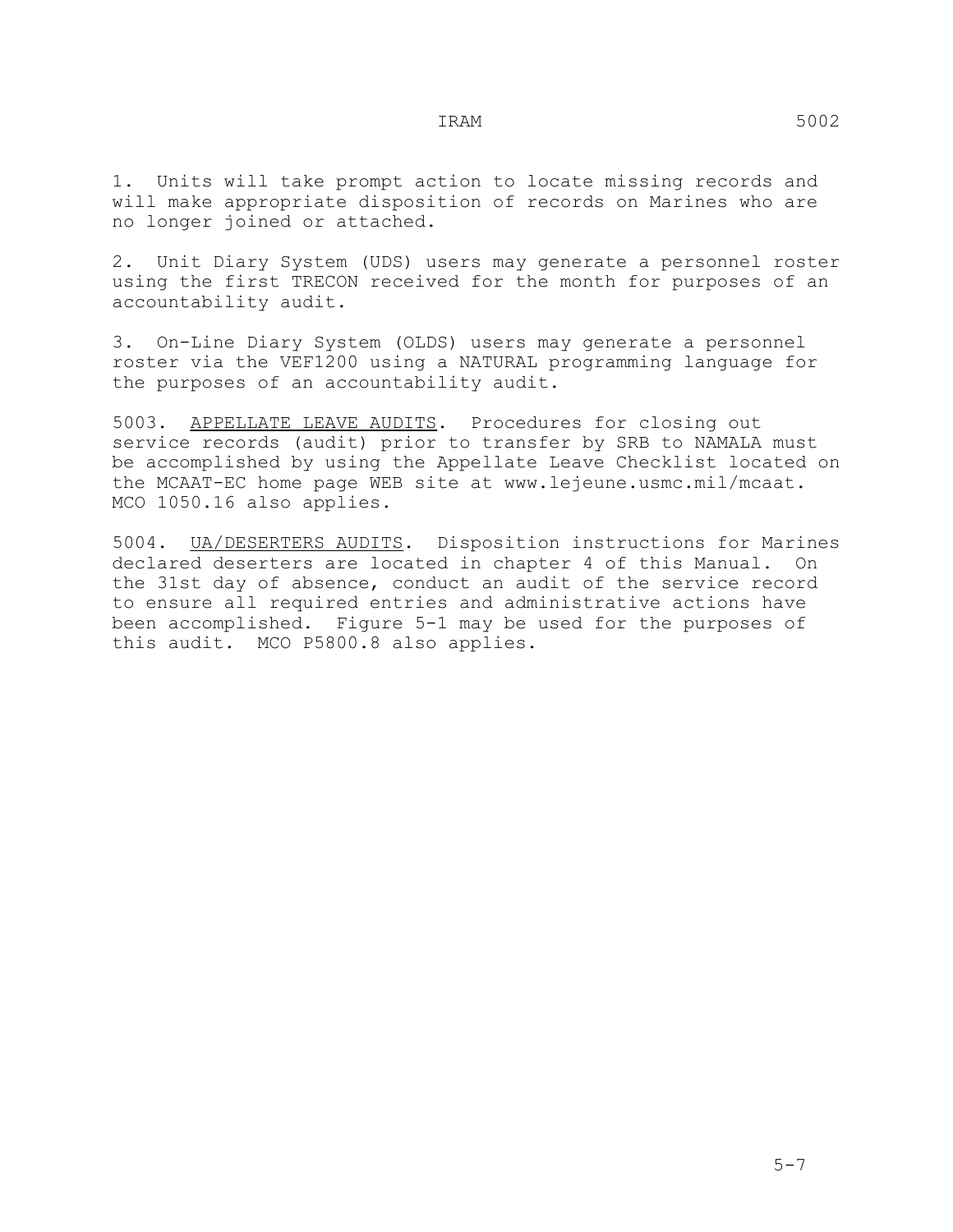# UA/DESERTER SRB AUDIT CHECKLIST

| Page 3         |                                                                                                                                                               |
|----------------|---------------------------------------------------------------------------------------------------------------------------------------------------------------|
|                | To UA entry recorded?<br>Ref: MCO P1070.12.                                                                                                                   |
|                | Correct date used for to UA entry?<br>Ref: MCO P1080.40.                                                                                                      |
|                | Dropped declared deserter entry recorded?<br>REf: MCO P1070.12.                                                                                               |
|                | Correct date used in declaring the Marine a deserter?<br>Ref: MCO P1080.40.                                                                                   |
| ROS:           |                                                                                                                                                               |
|                | Conduct/duty proficiency marks assigned on the date preceding<br>the To UA date?<br>Ref: MCO 1070.12.                                                         |
|                | Conduct/proficiency marks of 0 and NA, respectively, assigned<br>with an effective date the sane as the TO UA date?<br>Ref: MCO P1070.12.                     |
| Miscellaneous: |                                                                                                                                                               |
|                | Signed copy of the DO Form 553 (Notice of Absentee Wanted by<br>the Armed Forces) filled on the document side of the service<br>record?<br>Ref: MCO P5800.16. |
|                | Copy of 10 day letter/Next of Kin Letter fled on the document<br>side of the service record?<br>Ref: MCO P5800.16.                                            |
|                | Health and Dental Record (to accompany the service record)?<br>Ref: Manual of the Medical Department (MANMED), MCO P1070.12<br>and MCO P5800.16.              |
|                | NAVMC 10154 (Personal Effects Inventory Form) placed on the<br>document side of the service record?<br>Ref: MCO P5040.38.                                     |
| NAME:          | Grade:<br>Date:                                                                                                                                               |
|                |                                                                                                                                                               |

Figure 5-1.- Sample UA/Deserter Audit Checklist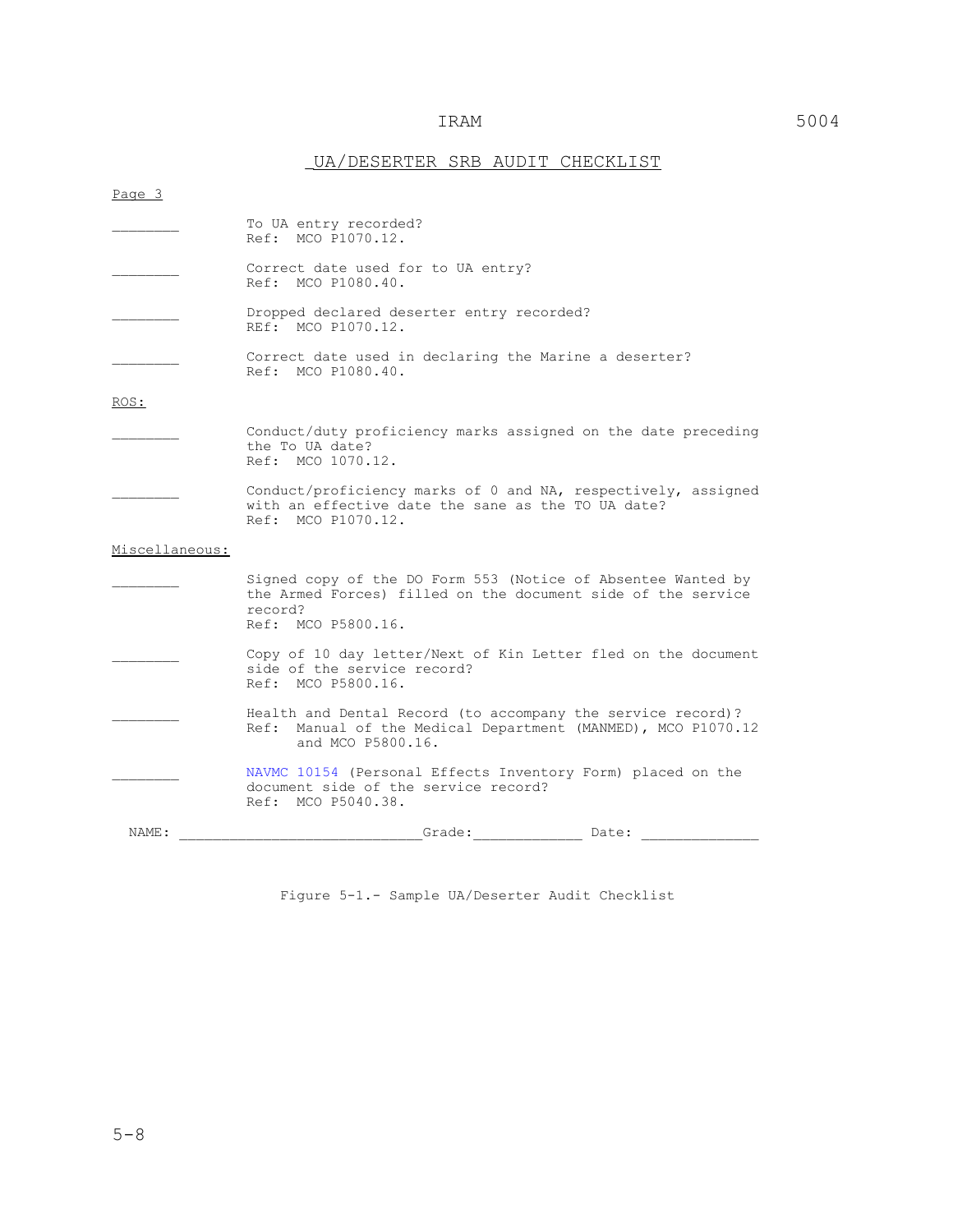5005. DOCUMENTS AND ENTRIES NO LONGER REQUIRED IN THE OFFICERS QUALIFICATION RECORD (OQR)

1. Purpose. To create a list of discontinued documents in the care and maintenance of the OQR.

2. Information. The following documents and standard pages have been discontinued and are listed herein to show disposition upon completion of the audit.

 a. Leave and Earnings Statement (LES) DFAS-KC 7220/93 (Rev. 1/93).

 b. Copies of documents authorizing leave/delay (including PCS/TAD orders to include all endorsements and DD Form 1351-2 travel vouchers and subvouchers, NAVMC 3, and foreign leave authorizations): File in the command's correspondence files.

 c. DD Form 1561, Statement to Substantiate Payment of Family Separation Allowance. This form will no longer be completed for Marines entitled to FSA Type II(T), but still required for FSA Type I or other Type II categories: File in the command's correspondence files.

 d. NAVMC 11192, Variable Housing Allowance Application. Discontinued: Return document to SNM for disposition.

 e. NAVMC 11051, Assignment to Government Quarters (see MCO P11000.22) or the appropriate form used by the Army, Navy, or Air Force: File in the command's correspondence files.

 f. DD Form 1172, Application for Uniformed Services Identification Card-DEERS Enrollment: Return document to SNM for disposition.

 g. Special Power of Attorney concerning child care plans for dual-service parents and single parents having custody of their children: Return document to SNM for retention. Note: Ensure the Power of Attorney unit diary statement is reported.

 h. DD Form 2494, Uniformed Services Active Duty Dependents Dental Insurance Plan Enrollment Election: Return document to SNM for retention.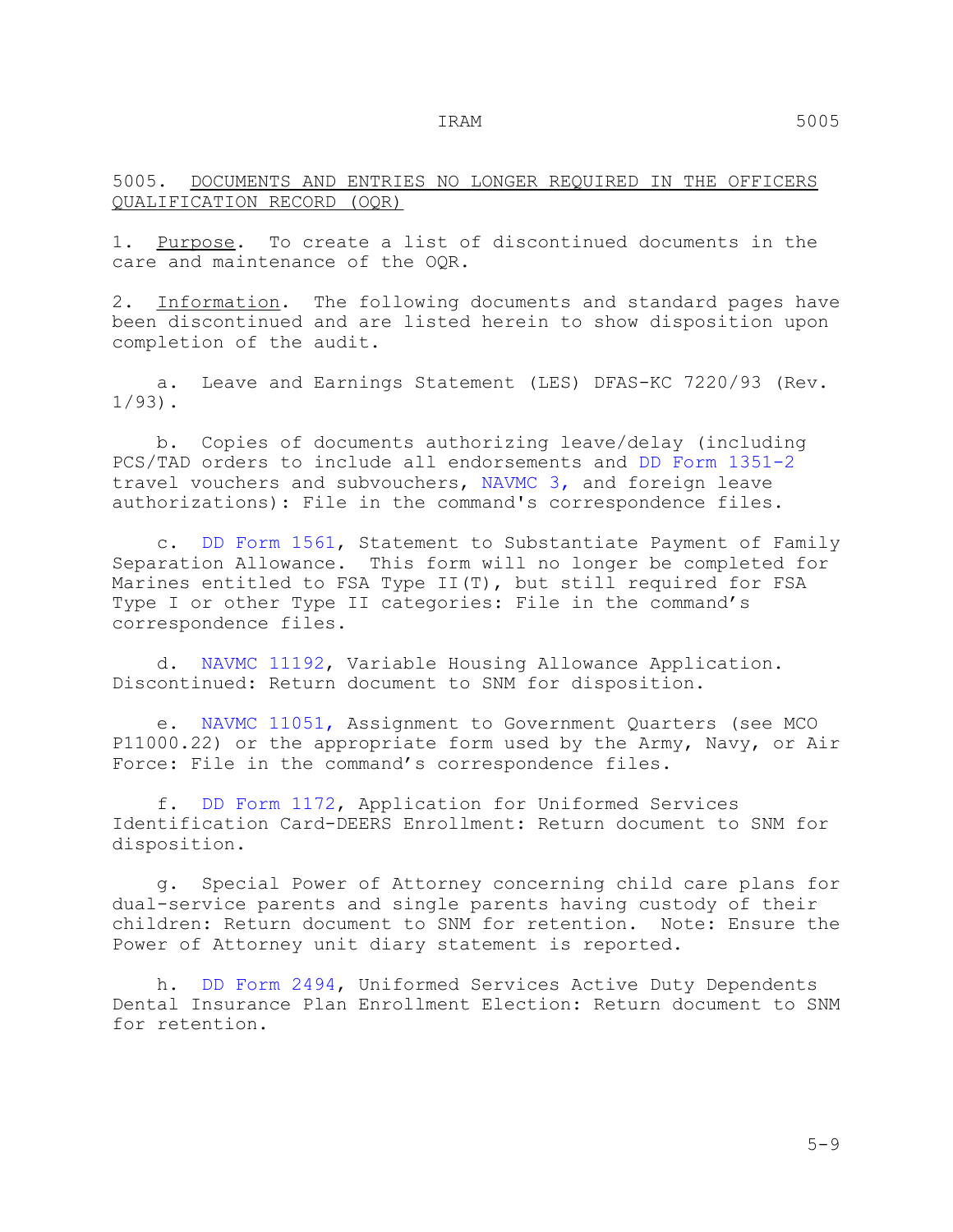i. DD Form 2494-1, Supplemental TRICARE Active Duty Family Member Dental Plan: Return document to SNM for retention.

 j. DD Form 2384, Selected Reserve Educational Assistance Program (GI Bill), Notice of Eligibility, DD Form 2384-1, Notice of Basic Eligibility, and Statement of Understanding MGIB Selected Reserve: Return document(s) to SNM for retention.

 k. DD Form 802, Request for and Certification of Eligibility (FHA) Loan: Return document to SNM for retention.

 l. OPNAV 5520/20, Certificate of Personnel Security Investigation, Clearance and Access: Return document to SNM for retention.

 m. OPNAV 5511/14, Security Termination Statement: Return document to S-2 for retention/disposition.

 n. Individual Deployment Record (IDR) (Manually prepared only): Return document(s) to SNM for retention.

 o. Automated Annual Reserve Retirement Credit Report (ARCR): Return document to SNM for retention.

 p. NAVMC 798, Reserve Retirement Credit Report (RRCR): Return document to SNM for retention.

 q. Individual Drill Attendance and Retirement Transaction Card (IDART-NAVMC 907A) (Reserve personnel only): Return document to SNM for retention.

 r. Copy of orders to IADT, EAD, and AR, including all endorsements: Return document(s) to SNM for retention and recall as required.

 s. CMC letters directing transfer to the Inactive Status List, Standby Reserve: File in the command's correspondence files.

 t. Decision/Authorization letter from physician in the case of incapacitated children (active duty records only): Forward to CMC (MR) for retention.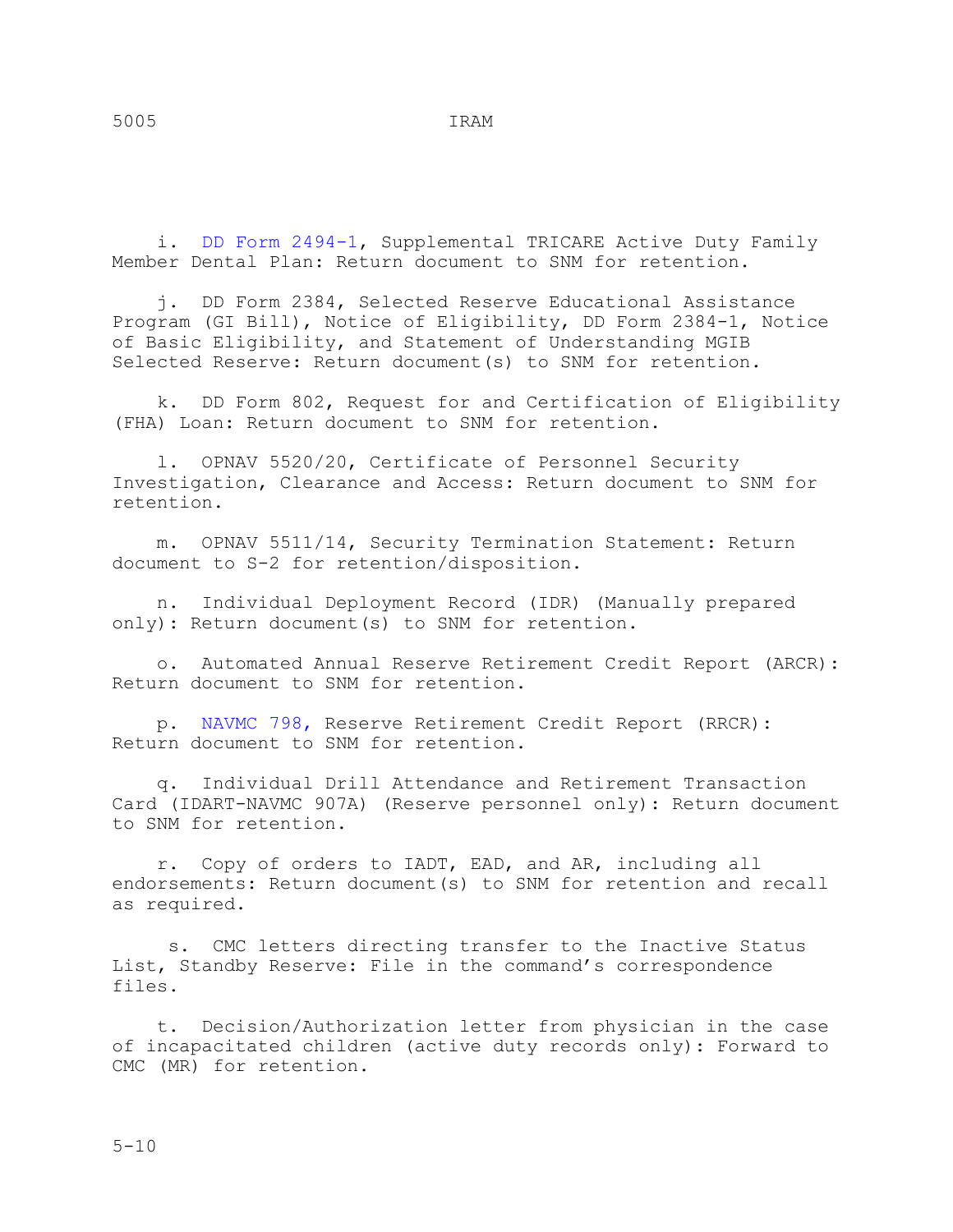u. NAVMC 118(6), Weapons Firing Record; Competitive Marksmanship Record: Report all transactions on the unit diary and retire to OMPF.

 v. NAVMC 118(8), Classification and Assignment Test Results. If scores are incorrect, contact CMC (MA) for assistance: Retire to OMPF.

 w. NAVMC 118(8A), Military and Civilian Occupational Specialties, Education Courses; Technical Training and Tests Completed: Request reporting assistance for Officer MOS reporting from the local MISSO and **retire to document side of OQR**.

 x. NAVMC 118(9), Combat History - Expeditions - Award Record: Report all transactions on the unit diary and retire to OMPF.

 y. NAVMC 11204, MC Survivor Benefit Plan Election Certificate: File in the command's correspondence files.

 z. NAVMC 11203, Retired/Retainer Pay Data, Non-disability: File in the command's correspondence files.

 aa. DD Form 2648, Preseparation Counseling Checklist: Retire to OMPF.

 bb. Application for Retirement: Retire to OMPF. Note: All applications on file with the unit transition counselor will also be forwarded to MMSB-20.

 cc. NAVMC 11059, Officer Uniform Allowance Claim/Certification: File in command's correspondence files.

# 5006. DOCUMENTS AND ENTRIES NO LONGER REQUIRED IN THE SERVICE RECORD BOOK (SRB)

1. Purpose. To create a list of discontinued documents in the care and maintenance of the SRB.

2. Information. The following documents and standard pages have been discontinued and are listed herein to show disposition upon completion of the audit.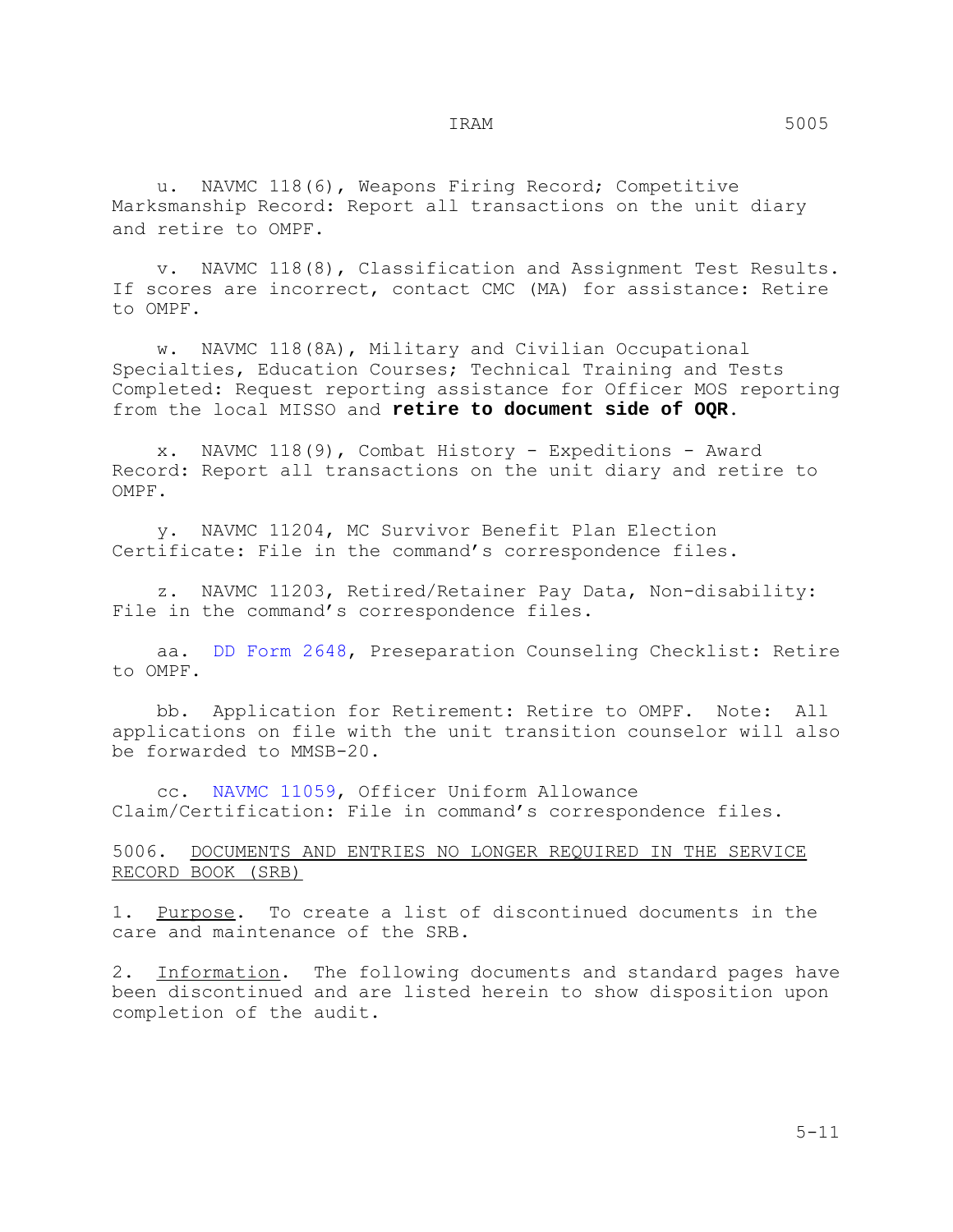a. Leave and Earnings Statement (LES) DFAS-KC 7220/93 (Rev.  $1/93$ .

 b. Copies of documents authorizing leave/delay (including PCS/TAD orders to include all endorsements and DD 1351-1 travel vouchers and subvouchers, NAVMC 3, and foreign leave authorizations): File in the command's correspondence files.

 c. DD Form 1561, Statement to Substantiate Payment of Family Separation Allowance. This form will no longer be completed for Marines entitled to FSA Type II(T), but still required for FSA Type I or other Type II categories: File in the command's correspondence files.

 d. NAVMC 11192, Variable Housing Allowance Application. Discontinued: Return document to SNM for disposition.

 e. NAVMC 11051, Assignment to Government Quarters (see MCO P11000.22) or the appropriate form used by the Army, Navy, or Air Force: File in the command's correspondence files.

 f. DD Form 1172, Application for Uniformed Services Identification Card-DEERS Enrollment: Return document to SNM for disposition.

 g. Special Power of Attorney concerning child care plans for dual-service parents and single parents having custody of their children: Return document to SNM for retention. Note: Ensure the Power of Attorney unit diary statement is reported.

 h. DD Form 2494, Uniformed Services Active Duty Dependents Dental Insurance Plan Enrollment Election: Return document to SNM for retention.

 i. DD Form 2494-1, Supplemental TRICARE Active Duty Family Member Dental Plan: Return document to SNM for retention.

 j. DD Form 2384, Selected Reserve Educational Assistance Program (GI Bill), Notice of Eligibility, DD Form 2384-1, Notice of Basic Eligibility, and Statement of Understanding MGIB Selected Reserve: Return document(s) to SNM for retention.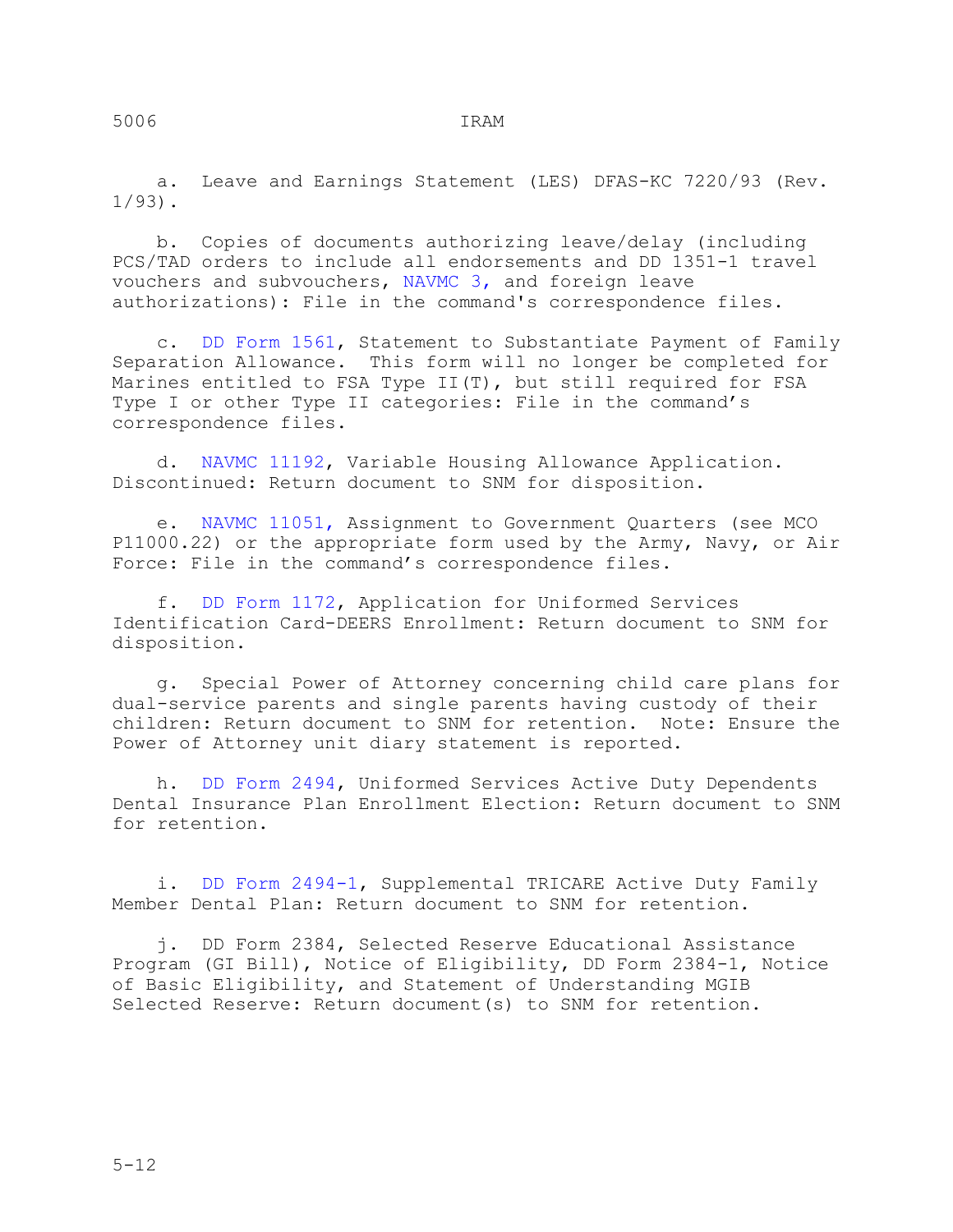k. DD Form 802, Request for and Certification of Eligibility (FHA) Loan: Return document to SNM for retention.

 l. OPNAV 5520/20, Certificate of Personnel Security Investigation, Clearance and Access: Return document to SNM for retention.

 m. NAVMC 538, Certificate of Proof of Citizenship of a Foreign Born Applicant for Enlistment: Return document to SNM for retention.

 n. OPNAV 5511/14, Security Termination Statement: Return document to S-2 for retention/disposition.

 o. Individual Deployment Record (IDR) (Manually prepared only): Return document(s) to SNM for retention.

 p. NAVMC 10522, Commuted Rations Action Form: File in command's correspondence files.

 q. Any special authority for enlistment/reenlistment or extension: Retire to OMPF.

 r. NAVMC 10213, Career Planning Contact Record. File in the command's correspondence files.

 s. Automated Annual Reserve Retirement Credit Report (ARCR): Return document to SNM for retention.

 t. NAVMC 798, Reserve Retirement Credit Report (RRCR): Return document to SNM for retention.

 u. Individual Drill Attendance and Retirement Transaction Card (IDART-NAVMC 907A) (Reserve personnel only): Return document to SNM for retention.

 v. Copy of orders to IADT, EAD, and AR, including all endorsements: Return document(s) to SNM for retention and recall as required.

 w. CMC letters directing transfer to the Inactive Status List, Standby Reserve: File in the command's correspondence files.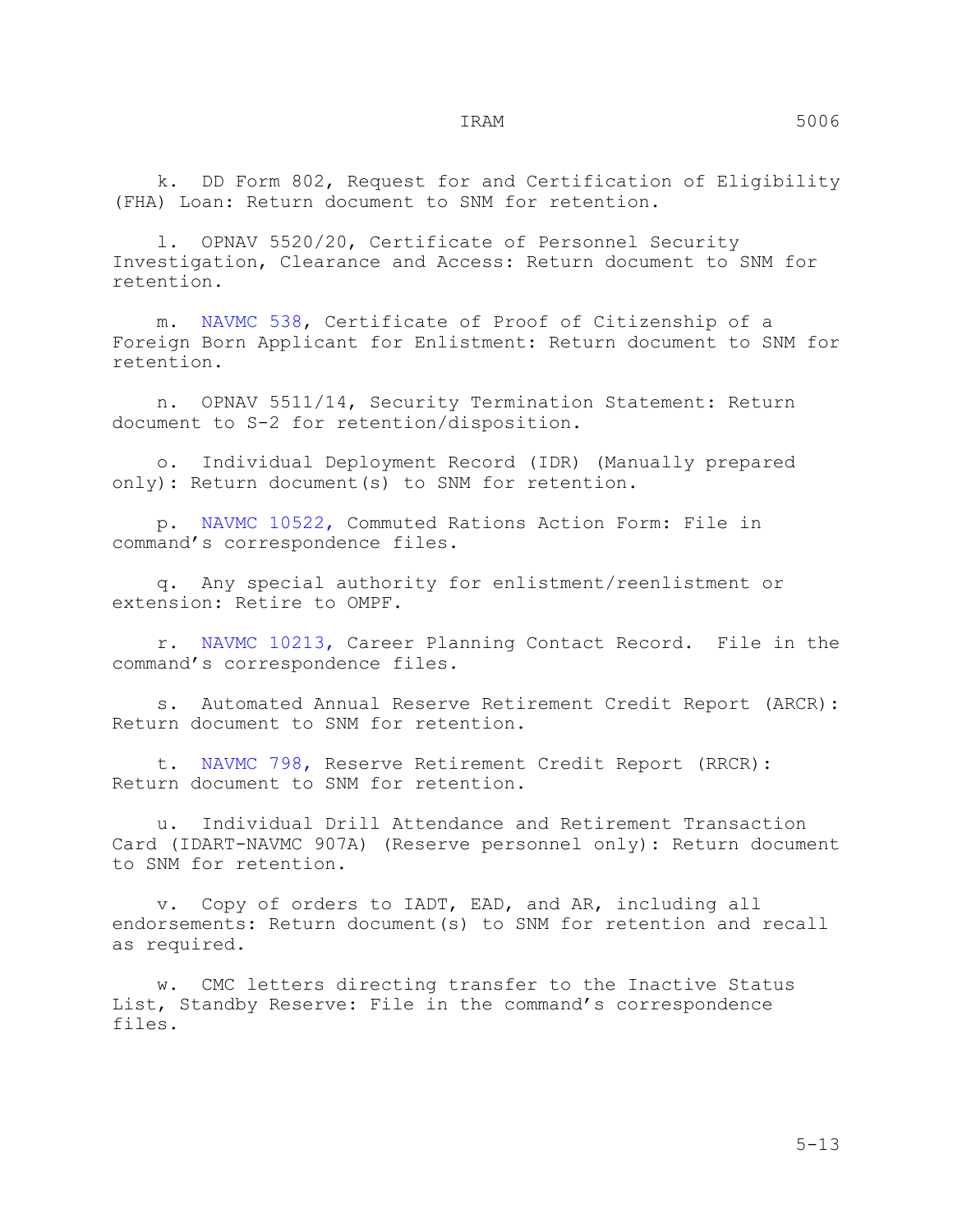x. Decision/Authorization letter from physician in the case of incapacitated children (active duty records only): Forward to CMC (MR) for retention.

 y. NAVMC 118(5), Record of Time Lost, Promotion, reduction, Promotion Status on Transfer: Retire to OMPF.

 z. NAVMC 118(6), Weapons Firing Record; Competitive Marksmanship: Report all transactions on the unit diary and retire to OMPF.

 aa. NAVMC 118(8), Classification and Assignment Test Results. If scores are incorrect, contact CMC (MA) for assistance: Retire to OMPF.

 bb. NAVMC 118(8A), Military and Civilian Occupational Specialties, Education Courses, Technical Training and Tests Completed: Report MOSs and **retire to document side of SRB**.

 cc. NAVMC 118(9), Combat History - Expeditions - Award Record: Report all transactions on the unit diary and retire to OMPF.

 dd. NAVMC 11204, MC Survivor Benefit Plan Election Certificate. File in the command's correspondence files.

 ee. NAVMC 11203, Retired/Retainer Pay Data, Non-disability. File in the command's correspondence files.

 ff. DD Form 2648, Preseparation Counseling Checklist. Retire to OMPF.

 gg. Application for Retirement or Transfer to FMCR: Retire to OMPF. Note: All applications on file with the unit transition counselor will also be forwarded to MMSB-20.

 hh. DD Form 1435, Cryptographic (COMSEC) Maintenance Training and Experience Record: Return document to CMS custodian for retention/disposition.

 ii. Current completion certificate/designation form for support equipment/plane captain which is certified by the quality assurance office: Return document(s) to SNM for file in NATOPS record.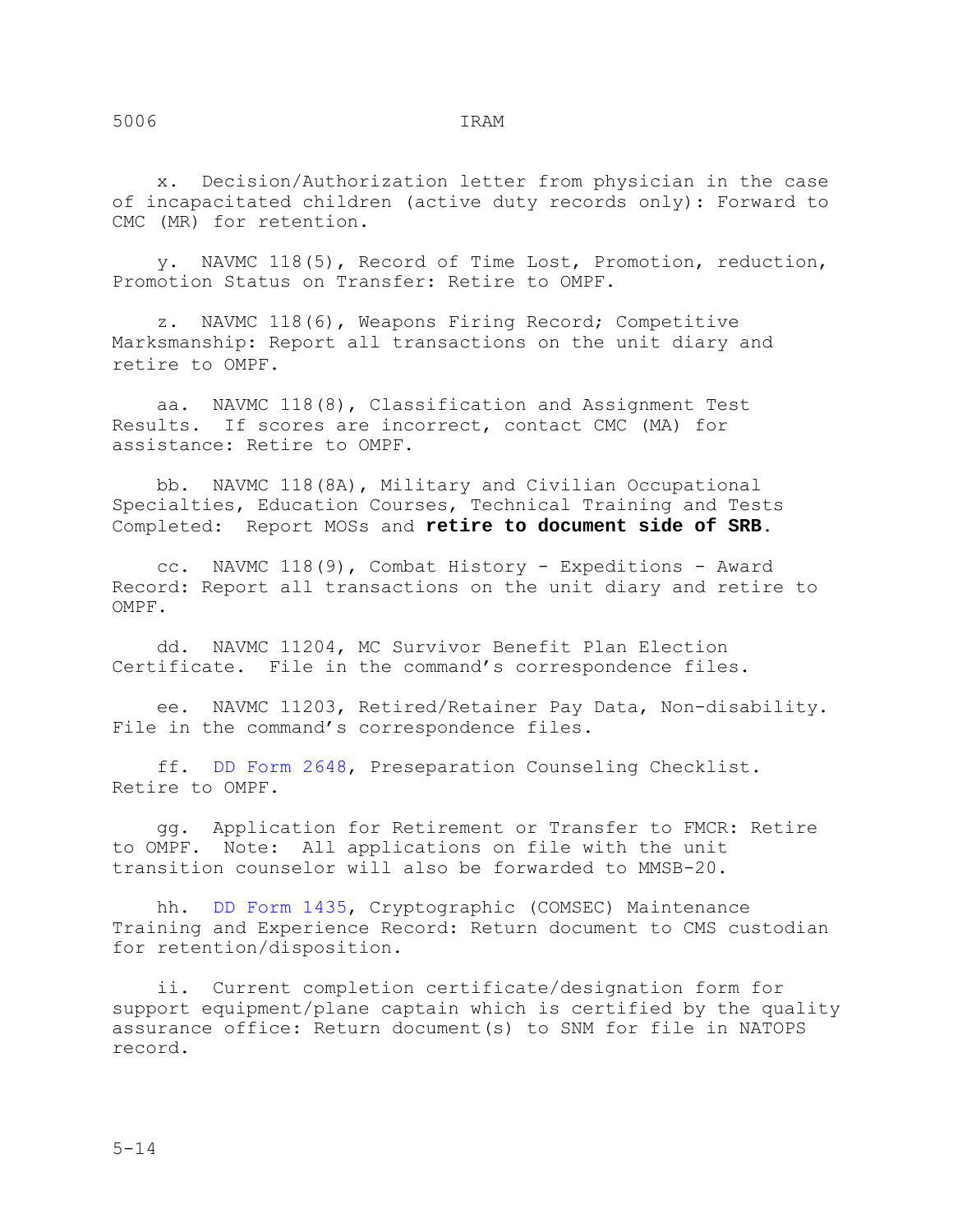jj. NAVMC 10213A, Reserve Career Planning Contact Record: Return document to command career planner for inclusion in the IRE folder.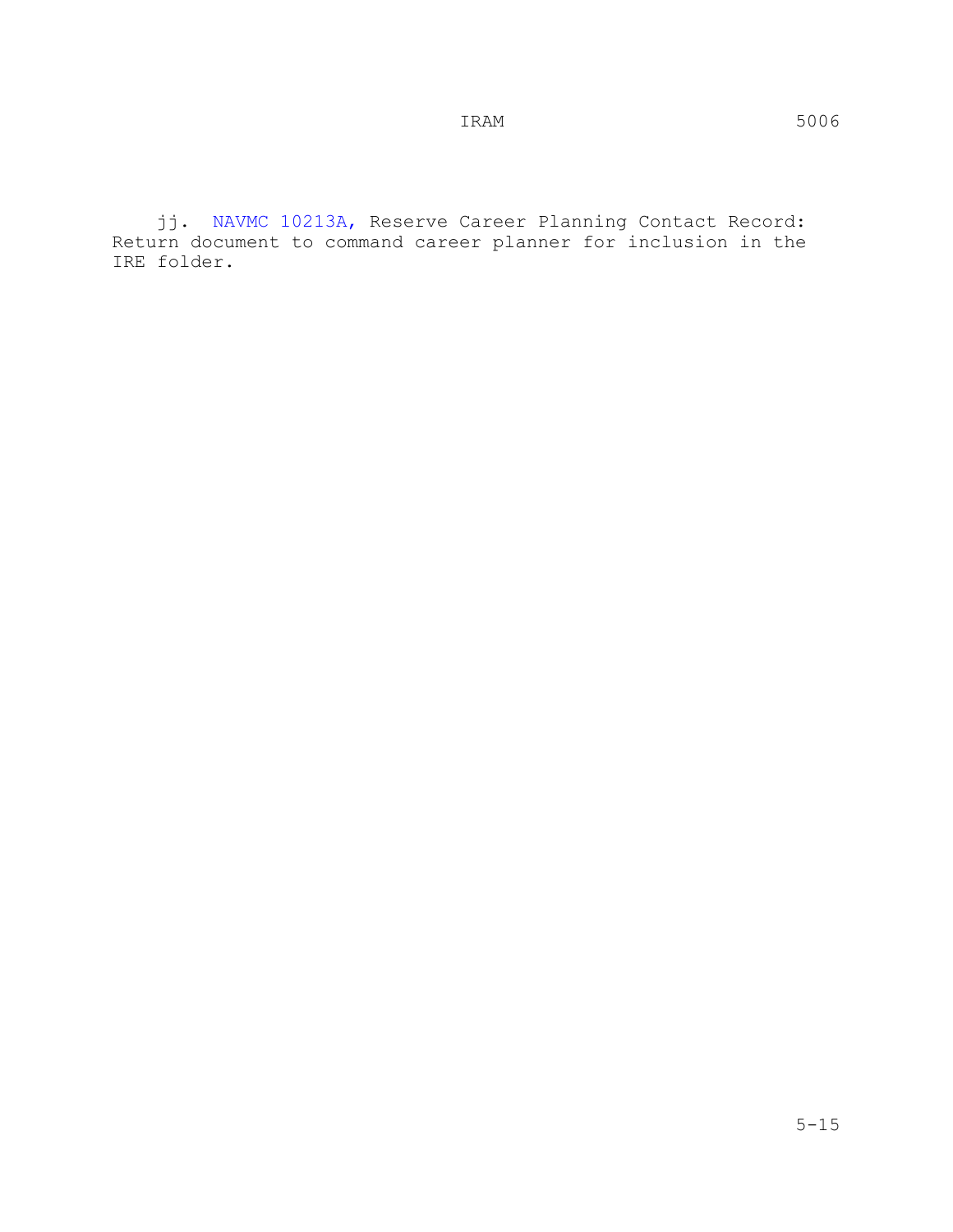# CHAPTER 6

# ABBREVIATIONS AND ACRONYMS

|                                                                                                   | PARAGRAPH | PAGE     |
|---------------------------------------------------------------------------------------------------|-----------|----------|
|                                                                                                   | 6000      | $6 - 3$  |
| ABBREVIATIONS AND ACRONYMS IN RECORDKEEPING,<br>MANPOWER MANAGEMENT SYSTEMS, AND TRANSFER ORDERS. | 6001      | $6 - 3$  |
| ABBREVIATIONS AND ACRONYMS IN CORRESPONDENCE,<br>MESSAGES, AND DIRECTIVES                         | 6002      | $6 - 3$  |
| DECORATIONS AND UNIT AWARDS                                                                       | 6003      | $6 - 65$ |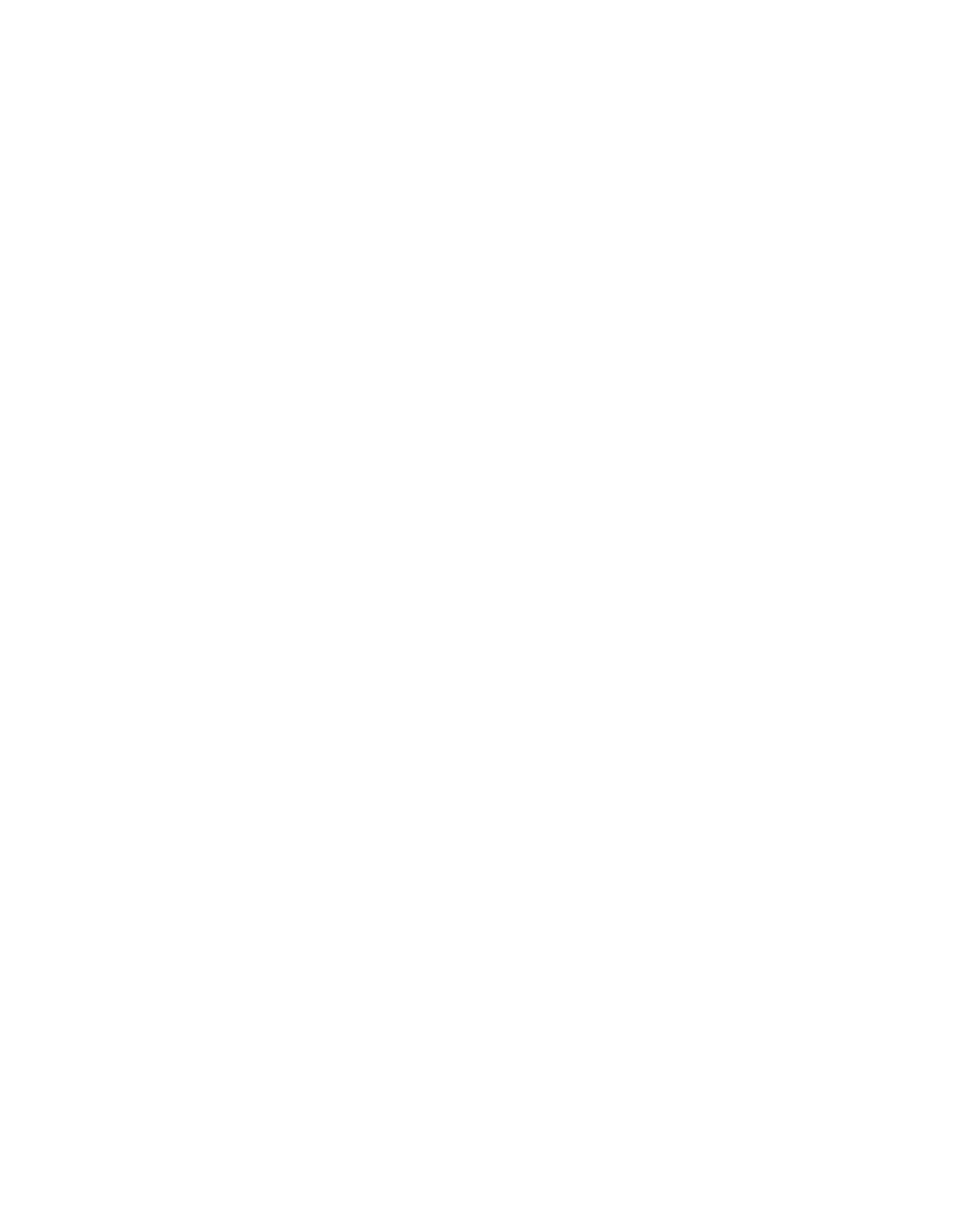### CHAPTER 6

# ABBREVIATIONS AND ACRONYMS

6000. GENERAL. Abbreviations and acronyms are used primarily to save space and time, but their use must be limited and kept within the confines of assured intelligibility.

## 6001. ABBREVIATIONS AND ACRONYMS IN RECORDKEEPING, MANPOWER MANAGEMENT SYSTEMS, AND TRANSFER ORDERS

1. Abbreviations and acronyms listed in this chapter are authorized for Marine Corps recordkeeping, manpower management systems, and transfer orders. The list of abbreviations and acronyms in paragraph 6002 is not all-inclusive of abbreviations or acronyms used in all manpower systems.

2. Do not use those abbreviations or phrase equivalents preceded by the asterisk (\*) alone. Use those abbreviations or phrase equivalents only in compound abbreviations.

3. Submit recommendations for additions, changes, and/or deletions to this list to the CMC (MIFD).

4. Listing certain abbreviations in lower case does not preclude their capitalization when common usage so dictates; however, use those partially or fully capitalized as listed. As an exception, organizational/unit addresses/titles entered in the service record may be typed using either normal capitalization or all upper case typeface, as shown in paragraph 2004.4.

5. When preparing unit diaries, use abbreviations and acronyms as depicted in the sample entries provided in the MCTFSPRIM. Use abbreviations or acronyms in other manpower management systems as directed in the system's users manual.

# 6002. ABBREVIATIONS AND ACRONYMS IN CORRESPONDENCE, MESSAGES, AND DIRECTIVES

1. Use abbreviations and acronyms in correspondence and messages per this Manual, SECNAVINST 5216.5, the U.S. Government Printing Office Style Manual, NTP-3 and the U.S. Navy Plain Language Address Directory (USN PLAD 1). Use abbreviations and acronyms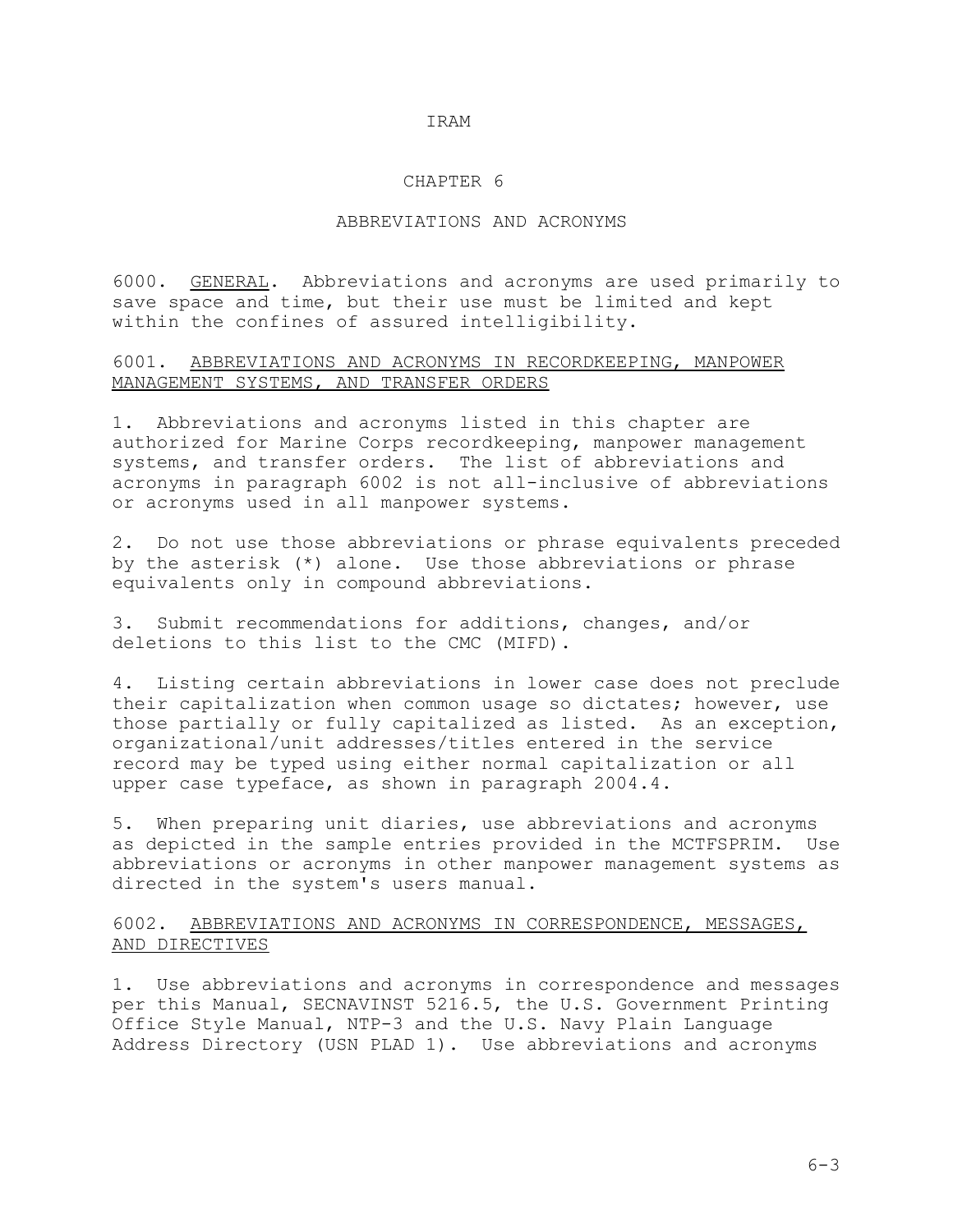in directives per this Manual and the U.S. Government Printing Office Style Manual. JCS Pub 1, Department of Defense Dictionary of Military and Associated Terms, should be consulted for usage and definition of military terms.

2. Well-recognized abbreviations or acronyms which definitely fall into one of the following categories may be used in the preparation of correspondence, messages, and directives when they will serve a useful purpose:

 a. Abbreviations for points of the compass and map coordinates.

 b. Authorized model designations and symbols for common types of aircraft, ships, or vehicles.

 c. Abbreviations commonly used for geographical locations and standard English dictionary abbreviations.

 d. Other technical abbreviations or acronyms customarily used by the specialists and technicians when communicating with activities or persons in the same field as that of the originator, and to no others.

3. Abbreviations and acronyms other than those outlined in paragraph 6002 may be used in the text of correspondence, messages, and directives, after they have been initially spelled out and identified in each item of correspondence, message, and directive. For example, ICAO could be used in a letter, but only if that letter's first reference to the organization read: International/Civil Aviation Organization (ICAO).

4. In naval correspondence and directives, use a period after abbreviations that are complete words in themselves; e.g., amend., art., par., fig., etc. Do not use punctuation after an abbreviation when preparing naval messages and AA Forms.

5. Abbreviations, acronyms and short titles which have, through years of joint usage, become self-evident, unequivocal, and universally known, are acceptable for joint use within and among the services. Do not use an abbreviation or acronym if there is any doubt that it will be easily and readily understood. Such abbreviations or acronyms peculiar to the U.S. Navy and U.S. Marine Corps may be used under the same conditions, but only within the Department of the Navy.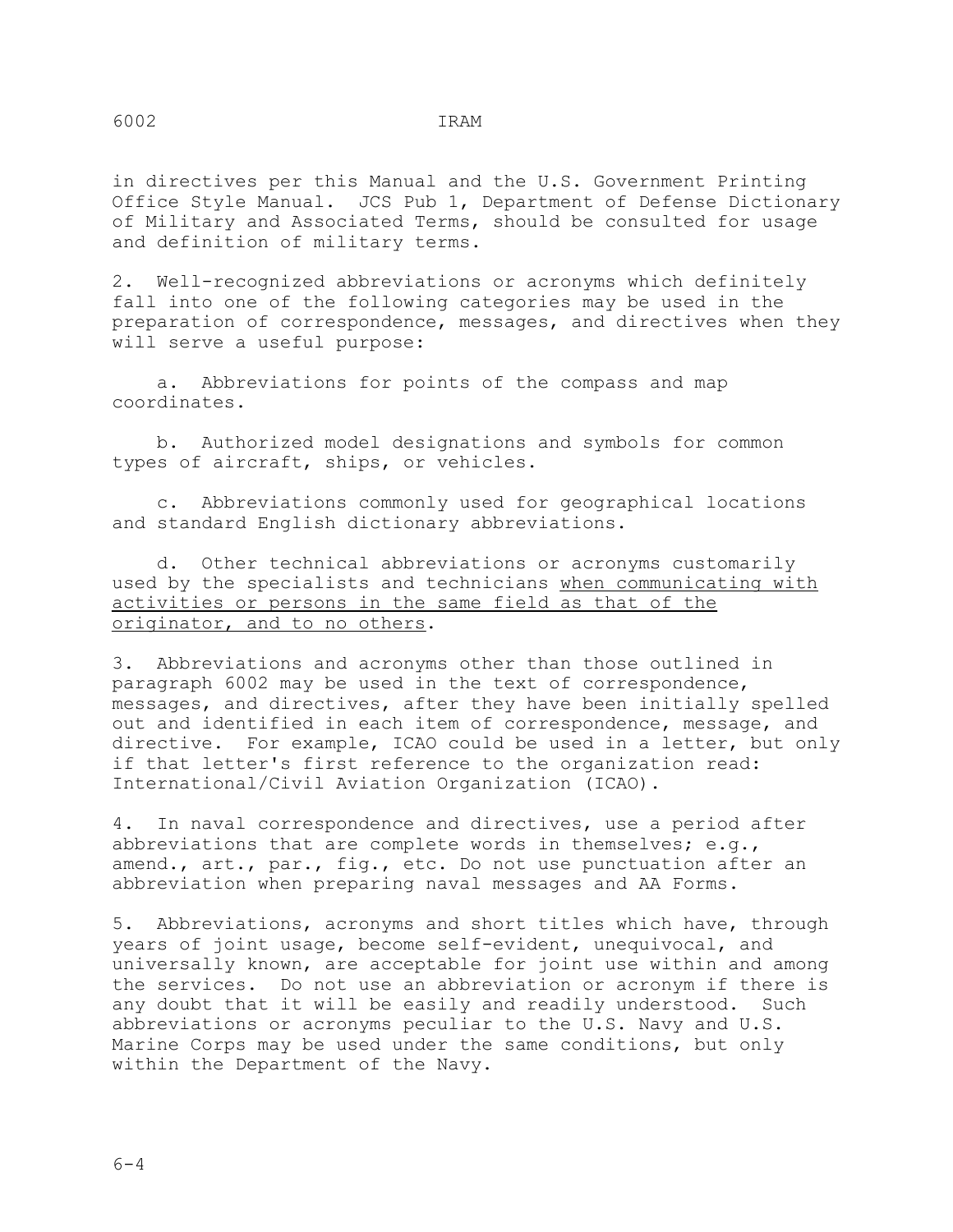6. The use of abbreviations and acronyms is at all times governed by the principle of immediate comprehension. Do not use abbreviations or acronyms in correspondence, messages, and directives unless the originator can reasonably assume that the meaning of the abbreviation or acronym is immediately clear to the addressee.

7. The policy for the use of abbreviations and acronyms prescribed for joint use is identical to that prescribed for Navy and Marine Corps use. Drafters and originators of correspondence or messages will use the principles of usage set forth above, when addressing material to the other U.S. Services.

8. The foregoing policy does not preclude the use of abbreviations or acronyms in correspondence, messages, and directives but prescribes judicious employment of them.

9. The list of abbreviations, acronyms, and phrase equivalents in this chapter may be used as a guide in conforming with Navy policy.

a. Commonly used Words, Acronyms and Their Combinations

| ABSENT/ABSENCE WITHOUT/OVER LEAVE/LIBERTY AWOL |        |
|------------------------------------------------|--------|
|                                                |        |
|                                                |        |
| ACCESSOR                                       |        |
|                                                |        |
|                                                |        |
|                                                |        |
|                                                |        |
|                                                |        |
|                                                | acmp   |
|                                                | accomp |
|                                                |        |
| ACCOUNT                                        |        |
| ACCOUNTS                                       |        |
|                                                |        |
|                                                |        |

#### 10. Lists of Acronyms and Abbreviations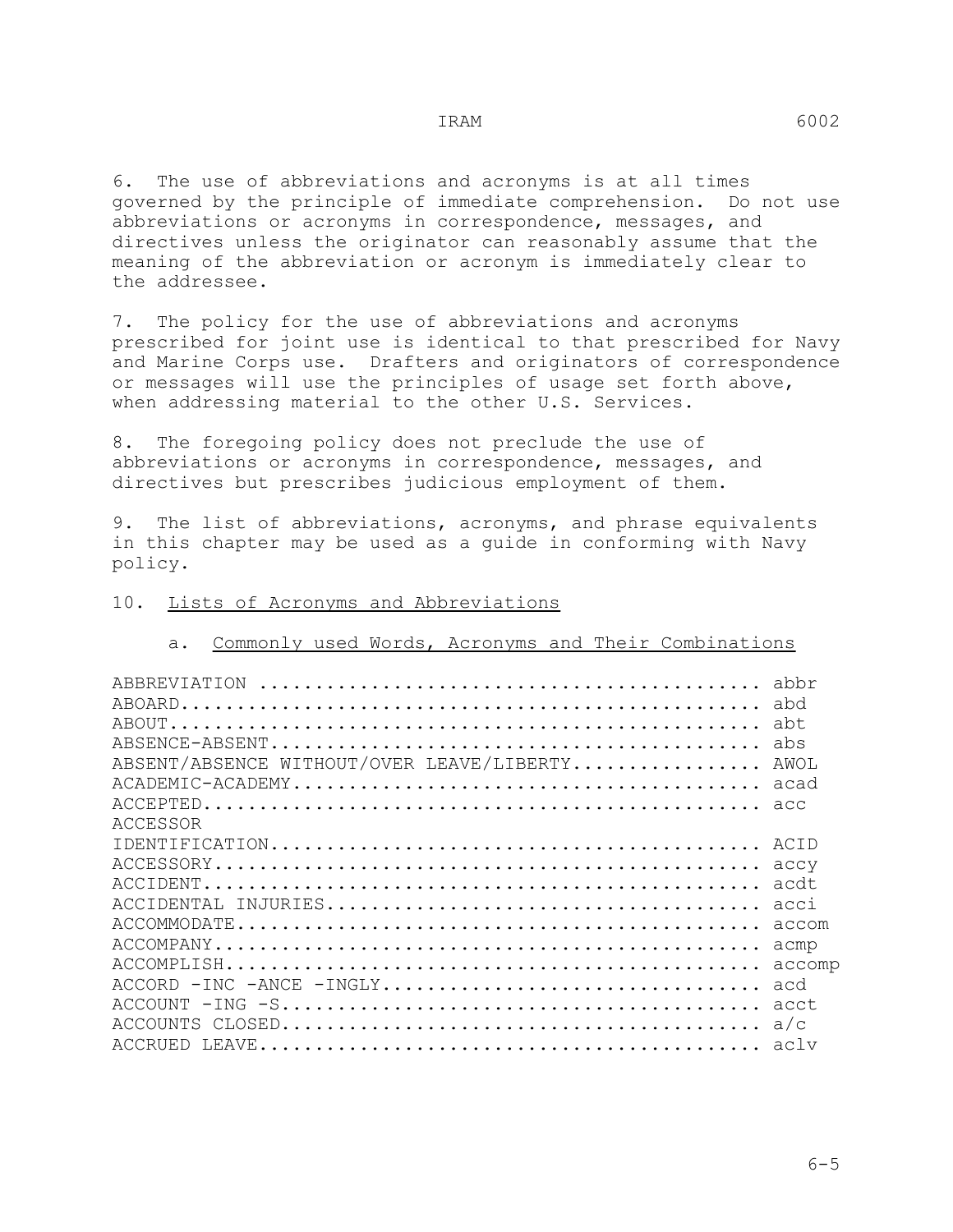| ACCUMULATED DEPLOYED TIME                              | ADT        |
|--------------------------------------------------------|------------|
|                                                        | achv       |
| ACKNOWLEDGE -D -MENT                                   | ack        |
|                                                        | aqn        |
|                                                        |            |
| ACT -INC -IVE -ION                                     | act        |
|                                                        | actd       |
|                                                        | AD         |
| ACTIVE DUTY FOR TRAINING (RESERVE ESTABLISHMENT ONLY). | ADT        |
| ACTIVE DUTY FOR SPECIAL WORK                           | ADSW       |
| ACTIVE RESERVE (AR) PROGRAM                            | AR         |
|                                                        | <b>SVC</b> |
|                                                        | ASL        |
|                                                        | acty       |
| ADAPT -ABLE -ABILITY                                   | adpt       |
|                                                        | add        |
| ADDITIONAL FLIGHT TRAINING PERIOD                      | AFTP       |
| ADDITIONAL TRAINING PERIOD                             | ATP        |
|                                                        |            |
| ADDRESS INDICATOR GROUP                                | AIG        |
|                                                        | adee       |
|                                                        | adju       |
|                                                        | Adi        |
|                                                        | admin      |
| ADMINISTRATIVE COMMAND                                 | ADCOM      |
| ADMINISTRATIVE CONTROL                                 | ADCON      |
| ADMINISTRATIVE/LEGAL SERVICES COURSES                  |            |
| ADJUTANT COURSE                                        | ADJC       |
| ADMINISTRATIVE CLERK COURSE                            | ACC        |
| PERSONNEL OFFICER COURSE                               | POC        |
| ADVANCED LEGAL SERVICES COURSE                         | ALSC       |
| ADVANCED PERSONNEL ADMINISTRATION COURSE APAC          |            |
| INDEPENDENT DUTY ADMINISTRATION COURSE                 | IDAC       |
| LEGAL SERVICES SPECIALIST COURSE                       | LSSC       |
| NOTEREADER/TRANSCRIBER COURSE                          | <b>NTC</b> |
| PERSONNEL CLERK COURSE                                 | PCC        |
| RESERVE ADMINISTRATION COURSE                          | <b>RAC</b> |
| SENIOR CLERK COURSE                                    | <b>SCC</b> |
| ADMINISTRATIVE ORDER                                   | ADMINORD   |
| ADMINISTRATIVE PLAN                                    | ADMINPLAN  |
|                                                        | admon      |
|                                                        | adv        |
| ADVANCED COMBAT TRAINING                               | ACT        |
| ADVANCED COMMUNICATION OFFICERS COURSE                 | ACDC       |
|                                                        |            |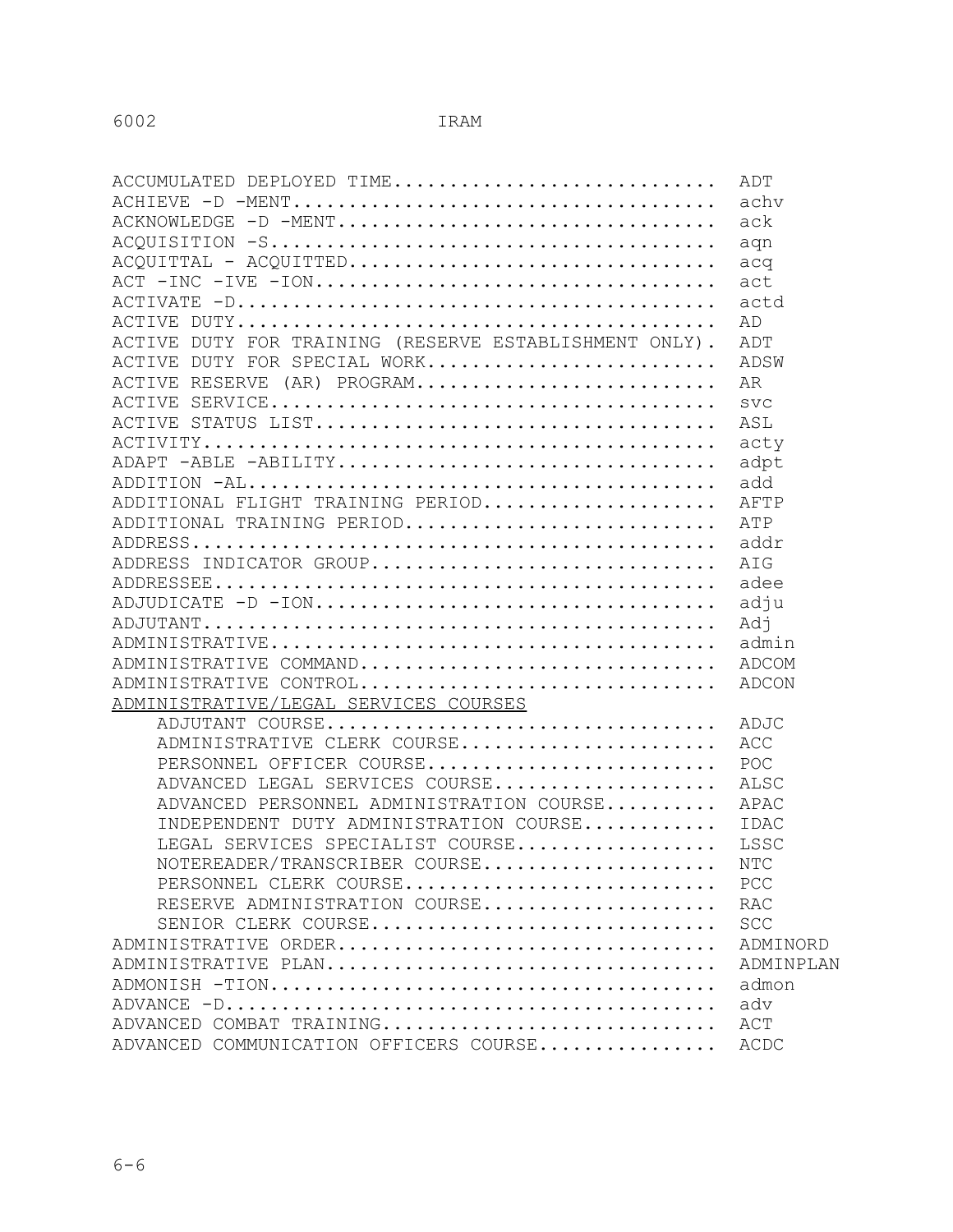6-7

| ADVANCED DEGREE PROGRAM                                                                                        | ADP          |
|----------------------------------------------------------------------------------------------------------------|--------------|
| ADVANCED LOGISTICS SUPPORT BASE                                                                                | <b>ALSB</b>  |
|                                                                                                                | adaval       |
|                                                                                                                | ADF          |
|                                                                                                                | ADR          |
|                                                                                                                | advoc        |
| AERIAL RECONNAISSANCE OFFICER                                                                                  | <b>ARO</b>   |
|                                                                                                                | afd          |
| AGGRESSION- AGGRESSIVE- AGGRESSOR                                                                              | aggres       |
|                                                                                                                | aqr          |
| AGRICULTURAL-AGRICULTURE                                                                                       | agric        |
|                                                                                                                | ACV          |
|                                                                                                                | airdel       |
|                                                                                                                | AFM          |
|                                                                                                                | AFR          |
|                                                                                                                | ΑF           |
|                                                                                                                | AO           |
|                                                                                                                | AObsr        |
|                                                                                                                | abn          |
|                                                                                                                | AFW          |
|                                                                                                                | acft.        |
| AIRLIFT CONTROL ELEMENT                                                                                        | ALCE         |
| ALLIED ADMINISTRATIVE PUBLICATION                                                                              | AAP          |
| ALLIED COMMUNICATIONS PUBLICATION                                                                              | ACP          |
|                                                                                                                | AP           |
|                                                                                                                | aloc         |
|                                                                                                                | alot         |
|                                                                                                                | a1w          |
| ALL-PURPOSE LIGHTWEIGHT INDIVIDUAL CARRYING                                                                    | ALICE<br>alt |
| ALTERNATE ANNUAL TRAINING                                                                                      | ALTAT        |
| AMBULANCE-AMBULATORY-AMBASSADOR                                                                                | Amb          |
|                                                                                                                | *Am          |
| AMERICAN DESCRIPTION OF THE SERVICE SERVICE SERVICE SERVICE SERVICE SERVICE SERVICE SERVICE SERVICE SERVICE SE | AmEmb        |
|                                                                                                                | ARC          |
|                                                                                                                | ammo         |
| AMMUNITION SUPPLY POINT                                                                                        | ASP          |
|                                                                                                                | amt          |
|                                                                                                                | Phih         |
| AMPHIBIOUS ASSAULT BULK FUEL SYSTEM                                                                            | <b>AABFS</b> |
| AMPHIBIOUS ASSAULT SHIP                                                                                        | LPH          |
| AMPHIBIOUS ASSAULT SHIP (GENERAL PURPOSE)                                                                      | LHA          |
| AMPHIBIOUS ASSAULT SHIP (MULTIPURPOSE)                                                                         | LHD          |
|                                                                                                                | LKA          |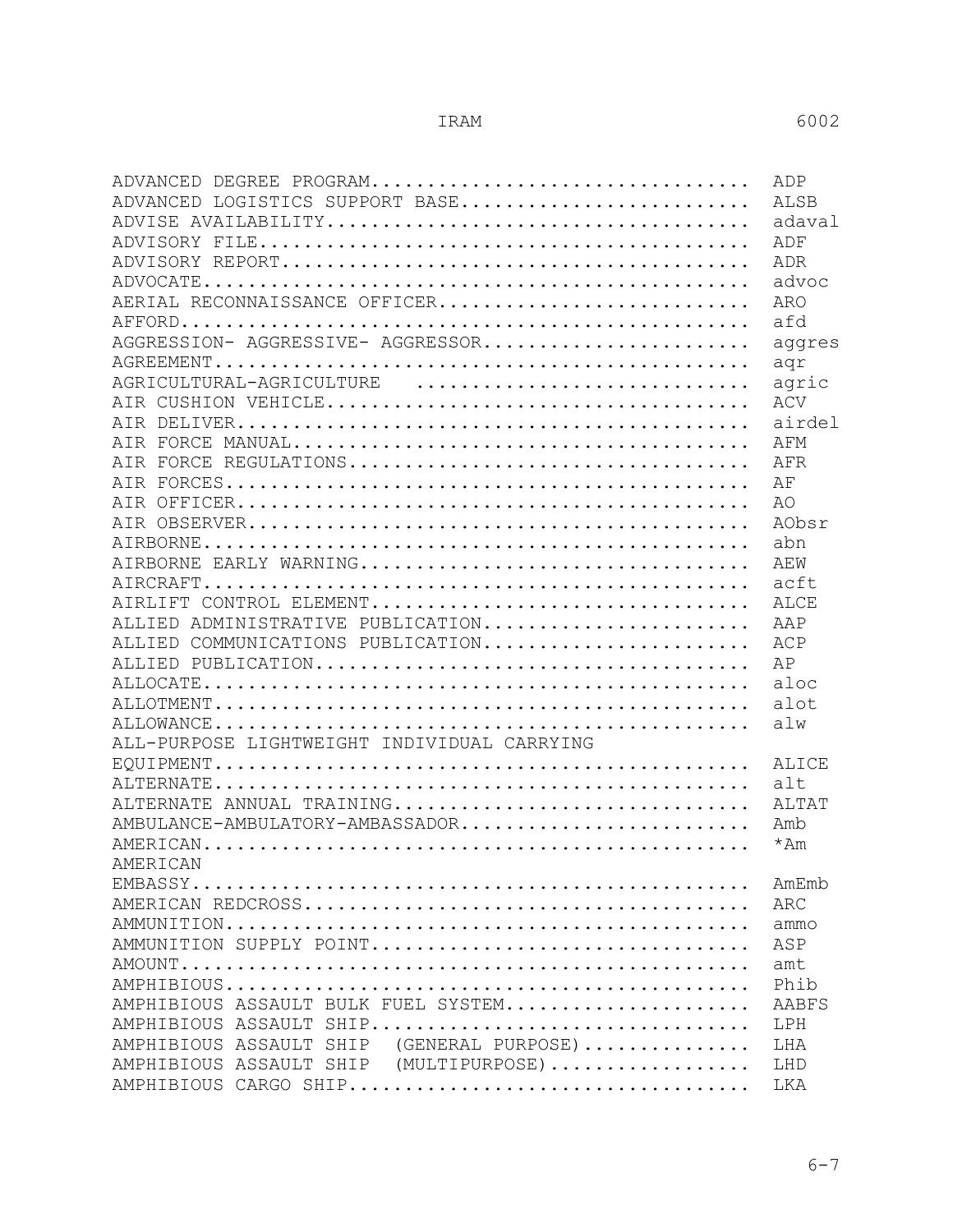| AMPHIBIOUS LANDING EXERCISE                    | PHIBLEX        |
|------------------------------------------------|----------------|
| AMPHIBIOUS TASK FORCE                          | ATF            |
| ANNUAL RETIREMENT CREDIT REPORT                | ARCR           |
|                                                | ΆT             |
|                                                | АA             |
|                                                | AAW            |
| ANTITANK; ANTITERRORISM                        | AT             |
| ANTITANK GUIDED MISSILE                        | ATGM           |
|                                                | appl           |
|                                                | aprnd          |
|                                                | aprop          |
|                                                | appn           |
|                                                | appr           |
|                                                | approx         |
|                                                | armt           |
| ARMED FORCES CLASSIFICATION TEST               | AFCT           |
| ARMED FORCES OUALIFICATION TEST                | AFOT           |
|                                                | ArmGd          |
| ARMED SERVICES VOCATIONAL APTITUDE BATTERY     | ASVAB          |
|                                                | Armr           |
|                                                | AP             |
|                                                | ArmA           |
|                                                | ArLnO          |
|                                                | APO            |
|                                                | ARC            |
|                                                | argn           |
|                                                | arnq           |
|                                                | arr            |
| ARRIVED CONTINENTAL LIMITS U.S                 | ARRUS          |
|                                                | art            |
|                                                | arty           |
| ARTILLERY LIAISON OFFICER                      | ALO            |
|                                                | aslt           |
| ASSAULT AMPHIBIOUS VEHICLE                     | AAV            |
|                                                | AЕ             |
| ASSAULT FOLLOW-ON ECHELON                      | AFOE           |
|                                                | asq            |
| ASSIGNMENT, CLASSIFICATION, AND TRAVEL SYSTEMS | ACTS           |
| ASSIGNMENT, CLASSIFICATION, AND TRAVEL SYSTEMS |                |
|                                                | <b>ACTSMAN</b> |
|                                                | asst           |
|                                                | asstn          |
| ASSISTANT CHIEF OF STAFF                       | AC/S           |
| ASSISTANT COMMANDANT OF THE MARINE CORPS       | ACMC           |
|                                                | assoc          |
|                                                |                |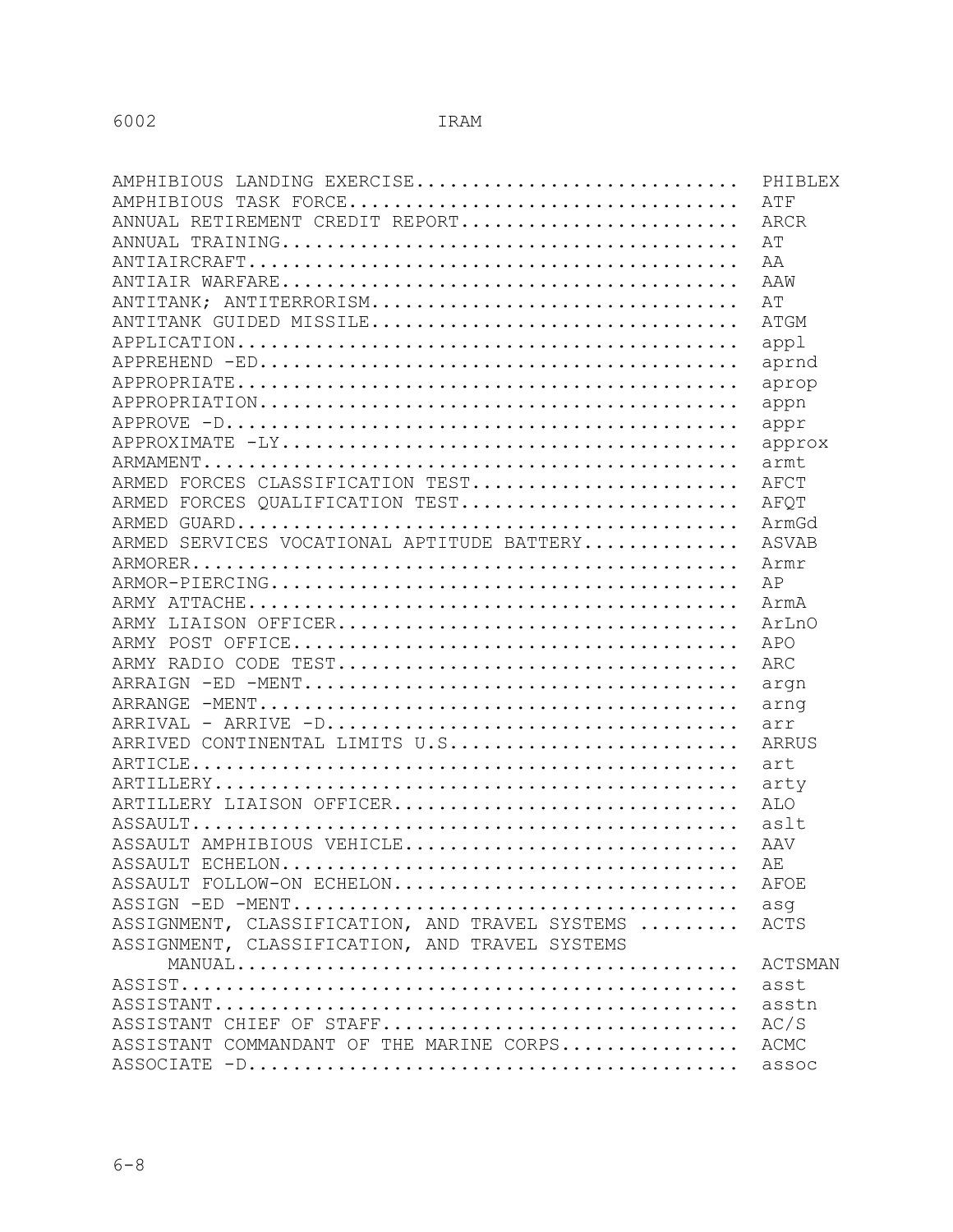|                                                   | ASAP    |
|---------------------------------------------------|---------|
|                                                   | ath     |
|                                                   | Lant    |
|                                                   | ATW     |
|                                                   | att     |
|                                                   | atk     |
|                                                   | attn    |
|                                                   | aud     |
| AUGMENT -ATION -ING -ED                           | augm    |
| AUTHORITY-AUTHORIZED-AUTHORIZATION                | auth    |
|                                                   | AuthGr  |
| AUTOMATED DATA PROCESSING                         | ADP     |
| AUTOMATED FITNESS REPORT SYSTEM                   | AFRS    |
| INSPECTION REPORTING SYSTEM<br>AUTOMATED          | AIRS    |
| AUTOMATED ORDER WRITING PROCESS                   | AOWP    |
| AUTOMATED PAY SYSTEMS MANUAL                      | APSM    |
| AUTOMATED RECRUIT DISTRIBUTION PROCESS            | ARDP    |
| AUTOMATED RECRUIT MANAGEMENT SYSTEM               | ARMS    |
|                                                   | auto    |
| AUTOMATIC DIGITAL NETWORK                         | AUTODIN |
|                                                   | autmv   |
|                                                   | aval    |
|                                                   | avq     |
|                                                   | avn     |
| AVIATION CAREER INCENTIVE PAY                     | ACIP    |
| AVIATION COMBAT ELEMENT                           | ACE     |
| AVIATION COURSES                                  |         |
| (CLASS A)<br>BASIC                                |         |
|                                                   | AG(A)   |
| AIR TRAFFIC CONTROL CLASS A-1                     | ATC (A) |
| AVIATION ELECTRICIANS MATE                        | AE(A)   |
| AVIATION FAMILIARIZATION                          | AFAM(A) |
| AVIATION FIRE CONTROL TECHNICIAN                  | AFC(A)  |
| AVIATION MACHINIST'S MATE J (TURBOJET)            | ADJ(A)  |
| AVIATION ORDNANCEMAN                              | AO(A)   |
| AVIATION STRUCTURAL MECHANIC E (SAFETY EQUIP)     | AME (A) |
| AVIATION STRUCTURAL MECHANIC H (HYDRAULIC) AMH(A) |         |
| AVIONICS FUNDAMENTALS                             | AFU (A) |
| ADVANCED (CLASS B)                                |         |
|                                                   | AG(B)   |
| AVIATION ELECTRICIANS MATE                        | AE(B)   |
| AVIATION MACHINIST'S MATE J (TURBOJET)            | ADJ(B)  |
| AVIATION ORDNANCEMAN                              | AO(B)   |
| AVIATION STRUCTURAL MECHANIC E (SAFETY EQUIP)     | AME(B)  |
| AVIATION STRUCTURAL MECHANIC H (HYDRAULIC)        | AMH(B)  |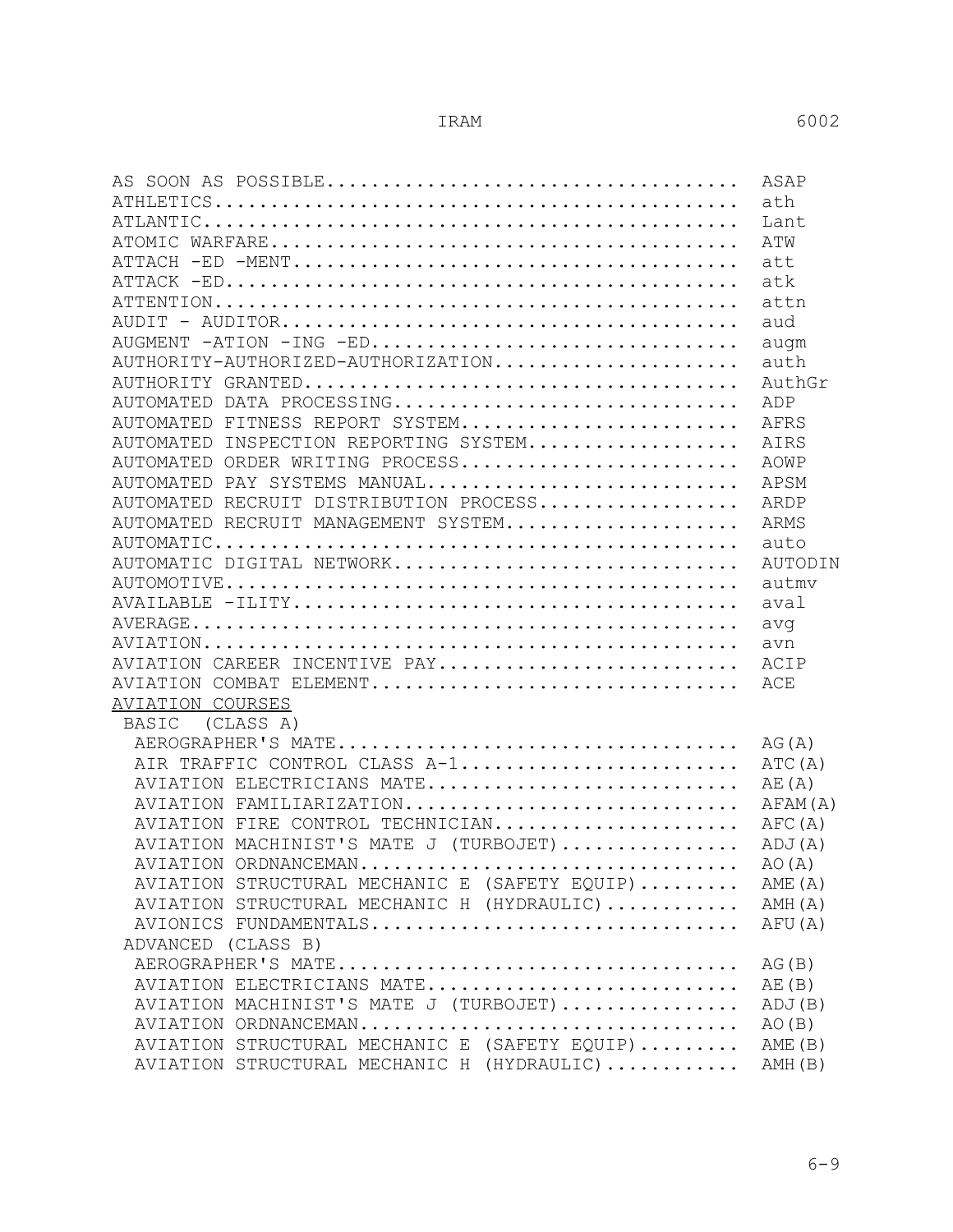| AVIONICS INTERMEDIATE AV(B)<br>SPECIALIZED (CLASS C) |                |
|------------------------------------------------------|----------------|
| AIRCRAFT FIRE FIGHTING AND RESCUE                    | AFFR           |
| MARINE AVIATION OPERATIONS CLERICAL                  | MARAOC (C)     |
| MARINE AVIATION SUPPLY                               | MARAK(C)       |
| SUPERVISION AND MANAGEMENT                           | SUPMGT (C)     |
| OFFICER (CLASS O)                                    |                |
| AIRCRAFT MAINTENANCE                                 | $A/C$ (MAINTO) |
| AIR TRAFFIC CONTROL OFFICER                          | ATCO(O)        |
| ELECTRONICS TECHNICAL OFFICER                        | ELTO(O)        |
| GCA/RATCC ELECTRONICS MAINTENANCE OFFICER            | GCAELMAO (O    |
| AVIATION GROUND SUPPORT                              | AGS            |
| AVIATION OFFICER CANDIDATE COURSE                    | AOCC           |
| AVIATION SERVICE ENTRY DATE                          | ASED           |
|                                                      | AvnTrng        |
|                                                      | awt            |
|                                                      | awtq           |
| AWAITING ACTION HIGHER AUTHORITY                     | AAHA           |
| AWAITING OFFICE HOURS                                | AOH            |
| AWAITING RESULTS OF TRIAL                            | ARTL           |
|                                                      | ATL            |
|                                                      | awd            |
|                                                      |                |
| BACHELOR OFFICERS QUARTERS                           | <b>BOQ</b>     |
| BACHELOR ENLISTED QUARTERS                           | <b>BEQ</b>     |
| BACKGROUND INVESTIGATION                             | <b>BI</b>      |
|                                                      | b/o            |
| BACK ORDER VALIDATION                                | <b>BOV</b>     |
| BAD CONDUCT DISCHARGE                                | <b>BCD</b>     |
|                                                      | bag            |
|                                                      | bal            |
|                                                      | bks            |
| BASIC ALLOWANCE FOR HOUSING                          | BAH            |
| BASIC ALLOWANCE FOR QUARTERS                         | BAO            |
| BASIC ALLOWANCE FOR SUBSISTENCE; BATTALION AID       |                |
| STATION                                              | <b>BAS</b>     |
| BASIC COMMUNICATION OFFICERS COURSE                  | <b>BCOC</b>    |
| BASIC DAILY ROUTINE                                  | <b>BDR</b>     |
| BASIC INDIVIDUAL RECORD                              | BIR            |
| BASIC INFANTRY WEAPON                                | BIW            |
| BASIC MAINTENANCE ALLOWANCE                          | BMA            |
| BASIC SKILLS EDUCATION PROGRAM                       | <b>BSEP</b>    |
| BASIC SKILLS TRAINING                                | BST            |
| BASIC TRAINING RECORD                                | <b>BTR</b>     |
| BASIC WARRIOR TRAINING                               | BWT            |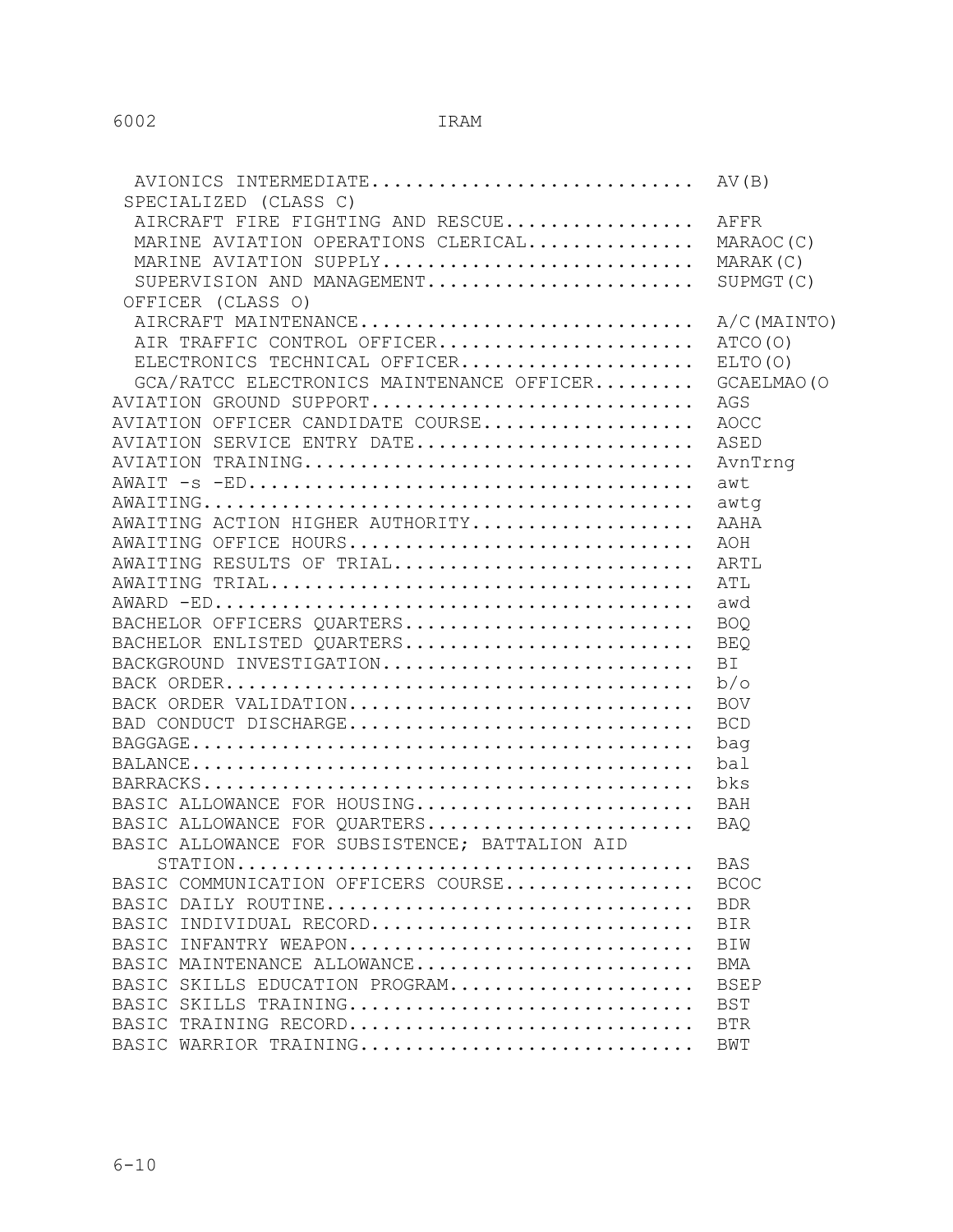| BATTLE CASUALTY; BATTLE CENTER         | BC                |
|----------------------------------------|-------------------|
|                                        | BVet              |
|                                        | benef             |
|                                        | bes               |
|                                        | btwn              |
|                                        |                   |
|                                        | b/1               |
|                                        | Bil               |
|                                        | <b>BOR</b>        |
|                                        | BdSur             |
|                                        | Bd                |
| BOARD FOR CORRECTION OF NAVAL RECORDS  | <b>BCNR</b>       |
|                                        |                   |
|                                        | <b>BNR</b>        |
|                                        | bk                |
|                                        | <b>BOI</b>        |
|                                        | bkkp              |
|                                        | bdry              |
|                                        | br                |
|                                        |                   |
|                                        | B&W               |
|                                        | bro               |
|                                        | BF                |
|                                        | bldg              |
|                                        | Bu                |
| BUREAU CONTROL NUMBER                  | <b>BCN</b>        |
|                                        | BUNO              |
|                                        |                   |
| BUREAU OF NAVAL PERSONNEL INSTRUCTIONS | <b>BUPERSINST</b> |
|                                        | Bydir             |
| BY NAME ASSIGNMENT (SYSTEM)            | BNA               |
|                                        |                   |
|                                        | cal               |
|                                        | <b>CY</b>         |
|                                        | camo              |
|                                        |                   |
|                                        | canc              |
|                                        | cand              |
|                                        | cap               |
|                                        | cptr              |
| CAREER PLANNER -PLANNING               | CarPlan           |
| CAREER RETIREMENT CREDIT REPORT        | <b>CRCR</b>       |
|                                        | c/1               |
|                                        |                   |
| CARRY -CARRIED -CARRIER                | car               |
|                                        | cas               |
| CASUALTY ASSISTANCE CALLS OFFICER      | CACO              |
|                                        | CASREP            |
|                                        |                   |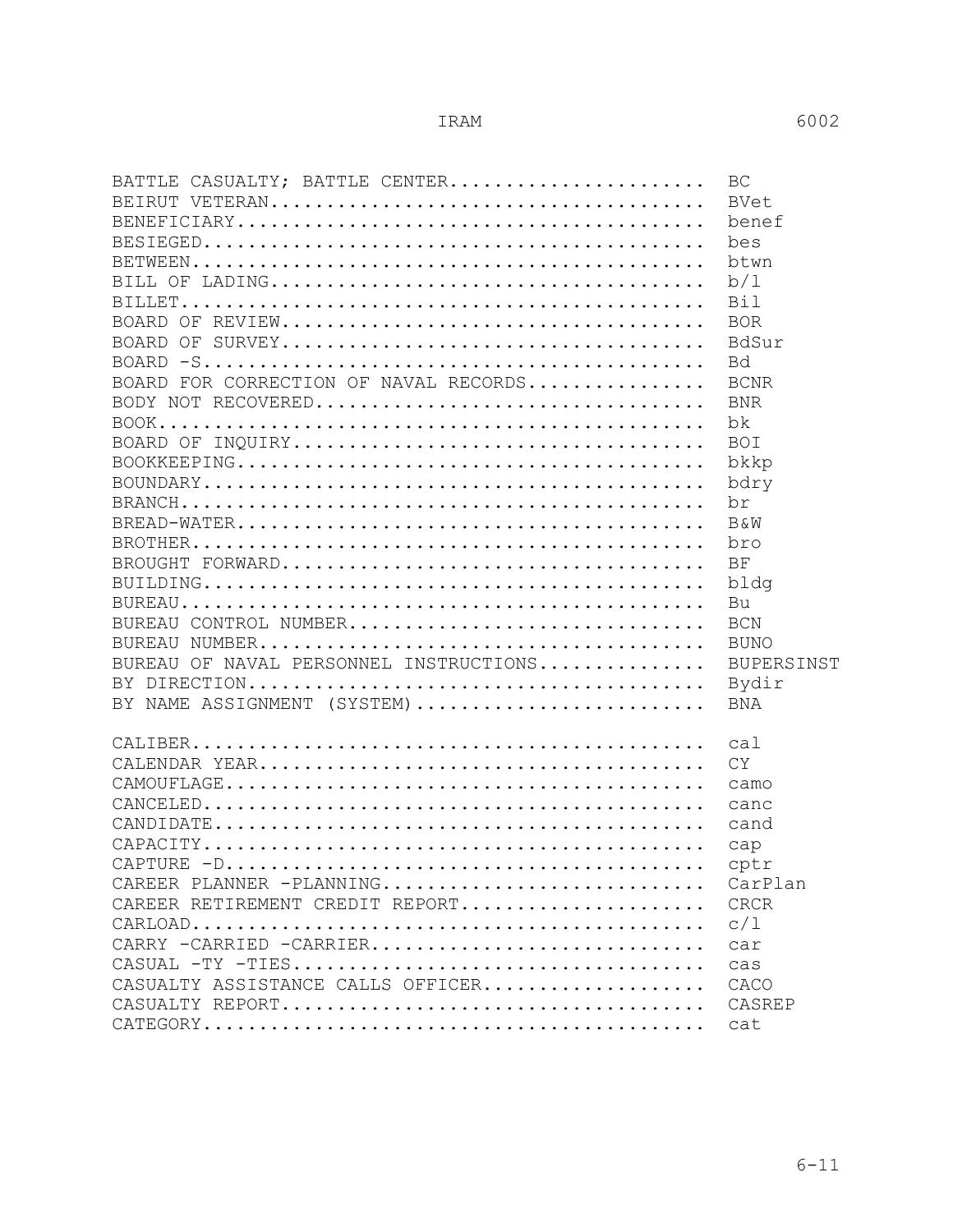|                                                                                                 | <b>CRT</b>     |
|-------------------------------------------------------------------------------------------------|----------------|
|                                                                                                 | cem            |
|                                                                                                 | ctr            |
| CENTRAL PROCESSING UNIT                                                                         | <b>CPU</b>     |
| CERTIFICATE - CERTIFIED                                                                         | cert           |
|                                                                                                 | ch             |
| CHANGE OF PRIMARY DUTY                                                                          | ChPriDu        |
|                                                                                                 | ChSta          |
|                                                                                                 | chap           |
|                                                                                                 | char           |
|                                                                                                 | chq            |
|                                                                                                 | ck             |
|                                                                                                 | cm1            |
| CHIEF OF NAVAL OPERATIONS                                                                       | CNO            |
| CHIEF OF NAVAL OPERATIONS INSTRUCTION                                                           | OPNAVINST      |
|                                                                                                 | C/S            |
| CIVIL AUTHORITIES - AUTHORITY                                                                   | CA             |
| $CIVIL - CIVILIAN \ldots \ldots \ldots \ldots \ldots \ldots \ldots \ldots \ldots \ldots$        | civ            |
| CIVILIAN CLOTHING MAINTENANCE ALLOWANCE                                                         | CCMA           |
| CIVILIAN HEALTH AND MEDICAL PROGRAM FOR UNIFORMED                                               |                |
| $\texttt{SERVICES.}\dots\dots\dots\dots\dots\dots\dots\dots\dots\dots\dots\dots\dots\dots$      | <b>CHAMPUS</b> |
| CIVILIAN OCCUPATION                                                                             | CivOcc         |
| CIVILIAN PERSONNEL INSTRUCTIONS                                                                 | CPI            |
|                                                                                                 | C <sup>1</sup> |
| CLASSIFY - CLASSIFICATION - CLASSIFIED                                                          | clas           |
| $\texttt{CLEARANCE}\dots\dots\dots\dots\dots\dots\dots\dots\dots\dots\dots\dots\dots\dots\dots$ | clnc           |
| CLERICAL COMPOSITE SCORE                                                                        | CL             |
|                                                                                                 | clk            |
|                                                                                                 | ClkTyp         |
|                                                                                                 | CAS            |
| CLOSE COMBAT PISTOL COURSE                                                                      | CCPC           |
| CLOSE COMBAT SHOTGUN COURSE                                                                     | CCSC           |
| CLOSE OUARTERS BATTLE                                                                           | COB            |
|                                                                                                 | c1             |
| CLOTHING MAINTENANCE/MONETARY ALLOWANCE                                                         | CMA            |
| CLOTHING REPLACEMENT ALLOWANCE                                                                  | <b>CRA</b>     |
| COLLEGE DEGREE PROGRAM                                                                          | CDP            |
|                                                                                                 | coll           |
| COLLEGE-LEVEL EXAMINATION PROGRAM                                                               | CLEP           |
|                                                                                                 | c1n            |
|                                                                                                 | colm           |
|                                                                                                 | cbt            |
| COMBAT CARGO OFFICER                                                                            | CCO            |
|                                                                                                 | CbtComitd      |
| COMBAT INFORMATION CENTER                                                                       | CIC            |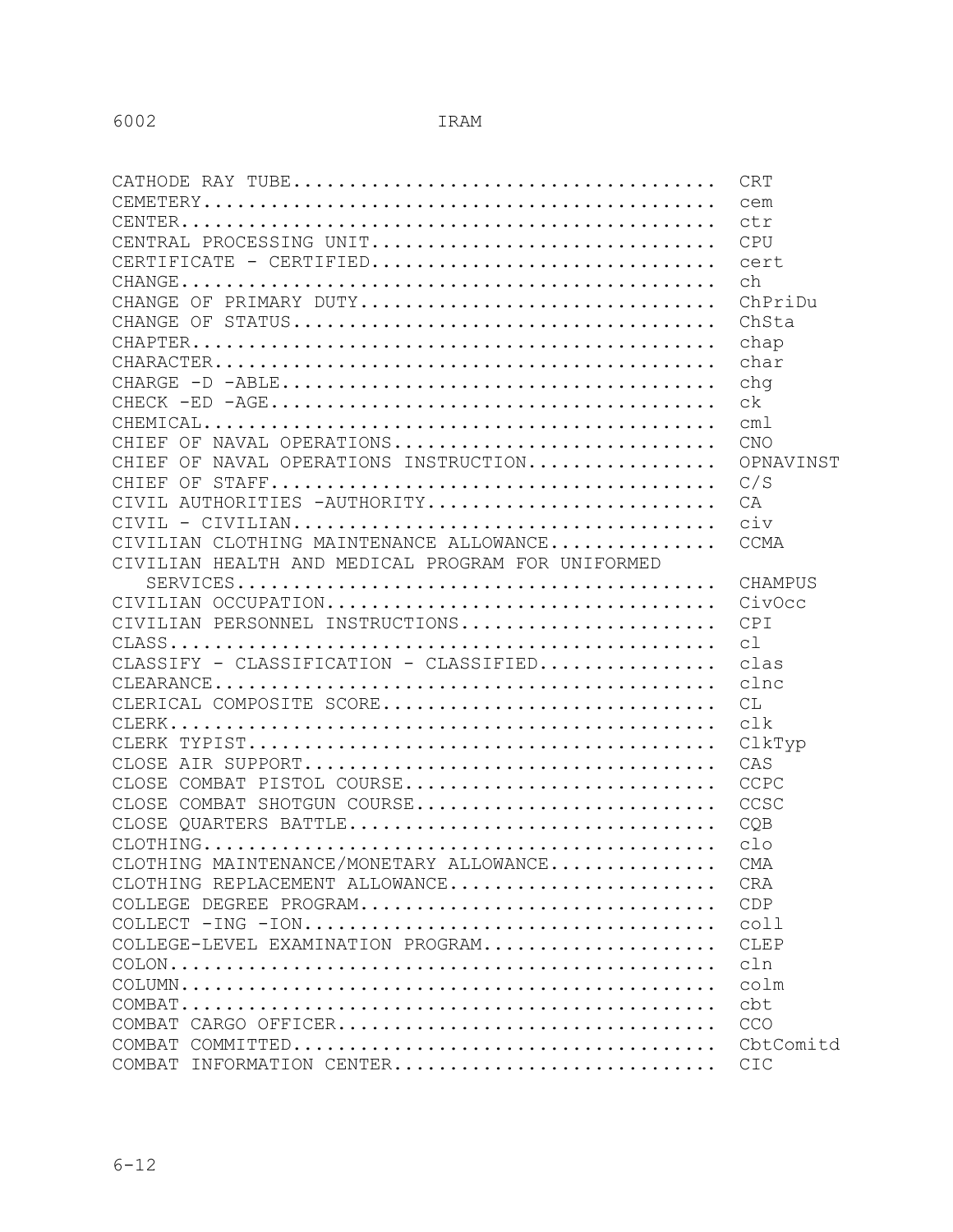| COMBAT MARKSMANSHIP PROGRAM                                                                                          | <b>CMP</b>     |
|----------------------------------------------------------------------------------------------------------------------|----------------|
| COMBAT OPERATIONS CENTER                                                                                             | COC            |
| COMBAT OPERATIONS INTELLIGENCE CENTER                                                                                | COIC           |
| COMBAT SERVICE SUPPORT                                                                                               | CSS            |
| COMBINED ARMS EXERCISE                                                                                               | CAX            |
| COMBINED ARMS REGIMENT                                                                                               | CAR            |
|                                                                                                                      | Cmm            |
|                                                                                                                      | cmd            |
| COMMAND AND CONTROL                                                                                                  | C <sub>2</sub> |
| COMMAND, CONTROL, AND COMMUNICATIONS                                                                                 | C3             |
| COMMAND, CONTROL, AND COMMUNICATIONS COUNTERMEASURESC3CM                                                             |                |
| COMMAND, CONTROL, COMMUNICATIONS, AND INTELLIGENCE C3I                                                               |                |
| COMMAND, CONTROL, COMMUNICATIONS, AND COMPUTER                                                                       |                |
|                                                                                                                      | C4             |
| COMMAND, CONTROL, COMMUNICATIONS, COMPUTER SYSTEMS,                                                                  |                |
| AND INTELLIGENCE                                                                                                     | C4T            |
| COMMAND INSPECTION PROGRAM                                                                                           | CIP            |
| $\texttt{COMMANDANT}\dots\dots\dots\dots\dots\dots\dots\dots\dots\dots\dots\dots\dots\dots$                          | Comdt          |
| COMMANDANT OF THE MARINE CORPS                                                                                       | <b>CMC</b>     |
| COMMANDANT'S PLANNING GUIDANCE                                                                                       | CPG            |
|                                                                                                                      | CE             |
| $\texttt{COMMANDER} \dots \dots \dots \dots \dots \dots \dots \dots \dots \dots \dots \dots \dots \dots \dots \dots$ | comdr          |
| COMMANDER IN CHIEF                                                                                                   | CinC           |
| $\texttt{COMMANDING} \dots \dots \dots \dots \dots \dots \dots \dots \dots \dots \dots \dots \dots \dots \dots$      | comdg          |
| COMMANDING GENERAL                                                                                                   | CG             |
| COMMANDING GENERAL'S INSPECTION PROGRAM                                                                              | CGIP           |
| COMMANDING OFFICER                                                                                                   | CO             |
| COMMANDING OFFICER NONJUDICIAL PUNISHMENT                                                                            | COP            |
|                                                                                                                      | CP             |
| COMMAND POST EXERCISE                                                                                                | CPX            |
| COMMAND REPORTING UNIT CODE                                                                                          | CRUC           |
|                                                                                                                      |                |
|                                                                                                                      | MerAir         |
|                                                                                                                      |                |
|                                                                                                                      |                |
|                                                                                                                      | Comm           |
| COMMUNICATION OPERATION INSTRUCTIONS                                                                                 | COI            |
| COMMUNICATIONS-ELECTRONICS OFFICER                                                                                   | <b>CEO</b>     |
| COMMUNICATIONS SECURITY                                                                                              | COMSEC         |
|                                                                                                                      | ComRats        |
| COMPETITION IN ARMS PROGRAM                                                                                          | CIAP           |
| COMPLETE -D - COMPLETION - UPON COMPLETION THEREOF                                                                   | comp1          |
|                                                                                                                      | comp           |
| COMPUTER AIDED EMBARKATION MANAGEMENT SYSTEM                                                                         | <b>CAEMS</b>   |
|                                                                                                                      | ConPlan        |
| $\texttt{CONCERNED}\dots\dots\dots\dots\dots\dots\dots\dots\dots\dots\dots\dots\dots\dots\dots\dots$                 | conc           |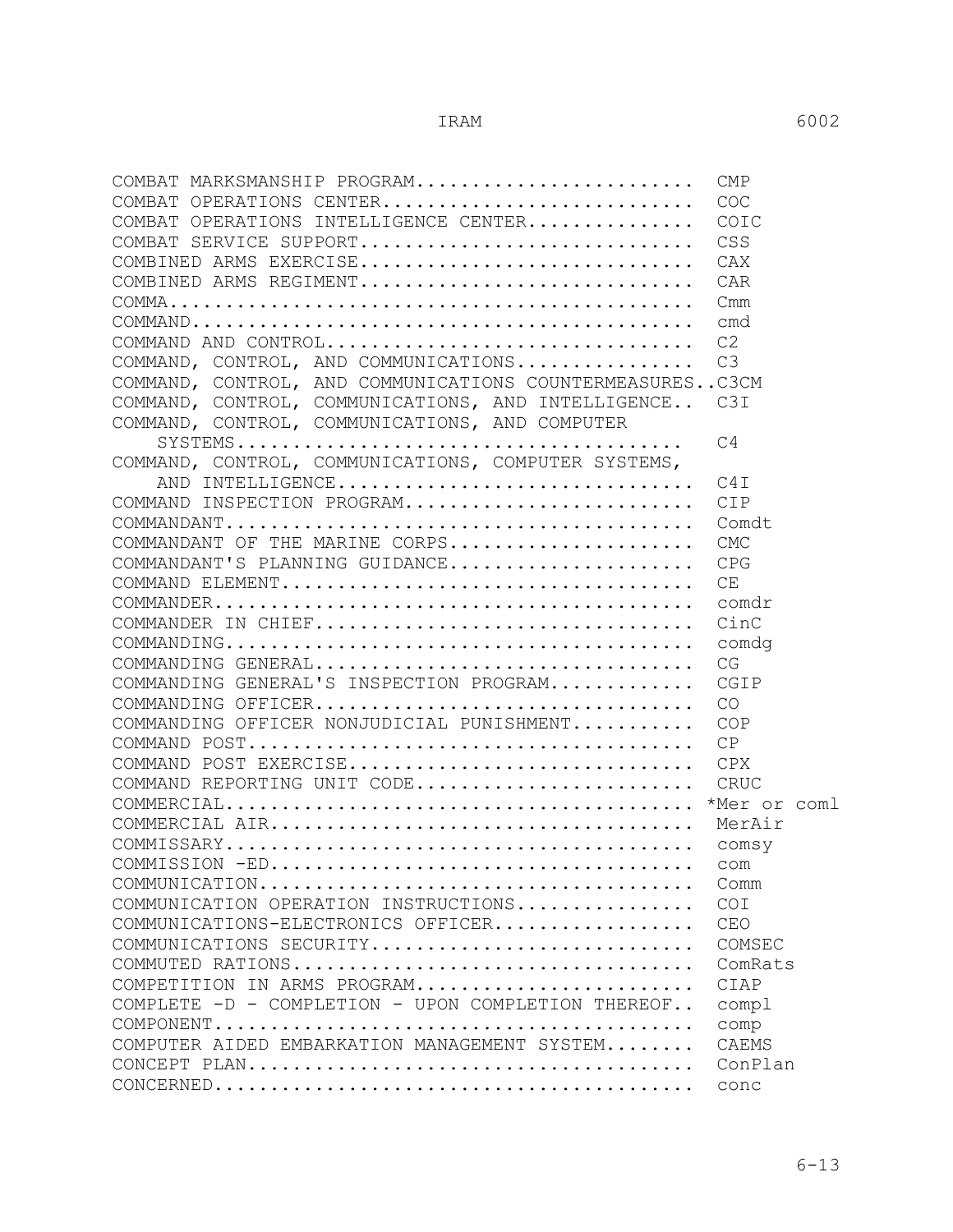| $\texttt{COMDITION} \dots\dots\dots\dots\dots\dots\dots\dots\dots\dots\dots\dots\dots\dots\dots \dots$                       | cond           |
|------------------------------------------------------------------------------------------------------------------------------|----------------|
|                                                                                                                              | con            |
| $\texttt{CONFERENCE} \dots \dots \dots \dots \dots \dots \dots \dots \dots \dots \dots \dots \dots \dots \dots \dots$        | confer         |
|                                                                                                                              | conf           |
|                                                                                                                              | cnf            |
|                                                                                                                              | cnfd           |
| $\texttt{CONFINEMENT} \dots \dots \dots \dots \dots \dots \dots \dots \dots \dots \dots \dots \dots \dots \dots \dots \dots$ | cnft           |
| CONFINEMENT AT HARD LABOR                                                                                                    | <b>CHL</b>     |
|                                                                                                                              | cfm            |
| CONGRESSIONAL INTEREST                                                                                                       | CONGRINT       |
| CONNECTION - IN CONNECTION WITH                                                                                              | conn           |
| CONSCIENTIOUS OBJECTOR                                                                                                       | ConObjtr       |
|                                                                                                                              | cons           |
| CONSOLIDATED ADMINISTRATION                                                                                                  | CONAD          |
| CONSOLIDATED PERSONNEL ADMINISTRATION CENTER                                                                                 | CPAC           |
| CONSTRUCTION - CONSTRUCTIVE                                                                                                  | cons           |
|                                                                                                                              | cntn           |
| CONTINENTAL LIMITS UNITED STATES                                                                                             | CONLUS         |
| CONTINENTAL UNITED STATES                                                                                                    | CONUS          |
|                                                                                                                              | CONPLAN        |
|                                                                                                                              | contd          |
|                                                                                                                              | cont           |
| $\texttt{CONTROL}\dots\dots\dots\dots\dots\dots\dots\dots\dots\dots\dots\dots\dots\dots\dots\dots\dots$                      | cnt1           |
|                                                                                                                              | CnvLv          |
| $\texttt{CONVENE}\dots\dots\dots\dots\dots\dots\dots\dots\dots\dots\dots\dots\dots\dots\dots\dots$                           | cvn            |
| CONVENIENCE OF THE GOVERNMENT                                                                                                | CofG           |
| CONVENING AUTHORITY; CIVIL AFFAIRS                                                                                           | CA             |
|                                                                                                                              | conv           |
| $\texttt{COORDINATE} \dots\dots\dots\dots\dots\dots\dots\dots\dots\dots\dots\dots\dots\dots\dots\dots$                       | coord          |
| COORDINATING REVIEW AUTHORITY                                                                                                | <b>CRA</b>     |
|                                                                                                                              | corr           |
| CORRECTIONS MANAGEMENT INFORMATION SYSTEM                                                                                    | CORMIS         |
|                                                                                                                              | corresp        |
|                                                                                                                              | CC             |
| COST OF LIVING ALLOWANCE -S                                                                                                  | COLA           |
|                                                                                                                              | <b>CBR</b>     |
| $\texttt{COUNTERINTELLIGENCE} \dots \dots \dots \dots \dots \dots \dots \dots \dots \dots \dots \dots$                       | C <sub>T</sub> |
|                                                                                                                              | Crs            |
| COURSE CONCEPT ELEMENT -S                                                                                                    | <b>CCE</b>     |
| COURSE CONTENT REVIEW BOARD                                                                                                  | <b>CCRB</b>    |
| COURSE DESCRIPTIVE DATA                                                                                                      | CDD            |
| COURT OF APPEALS FOR THE ARMED FORCES                                                                                        | CAAF           |
| $\texttt{COUNT-MARTIAL} \dots \dots \dots \dots \dots \dots \dots \dots \dots \dots \dots \dots \dots \dots \dots$           | <b>CM</b>      |
|                                                                                                                              | C <sub>T</sub> |
|                                                                                                                              | cri            |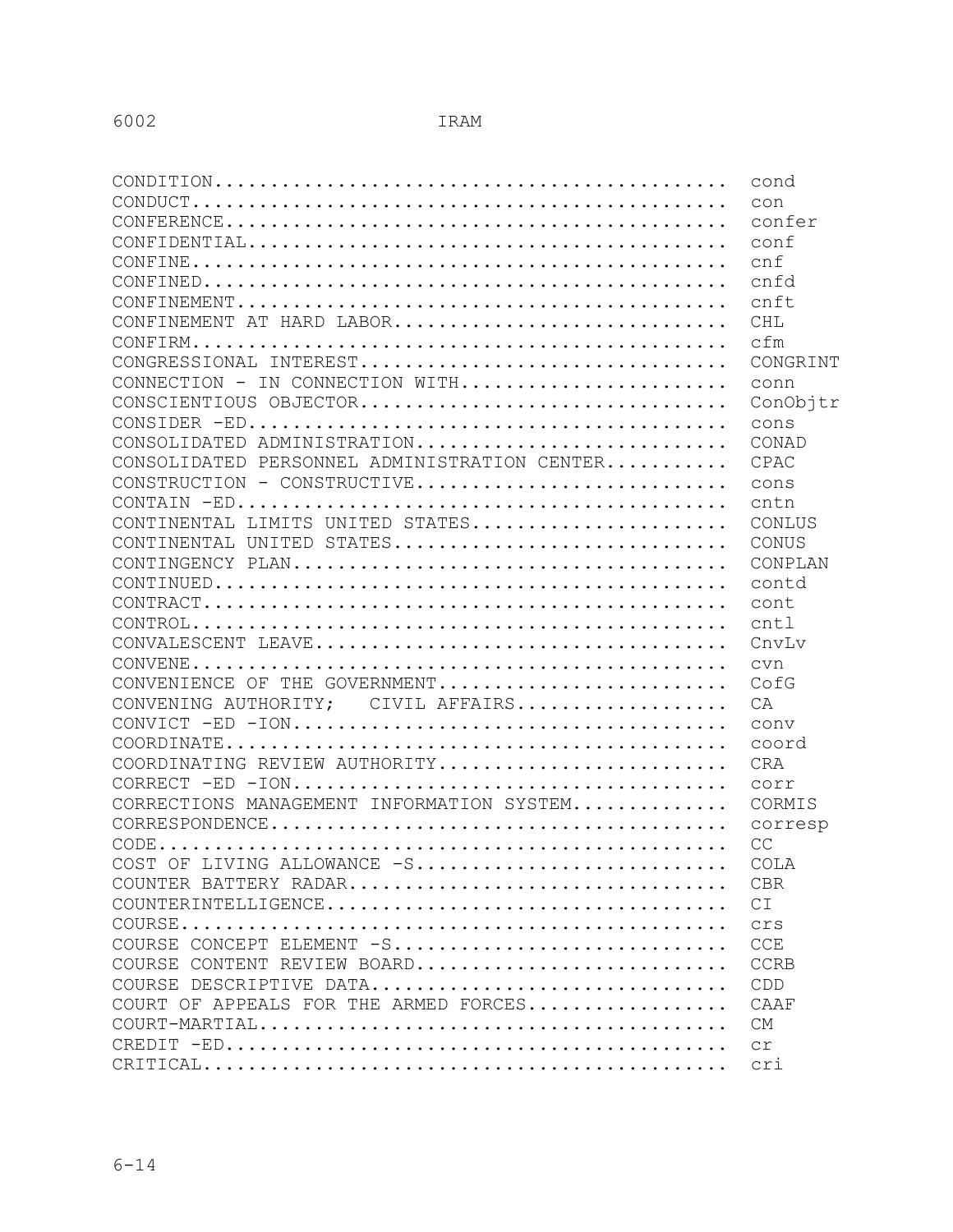| $CRYPTOGRAPHIC.\dots\dots\dots\dots\dots\dots\dots\dots\dots\dots\dots\dots\dots\dots\dots\dots$                        | CRYPTO                      |
|-------------------------------------------------------------------------------------------------------------------------|-----------------------------|
|                                                                                                                         | $C$ 11 $r$ $r$              |
| CURRENT                                                                                                                 | CFY                         |
| COMMAND REPORTING UNIT CODE $\,\ldots\ldots\ldots\ldots\ldots\ldots\ldots\ldots\ldots\ldots\ldots\,$                    | CRUC                        |
|                                                                                                                         | cust                        |
| CUSTOMER INFORMATION CONTROL SYSTEM                                                                                     | CICS                        |
|                                                                                                                         | <b>DBASE</b>                |
|                                                                                                                         | dtd                         |
| DATE CURRENT TOUR BEGAN                                                                                                 | <b>DCTB</b>                 |
| DATE<br>OF                                                                                                              | <b>DOB</b>                  |
| DATE.<br>ΟF                                                                                                             | DofD                        |
| DATE OF                                                                                                                 | <b>DOR</b>                  |
|                                                                                                                         | <b>DTG</b>                  |
|                                                                                                                         | dau                         |
|                                                                                                                         | da                          |
|                                                                                                                         | das                         |
|                                                                                                                         | deactd                      |
| FROM ACCIDENTAL INJURIES<br>DEATHS                                                                                      | <b>DAT</b>                  |
| DEATHS                                                                                                                  | DFD                         |
| FROM OTHER CAUSES<br>DEATHS                                                                                             | <b>DOC</b>                  |
|                                                                                                                         | debark                      |
|                                                                                                                         | DclDes                      |
|                                                                                                                         | DECL                        |
| $\texttt{DECONTAMINATION} \dots\dots\dots\dots\dots\dots\dots\dots\dots\dots\dots\dots\dots$                            | decon                       |
|                                                                                                                         | ded                         |
|                                                                                                                         | def                         |
| DEFENSE                                                                                                                 | DEFCON                      |
| $\texttt{COUNSEL} \dots \dots \dots \dots \dots \dots \dots \dots \dots \dots \dots \dots \dots \dots \dots$<br>DEFENSE | DC                          |
| ENROLLMENT ELIGIBILITY REPORTING SYSTEM<br><b>DEFENSE</b>                                                               | <b>DEERS</b>                |
| INTELLIGENCE SUMMARY; DAILY INTELLIGENCE<br><b>DEFENSE</b>                                                              |                             |
|                                                                                                                         | <b>DISUM</b>                |
| LANGUAGE PROFICIENCY TEST<br>DE FENSE                                                                                   | <b>DLPT</b>                 |
| DEFENSE<br>LANGUAGE APTITUDE BATTERY<br>DEFENSE OFFICER PERSONNEL MANAGEMENT ACT                                        | <b>DLAB</b><br><b>DOPMA</b> |
| DEFENSE SWITCHED NETWORK (Replaced AUTOVON)                                                                             | <b>DSN</b>                  |
| DEFENSE TRAVEL PAY SYSTEM                                                                                               | <b>DTPS</b>                 |
|                                                                                                                         | dfr                         |
|                                                                                                                         | deg                         |
|                                                                                                                         | <b>DEP</b>                  |
|                                                                                                                         | del                         |
|                                                                                                                         | <b>DMZ</b>                  |
|                                                                                                                         | dm1                         |
|                                                                                                                         | dmst                        |
|                                                                                                                         |                             |

6-15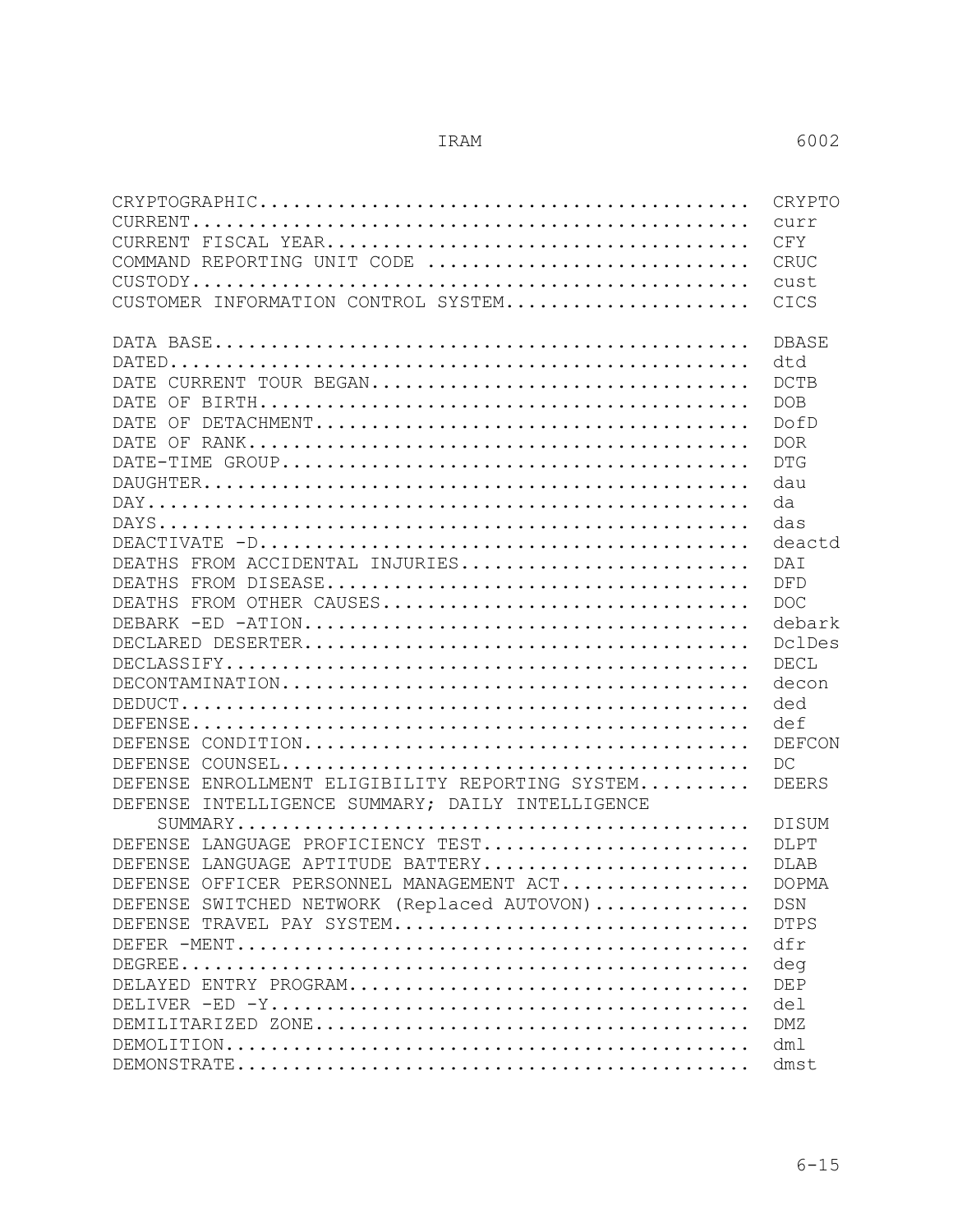| DEPARTED UNITED STATES                                | DepUS         |
|-------------------------------------------------------|---------------|
| DEPART -MENT<br>$-ING$ $-URE$ $-ED$                   | dept          |
| DEPARTMENT OF DEFENSE DIRECTIVE                       | DoDDir        |
| DEFENSE INSTRUCTION<br>DEPARTMENT OF                  | DoDInst       |
| DEPARTMENT OF DEFENSE FINANCIAL MANAGEMENT            |               |
|                                                       | <b>DODFMR</b> |
| DEPENDENCY AND INDEMNITY COMPENSATION                 | <b>DIC</b>    |
|                                                       | depn          |
|                                                       | deplm         |
|                                                       | *dep          |
|                                                       | DC/S          |
| DEPUTY NAVAL INSPECTOR GENERAL FOR MARINE CORPS       |               |
|                                                       | DNIGMC        |
| $DESERT$ -ED -ER -ION                                 | des           |
| DESERTER INFORMATION POINT                            | <b>DIP</b>    |
| DESIGNATE -D DESIGNATION                              | desig         |
|                                                       | destn         |
|                                                       | det           |
|                                                       | DetDu         |
|                                                       | dt1           |
|                                                       | dtnd pay      |
|                                                       | detm          |
|                                                       | dev           |
| DIAGNOSIS UNDETERMINED                                | DU            |
|                                                       | <b>DOW</b>    |
|                                                       | dif           |
| DIARY MANAGEMENT REPORT                               | <b>DMR</b>    |
| DIARY FEEDBACK REPORT                                 | <b>DFR</b>    |
|                                                       | dir           |
| DIRECTOR OF INSTRUCTION                               | <b>DOI</b>    |
|                                                       | DS            |
|                                                       | dsabl         |
| DISABILITY EVALUATION SYSTEM                          | <b>DES</b>    |
|                                                       | disap         |
|                                                       | disd          |
|                                                       | disb          |
| DISBURSING OFFICER VOUCHER                            | <b>DOV</b>    |
|                                                       | dis           |
|                                                       | discp         |
| $DISCONTINUE -D.\ldots\ldots\ldots\ldots\ldots\ldots$ | discon        |
|                                                       | disemb        |
|                                                       | disenr        |
|                                                       | <b>DISHON</b> |
| DISHONORABLE DISCHARGE                                | DD            |
| DISK OPERATING SYSTEM                                 | <b>DOS</b>    |
|                                                       |               |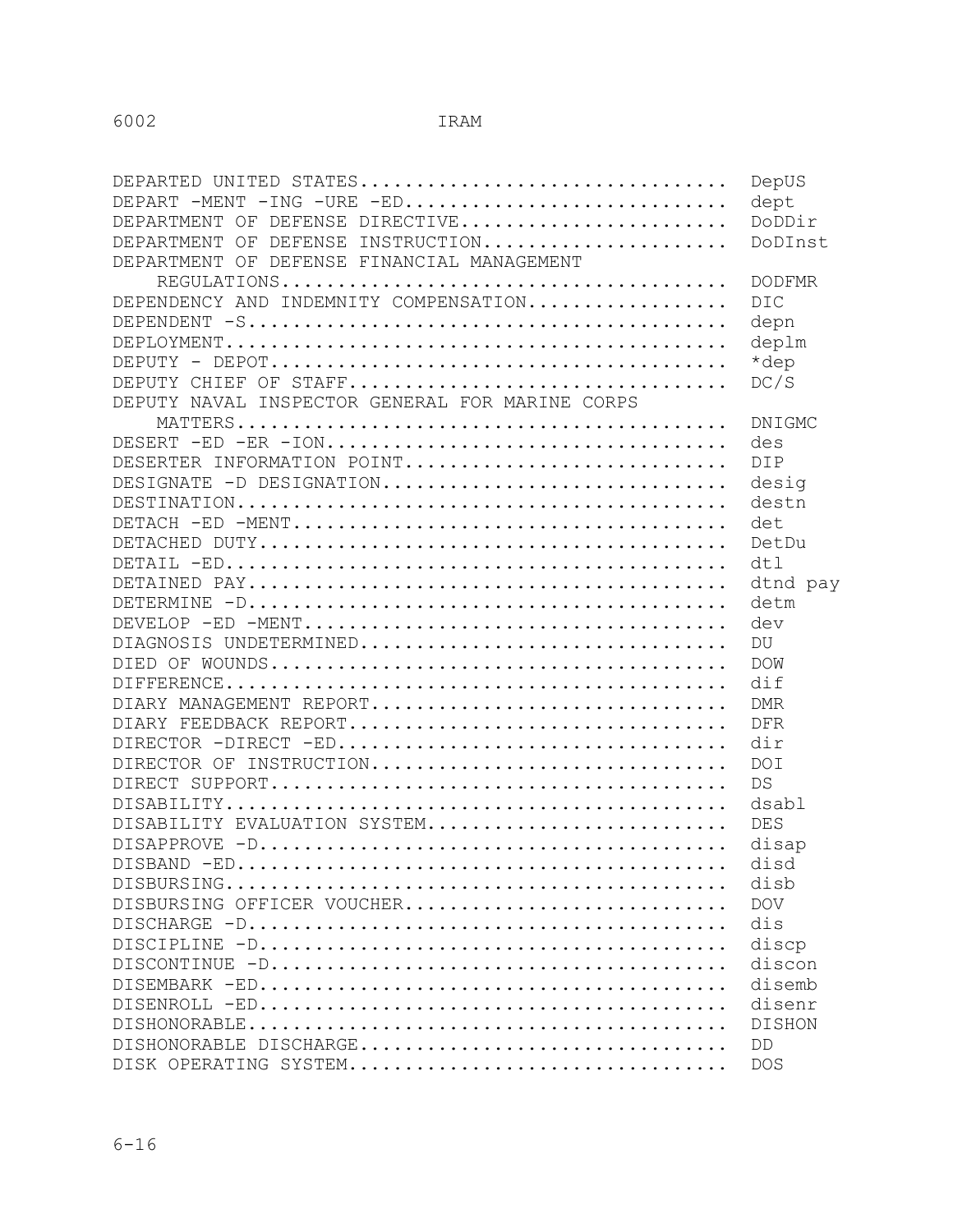|                                                                                                      | dispo        |
|------------------------------------------------------------------------------------------------------|--------------|
|                                                                                                      | disem        |
|                                                                                                      | distr        |
|                                                                                                      | dist         |
| DITTO (Duplicate as before)                                                                          | do           |
| $\texttt{DOCTRINE} \dots\dots\dots\dots\dots\dots\dots\dots\dots\dots\dots\dots\dots\dots\dots\dots$ | doc          |
|                                                                                                      | docu         |
|                                                                                                      | dr           |
|                                                                                                      | DT           |
|                                                                                                      | dupe         |
|                                                                                                      | dur          |
|                                                                                                      | du           |
|                                                                                                      | DuCon        |
| DUTY UNDER INSTRUCTION                                                                               | DUINS        |
|                                                                                                      |              |
|                                                                                                      | ea           |
|                                                                                                      | ech          |
|                                                                                                      | econ         |
|                                                                                                      | educ         |
| EDUCATIONAL EQUIVALENCY TEST                                                                         | EET          |
|                                                                                                      | eff          |
|                                                                                                      | ED           |
| EFFECTIVE DATE OF MOBILIZATION                                                                       | $M$ -Day     |
|                                                                                                      | ER           |
| ELECTRIC -AL -ITY -ELECTRONIC                                                                        | elec         |
| ELECTRONIC COUNTERMEASURES                                                                           | ECM          |
| ELECTRONIC COUNTER-COUNTERMEASURES                                                                   | <b>ECCM</b>  |
| DATA PROCESSING TEST<br>ELECTRONIC                                                                   | <b>EDPT</b>  |
|                                                                                                      | EFT          |
| ELECTRONIC FUND TRANSFER<br><b>ELECTRONIC</b>                                                        |              |
| LIBRARY MAIL SYSTEM                                                                                  | <b>ELMS</b>  |
|                                                                                                      | E-Mail       |
|                                                                                                      | <b>ELSIG</b> |
| ELECTRONIC REPAIR COMPOSITE SCORE                                                                    | EL           |
|                                                                                                      | EW           |
|                                                                                                      | elm          |
|                                                                                                      | elig         |
| ELIMINATE - ELIMINATION                                                                              | elim         |
|                                                                                                      | emb          |
|                                                                                                      | emerg        |
|                                                                                                      | emplm        |
| ENABLING LEARNING OBJECTIVE                                                                          | <b>ELO</b>   |
|                                                                                                      | encl         |
| END USER COMPUTER EQUIPMENT                                                                          | <b>EUCE</b>  |
|                                                                                                      | end          |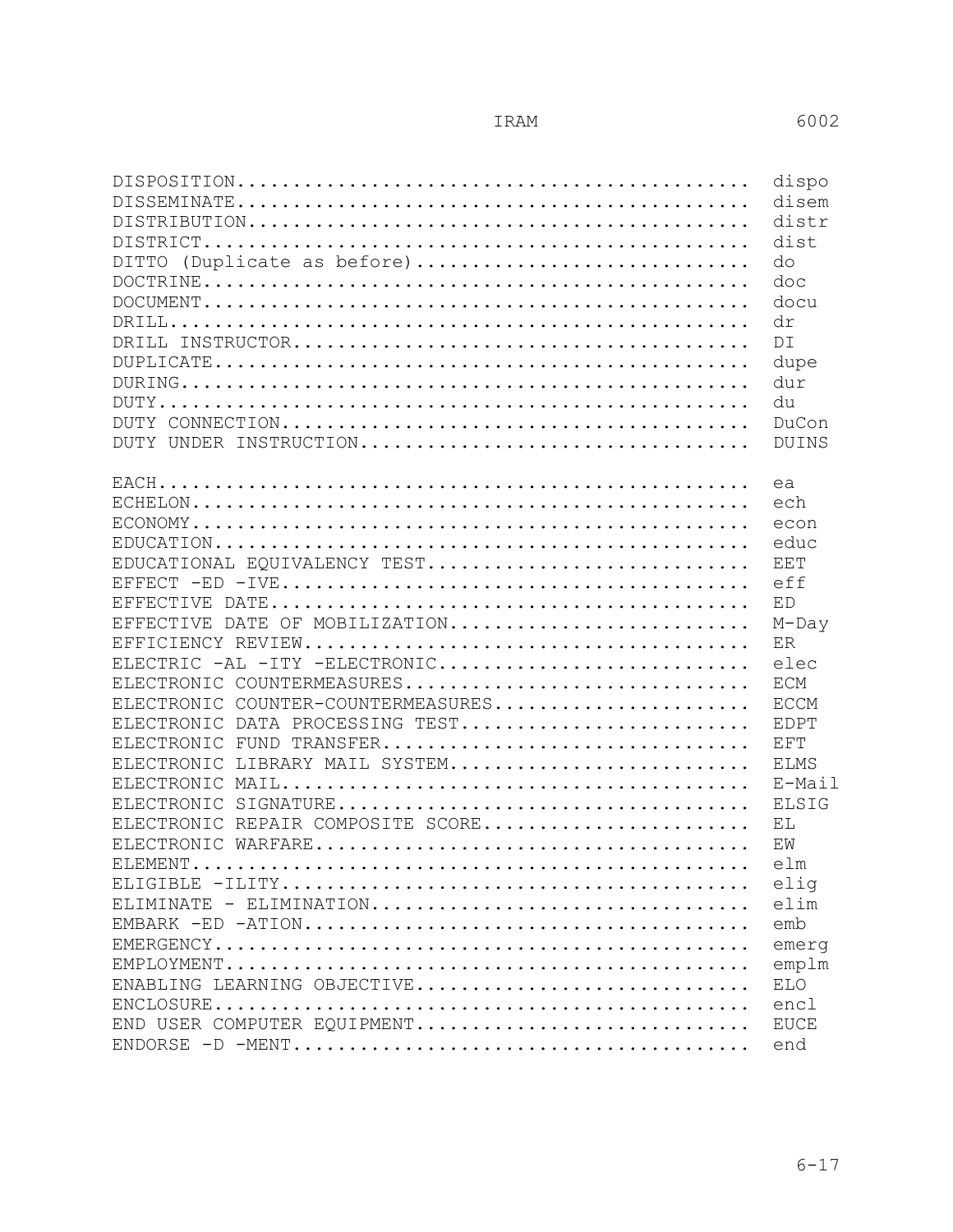|                                                                                               | en              |
|-----------------------------------------------------------------------------------------------|-----------------|
| ENEMY PRISONER OF WAR                                                                         | EPW             |
|                                                                                               | eng             |
|                                                                                               | engr            |
|                                                                                               | enl             |
| ENLISTED ASSIGNMENT MODEL                                                                     | EAM             |
| ENLISTED AVIATION MAINTENANCE TRAINEE MANAGEMENT                                              |                 |
| $\texttt{ SYSTEM}\dots\dots\dots\dots\dots\dots\dots\dots\dots\dots\dots\dots\dots\dots\dots$ | <b>EAMTRAMS</b> |
| ENLISTED STAFFING GOAL MODEL                                                                  | ESGM            |
|                                                                                               | enlext          |
|                                                                                               | enr             |
| ENSIGN (not military grade)                                                                   | ens             |
| ENTITLE $-D$ -MENT - ENTITLING                                                                | entl            |
| ENTRANCE NATIONAL AGENCY CHECK                                                                | <b>ENTNAC</b>   |
| ENTRY LEVEL TRAINING ASSIGNMENT                                                               | <b>ELTA</b>     |
| EQUAL OPPORTUNITY ADVISOR                                                                     | EOA             |
|                                                                                               | equip           |
|                                                                                               | eqpd            |
| EQUIVALENT INSTRUCTION OR DUTY                                                                | <b>EIOD</b>     |
|                                                                                               | err             |
|                                                                                               | EST             |
| ESTABLISH -ED -MENT -INC                                                                      | estab           |
|                                                                                               | est             |
| ESTIMATED DATE OF ARRIVAL                                                                     | EDA             |
| ESTIMATED DATE OF DEPARTURE                                                                   | <b>EDD</b>      |
| ESTIMATED TIME OF ARRIVAL                                                                     | <b>ETA</b>      |
| ESTIMATED TIME OF DEPARTURE                                                                   | <b>ETD</b>      |
| ESTIMATED TIME EN ROUTE                                                                       | <b>ETE</b>      |
| ESTIMATED TIME OF RETURN                                                                      | <b>ETR</b>      |
| EVACUATE -D - EVACUATION                                                                      | evac            |
|                                                                                               | eval            |
| EXAMINATION -EXAMINED                                                                         | exam            |
|                                                                                               | exc             |
|                                                                                               | exch            |
|                                                                                               | excl            |
|                                                                                               | F.A             |
|                                                                                               | execd           |
|                                                                                               | execn           |
|                                                                                               | exec            |
|                                                                                               | XO              |
|                                                                                               | exempt          |
|                                                                                               | ex              |
| EXPEND $-ABLE$ $-ED$ $-ITURE$ $-EXPENSE$ $-S$                                                 | exp             |
|                                                                                               | exper           |
| EXPIRATION OF ACTIVE SERVICE                                                                  | EAS             |
|                                                                                               |                 |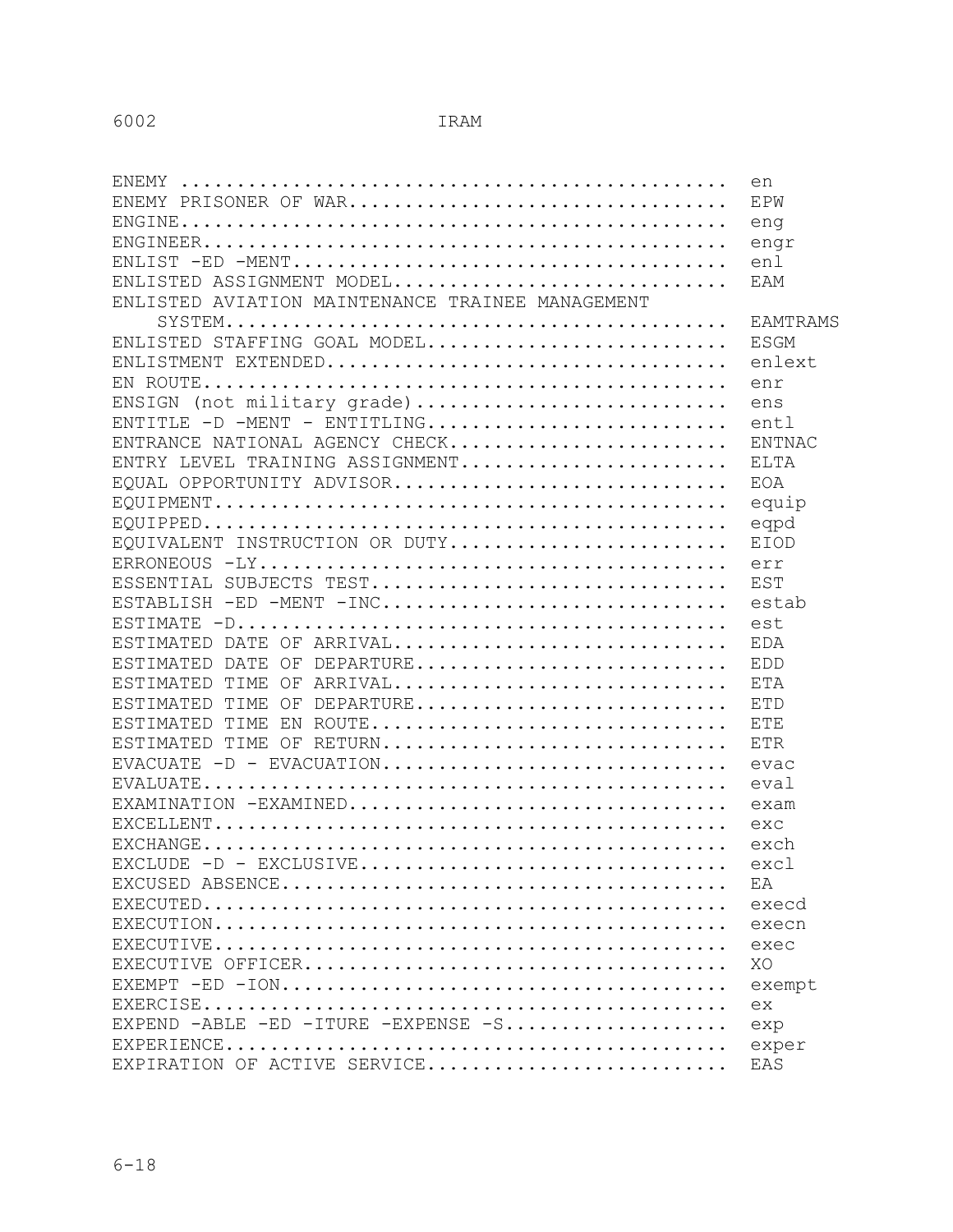| EXPIRATION OF EXTENDED ENLISTMENT              | EOfEE       |
|------------------------------------------------|-------------|
| INDUCTION<br>EXPIRATION OF                     | EofI        |
| EXPIRATION OF OBLIGATED SERVICE                | EOS         |
| EXISTED PRIOR TO SERVICE                       | EPTS        |
|                                                | expl        |
| EXPLOSIVE ORDNANCE DISPOSAL                    | EOD         |
| EXTEND -ED - EXTENSION                         | ext         |
| EXTENDED ACTIVE DUTY                           | <b>FAD</b>  |
| EXTENDED TECHNICAL TRAINING                    | ETT         |
| EXTENSION OF ENLISTMENT                        | extenl      |
|                                                | FAX         |
| FACTOR EVALUATION SYSTEM                       | FES         |
|                                                | fam         |
|                                                | FA          |
| FAMILY SEPARATION ALLOWANCE                    | FSA         |
| FAMILY SERVICE CENTER                          | FamSvcCtr   |
|                                                | F           |
|                                                | fav         |
| FEDERAL BUREAU OF INVESTIGATION                | FBI         |
| FEDERAL PERSONNEL MANUAL                       | FPM         |
| FEDERAL STOCK NUMBER                           | FSN         |
| FEDERAL WAGE SYSTEM                            | FWS         |
|                                                | fld         |
|                                                | FB          |
|                                                | FEX         |
| FIELD FLIGHT PERFORMANCE BOARD                 | FFP         |
|                                                | FМ          |
| FIELD SKILLS TRAINING                          | FST         |
|                                                | FServ       |
|                                                | flmstp      |
|                                                | FS          |
| FIRE DIRECTION CENTER                          | <b>FDC</b>  |
| FIRE SUPPORT COORDINATION CENTER               | FSCC        |
| FIRE SUPPORT COORDINATOR                       | FSC         |
|                                                | FY          |
|                                                | FFD         |
|                                                | FitRpt      |
| FITNESS REPORT AUDIT PROGRAM                   | FRAP        |
|                                                | FW          |
|                                                | FLT         |
|                                                | ${\rm FH}$  |
| FLEET MARINE FORCE END USER COMPUTER EOUIPMENT | FMF-EUCE    |
| FLEET MARINE FORCE MANUAL                      | <b>FMFM</b> |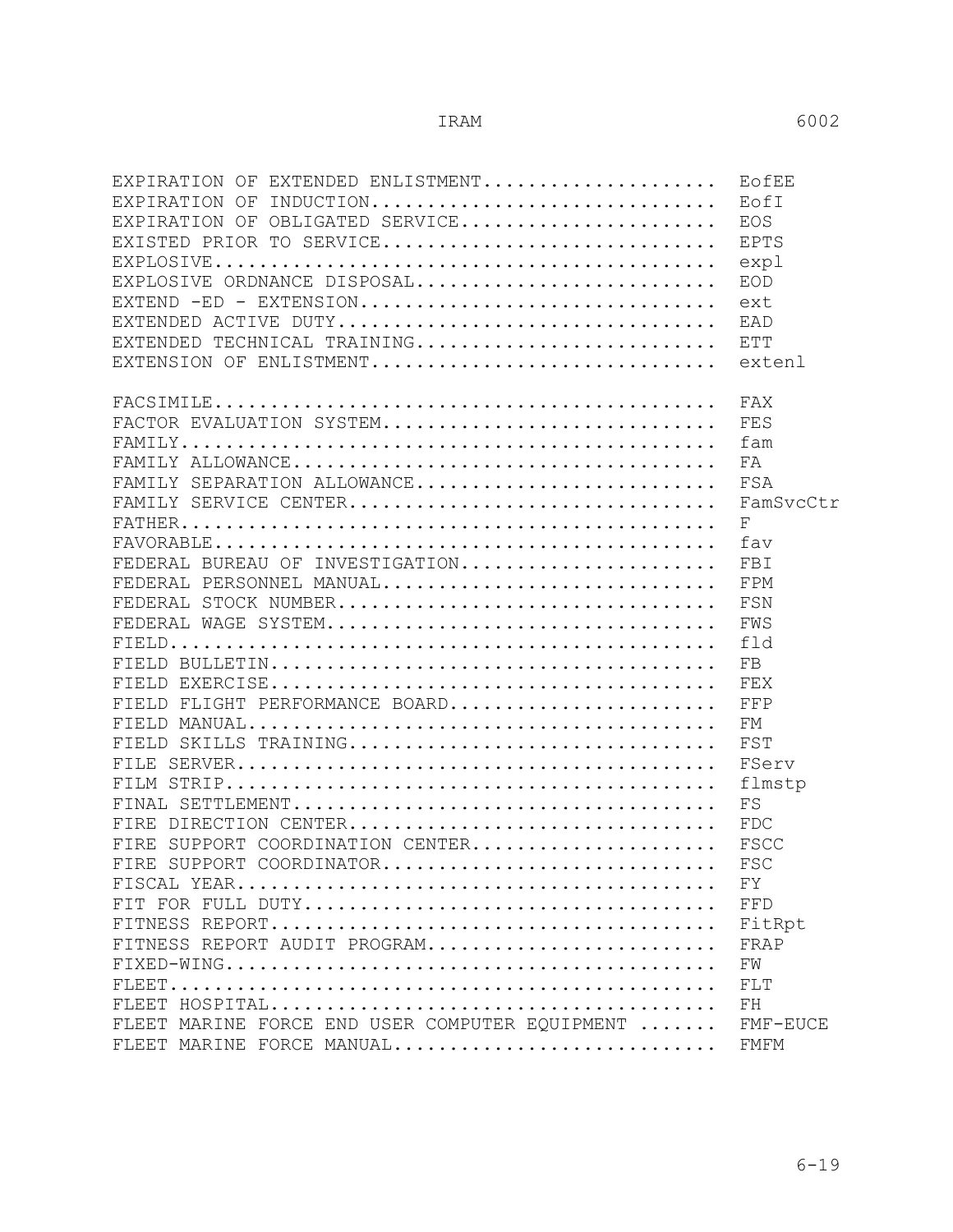|                                                                                                                         | FPO          |
|-------------------------------------------------------------------------------------------------------------------------|--------------|
| FLEET MARINE FORCE PERSONNEL ASSISTANCE PROGRAM                                                                         | FAP          |
| FLEET MARINE FORCE REFERENCE PUBLICATION                                                                                | FMFRP        |
|                                                                                                                         | $f$ 1 t.     |
|                                                                                                                         | FltO         |
| FLIGHT STATUS SELECTION BOARD                                                                                           | FSSB         |
|                                                                                                                         | FD           |
| $\texttt{FOLLOW -S -ED -ING} \texttt{} \texttt{} \texttt{} \texttt{} \texttt{} \texttt{} \texttt{} \texttt{} \texttt{}$ | fol          |
| FOLLOWING NAMED MARINE -S                                                                                               | <b>FNM</b>   |
|                                                                                                                         | ForAc        |
|                                                                                                                         | for          |
|                                                                                                                         | FORDU        |
| FOREIGN LANGUAGE PROFICIENCY PAY                                                                                        | FLPP         |
|                                                                                                                         | FAO          |
|                                                                                                                         | <b>FMS</b>   |
|                                                                                                                         | forf         |
|                                                                                                                         | FFA          |
|                                                                                                                         | FFT          |
|                                                                                                                         | FOREC        |
|                                                                                                                         | FOUO         |
|                                                                                                                         | FMar         |
| $\texttt{FORWARD}\dots\dots\dots\dots\dots\dots\dots\dots\dots\dots\dots\dots\dots\dots\dots\dots\dots\dots$            | fwd          |
|                                                                                                                         | FAC          |
| FORWARD AIR CONTROLLER (AIRBORNE)                                                                                       | FAC(A)       |
|                                                                                                                         | FwdEch       |
| FORWARD LOOKING INFRARED RADAR                                                                                          | FLIR         |
|                                                                                                                         | FO           |
|                                                                                                                         | FRAGO        |
|                                                                                                                         | FraqWd       |
|                                                                                                                         | frdenl       |
|                                                                                                                         | FFA          |
|                                                                                                                         | freq         |
|                                                                                                                         | FM           |
|                                                                                                                         | fr           |
| FUNCTIONAL ACCOUNT NUMBER                                                                                               | FAN          |
|                                                                                                                         | fund         |
|                                                                                                                         | furn         |
|                                                                                                                         | <b>FURAS</b> |
| FUTURE MONITORED COMMAND CODE                                                                                           | <b>FMCC</b>  |
|                                                                                                                         |              |
| GENERAL (not military grade)                                                                                            | gen          |
| GENERAL CLASSIFICATION TEST                                                                                             | <b>GCT</b>   |
|                                                                                                                         | <b>GCM</b>   |
| GENERAL COURT-MARTIAL ORDER                                                                                             | GCMO         |
| GENERAL EDUCATIONAL DEVELOPMENT TEST                                                                                    | <b>GEDT</b>  |
| GENERAL COURT-MARTIAL PRISONER                                                                                          | <b>GCMP</b>  |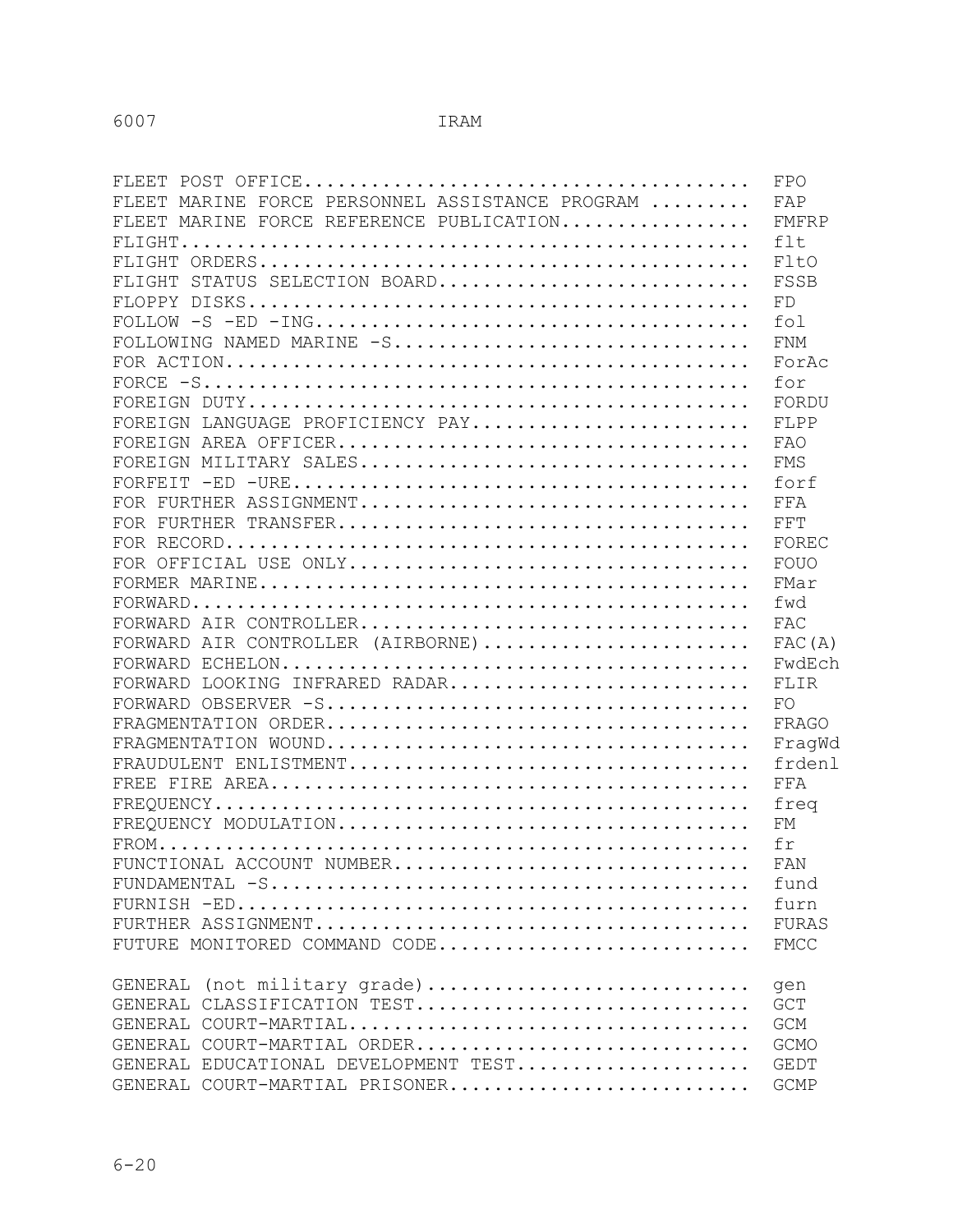|                                                                                                              | GenDis          |
|--------------------------------------------------------------------------------------------------------------|-----------------|
| GENERAL MANAGER (CIVIL SERVICE EMPLOYEE)                                                                     | <b>GM</b>       |
| GENERAL MILITARY SUBJECTS TEST                                                                               | GMST            |
| GENERAL SCHEDULE (CIVIL SERVICE EMPLOYEE, NORMALLY                                                           |                 |
| FOLLOWED BY A NUMERAL GRADE)                                                                                 | $GS-$           |
|                                                                                                              | GS              |
| GENERAL TECHNICAL COMPOSITE                                                                                  | GT              |
|                                                                                                              | GB              |
| GLOBAL COMMAND CONTROL SYSTEM                                                                                | GCCS            |
|                                                                                                              | GOS             |
|                                                                                                              | govt            |
| GOVERNMENT TRANSPORTATION REQUEST                                                                            | <b>GTR</b>      |
|                                                                                                              | qde             |
|                                                                                                              | qrad            |
|                                                                                                              | grdn            |
|                                                                                                              | GrReq           |
|                                                                                                              | GVet            |
|                                                                                                              | qnd             |
|                                                                                                              | <b>GCE</b>      |
| $\texttt{GROUND}\texttt{ CONTROL}\texttt{ APPROACH}.\dots\dots\dots\dots\dots\dots\dots\dots\dots\dots\dots$ | GCA             |
| GROUND SUPPORT EQUIPMENT                                                                                     | <b>GSE</b>      |
|                                                                                                              | qd              |
|                                                                                                              | GM              |
|                                                                                                              | G               |
|                                                                                                              | gnr             |
|                                                                                                              | GSW             |
|                                                                                                              |                 |
|                                                                                                              | hdlg            |
|                                                                                                              | HD              |
| HAZARDOUS DUTY INCENTIVE PAY                                                                                 | HDIP            |
| HEADQUARTERS ACCESSION MANAGEMENT SYSTEM                                                                     | hq<br>HAMS      |
|                                                                                                              |                 |
| HEADQUARTERS MASTER FILE<br>HEALTH RECORD $-S$ (COMBINED MEDICAL AND DENTAL RECORDS)                         | HMF<br>HR.      |
|                                                                                                              | hvv             |
| HEAVY ANTIARMOR WEAPON                                                                                       | HAW             |
|                                                                                                              |                 |
| HEAVY ASSAULT ANTITANK WEAPON                                                                                | HvyArty<br>HAAW |
|                                                                                                              | HMG             |
|                                                                                                              | hoptr           |
|                                                                                                              | HE              |
| HIGH INTENSITY CONFLICT                                                                                      |                 |
| HIGH MOBILITY MULTIPURPOSE WHEELED VEHICLE                                                                   | HIC<br>HMMWV    |
|                                                                                                              | HA              |
|                                                                                                              | HS              |
|                                                                                                              | hist            |
|                                                                                                              |                 |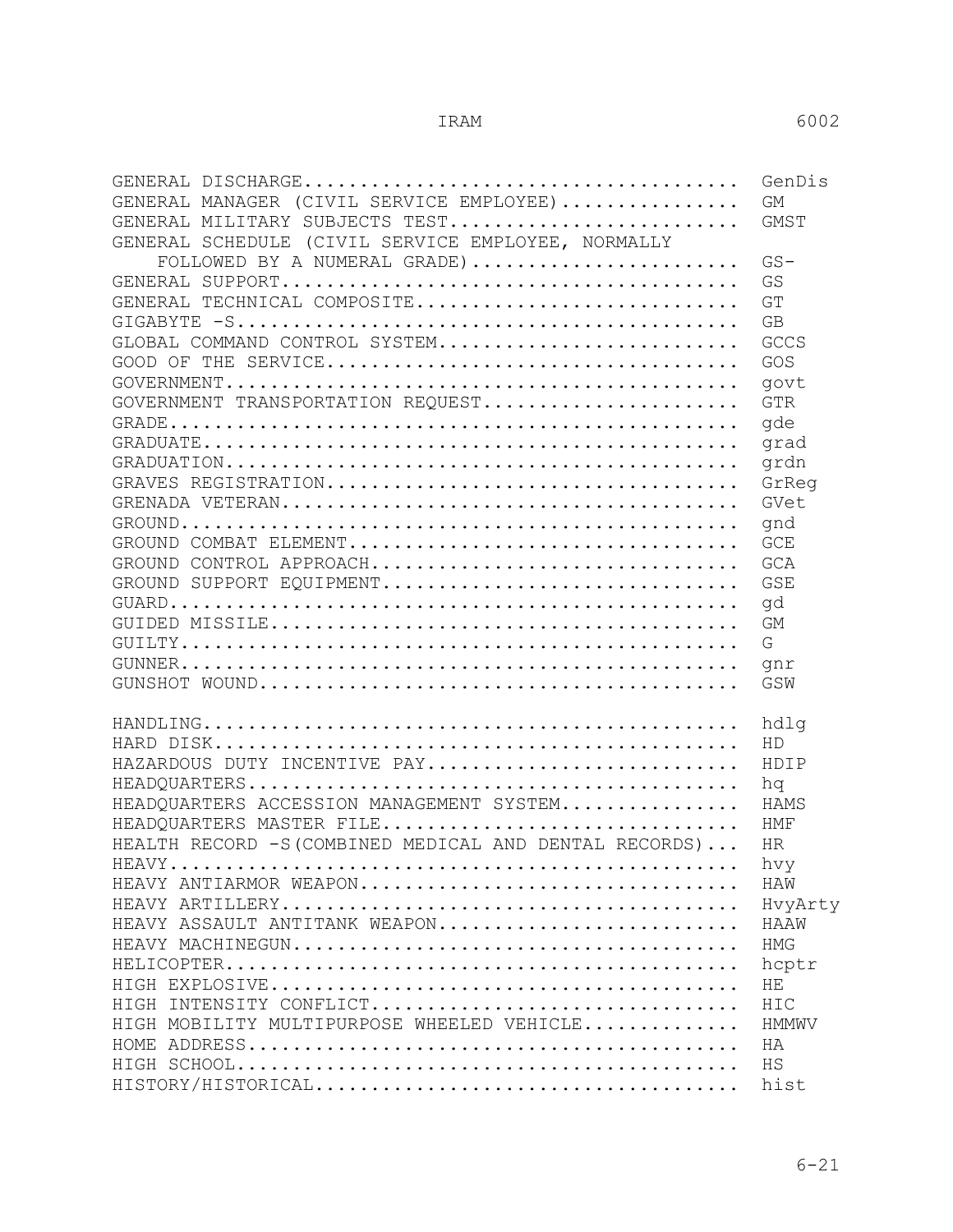| HOMF.                                        | HOR          |
|----------------------------------------------|--------------|
| HOME.                                        | <b>HTC</b>   |
|                                              | hon          |
|                                              | HonDis       |
|                                              | HonRetd      |
|                                              | hosp         |
|                                              | hstl         |
|                                              | HFA          |
|                                              | HFP          |
|                                              | <b>HHE</b>   |
|                                              | HHG          |
|                                              | How          |
|                                              | HUMS         |
|                                              | H            |
|                                              |              |
|                                              | TD           |
|                                              | ILLUM        |
|                                              | immed        |
|                                              | <b>TAW</b>   |
|                                              | inact        |
|                                              | IDT          |
|                                              | ISL          |
|                                              | INCAP        |
| INCLUDE-INCLUDING-INCLUSIVE                  | incl         |
| INCOMPETENCE-INCOMPETENT                     | incomp       |
| INCONSISTENT CONDITIONS REPORT               | <b>ICR</b>   |
| INCREMENTAL INITIAL ACTIVE DUTY FOR TRAINING | <b>IIADT</b> |
|                                              | indebt       |
|                                              | indef        |
|                                              | indep        |
| INDICATE -S -D - INDICATING                  | indc         |
|                                              | indiv        |
| INDIVIDUAL COMBAT TRAINING                   | ICT          |
| INDIVIDUAL MILITARY COUNSEL                  | <b>IMC</b>   |
| INDIVIDUAL MOBILIZATION AUGMENTEE            | IMA          |
| INDIVIDUAL READY RESERVE                     | IRR          |
| INDIVIDUAL TRAINING STANDARDS                | <b>ITS</b>   |
| INDIVIDUAL TRAINING STANDARDS SYSTEM         | <b>ITSS</b>  |
|                                              | ind          |
| INERTIAL NAVIGATION SYSTEM                   | INS          |
|                                              | inf          |
|                                              | info         |
| INFANTRY OFFICER COURSE                      | <b>IOC</b>   |
|                                              | Infl         |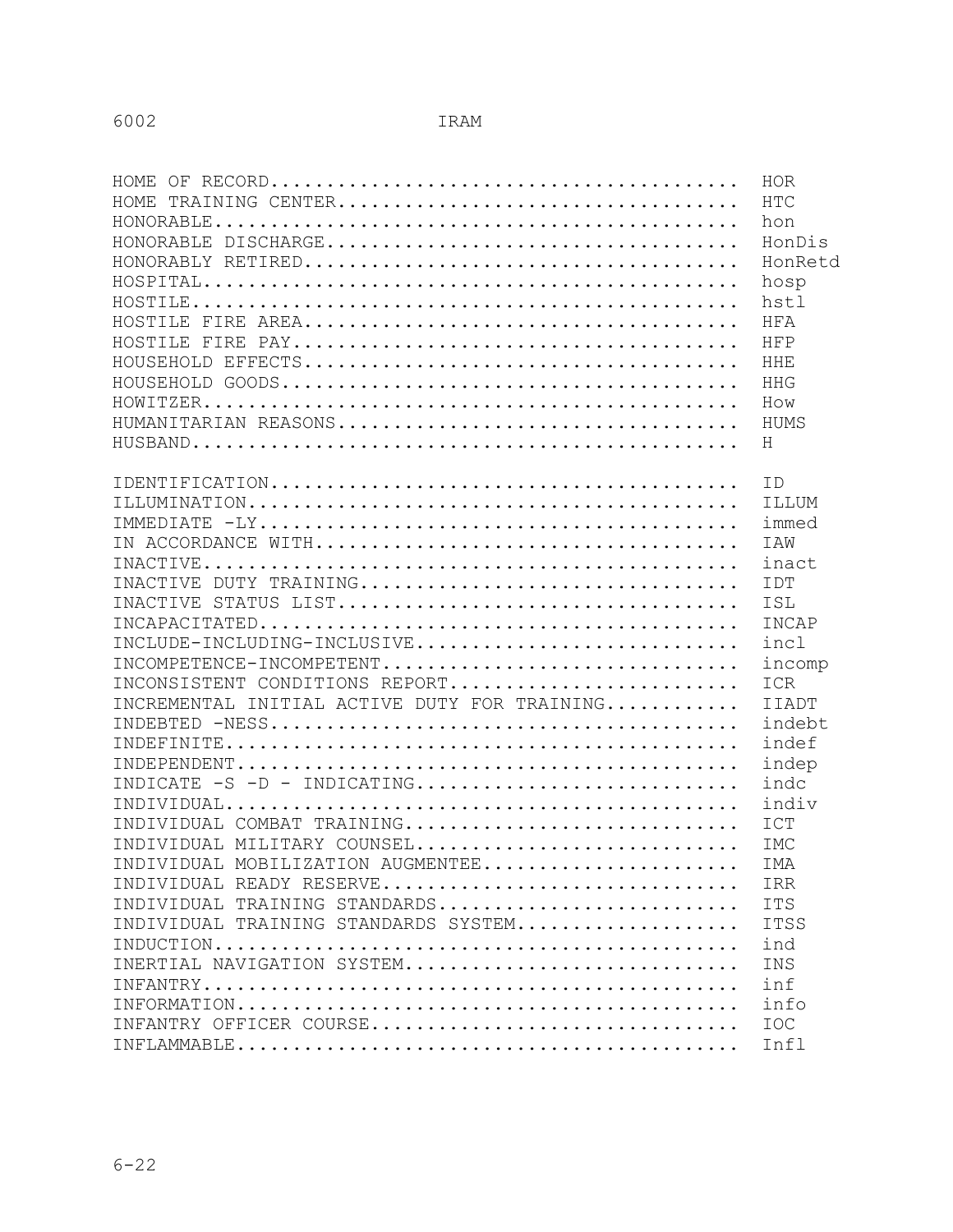INFORMATION CONTROL CENTER; INFORMATION COORDINATION

|                                                      | ICC          |
|------------------------------------------------------|--------------|
| INFORMATION SERVICE OFFICER                          | <b>ISO</b>   |
| INFORMATION SERVICES MANAGEMENT REPRESENTATIVE       | ISMR         |
|                                                      | <b>IS</b>    |
| INFORMATION SYSTEMS MANAGEMENT OFFICER               | ISMO         |
| IN HANDS OF CIVIL AUTHORITIES                        | IHCA         |
| IN HANDS OF FOREIGN AUTHORITIES                      | IHFA         |
|                                                      | init         |
| INITIAL ACTIVE DUTY FOR TRAINING                     | <b>TADT</b>  |
| INITIAL CIVILIAN CASH CLOTHING ALLOWANCE             | ICCCA        |
| INITIAL CLOTHING MONETARY ALLOWANCE                  | ICMA         |
| INITIAL SKILLS TRAINING                              | <b>IST</b>   |
| INJURIES OR ILLNESSES FROM OTHER CAUSES              | <b>IOC</b>   |
| INJURIES OR ILLNESSES SELF-INFLICTED (INTENTIONALLY) | ISI          |
|                                                      | I/O          |
|                                                      | IPP          |
|                                                      | IG           |
| INSPECTOR GENERAL OF THE MARINE CORPS                | IGMC         |
| INSPECTOR GENERAL'S UNIT INSPECTION PROGRAM          | IGUIP        |
|                                                      | $I-T$        |
|                                                      | instn        |
|                                                      | instr        |
| INTEGRATED COMMUNICATION COLLECTION SYSTEM           | ICCS         |
| INTEGRATED LOGISTIC SUPPORT PLAN                     | ILSP         |
| INTEGRATED SIGNALS INTELLIGENCE SYSTEM               | ISIS         |
| INTEGRATED TACTICAL AIR CONTROL SYSTEM               | <b>ITACS</b> |
|                                                      | intel        |
|                                                      | INTSUM       |
| INTENDED MILITARY OCCUPATIONAL SPECIALTY             | IMOS         |
| INTERIM HOUSING ALLOWANCE -S                         | IHA          |
|                                                      | IC           |
| INTERMEDIATE MONITORED COMMAND CODE                  | IMCC         |
|                                                      | TTD          |
|                                                      | intpr        |
|                                                      | ICO          |
| INVESTIGATE -S -ED -TION                             | inves        |
|                                                      | IO           |
|                                                      | invol        |
|                                                      | inv          |
|                                                      | iss          |
| ITINERANT RECRUITING DUTY                            | IRD          |
|                                                      | id           |
|                                                      | jdasg        |
|                                                      | jdenl        |
|                                                      |              |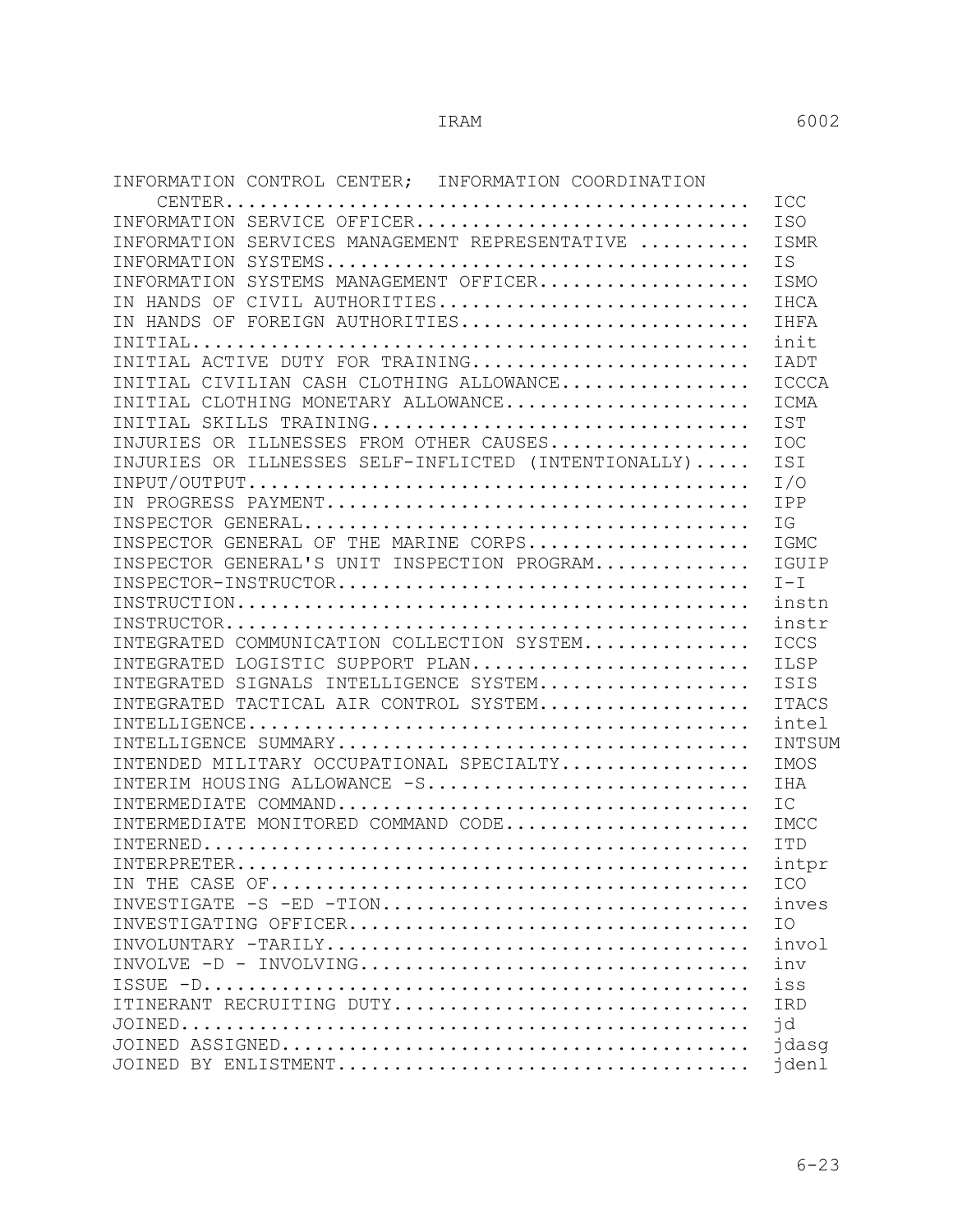|                                                    | jdind         |
|----------------------------------------------------|---------------|
| JOINED BY REENLISTMENT                             | idreenl       |
|                                                    | jdfr          |
| JOINT ARMY, NAVY, AIR FORCE PUBLICATION            | JANAP         |
| JOINT CHIEFS OF STAFF MEMORANDUM OF POLICY         | <b>JCSMOP</b> |
| JOINT CHIEF OF STAFF PUBLICATION                   | JCS pub       |
| JOINT DEPLOYMENT SYSTEM                            | <b>JDS</b>    |
| JOINT FEDERAL TRAVEL REGULATIONS                   | <b>JFTR</b>   |
|                                                    | <b>JHH</b>    |
| JOINT INTEROPERABILITY OF TACTICAL COMMAND CONTROL |               |
|                                                    | <b>JITCCS</b> |
| JOINT OPERATION PLANNING AND EXECUTION SYSTEM      | <b>JOPES</b>  |
| JOINT OPERATION PLANNING SYSTEM                    | <b>JOPS</b>   |
| JOINT OPERATIONAL REPORTING SYSTEM                 | <b>JOREP</b>  |
| JOINT PERSONNEL ASSET VISIBILITY                   | <b>JPAV</b>   |
|                                                    | JP            |
| JOINT STRATEGIC PLANNING SYSTEM                    | <b>JSPS</b>   |
| JOINT TACTICAL INFORMATION DISTRIBUTION SYSTEM     | <b>JTIDS</b>  |
| JUDGE ADVOCATE GENERAL                             | JAG           |
| JUDGE ADVOCATE GENERAL INSTRUCTION                 | JAGINST       |
|                                                    | Jr            |
|                                                    | JURIS         |
| JUSTIFY - JUSTIFICATION                            | just          |
|                                                    |               |
| KEY TERRAIN, OBSERVATION, COVER AND CONCEALMENT,   |               |
| OBSTACLES, AND AVENUES OF APPROACH                 | KOCOA         |
|                                                    | KIA           |
|                                                    | ΚZ            |
|                                                    | KB            |
|                                                    | KVet          |
|                                                    |               |
|                                                    | lndg          |
| LANDING CRAFT, AIR CUSHIONED                       | LCAL          |
|                                                    | <b>LEX</b>    |
|                                                    | LFM           |
| LANDING SIGNAL OFFICER                             | <b>LSO</b>    |
|                                                    | LZ            |
|                                                    | lang          |
| LANGUAGE PROFICIENCY TEST                          | LPT           |
|                                                    | LGW           |
|                                                    | ldr           |
|                                                    | 1v            |
| LEAVE AND EARNINGS STATEMENT                       | LES           |
|                                                    | leg           |
|                                                    | LA            |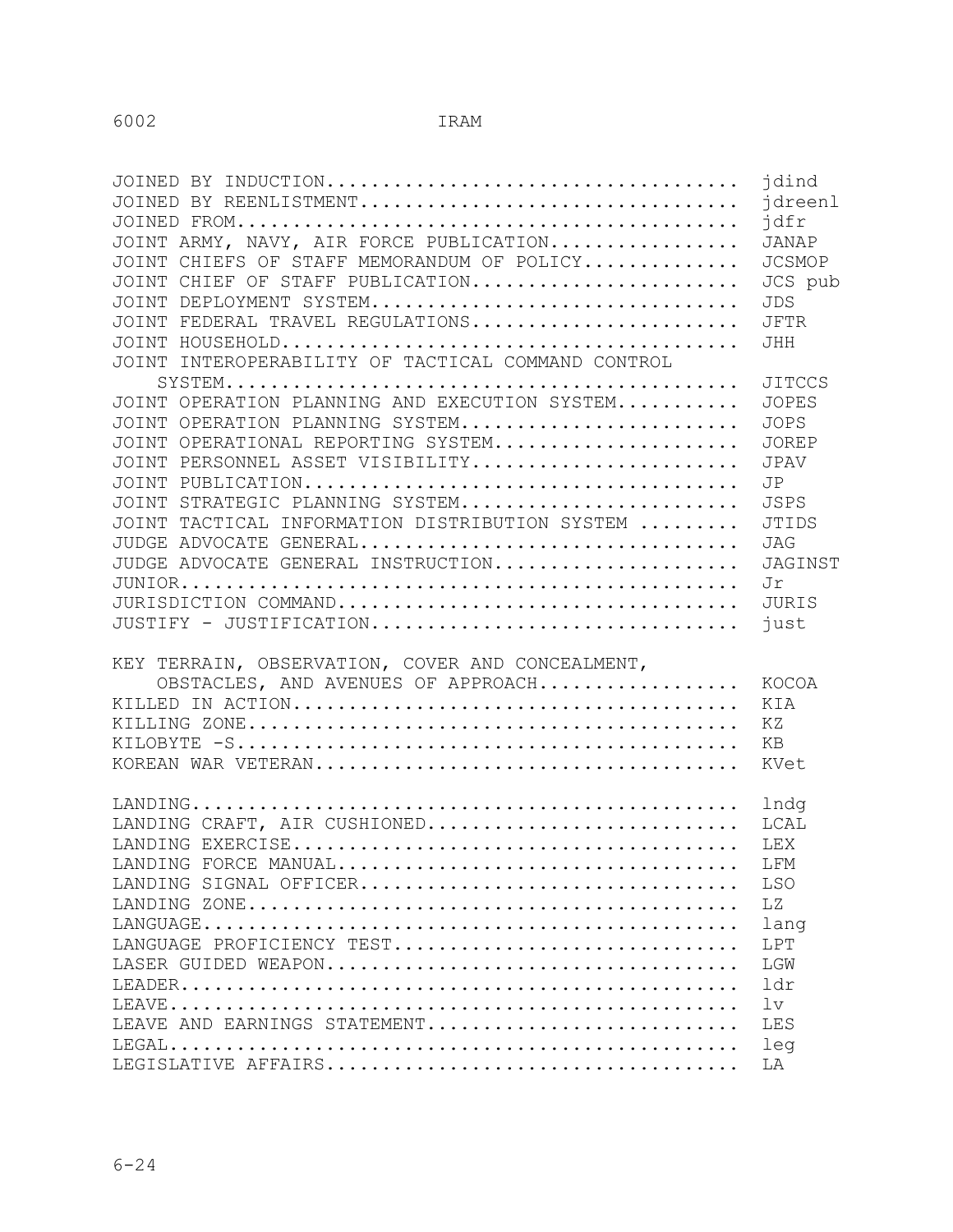|                                                                                                                               | ltr             |
|-------------------------------------------------------------------------------------------------------------------------------|-----------------|
| LETTER OF INSTRUCTION                                                                                                         | <b>LOI</b>      |
|                                                                                                                               | ln              |
|                                                                                                                               | LNO             |
|                                                                                                                               | LAA             |
| LIGHT ARMORED VEHICLE                                                                                                         | <b>T.AV</b>     |
| LIGHT ARMORED VEHICLE-ANTITANK                                                                                                | LAV-AT          |
| LIGHT ARMORED VEHICLE TEST DIRECTORATE                                                                                        | LAVTD           |
|                                                                                                                               | LARTY           |
|                                                                                                                               | LA              |
| LIGHT ASSAULT WEAPON                                                                                                          | T.AW            |
|                                                                                                                               | LIMDU           |
| LIMITED DUTY OFFICER                                                                                                          | <b>LDO</b>      |
|                                                                                                                               | LAN             |
|                                                                                                                               | loc             |
|                                                                                                                               | <b>LTD</b>      |
|                                                                                                                               | 1 <sub>oq</sub> |
| LOGISTICS VEHICLE SYSTEM                                                                                                      | LVS             |
| LONG-RANGE ENLISTED STAFFING GOAL MODEL                                                                                       | LRESGM          |
|                                                                                                                               | LRP             |
| LOSE PAY - LOSS OF PAY                                                                                                        | T.P             |
| LOW INTENSITY CONFLICT                                                                                                        | <b>LIC</b>      |
|                                                                                                                               | LSL             |
|                                                                                                                               | МG              |
|                                                                                                                               | maint           |
| MAJOR SUBORDINATE COMMANDERS                                                                                                  | <b>MSC</b>      |
| MANAGED ON-THE-JOB TRAINING                                                                                                   | MOJT            |
|                                                                                                                               | mqt             |
| MANAGEMENT DATA LIST                                                                                                          | ML              |
| MANAGEMENT DATA LIST-CONSOLIDATED                                                                                             | $MT - C$        |
| MANAGEMENT OF PERSONNEL RECORDS                                                                                               | MAPER           |
|                                                                                                                               | mqr             |
| $\verb MANDATORY  \dots \dots \dots \dots \dots \dots \dots \dots \dots \dots \dots \dots \dots \dots \dots \dots \dots$      | mand            |
|                                                                                                                               | Mane            |
| MAN-PORTABLE AIR DEFENSE MISSILE SYSTEM                                                                                       | STINGER         |
| $\verb MANPOWER  \dots \dots \dots \dots \dots \dots \dots \dots \dots \dots \dots \dots \dots \dots \dots \dots \dots \dots$ | mpr             |
| MANPOWER AUTHORIZATION                                                                                                        | MPA             |
| MANPOWER INFORMATION SYSTEMS SUPPORT ACTIVITY                                                                                 | MISSA           |
| MANPOWER REQUIREMENTS DETERMINATION PROGRAM                                                                                   | MRDP            |
| MANPOWER TRANSITION SYSTEM                                                                                                    | MTS             |
| MANUAL FOR COURTS-MARTIAL, UNITED STATES 1995                                                                                 | MCM, 1995       |
| MANUAL OF THE JUDGE ADVOCATE GENERAL                                                                                          | <b>JAGMAN</b>   |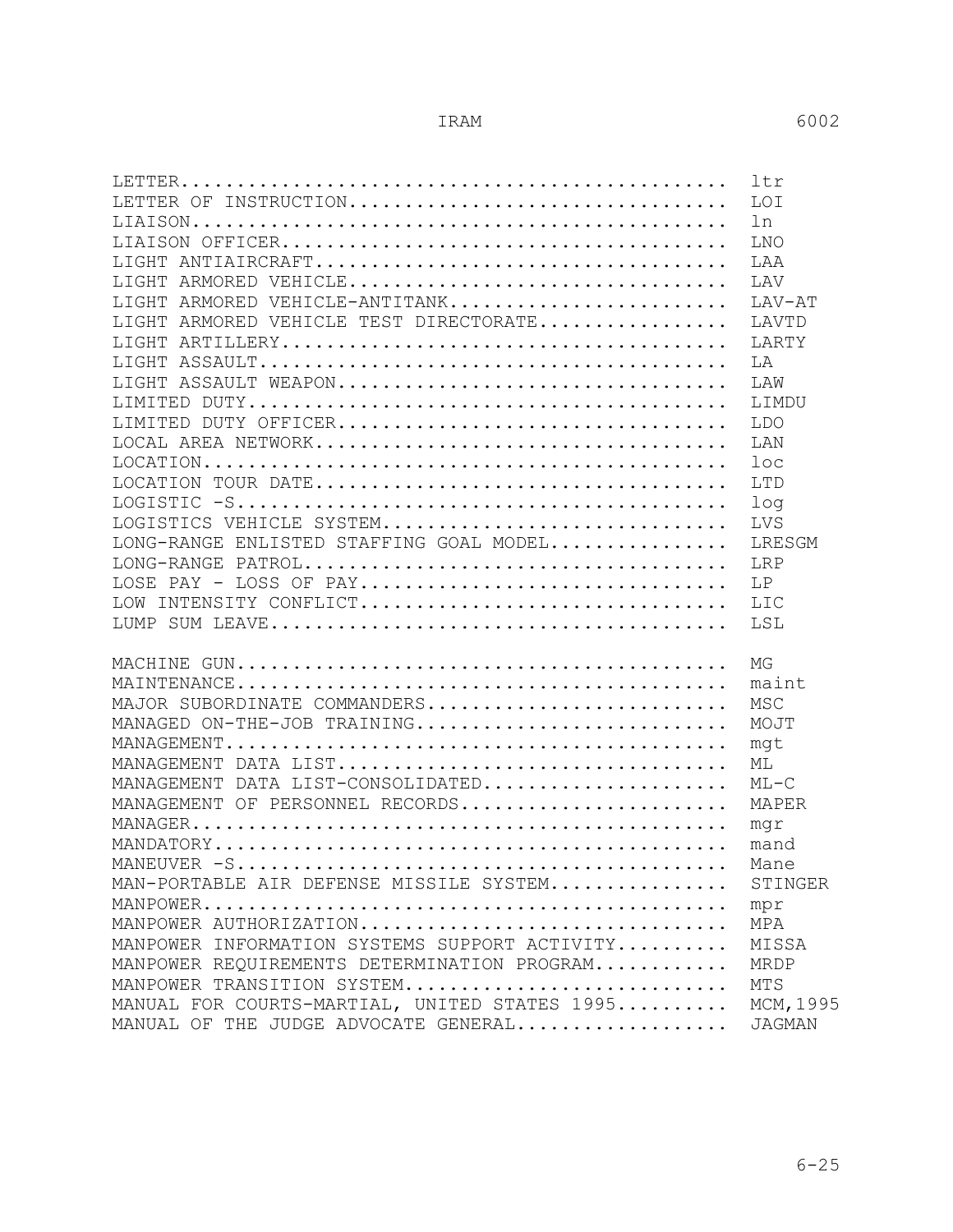| MANUAL OF THE MEDICAL DEPARTMENT                                                         | MANMED      |
|------------------------------------------------------------------------------------------|-------------|
|                                                                                          | MAPEX       |
| MARGINAL TERRAIN VEHICLE                                                                 | MTV         |
|                                                                                          | *Mar        |
| MARINE AVIATION COMMAND AND CONTROL SYSTEM                                               | MACCS       |
| MARINE AIR-GROUND INTELLIGENCE SYSTEM                                                    | MAGIS       |
| MARINE AVIATION CADET                                                                    | MARCAD      |
| MARINE BATTLE SKILLS TRAINING                                                            | MBST        |
| MARINE COMBAT TRAINING                                                                   | MCT         |
| MARINE CORPS ADMINISTRATIVE PROCEDURES                                                   | MCAP        |
| MARINE CORPS ASSOCIATE DEGREE COMPLETION PROGRAM                                         | MADCOP      |
| MARINE CORPS AUTOMATED TEST EOUIPMENT SYSTEM                                             | MCATES      |
| MARINE CORPS AUTOMATED INSTRUCTIONAL MANAGEMENT                                          |             |
|                                                                                          | MCAIMS      |
| MARINE CORPS BULLETIN                                                                    | MCBUL       |
| MARINE CORPS COMBAT READINESS EVALUATION SYSTEM                                          | MCCRES      |
| MARINE CORPS COMMERCIAL ACCOUNTS PROCESSING SYSTEM .                                     | MCCAPS      |
| MARINE CORPS DATA NETWORK                                                                | MCDN        |
| MARINE CORPS ELEMENT                                                                     | MARCORELEM  |
| MARINE CORPS ENLISTED COMMISSIONING EDUCATION                                            |             |
|                                                                                          | MECEP       |
| MARINE CORPS EQUIPMENT BOARD                                                             | MCEB        |
| MARINE CORPS EXCHANGE                                                                    | MCX         |
| MARINE CORPS EXPENDITURE REIMBURSEMENT REPORTING                                         |             |
| $\texttt{ SYSTEM}\dots\dots\dots\dots\dots\dots\dots\dots\dots\dots\dots\dots\dots\dots$ | MCERRS      |
| MARINE CORPS INDIVIDUAL RECORDS ADMINISTRATION                                           |             |
|                                                                                          | IRAM        |
| MARINE CORPS INTEGRATED MAINTENANCE MANAGEMENT                                           |             |
|                                                                                          | MIMMS       |
| MARINE CORPS JUNIOR RESERVE OFFICER TRAINING CORPS.                                      | MCJROTC     |
| MARINE CORPS MANUAL                                                                      | MARCORMAN   |
| MARINE CORPS MANUAL FOR LEGAL ADMINISTRATION                                             | LEGADMINMAN |
| MARINE CORPS MOBILIZATION PROCESSING SYSTEM                                              | MCMPS       |
| MARINE CORPS ORDER                                                                       | MCO         |
| MARINE CORPS PROMOTION                                                                   |             |
|                                                                                          |             |
| MARINE CORPS PROMOTION SYSTEM MCPS                                                       |             |
| MARINE CORPS RECRUIT AND RECRUIT TRAINING COMMAND  MCR-RTC                               |             |
| MARINE CORPS RESERVE ADMINISTRATIVE MANAGEMENT                                           |             |
|                                                                                          |             |
| MARINE CORPS SEPARATION AND RETIREMENT                                                   |             |
|                                                                                          |             |
|                                                                                          |             |
| MARINE CORPS SPECIAL ORDERS                                                              | MCSO        |
| MARINE CORPS TACTICAL DATA SYSTEM                                                        | MTDS        |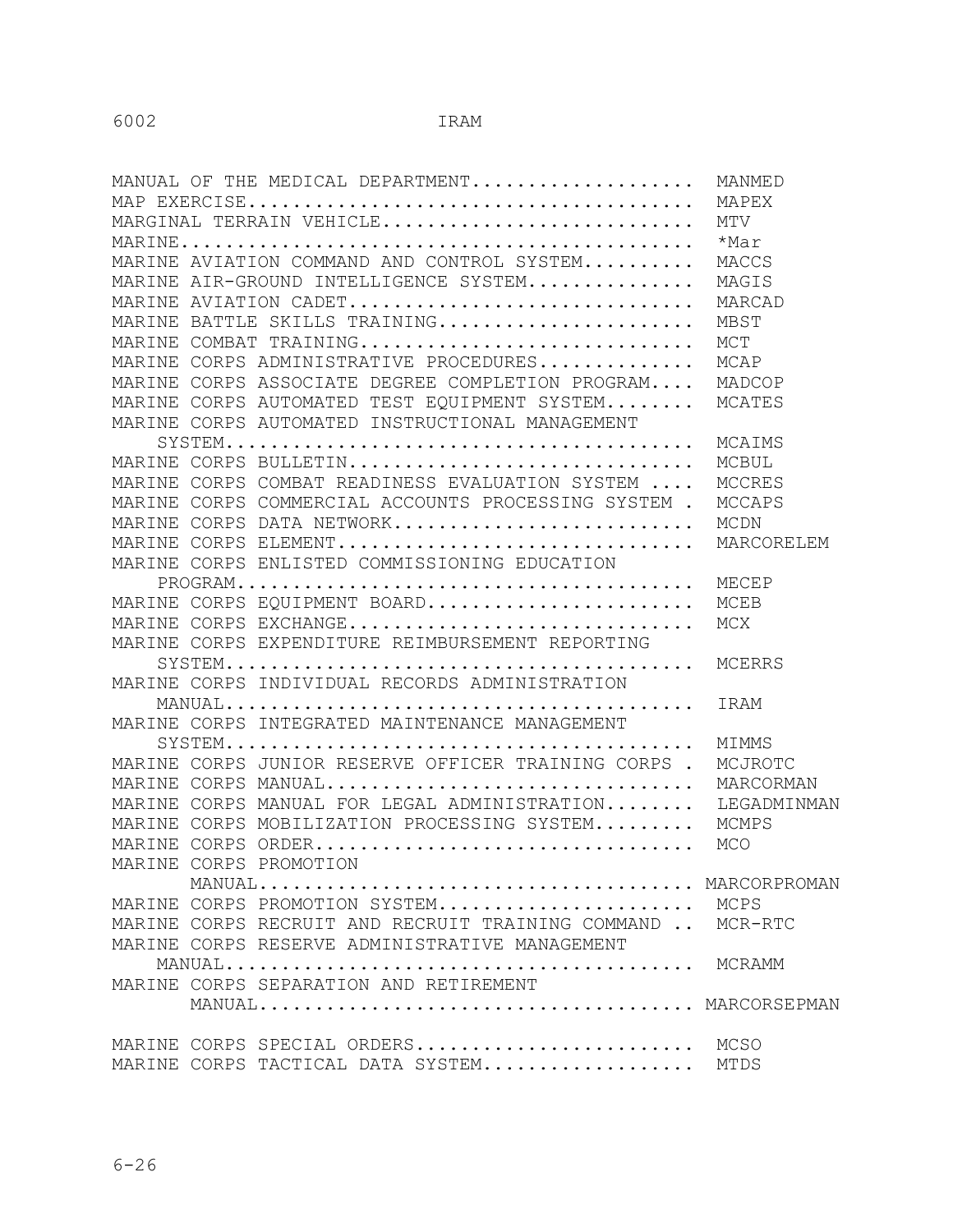| MARINE<br>CORPS TECHNICAL BULLETIN MCTB              |            |
|------------------------------------------------------|------------|
| MARINE CORPS TOTAL FORCE SYSTEM                      | MCTFS      |
| MARINE CORPS TOTAL FORCE SYSTEM CODES                |            |
|                                                      |            |
| MARINE CORPS TOTAL FORCE SYSTEM PERSONNEL REPORTING  |            |
| INSTRUCTIONS MANUAL                                  | MCTFSPRIM  |
| CORPS TRAVEL ADVANCE AND SETTLEMENT SYSTEM<br>MARINE | MCTASS     |
| MARINE CORPS TRAVEL INSTRUCTIONS MANUAL              | MCTIM      |
| MARINE CORPS UNIFORM REGULATIONS                     | MCUR       |
| MARINE CORPS USER'S MANUAL                           | MC/UM      |
| MARINE GARRISON FORCE -S                             | MGF        |
| MARINE INTEGRATED FIRE AND AIR SUPPORT SYSTEM        | MIFASS     |
| MARINE INTEGRATED LOGISTICS SYSTEM                   | MILOGS     |
| MARINE LEADER TRAINING                               | MLT        |
| MARINE REPORTED ON                                   | <b>MRO</b> |
| MARITIME PREPOSITIONING FORCE                        | MPF        |
|                                                      | mk         |
|                                                      | mkship     |
|                                                      | <b>MBS</b> |
| MASTER ELECTRONIC SIGNATURE                          | M-ELSIG    |
| MASTER ERROR CONTROL FILE                            | MECF       |
| MASTER MILITARY PAY ACCOUNT                          | MMPA       |
|                                                      | mat        |
| MATERIAL ALLOWANCE LIST                              | MAL        |
| MATERIAL HANDLING EQUIPMENT                          | MHE        |
|                                                      | max        |
| MECHANICAL APTITUDE TEST                             | MAT        |
|                                                      | mech       |
| MECHANICAL MAINTENANCE COMPOSITE SCORE               | МM         |
|                                                      | Med        |
|                                                      | MedBd      |
| MEDICAL EMERGENCY EVACUATION                         | MEDEVAC    |
|                                                      | MO         |
| MEDICAL TREATMENT FACILITY                           | MTF        |
|                                                      | MARTY      |
|                                                      | МB         |
|                                                      | mbr        |
| MEMBER OF A COMBAT UNIT ENTITLED TO COMBAT PAY       | MBRCU      |
|                                                      | memo       |
| MEMORANDUM FOR THE RECORD                            | <b>MFR</b> |
| MEMORANDUM OF AGREEMENT                              | MOA        |
| MEMORANDUM OF POLICY                                 | MOP        |
| MEMORANDUM OF UNDERSTANDING                          | MOU        |
|                                                      | merit      |
|                                                      | msq        |
|                                                      | Msgcen     |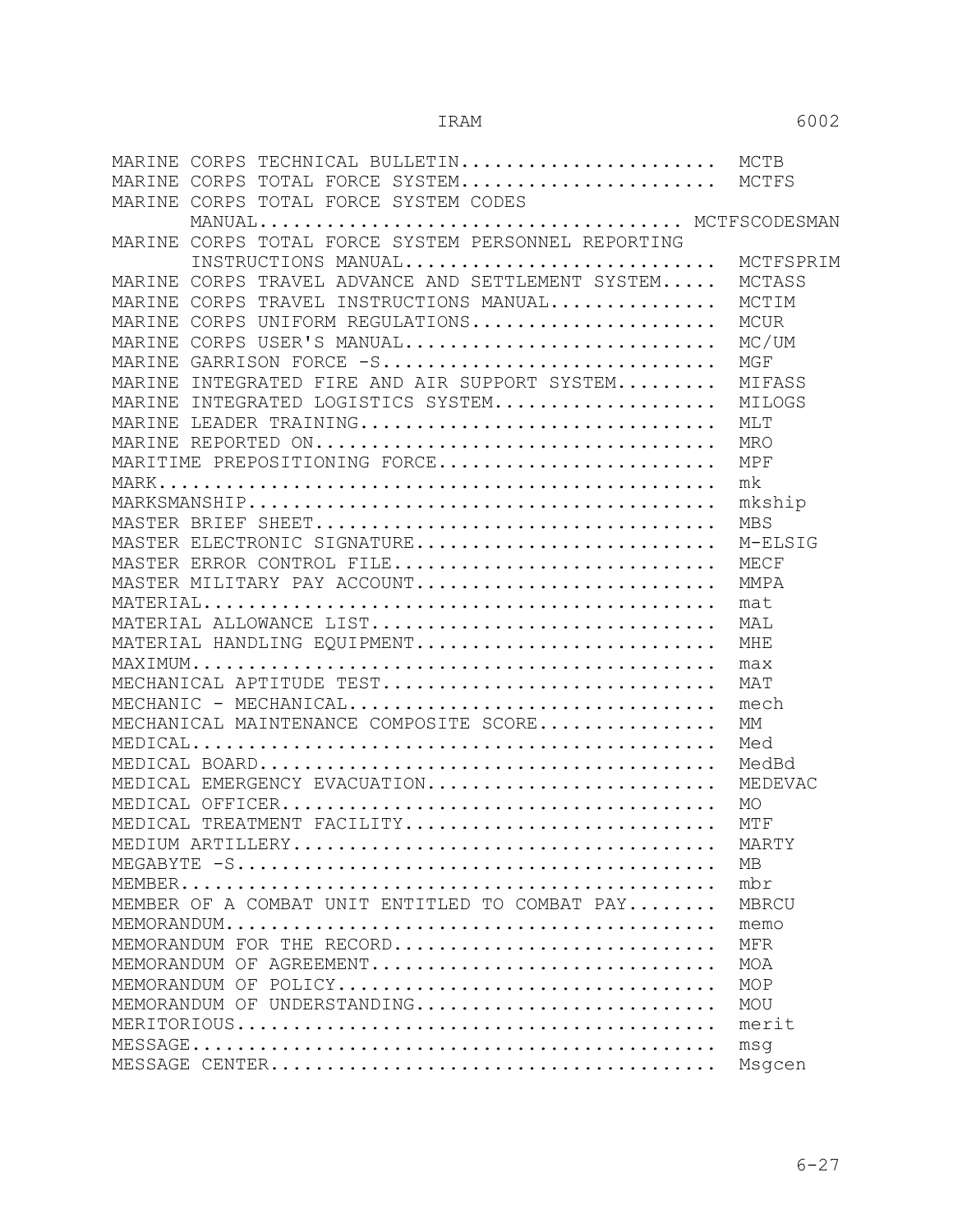|                                                    | msqr        |
|----------------------------------------------------|-------------|
|                                                    | msm         |
| MID-INTENSITY CONFLICT                             | MIC         |
| MID-RANGE INFORMATION SYSTEMS PLAN                 | MRISP       |
| MILITARY AFFILIATE RADIO SYSTEM                    | MARS        |
|                                                    | MIN         |
|                                                    | min         |
|                                                    | mil         |
| MILITARY CONSTRUCTION                              | MILCON      |
| MILITARY OCCUPATIONAL SPECIALTY                    | MOS         |
| MILITARY OPERATIONS                                | MILOPS      |
|                                                    | MILPERS     |
|                                                    | ΜP          |
| MILITARY SERVICE NUMBER                            | MSN         |
| MILITARY SERVICE OBLIGATION                        | <b>MSO</b>  |
|                                                    | MILSTATS    |
|                                                    | $m$ isc     |
|                                                    | miscon      |
|                                                    | m i s       |
|                                                    | MIA         |
|                                                    | MisMov      |
| MISSION ORIENTED PROTECTIVE POSTURE                | MOPP        |
| MISSION PERFORMANCE STANDARD                       | <b>MPS</b>  |
| MISSION TRAINING PLAN                              | MTP         |
|                                                    | mit         |
| MOBILE ELECTRONIC WARFARE SUPPORT SYSTEM           | MWSS        |
| MOBILIZE - MOBILIZATION                            | mob         |
| MOBILIZATION MONITORED COMMAND CODE                | MOBMCC      |
| MOBILIZATION DESIGNEE                              | MOBDES      |
| MOBILIZATION MANAGEMENT PLAN                       | M-Plan      |
| MOBILIZATION OPERATIONAL READINESS DEPLOYMENT TEST | MORDT       |
| MOBILIZATION PROCESSING CENTER                     | MPC         |
| MOBILIZATION RESERVE TRAINING CENTER               | <b>MRTC</b> |
| MODEL INSTALLATION PROGRAM                         | MIP         |
|                                                    | mod         |
| MONETARY ALLOWANCE IN LIEU OF QUARTERS             | MAQ         |
| MONITORED COMMAND CODE                             | <b>MCC</b>  |
| MONTGOMERY GI BILL-RESERVE                         | MGIB-R      |
|                                                    | MGIB        |
|                                                    | mo          |
|                                                    | mos         |
| MONTHLY MONETARY LIMITATION                        | MonLmt      |
|                                                    | mort        |
| MOST EFFICIENT ORGANIZATION                        | MEO         |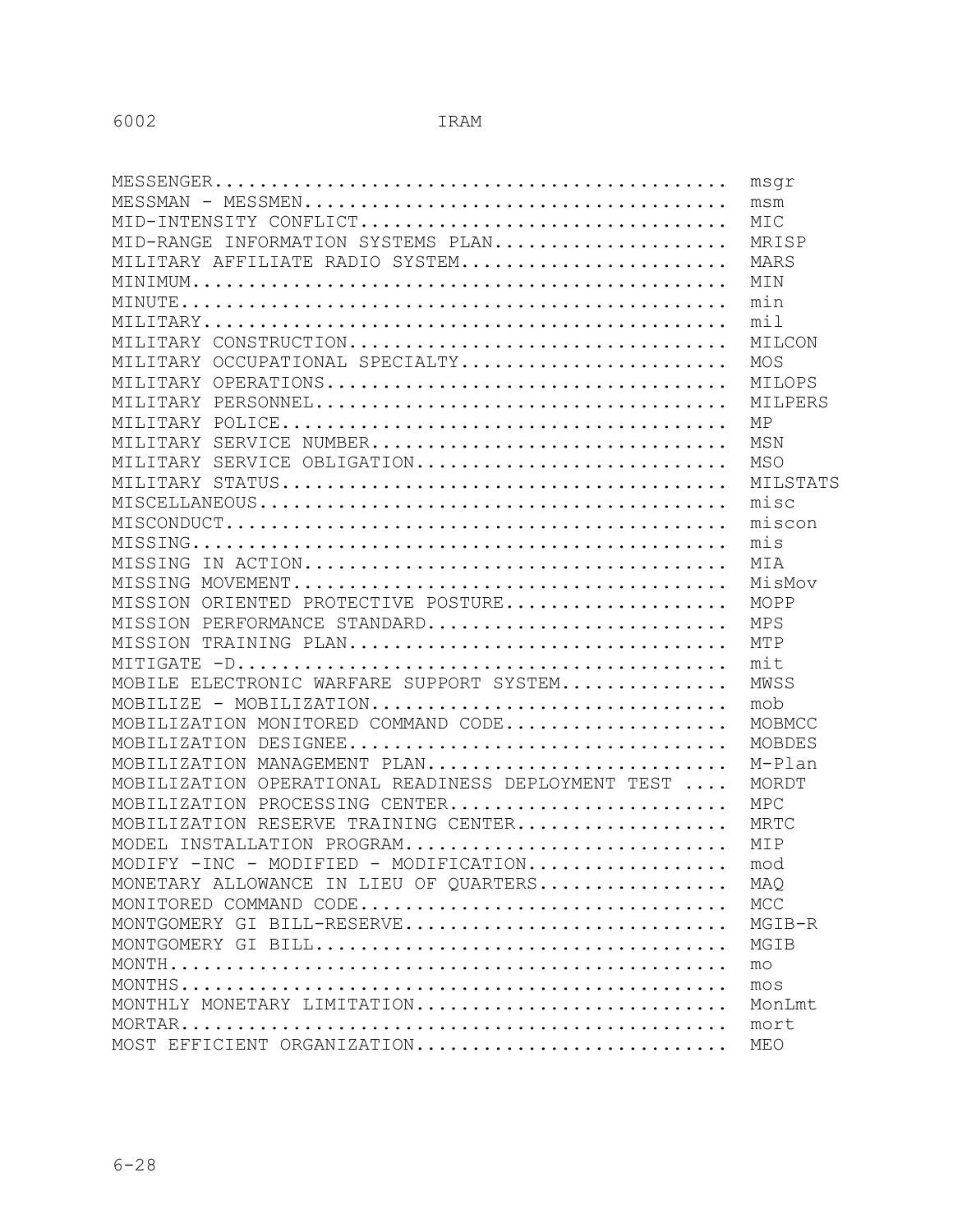|                                                                                                                         | M             |
|-------------------------------------------------------------------------------------------------------------------------|---------------|
| MOTOR TRANSPORT -ATION                                                                                                  | MТ            |
|                                                                                                                         | MUX           |
|                                                                                                                         | mult          |
| MULTIPLE INTEGRATED LASER ENGAGEMENT SYSTEM                                                                             | MILES         |
| MULTIPURPOSE ASSAULT WEAPON                                                                                             | MAW           |
|                                                                                                                         |               |
| NAME, GRADE, AND SOCIAL SECURITY NUMBER                                                                                 | NAGRASSN      |
|                                                                                                                         | Natl          |
| NATIONAL AGENCY CHECK                                                                                                   | NAC           |
| NATIONAL SERVICE LIFE INSURANCE                                                                                         | NSLI          |
| NATIONAL STOCK NUMBER                                                                                                   | <b>NSN</b>    |
| NAVAL AIR TRAINING AND OPERATING PROCEDURES                                                                             |               |
| STANDARDIZATION PROGRAM                                                                                                 | NATOPS        |
| NAVAL AVIATION CADET                                                                                                    | <b>NAVCAD</b> |
| NAVAL AVIATION OBSERVER                                                                                                 | NAO           |
| NAVAL AVIATION OBSERVER - AEROLOGY                                                                                      | NAOA          |
| NAVAL AVIATION OBSERVER - NAVIGATION                                                                                    | NAON          |
| NAVAL AVIATION OBSERVER - RADAR                                                                                         | NAOR          |
| NAVAL AVIATION OBSERVER - TACTICAL                                                                                      | NAOT          |
| NAVAL AVIATOR - OFFICER                                                                                                 | ΝA            |
| NAVAL CRIMINAL INVESTIGATIVE SERVICE                                                                                    | <b>NCIS</b>   |
| NAVAL FLIGHT OFFICER                                                                                                    | NFO           |
|                                                                                                                         | NGF           |
| NAVAL GUNFIRE LIAISON OFFICER                                                                                           | NGFLO         |
| NAVAL WARFARE PUBLICATION                                                                                               | <b>NWP</b>    |
| $\texttt{NAVAL}$ - $\texttt{NAVY}\dots\dots\dots\dots\dots\dots\dots\dots\dots\dots\dots\dots\dots\dots\dots\dots\dots$ | Nav           |
| NAVY AND MARINE CORPS APPELLATE LEAVE ACTIVITY                                                                          | NAMALA        |
| NAVY AND MARINE CORPS COURT OF CRIMINAL APPEALS                                                                         | NMCCA         |
| NAVY DEPARTMENT GENERAL ORDER                                                                                           | <b>NDGO</b>   |
| NAVY ENLISTED SCIENTIFIC EDUCATION PROGRAM                                                                              | NESEP         |
| NAVY MILITARY PERSONNEL COMMAND                                                                                         |               |
| INSTRUCTION NAVMILPERSCOMINST                                                                                           |               |
|                                                                                                                         |               |
| NAVY TRAVEL INSTRUCTIONS                                                                                                | NTI           |
|                                                                                                                         | nec           |
|                                                                                                                         | neg           |
|                                                                                                                         | NET           |
|                                                                                                                         | NIR           |
|                                                                                                                         | <b>NAR</b>    |
|                                                                                                                         | NFS           |
|                                                                                                                         | nom           |
| NONAPPROPRIATED FUND                                                                                                    | NAF           |
|                                                                                                                         | NonBC         |
| NONCOMMISSIONED OFFICER                                                                                                 | <b>NCO</b>    |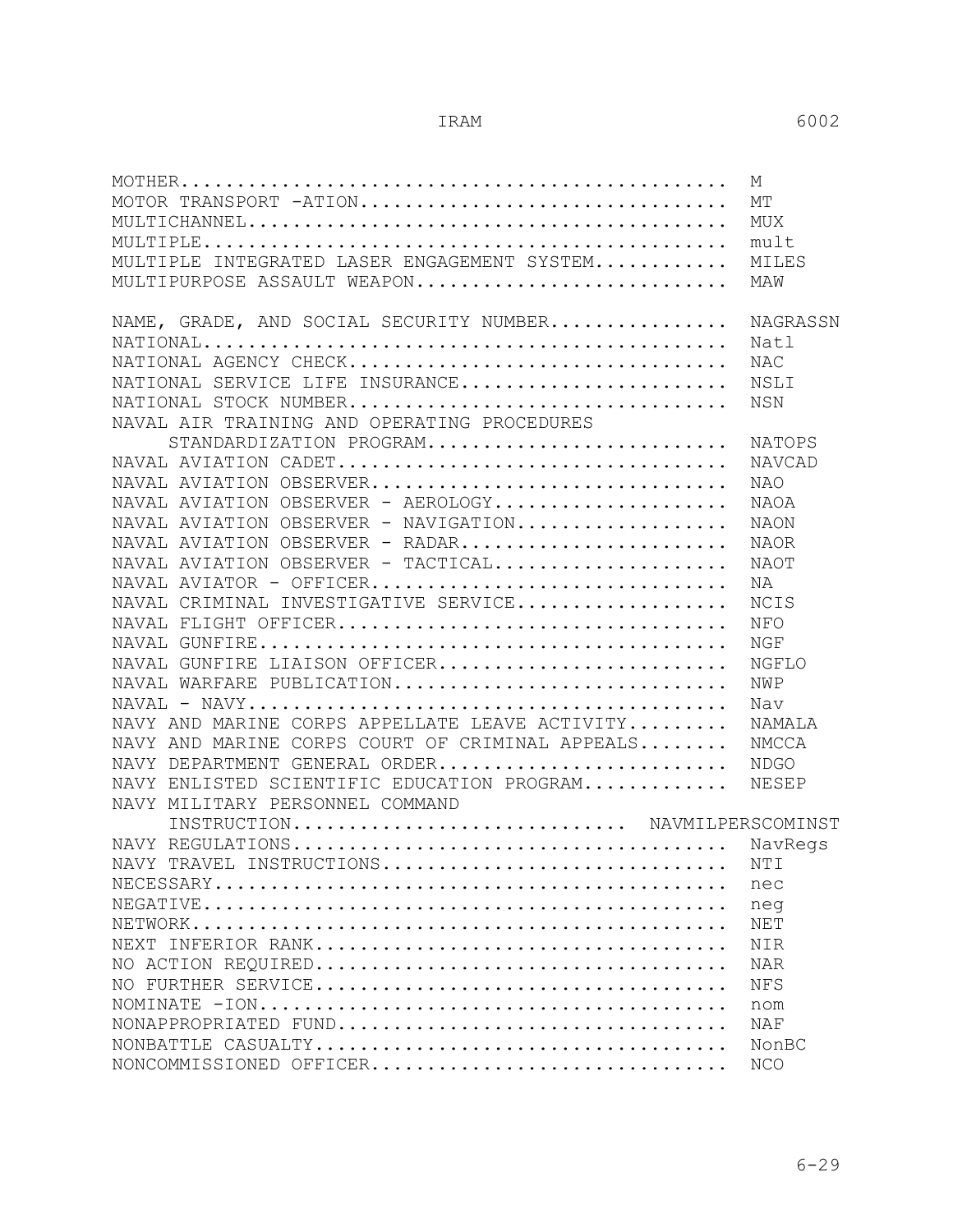| <b>NCOIC</b> |
|--------------|
|              |
|              |
| N/A          |
| NET          |
|              |
|              |
| NPO          |
|              |
| NOTAL        |
| <b>NOBE</b>  |
| NOE          |
| nty          |
| NTL          |
| NTvlI        |
| <b>NRR</b>   |
| <b>NBC</b>   |
| <b>NBCD</b>  |
|              |
|              |
|              |
|              |
|              |
| OBLSVC       |
|              |
| OccFld       |
| off          |
| OPNAVINST    |
| OPM          |
| OADSS        |
| OCan         |
| <b>OCC</b>   |
| OEGCMJ       |
|              |
|              |
| OQR          |
| <b>OSO</b>   |
| OST          |
| OSBD         |
|              |
| OSGM         |
|              |
| OMPF         |
| OLDS         |
|              |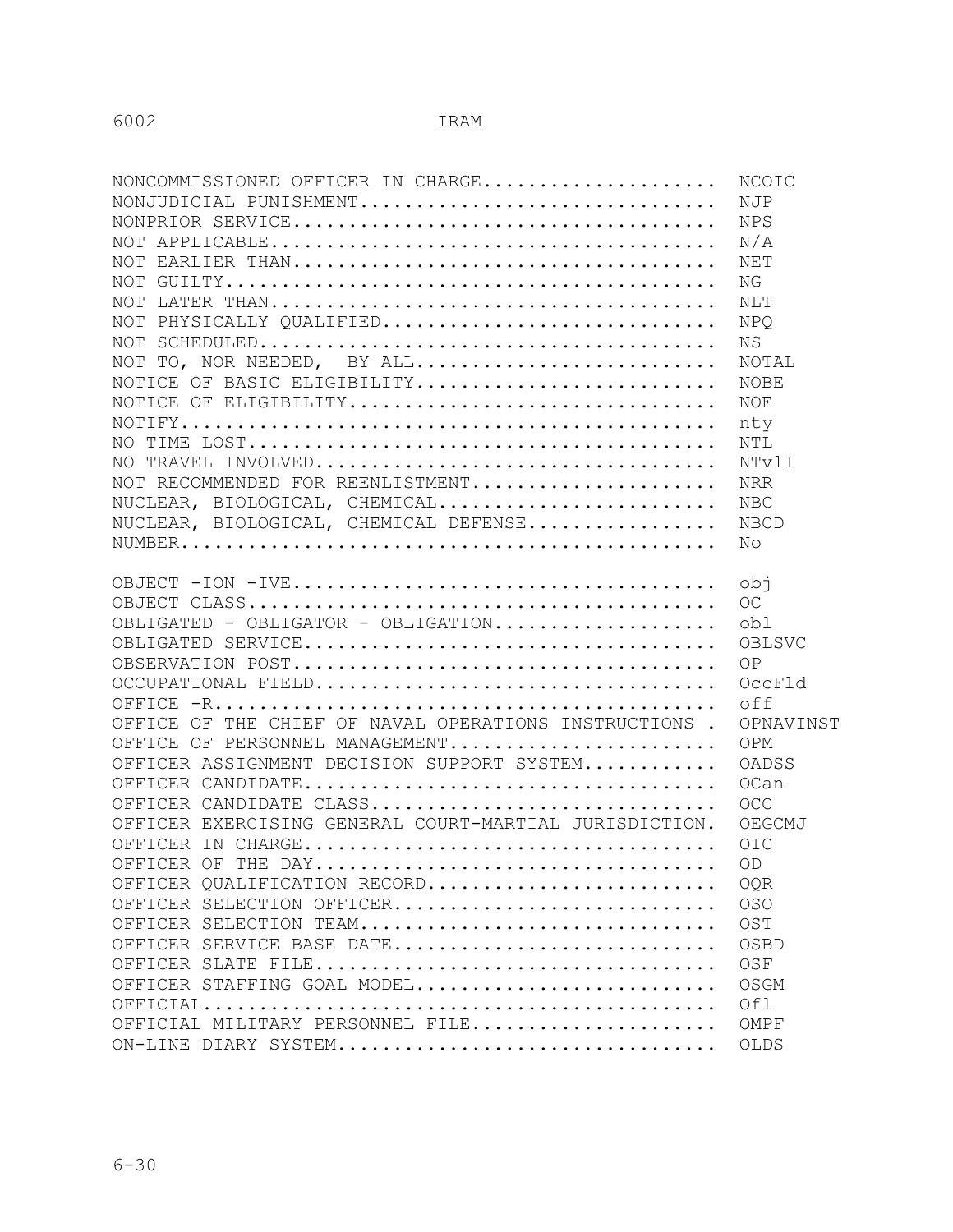|                                       | OJT            |
|---------------------------------------|----------------|
|                                       | Op             |
|                                       | OpREP          |
|                                       | OPCOM          |
|                                       | OPCON          |
|                                       | OPFLY          |
| OPERATIONAL FLYING BASE DATE          | OFBD           |
|                                       | OH             |
| OPERATIONAL READINESS EVALUATION      | ORE            |
| OPERATIONAL READINESS FLOAT           | ORF            |
|                                       | OPSUM          |
| OPERATIONS AND MAINTENANCE            | <b>O&amp;M</b> |
|                                       | OperO          |
|                                       | OPLAN          |
|                                       | OPSEC          |
|                                       | Opr            |
|                                       | Opty           |
|                                       | OPT            |
|                                       | Orien          |
| ORDERED TO ACTIVE DUTY                | OAD            |
|                                       | Ord            |
|                                       | org            |
|                                       | orig           |
| OUTSIDE THE CONTINENTAL UNITED STATES | <b>OCONUS</b>  |
|                                       | $\circ$ /s     |
| OVERSEAS HOUSING ALLOWANCE -S         | OHA            |
|                                       | OSRepl         |
|                                       | OBE            |
|                                       |                |
|                                       | Pac            |
|                                       | pkg            |
|                                       | pg             |
|                                       | pd             |
| PARACHUTE - PARACHUTIST               | prcht          |
|                                       | par            |
|                                       | paren          |
|                                       | PAX            |
|                                       | pnt            |
|                                       | PandL          |
|                                       | PEBD           |
|                                       | pmt            |
|                                       | pend           |
|                                       | pef            |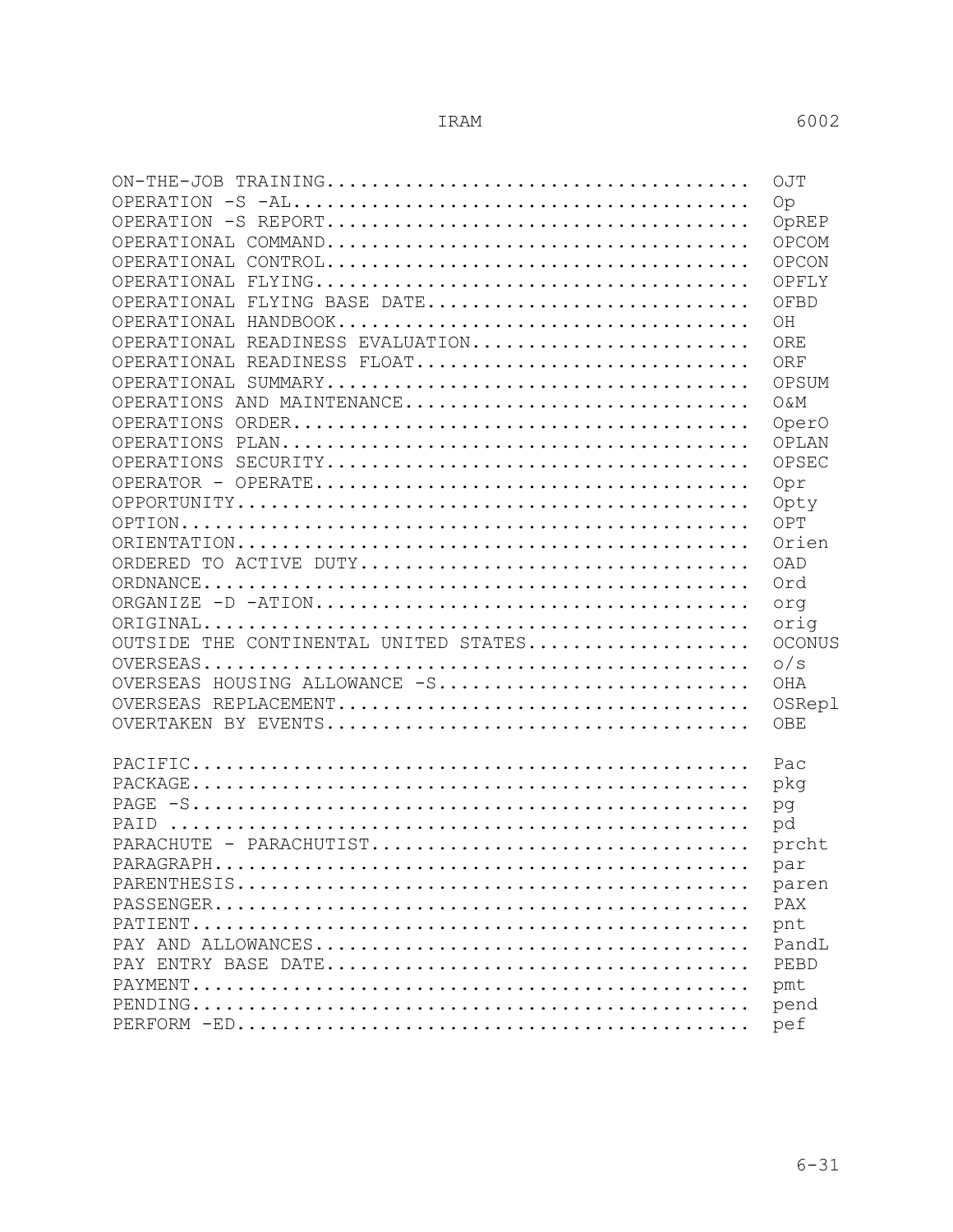| PERFORMANCE EVALUATION SYSTEM            | PES        |
|------------------------------------------|------------|
|                                          | prd        |
|                                          | perm       |
| PERMANENT CHANGE OF ASSIGNMENT           | PCA        |
| PERMANENT CHANGE OF STATION              | PCS        |
| PERMANENT CHANGE OF STATION ORDER -S     | PCSO       |
| PERMANENT DISABILITY RETIRED LIST        | PDRL       |
| PERMANENT DUTY STATION                   | PDS        |
| PERMANENT LIMITED DUTY                   | PLD        |
| PERMANENT MAILING ADDRESS                | PMA        |
|                                          | PerGra     |
|                                          | PC         |
|                                          | PerEf      |
|                                          | pers       |
| PERSONNEL ACTION REQUEST                 | PAR        |
| PERSONNEL ALLOCATION PLAN                | PAP        |
| PERSONNEL CLASSIFICATION                 | PersClas   |
| PERSONNEL RECORD TRANSFER CARD           | PRTC       |
| PERSONNEL REQUIREMENTS CRITERIA MANUAL   | PRCM       |
| PERSONNEL SECURITY CLEARANCE EVALUATION  | PSCI       |
|                                          | pert       |
| PETROLEUM, OIL, AND LUBRICANTS           | POL        |
|                                          | photo      |
|                                          | phys       |
| PHYSICAL EVALUATION BOARD                | PEB        |
| PISTOL-REVOLVER EXPERT                   | PE         |
| PISTOL-REVOLVER MARKSMAN                 | PMM        |
| PISTOL-REVOLVER SHARPSHOOTER             | PSS        |
| PISTOL-REVOLVER UNQUALIFIED              | <b>PUQ</b> |
| PLANNING, PROGRAMMING, AND BUDGET SYSTEM | PPBS       |
| PLANS AND OPERATIONS                     | P & O      |
| PLANS, POLICIES, AND OPERATIONS          | PP & O     |
|                                          | PltLdr     |
|                                          | PLC        |
| PLATOON LEADERS CLASS (AVIATION)         | PLC(A)     |
| PLATOON LEADERS CLASS (LAW)              | PLC(L)     |
|                                          | pt         |
|                                          | POC        |
|                                          | POD        |
| PORT OF EMBARKATION                      | POE        |
|                                          | POS        |
| POSITION LOCATION REPORTING SYSTEM       | PLRS       |
|                                          | PO         |
|                                          | prac       |
| PRECISE PERSONNEL ASSIGNMENT SYSTEM      | PREPAS     |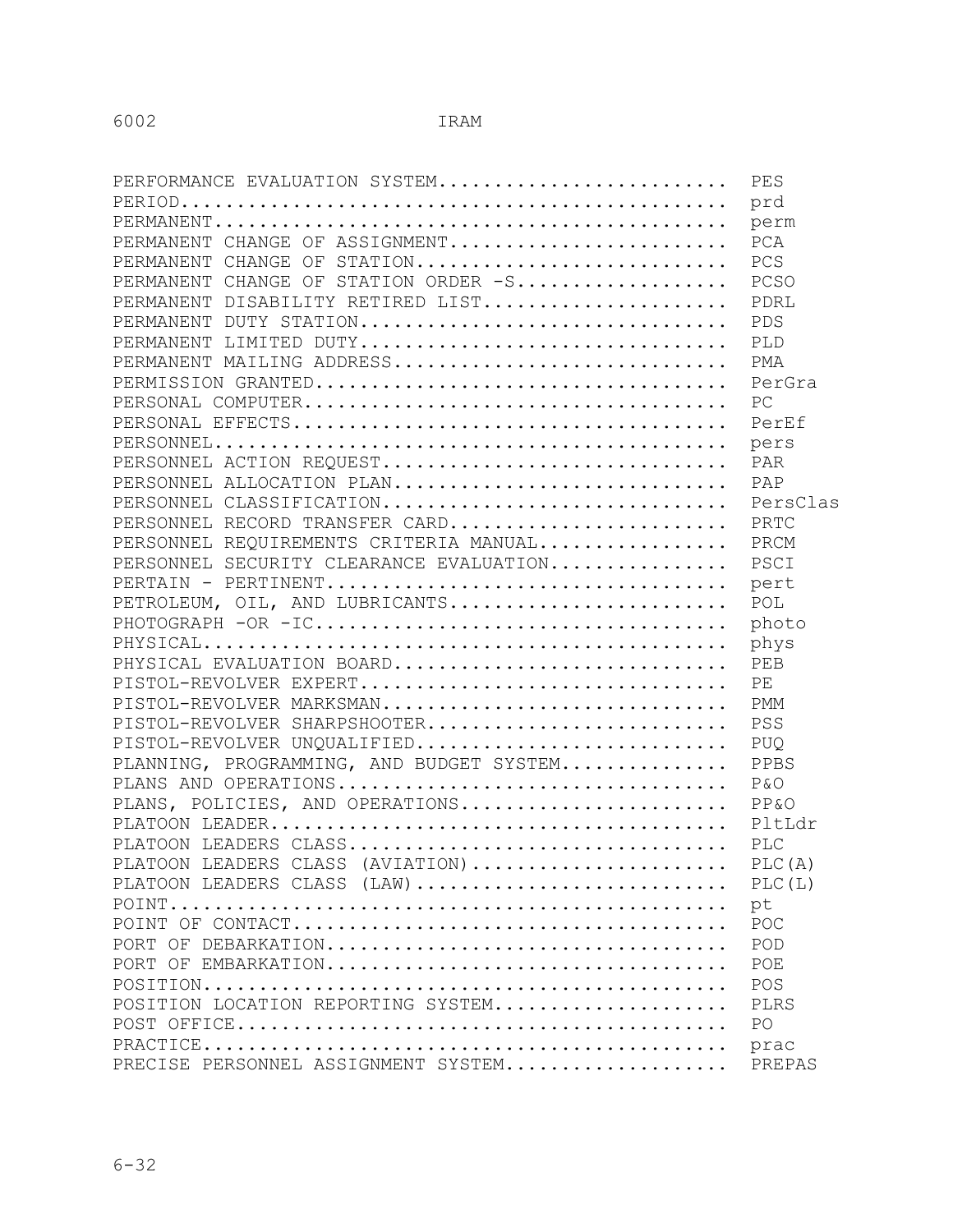|                                                                                                                | pref       |
|----------------------------------------------------------------------------------------------------------------|------------|
|                                                                                                                | prelim     |
| PREPARE - PREPARATION - PREPARATORY                                                                            | prep       |
|                                                                                                                | prev       |
|                                                                                                                | pri        |
|                                                                                                                | <b>PS</b>  |
|                                                                                                                | PRTS       |
|                                                                                                                | PAT.       |
|                                                                                                                | POW        |
|                                                                                                                | prob       |
|                                                                                                                | procd      |
| $PROCESS$ $\neg ING \dots \dots \dots \dots \dots \dots \dots \dots \dots \dots \dots \dots \dots \dots \dots$ | proc       |
| PRODUCT IMPROVEMENT PROGRAM                                                                                    | PTP        |
| PROFESSIONAL DEVELOPMENT EDUCATION                                                                             | PDE.       |
| PROFESSIONAL MILITARY EDUCATION                                                                                | PME        |
|                                                                                                                | ProPay     |
|                                                                                                                | prog       |
| PROGRAM ELEMENT NUMBER                                                                                         | PEN        |
| PROGRAM OBJECTIVE MEMORANDUM                                                                                   | POM        |
| PROGRAM OF INSTRUCTION                                                                                         | POI        |
|                                                                                                                | proj       |
| $PROMOTE$ -D - $PROMOTION$                                                                                     | prom       |
|                                                                                                                | prop       |
|                                                                                                                | prov       |
|                                                                                                                | PM         |
| PSYCHOLOGICAL OPERATIONS                                                                                       | PSYOPS     |
|                                                                                                                | PA         |
| PUBLIC AFFAIRS SUMMARY                                                                                         | PAS        |
|                                                                                                                | P.L.       |
|                                                                                                                | PP         |
|                                                                                                                | pub(s)     |
| PUBLICATION(S) LISTING                                                                                         | PL         |
|                                                                                                                | pur        |
| PURSUANT TO SENTENCE OF COURT PurSent                                                                          |            |
|                                                                                                                | qual       |
| QUALIFIED MILITARY AVAILABLE                                                                                   | QMA        |
|                                                                                                                |            |
|                                                                                                                | QM         |
|                                                                                                                |            |
| QUOTA SERIAL NUMBER -S                                                                                         | qtrs       |
|                                                                                                                | QSN        |
|                                                                                                                | rdr        |
| RADAR INTERCEPT OFFICER                                                                                        | <b>RIO</b> |
|                                                                                                                |            |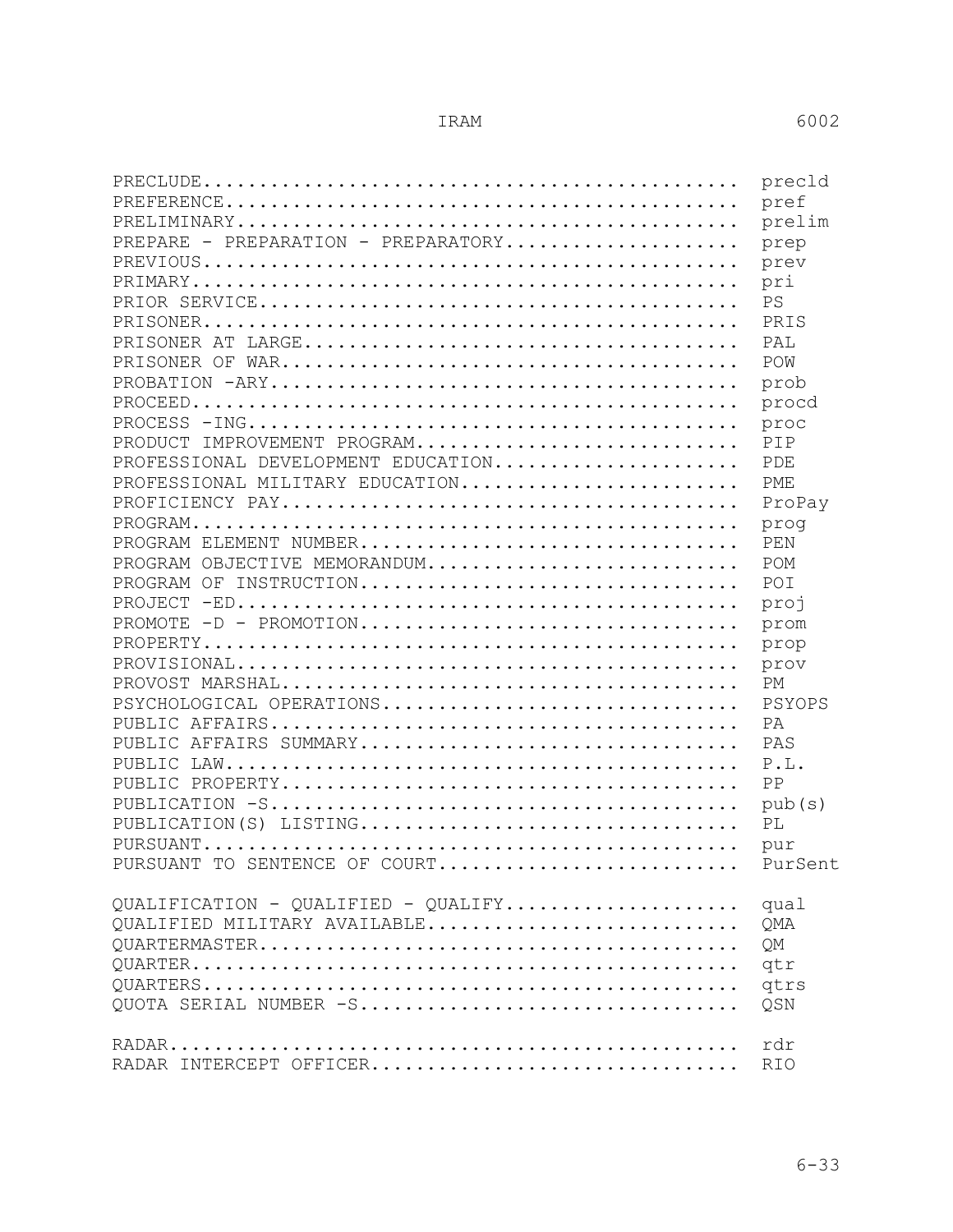|                                                      | rad           |
|------------------------------------------------------|---------------|
|                                                      | RADOpr        |
|                                                      | <b>RR</b>     |
|                                                      | RAM           |
|                                                      | rk            |
|                                                      | rat           |
|                                                      | rats          |
|                                                      | <b>ROM</b>    |
| READINESS MANAGEMENT PERIOD                          | <b>RMP</b>    |
| REAL-TIME AUTOMATED PERSONNEL IDENTIFICATION SYSTEM  | RAPIDS        |
|                                                      | RAS           |
|                                                      | rearEch       |
|                                                      | REASG         |
| REASSIGNMENT ORDER -S                                | <b>REASGO</b> |
| RECLASSIFY - IED - RECLASSIFICATION                  | reclas        |
|                                                      | recap         |
|                                                      | recd          |
|                                                      | RecSta        |
|                                                      | recom         |
| RECOMMENDED FOR REENLISTMENT recom reenl             |               |
|                                                      | recon         |
| RECONNAISSANCE, SURVEILLANCE, AND TARGET ACOUISITION | RSTA          |
|                                                      | rec           |
| RECORD OF EMERGENCY DATA                             | <b>RED</b>    |
|                                                      | <b>ROS</b>    |
|                                                      | rct           |
| RECRUIT DISTRIBUTION MODEL                           | <b>RDM</b>    |
|                                                      | rctq          |
| RECRUITING SERVICE MANAGEMENT INFORMATION SYSTEM     | RSMIS         |
| REDESIGNATE -D -TION                                 | redesig       |
| REDEYE LAUNCH SIMULATOR                              | <b>RELS</b>   |
|                                                      | redistr       |
|                                                      | red           |
| REDUCED CLOTHING REPLACEMENT ALLOWANCE               | <b>RCRA</b>   |
|                                                      | reenl         |
|                                                      | ref           |
|                                                      | req           |
|                                                      | regs          |
|                                                      | rehab         |
|                                                      | reimb         |
|                                                      | rein          |
|                                                      | relfor        |
| RELIEVE $-D$ - RELIEF - RELEASE                      | rel           |
|                                                      | rem           |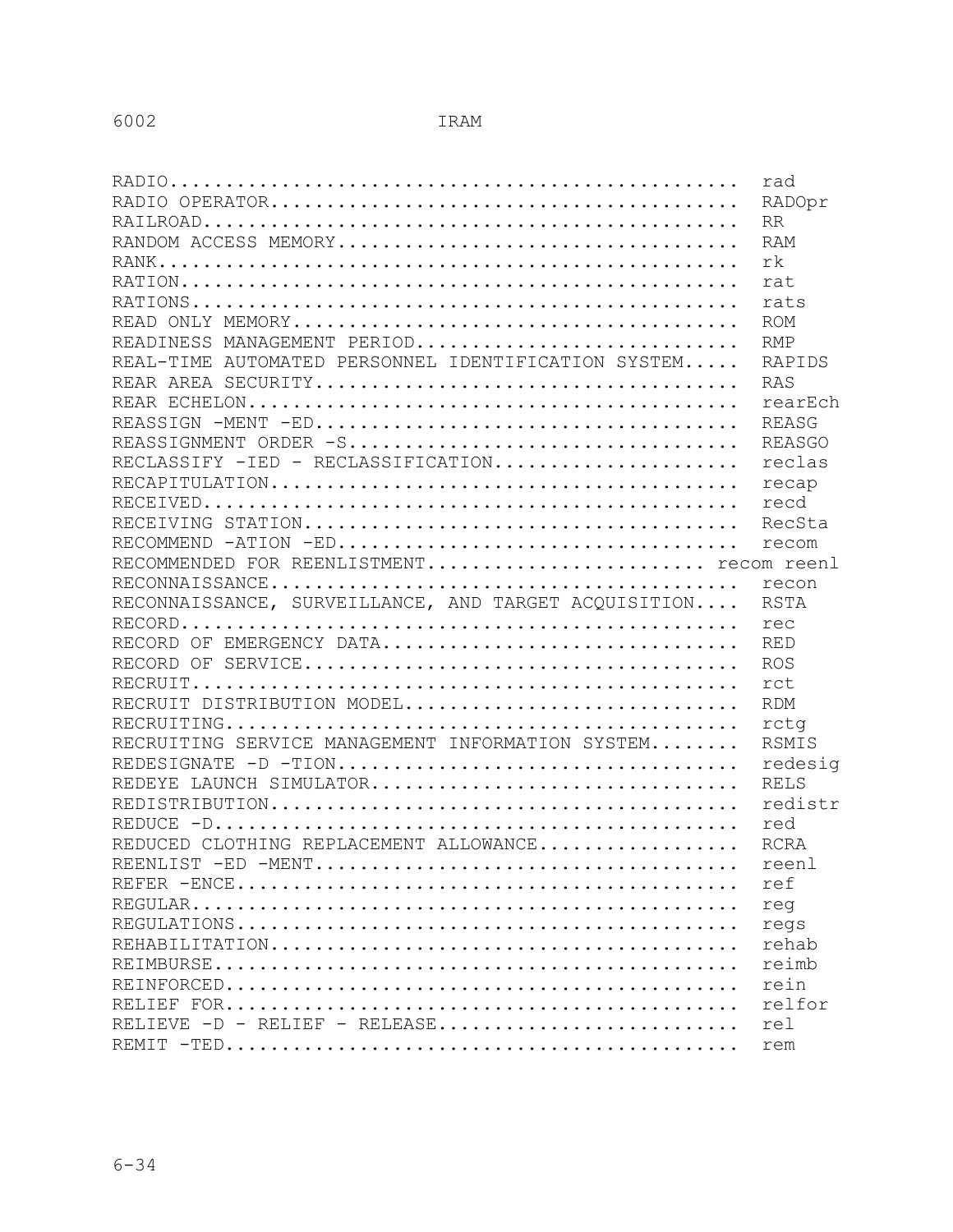| REMOTELY PILOTED VEHICLE                               | <b>RPV</b>  |
|--------------------------------------------------------|-------------|
|                                                        | rdvu        |
| REORGANIZE -D -ATION                                   | reorg       |
|                                                        | rep         |
|                                                        | repl        |
|                                                        | rpt         |
|                                                        | <b>RS</b>   |
|                                                        | RU          |
|                                                        | <b>RUC</b>  |
|                                                        | rep         |
|                                                        | repro       |
| REQUALIFIED - REQUALIFY                                | requal      |
|                                                        | re          |
|                                                        | reqr        |
|                                                        | rqn         |
| RESCHEDULED INACTIVE DUTY TRAINING                     | RIDT        |
| RESEARCH AND DEVELOPMENT                               | $R\&D$      |
|                                                        | res         |
| RESERVE COMPONENT SURVIVOR BENEFIT PLAN                | RCSBP       |
| RESERVE COUNTERPART TRAINING                           | <b>RCT</b>  |
| RESERVE OFFICER PERSONNEL MANAGEMENT ACT               | ROPMA       |
| RESERVE OPTIONAL ENLISTMENT PROGRAM                    | <b>ROEP</b> |
| RESERVE OUALIFICATION SUMMARY REPORT                   | <b>ROSR</b> |
| RESERVE RETIREMENT CREDIT REPORT                       | <b>RRCR</b> |
|                                                        | resig       |
|                                                        | resq        |
|                                                        | resp        |
| RESPONSIBLE OFFICER (FOR SUPPLY ACCOUNTS)              | <b>RO</b>   |
| RESPONSIBILITY CENTER NUMBER                           | RC          |
|                                                        | restr       |
|                                                        | retn        |
| RETAINED IN THE SERVICE                                | retnsvc     |
|                                                        | ret         |
|                                                        | retro       |
|                                                        | rtrn        |
| RETURNED TO MILITARY CONTROL                           | RMC.        |
|                                                        | revd        |
| REVIEWING OFFICER (IN CONNECTION WITH FITNESS REPORTS) | <b>RO</b>   |
|                                                        | rev         |
| REVOKE -D - REVOCATION                                 | revo        |
| RIFLE AND PISTOL TEAM                                  | R&PT        |
|                                                        | RE          |
|                                                        | <b>RMM</b>  |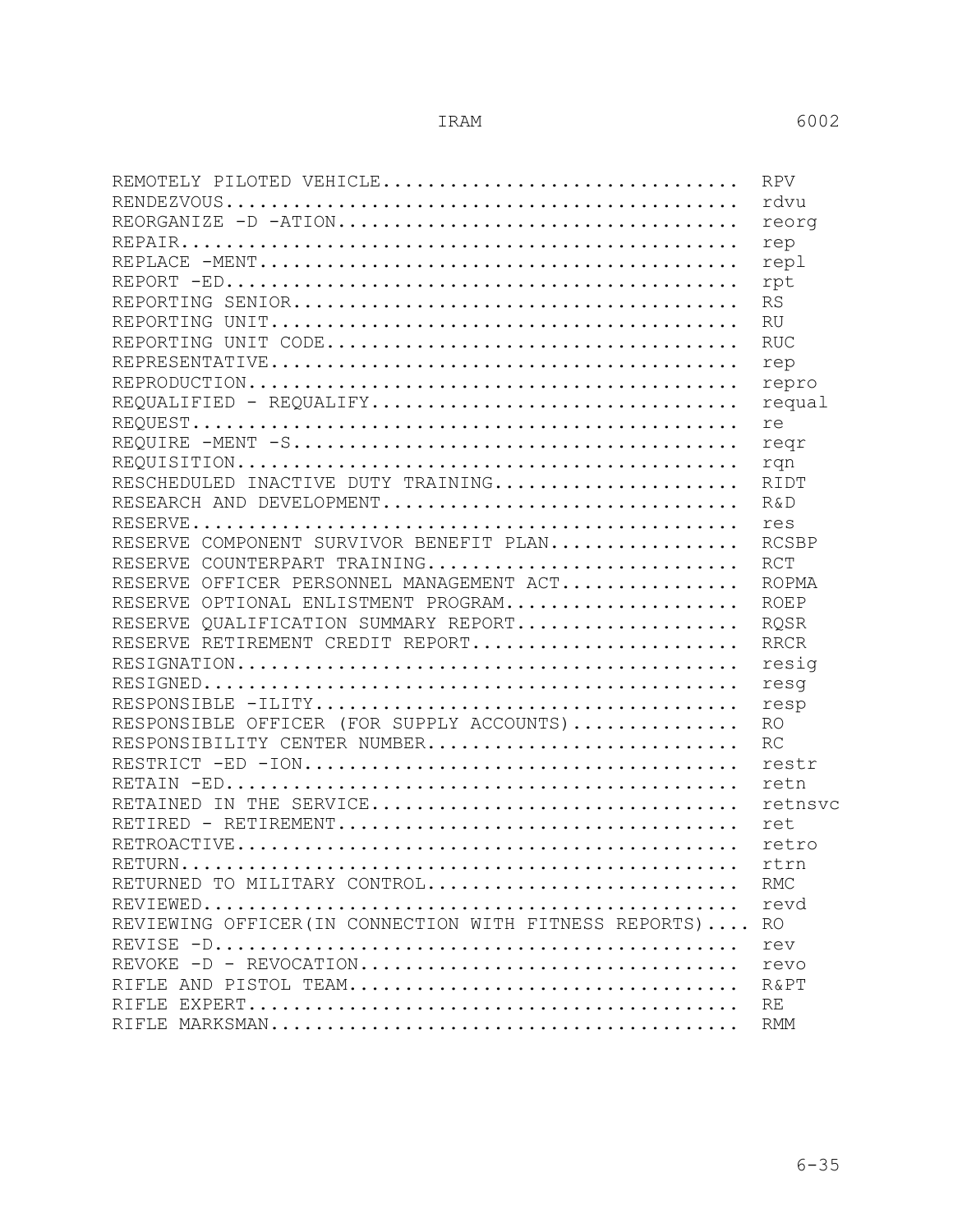|                                                 | <b>RR</b>    |
|-------------------------------------------------|--------------|
|                                                 | <b>RSS</b>   |
|                                                 | <b>RUQ</b>   |
| RIFLE                                           | rf1          |
|                                                 | rt           |
|                                                 | rkt          |
|                                                 | <b>RL</b>    |
|                                                 | rot          |
|                                                 | <b>RTD</b>   |
| RULES FOR COURTS-MARTIAL                        | R.C.M.       |
|                                                 | <b>ROE</b>   |
|                                                 |              |
|                                                 | salv         |
|                                                 | sat          |
|                                                 | sked         |
|                                                 | scol         |
|                                                 | SEADU        |
| SEARCH AND RESCUE/COMBAT SEARCH AND RESCUE      | SAR/CSAR     |
|                                                 | sec          |
|                                                 | Secy         |
|                                                 | SecDef       |
| SECRETARY OF THE NAVY                           | SecNav       |
| SECRETARY OF THE NAVY INSTRUCTION SECNAVINST    |              |
|                                                 | sect         |
|                                                 | Scty         |
| SELECTED MARINE CORPS RESERVE                   | <b>SMCR</b>  |
| SELECTED RESERVE INCENTIVE PROGRAM              | SRIP         |
|                                                 | SelBd        |
| SELECTIVE REENLISTMENT BONUS PROGRAM            | SRBP         |
|                                                 | SS           |
| SELF CONTAINED UNDERWATER BREATHING APPARATUS   | <b>SCUBA</b> |
|                                                 | SP           |
|                                                 | SEMIANN      |
|                                                 | Sr           |
| SENIOR EXECUTIVE SERVICE                        | SES          |
| SENIOR OFFICER PRESENT                          | SOPres       |
|                                                 | sent         |
| SENTENCED TO BE CONFINED                        | sentconf     |
| SENTENCED TO LOSE PAY                           | SentLP       |
| SEPARATE -D - SEPARATION                        | sep          |
|                                                 | <b>SC</b>    |
| SEPARATE WRITTEN AGREEMENT                      | SWAG         |
| SEPARATION DESIGNATOR NUMBER                    | SDN          |
| SEPARATION IN LIEU OF TRIAL                     | SILT         |
| SERGEANT MAJOR OF THE MARINE CORPS SGTMAJMARCOR |              |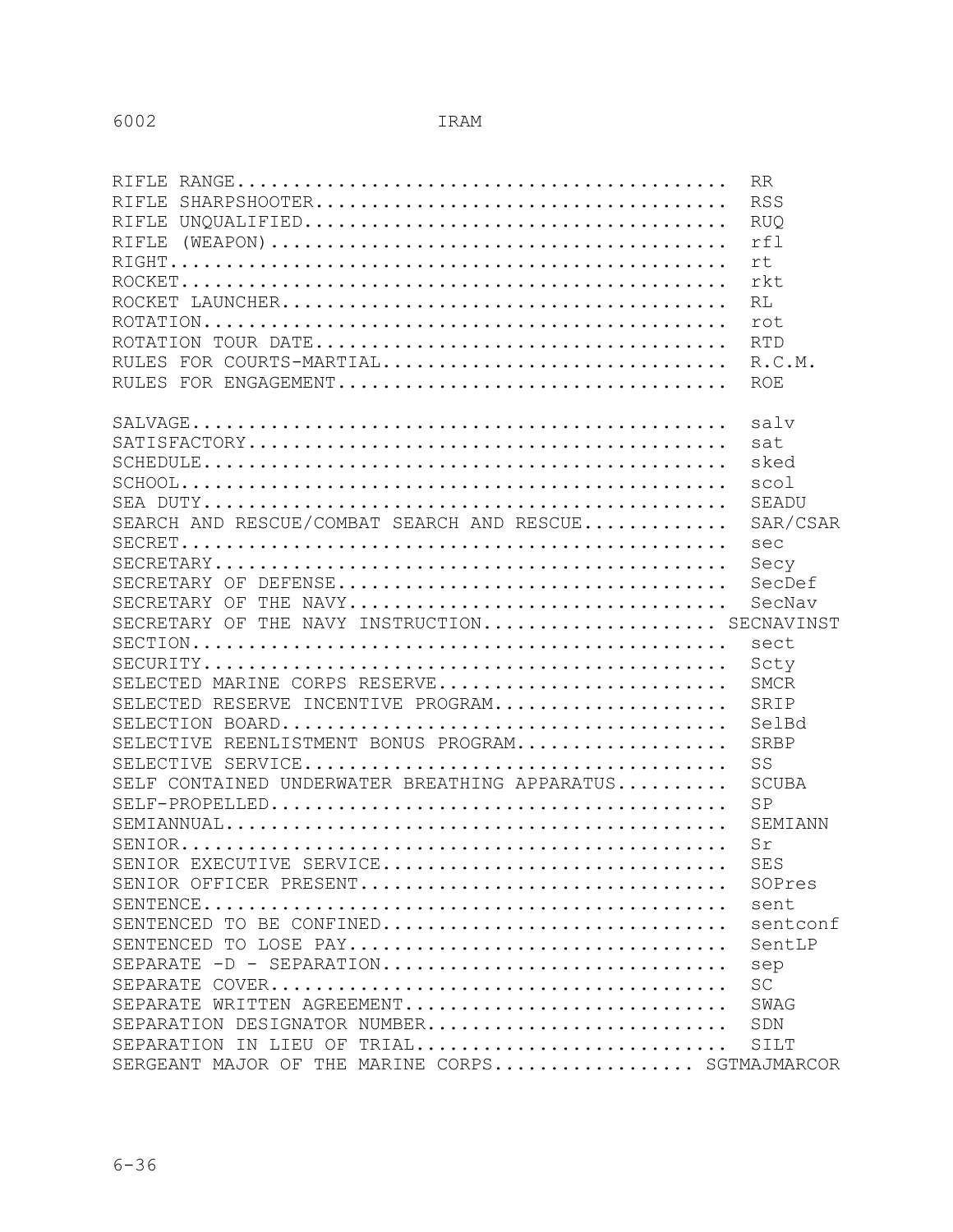|                                                   | ser         |
|---------------------------------------------------|-------------|
|                                                   | SRS         |
|                                                   | serv        |
|                                                   | SVC         |
| SERVICEMEN'S GROUP LIFE INSURANCE                 | SGLT        |
|                                                   | <b>SRB</b>  |
|                                                   | <b>SR</b>   |
|                                                   | SycScol     |
|                                                   | sett        |
|                                                   | ShipIm      |
|                                                   | ship        |
| SHORT TAKEOFF AND LANDING                         | STOL        |
| SHOULDER-LAUNCHED MULTIPURPOSE ASSAULT WEAPON     | SMAW        |
|                                                   | <b>SKMC</b> |
|                                                   | sk          |
| SIDE LOOKING AIRBORNE RADAR                       | <b>SLAR</b> |
|                                                   | Sig         |
|                                                   | SIGINT      |
| SIGNAL OPERATION INSTRUCTIONS                     | SOI         |
|                                                   | /s/         |
| SITUATION, MISSION, EXECUTION, ADMINISTRATION AND |             |
| LOGISTICS, AND COMMAND AND SIGNAL                 | SMEAC       |
|                                                   | SITREP      |
|                                                   | SITSUM      |
| SKILL PROGRESSION TRAINING                        | SPT         |
| SMALL ARMS TARGET PRACTICE                        | SATP        |
| SOCIAL SECURITY NUMBER                            | SSN         |
|                                                   | <b>SEA</b>  |
|                                                   | SWA         |
| SPECIAL BACKGROUND INVESTIGATION                  | SBI         |
| SPECIAL COURT-MARTIAL                             | <b>SPCM</b> |
|                                                   | Spldu       |
| SPECIAL EDUCATION PROGRAM                         | <b>SEP</b>  |
| SPECIAL MONEY REQUISITION                         | <b>SMR</b>  |
| SPECIAL OPERATIONS CAPABLE EXERCISE -S SOCEX      |             |
| SPECIAL OPERATIONS/LOW INTENSITY CONFLICT         | SO/LIC      |
|                                                   | <b>SO</b>   |
|                                                   | spl         |
|                                                   | SplSvc      |
|                                                   | splty       |
| SPECIFY - SPECIFICATION                           | spec        |
| SQUAD AUTOMATIC WEAPON                            | SAW         |
|                                                   | sqdn        |
|                                                   | SJA         |
| STAFF NONCOMMISSIONED OFFICER -S                  | <b>SNCO</b> |
|                                                   |             |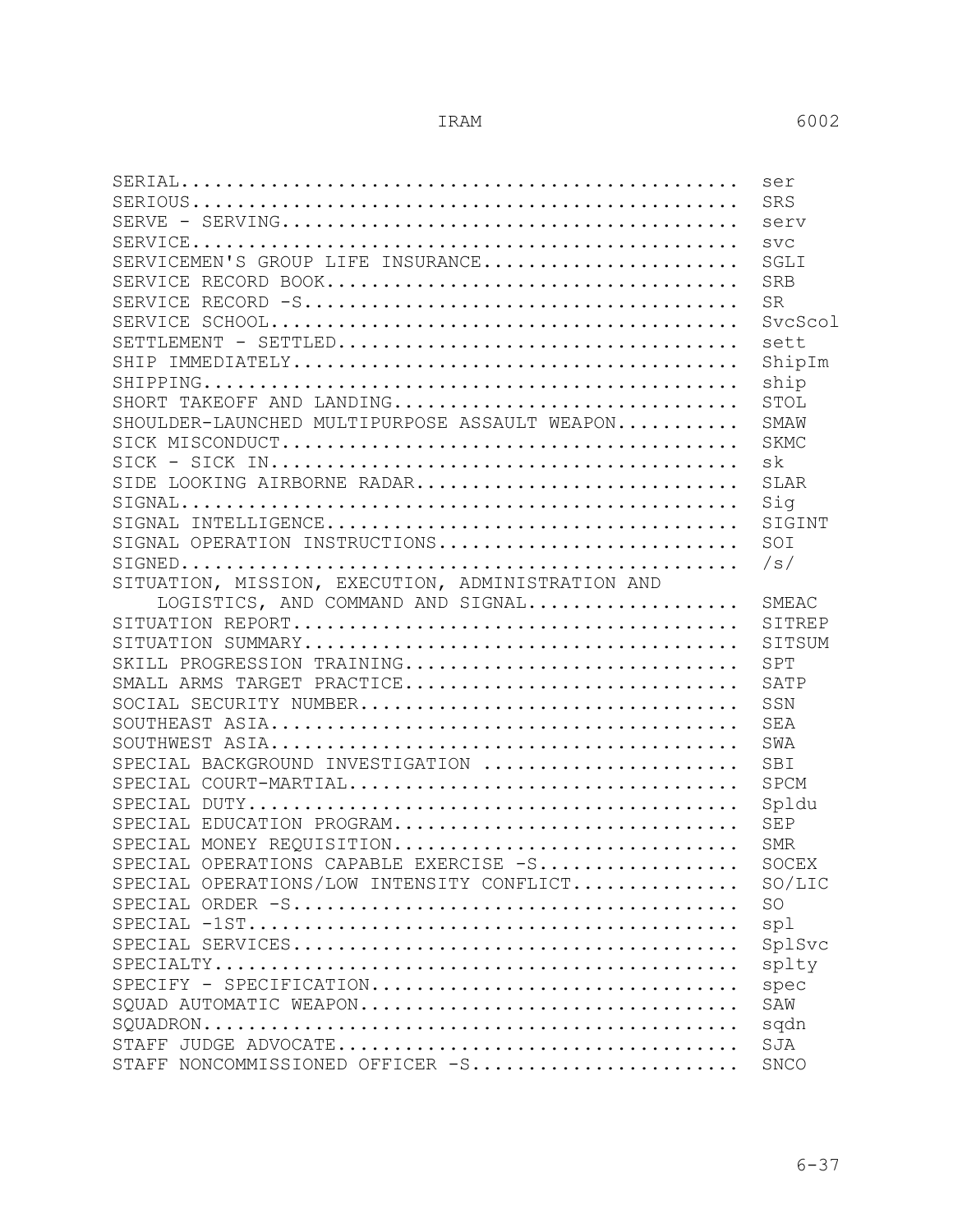STAFF NONCOMMISSIONED OFFICERS DEGREE COMPLETION

|                                                                                                           | SNCODCP    |
|-----------------------------------------------------------------------------------------------------------|------------|
| STAFF NONCOMMISSIONED OFFICER IN CHARGE                                                                   | SNCOIC     |
| STAFF UNACCOMPANIED ENLISTED PERSONNEL HOUSING  Staff UEPH                                                |            |
|                                                                                                           | std        |
| STANDARD ACCOUNTING BUDGET REPORTING SYSTEM                                                               | SABRS      |
|                                                                                                           | SF         |
| STANDARD IDENTIFICATION INFORMATION                                                                       | SII        |
| STANDARD MAINTENANCE ALLOWANCE                                                                            | <b>SMA</b> |
| STANDARD NOMENCLATURE LIST                                                                                | SNL        |
| STANDARD                                                                                                  | STDU       |
| STANDARD WRITTEN AGREEMENT                                                                                | SWAT       |
| STANDARDIZATION AGREEMENT                                                                                 | STANAG     |
| STANDING OPERATING PROCEDURE -S                                                                           | SOP        |
|                                                                                                           | strt       |
| STATEMENT OF UNDERSTANDING                                                                                | SOU        |
|                                                                                                           | SOW        |
|                                                                                                           | Sta        |
| STATION OF INITIAL ASSIGNMENT                                                                             | SIA        |
| STATUS OF FORCES AGREEMENT                                                                                | SOFA       |
|                                                                                                           | Steno      |
| STINGER LAUNCH SIMULATOR                                                                                  | STLS       |
|                                                                                                           | SL         |
| $\texttt{STRAGGLER}\dots\dots\dots\dots\dots\dots\dots\dots\dots\dots\dots\dots\dots\dots\dots\dots\dots$ | strag      |
|                                                                                                           | strgc      |
|                                                                                                           | St         |
|                                                                                                           | str        |
|                                                                                                           | stud       |
| STUDENT NAVAL AVIATOR                                                                                     | <b>SNA</b> |
| STUDENT NAVAL FLIGHT OFFICER                                                                              | SNFO       |
|                                                                                                           | subi       |
| SUBJECT MATTER EXPERT                                                                                     | <b>SME</b> |
| SUBJECT NAMED MARINE -S                                                                                   | <b>SNM</b> |
| SUBJECT NAMED OFFICER -s                                                                                  | <b>SNO</b> |
| SUBJECT NAMED PRISONER                                                                                    | SNP        |
| $SUBMIT$ -TED - SUBMISSION                                                                                | sub        |
|                                                                                                           | subq       |
|                                                                                                           | subs       |
| SUBSTITUTE $-D$ - SUBSTITUTION                                                                            | subt       |
|                                                                                                           | suf        |
|                                                                                                           | suit       |
| SUMMARY COURT-MARTIAL                                                                                     | <b>SCM</b> |
|                                                                                                           | supt       |
|                                                                                                           | SP         |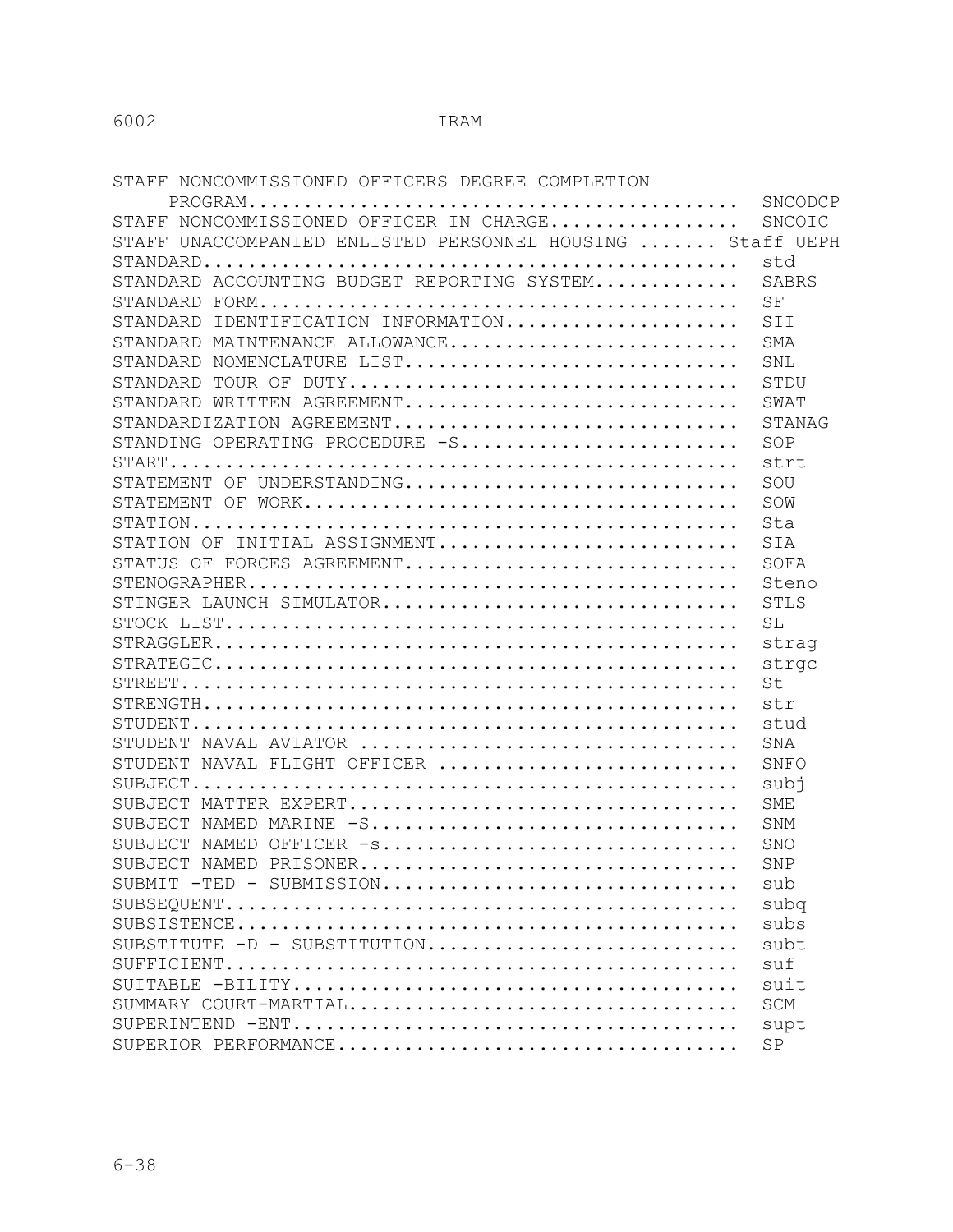6-39

| ${\tt SUPERVISE}$ - ${\tt SUPERVISOR.}\dots\dots\dots\dots\dots\dots\dots\dots\dots\dots\dots\dots$     | super         |
|---------------------------------------------------------------------------------------------------------|---------------|
|                                                                                                         | supp          |
|                                                                                                         | sup           |
|                                                                                                         | SI            |
| $\texttt{SUPPORT} \dots\dots\dots\dots\dots\dots\dots\dots\dots\dots\dots\dots\dots\dots\dots\dots$     | spt           |
| SUPPORTED ACTIVITIES SUPPLY SUPPORT SYSTEM                                                              | SASSY         |
| SUPPORTING ARMS COORDINATION CENTER                                                                     | <b>SACC</b>   |
| SUPPORTING ESTABLISHMENT                                                                                | SE            |
| SUPPORTING ESTABLISHMENT END USER COMPUTING EQUIPMENT                                                   | <b>SEEUCE</b> |
|                                                                                                         | surr          |
| SURVEILLANCE AND TARGET ACQUISITION                                                                     | sta           |
| $\texttt{SURVEY} \dots\dots\dots\dots\dots\dots\dots\dots\dots\dots\dots\dots\dots\dots\dots\dots\dots$ | surv          |
| SURVIVAL, EVASION, RESISTANCE TO INTERROGATION, AND                                                     |               |
|                                                                                                         | SERE          |
|                                                                                                         | susp          |
|                                                                                                         | swbd          |
|                                                                                                         | sys           |
| SYSTEMS APPROACH TO TRAINING                                                                            | SAT           |
|                                                                                                         |               |
|                                                                                                         | T/A           |
| ALLOWANCE FOR PUBLICATIONS<br>TABLE OF                                                                  | TAP           |
| AUTHORIZED MATERIAL<br>TABLE OF                                                                         | <b>TAM</b>    |
| TABLE (S) OF EQUIPMENT                                                                                  | T/E           |
| TABLE (S) OF MANPOWER REQUIREMENTS                                                                      | T/MR          |
| TABLE (S)<br>OF ORGANIZATION                                                                            | T/O           |
| TACTICAL AIR COMMAND/CONTROL CENTER                                                                     | <b>TACC</b>   |
| TACTICAL AIR CONTROL PARTY                                                                              | TACP          |
| TACTICAL AIR OPERATIONS CENTER                                                                          | TAOC          |
| TACTICAL AREA OF RESPONSIBILITY                                                                         | <b>TAOR</b>   |
|                                                                                                         | TACAIR        |
| TACTICAL AIR NAVIGATION SYSTEM                                                                          | TACAN         |
|                                                                                                         | TAR           |
| TACTICAL ELECTRONIC RECONNAISSANCE PROCESSING AND                                                       |               |
| EVALUATION SYSTEM                                                                                       | TERPES        |
| TACTICAL EXERCISE COORDINATOR                                                                           | TEC           |
| TACTICAL EXERCISE COORDINATION GROUP                                                                    | TECG          |
| TACTICAL EXERCISE WITHOUT TROOPS                                                                        | TEWT          |
| TACTICAL LOGISTICAL GROUP                                                                               | TACLOG        |
| TACTICAL RECOVERY OF AIRCRAFT, EQUIPMENT, AND                                                           |               |
|                                                                                                         | TRAP          |
| TACTICAL WARFARE SIMULATION, EVALUATION AND ANALYSIS                                                    |               |
|                                                                                                         |               |
|                                                                                                         | TWSEAS        |
|                                                                                                         |               |
|                                                                                                         | TВ            |
|                                                                                                         |               |
|                                                                                                         |               |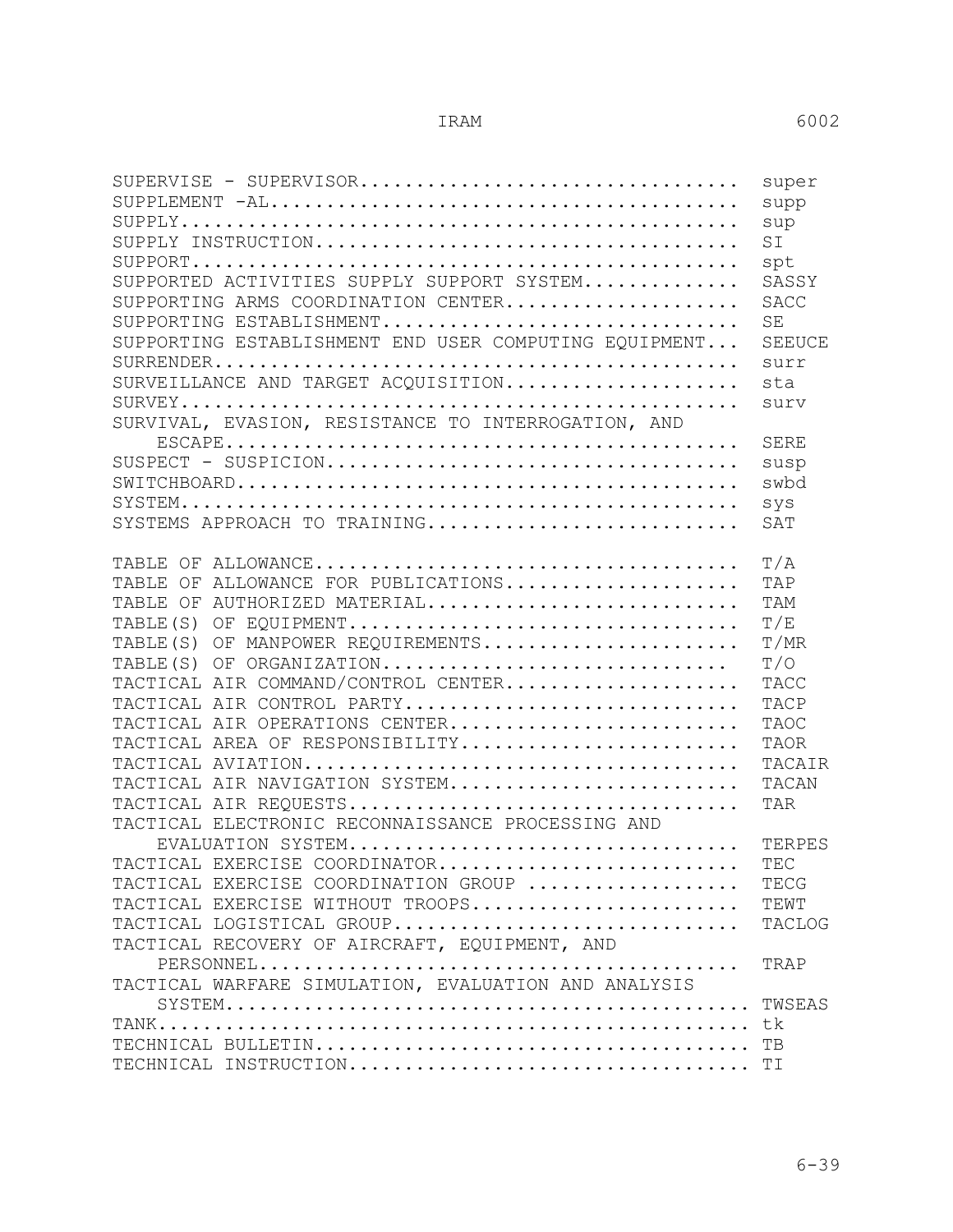|                                                  | <b>TM</b>  |
|--------------------------------------------------|------------|
| TECHNICAL - TECHNICIAN                           | tech       |
|                                                  | Tp         |
| TELEPHONE CONVERSATION                           | PHONCON    |
|                                                  | tty        |
|                                                  | TV         |
|                                                  | tempatt    |
|                                                  | temp       |
| TEMPORARY ADDITIONAL DUTY                        | TAD        |
| TEMPORARY DISABILITY RETIRED LIST                | TDRL       |
|                                                  | TDY        |
| TEMPORARY LIMITED DUTY                           | TLD        |
| TEMPORARY LODGING ALLOWANCE -S                   | TLA        |
| TEMPORARY LODGING EXPENSE ALLOWANCE -S           | TLE        |
| TENTATIVE CHARACTERIZATION OF SERVICE            | <b>TCS</b> |
| TERMINAL LEARNING OBJECTIVE                      | TLO        |
| TERMINAL AREA SECURITY OFFICER                   | TASO       |
|                                                  | term       |
|                                                  | TE         |
|                                                  | TIG        |
| TIME                                             | TIS        |
|                                                  | TL         |
|                                                  | TBD        |
|                                                  | <b>TS</b>  |
| TOTAL DETENTION OF PAY                           | TDP        |
| TOTAL FORCE RETENTION SYSTEM                     | TFRS       |
|                                                  | TLP        |
| TOTAL QUALITY LEADERSHIP                         | TQL        |
| TOUR OPTIMIZATION FOR UNIFORM READINESS II MODEL | TOUR II    |
|                                                  | trng       |
|                                                  | TF         |
|                                                  | TIP        |
| TRAINING PAY CATEGORY                            | TPC        |
|                                                  | TRAPLAN    |
| TRAINING QUOTA MEMORANDUM                        | TQM        |
| TRAINING SITUATION ANALYSIS                      | TSA        |
| TRANSACTION RESEARCHER FILE                      | <b>TRF</b> |
|                                                  | tr         |
|                                                  | TFAC       |
|                                                  | XMIT       |
|                                                  | trans      |
|                                                  | tvl        |
|                                                  | TON        |
|                                                  | trmt       |
|                                                  | trl        |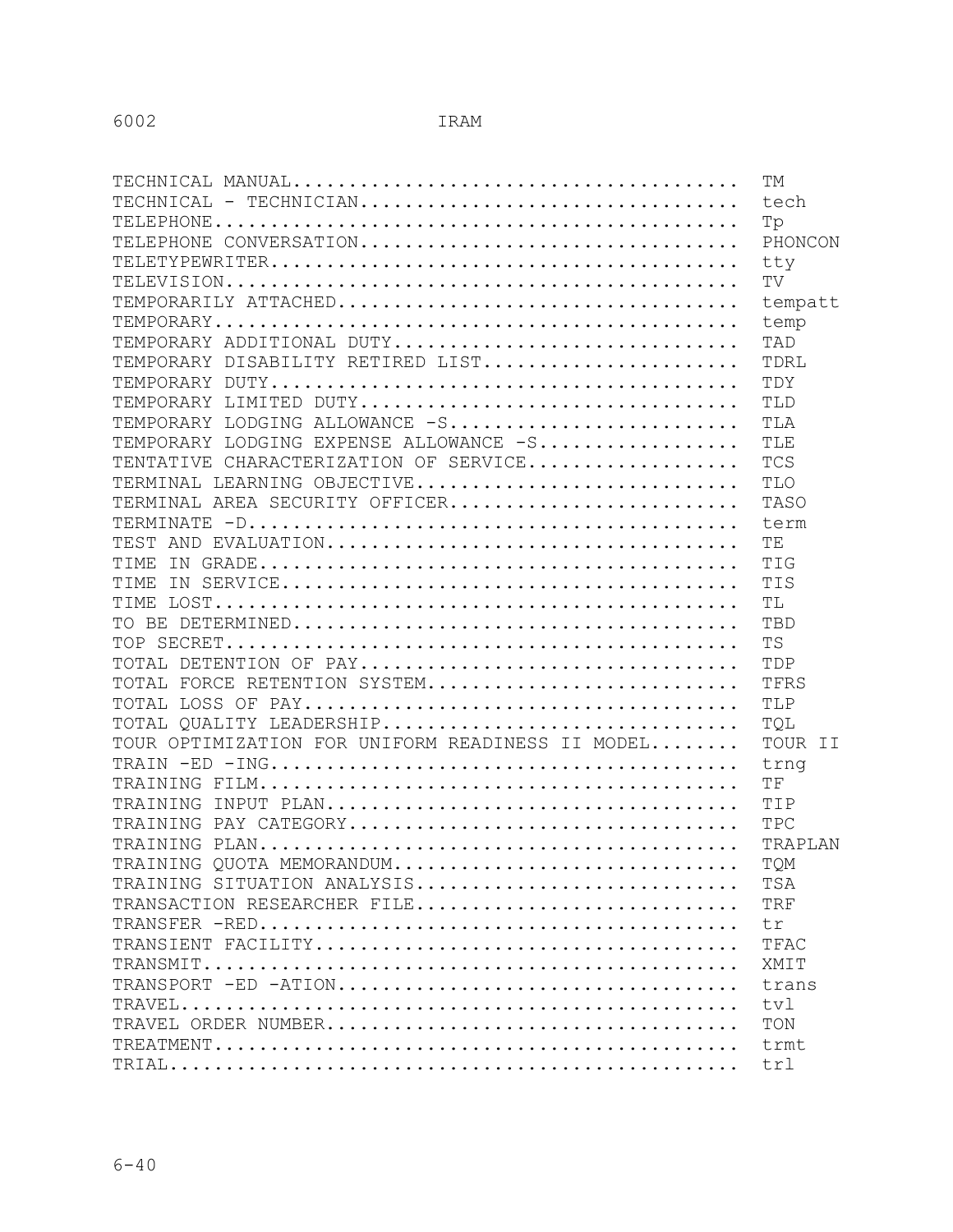|                                                      | TC            |
|------------------------------------------------------|---------------|
|                                                      | trps          |
| TUBE LAUNCHED, OPTICALLY TRACKED, WIRE COMMAND LINK, |               |
| GUIDED MISSILE SYSTEM                                | TOW           |
| TYPE TRANSACTION CODE                                | <b>TTC</b>    |
|                                                      |               |
|                                                      | ult           |
|                                                      | UHF           |
| UNACCOMPANIED ENLISTED PERSONNEL HOUSING             | UEPH          |
| UNACCOMPANIED OFFICER PERSONNEL HOUSING              | <b>UOPH</b>   |
|                                                      | unauth        |
| UNAUTHORIZED ABSENCE - ABSENT OVER LEAVE             | UA (AOL)      |
| UNAUTHORIZED ABSENCE - ABSENT WITHOUT LEAVE          | UA (AWOL)     |
|                                                      | unavd         |
|                                                      | <b>UNCLAS</b> |
| UNDER HONORABLE CONDITIONS                           | <b>UHC</b>    |
| UNDER OTHER THAN HONORABLE CONDITIONS                | <b>UOHC</b>   |
| UNDESIRABLE DISCHARGE                                | UnDis         |
|                                                      | unfit         |
| UNIFORM CODE OF MILITARY JUSTICE                     | <b>UCMJ</b>   |
|                                                      | unif          |
| UNIT ACTIVITY REPORT                                 | <b>UAR</b>    |
| UNIT DEPLOYMENT PROGRAM                              | <b>UDP</b>    |
|                                                      | <b>UD</b>     |
| UNIT DIARY/MANPOWER INTERGRATED PERSONNEL SYSTEM     | UD/MIPS       |
|                                                      | u/f           |
| SUSTAINMENT TRAINING<br>UNIT                         | UST           |
| UNIT COMMANDERS PERSONNEL SYSTEM                     | <b>UCPS</b>   |
| IDENTIFICATION CODE<br>UNIT                          | <b>UIC</b>    |
|                                                      | <b>UMS</b>    |
| UNIT VERIFICATION ROSTER                             | <b>UVR</b>    |
|                                                      | U.S.          |
|                                                      | <b>USC</b>    |
|                                                      | <b>USS</b>    |
| UNIVERSITY.                                          | univ          |
|                                                      | <b>UNK</b>    |
| UNMANNED AERIAL VEHICLE                              | <b>UAV</b>    |
|                                                      | <b>UO</b>     |
|                                                      | unsat         |
| UNSUITABLE - UNSUITABILITY                           | unsuit        |
| UNTIL FURTHER NOTICE                                 | UFN           |
|                                                      | UL            |
|                                                      | USERID        |
|                                                      | UM            |
|                                                      | utl           |
|                                                      | util          |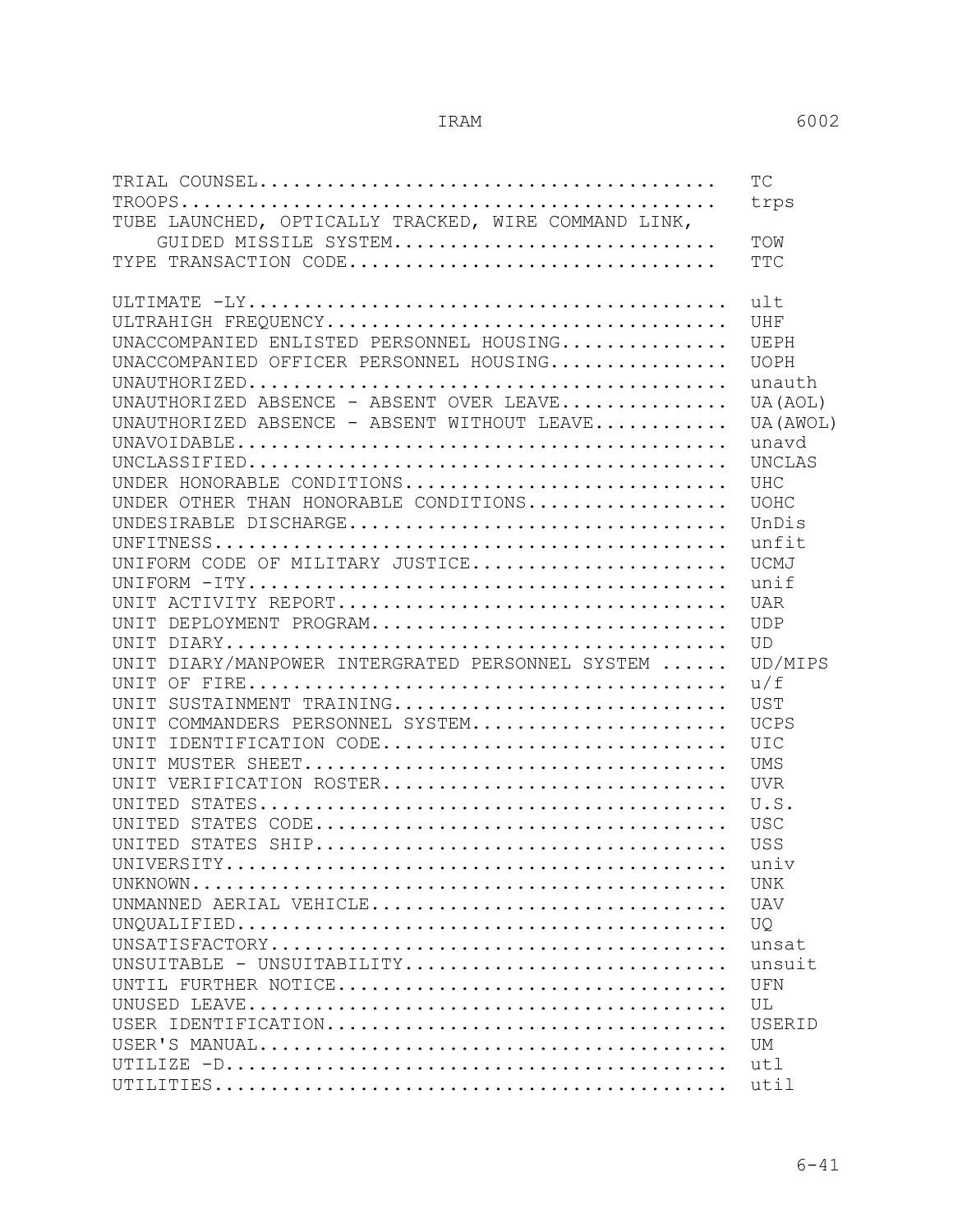| VALIDATION AND EXTRACT FILE                                | VEF            |
|------------------------------------------------------------|----------------|
| VARIABLE REENLISTMENT BONUS                                | <b>VRB</b>     |
| VARIABLE REENLISTMENT BONUS INSTALLMENTS                   | VRBI           |
| VARIABLE REENLISTMENT BONUS MULTIPLE                       | VRBM           |
| VARIABLE TIME - PROXIMITY FUZE                             | VT             |
|                                                            | veh            |
|                                                            | <b>VD</b>      |
|                                                            | ver            |
| VERIFICATION OF MILITARY EDUCATION AND TRAINING            | VMET           |
| VERIFICATION OF MILITARY EXPERIENCE AND TRAINING           | VERDOC         |
| VERTICAL/SHORT TAKEOFF AND LANDING                         | VTOL           |
|                                                            | VG             |
|                                                            | VHF            |
|                                                            | Vet            |
| VETERANS ADMINISTRATION                                    | VA             |
| VIDEO TELECONFERENCING                                     | <b>VTC</b>     |
|                                                            | VVet           |
|                                                            | viol           |
|                                                            | vis            |
|                                                            | VIS            |
| VISUAL RECONNAISSANCE                                      | <b>VR</b>      |
|                                                            | vol            |
|                                                            | $\overline{V}$ |
| $\verb"VOUCHER$                                            | Vou            |
|                                                            |                |
| WAGE GRADE (CIVIL SERVICE EMPLOYEE, NORMALLY FOLLOWED BY A |                |
|                                                            | $WG-$          |
| WAGE LEADERS (CIVIL SERVICE EMPLOYEE)                      | WL             |
| WAGE SUPERVISOR (CIVIL SERVICE EMPLOYEE)                   | ΜS             |
|                                                            | wvd            |
|                                                            | whs            |
|                                                            | warf           |
|                                                            | wrnt           |
|                                                            | wpn            |
| WEAPONS AND TACTICS INSTRUCTOR                             | WTI            |
|                                                            | wk             |
|                                                            | wks            |
|                                                            | wt             |
|                                                            | <b>WOD</b>     |
|                                                            | WESTPAC        |
|                                                            | WD             |
|                                                            | WΡ             |
|                                                            | WAN            |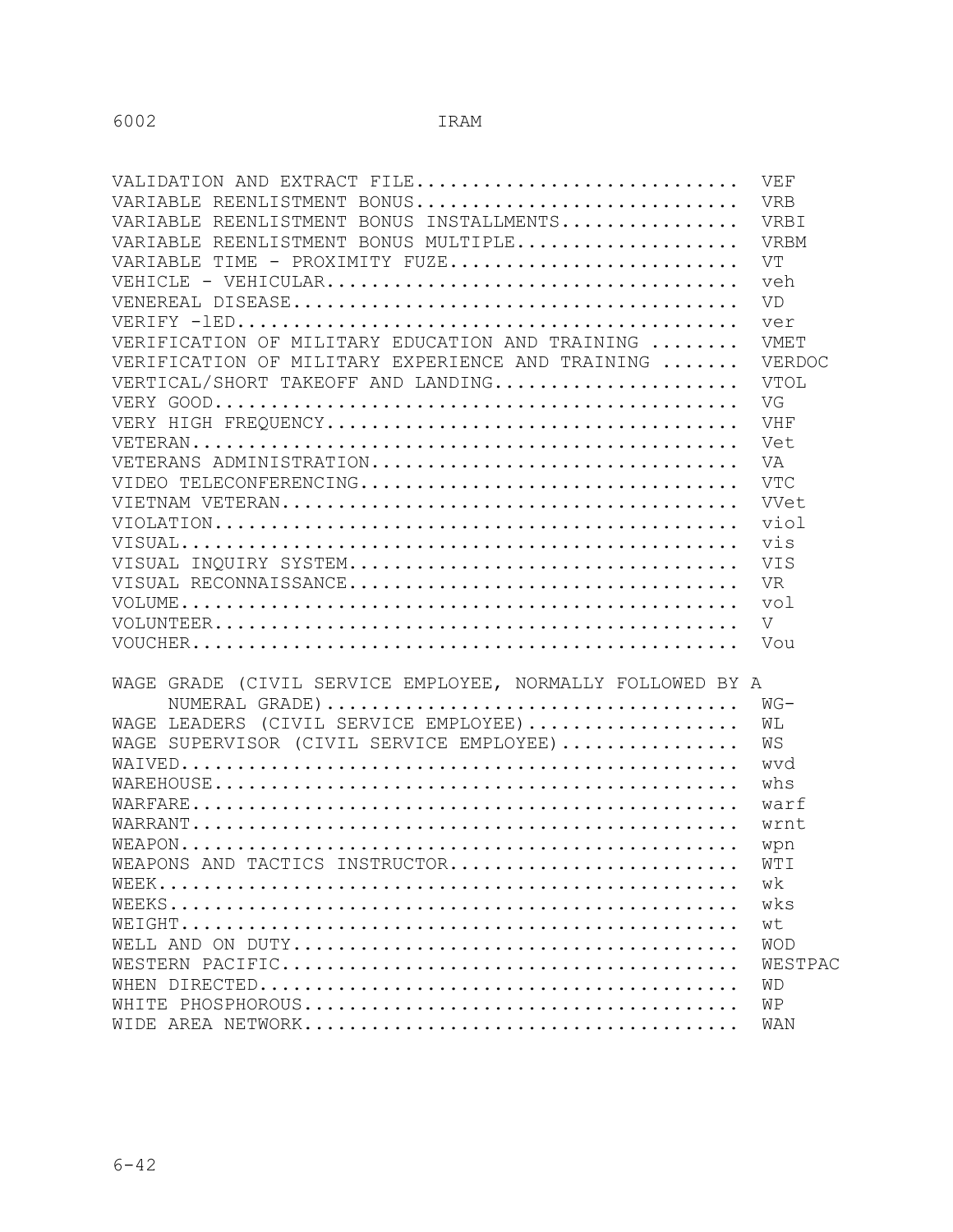WIFE..................................................... W

| WBI<br><b>WBO</b><br>W/<br>W/O<br>WORD PROCESSING SYSTEM -S<br>WPS<br>wpm<br>WIA<br>WOUNDED IN ACTION - NOT EVACUATED<br>WIANE<br>yr<br>ΥG<br>yrs<br>Phrases, Sentences, or Groups of Sentences, Frequently<br>Used in Marine Corps Orders |
|--------------------------------------------------------------------------------------------------------------------------------------------------------------------------------------------------------------------------------------------|
| MEANING                                                                                                                                                                                                                                    |
| ADALCON  Advise all concerned.                                                                                                                                                                                                             |
| ADDU<br>Additional duty.                                                                                                                                                                                                                   |
| You are directed to keep the CMC advised of an<br>address at which you can be reached by<br>telegram at all times while in a proceed,<br>travel, or leave status.                                                                          |
| Please advise by message.                                                                                                                                                                                                                  |
| Aeronautically Designated Personnel.                                                                                                                                                                                                       |
| ADTAKE  Please advise action taken.                                                                                                                                                                                                        |
| Aerial port of debarkation<br>$APOD$                                                                                                                                                                                                       |
| Aerial port of embarkation                                                                                                                                                                                                                 |
| .<br>All concerned.                                                                                                                                                                                                                        |
| All commands.                                                                                                                                                                                                                              |
| All Marine Corps activities.                                                                                                                                                                                                               |
| Upon arrival further proceed and report (to).                                                                                                                                                                                              |
|                                                                                                                                                                                                                                            |

6-43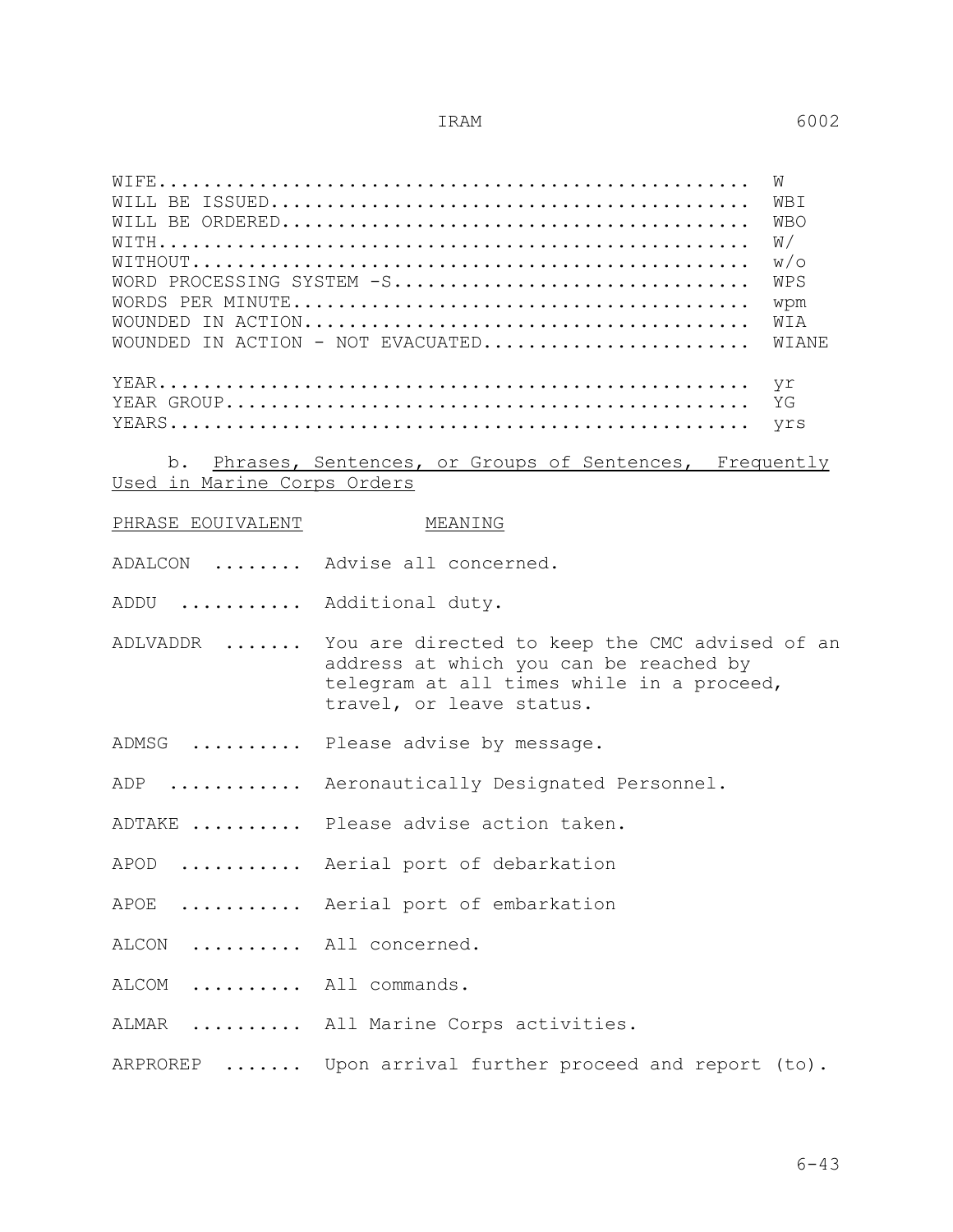ARREP .......... Upon arrival report (to)

ARREPCOVES ..... Upon arrival report to the commanding officer of that vessel for duty.

AUTHDELREP ..... With authority to delay in reporting until (date).

AUTHPROBOUT .... Authorized to proceed on or about (date).

AVNCM .......... Assigned to duty involving regular and frequent flights as a crewmember.

- AVNOTCM ......... Assigned to duty involving regular and frequent flights as a non-crewmember.
- BAGAIR .......... While traveling via air outside the United States (number of pounds indicate) baggage to accompany is authorized.
- CARBAGAIR ....... While traveling via air outside the United States (XX) pounds baggage to accompany is authorized, an additional (number of pounds indicated) baggage is authorized as air cargo for shipment under the same class of priority.
- CARBASO ......... Carry out unexecuted portion basic orders.

CC .............. Cost Code.

CIC ............. Customer Identification Code.

CIPAP ........... Authority is granted to make such changes in above itinerary and to proceed to such additional places as may be necessary for accomplishment of this mission.

- COMPDUINS ........ Upon completion of duty under instruction.
- COMPRET .......... Upon completion thereof return to duty station and resume regular duties.

COMPTEM .......... Upon completion of temporary duty.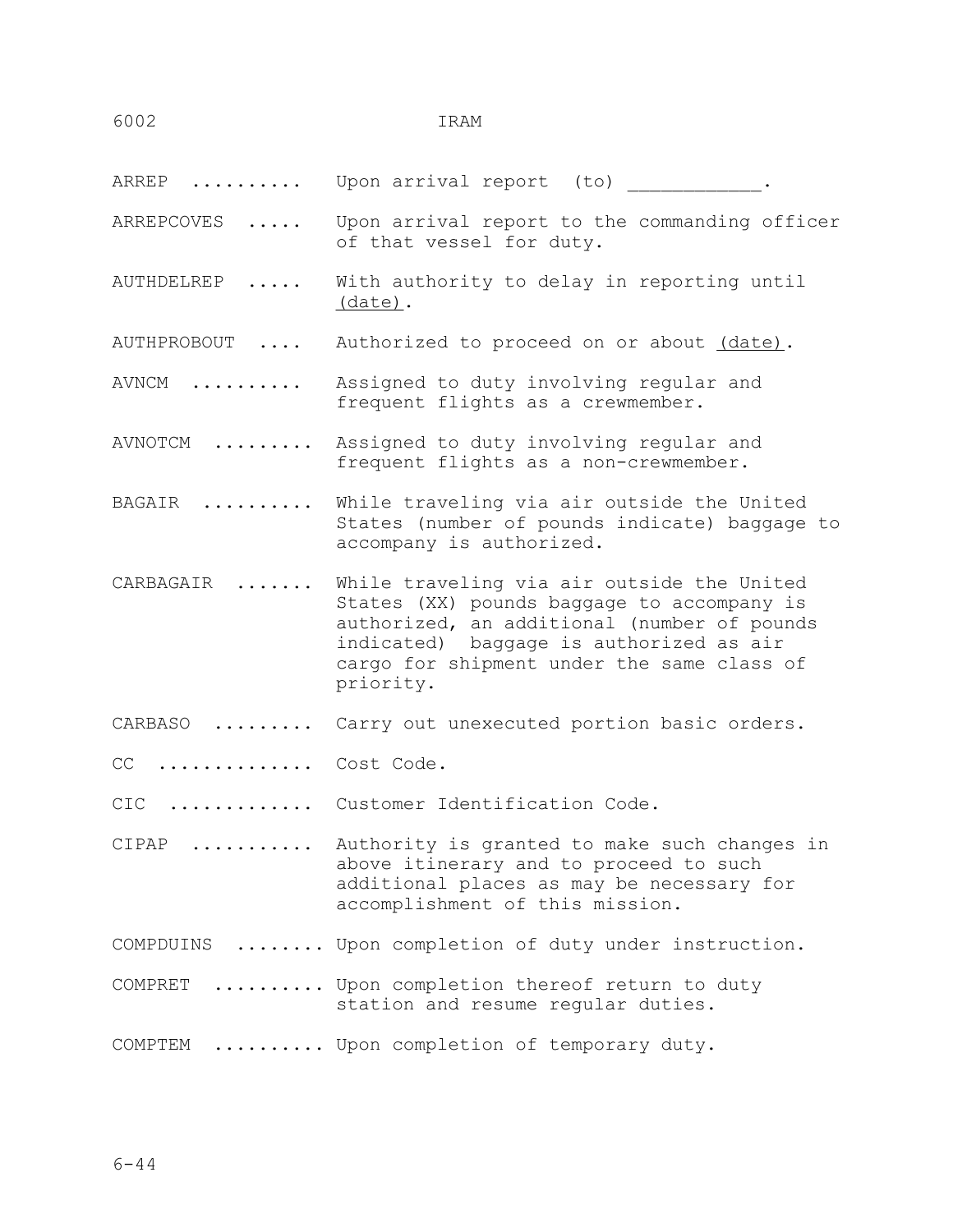- COMPTEMINS ....... Upon completion of temporary duty under instruction.
- COT .............. Consecutive overseas tour.
- DATEDSG .......... On such date as the commanding general, commanding officer or other competent authority may designate.
- DAUS .............. Date arrived United States.
- DAUSDNR .......... Date arrived United States, dependents not restricted.
- DELREP ........... Authorized to delay (no. of days indicated), provided no excess leave involved, in reporting in compliance with these orders. Such delay to count as leave. Keep old and new duty stations advised of leave address.
- DELREPANY ....... Authorized to delay (no. of days indicated), provided no excess leave involved, and all of which may be taken prior to or after reporting to temporary duty station(s); such delay to count as leave. No additional cost to the Government involved. Keep old and new duty station advised to leave address.
- DELREPARUS ....... Authorized to delay (no. of days indicated or

 until date indicated) in returning to the duty station, such delay to count as leave, provided no excess leave involved and at no additional cost to the Government. Keep duty station advised to leave address.

- DELURN .......... Authorized to delay (no. of days indicated or until date indicated) in returning to the duty station, such delay to count as leave, provided no excess leave involved and at no additional cost to the Government. Keep duty station advised of leave address.
- DIFDEN .......... Duty in a flying status, flight activity denied.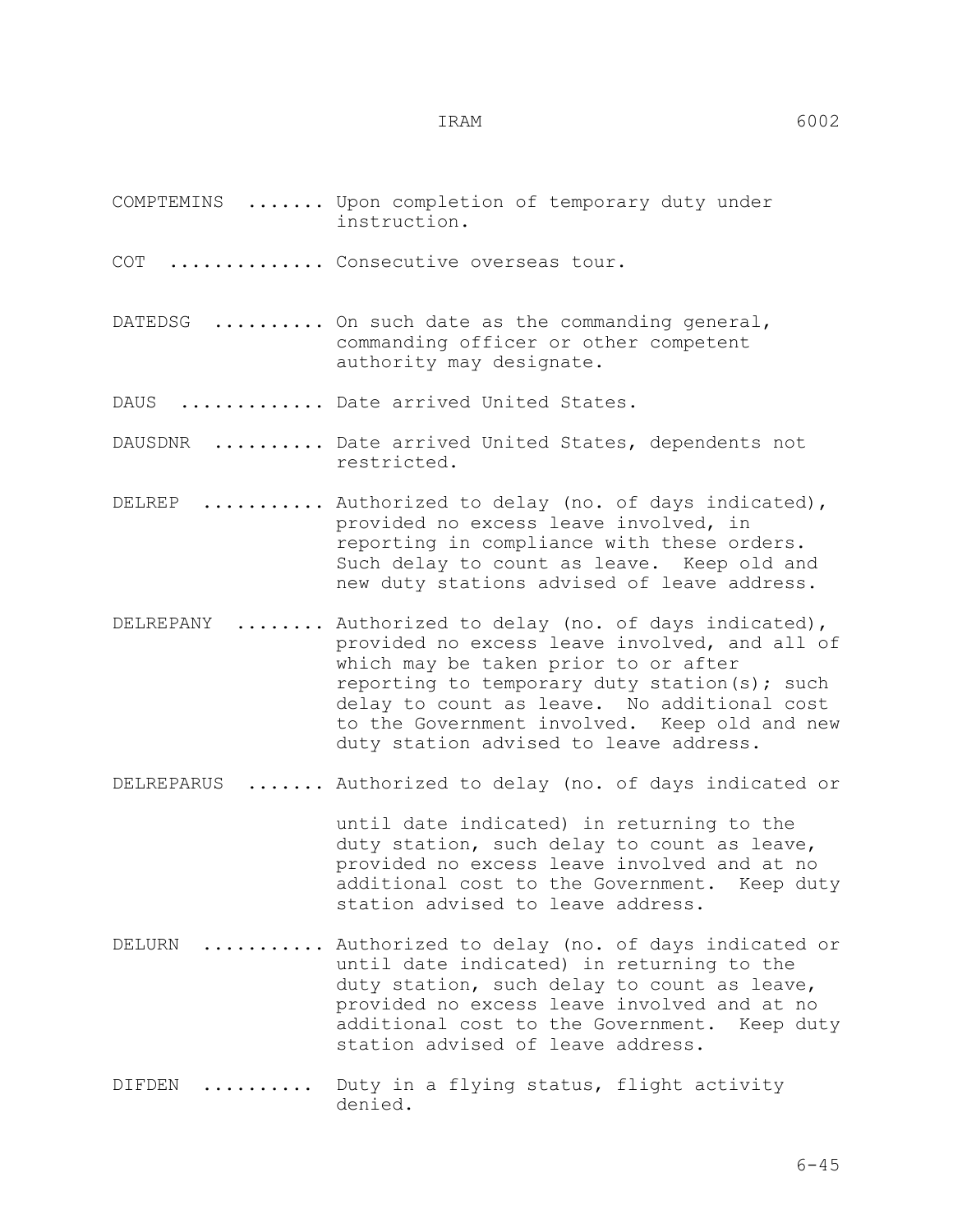| $\text{DIFF}$           | Duty in a flying status involving operational<br>flights.                                                                      |
|-------------------------|--------------------------------------------------------------------------------------------------------------------------------|
| DIFOPINS                | Duty under instruction in a flying status<br>involving operational or training flights.                                        |
| DIFOPSODA               | Duty in a flying status involving operational<br>or training flights within the (command or<br>activity) as may be designated. |
| DIFOPTECH<br>$\ldots$   | Duty as a technical observer in a flying<br>status involving operational or training<br>flights.                               |
| $\star$ DIFOT           | Duty in a flying status involving operational<br>or training flights.                                                          |
|                         | * May be used followed by "crew" or "noncrew" to be<br>translated "as crewmember" or "as noncrewmember".                       |
|                         | DIFPRO  Duty in a flying status involving proficiency<br>flights.                                                              |
|                         | DIRLAUTH  Direct liaison authorized.                                                                                           |
| DISTREAT                | Upon being discharged from treatment.                                                                                          |
|                         | DUINS  Duty Under Instruction.                                                                                                 |
| DUSODA                  | Duty within the (command or activity) as the<br>(command or activity) may designate.                                           |
| DUSTA  Duty Station.    |                                                                                                                                |
| $EXACCT$                | Expenditure account.                                                                                                           |
|                         | FAGAIRTRANS  (Via) first available Government air<br>transportation.                                                           |
| $\cdots$<br>FAGSURTRANS | (Via) first available Government surface<br>transportation.                                                                    |
| FAGTRANS<br>.           | (Via) first available Government<br>transportation.                                                                            |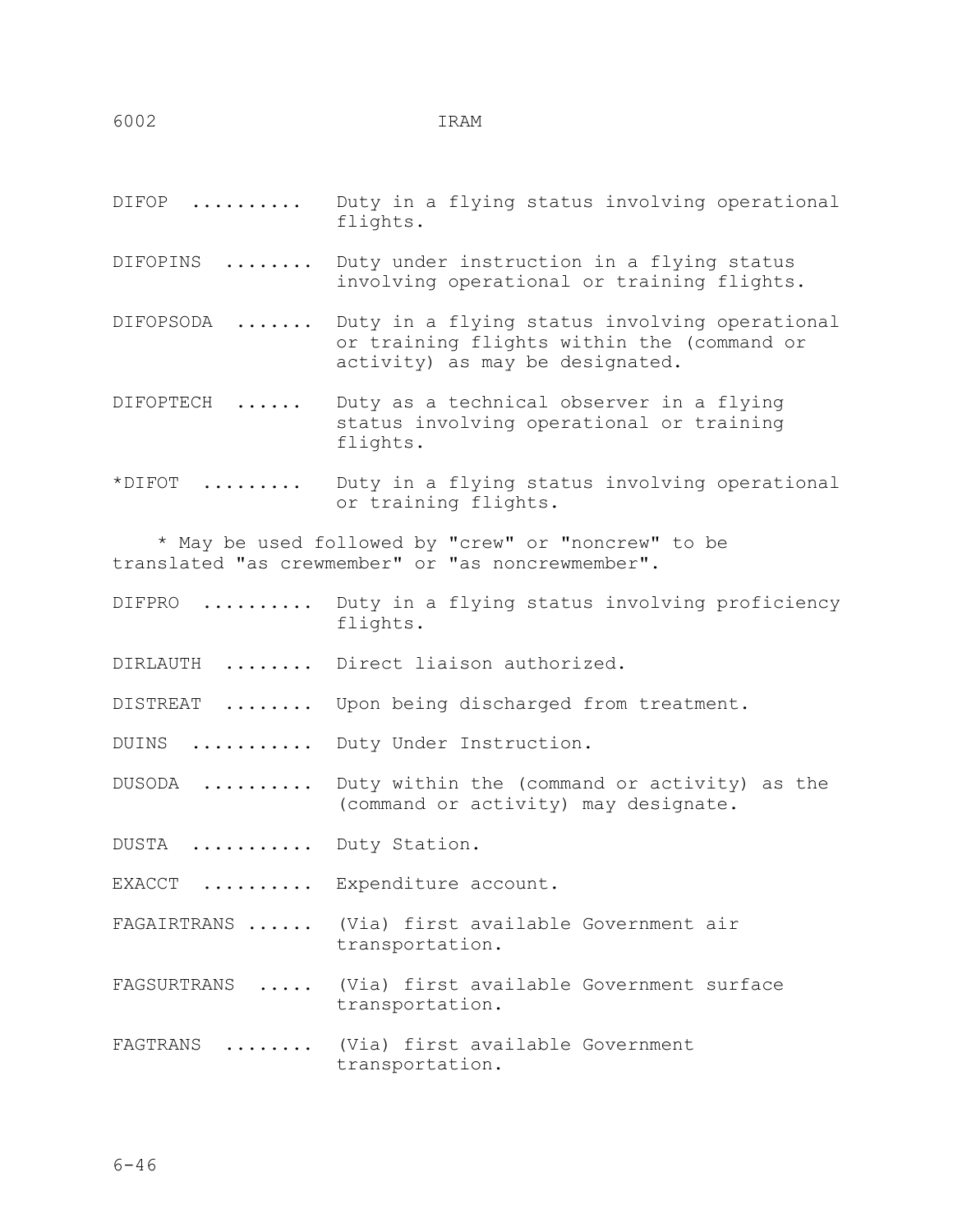- FAIRTRANS ........ (Via) first available air transportation.
- FATRANS .......... (Via) first available transportation.
- FURNARSSN ....... Furnish full names, rates, and social security numbers of Marines transferred per this directive.
- FURNDISBOFF ...... Furnish the disbursing officer carrying your
- pay accounts a copy of these orders bearing all endorsements.
- FYI .............. For your information.
- \*\*GOVAIR ......... Including Government air.

\*\* Phrase equivalent usually used in combination.

- GOVAIRDIR ........ Travel via Government aircraft is directed (between points specified) where necessary to expedite completion of this duty. Class priority is certified.
- GOVAIRDIROUT ..... Travel via Government aircraft is directed Outside the U.S. Class priority is certified.
- GOVAIRDIRVAIL ..... Travel via Government aircraft is directed (between points specified) where available. Class priority is certified.
- GOVAIRSUR ........ Travel via Government air and/or surface is authorized.
- GOVAIRSURDIR ..... Travel via Government air and/or surface vessel is directed.
- GOVAIRSURDIRVAIL .. Travel via Government air and/or surface vessel is directed. (between points specified) where available. Class priority is certified.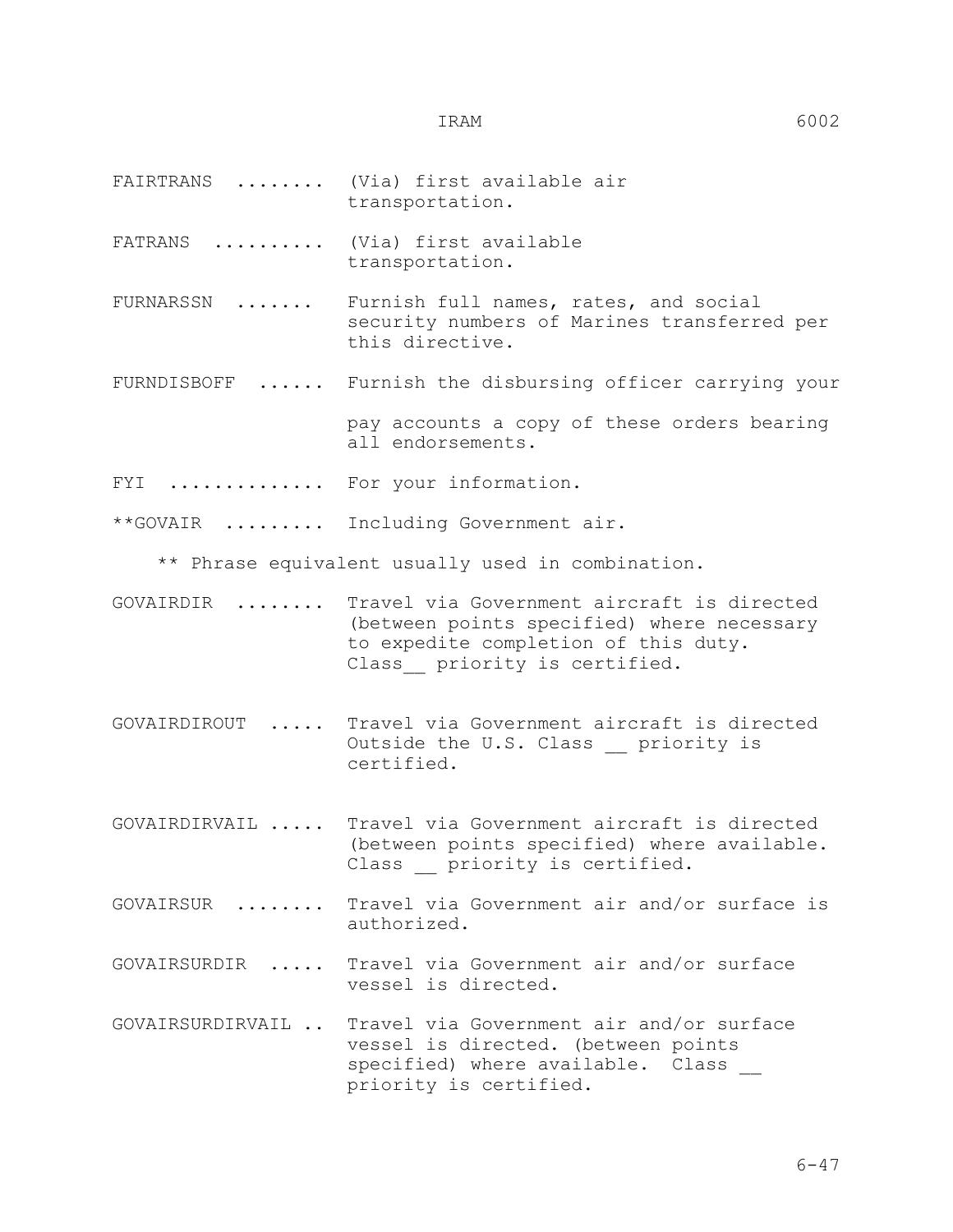- GOVMERAIRDIR ..... In performing this travel Government air and/or Government procured commercial air is directed.
- ICW ............. Insure compliance with.
- IMMUNQUIRED ...... Immediately upon receipt of these orders obtain immunization required for areas to be visited. Procure properly completed NavMed 585 (U.S. Navy Immunization Record).
- IRA .............. Intermediate reporting activity.
- IPCOT ............ In-place Consecutive overseas tour.
- IRT .............. In reference to; In response to.
- LCPCSO ........... Low cost permanent change of station orders.
- MARADMIN ......... Marine Administrative Message.
- MERAIR .......... Commercial air.
- MITRE ............ Authorized to omit or revisit any of the mentioned places as deemed necessary.
- MITREVAR ......... Authorized to omit or revisit any of the mentioned places and to vary the itinerary as deemed necessary.
- MITVAR ........... Authorized to omit any of the mentioned places and to vary the itinerary as may be deemed necessary.
- MPMC ............. Military Personnel, Marine Corps.
- NOPROCAN ......... If not already proceeded, orders (identified by date-time-group which follows are canceled.
- OC ............... Object class.
- OCONUS ........... Outside 48 contiguous states and District of Columbia.
- OCD .............. Overseas control date.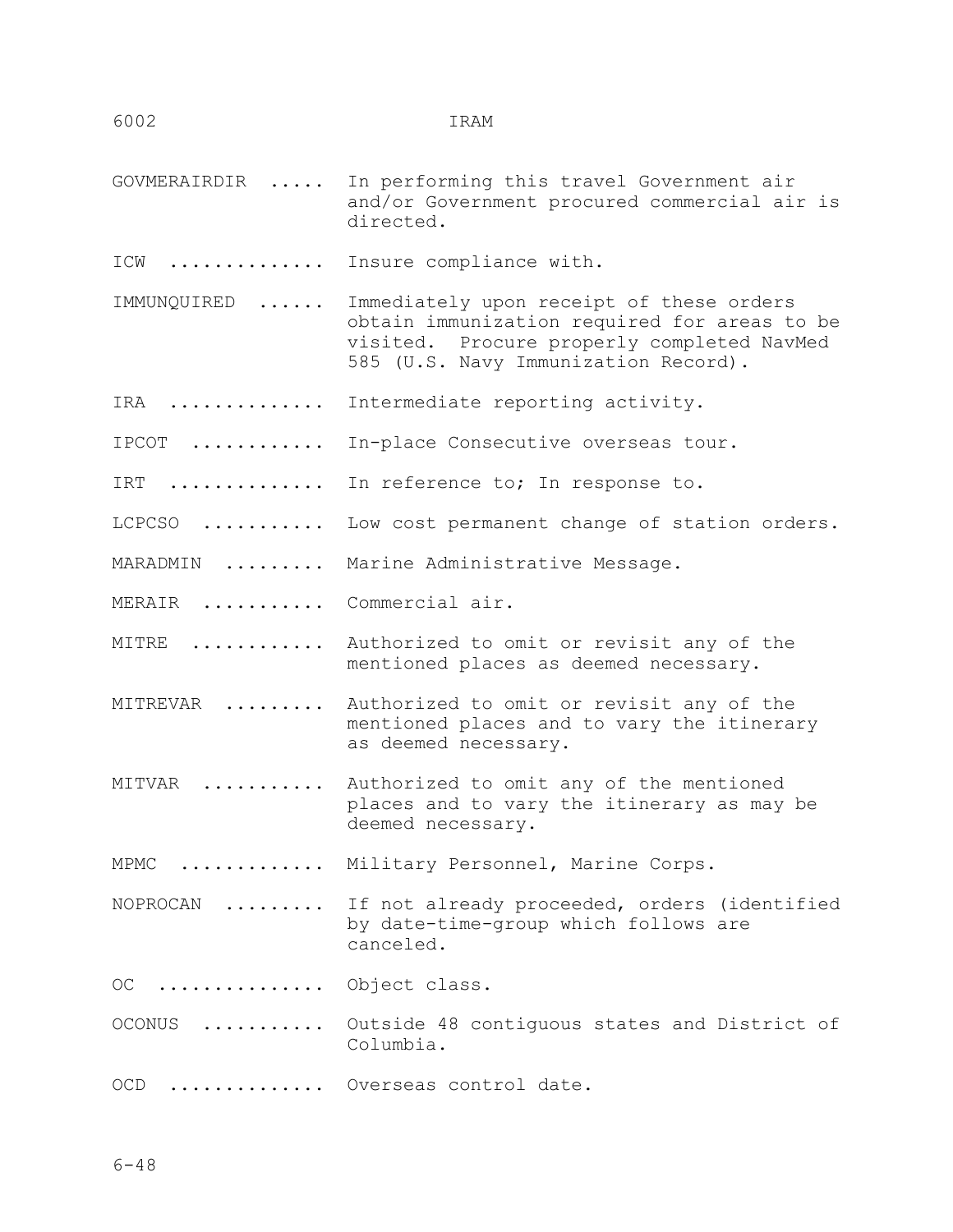- PDS ............... Permanent duty station.
- PERGRA .......... Permission granted.
- PERNOGRA ........ Permission not granted.
- POV .............. Privately owned vehicle.
- PROIMREP ........ Proceed immediately to location of ship, commander or station designated and upon arrival report for duty or purpose indicated.
- PROREP .......... Proceed to (location of ship, commander, or station by group(s)) immediately following and upon arrival report for duty or purpose indicated).
- PROTIMEARR ...... Proceed in time to arrive on (date indicated) to activity or station designated.
- PROTIMEREP ....... Proceed in time to report to activity or station designated not later than (hour and/or date indicted).
- PROVMAIN ......... All other provisions of present orders to remain in effect.
- PROWODELREP ...... Proceed without delay to location of ship, commander, designated and upon arrival report for duty or purpose indicated.
- RELACDU ......... Release from active duty.
- RELBY ............ When relieved by  $\cdot$
- RFC ............. Relief for cause.
- RICCO ........... Reenlistment incentive considered complete.
- RNQ .............. Reason not qualified.
- ROCCO ............ Reenlistment option cycle complete.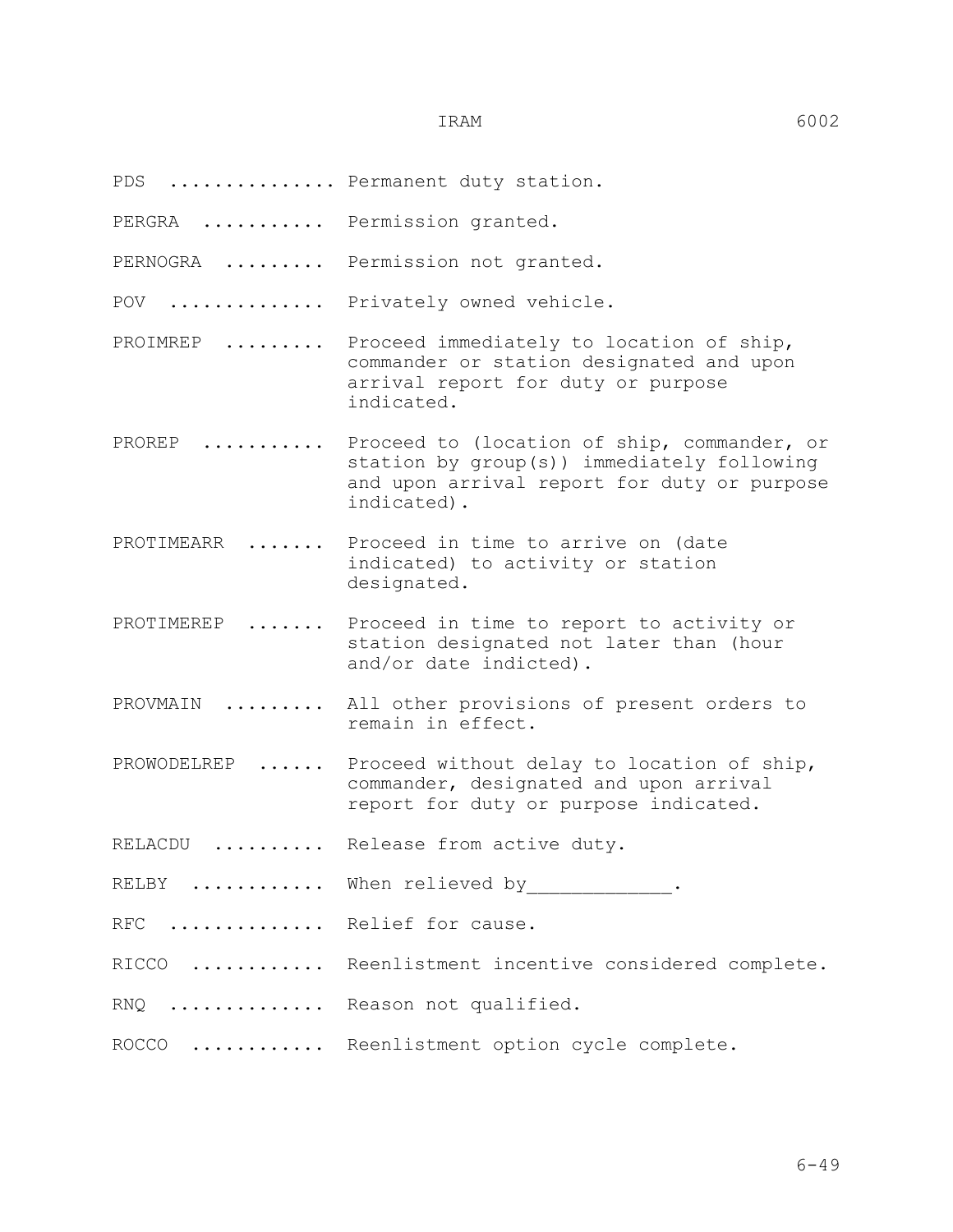- SECNAVFIND ...... The Secretary of the Navy found on (date) that more than one permanent change of station was required by the exigencies of the service during the same fiscal year.
- SFNP ............. Statement format not provided.
- SURTRANS ......... (Via) first available Government transportation, not including air.

TEMAC ........... Temporary active duty.

TEMADDCON ........ Temporary additional duty in connection with.

TEMADDINS ........ Temporary additional duty under instruction. (TAD at a formal school less than 20 weeks.)

TEMCCN ........... Temporary duty in connection with.

TEMINS ........... Temporary duty under instruction. Temporary duty at a formal school en route to new PDS.

TOS ............. Time on Station.

- TRAVCHAR ......... Cost of this travel is chargeable to appropriation or department designated following group(s) (Identifying numerals may be added.)
- UNI .............. Unless otherwise indicated.
- UNODIR ........... Unless otherwise directed.
- UNORDREVO ........ Unexecuted portion of orders (identified by reference number following) are revoked.

 c. Punctuation used in Messages. Punctuation shall be used when essential for clarity. The letter "X" will not be used. The punctuation marks used in the drafting of messages normally shall be limited to those symbols listed in the NTP 3, which have Morse equivalents and appear on the standard typewriter and teletypewriter keyboards.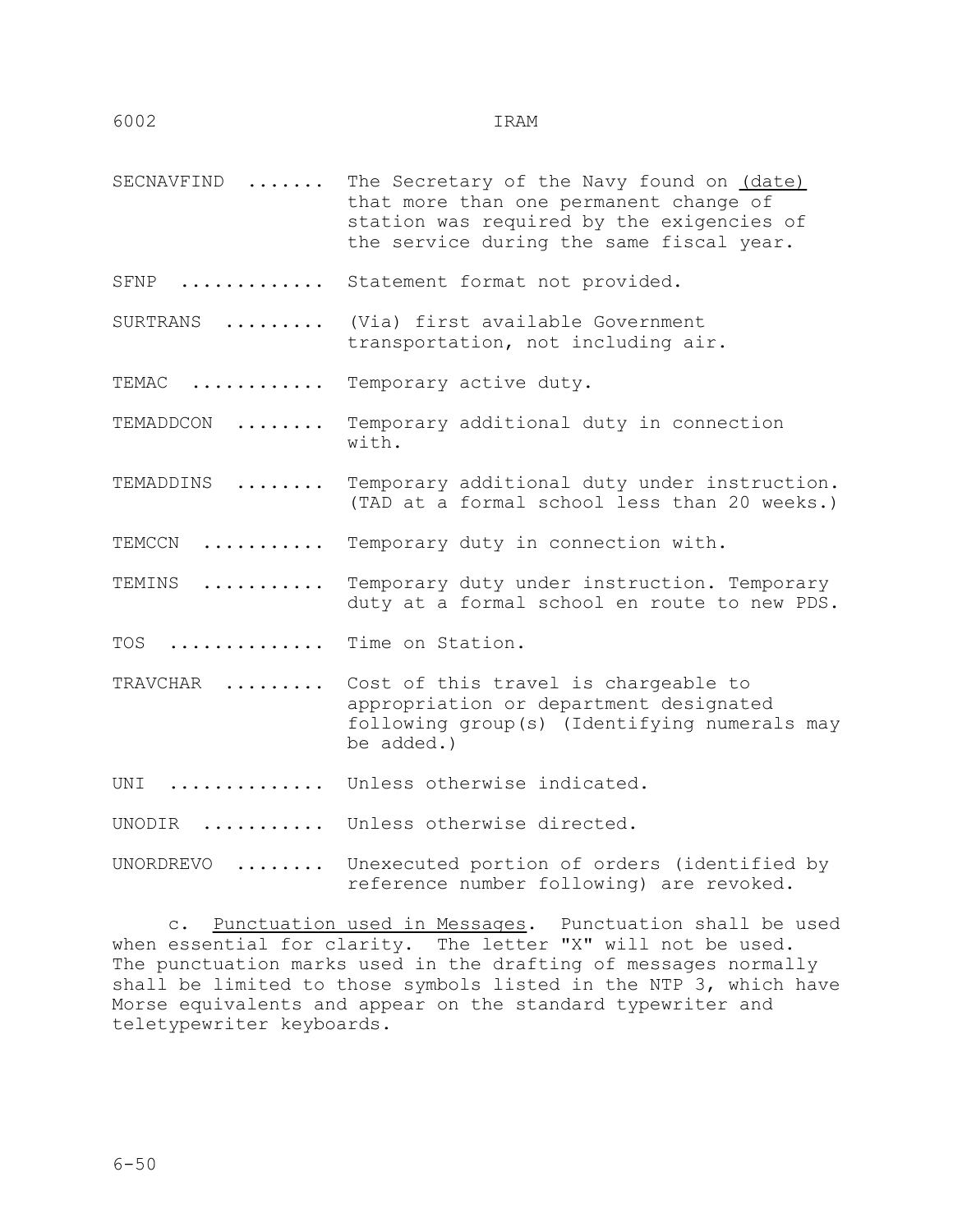d. Days

| MondayMon<br>$Tuesday$ Tue<br>Wednesday Wed<br>ThursdayThu                                                    |                           | FridayFri<br>SaturdaySat<br>SundaySun                                                                                                 |
|---------------------------------------------------------------------------------------------------------------|---------------------------|---------------------------------------------------------------------------------------------------------------------------------------|
| Months<br>$e$ .                                                                                               |                           |                                                                                                                                       |
| JanuaryJan<br>$February$ $Feb$<br>MarchMar<br>AprilApr<br>MayMay<br>JuneJun                                   |                           | JulyJul<br>AugustAug<br>SeptemberSep<br>OctoberOct<br>NovemberNov<br>DecemberDec                                                      |
| f.                                                                                                            |                           | Combination of Cities and States or Cities and Countries                                                                              |
| Alameda, CA  ALMDCA<br>Albany, GA ALBGA<br>Albuquerque, NM  ALBUQ<br>Alexandria, VA  ALEX                     |                           | Jacksonville, FL JAXFL<br>Jacksonville, NC JAXNC<br>Kaneohe Bay, HI KBAY<br>Kansas City, MO  KSC                                      |
| Annapolis, MD  ANNA<br>Arlington, VA  ARLVA<br>Asheville, NC  ASH<br>Atlanta, GA  ATLA                        |                           | Key West, FL KWEST<br>Little Creek, Va LCREEK<br>Little Rock, AR LROCK<br>Long Beach, CA LBEACH                                       |
| Bambridge, MD  BAIN<br>Baltimore, MD  BALTO<br>Barbers Point, Oahu, HI  BARPT<br>Barstow, $CA$                | BRST                      | Los Alamitos, CA LOSALAM<br>Los Angeles, CA LOSA<br>Louisville, KY LVILLE<br>Memphis, TN MFS                                          |
| Beautort, SC  BFT<br>Birmingham, AL  BHAM<br>Boston, MA  BSN<br>Bremerton, WA  BREM<br>Brooklyn, NY  BKLYN    |                           | Milwaukee, WI MILW<br>Minneapolis, MN MPLS<br>Monterey, CA  MNTRY<br>Montgomery, AL  MONTG<br>Morehead City, NC  MHNC                 |
| Brunswick, ME  BRUNS<br>Buffalo, NY<br>Cecil Field, FL  CECILFLD<br>Charleston, SC  CHASN                     | BFLO                      | Narrangansett Bay, RI NARRABAY<br>Nashville, TN NASH<br>New London, CT NLON<br>New Orleans, LA NRLNS                                  |
| Cherry Point, NC  CHERPT<br>Chicago, IL  CHGO<br>Cincinnati, OH<br>Cleveland, OH<br>Corpus Christi, TX  CORPC | New York,<br>CIN<br>CLEVE | Newport News, VA  NPTNWS<br>NY NYK<br>Norfolk, VA<br>$\ldots \ldots \ldots$ . NORVA<br>North Island, CA NORIS<br>Oakland, CA<br>. OAK |

6-51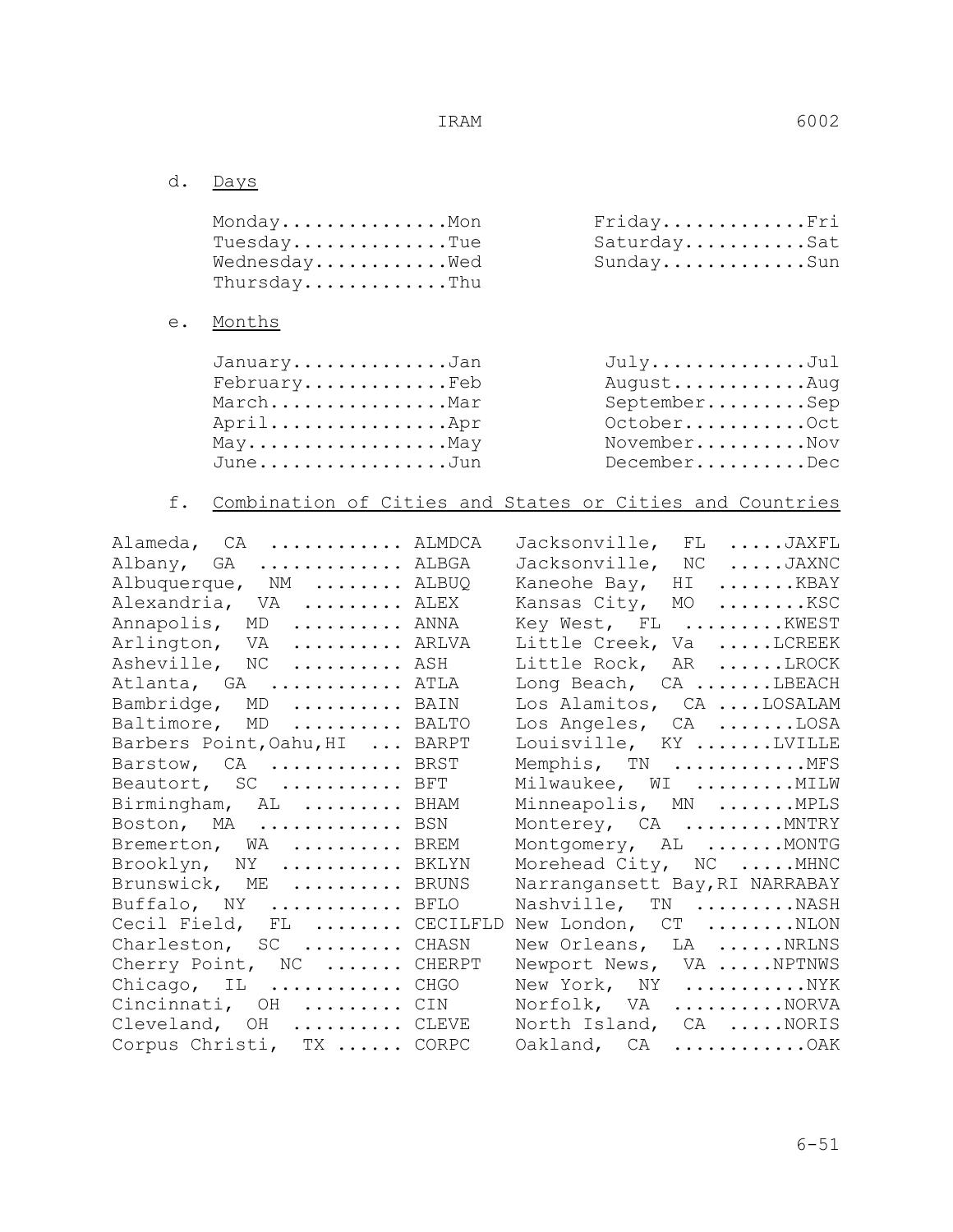| Oceanside, CA OSIDE                                                                                                                                                                                                                                                                                                                                                                                                                                                                                                                                                                                                                                                                                                   |
|-----------------------------------------------------------------------------------------------------------------------------------------------------------------------------------------------------------------------------------------------------------------------------------------------------------------------------------------------------------------------------------------------------------------------------------------------------------------------------------------------------------------------------------------------------------------------------------------------------------------------------------------------------------------------------------------------------------------------|
| Okinawa, JA OKI                                                                                                                                                                                                                                                                                                                                                                                                                                                                                                                                                                                                                                                                                                       |
| Oklahoma City, OK  OKCTY                                                                                                                                                                                                                                                                                                                                                                                                                                                                                                                                                                                                                                                                                              |
| Overland Park, KS OPK                                                                                                                                                                                                                                                                                                                                                                                                                                                                                                                                                                                                                                                                                                 |
| Parris Island, SC PISC                                                                                                                                                                                                                                                                                                                                                                                                                                                                                                                                                                                                                                                                                                |
| Patuxtent River, MD  PAXRIV                                                                                                                                                                                                                                                                                                                                                                                                                                                                                                                                                                                                                                                                                           |
| Pearl Harbor, HI PEARL                                                                                                                                                                                                                                                                                                                                                                                                                                                                                                                                                                                                                                                                                                |
| Pensacola, FL PNCLA                                                                                                                                                                                                                                                                                                                                                                                                                                                                                                                                                                                                                                                                                                   |
| Philadelphia, PA PHILA                                                                                                                                                                                                                                                                                                                                                                                                                                                                                                                                                                                                                                                                                                |
| Pittsburgh, PA PGH                                                                                                                                                                                                                                                                                                                                                                                                                                                                                                                                                                                                                                                                                                    |
| Point Magu, CAPTMAGU                                                                                                                                                                                                                                                                                                                                                                                                                                                                                                                                                                                                                                                                                                  |
| Port Hueneme, CA  PORHUE                                                                                                                                                                                                                                                                                                                                                                                                                                                                                                                                                                                                                                                                                              |
| Portsmouth, NH  PTSMHNH                                                                                                                                                                                                                                                                                                                                                                                                                                                                                                                                                                                                                                                                                               |
| Portsmouth, VA PTSMHVA                                                                                                                                                                                                                                                                                                                                                                                                                                                                                                                                                                                                                                                                                                |
| Quantico, VA QUANT                                                                                                                                                                                                                                                                                                                                                                                                                                                                                                                                                                                                                                                                                                    |
| Quonset Point, RI  QUONPT                                                                                                                                                                                                                                                                                                                                                                                                                                                                                                                                                                                                                                                                                             |
| Rep, Philippines RP                                                                                                                                                                                                                                                                                                                                                                                                                                                                                                                                                                                                                                                                                                   |
| Schenectady, NY SCHNET                                                                                                                                                                                                                                                                                                                                                                                                                                                                                                                                                                                                                                                                                                |
| Seal Beach SBEACH                                                                                                                                                                                                                                                                                                                                                                                                                                                                                                                                                                                                                                                                                                     |
| Shreveport, LA SPORT                                                                                                                                                                                                                                                                                                                                                                                                                                                                                                                                                                                                                                                                                                  |
| Stockton, CA STOCK                                                                                                                                                                                                                                                                                                                                                                                                                                                                                                                                                                                                                                                                                                    |
| Subic Bay, RP SUBIC                                                                                                                                                                                                                                                                                                                                                                                                                                                                                                                                                                                                                                                                                                   |
| Tacoma, WA TACO                                                                                                                                                                                                                                                                                                                                                                                                                                                                                                                                                                                                                                                                                                       |
| Treasure Island, CATISFRAN                                                                                                                                                                                                                                                                                                                                                                                                                                                                                                                                                                                                                                                                                            |
| Tulsa, OK TUL                                                                                                                                                                                                                                                                                                                                                                                                                                                                                                                                                                                                                                                                                                         |
| Twentynine Palms, CA 29PALMS                                                                                                                                                                                                                                                                                                                                                                                                                                                                                                                                                                                                                                                                                          |
| Washington, DC WASHDC                                                                                                                                                                                                                                                                                                                                                                                                                                                                                                                                                                                                                                                                                                 |
| Dallas, TX  DAL<br>Denver, CO  DVR<br>Earle Colt's Neck, NJ  EARLE<br>Elizabeth City, NC  ELIZCTY<br>El Toro (Santa Ana), CA . ELTORO<br>Galveston, TX  GALV<br>Garden City, NY  GCTY<br>Glenview, IL GLEN<br>Governer's Island, NY  GOVIS<br>Great Lakes, IL  GLAKES<br>Guantanamo Bay, Cuba  GTMO<br>Hampton Roads, VA  HAMP<br>Honolulu, HI  HONO<br>Houston, TX  HOU<br>Hunters Point, CA  HDNPNT<br>Indianapolis, IN  INDPLS<br>Indiantown Gap, PA  INGAP<br>Richmond, VA  RICH<br>Rochester, NY  ROCH<br>Roosevelt Roads, PR  RR<br>St. Louis, MO  STL<br>St. Petersburg, FL  SPETE<br>San Diego, CA  SDIEGO<br>San Francisco, CA  SFRAN<br>San Jose, CA  SJOSE<br>San Pedro, CA  SPEDRO<br>Santa Ana, CA  SANA |

# g. States, District of Columbia, Possessions, Territories

| Alabama  AL              | Montana  MT        |  |
|--------------------------|--------------------|--|
| Alaska  AK               | Nebraska  NE       |  |
| Arizona  AZ              | Nevada  NV         |  |
| American Samoa  AS       | New Hampshire  NH  |  |
| Arkansas  AR             | New Jersey  NJ     |  |
| California  CA           | New Mexico  NM     |  |
| Colorado  CO             | New York  NY       |  |
| Connecticut  CT          | North Carolina  NC |  |
| Delaware  DE             | North Dakota  ND   |  |
| District of Columbia  DC | Ohio  OH           |  |
| Florida  FL              | Oklahoma  OK       |  |
| Georgia GA               | Oregon  OR         |  |
| Guam  GU                 | Pennsylvania  PA   |  |
| Hawaii  HI               | Puerto Rico  PR    |  |

| Alabama  AL              | Montana  MT        |  |
|--------------------------|--------------------|--|
| Alaska  AK               | Nebraska  NE       |  |
| Arizona  AZ              | Nevada  NV         |  |
| American Samoa  AS       | New Hampshire  NH  |  |
| Arkansas  AR             | New Jersey  NJ     |  |
| California  CA           | New Mexico  NM     |  |
| Colorado  CO             | New York  NY       |  |
| Connecticut  CT          | North Carolina  NC |  |
| Delaware  DE             | North Dakota  ND   |  |
| District of Columbia  DC | Ohio  OH           |  |
| Florida  FL              | Oklahoma  OK       |  |
| Georgia  GA              | Oregon  OR         |  |
| $G$ uam  GU              | Pennsylvania  PA   |  |
| Hawaii  HI               | Puerto Rico  PR    |  |
|                          |                    |  |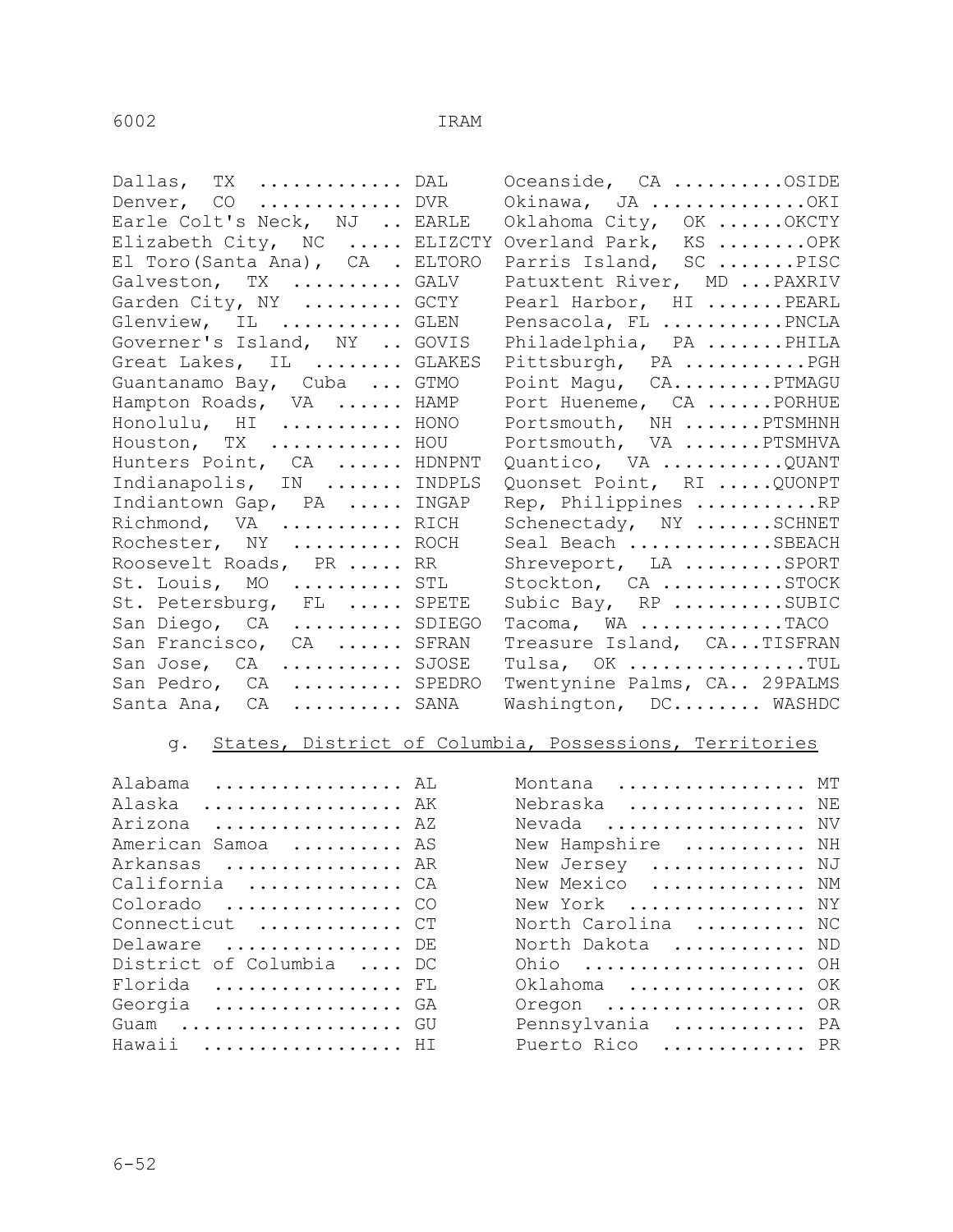| Idaho  ID         | Rhode Island        |
|-------------------|---------------------|
| Illinois  IL      | South Carolina      |
| Indiana  IN       | South Dakota        |
| Iowa  IA          | Tennessee           |
| Kansas  KS        | Federated States of |
| Kentucky  KY      | Marshall Is., Pal   |
| Louisiana  LA     | Texas               |
| Maine  ME         | Utah                |
| Maryland  MD      | Vermont             |
| Massachusetts  MA | Virginia            |
| Michigan  MI      | Virgin Island       |
| Minnesota  MN     | Washington          |
| Mississippi  MS   | West Virginia       |
| Missouri  MO      | Wisconsin           |
|                   |                     |

### h. Weights and Measures

| Ampere  amp            | Measure meas              |  |
|------------------------|---------------------------|--|
| Barrel  bbl            | Measurement ton  mton     |  |
| Diameter  diam         | Megacycle m               |  |
| Day  da                | Meter m                   |  |
| Dollar  dol            | Mile mi                   |  |
| $Drum$ dr              | Miles per hour mph        |  |
| Feet/Foot  ft          | Millimeter mm             |  |
| Gallon  gal            | Minute mm                 |  |
| Gallon per hour  gph   | Month mo                  |  |
| Gallon per minute  gpm | Number nr                 |  |
| Gallon per second  gps | Package pkg               |  |
| Height  ht             | Pound 1b                  |  |
| Horsepower  hp         | Quantity qty              |  |
| Hour  hr               | Revolutions per minuterpm |  |
| Hundred  hun           | Round (ammunition) rnd    |  |
| Inch  in               | Shipment ship             |  |
| Kilocycle  Kc          | Short ton ston            |  |
| Kilohertz  kHz         | Thousand (monetary) k     |  |
| Kilometer  Km          | Thousand thou             |  |
| Kilo-volt-ampere  Kva  | Unit of Fire uf           |  |
| Kilowatt  Kw           | Volt                      |  |
| Kilowatt-hour  Kwh     | Volume vol                |  |
| Knot  Kt               | Week                      |  |
| Length over all  LCA   | Weight wt                 |  |
| Liquid  Liq            | Yard yd                   |  |
| Long ton  lton         |                           |  |

| Idaho  ID                                          | Rhode Island  RI      |
|----------------------------------------------------|-----------------------|
| Illinois  IL                                       | South Carolina SC     |
| Indiana  IN                                        | South Dakota SD       |
| $Iowa$ IA                                          | Tennessee TN          |
| Kansas  KS                                         | Federated States of   |
| Kentucky  KY                                       | Marshall Is., PalauTT |
| Louisiana  LA                                      | Texas TX              |
| Maine $\dots\dots\dots\dots\dots\dots\mathbb{M}$ E | Utah UT               |
| Maryland  MD                                       | Vermont VT            |
| Massachusetts  MA                                  | Virginia VA           |
| Michigan  MI                                       | Virgin Island VI      |
| Minnesota  MN                                      | Washington  WA        |
| Mississippi  MS                                    | West Virginia WV      |
| Missouri  MO                                       | Wisconsin  WI         |
|                                                    | Wyoming WY            |
|                                                    |                       |

| Ampere  amp                              | Measure meas              |
|------------------------------------------|---------------------------|
| Barrel  bbl                              | Measurement ton mton      |
| Diameter  diam                           | Megacycle m               |
| Day  da                                  | Meter m                   |
| Dollar  dol                              | Mile mi                   |
| $Drum$ dr                                | Miles per hour mph        |
| $\text{Feet/Foot}$ ft                    | Millimeter mm             |
| Gallon  gal                              | Minute mm                 |
| Gallon per hour  gph                     | Month mo                  |
| Gallon per minute  gpm                   | Number nr                 |
| Gallon per second  gps                   | Package pkg               |
| Height  ht                               | Pound b                   |
| Horsepower  hp                           | Quantity qty              |
| Hour $\dots\dots\dots\dots\dots\dots$ hr | Revolutions per minuterpm |
| Hundred  hun                             | Round (ammunition) rnd    |
| Inch  in                                 | Shipment shipmt           |
| Kilocycle  Kc                            | Short ton ston            |
| Kilohertz  kHz                           | Thousand (monetary) k     |
| Kilometer  Km                            | Thousand thou             |
| Kilo-volt-ampere  Kva                    | Unit of Fire uf           |
| Kilowatt  Kw                             | Volt                      |
| Kilowatt-hour  Kwh                       | Volume vol                |
| Knot  Kt                                 | Week                      |
| Length over all  LCA                     | Weight wt                 |
| Liquid  Liq                              |                           |
| Long ton $\dots\dots\dots\dots$ lton     | Year                      |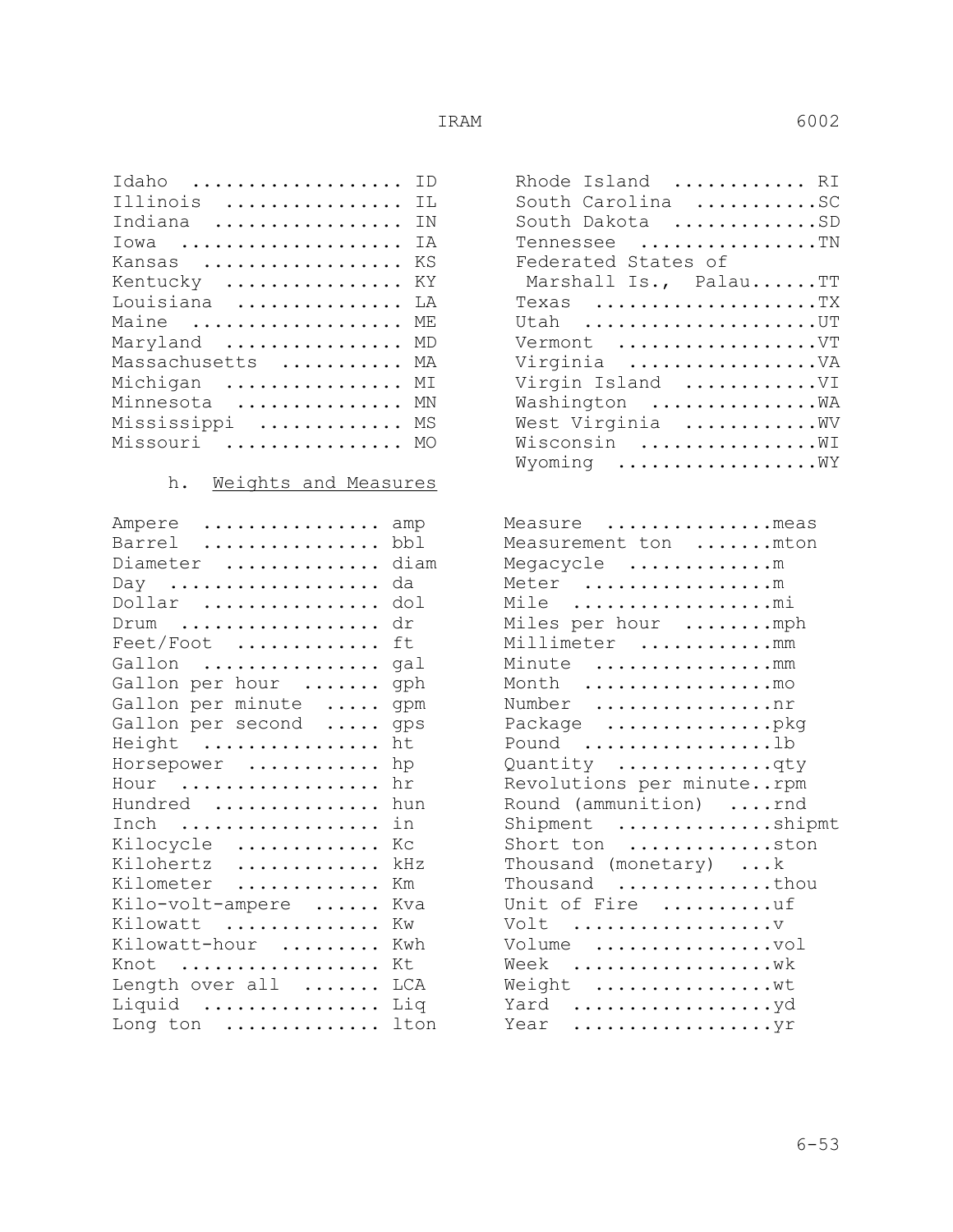### i. Grade

### MARINE CORPS

| General Gen                 | Chief Warrant Officer 2CWO2     |
|-----------------------------|---------------------------------|
| Lieutenant General LtGen    | Warrant Officer  WO             |
| Major General MajGen        | Sergeant Major SqtMaj           |
| Brigadier General BGen      | Master Gunnery Sergeant  MGySqt |
| Colonel Col                 | First Sergeant 1stSqt           |
| Lieutenant Colonel LtCol    | Master Sergeant  MSgt           |
| Major Maj                   | Gunnery Sergeant GySqt          |
| Captain Capt                | Staff Sergeant SSgt             |
| First Lieutenant 1stLt      | Sergeant Sqt                    |
| Second Lieutenant 2ndLt     | Corporal Cpl                    |
| Chief Warrant Officer 5CWO5 | Lance Corporal LCpl             |
| Chief Warrant Officer 4CWO4 | Private First Class PFC         |
| Chief Warrant Officer 3CWO3 | Private Pvt                     |
|                             |                                 |

|                                                                      | General Gen Chief Warrant Officer 2CWO2 |
|----------------------------------------------------------------------|-----------------------------------------|
| Lieutenant General LtGen                                             | Warrant Officer  WO                     |
| Major General MajGen                                                 | Sergeant Major SqtMaj                   |
| Brigadier General BGen                                               | Master Gunnery Sergeant  MGySgt         |
| $\texttt{Colonel}$ $\ldots \ldots \ldots \ldots \ldots \texttt{Col}$ | First Sergeant 1stSgt                   |
| Lieutenant Colonel LtCol                                             | Master Sergeant  MSgt                   |
| Major Maj                                                            | Gunnery Sergeant GySgt                  |
| Captain Capt                                                         | Staff Sergeant SSgt                     |
| First Lieutenant 1stLt                                               | Sergeant Sqt                            |
| Second Lieutenant 2ndLt                                              | Corporal Cpl                            |
| Chief Warrant Officer 5CWO5                                          | Lance Corporal LCpl                     |
| Chief Warrant Officer 4CWO4                                          | Private First Class PFC                 |
| Chief Warrant Officer 3CWO3                                          | Private Pvt                             |

### NAVY

| Admiral ADM<br>Vice Admiral VADM | Chief Warrant Officer 2 CWO2<br>Master Chief Petty Officer MCPO |
|----------------------------------|-----------------------------------------------------------------|
| Rear Admiral-Upper HalfRDMU      | Senior Chief Petty Officer  SCPO                                |
| Rear Admiral-Lower HalfRDML      | Chief Petty Officer CPO                                         |
| Captain Capt                     | Petty Officer First ClassPO1                                    |
| Commander CDR                    | Petty Officer Second Class  PO2                                 |
| Leutenant Commander LCDR         | Petty Officer Third Clsss  PO3                                  |
| Lieutenant LT                    | General Apprenticeship  No Abbr                                 |
| Lieutenant Junior GradeLTJC      | General Apprenticeship, Chief                                   |
| Ensign ENS                       | No Abbr                                                         |
| Chief Warrant Officer 4CWO4      | General Apprenticeship,                                         |
| Chief Warrant Officer 3CWO3      | Recruit No Abbr                                                 |
|                                  |                                                                 |

### j. Numbers

 (1) Military Organizations. When abbreviating numbers in military organizational titles, apply the following rules:

 (a) If the number spelled out ends in the letters "st", the Arabic numeral is used followed immediately by the letters "st" Example: First becomes 1st.

 (b) If the number spelled out ends in the letters "nd", the Arabic numeral is used followed immediately by the letter "d" Example: Second becomes 2d.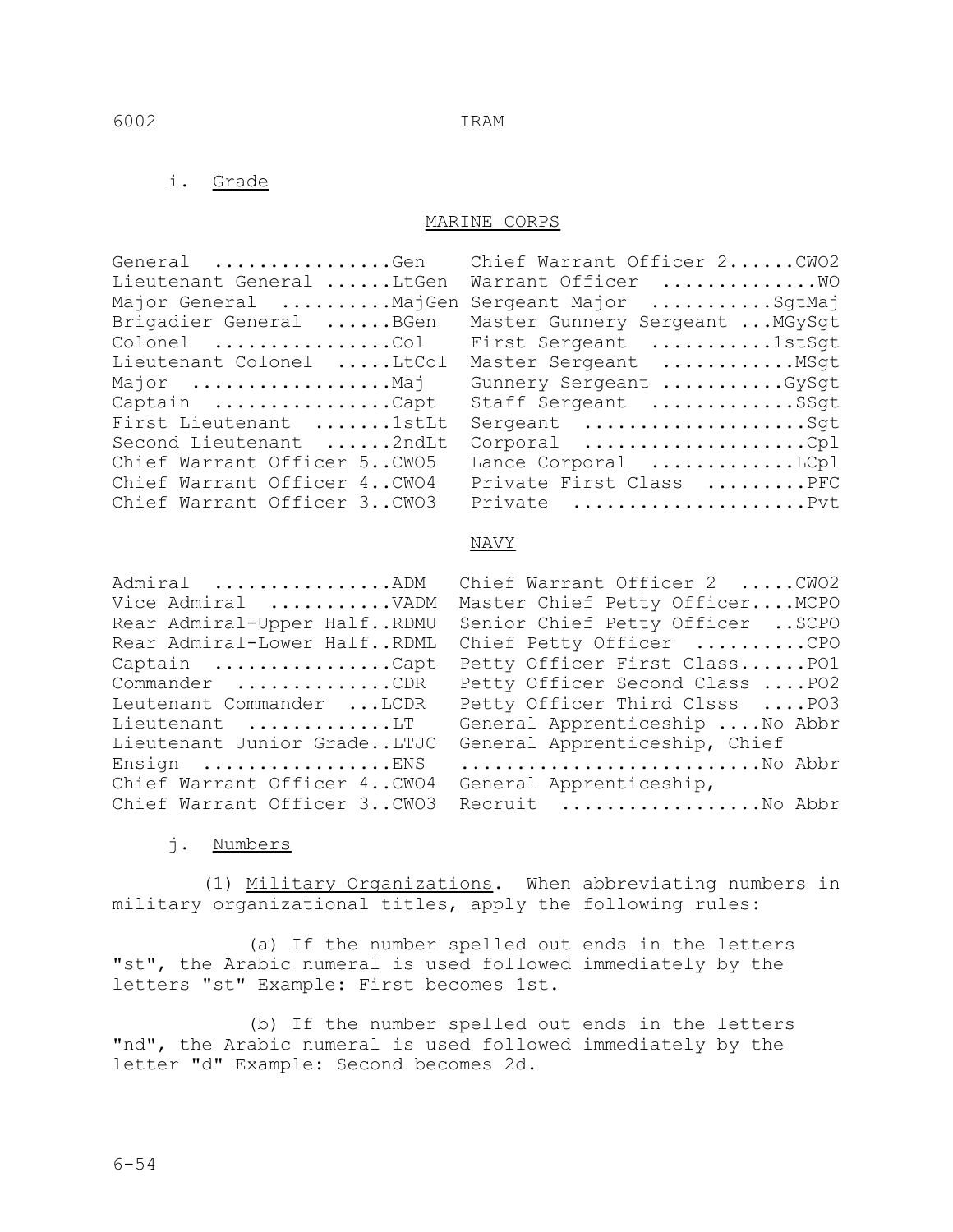(c) If the number spelled out ends in the letters "th", the Arabic numeral is used followed immediately by the letter "th" Example: Fourth becomes 4th.

 (2) Dates and Military Grades. When abbreviating dates and military grades the following rules apply:

 (a) If the number spelled out ends in the letters "st", the Arabic numeral is used followed immediately by the letters "st" Example: First sergeant becomes 1stSgt.

 (b) If the number spelled out ends in the letters "nd", the Arabic numeral is used followed immediately by the letter "nd" Example: Second Lieutenant becomes 2ndLt.

 (c) If the number spelled out ends in the letters "th", the Arabic numeral is used followed immediately by the letter "th" Example: Twenty-fifth becomes 25th.

 k. Military organizations/Activities/U.S. Government and DoD Agencies

(1) Puncuation and Spacing

 (a) Normally, punctuation (i.e., periods, commas, etc.) and spacing are not used with military abbreviations and acronyms; the letters are run together, without separation by space or punctuation. This run-together rule does not apply when abbreviations or acronyms include numbers of any kind - Roman, Arabic, or ordinal. Examples:

| TTT MEF | 24th MEU | 1st MarDiv | USMC      |
|---------|----------|------------|-----------|
| BLT 2/3 | 2d MAW   | COA        | HOMC      |
| 7th Mar | FMFPac   | T-TSt.f    | MARFORRES |

 (b) As an exception to the above, when using abbreviations in naval correspondence and directives use a comma and a space between the different levels of command. Example: Co, 1st Bn, 5th Mar, 1st MarDiv, FMF.

 (c) When allotted space is restrictive for making an entry in the service record or when preparing certain NAVMC or other forms, the spacing between the numerical designation of the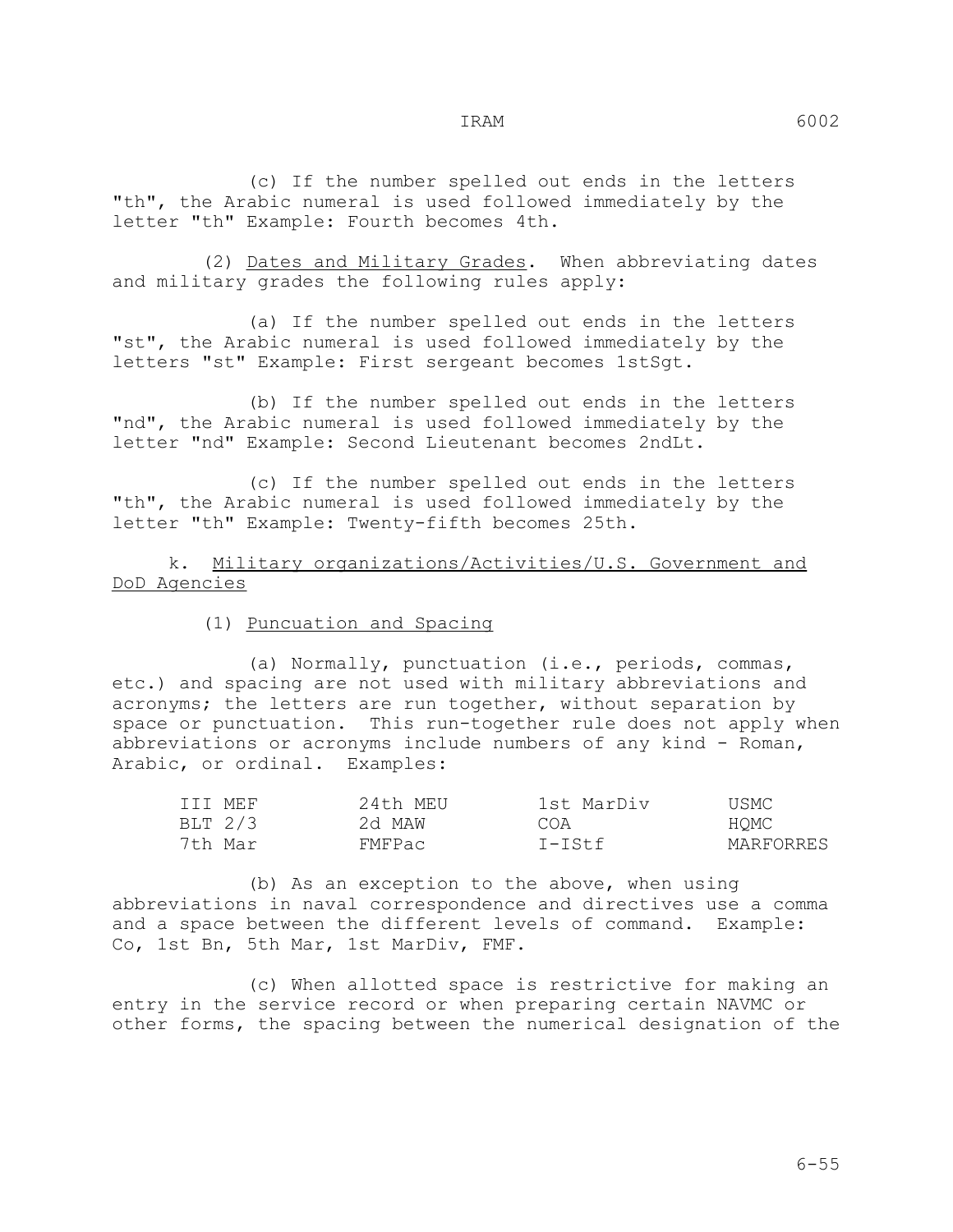unit and the type of unit may be omitted. A space is still required between the different levels of command. Example: 1stBn 5thMar 1stMarDiv FMF.

 (d) As shown in paragraph 4004.2, use either natural capitalization or all upper case typeface when making command title entries in the service record.

 (2) Numerals. As noted in paragraph 6002, military units are expressed in figures at all times. "Wing (beginning a sentence) 2d Marine Aircraft Wing (elsewhere in a sentence)."

 (3) U.S. Marine Corps units are designated by the use of letters for companies and batteries; arabic numerals for divisions, wings, regiments, groups, battalions, squadrons, platoons, and squads, and Roman numerals for forces.

Examples:

 Marine Corps Forces, Pacific/Atlantic (MarForPac/Lant) Fleet Marine Force Pacific/Atlantic (FMFPac/Lant) III Marine Expeditionary Force (III MEF) 1st Marine Division (1st MarDiv) 4th Marine Expeditionary Brigade (4th MEB) 3d Force Service Support Group (3d FSSG) 22d Marine Expeditionary Unit (22d MED) 3d Battalion, 8th Marines (3d Bn, 8th Mar) Company A (COA) 1st Platoon (1st Plt or 1st Plat) 1st Marine Aircraft Wing (1st MAW) Marine Aircraft Group 33 (MAG-33) Marine Fighter Attack Squadron 212 (VMFA-212)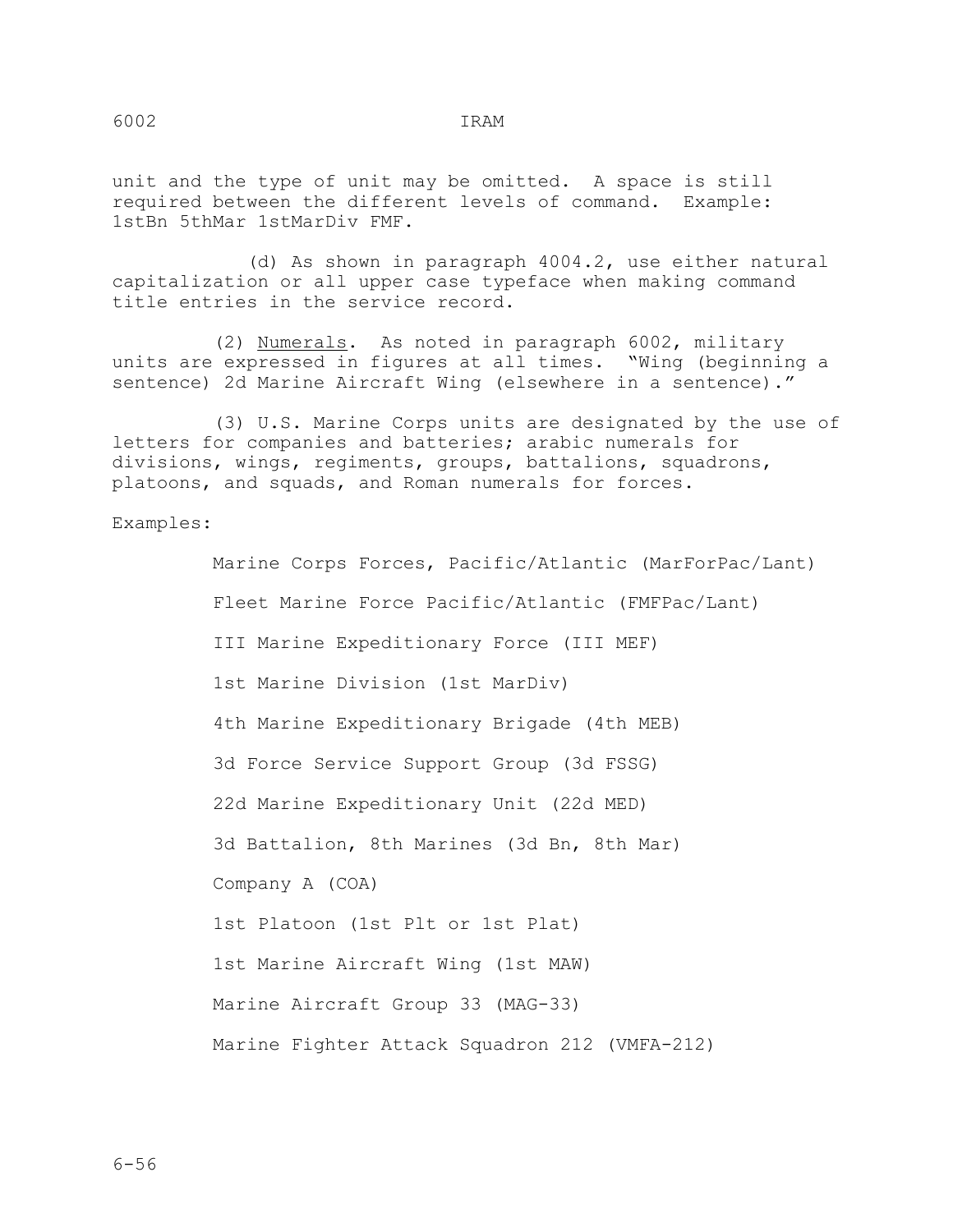Marine Medium Helicopter Squadron 163 (HMM-163)

(4) <u>Naval Messages</u>. Abbreviations of military organizations for use in the FROM, TO and INFO portions of Naval messages are contained in the USN PLAD 1.

### (5) Abbreviations/Acronyms/Short Titles

| ADMINISTRATION/LEGAL SERVICES SCHOOL  Admini/LegsvcScol |  |
|---------------------------------------------------------|--|
|                                                         |  |
| AIR/NAVAL GUNFIRE LIAISON COMPANY  ANGLICO              |  |
| AIR SUPPORT RADAR TEAM  ASRT                            |  |
| AMPHIBIOUS RECONNAISSANCE TEAM  ART                     |  |
| AMPHIBIOUS RECONNAISSANCE UNIT  ARU                     |  |
| AMPHIBIOUS SQUADRON  PHIBRON                            |  |
| AMPHIBIOUS WARFARE SCHOOL  AWS                          |  |
| ARMED FORCES STAFF COLLEGE  AFSC                        |  |
| ARMORED VEHICLE LAUNCHED BRIDGE  AVLB                   |  |
|                                                         |  |
| ARMY SECURITY AGENCY  ASA                               |  |
|                                                         |  |
|                                                         |  |
| BATTALION LANDING TEAM  BLT                             |  |
|                                                         |  |
| BLOUNT ISLAND COMMAND  BICMD                            |  |
|                                                         |  |
| BRIGADE SERVICE SUPPORT GROUP  BSSG                     |  |
| BUREAU OF MEDICINE AND SURGERY  BUMED                   |  |
| BUREAU OF NAVAL PERSONNEL  BUPERS                       |  |
|                                                         |  |
| CAMP H. M. SMITH, HI  CamSmh                            |  |
| CAMP J. H. PENDLETON, OCEANSIDE, CA  CamPen             |  |
| CAMP LEJEUNE, NC CamLej                                 |  |
|                                                         |  |
| CENTRAL INTELLIGENCE AGENCY  CIA                        |  |
| CHAIRMAN, JOINT CHIEFS OF STAFF  CJCS                   |  |
| CHIEF OF NAVAL AIR TRAINING  CNATRA                     |  |
| CHIEF OF NAVAL OPERATIONS  CNO                          |  |
| CHIEF OF STAFF, UNITED STATES AIR FORCE  CSAF           |  |
| CHIEF OF STAFF, UNITED STATES ARMY  CSA                 |  |
| CIVIL AFFAIRS GROUP  CAG                                |  |
| COMBAT SERVICE SUPPORT DETACHMENT  CSSDET               |  |
| COMBAT SERVICE SUPPORT ELEMENT  CSSE                    |  |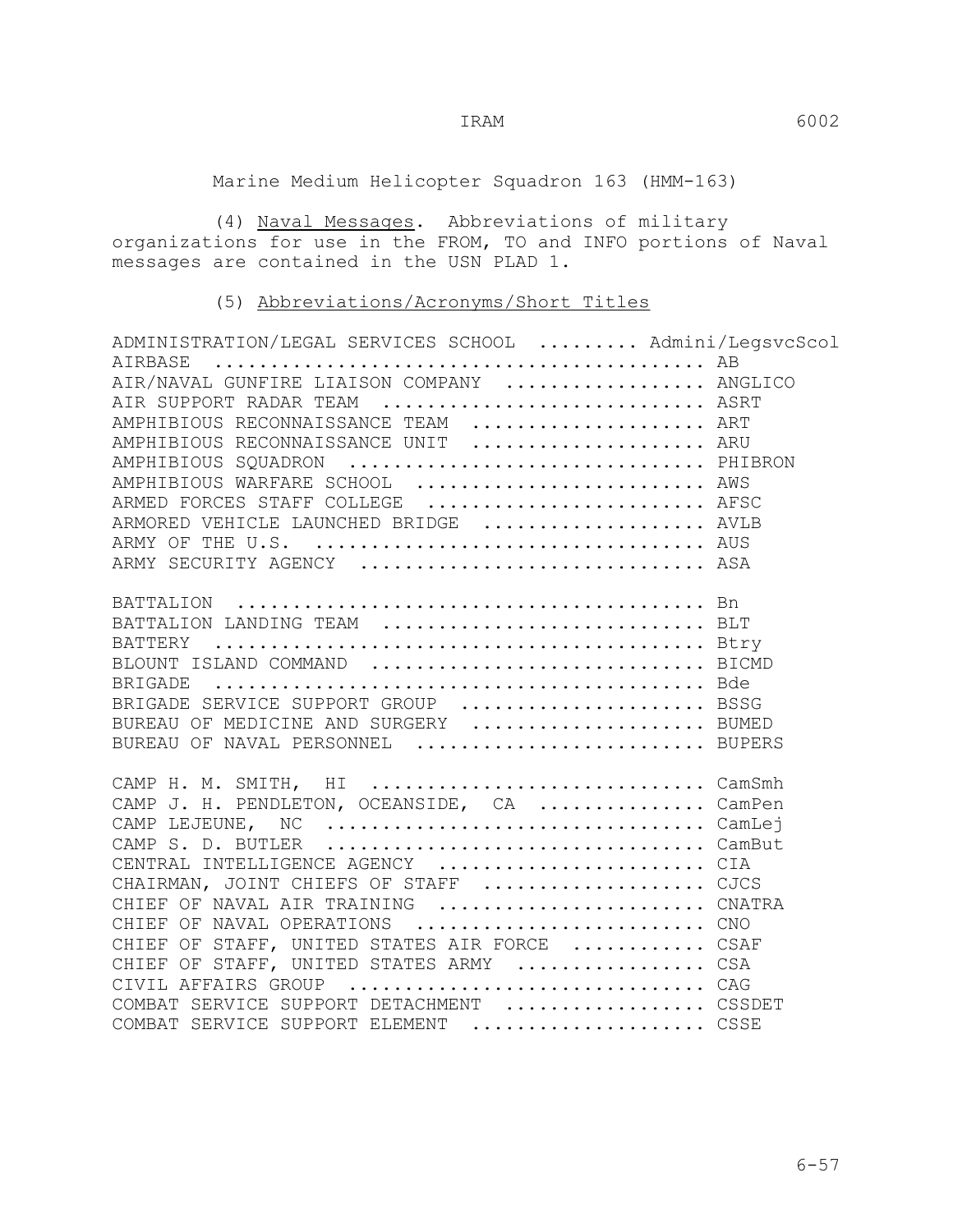COMMAND AND STAFF COLLEGE ........................... C&SC COMMANDER, AMPHIBIOUS TASK FORCE ................... CATF COMMANDER IN CHIEF, FORCES COMMAND ................ CINCFOR COMMANDER IN CHIEF, MILITARY AIRLIFT COMMAND ...... CINCMAC COMMANDER IN CHIEF, STRATEGIC AIR COMMAND ......... CINCSAC COMMANDER IN CHIEF, U.S. ATLANTIC COMMAND ......... USCINCLANT COMMANDER IN CHIEF, U.S. CENTRAL COMMAND .......... USCINCCENT COMMANDER IN CHIEF, U.S. PACIFIC COMMAND .......... USCINCPAC COMMANDER IN CHIEF, U.S. SOUTHERN COMMAND ......... USCINCSO COMMANDER IN CHIEF, U.S. SPECIAL OPERATIONS COMMAND USCINCSOC COMMANDER IN CHIEF, U.S. SPACE COMMAND ............ USCINCSPACE COMMANDER IN CHIEF, U.S. TRANSPORTATION COMMAND ... USCINCTRANS COMMANDER, LANDING FORCE ............................. CLF COMMANDER, MARINE CORPS AIR BASE .................. COMCAB COMMANDER, MARINE CORPS AIR BASE, EASTERN AREA .... COMCABEAST COMMANDER, MARINE CORPS AIR BASE, WESTERN AREA .... COMCABWEST COMMANDER, MARINE CORPS BASES, PACIFIC ...... COMDRMARCORBASEPAC COMMANDER, MARINE CORPS FORCES, ATLANTIC ....... COMDRMARFORLANT COMMANDER, MARINE CORPS FORCES, EUROPE .......... COMDRMARFOREUR COMMANDER, MARINE CORPS FORCES, PACIFIC ......... COMDRMARFORPAC COMMANDER, MARINE CORPS SYSTEMS COMMAND ...... COMDRMARCORSYSCOM COMMANDER, MARINE CORPS SCHOOLS ................. COMDR, MCSCOLS COMPANY ........................................... Co COMPTROLLER OF THE NAVY ................................ NAVCOMPT<br>COMPUTER SCIENCE SCHOOL ..............................CSScol ................................ CSScol COUNTERINTELLIGENCE TEAM ............................ CIT DATA PROCESSING INSTALLATION ..................... DPI DEFENSE COMMUNICATIONS ............................ DCA DEFENSE FINANCE AND ACCOUNTING SERVICE ............ DFAS DEFENSE FINANCE AND ACCOUNTING SERVICE-KANSAS CITY CENTER ........................................ DFAS-KCC DEFENSE INFORMATION SYSTEMS AGENCY ................ DISA DEFENSE INTELLIGENCE AGENCY ....................... DIA DEFENSE LANGUAGE INSTITUTE ......................... DLI DEFENSE LOGISTICS AGENCY ............................ DLA DEFENSE MANPOWER DATA CENTER ...................... DMDC DEFENSE MAPPING AGENCY ............................ DMA DEFENSE MAPPING SCHOOL ............................. DMSCOL DEFENSE NUCLEAR AGENCY ............................. DNA DEPARTMENT OF COMMERCE ............................ DoC DEPARTMENT OF DEFENSE ............................. DoD DEPARTMENT OF HEALTH AND HUMAN SERVICES ........... DHHS DEPARTMENT OF THE NAVY ............................ DON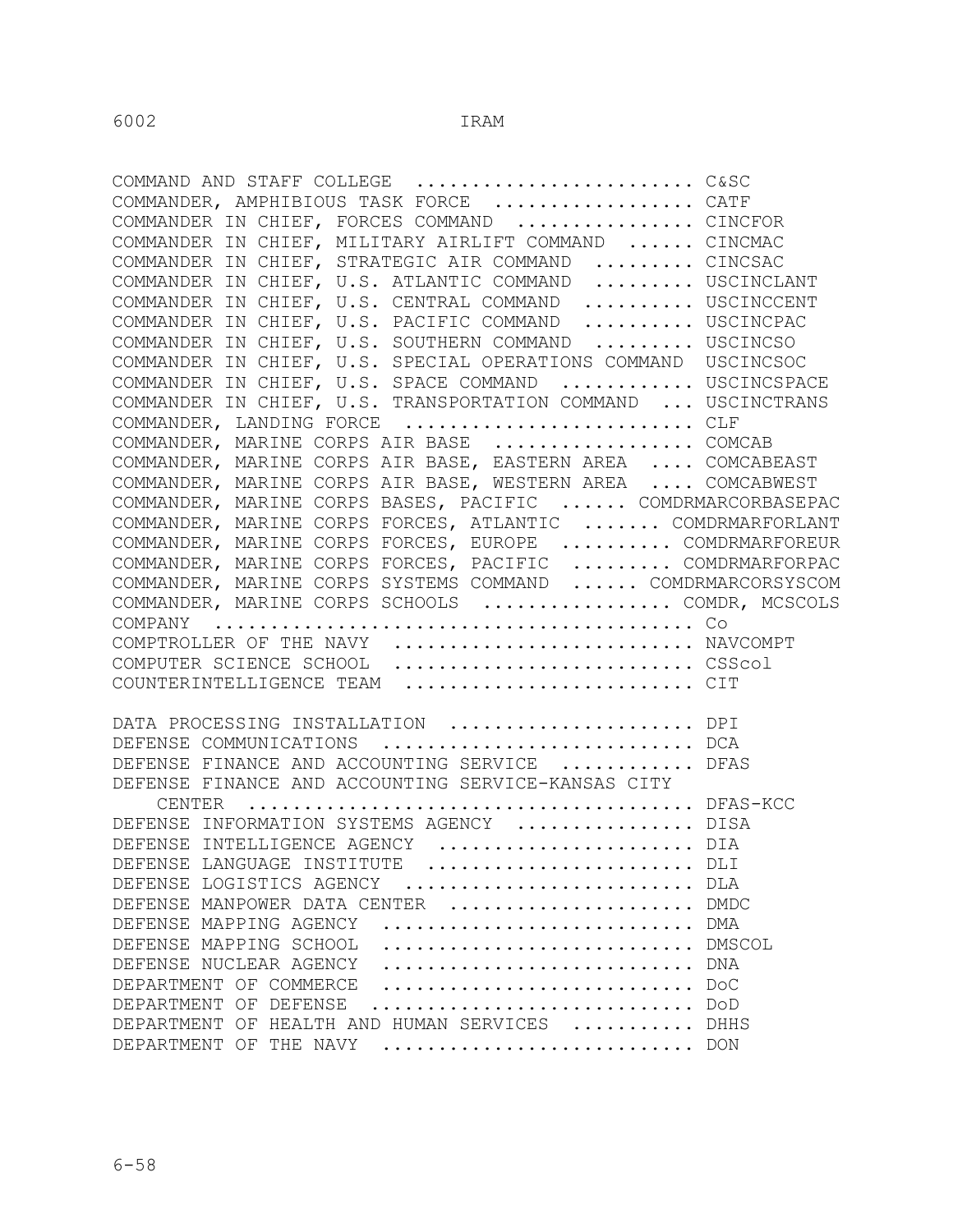| DEPARTMENT OF TRANSPORTATION  DOT                                   |            |
|---------------------------------------------------------------------|------------|
| DEPARTMENT OF VETERAN AFFAIRS  DVA                                  |            |
| DETACHMENT                                                          |            |
| FOR INFORMATION AND RESOURCE MANAGEMENT  DIRM<br><b>DIRECTORATE</b> |            |
| DISCIPLINARY BARRACKS                                               | DisBks     |
| DIVISION                                                            | Div        |
|                                                                     |            |
| ENGINEER SUPPORT BATTALION  ESB                                     |            |
| EXPEDITIONARY AIRFIELD  EAF                                         |            |
|                                                                     |            |
| FAR EAST NETWORK                                                    |            |
| FEDERAL AVIATION ADMINISTRATION                                     | FAA        |
| INVESTIGATION<br>FEDERAL BUREAU OF                                  | FBI        |
| FEDERAL BUREAU OF PRISONS                                           | FBOP       |
| FEDERAL EMERGENCY MANAGEMENT AGENCY  FEMA                           |            |
| FIELD ARTILLERY SCHOOL  FAS                                         |            |
| FIELD MEDICAL SERVICE SCHOOL  FMSS                                  |            |
| FIELD MUSIC SCHOOL                                                  | FMS        |
| FIELD SUPPLY AND MAINTENANCE ANALYSIS OFFICE                        | FSMAO      |
| FIRE TEAM                                                           | ftm        |
| FIXED-WING SUPPORT SQUADRON  FWSS                                   |            |
| FLEET ANTITERRORISM SECURITY TEAM  FAST                             |            |
| FLEET HOMETOWN NEWS CENTER  FHTNC                                   |            |
|                                                                     |            |
| FLEET MARINE CORPS RESERVE  FMCR                                    |            |
| FLEET MARINE FORCE                                                  | FMF        |
| MARINE FORCE ATLANTIC<br>FLEET                                      | FMFLANT    |
| FORCE EUROPE<br>FLEET MARINE                                        | FMFEUR     |
| FLEET MARINE FORCE PACIFIC  FMFPAC                                  |            |
| FLEET READINESS SQUADRON<br>FRS                                     |            |
| FORCE AUTOMATED SERVICE CENTER  FASC                                |            |
| FORCE SERVICE SUPPORT GROUP  FSSG                                   |            |
| FORWARD ANTIAIR DEFENSE                                             | FAAD       |
|                                                                     |            |
| GENERAL ACCOUNTING OFFICE  GAO                                      |            |
| <b>GROUP</b>                                                        |            |
|                                                                     |            |
|                                                                     |            |
| HEADQUARTERS AND HEADQUARTERS SQUADRON  HQHQRON                     |            |
| HQSVC<br>HEADQUARTERS AND SERVICE                                   |            |
| HQMC<br>HEADQUARTERS MARINE CORPS                                   |            |
|                                                                     |            |
| INSPECTOR-INSTRUCTOR STAFF                                          |            |
| INTERROGATOR-TRANSLATOR UNIT                                        | ITU        |
| INTERROGATOR-TRANSLATOR TEAM                                        | <b>TTT</b> |
|                                                                     |            |
| JOINT CHIEFS OF STAFF                                               | JCS        |
| JOINT DEPLOYMENT AGENCY                                             |            |
|                                                                     |            |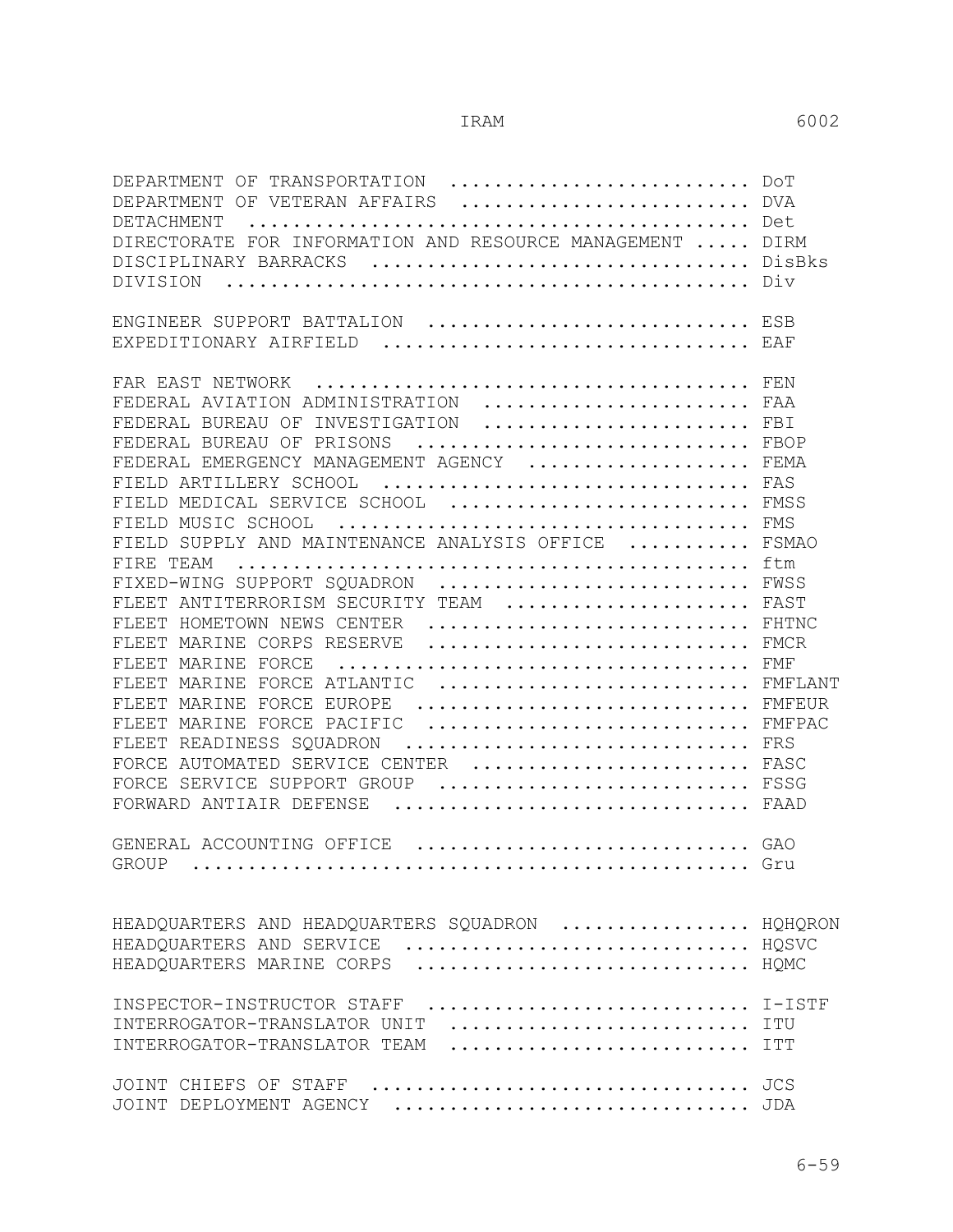| JOINT ELECTRONIC WARFARE CENTER  JEWC                               |            |
|---------------------------------------------------------------------|------------|
| JOINT PUBLIC AFFAIRS OFFICE  JPAO                                   |            |
| JOINT STRATEGIC TARGET PLANNING STAFF  JSTPS                        |            |
|                                                                     |            |
| JOINT U.S. MILITARY ASSISTANCE GROUP  JUSMAG                        |            |
| JOINT WARFARE SYSTEM  JWC                                           |            |
| LANDING FORCE TRAINING COMMAND  LFTC                                |            |
| LANDING SUPPORT BATTALION  LSB                                      |            |
| LIGHT ANTIAIRCRAFT MISSILE  LAAM                                    |            |
| LIGHT ARMORED INFANTRY  LAI                                         |            |
| LOW ALTITUDE AIR DEFENSE  LAAD                                      |            |
| MANPOWER INFORMATION SYSTEMS SUPPORT ACTIVITY  MISSA                |            |
|                                                                     |            |
| MANPOWER INFORMATION SYSTEMS SUPPORT OFFICE  MISSO                  |            |
| MARINE AERIAL TRANSPORT/REFUELER SQUADRON  VMGR                     |            |
| MARINE AIR CONTROL GROUP  MACG<br>MARINE AIR CONTROL SQUADRON  MACS |            |
|                                                                     |            |
| MARINE AIRCRAFT GROUP  MAG<br>MARINE AIRCRAFT WING  MAW             |            |
|                                                                     |            |
| MARINE AIR-GROUND TASK FORCE  MAGTF                                 |            |
| MARINE AIR-GROUND TASK FORCE WARFIGHTING CENTER  MAGTFWFC           |            |
| MARINE AIR-GROUND TRAINING AND EDUCATION CENTER  MAGTEC             |            |
| MARINE AIR SUPPORT SQUADRON  MASS                                   |            |
| MARINE AIR TRAFFIC CONTROL SQUADRON  MATCS                          |            |
| MARINE AIR TRAFFIC CONTROL UNIT  MATCU                              |            |
| MARINE ALL WEATHER ATTACK SQUADRON  VMA (AW)                        |            |
| MARINE ALL WEATHER FIGHTER TRAINING SQUADRON  VMFAT                 |            |
| MARINE ATTACK SQUADRON  VMA                                         |            |
| MARINE ATTACK TRAINING SQUADRON  VMAT                               |            |
| MARINE AVIATION DETACHMENT  MAD                                     |            |
| MARINE AVIATION LOGISTICS SQUADRON  MALS                            |            |
| MARINE AVIATION TRAINING SUPPORT GROUP  MATSG                       |            |
| MARINE AVIATION WEAPONS AND TACTICS SQUADRON  MAWTS                 |            |
|                                                                     |            |
| MARINE COMBAT CREW READINESS TRAINING GROUP  MCCRTG                 |            |
| MARINE CORPS ABSENTEE COLLECTION UNIT  MCACU                        |            |
| MARINE CORPS ADMINISTRATIVE ANALYSIS TEAM  MCAAT                    |            |
| MARINE CORPS ADMINISTRATIVE ANALYSIS TEAM, EAST COAST.              |            |
|                                                                     | MCAAT-EAST |
| MARINE CORPS ADMINISTRATIVE ANALYSIS TEAM, WEST COAST.              |            |
| MOAAT<br>MARINE CORPS ADMINISTRATIVE DETACHMENT  MCAD               | MCAAT-WEST |
|                                                                     |            |
|                                                                     |            |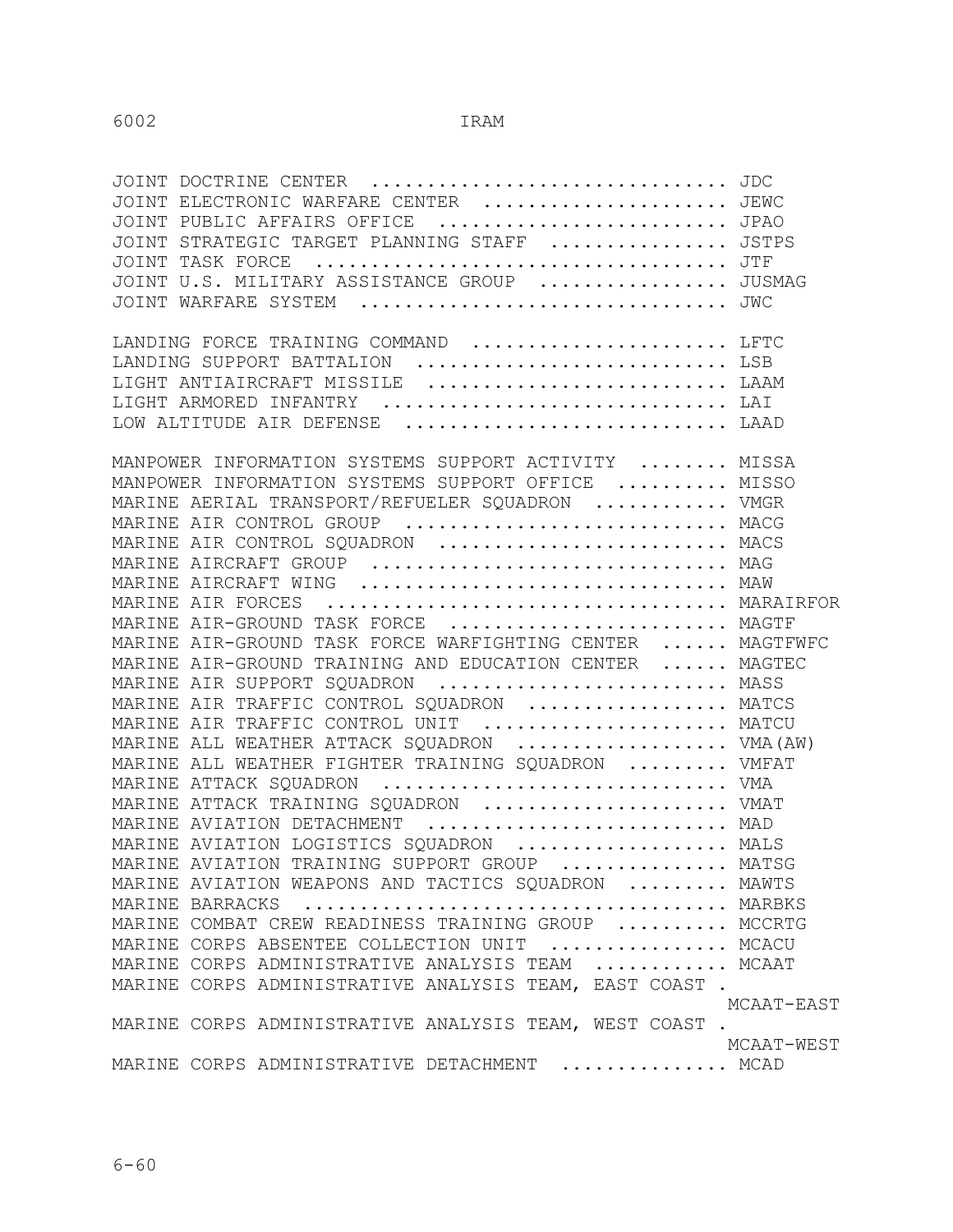|                   |       | MARINE CORPS AIR BASE -S  MCAB                                      |        |
|-------------------|-------|---------------------------------------------------------------------|--------|
|                   |       | MARINE CORPS AIR FACILITY  MCAF                                     |        |
| MARINE            |       | CORPS AIR-GROUND COMBAT CENTER  MCAGCC                              |        |
|                   |       | MCAS<br>MARINE CORPS AIR STATION                                    |        |
|                   |       | MARINE CORPS ARTILLERY DETACHMENT  MCARTYDet                        |        |
|                   |       | MARINE CORPS AUTOMATED SERVICES CENTER  MCASC                       |        |
|                   |       | MARINE CORPS AUXILIARY AIR FACILITY  MCAAF                          |        |
|                   |       | MARINE CORPS AUXILIARY AIR STATION  MCAAS                           |        |
|                   |       | MARINE CORPS AUXILIARY LANDING FIELD  MCALF                         |        |
|                   |       |                                                                     |        |
| MARINE            |       | CORPS COMBAT DEVELOPMENT COMMAND  MCCDC                             |        |
|                   |       | MARINE CORPS COMMAND CENTER  MCCC                                   |        |
|                   |       | MARINE CORPS DETACHMENT  MCDet                                      |        |
|                   |       | MARINE CORPS DISTRICT  MCD                                          |        |
| MARINE CORPS      |       | INSTITUTE  MCI                                                      |        |
|                   |       | MARINE CORPS LOGISTICS BASE  MCLB                                   |        |
| MARINE CORPS      |       | LOGISTICS BASES  MCLBASES                                           |        |
|                   |       | MARINE CORPS MOUNTAIN WARFARE TRAINING CENTER  MCMWTC               |        |
|                   |       | MARINE CORPS RECRUIT DEPOT  MCRD                                    |        |
|                   |       | MARINE CORPS RECRUIT DEPOT/EASTERN RECRUITING REGION . MCRD/ERR     |        |
|                   |       | MARINE CORPS RECRUIT DEPOT/WESTERN RECRUITING REGION . MCRD/WRR     |        |
|                   |       | MARINE CORPS RECRUITING AND RECRUIT TRAINING COMMAND . MCR-RTC      |        |
|                   |       | MARINE CORPS RECRUITING STATION  USMC RS                            |        |
| MARINE CORPS      |       | RECRUITING SUBSTATION  USMC RSS                                     |        |
| MARINE            | CORPS | USMCR<br>RESERVE                                                    |        |
| MARINE CORPS      |       | RESERVE SUPPORT COMMAND  MCRSC                                      |        |
| MARINE CORPS      |       | RESERVE TRAINING CENTER  MCRTC                                      |        |
|                   |       | MARSCHOOL<br>MARINE CORPS SCHOOLS                                   |        |
|                   |       | MARINE CORPS SECURITY FORCE -S  MCSF                                |        |
|                   |       | MARINE CORPS SERVICE SUPPORT SCHOOLS  MCSSS                         |        |
|                   |       | MARINE CORPS SUPPORT ACTIVITY  MCSA                                 |        |
|                   |       | MARINE CORPS SYSTEMS COMMAND  MARCORSYSCOM                          |        |
|                   |       | MARINE CORPS TACTICAL SYSTEM SUPPORT ACTIVITY  MCTSSA               |        |
|                   |       | MARINE CORPS UNIVERSITY  MCU                                        |        |
| MARINE DETACHMENT |       | MARDET                                                              |        |
| MARINE DIVISION   |       |                                                                     | MarDiv |
|                   |       | MARINE ELECTRONIC WARFARE SQUADRON  VMAQ                            |        |
|                   |       | MARINE EXPEDITIONARY BRIGADE  MEB                                   |        |
|                   |       | MARINE EXPEDITIONARY CORPS                                          |        |
|                   |       | MARINE EXPEDITIONARY FORCE                                          |        |
|                   |       | MARINE EXPEDITIONARY UNIT                                           |        |
|                   |       | MARINE EXPEDITIONARY UNIT SERVICE SUPPORT GROUP  MEUSSG             |        |
|                   |       | (SPECIAL OPERATIONS CAPABLE). MEU(SOC)<br>MARINE EXPEDITIONARY UNIT |        |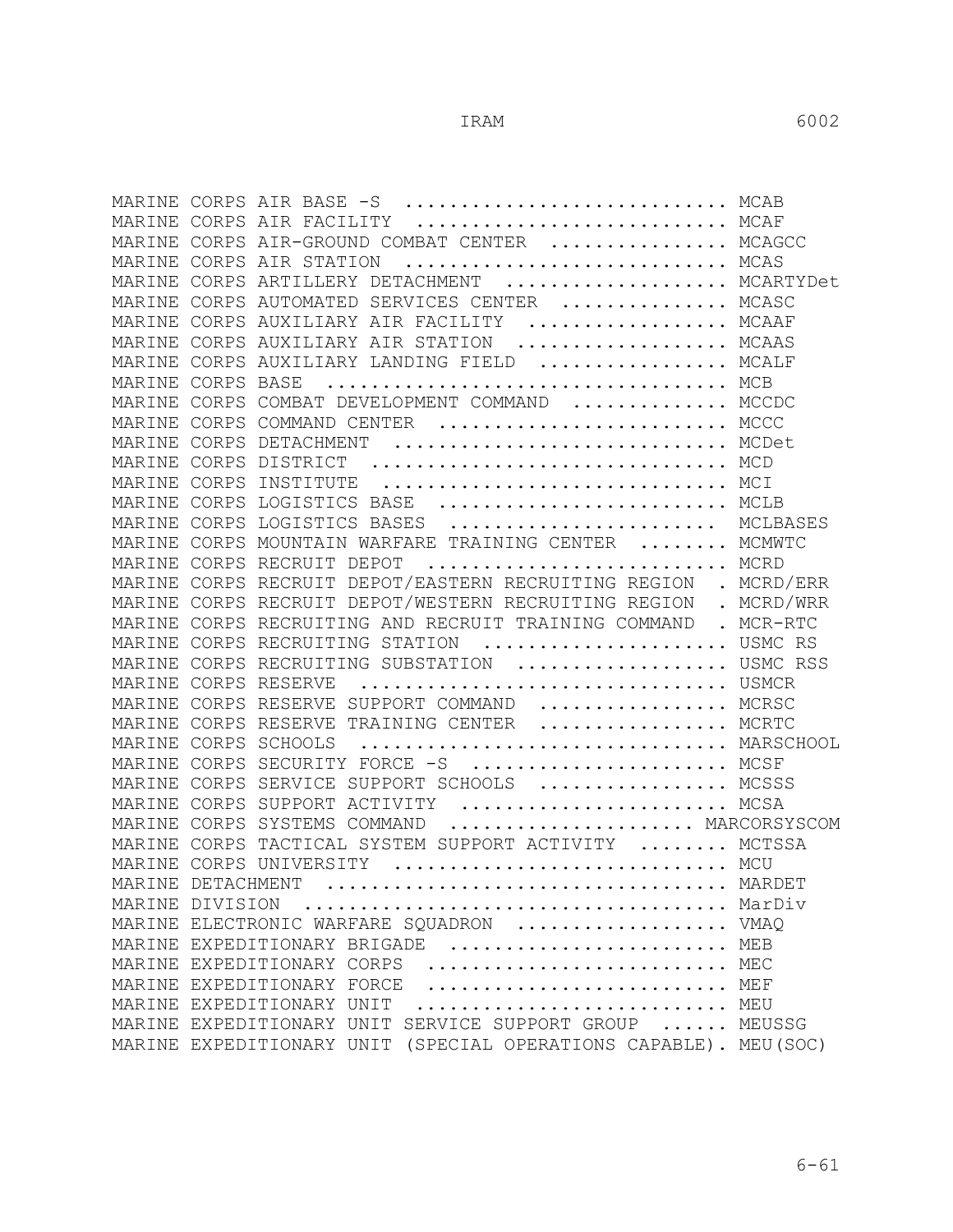| MARINE FIGHTER ATTACK SQUADRON  VMFA<br>MARINE FIGHTER TRAINING SQUADRON  VMFT<br>MARINE FORCES, ATLANTIC  MARFORLANT |      |
|-----------------------------------------------------------------------------------------------------------------------|------|
|                                                                                                                       |      |
|                                                                                                                       |      |
| MARINE FORCES, PACIFIC  MARFORPAC                                                                                     |      |
| MARINE FORCE RESERVE  MARFORRES                                                                                       |      |
| MARINE GROUND FORCES  MARGNDFOR                                                                                       |      |
| MARINE HEADQUARTERS AND MAINTENANCE SQUADRON  H&MS                                                                    |      |
| MARINE HEAVY HELICOPTER SQUADRON  HMH                                                                                 |      |
| MARINE LIGHT ATTACK HELICOPTER SQUADRON  HMLA                                                                         |      |
| MARINE LIGHT HELICOPTER SQUADRON  HML                                                                                 |      |
| MARINE MEDIUM HELICOPTER SQUADRON  HMM                                                                                |      |
| MARINE OBSERVATION SQUADRON  VMO                                                                                      |      |
| MARINE OFFICER INSTRUCTOR  MOI                                                                                        |      |
| MARINES (WHEN REFERRING TO REGIMENTAL ORGANIZATIONS)  Mar                                                             |      |
| MARINE PHOTOGRAPHIC RECONNAISSANCE SQUADRON  VMFP                                                                     |      |
| MARINE SECURITY GUARD BATTALION  MSGBn                                                                                |      |
| MARINE SUPPORT BATTALION  MARSPTBn                                                                                    |      |
| MARINE WING COMMUNICATIONS SQUADRON  MWCS                                                                             |      |
| MARINE WING HEADQUARTERS SQUADRON  MWHS                                                                               |      |
| MARINE WING SUPPORT GROUP  MWSG                                                                                       |      |
| MARINE WING SUPPORT SQUADRON  MWSS                                                                                    |      |
| MARINE WING WEAPONS UNIT  MWWU                                                                                        |      |
| MARITIME PREPOSITIONING FORCE  MPF                                                                                    |      |
| MILITARY AIRLIFT COMMAND  MAC                                                                                         |      |
| MILITARY ASSISTANCE ADVISORY GROUP  MAAG                                                                              |      |
| MILITARY ENTRANCE PROCESSING COMMAND  MEPCOM                                                                          |      |
| MILITARY ENTRANCE PROCESSING STATION  MEPS                                                                            |      |
| MILITARY SEALIFT COMMAND  MSC                                                                                         |      |
| MILITARY TRAFFIC MANAGEMENT COMMAND  MTMC                                                                             |      |
| MOBILE COMBAT SERVICE SUPPORT DETACHMENT  MCSSD                                                                       |      |
| MOBILE TRAINING TEAM  MTT                                                                                             |      |
| MOBILIZATION TRAINING UNIT  MTU                                                                                       |      |
| MORALE, WELFARE AND RECREATION  MWR                                                                                   |      |
| MORALE, WELFARE AND RECREATION SUPPORT ACTIVITY  MWRSPTACT                                                            |      |
| NATIONAL AERONAUTICS AND SPACE ADMINISTRATION                                                                         | NASA |
| NATIONAL DEFENSE UNIVERSITY  NDU                                                                                      |      |
| NATIONAL MILITARY COMMAND CENTER  NMCC                                                                                |      |
| NATIONAL OCEANIC AND ATMOSPHERIC ADMINISTRATION  NOAA                                                                 |      |
| NATIONAL SECURITY AGENCY  NSA                                                                                         |      |
|                                                                                                                       |      |
| NADEFCOL<br>NATO DEFENSE COLLEGE                                                                                      |      |
| NAVAL ACADEMY PREPARATORY SCHOOL  NAPS                                                                                |      |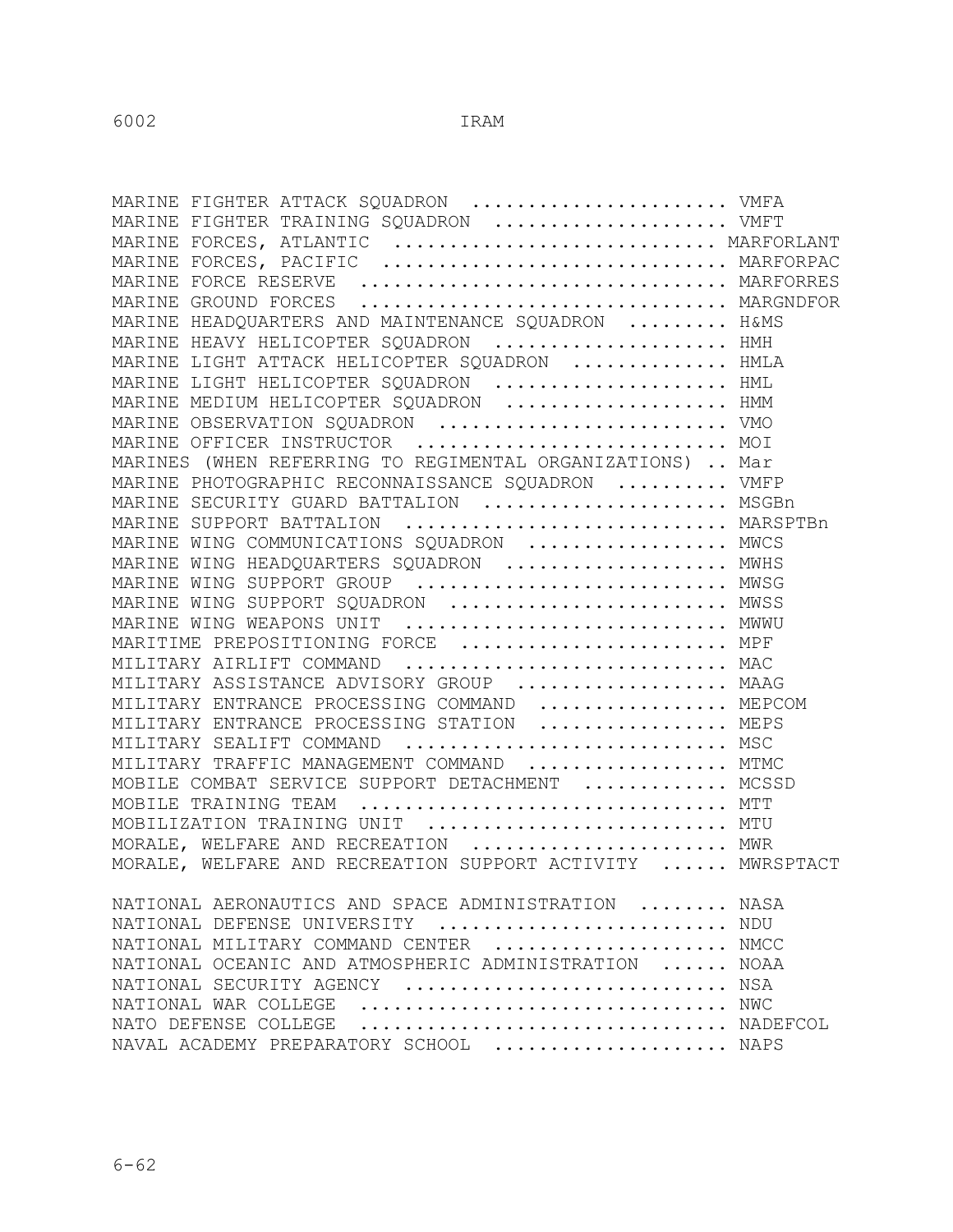| NAVAL AIR FACILITY - NAVAL AIRCRAFT FACTORY  NAF                                           |        |
|--------------------------------------------------------------------------------------------|--------|
| NAVAL AIR MISSILE TEST CENTER<br>$\ldots \ldots \ldots \ldots \ldots \ldots \ldots \ldots$ |        |
| NAVAL AIR RESERVE TRAINING UNIT  NARTU                                                     |        |
| NAVAL AIR REWORK FACILITY  NARF                                                            |        |
| NAVAL AIR STATION                                                                          |        |
| NAVAL AIR SYSTEMS COMMAND  NAVAIRSYSCOM                                                    |        |
| NAVAL AIR TECHNICAL TRAINING CENTER  NATTC                                                 |        |
| NAVAL AIR TRAINING BASE                                                                    |        |
| NAVAL AMMUNITION DEPOT                                                                     |        |
| NAVAL AMPHIBIOUS BASE  NAB                                                                 |        |
| NAVAL BASE                                                                                 |        |
| NAVAL COMMUNICATIONS STATION  NAVCOMSTA                                                    |        |
| NAVAL CONSTRUCTION BATTALION  NCB                                                          |        |
| DISTRICT<br>NAVAL                                                                          |        |
| NAVAL FACILITY                                                                             |        |
| NAVAL FORCE -S                                                                             |        |
| NAVAL HOSPITAL                                                                             |        |
| NAVAL CRIMINAL INVESTIGATIVE SERVICE  NCIS                                                 |        |
| NAVAL MEDICAL COMMAND<br>NAVMEDCOM                                                         |        |
| NAVAL MILITARY PERSONNEL COMMAND  NMPC                                                     |        |
| POST GRADUATE SCHOOL  NPS<br>NAVAL                                                         |        |
| RESERVE OFFICERS TRAINING CORPS  NROTC<br>NAVAL                                            |        |
| NAVAL SHIPYARD                                                                             |        |
| NAVAL STATION                                                                              | NAVSTA |
| NAVAL SUPPLY DEPOT                                                                         |        |
| NAVAL TRAINING CENTER  NTC                                                                 |        |
| NAVAL WEAPONS STATION<br>NWPNSTA                                                           |        |
| NAVY ADVISORY GROUP                                                                        |        |
| NAVY AND MARINE CORPS APPELLATE LEAVE ACTIVITY  NAMALA                                     |        |
| NAVY AND MARINE CORPS RESERVE TRAINING CENTER  N&MCRTC                                     |        |
| NONCOMMISSIONED OFFICER SCHOOL<br>NCOScol                                                  |        |
| NORTH AMERICAN AEROSPACE DEFENSE COMMAND  NORAD                                            |        |
| NORTH ATLANTIC TREATY ORGANIZATION  NATO                                                   |        |
| NUCLEAR ORDNANCE PLATOON<br>NOP                                                            |        |
|                                                                                            |        |
| OFFICE OF LEGISLATIVE AFFAIRS  OLA                                                         |        |
| ONI<br>OFFICE OF NAVAL INTELLIGENCE                                                        |        |
| OFFICE OF THE CHIEF OF NAVAL OPERATIONS  OPNAV                                             |        |
| OFFICE OF THE SECRETARY OF DEFENSE  OSD                                                    |        |
| OFFICER CANDIDATES SCHOOL  OCS                                                             |        |
|                                                                                            |        |
| PERSONNEL ADMINISTRATIVE SCHOOL  PAScol                                                    |        |
| PLATOON                                                                                    |        |
|                                                                                            |        |
| PROVOST MARSHALL OFFICE  PMO                                                               |        |
| PUBLIC HEALTH SERVICE  PHS                                                                 |        |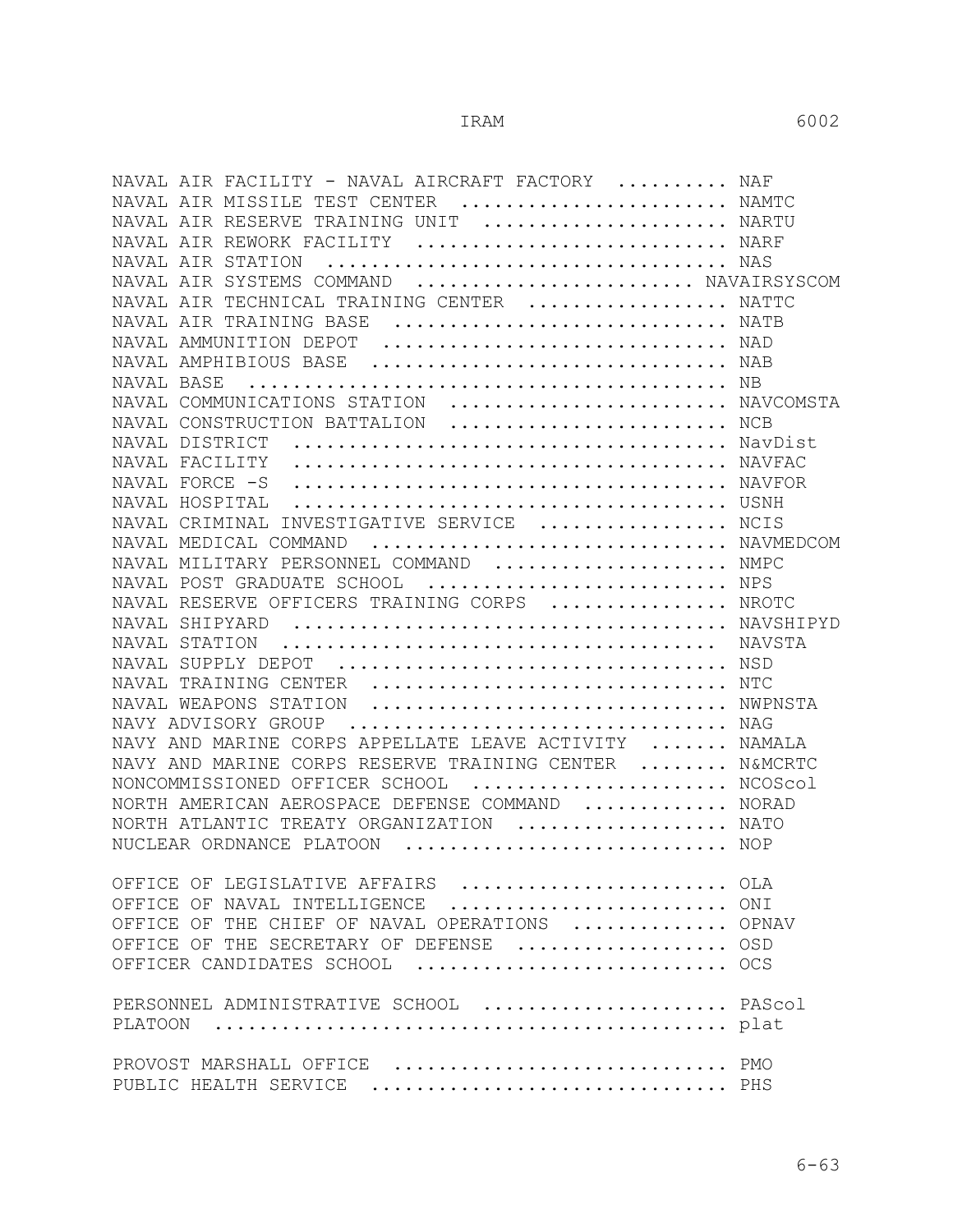| RADIO AND PANEL SECTION  R&PSec<br>RADIO INTELLIGENCE PLATOON  RadIP<br>RADIO RECONNAISSANCE PLATOON  RRP<br>RADIO RECONNAISSANCE TEAM  RRT<br>REGIMENTAL LANDING TEAM  RLT<br>RESERVE AUGMENTATION UNIT  RAU<br>RESERVE SUPPORT UNIT  RSU<br>ROTARY WING SUPPORT SQUADRON  RWSS                                                                                                                                                                                                                                                                                                                                                                                                              |                                                                                     |
|-----------------------------------------------------------------------------------------------------------------------------------------------------------------------------------------------------------------------------------------------------------------------------------------------------------------------------------------------------------------------------------------------------------------------------------------------------------------------------------------------------------------------------------------------------------------------------------------------------------------------------------------------------------------------------------------------|-------------------------------------------------------------------------------------|
| SCHOOL OF INFANTRY<br>SELECTED MARINE CORPS RESERVE  SMCR<br>SELECTED MARINE CORPS RESERVE, AVIATION  SMCR<br>SELECTED MARINE CORPS RESERVE, GROUND  SMCR<br>SHORE FIRE CONTROL PARTY  SFCP<br>SHORE PARTY - SHORE PATROL  SP<br>SPECIAL PURPOSE MAGTF  SPF<br>STAFF NONCOMMISSIONED OFFICER ACADEMY<br>STATION<br>STATION OPERATIONS AND MAINTENANCE SQUADRON<br>STRATEGIC AIR COMMAND<br>SUPREME ALLIED COMMANDER EUROPE  SACEUR<br>SUPREME ALLIED COMMANDER ATLANTIC  SACLant<br>SUPREME HEADQUARTERS ALLIED POWERS EUROPE  SHAPE<br>SURVEILLANCE AND TARGET ACQUISITION  STA<br>SURVEILLANCE, RECONNAISSANCE, INTELLIGENCE  SRI<br>SURVEILLANCE, RECONNAISSANCE, INTELLIGENCE GROUP  SRIG | SOI<br>(A)<br>(G)<br>sqd<br>Sqdn<br><b>SNCOA</b><br>Sta<br>SOMS<br><b>SAC</b><br>SU |
| TARGET ACQUISITION BATTERY  TAB<br>TRAFFIC MANAGEMENT OFFICE  TMO<br>TRAINING AND AUDIOVISUAL SUPPORT CENTER  TAVSC<br>TRAINING AND DOCTRINE COMMAND  TRADOC<br>UNITED SEAMAN'S SERVICE  USS<br>UNITED SERVICE ORGANIZATION  USO                                                                                                                                                                                                                                                                                                                                                                                                                                                              | TBS                                                                                 |
| UNITED STATES AIR FORCE  USAF<br>UNITED STATES AIR FORCE ACADEMY  USAFA<br>UNITED STATES ARMED FORCES INSTITUTE  USAFI                                                                                                                                                                                                                                                                                                                                                                                                                                                                                                                                                                        |                                                                                     |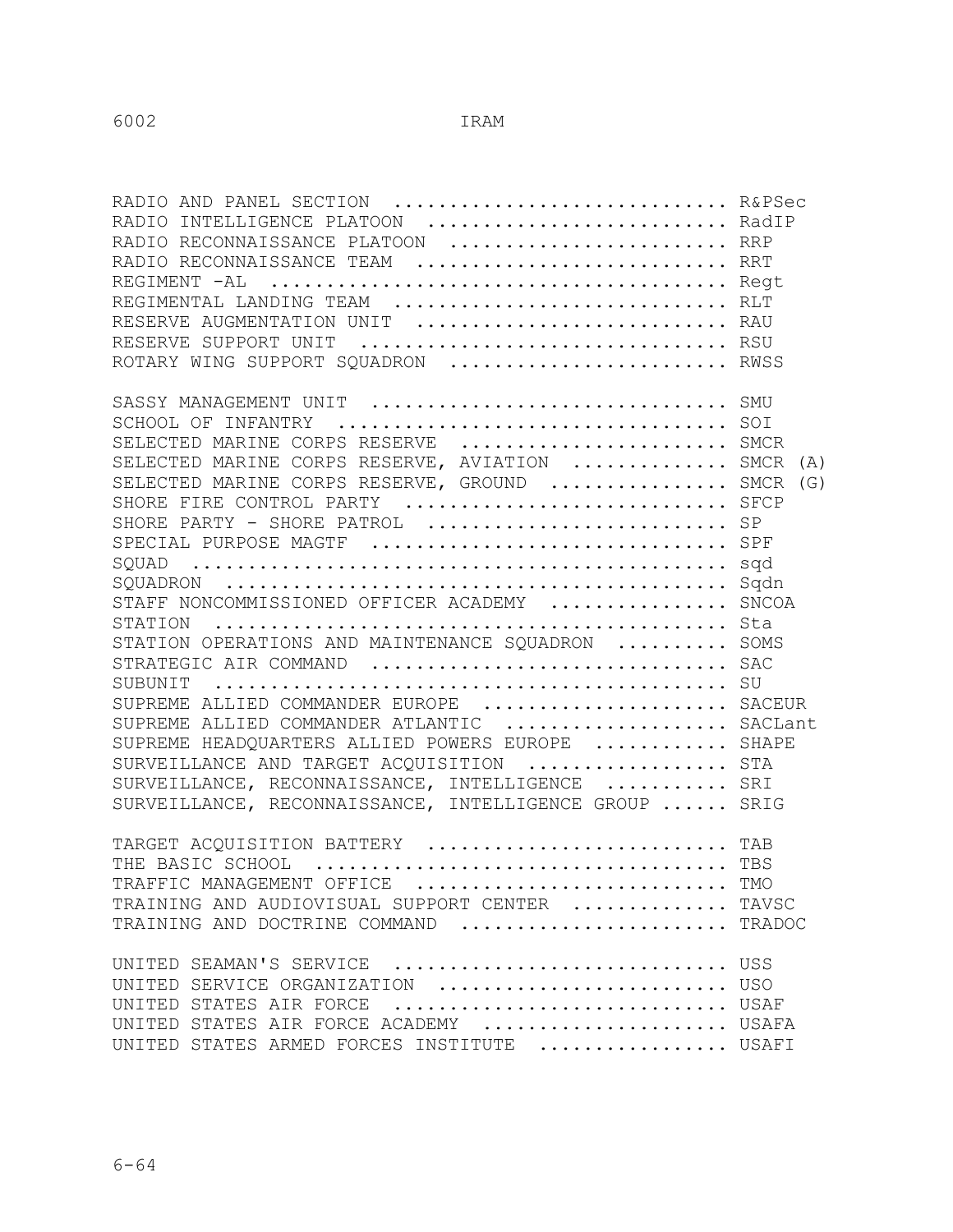| UNTTED         | STATES ARMY HOSPITAL  USAH                           |  |
|----------------|------------------------------------------------------|--|
| <b>IINTTED</b> | STATES CENTRAL COMMAND  USCENTCOM                    |  |
| UNTTED         | STATES COAST GUARD  USCG                             |  |
|                | UNITED STATES COAST GUARD ACADEMY  USCGA             |  |
|                | UNITED STATES FLEET ACTIVITIES  FltAct               |  |
|                | UNITED STATES MARINE CORPS  USMC                     |  |
|                | UNITED STATES MARINE CORPS RESERVE  USMCR            |  |
|                | UNITED STATES MILITARY ACADEMY  USMA                 |  |
|                | UNITED STATES NAVAL ACADEMY  USNA                    |  |
|                | UNITED STATES NAVAL ACTIVITIES  NavAct               |  |
|                | UNITED STATES NAVAL ATTACHE  ALUSNA                  |  |
|                | UNITED STATES NAVAL TELETYPEWRITER EXCHANGE  NTX     |  |
|                |                                                      |  |
|                | UNITED STATES NAVY RESERVE  USNR                     |  |
|                | UNITED STATES SPACE COMMAND  USSPACECOM              |  |
|                | U.S. COMMAND IN CHIEF, EUROPE  USCINCEUR             |  |
|                | U.S. ARMY COMMAND AND GENERAL STAFF COLLEGE  USACGSC |  |
|                |                                                      |  |

WING ................................................. Wg

6003. DECORATIONS AND UNIT AWARDS. Use the codes provided in the right-hand column when recording awards information in the MCTFS. Where no code is shown, continue to use the acronym. Acronyms appear here for clarity of entries made previous to this revision and use when no code exists.

### 1. U. S. Military Decorations

ACRONYM CODE

| Air Force Aerial Achievement Medal  AFAAM           | FF.       |
|-----------------------------------------------------|-----------|
| Air Medal-Individual Action  AMA                    | ΑF        |
| Air Medal-Individual Action (with Combat "V"). AMAV | ΆH        |
| Air Medal (Strike/Flight)  AMS                      | AS        |
| Bronze Star Medal  BSM                              | BS        |
| Bronze Star Medal (with Combat "V")  BSMV           | BV        |
| Combat Action Ribbon  CAR                           | CR        |
| Defense Distinguished Service Medal  DDSM           | DD.       |
| Defense Meritorious Service Medal  DMSM             | МR        |
| Defense Superior Service Medal  DSSM                | DS        |
| Distinguished Flying Cross  DFC                     | DX.       |
| Distinguished Flying Cross (W/Combat "V")  DFCV     | DV.       |
| Distinguished Service Medal  DSM                    | <b>DM</b> |
|                                                     |           |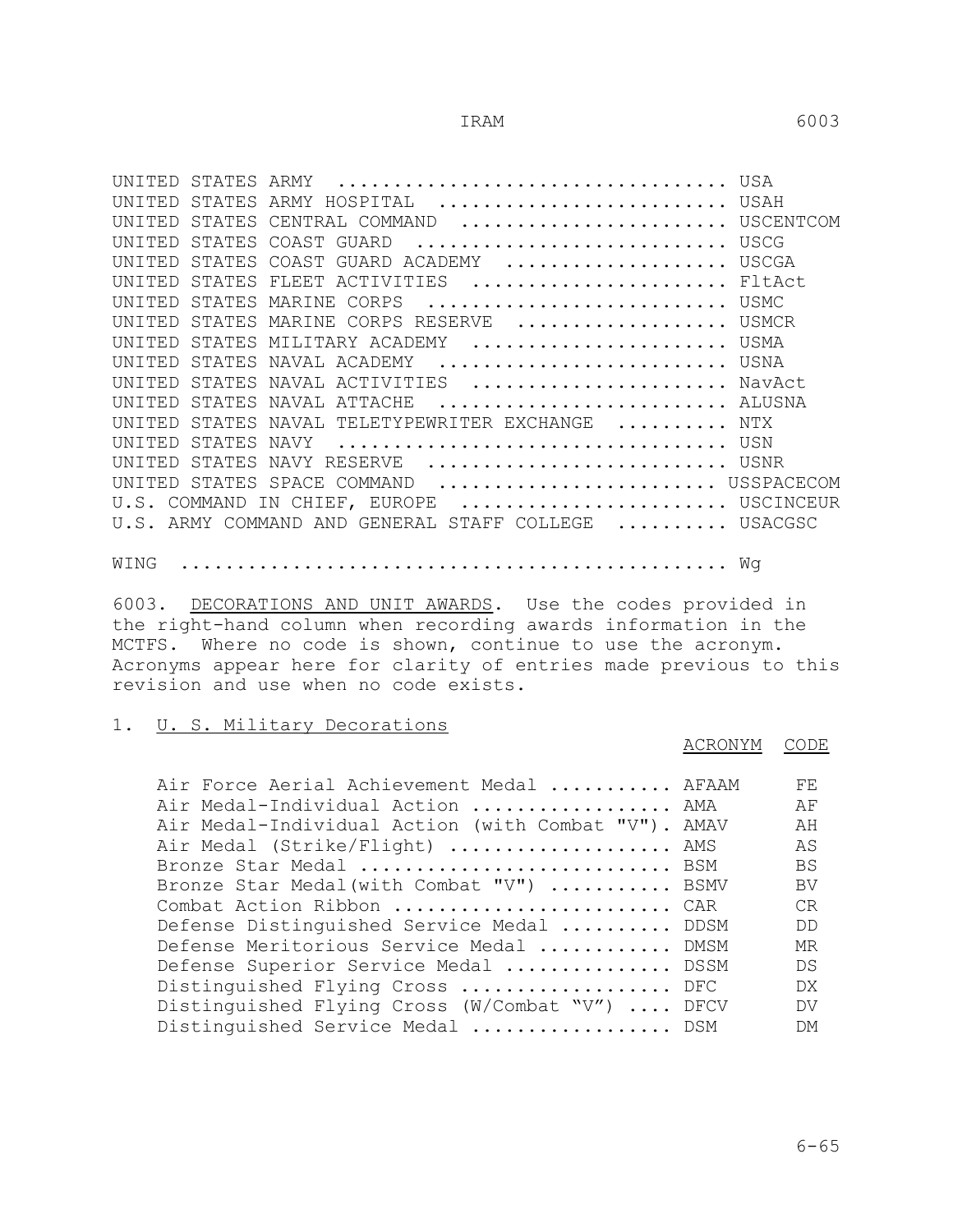| 6002 | IRAM |
|------|------|
|      |      |

|                                                                                                 | ACRONYM | CODE      |
|-------------------------------------------------------------------------------------------------|---------|-----------|
| Joint Service Achievement Medal                                                                 | JSAM    | JA        |
| Joint Service Commendation Medal  JSCM<br>Joint Service Commendation Medal (with Combat         |         | JC        |
|                                                                                                 |         | JV        |
| Legion of Merit  LM                                                                             |         | T.M       |
| Legion of Merit (with Combat "V")  LMV                                                          |         | T.V       |
| Medal of Honor                                                                                  | МH      | МH        |
| Meritorious Service Medal                                                                       | MSM     | MМ        |
| Navy and Marine Corps Achievement Medal  NMCAM<br>Navy and Marine Corps Achievement Medal (with |         | ΝA        |
|                                                                                                 |         | ΝV        |
| Navy and Marine Corps Commendation Medal  NMCCM<br>Navy and Marine Corps Commendation Medal     |         | NC        |
| (with Combat "V")  NMCCMV                                                                       |         | <b>CV</b> |
| Navy and Marine Corps Medal  NMCM                                                               |         | NΜ        |
|                                                                                                 |         | NX.       |
| Purple Heart  PH                                                                                |         | <b>PH</b> |
| Silver Star Medal  SSM                                                                          |         | SS        |

# 2. <u>U. S. Unit Awards</u>

|                                    | ACRONYM CODE |           |
|------------------------------------|--------------|-----------|
| Joint Meritorious Unit Award  JMUA |              | JU        |
| Meritorious Unit Commendation  MUC |              | MU        |
| Navy Battle "E" Ribbon  NAVE       |              | NF.       |
| Navy Unit Commendation  NUC        |              | NU        |
| Presidential Unit Citation  PUC    |              | <b>PH</b> |
|                                    |              |           |

# 3. Non-U.S. Military Decorations

|                                                                                          | ACRONYM | CODE      |
|------------------------------------------------------------------------------------------|---------|-----------|
| Congressional Space Medal of Honor  CSMH<br>Department of Defense Distinguished Civilian |         | SH.       |
| Service Medal  DoDDCS                                                                    |         | DG        |
| Gold Life Saving Medal  GL                                                               |         | GL        |
| Medal of Merit  MoM                                                                      |         | MF.       |
| Merchant Marine Distinguished Service Medal  MMDSM                                       |         | МA        |
| Merchant Marine Mariners Medal  MMMM                                                     |         | MD        |
| Merchant Marine Meritorious Service Medal  MMMSM                                         |         | <b>MB</b> |
| NASA Flight Medal  NF                                                                    |         | ΝF        |
| NASA Medal for Exceptional Bravery  NB                                                   |         | ΝB        |
|                                                                                          |         |           |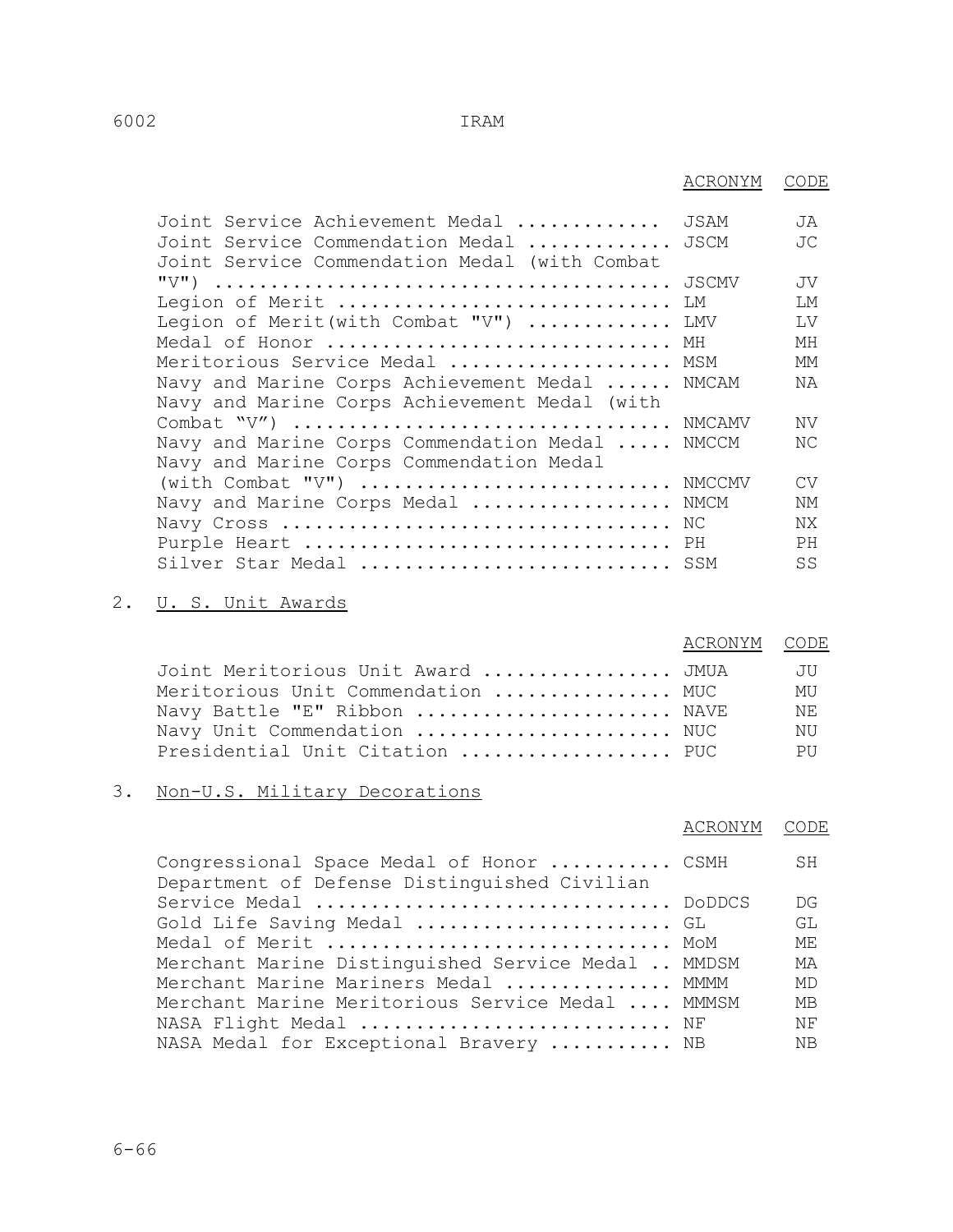|    |                                                                                         | ACRONYM     | CODE                         |
|----|-----------------------------------------------------------------------------------------|-------------|------------------------------|
|    | NASA Medal for Exceptional Service  NE<br>National Aeronautics and Space Administration |             | ΝS                           |
|    | (NASA) Distinguished Service Medal  NDSM<br>National Intelligence Distinguished Service |             | ND                           |
|    |                                                                                         |             | <b>NP</b>                    |
|    | National Intelligence Medal of Achievement  NIMA                                        |             | ΝJ                           |
|    | National Sciences Medal                                                                 | NSCM        | ΝI                           |
|    | National Security Medal                                                                 | NSM         | ΝW                           |
|    | Navy Award for Distinguished Achievement in                                             |             |                              |
|    |                                                                                         | NDAS        | DA                           |
|    | Navy Distinguished Civilian Service Award                                               | NCDS        | DC                           |
|    | Navy Distinguished Public Service Award<br>President's Distinguished Federal Civilian   | <b>NDPS</b> | DP                           |
|    | Service Medal  PDFCS                                                                    |             | DF                           |
|    | Presidential Medal of Freedom<br>Selective Service Distinguished Service                | PMF         | PМ                           |
|    |                                                                                         | SSDS        | SE                           |
|    | Selective Service Exceptional Service Award.                                            | SSES        | SF                           |
|    | Selective Service Meritorious Service Award.                                            | SSMS        | $\operatorname{\mathsf{SG}}$ |
|    | Silver Life Saving Medal                                                                | SL          | SL                           |
| 4. | U.S. Campaign and Service Awards                                                        |             |                              |
|    |                                                                                         | ACRONYM     | CODE                         |

| American Campaign Medal  ACM             | AМ  |
|------------------------------------------|-----|
| American Defense Service Medal  ADSM     | AD  |
| Antarctica Service Medal  ASM            | AR  |
| Armed Forces Expeditionary Medal  AFEM   | AF. |
| Armed Forces Reserve Medal  AFRM         | FR  |
| Armed Forces Service Medal  AFSM         | FS  |
| Asiatic-Pacific Campaign Medal  APCM     | AP  |
| Certificate of Appreciation  COA         | CE. |
| Certification of Commendation  COC       | CF  |
| China Service Medal  CSM                 | CS  |
| Coast Guard Special Operations Service   |     |
|                                          | SO. |
| European-African-Middle Eastern Campaign |     |
|                                          | ΕA  |
| Expeditionary Medals (Navy and Marine    |     |
| Corps)                                   | FМ  |
|                                          |     |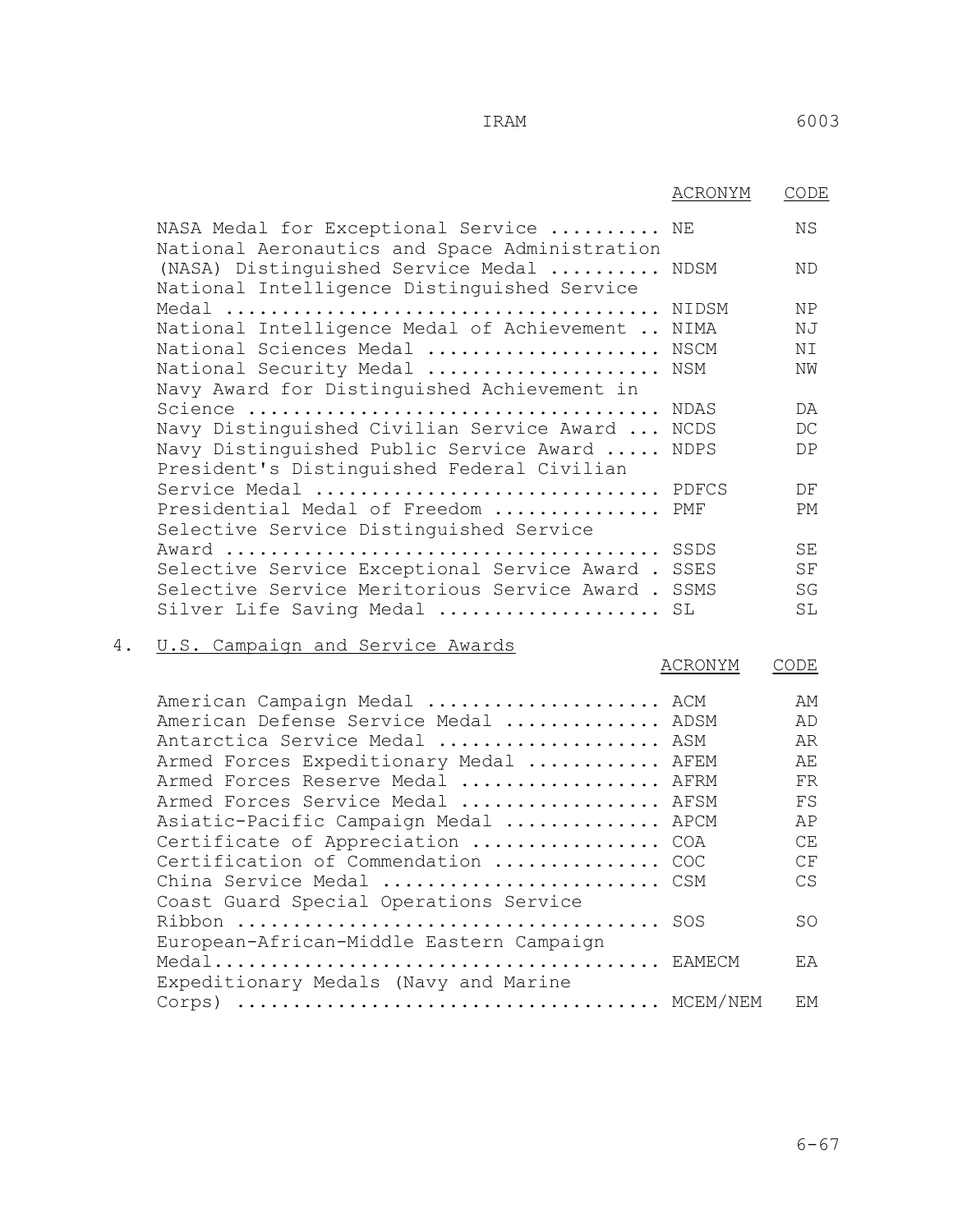|                                         | ACRONYM     | CODE            |
|-----------------------------------------|-------------|-----------------|
| Humanitarian Service Medal              | HSM         | HS              |
| Korean Service Medal                    | KSM         | ΚS              |
| Kosovo Campaign Medal                   | KCM         | KC              |
| Letter of Appreciation                  | LOA         | LA              |
| Letter of Commendation                  | LOC         | LC              |
| Marine Corps Good Conduct Medal         | <b>GCM</b>  | GC              |
| Marine Corps Drill Instructor Ribbon    | MCDIR       | DI              |
| Marine Corps Recruiting Ribbon          | <b>RRMC</b> | <b>RA</b>       |
| Marine Corps Reserve Ribbon             | MCRR        | <b>RR</b>       |
| Marine Security Guard Ribbon            | MSGR        | MG              |
| Medal for Humane Action                 | MHA         | HA              |
| Meritorious Mast                        | МM          | MТ              |
| Military Outstanding Volunteer Service  |             |                 |
|                                         | MOVSM       | $\overline{O}V$ |
| National Defense Service Medal          | NDSM        | NN              |
| Naval Reserve Medal                     | NRM         | NR              |
| Naval Reserve Meritorious Service Medal | NRMSM       | NL              |
| Naval Reserve Sea Service Ribbon        | NRSSR       | ΝH              |
| Navy and Marine Corps Overseas Service  |             |                 |
|                                         |             | <b>OS</b>       |
| Navy Artic Service Ribbon  ASR          |             | AΤ              |
| Navy Good Conduct Medal                 | <b>GCM</b>  |                 |
| Navy Fleet Marine Force Ribbon          | FMFR        | МE              |
| Navy Occupation Service Medal           | NOSM        | <b>OM</b>       |
| Navy Recruiting Service Ribbon          | NRSR        | <b>RS</b>       |
| Prisoner of War Medal                   | POW         | PW              |
| Sea Service Deployment Ribbon           | SSDR        | SD              |
| Selected Marine Corps Reserve Medal     | SMCRM       | <b>RM</b>       |
| Southwest Asia Service Medal            | SASM        | SA              |
| Victory Medal (World War II)            | VMWWII      | WV              |
| Vietnam Service Medal  VSM              |             | VS              |
|                                         |             |                 |

5. Stars and Devices

| ACRONYM | CODE |
|---------|------|
|         |      |

| Bronze Hour Glass  AFRM(BHG) B           |  |
|------------------------------------------|--|
| "E" Device for Navy Battle "E" Ribbon  E |  |
| Gold Hour Glass  AFRM(GHG) G             |  |
| Gold/Bronze Hour Glass  AFRM (GBHG) H    |  |
| Mobilization  AFRM (FRM) M               |  |
| Silver Hour Glass  AFRM(SHG) S           |  |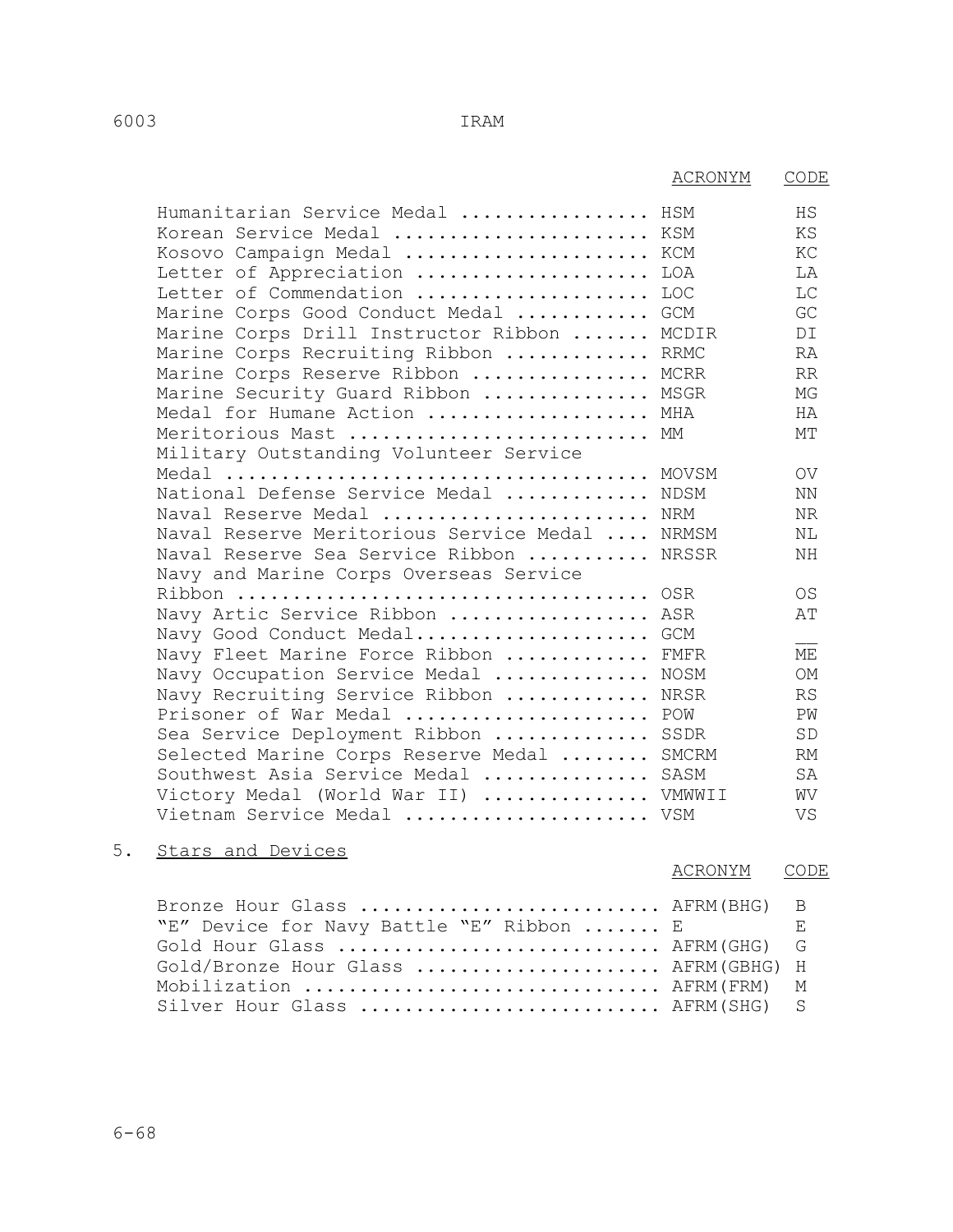# 6. Foreign Unit/Non-U.S. Military Service/Foreign

### a. Foreign Unit Awards

|    |           |                                                                                                                                                                               | ACRONYM        | CODE                        |
|----|-----------|-------------------------------------------------------------------------------------------------------------------------------------------------------------------------------|----------------|-----------------------------|
|    |           | Korean Presidential Unit Citation  KPUC<br>Philippine Presidential Unit Citation  PPUC<br>Republic of Vietnam Meritorious Unit                                                |                | ΚP<br>PP                    |
|    |           | Citation (Civil Actions Medal First<br>Class Color with Palm)  RVMUCCA<br>Republic of Vietnam Meritorious Unit<br>Citation (Gallantry Cross Medal Color                       |                | RC.                         |
|    |           | with Palm)  RVMUCGCC<br>Vietnam Presidential Unit Citation                                                                                                                    |                | RG                          |
|    |           | (Only for Aug/Sep 1954 Service) VPUC                                                                                                                                          |                | VP.                         |
|    | b.        | Non-U.S. Military Service Awards                                                                                                                                              | <u>ACRONYM</u> | <b>CODE</b>                 |
|    |           | Inter-American Defense Board Medal  IDBM<br>NATO Medal  NATO<br>Multi-National Force and Observer Medal . MFOA                                                                |                | IA<br>ΝT<br>MF              |
|    |           | Philippine Defense Ribbon  PDR<br>Philippine Independence Ribbon  PIR<br>Philippine Liberation Ribbon  PLR<br>United Nations Medal  UNM<br>United Nations Service Medal  UNSM |                | PD.<br>ΡI<br>PL<br>UN<br>US |
|    | $\circ$ . | Foreign Service Medal                                                                                                                                                         | ACRONYM        | CODE                        |
|    |           | Kuwait Liberation Medal (Kuwait)  KLM(K)<br>Kuwait Liberation Medal (Saudi Arabia)  KLM(S)<br>Republic of Vietnam Campaign Medal  RVCM                                        |                | KK<br>ΚL<br>VM              |
| 7. |           | Service/Identification Badges, Breast Insignia, and<br>Marksmanship Badge                                                                                                     |                |                             |
|    | a.        | Service/Identification Badges                                                                                                                                                 | ACRONYM        |                             |
|    |           | Joint Chiefs of Staff Identification Badge  JCS-IDB<br>Office of Secretary of Defense Identification                                                                          | OSD-IDB        |                             |
|    |           |                                                                                                                                                                               |                |                             |

Presidential Service Badge ................... PSB Vice presidential Service Badge ............. VPSB

6-69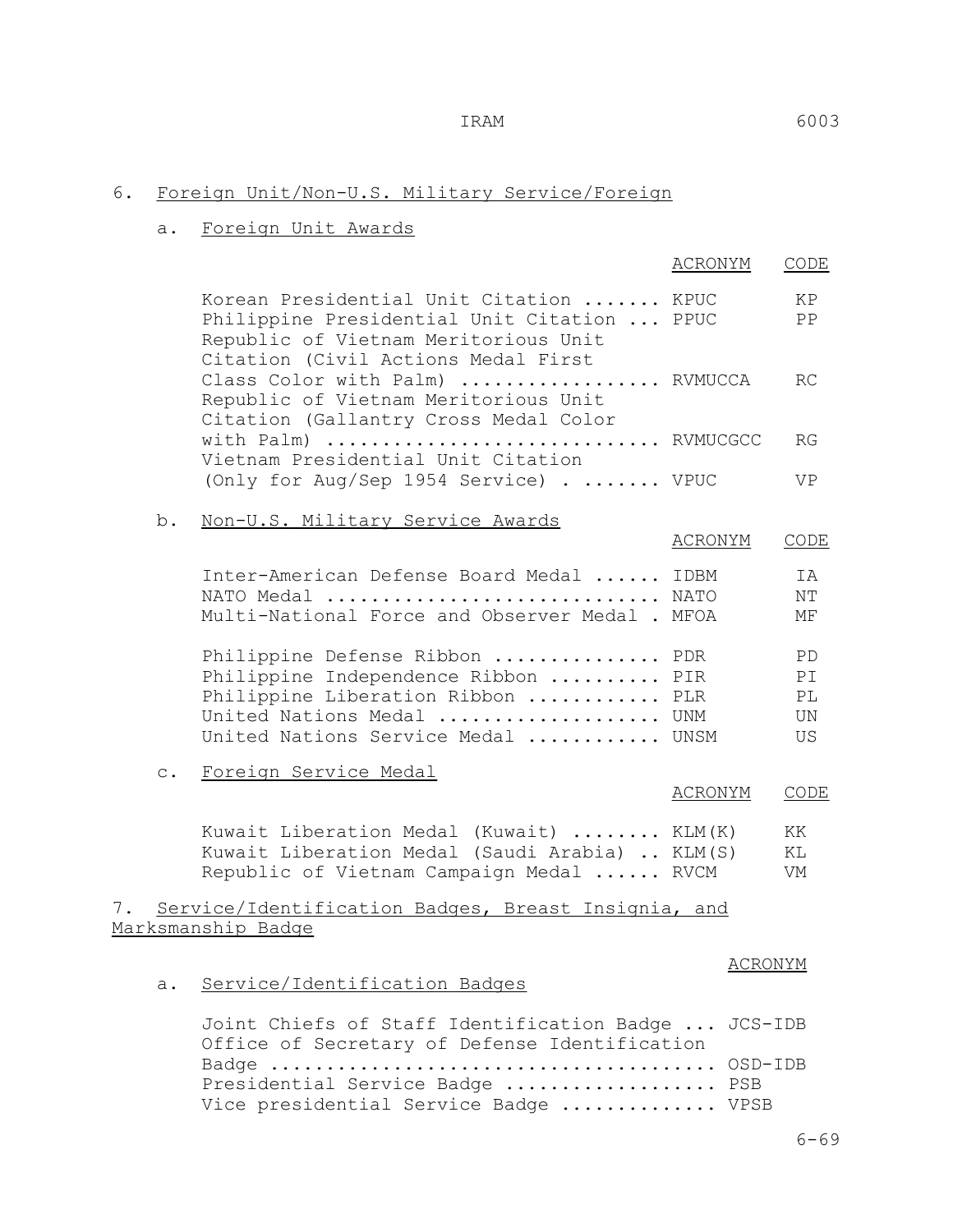6-70

### b. Breast Insignia

# ACRONYM

 Basic Explosive Ordnance Disposal Insignia BEOD Basic Parachutist Insignia ................ BPI Combat Aircrew Insignia ................... CACI Marine Aerial Navigator Insignia .......... MANI Master Explosive Ordnance Disposal Insignia ................................... MEOD Naval Aircrew Insignia...................... NACI Naval Aviator and Naval Aviation pilot Insignia .................................. NAI Naval Aviation Observer Insignia .......... NAOI Naval Flight Officer Insignia ............. NFOI Navy/Marine Corps parachutist Insignia .... NMCPI SCUBA Divers Insignia ....................... SDI

Senior Explosive Ordnance Disposal Insignia SEOD

c. Marksmanship Badges

### ACRONYM

| U.S. Distinguished International Shooter    |  |
|---------------------------------------------|--|
|                                             |  |
| Distinguished Marksman Badge (Gold)  DMB    |  |
| Lauchheimer Trophy Badge (Gold)  LTBG       |  |
| Lauchheimer Trophy Badge (Silver)  LTBS     |  |
| Lauchheimer Trophy Badge (Bronze)  LTBB     |  |
| Marine Corps Rifle Championship Badge       |  |
| (McDougal Trophy Badge) (Gold)  MCRCB (MTB) |  |
| Marine Corps Pistol Championship Badge      |  |
| (Walsh Trophy Badge) (Gold)  MCPCB (WTB)    |  |
| Marine Corps Rifle Competition Badge        |  |
|                                             |  |
| Marine Corps Pistol Competition Badge       |  |
|                                             |  |
| Marine Corps Rifle Competition Badge        |  |
| (Silver)  MCRCBS                            |  |
| Marine Corps Pistol Competition Badge       |  |
|                                             |  |
| Marine Corps Rifle Competition Badge        |  |
| (Bronze)  MCRCBB                            |  |
| Marine Corps Pistol Competition Badge       |  |
| (Bronze)  MCPCBB                            |  |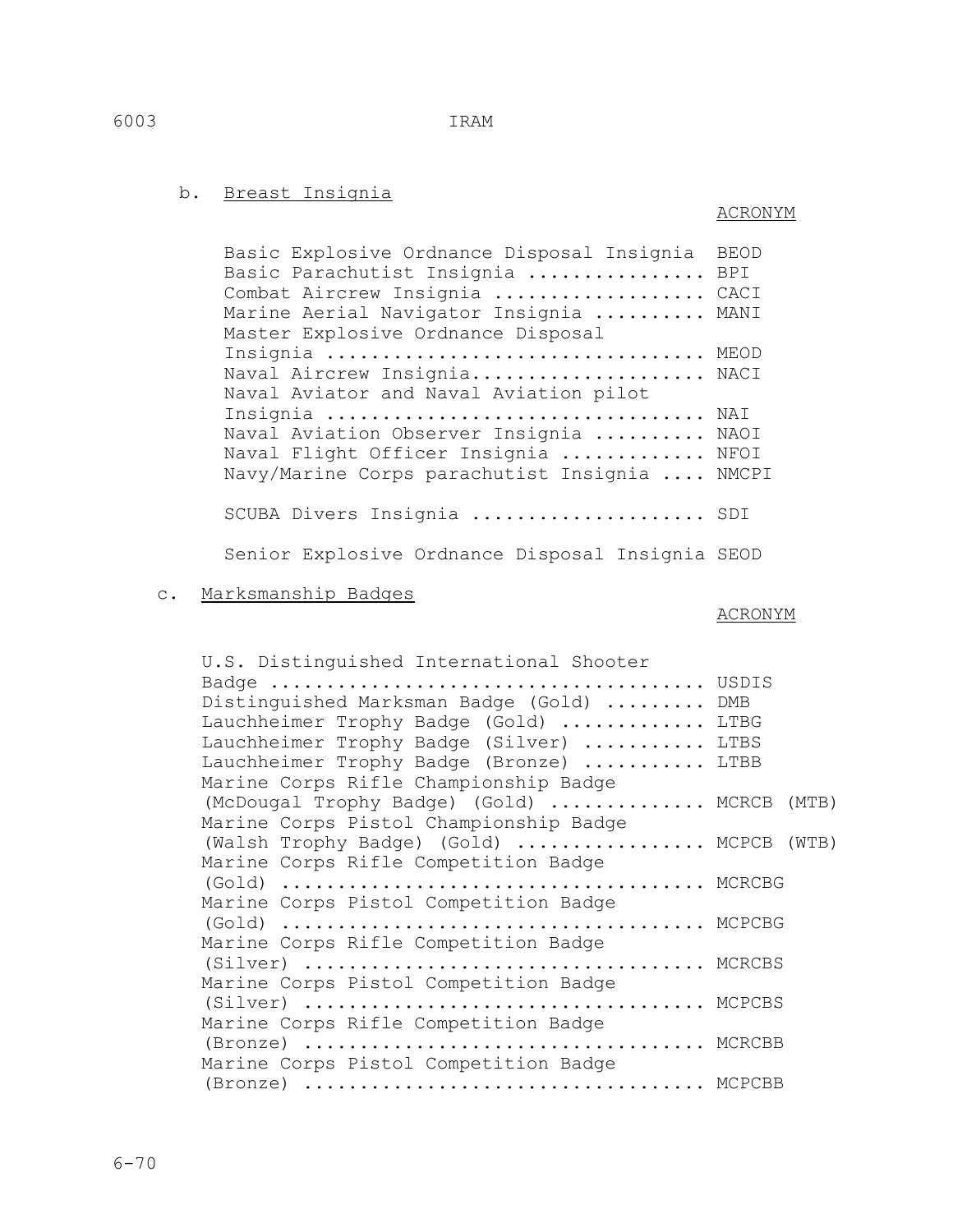### ACRONYM

 Annual Rifle Squad Combat Practice (Completion Badge (Gold) .................... RSCPCG Fleet Marine Force Combat Infantry Trophy Match Badge (Bronze) ......................... FMF CITMB Division Rifle Competition Badge (Gold) ..... DRCBG Division Pistol Competition Badge (Gold) .... DPCBG Division Rifle Competition Badge (Silver) ... DRCBS Division Pistol Competition Badge (Silver) .. DPCBS Division Rifle Competition Badge (Bronze) ... DRCBB Division Pistol Competition Badge (Bronze) .. DPCBB San Diego Trophy Rifle Team Match Badge (Gold) ...................................... SDTRTMB Wharton Trophy Rifle Team Match Badge (Gold) ...................................... WHTRTMB Elliott Trophy Rifle Team Match Badge (Gold) ...................................... ETRTMB Wirgman Trophy Rifle Team Match Badge (Gold) ...................................... WTRTMB Lloyd Trophy Rifle Team Match Badge (Gold) .. LTRTMB Smith Trophy Rifle Team Match Badge (Gold) .. STRTMB Holcomb Trophy Pistol Team Match Badge (Gold) ...................................... MTPTMB Edson Trophy Pistol Team Match Badge (Gold) ...................................... ETPTMB Shively Trophy Pistol Team Match Badge (Gold) ...................................... STPTMB Pacific Trophy Pistol Team Match Badge (Gold) ...................................... PTPTMB Rifle Qualification Badge (Expert) .......... REX Rifle Qualification Badge (Sharpshooter) .... RSS Rifle Qualification Badge (Marksman) ........ RMM Pistol Qualification Badge (Expert) ......... PEX Pistol Qualification Badge (Sharpshooter) ... PSS Pistol Qualification Badge (Marksman) ....... PMM

 d. Federal Department (Other than DoD) Awards and other U.S. Armed Forces' Military Decorations

|  |                                      | ACRONYM CODE |  |
|--|--------------------------------------|--------------|--|
|  | Air Force Achievement Medal  AFAM FA |              |  |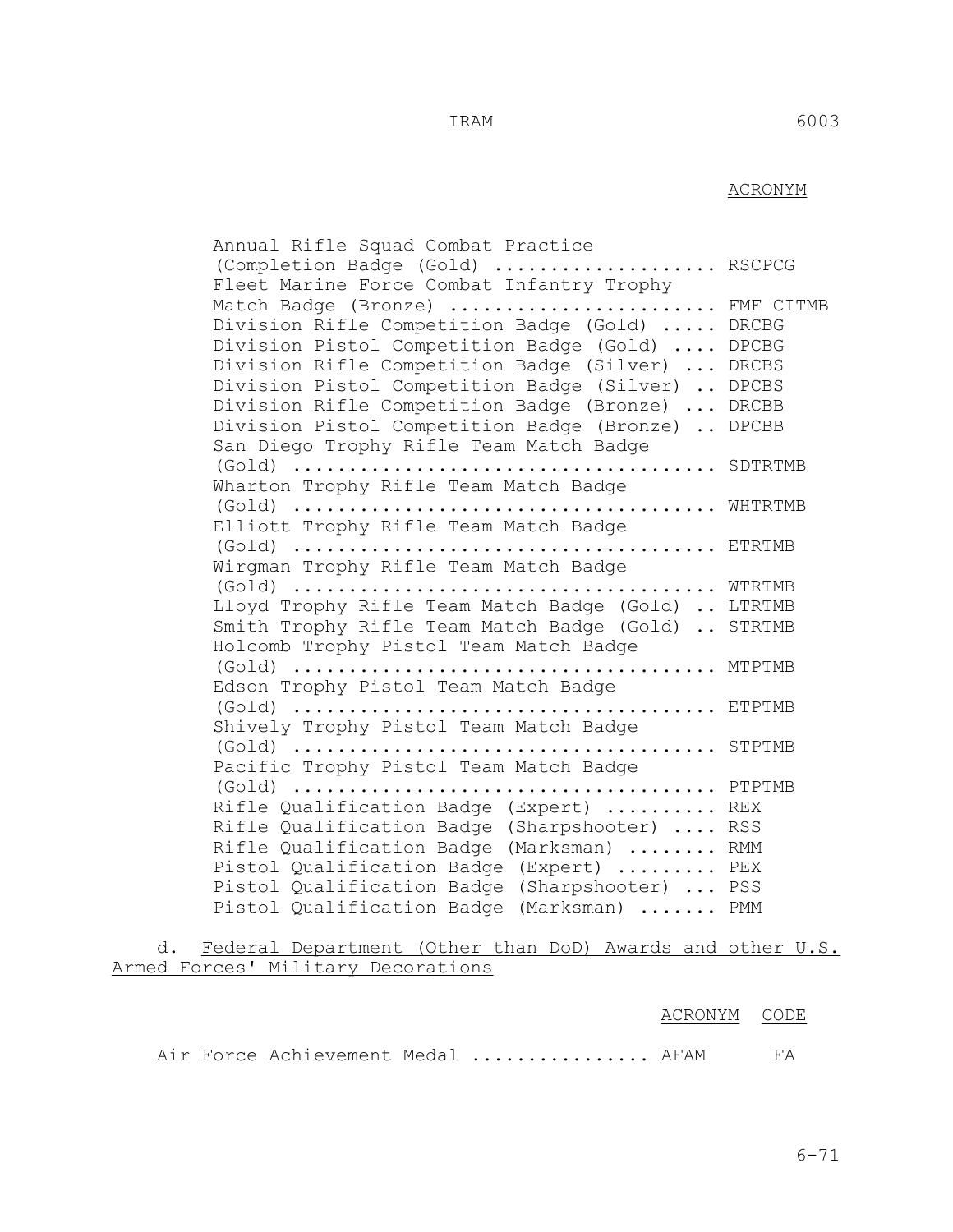ACRONYM CODE

| Air Force Aerial Achievement Medal  AFAAM          | FE        |
|----------------------------------------------------|-----------|
| Air Force Commendation Medal  AFCM                 | FC        |
| Air Force Commendation Medal (W/Combat "V"). AFCMV | FV        |
| Air Force Cross  AFC                               | FX        |
| Air Force Good Conduct Medal  AFGCM                | FG        |
| Air Force Outstanding Unit Award  AFOUA            | FU        |
| Airman's Medal  ASM                                | FМ        |
| Army Achievement Medal  AAM                        | AA        |
| Army Commendation Medal  ARCM                      | AC        |
| Army Commendation Medal (with Combat "V")  ARCMV   | AV        |
| Army Good Conduct Medal                            |           |
| Army Distinguished Service Cross  ARDSC            | AX        |
|                                                    |           |
| Certificate of Commendation  COFC                  | СF        |
| Coast Guard Achievement Medal  CGACH               | CG        |
| Coast Guard Commendation Medal  CGCM               | CC        |
| Coast Guard Commendation Medal (with Combat        |           |
|                                                    | GV        |
| Coast Guard Distinguished Service Medal  CGDSM     | CD        |
| Coast Guard Good Conduct Medal                     |           |
| Coast Guard Medal  CGM                             | <b>CM</b> |
| Secretary of the Navy Letter of Commendation SNLOC | SC        |
| Secretary of Transportation Commendation for       |           |
| Achievement  SCTCA                                 | CA        |
| Secretary of Transportation Commendation for       |           |
| Achievement (with Combat "V")  SCTCAV              | TV        |
| Secretary of Treasury Commendation for             |           |
| Achievement  STCA                                  | TA        |
| Soldiers Medal  SM                                 | SΜ        |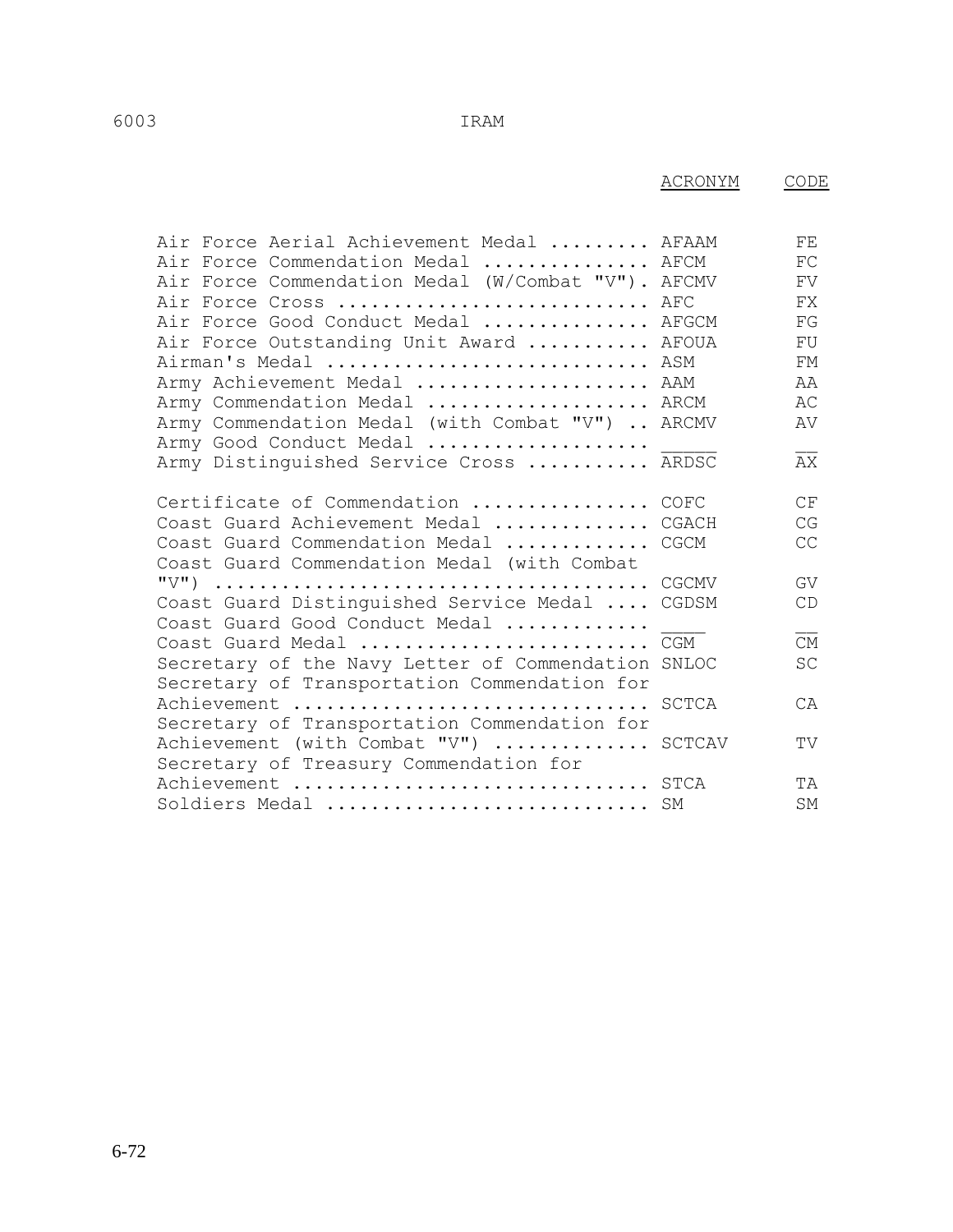### CHAPTER 7

# IDENTIFICATION TAGS

|                                   | PARAGRAPH | PAGE    |
|-----------------------------------|-----------|---------|
| GENERAL<br>$\cdot$                | 7000      | $7 - 3$ |
| INSTRUCTIONS<br>PREPARATION       | 7001      | $7 - 3$ |
| MEDICAL WARNING TAGS              | 7002      | $7 - 5$ |
| WEARING OF TAGS                   | 7003      | $7 - 5$ |
| PREPARATION FACILITIES            | 7004      | $7 - 6$ |
| NOMENCLATURE AND<br>STOCK NUMBERS | 7005      | $7 - 6$ |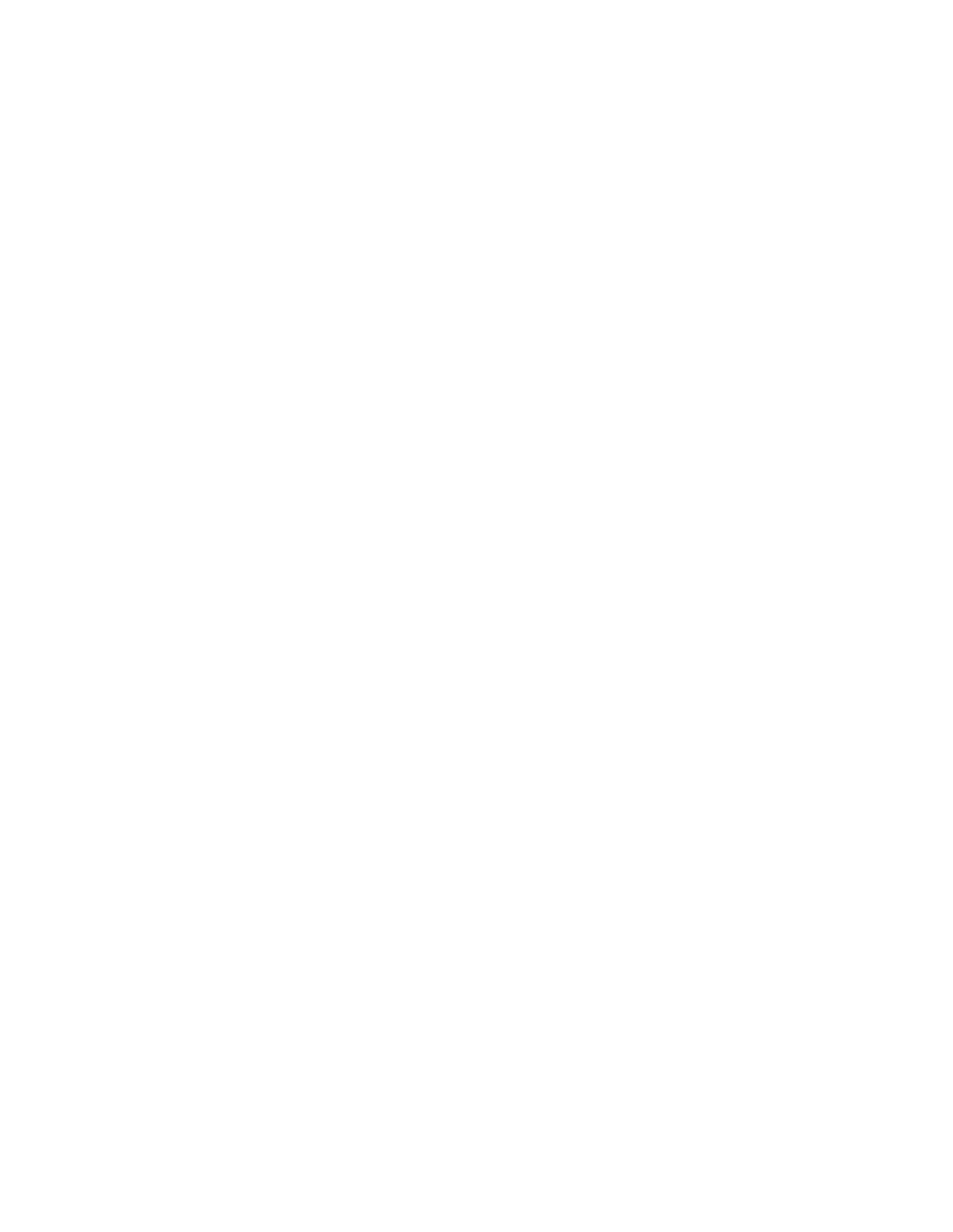### CHAPTER 7

### IDENTIFICATION TAGS

### 7000. GENERAL

1. Identification (ID) tags are used for identification and reporting of casualties, and graves registration in a combat zone.

2. ID tags are metal rectangles with rounded corners and smooth edges, about 0.025 inches (1 mm) thick, and measuring approximately 2 inches (5 cm) by 1 1/8 inches (2.7 cm). Each tag has a circular hole, approximately 3/16 (5 cm) in diameter near one end.

3. The following instructions apply only to Marines. Instructions for preparing ID tags for Navy personnel attached to Marine units are contained in NAVPERS 15560 (Navy Personnel Manual).

4. The format of ID tags produced at the Marine Corps recruit depots using the Automated Recruit Management System (ARMS) is valid. Do not prepare replacements for these tags solely to correct character spacing or because the information is embossed with the raised portion of the characters on the "reverse" (side without a raised rim) of the tag.

5. Instructions on disposition of ID tags of deceased personnel is contained in MCO P3040.4.

6. Upon being separated (released from active duty, discharged, transferred to FMCR, Retirement, etc.,) Marines may retain their ID tags.

7. Identification tags for individuals who have been separated from the Marine Corps, and those which are no longer used, should be destroyed in accordance with standard destruction procedures for Privacy Act protected information.

7001. PREPARATION INSTRUCTIONS. Each ID tag can accommodate 5 lines of type, with each line containing up to 15 characters. Using the hole in one end of the tag as a left margin, characters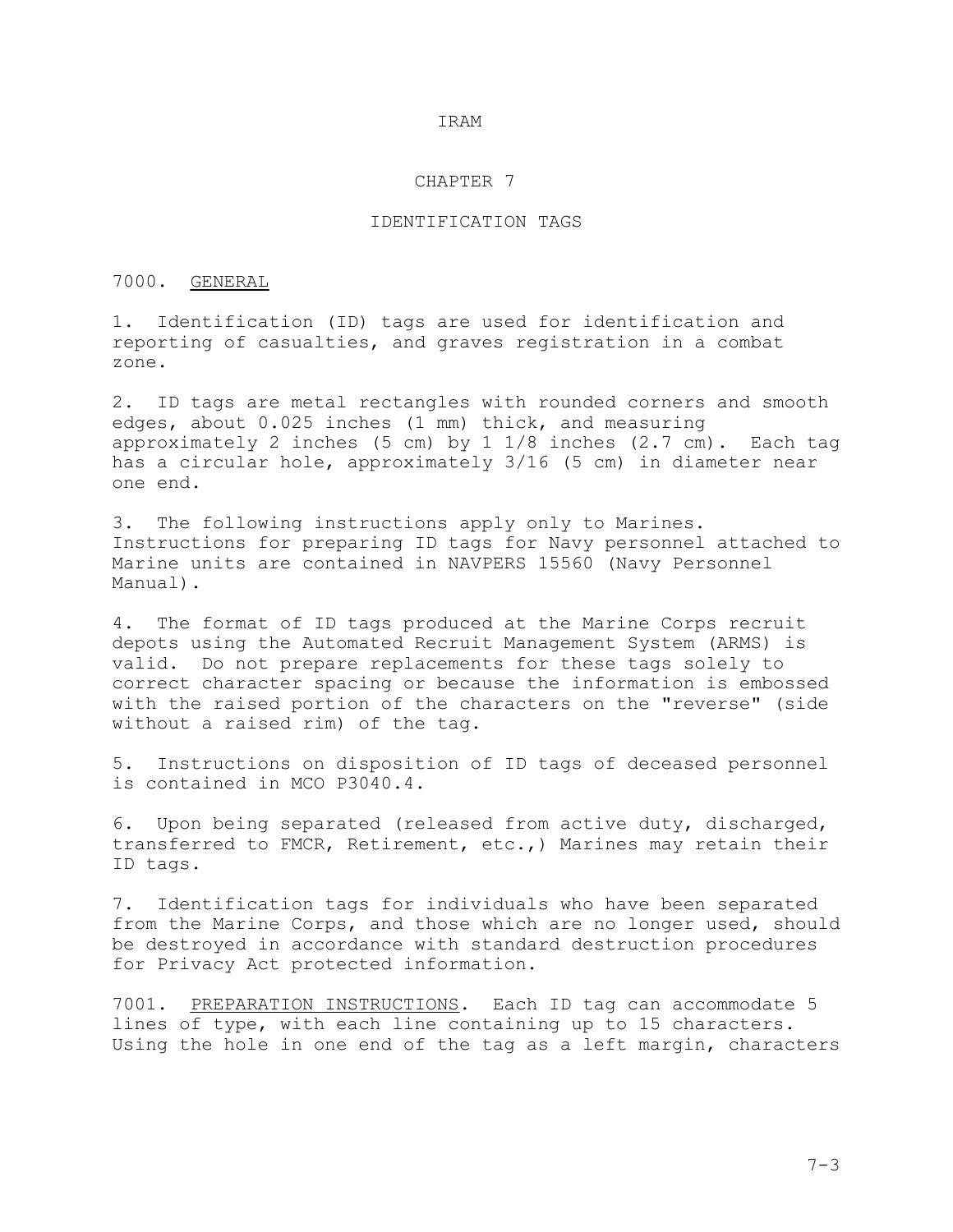are embossed with the raised portion of the character on the side with a raised rim. The information will be readable from the "smooth" side of the tag (no rim, characters are pressed into the tag). Place information on the tag as described below:

1. First Line. Beginning in the first spacer emboss the last name. Do not use spaces or hyphens.

2. Second Line. Beginning in the first space, emboss the first initial, a period; the second initial, a period; followed by Jr., Sr., I, II, or III, etc., as appropriate. Use only two initials. Beginning in the 10th space, emboss the blood type, followed by a space, followed by the RH factor. Indicate the RH factor by embossing "POS" or "NEG", as appropriate.

3. Third Line. Beginning in the first space, emboss the SSN with three/two/four format as follows: 123 45 6789.

4. Fourth Line. Beginning in the first space, emboss the letters "USMC" for all Marines, Regular or Reserve. In the seventh space, emboss the appropriate letter "S" for small, "M" for medium, or "L" for large to denote the protective mask size. Precede the appropriate letter with an "X" in the seventh space if the Marine wears an extra small or extra large gas mask.

5. Fifth Line. Beginning in the first space, emboss either religion or sect as designated by the Marine. Show religious preference as follows (examples used were selected at random with no other purpose than to set forth a pattern for guidance):

 a. Spell out the designation where possible; for example: Baptist, Roman Catholic, Church of God, Moslem, etc.

 b. If a religious designation exceeds 15 characters (including spaces), use meaningful contractions and/or abbreviations (American Evangelical Christian Church = "Am Evang Chr", Orthodox Presbyterian Church = "Ortho Presb Chr", etc.).

 c. When the individual prefers not to designate a preference or does not state a preference, use the words "NO PREFERENCE."

 d. Only change the religion on the identification tags currently in use when specifically requested by the individual concerned. The following are samples of completed ID tags: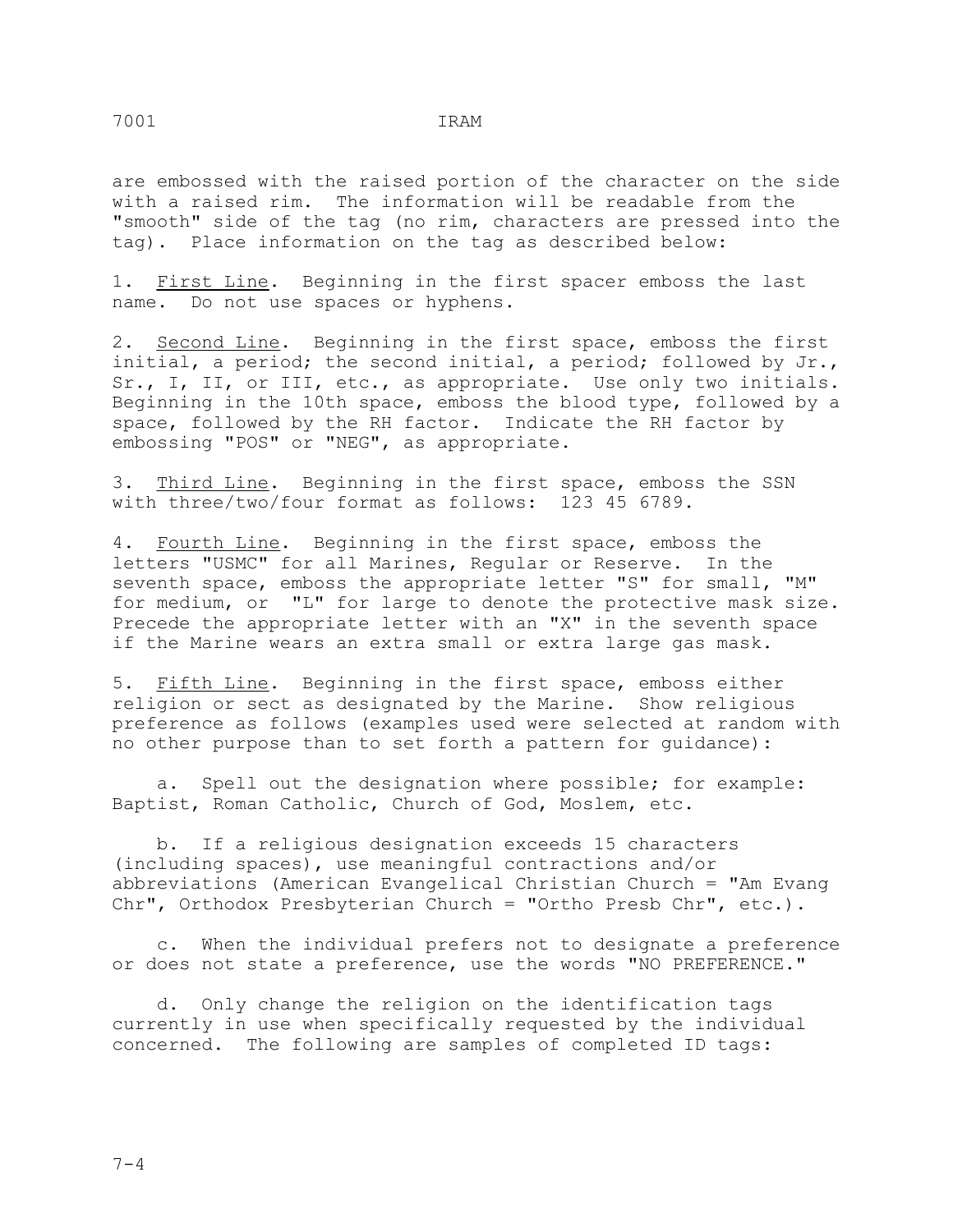|                | $\mathbf 1$  | 2              | 3              | 4              | 5              | 6                  | 7               | 8                  | 9            | 10             | 11          | 12           | 13          | 14      | 15           |
|----------------|--------------|----------------|----------------|----------------|----------------|--------------------|-----------------|--------------------|--------------|----------------|-------------|--------------|-------------|---------|--------------|
| $\mathbf 1$    | $\mathbf W$  | $\mathbbm{I}$  | $\mathbb L$    | $\mathbf S$    | $\circ$        | $\mathbf N$        |                 |                    |              |                |             |              |             |         |              |
| 2              | $\mathbb J$  |                | L              |                | S              | $\mathbb R$        |                 |                    |              | $\overline{0}$ |             | $\mathbf{P}$ | $\circ$     | $\rm S$ |              |
| 3              | $\mathbf{1}$ | $\overline{2}$ | 3              |                | $\overline{4}$ | 5                  |                 | $6\phantom{1}6$    | 7            | 8              | 9           |              |             |         |              |
| 4              | U            | S.             | $\mathbb M$    | $\mathsf{C}$   |                |                    | М               |                    |              |                |             |              |             |         |              |
| 5              | ${\bf N}$    | $\circ$        |                | $\mathbf{P}$   | $\mathbb R$    | $\mathbf{E}% _{0}$ | $\mathbf F$     | $\mathbf{E}% _{0}$ | $\mathbb R$  | Е              | $\mathbf N$ | $\mathsf{C}$ | Е           |         |              |
|                | $\mathbf 1$  | 2              | 3              | $\overline{4}$ | 5              | 6                  | $7\phantom{.0}$ | 8                  | 9            | 10             | 11          | 12           | 13          | 14      | 15           |
| $\mathbf{1}$   | $\mathbb J$  | $\circ$        | L              | L              | Y              |                    |                 |                    |              |                |             |              |             |         |              |
| $\mathbf{2}$   | $\mathbf B$  |                | $\mathbf B$    |                |                |                    |                 |                    |              | $\mathbb{A}$   | B           |              | $\mathbf N$ | Ε       | $\mathsf{G}$ |
| 3              | $\mathbf{2}$ | 3              | $\overline{4}$ |                | 5 <sup>1</sup> | $6\phantom{.}6$    |                 | 7                  | $\mathbf{8}$ | 9              | $\circ$     |              |             |         |              |
|                |              |                |                |                |                |                    |                 |                    |              |                |             |              |             |         |              |
| $\overline{4}$ | U            | S              | $\mathbf{M}$   | $\mathsf{C}$   |                |                    | X               | S                  |              |                |             |              |             |         |              |

7002. MEDICAL WARNING TAGS. Upon receipt of a NAVMED 6150/5 (Medical Warning Tag Order) from the Marine's attending physician or dentist, prepare a medical warning tag per instructions contained in BUMEDINST 6150.35.

### 7003. WEARING OF TAGS

1. All personnel will wear one ID tag suspended around the neck and the other as prescribed by their commander, when:

- a. In a combat area.
- b. Participating in field training exercises.
- c. On military operations.
- d. Traveling aboard military aircraft.

e. Outside CONUS (unless otherwise directed).

2. Marines issued a medical warning tag should wear it at all times.

3. All commands Will conduct periodic inspections to ensure their personnel possess properly prepared ID tags.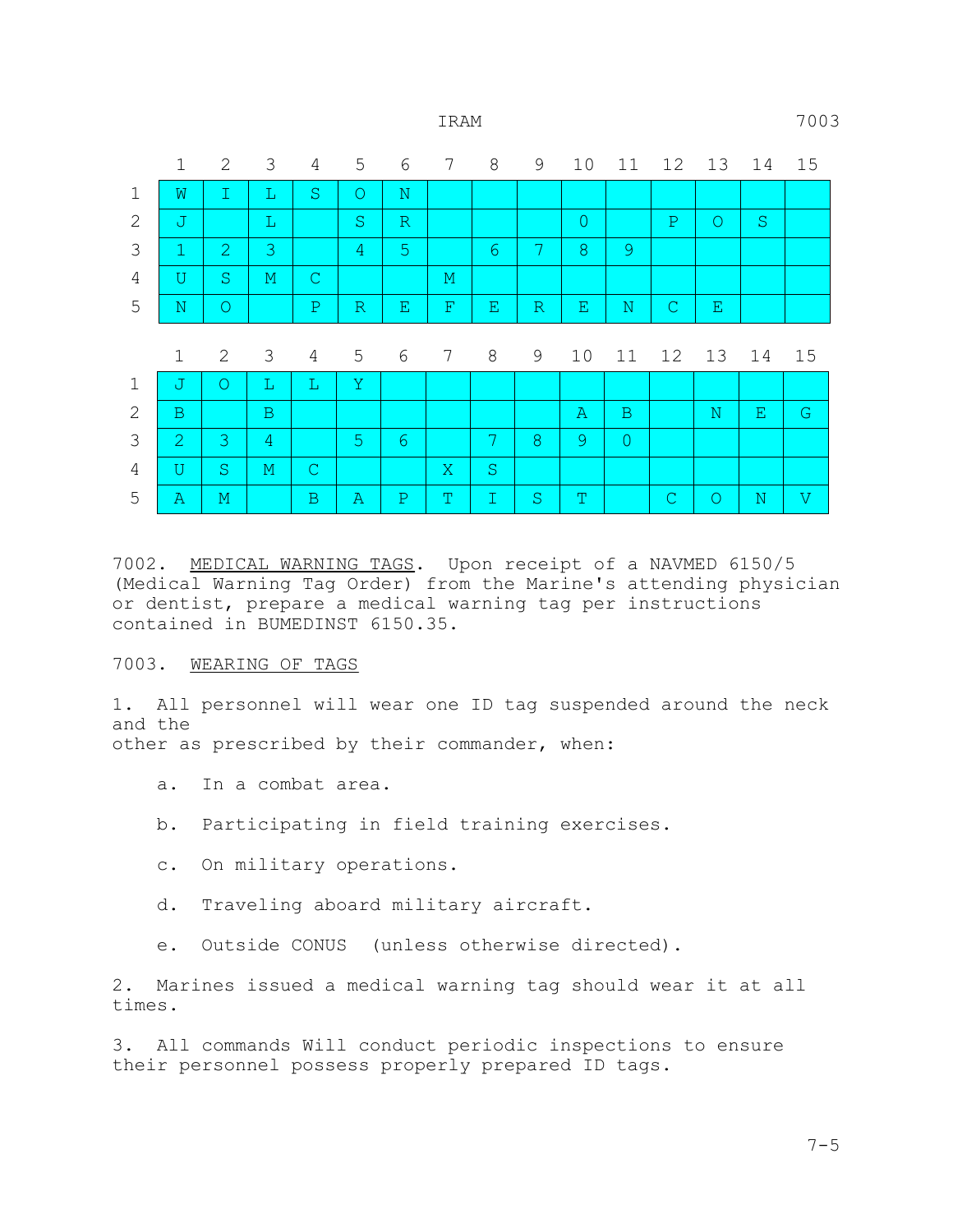7004. PREPARATION FACILITIES. Commands not possessing an embossing machine for preparing ID tags will request assistance (using the administrative chain of command, if possible) from the nearest Marine Corps activity with an embossing machine. The request should include a list of personnel for whom the tags are required, and the information needed to prepare their ID tags.

7005. NOMENCLATURE AND STOCK NUMBERS. Listed below are the correct nomenclatures and NSNs to requisition ID tags and accessories:

- 1. Necklace, Personnel, Identification Tag 8465-00-261-6629.
- 2. Tag, Identification, Personnel 8465-00-242-4804.
- 3. Tags, Medical, Warning 6530-00-142-8775.

7004 IRAM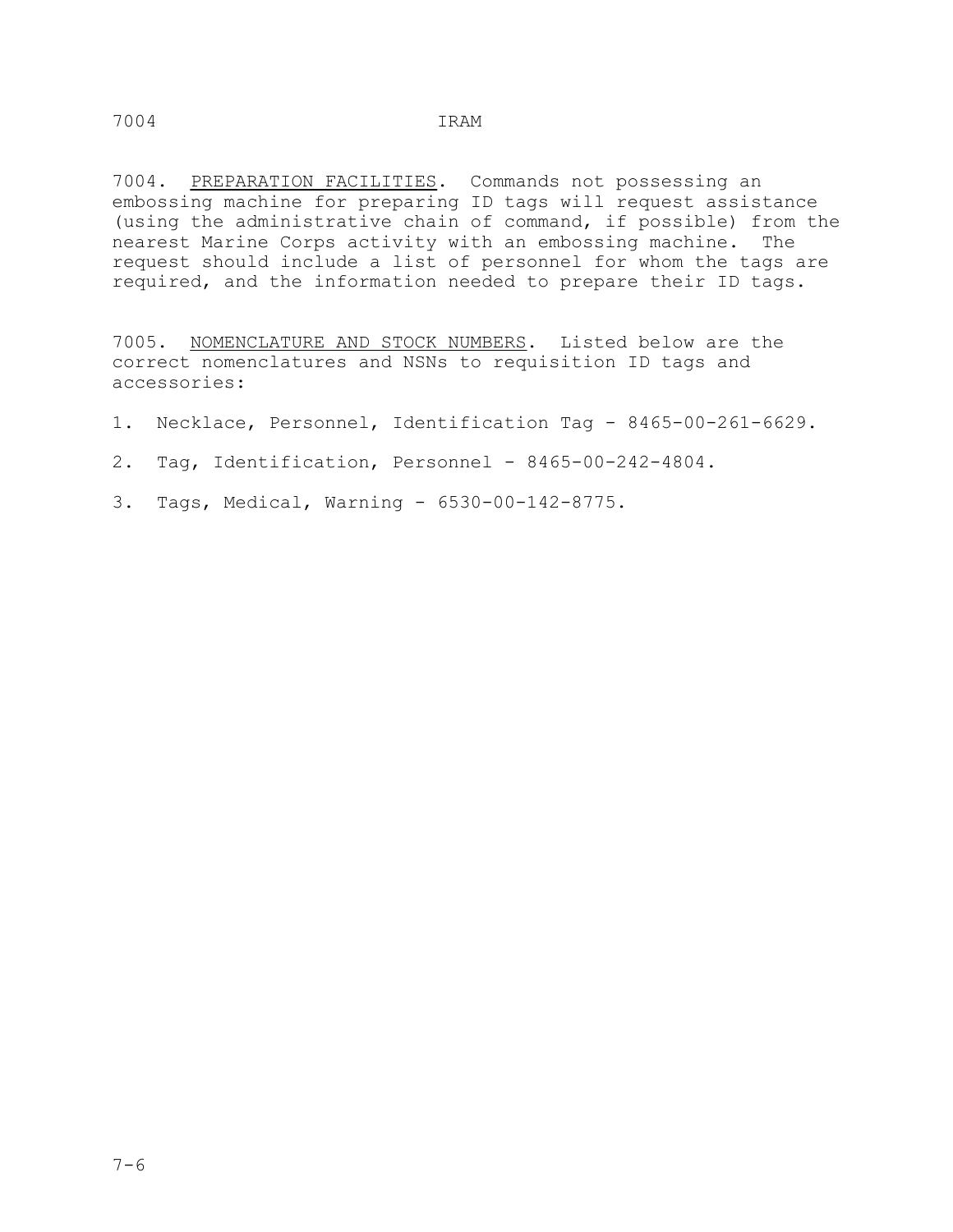#### INDEX

### A

Abbreviations and Acronyms ................... 6001,6002 Administrative Remarks (NAVMC 118(11)) ....... 3005,4006 Additional guidance Concerning Page 11 Entries...................................3005.3t,4005.3x Authorized Entries: Administrative Separation Counseling Entry. 4006.3r Alcohol Abuse .........................3005.3m,4006.3p Aviation Insignia(NA, NFO, ON, NAO, Navy, and Combat Crew) .................... 3005.3o Aviation Insignia(Navy and Combat Crew) .. Certification and Suspension or Revocation of Air Traffic Control (ATC) Certification........................4007.3h,4006.3l Confirmed Incidents of Illegal Drug Abuse or Possession ......................3005.3l,4006.3o Critical Acquisition Program ............ 4006.3u General Assignment Policy Career Enlisted Marines/General Overseas Assignment Policies .............................. 4010.3q Career Marine in Receipt of PCSO ........ 4006.3q(1)<br>Early Separation Upon Return to CONUS ... 4006.3j Early Separation Upon Return to CONUS ... Explosive Ordnance Disposal(EOD)Insignia .......................................4005.3o,4006.3m Request for Waiver of Privileges as a Sole Surviving Son or Daughter  $\ldots \ldots \ldots$ . 3005.3k, 4006.3q(3) Revocation of Waived Status as a Sole Surviving Son or Daughter .......3005.3k,4006.3q(4) Transfer to CONUS for Discharge ...... 4006.3q(2) Waiver of Designation as Sole Surviving Son/ Daughter and Revocation of Waiver ..3005.3k,4006.3q(3) Eigible but Not Recommended for Promotion 4006.3f Disposition of Selective Marine Corps Reservists (SMCR) as a Result of Unit Deactivation, Redesignation, or Relocation ........... 4006.3t In Hands of Civil Authorities (IHCA)/In Hands of Foreign Authorities (IHFA) ..... 3005.3a,4006.3a Misconduct or Substandard Performance Counseling ........................ 3005.3i,4006.3r Not Recommended/Recommended But Not Eligible for Reenlistment ................... 4006.3d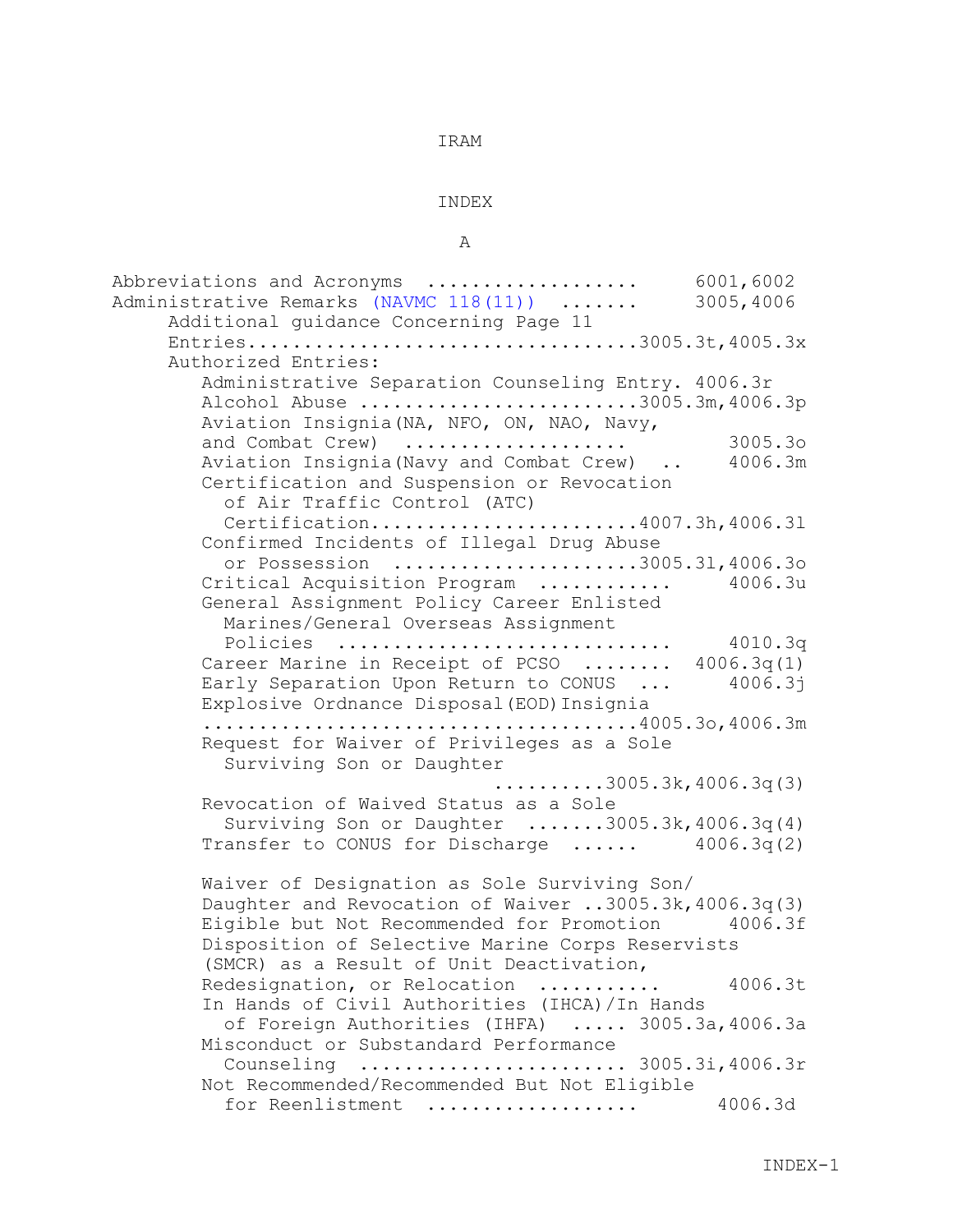Administrative Remarks Authorized Entries (Continued): Personnel Reliability Program (PRP)... 3005.3b,4006.3b Privates through Corporal Not Recommended for Promotion due to Restrictions listed in MCO P1400.32 .......................... 4006.3e Promotion Restrictions for Marines Denied Further Service .................. 4006.3h Oualification as an Aircraft Crewmember .. Record of Issue Wet-Type Diver's Dress, Campaign Service Hat, Suitcase, and Trunks 4006.3c Record of Issue Wet-Type Diver's Dress, Campaign Service Hat, Suitcase, and Trunks, and General Officer Personal Distinguishing Flag ................................... 3005.3g Request for Resignation .................. 3005.3f Service Award Election (Reserve Only ..... 4006.3s<br>Survivor Benefit Plan (SBP) ............. 4006.3v Survivor Benefit Plan (SBP) .............. Assignment/Termination/Reinstatement of Assignment to Duty Involving Parachute Jumping .. 3005.3p,4006.3n Voluntary Retirement of Officers on Active Duty ................................ 3005.3e Voluntary Separation Incentive (VSI)/Special Separation Benefit (SSB) Programs......... 3005.3n Voluntary Withdrawal from Enlistment Options Program (EOP) .................... 4006.3k Voluntary Waiver of Advance Notice of Removal from Flight Duty .............. 4010.3y Restrictions .................... 4005.2q(2),4006.2x(2)<br>e Leave Audit ................................ 5003 Appellate Leave Audit .............................. Appointment Acceptance and Record (NAVMC 763) (Rev. 1-91) ................................... 3003 Corrections to ................................. 5000.7a Audit of Records .................................. 5000 Awards Codes ........................................ 6003 Good Conduct Medal ............................ Selected Marine Corps Reserve Medal commencement date .......................... 4007.4a Armed Forces Reserve Medal Commencement date .

**C** 

| Chronological Record (NAVMC $118(3)$ )  3004,4004      |  |  |  |
|--------------------------------------------------------|--|--|--|
| Chronological Record entries, occasions for  Table 4-2 |  |  |  |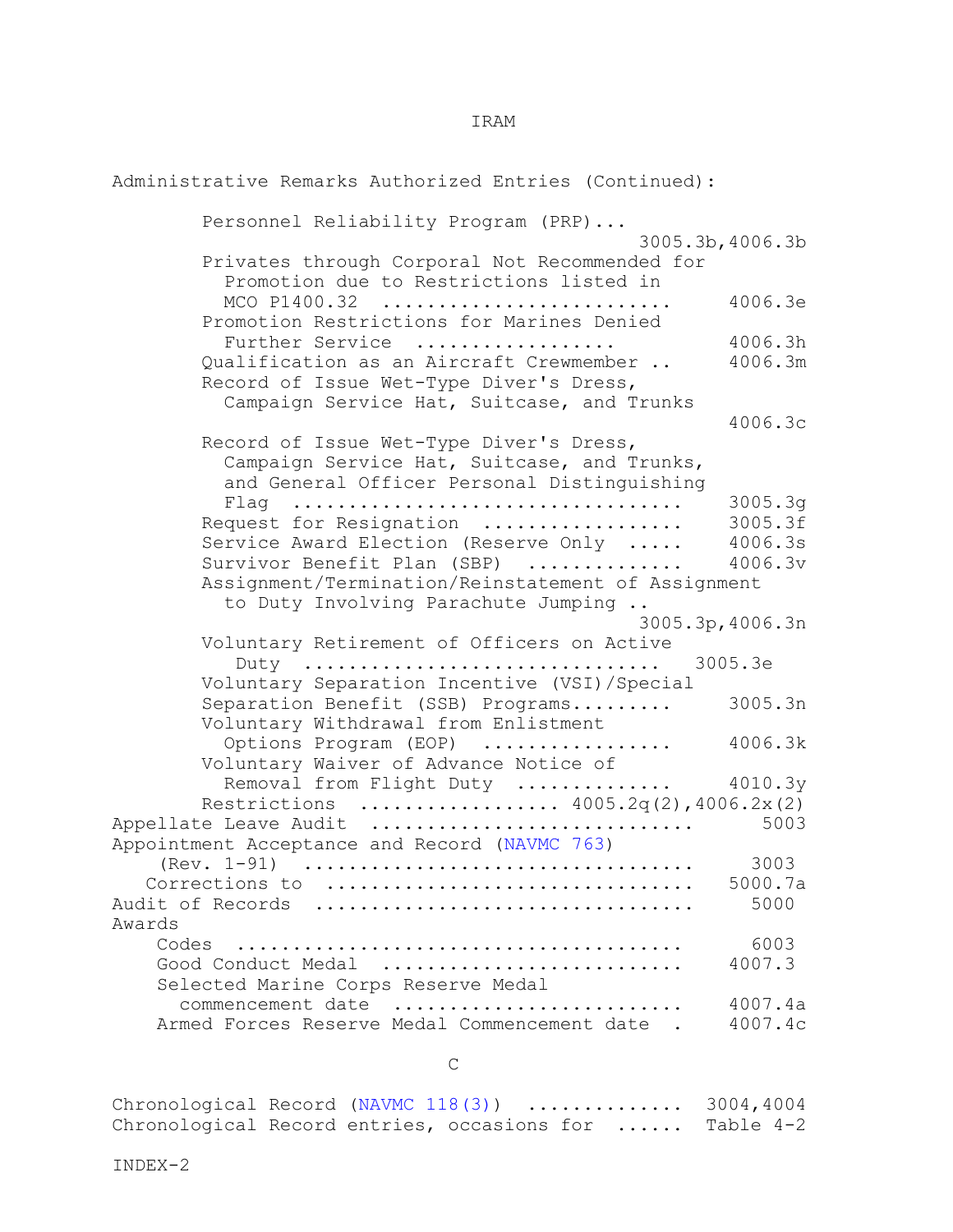**C** 

| Court-Martial:                                                                                                          | 4005                              |
|-------------------------------------------------------------------------------------------------------------------------|-----------------------------------|
| Record of Conviction by<br>Supplementary Record of Conviction by                                                        | 4008<br>4008                      |
| Correction to Service Records                                                                                           | 5007                              |
| D                                                                                                                       |                                   |
| Decorations and Unit Awards<br>Desertion:                                                                               | 6003                              |
| Date of Occurance:<br>Record of Service Entry  Table 4-3<br>Documents, OQR/SRB  3001.3,4001.2<br>Duty Proficiency Marks | 4007                              |
| E.                                                                                                                      |                                   |
| Emergency Data, Record of (RED)<br>Enlistment/Reenlistment Document--Armed Forces of                                    | 3006,4009                         |
| the united States (DD Form 4) (May 85)<br>Corrections to                                                                | 4003<br>5000.7b                   |
| G                                                                                                                       |                                   |
| Good Conduct Medal                                                                                                      | 4007.3                            |
| H                                                                                                                       |                                   |
| Home of Record  4003.3a(3)<br>Correction to                                                                             | 5000.7                            |
| I                                                                                                                       |                                   |
| TRR<br>Identification Number<br>Identification Tags<br>Introduction (OQR/SRB)                                           | 5001<br>2001<br>Chapter 7<br>2003 |
| L                                                                                                                       |                                   |
| Lost or Missing OQR/SRB                                                                                                 | 2006                              |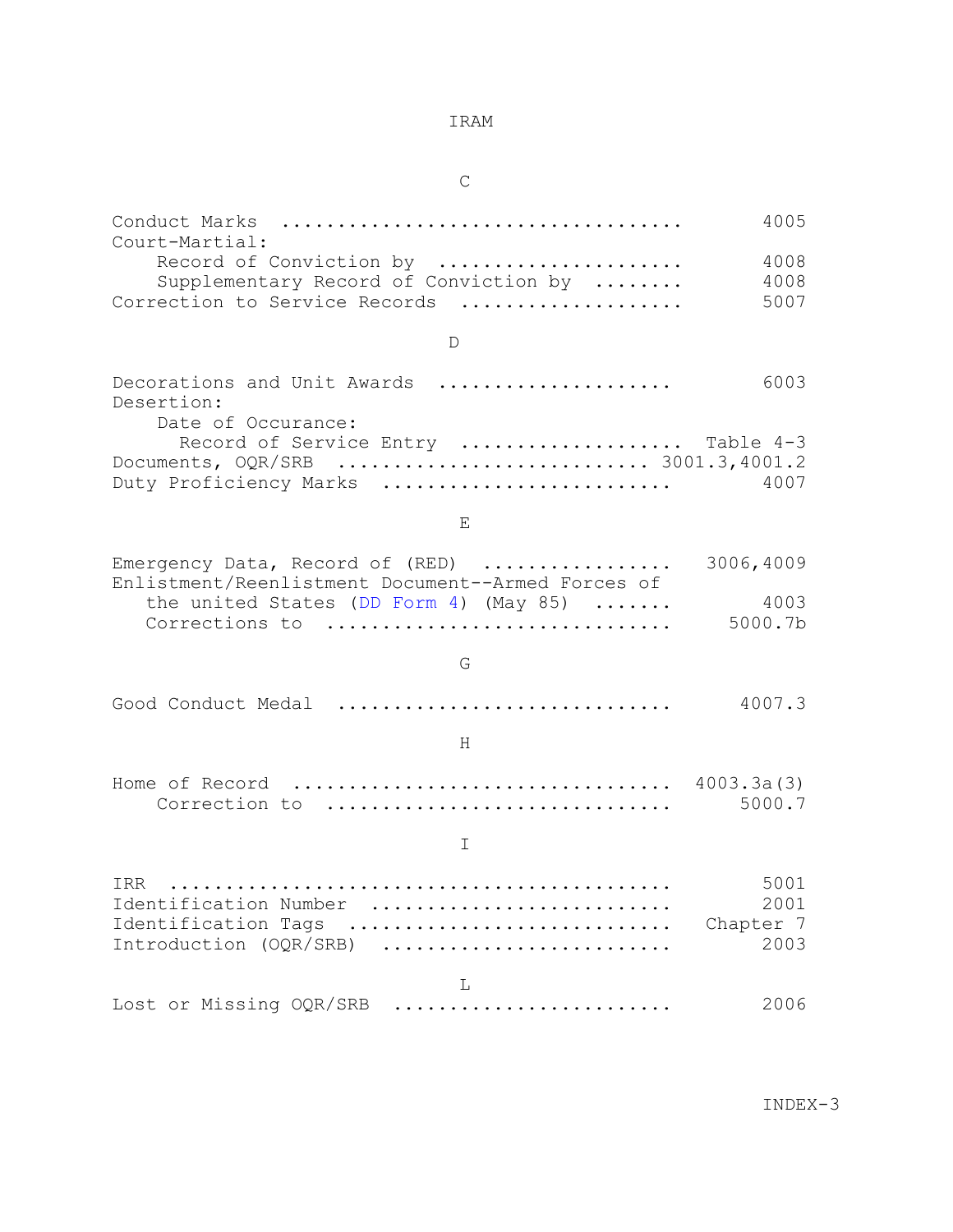M

| Mark of Desertion:                                                                            |           |
|-----------------------------------------------------------------------------------------------|-----------|
| Upon Declaration of Desertion  4007.2b(4)(a)<br>Removal of Marks of Desertion $4007.2b(4)(c)$ |           |
| Marks:                                                                                        |           |
| Conduct                                                                                       | 4005      |
| Proficiency                                                                                   | 4005      |
| Occasions for                                                                                 | Table 4-3 |
| Medals:                                                                                       |           |
| Awards, Decorations and Unit                                                                  | 6003      |
| Good Conduct                                                                                  | 4007.3    |
| Selected Marine Corps Reserve                                                                 | 4007.4    |
| Armed Forces Reserve                                                                          | 4007.4    |
| Microfiche, Use of in Legal Forums                                                            | 1002      |
| $\mathbb N$                                                                                   |           |
| Name                                                                                          | 2000      |
| Nonjudicial punishment $\ldots \ldots \ldots \ldots \ldots \ldots \ldots$ 4007.2b(1)          |           |
| $\circ$                                                                                       |           |
| Officer's Qualification Record (OQR)                                                          | Chapter 3 |
| Administrative Remarks (NAVMC 118(11))<br>Appointment Acceptance and Record (NAVMC 763)       | 3005      |
| (Rev. 1-91)                                                                                   | 3003      |
| Assembly and Recording                                                                        | 2004.2    |
| Chronological Record (NAVMC 118(3))                                                           | 3004      |
| Combat History - Expeditions - Awards Record                                                  |           |
| $(NAVMC 118(9))$                                                                              | 3006      |
| Cover--Officer Qualification Record (NAVMC 123a)                                              |           |
|                                                                                               | 3002      |
| Closing and Distribution of OQR and Health                                                    |           |
| Record                                                                                        | 2007      |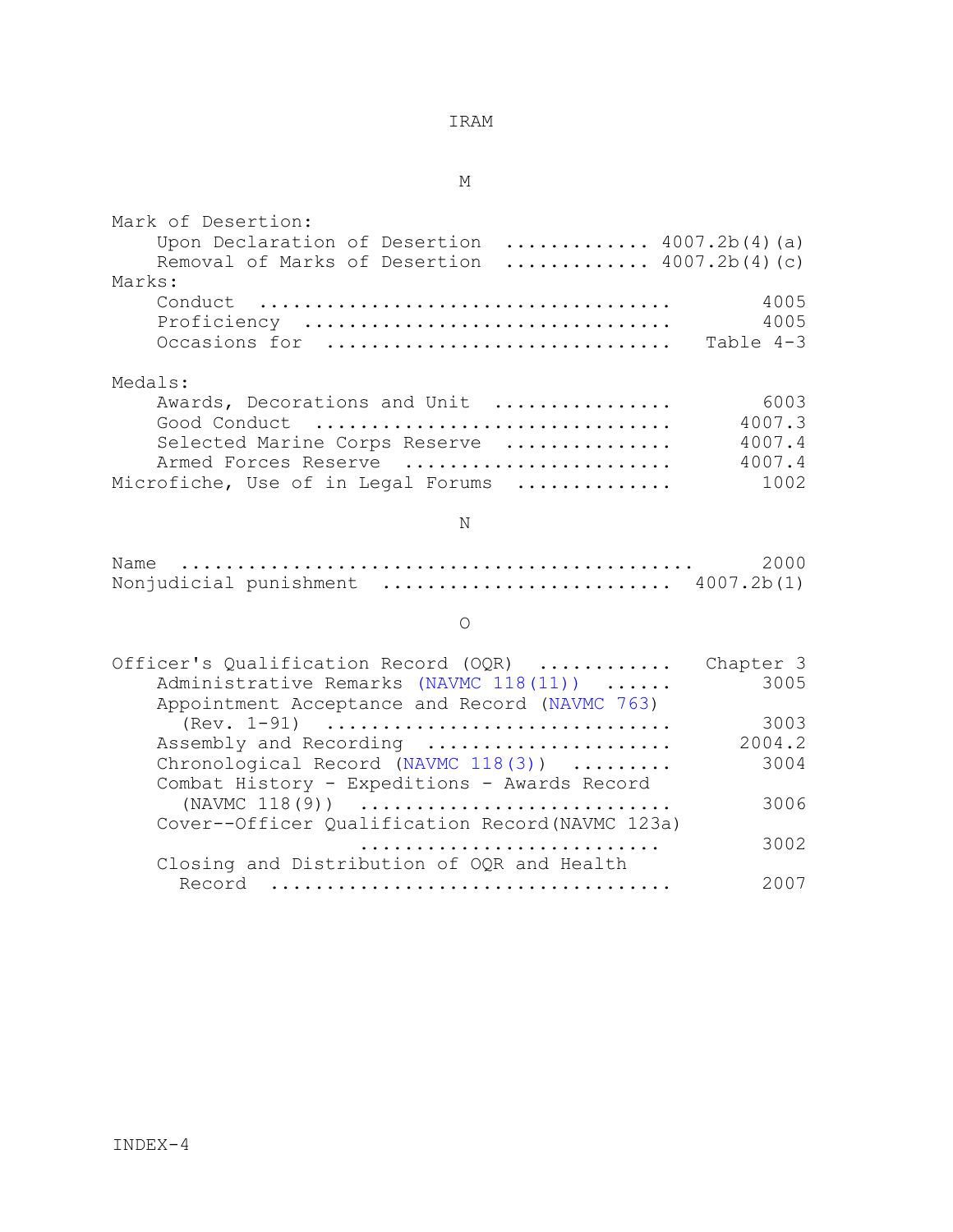| Officer's Qualification Record (OQR) (Continued):      |           |
|--------------------------------------------------------|-----------|
|                                                        | 2003.4    |
| Service Records of Marines Evacuated from              |           |
| Combat Zone                                            | 4002.2    |
|                                                        | 3001.3    |
| Documents and Entries no Longer Required in OQR        |           |
|                                                        | 5005      |
| General Instructions on the Care and                   |           |
| Maintanence of the OQR/SRB                             | 2004      |
| Lost or Missing Qualification Records                  | 2006      |
| Making Entries (General)                               | 2004.4    |
| Monthly Check                                          | 5002      |
| Record of Emergency Data (RED) (Computer-Generated) or |           |
| NAVMC 10526/DD Form 93                                 | 3006      |
|                                                        |           |
| Servicemember's Group Life Insurance Election          |           |
| (SGLI) (SGLV-8286, APR 1996)                           | 3008      |
| Special Instructions (OQR/SRB)                         | 2005      |
| Temporary, when required                               | 2006.1    |
| Official Military Personnel Files (OMPF)               | Chapter 1 |

P

| Personnel files (HQMC), General<br>.               | 1000       |
|----------------------------------------------------|------------|
| Personnel record:                                  |            |
| Administrative Remarks (NAVMC 118(11))             | 3005,4006  |
| Appointment Acceptance and Record (NAVMC 763)      |            |
|                                                    | 3003       |
| Chronological Record (NAVMC 118(3))                | 3004,4004  |
|                                                    | 2004.2b(1) |
|                                                    | 2004.2b(1) |
| Enlistment/Reenlistment Document--Armed Forces     |            |
| of the United States (DD Form 4) (MAY 85) $\ldots$ | 4003       |
| Unit Punishment Book (5812) NAVMC 10132)           | 4007       |
| Record of Conviction by Court-Martial              |            |
| (NAVMC $118(13)$ )                                 | 4008       |
| Record of Emergency Data                           | 3006,4009  |
| Record of Service (ROS)                            | 4005       |
| Servicemember's Group Life Insurance Election      |            |
| $(SGLI)$ (SGLV - 8286, APR 1996)                   | 3008,4011  |
| Supplementary Record of Conviction by Court-       |            |
| Martial (NAVMC 118(13A))                           | 4008       |
|                                                    | 2002       |
| Proficiency Marks, Duty                            | 4005.7     |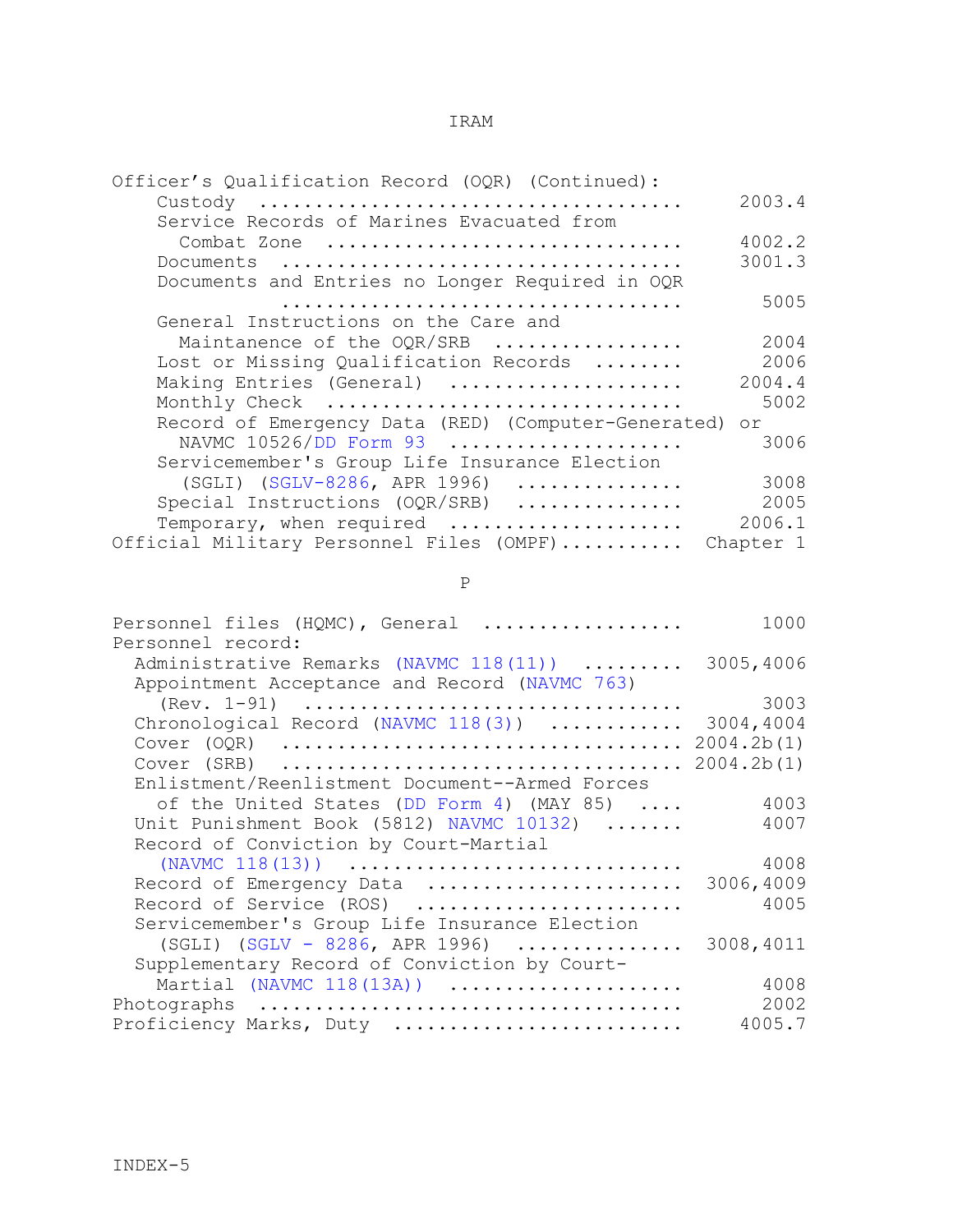R

| Record of Conviction by Court-Martial                                  |      |
|------------------------------------------------------------------------|------|
|                                                                        | 4008 |
| Record of Emergency Data (RED)  3006,4009                              |      |
| Record of Emergency Data (RED), Sample $\ldots \ldots \ldots$ Fig. 4-1 |      |
| Record of Service (ROS)                                                | 4007 |
| Request for Insurance (SGLI) (SGLI-8285, MAR 1993). 3007,4010          |      |

S<sub>S</sub>

| Service Record Book (SRB):                            |                |
|-------------------------------------------------------|----------------|
|                                                       | 2004.2         |
| Administrative Remarks (NAVMC 118(11))                | 4006           |
| Chronological Record (NAVMC 118(3))                   | 4004           |
| Closing and Distribution of SRB and Health Record     | 2007           |
| Cover (NAVMC 118a)                                    | 4002           |
|                                                       | 2003.4         |
| Distribution Instructions for DD Form 4  Table 4-1    |                |
|                                                       | 4001.2         |
| Documents and Entries no Longer Required in SRB .     | 5006           |
| Enlistment/Reenlistment Document--Armed Forces        |                |
| of the united States (DD Form 4) (MAY 85)             | 4003           |
| General Instructions on the Care and                  |                |
|                                                       | 2004           |
|                                                       | 2003<br>4002.1 |
| Lost or Missing                                       | 2004.4         |
| Making Entries (General)                              | 5002           |
| Occasions for Chronological Record Entries  Table 4-2 |                |
| Occasions for Conduct and Duty Proficiency            |                |
|                                                       |                |
| Unit Punishment Book (5812) NAVMC 10132)              | 4007           |
| Record of Conviction by Court-Martial                 |                |
| (NAVMC $118(13)$ )                                    | 4008           |
| Record of Emergency Data (RED)                        | 4009           |
| Record of Service (ROS)                               | 4005           |
| Service Folders  Table 1-1                            |                |
| Service Records of Marines Evacuated From             |                |
|                                                       | 2007.11        |
| Servicemember's Group Life Insurance Election         |                |
| $(SGLI)$ SGLV-8286, APR 1996)                         | 4011           |
| Special Instructions                                  | 2005           |
| Standards of Conduct                                  | 4005.6         |
| Standards of Performance (Proficiency)                | 4005.7         |
|                                                       |                |